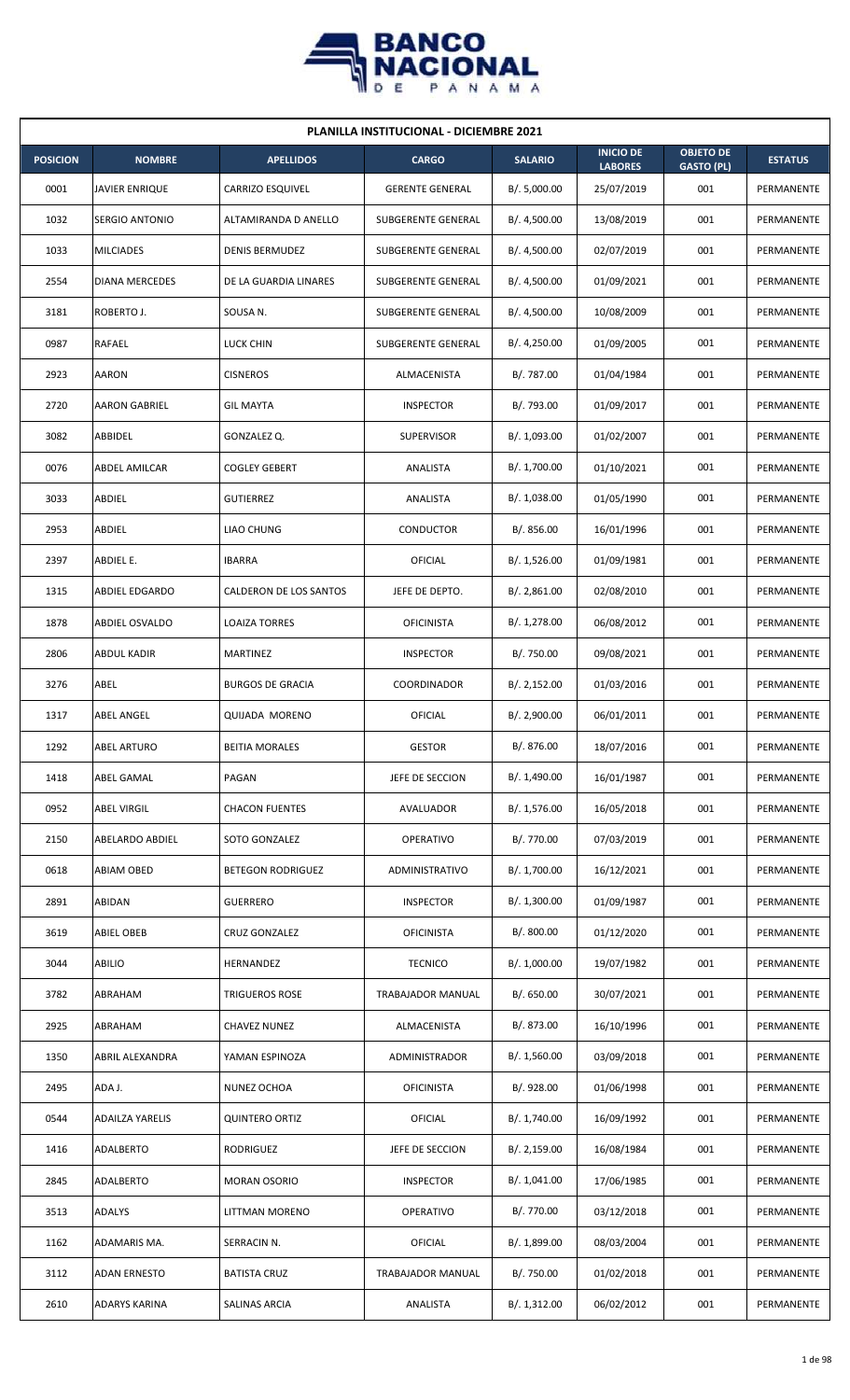

| <b>PLANILLA INSTITUCIONAL - DICIEMBRE 2021</b> |                          |                         |                   |                |                                    |                                       |                |  |  |  |
|------------------------------------------------|--------------------------|-------------------------|-------------------|----------------|------------------------------------|---------------------------------------|----------------|--|--|--|
| <b>POSICION</b>                                | <b>NOMBRE</b>            | <b>APELLIDOS</b>        | <b>CARGO</b>      | <b>SALARIO</b> | <b>INICIO DE</b><br><b>LABORES</b> | <b>OBJETO DE</b><br><b>GASTO (PL)</b> | <b>ESTATUS</b> |  |  |  |
| 1881                                           | <b>ADAYR DAVID</b>       | MENA GÓNDOLA            | <b>OFICINISTA</b> | B/. 810.00     | 19/04/2010                         | 001                                   | PERMANENTE     |  |  |  |
| 3592                                           | ADELINA                  | CHAVARRIA BATISTA       | <b>GERENTE</b>    | B/. 4,000.00   | 16/01/2020                         | 001                                   | PERMANENTE     |  |  |  |
| 0422                                           | <b>ADGANY STEPHANIE</b>  | <b>IGLESIAS PENALBA</b> | ANALISTA          | B/. 893.00     | 16/05/2018                         | 001                                   | PERMANENTE     |  |  |  |
| 3038                                           | <b>ADIANETH ESTRELLA</b> | GÓMEZ LEZCANO           | ANALISTA          | B/. 850.00     | 16/04/2021                         | 001                                   | PERMANENTE     |  |  |  |
| 0029                                           | <b>ADILIA</b>            | CASTAÑEDA VALDES        | ASISTENTE         | B/. 1,177.00   | 17/03/2014                         | 001                                   | PERMANENTE     |  |  |  |
| 0450                                           | ADONIS S.                | DE LA CRUZ              | TRAMITADOR        | B/.1,300.00    | 16/10/2000                         | 001                                   | PERMANENTE     |  |  |  |
| 3042                                           | <b>ADRIA ITZEL</b>       | MELENDEZ S.             | JEFE DE DEPTO.    | B/. 2,900.00   | 01/03/2002                         | 001                                   | PERMANENTE     |  |  |  |
| 1244                                           | <b>ADRIAN JOEL</b>       | PEREZ MELGAR            | OFICIAL           | B/. 1,767.00   | 01/06/2018                         | 001                                   | PERMANENTE     |  |  |  |
| 0433                                           | ADRIANA                  | ZAMBRANO BARRERA        | <b>ASISTENTE</b>  | B/. 3,278.00   | 16/08/2010                         | 001                                   | PERMANENTE     |  |  |  |
| 0225                                           | ADRIANA MARIA            | <b>GORDON CAMARGO</b>   | <b>OFICIAL</b>    | B/.2,266.00    | 17/02/1994                         | 001                                   | PERMANENTE     |  |  |  |
| 2635                                           | <b>AECIO LUIS</b>        | ANGULO V.               | JEFE DE SECCION   | B/. 1,707.00   | 17/06/1985                         | 001                                   | PERMANENTE     |  |  |  |
| 2193                                           | AGEO E.                  | PINZON S.               | OFICIAL           | B/. 1,954.00   | 16/03/1982                         | 001                                   | PERMANENTE     |  |  |  |
| 2566                                           | <b>AGNES YAMILETH</b>    | REAL DELGADO            | ASISTENTE         | B/. 3,324.00   | 17/11/2008                         | 001                                   | PERMANENTE     |  |  |  |
| 1448                                           | <b>AGUSTIN</b>           | VASQUEZ DE G.           | JEFE DE SECCION   | B/. 1,497.00   | 21/06/1982                         | 001                                   | PERMANENTE     |  |  |  |
| 3015                                           | <b>AGUSTIN</b>           | RAMOS MARIN             | TRABAJADOR MANUAL | B/. 680.00     | 01/06/2016                         | 001                                   | PERMANENTE     |  |  |  |
| 0013                                           | <b>AGUSTIN</b>           | PINZON HERRERA          | <b>ASISTENTE</b>  | B/. 3,500.00   | 01/08/2014                         | 001                                   | PERMANENTE     |  |  |  |
| 2282                                           | AGUSTIN                  | MACHAZEK ROMERO         | <b>GERENTE</b>    | B/. 3,000.00   | 01/08/2019                         | 001                                   | PERMANENTE     |  |  |  |
| 1087                                           | <b>AGUSTIN ALBERTO</b>   | SANCHEZ SANMARTIN       | <b>OFICIAL</b>    | B/.2,035.00    | 06/11/2012                         | 001                                   | PERMANENTE     |  |  |  |
| 0011                                           | <b>AGUSTIN ALBERTO</b>   | PINZON LUNA             | <b>GERENTE</b>    | B/. 3,200.00   | 16/09/2020                         | 001                                   | PERMANENTE     |  |  |  |
| 1550                                           | AGUSTIN E.               | <b>GIRON</b>            | OPERATIVO         | B/. 1,500.00   | 16/04/1984                         | 001                                   | PERMANENTE     |  |  |  |
| 0949                                           | <b>AGUSTIN ERNESTO</b>   | PALMA MADRIZ            | JEFE DE DEPTO.    | B/.2,163.00    | 16/06/2010                         | 001                                   | PERMANENTE     |  |  |  |
| 1064                                           | <b>AGUSTIN FRANCISCO</b> | <b>BARRIA ORTEGA</b>    | <b>OFICIAL</b>    | B/. 2,025.00   | 02/01/2015                         | 001                                   | PERMANENTE     |  |  |  |
| 1522                                           | <b>AGUSTIN RODRIGO</b>   | SANCHEZ ATENCIO         | OPERATIVO         | B/. 790.00     | 01/03/2018                         | 001                                   | PERMANENTE     |  |  |  |
| 1779                                           | AIDA DELFINA             | CEDEÑO ODA              | <b>OFICINISTA</b> | B/. 750.00     | 21/06/2021                         | 001                                   | PERMANENTE     |  |  |  |
| 0391                                           | AIDA L. DE               | PEREZ                   | <b>TECNICO</b>    | B/. 1,057.00   | 01/07/2005                         | 001                                   | PERMANENTE     |  |  |  |
| 1414                                           | AIDA MARIA               | SANCHEZ L.              | JEFE DE SECCION   | B/. 1,522.00   | 16/04/1984                         | 001                                   | PERMANENTE     |  |  |  |
| 1973                                           | AIDA ROSMERY             | SANTANA SANCHEZ         | <b>OFICINISTA</b> | B/. 820.00     | 16/07/2013                         | 001                                   | PERMANENTE     |  |  |  |
| 1607                                           | AIDABETH YARIELA         | CARRASCO CEDEÑO         | OPERATIVO         | B/.816.00      | 06/11/2015                         | 001                                   | PERMANENTE     |  |  |  |
| 1751                                           | AIDETH JOSEFINA          | DELGADO GONZALEZ        | <b>OFICINISTA</b> | B/. 790.00     | 16/01/2018                         | 001                                   | PERMANENTE     |  |  |  |
| 1835                                           | AILEEN ADELINA           | <b>TELLO CAMARGO</b>    | <b>OFICINISTA</b> | B/. 818.00     | 16/07/2013                         | 001                                   | PERMANENTE     |  |  |  |
| 1785                                           | AILEEN ANALIDA           | BECKFORD DE LOS RIOS    | <b>OFICINISTA</b> | B/. 850.00     | 16/01/2020                         | 001                                   | PERMANENTE     |  |  |  |
| 1062                                           | AILEEN YELISSA           | <b>GONZALEZ PINEDA</b>  | OFICIAL           | B/. 1,700.00   | 16/10/2020                         | 001                                   | PERMANENTE     |  |  |  |
| 1651                                           | AILIN Y.                 | ROMAN C.                | <b>OPERATIVO</b>  | B/. 1,037.00   | 01/10/2008                         | 001                                   | PERMANENTE     |  |  |  |
| 1145                                           | AILYN DEL CARMEN         | <b>ATENCIO RIOS</b>     | <b>OFICIAL</b>    | B/. 1,584.00   | 01/04/2017                         | 001                                   | PERMANENTE     |  |  |  |
| 3562                                           | <b>AILYN MARLENIS</b>    | PINTO ORTEGA            | <b>OPERATIVO</b>  | B/. 770.00     | 16/05/2019                         | 001                                   | PERMANENTE     |  |  |  |
| 2239                                           | <b>AILYN NICOLE</b>      | STANLEY ALVARADO        | ASISTENTE         | B/. 1,093.00   | 03/12/2013                         | 001                                   | PERMANENTE     |  |  |  |
| 0920                                           | AIMETH DEL CARMEN        | <b>FALCON ESCLOPIS</b>  | <b>OFICINISTA</b> | B/. 800.00     | 16/04/2021                         | 001                                   | PERMANENTE     |  |  |  |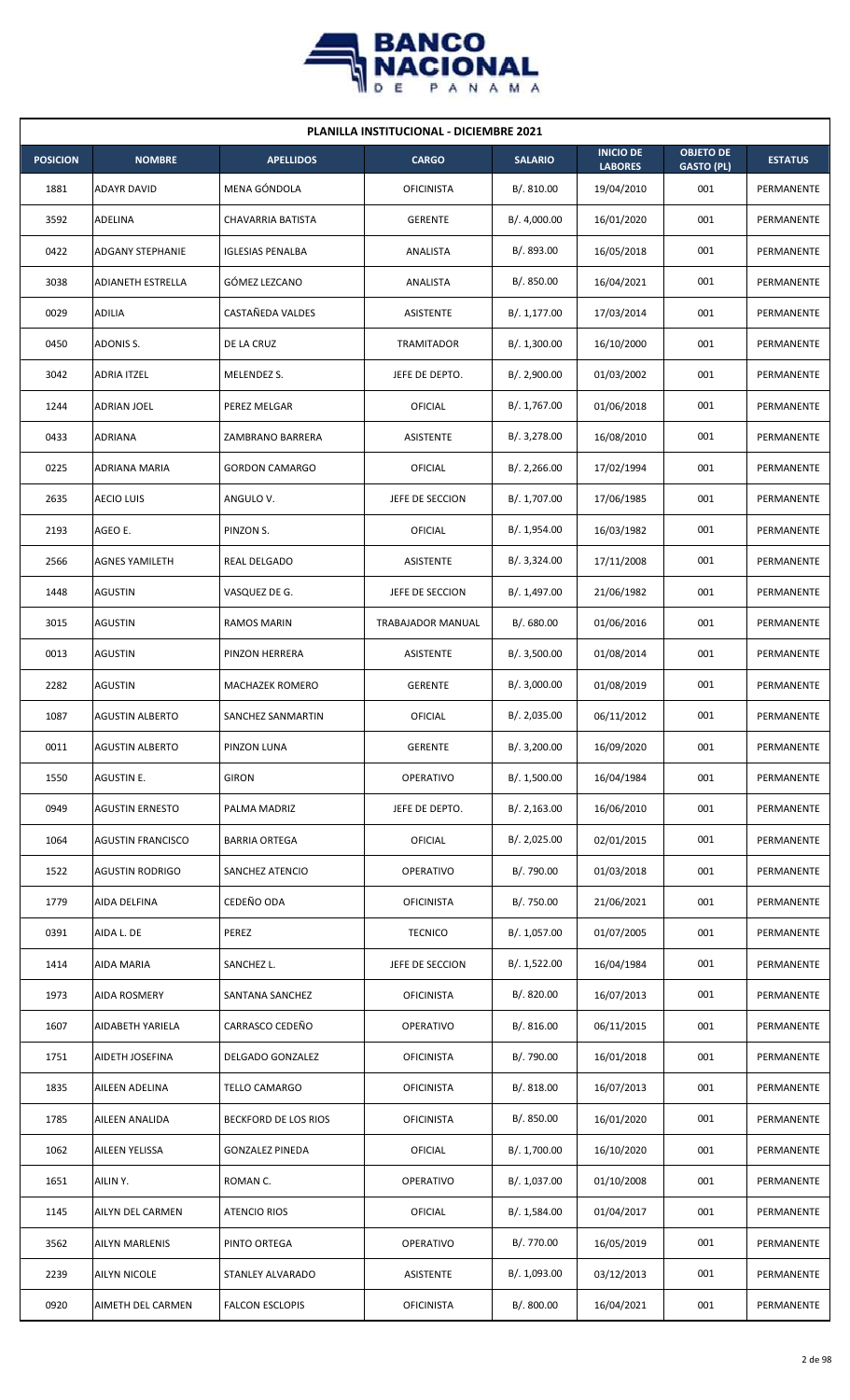

| <b>PLANILLA INSTITUCIONAL - DICIEMBRE 2021</b> |                          |                                       |                   |                |                                    |                                       |                   |  |  |  |
|------------------------------------------------|--------------------------|---------------------------------------|-------------------|----------------|------------------------------------|---------------------------------------|-------------------|--|--|--|
| <b>POSICION</b>                                | <b>NOMBRE</b>            | <b>APELLIDOS</b>                      | <b>CARGO</b>      | <b>SALARIO</b> | <b>INICIO DE</b><br><b>LABORES</b> | <b>OBJETO DE</b><br><b>GASTO (PL)</b> | <b>ESTATUS</b>    |  |  |  |
| 2538                                           | AIMETH NEYDEE            | RAMOS LORENZO                         | <b>OPERATIVO</b>  | B/. 793.00     | 02/05/2018                         | 001                                   | PERMANENTE        |  |  |  |
| 3099                                           | <b>AISURYS ROCHELLE</b>  | <b>GUERRA PEREZ</b>                   | <b>GERENTE</b>    | B/. 2,704.00   | 14/04/2010                         | 001                                   | PERMANENTE        |  |  |  |
| 1254                                           | AIXA NADEZDA             | <b>AGNEW CABALLERO</b>                | ANALISTA          | B/.2,000.00    | 02/05/2017                         | 001                                   | PERMANENTE        |  |  |  |
| 3570                                           | AIXEL DANELLYS           | <b>QUINTERO SOLÍS</b>                 | <b>OPERATIVO</b>  | B/. 770.00     | 03/06/2019                         | 001                                   | PERMANENTE        |  |  |  |
| 0297                                           | AKAIRA LIZBETH           | PLICETT ASPRILLA DE SANCHEZ           | ADMINISTRADOR     | B/.859.00      | 16/03/2015                         | 001                                   | PERMANENTE        |  |  |  |
| 0448                                           | <b>ALAN IVAN</b>         | <b>CHAMBERS MENDOZA</b>               | TRAMITADOR        | B/. 949.00     | 16/09/2013                         | 001                                   | PERMANENTE        |  |  |  |
| 0316                                           | <b>ALAN KAIR</b>         | PLICET GUERRA                         | ANALISTA          | B/0.850.00     | 16/05/2016                         | 001                                   | PERMANENTE        |  |  |  |
| 1452                                           | ALANA DEL CARMEN         | BARSALLO NUÑEZ DE<br>APARICIO         | <b>SUPERVISOR</b> | B/. 1,032.00   | 16/08/2013                         | 001                                   | PERMANENTE        |  |  |  |
| 0953                                           | <b>ALANIS REBECA</b>     | SANTOS CAMARENA                       | AVALUADOR         | B/. 1,500.00   | 16/04/2021                         | 001                                   | PERMANENTE        |  |  |  |
| 0159                                           | ALBA Y.                  | OSORIO R.                             | <b>ABOGADO</b>    | B/. 1,494.00   | 01/02/2007                         | 001                                   | PERMANENTE        |  |  |  |
| 2542                                           | <b>ALBERTINA ESTHER</b>  | <b>QUINTERO FRANCO</b>                | OPERATIVO         | B/. 793.00     | 02/07/2018                         | 001                                   | PERMANENTE        |  |  |  |
| 1694                                           | <b>ALBERTO</b>           | MELA C.                               | <b>OPERATIVO</b>  | B/. 1,157.00   | 01/12/1986                         | 001                                   | PERMANENTE        |  |  |  |
| 2222                                           | <b>ALBERTO</b>           | LUNA CERRUD                           | OFICIAL           | B/.2,500.00    | 09/08/2021                         | 001                                   | PERMANENTE        |  |  |  |
| 0201                                           | <b>ALBERTO</b>           | VASQUEZ V.                            | JEFE DE DEPTO.    | B/. 1,275.00   | 01/05/1990                         | 001                                   | PERMANENTE        |  |  |  |
| 1275                                           | <b>ALBERTO</b>           | GONZALEZ O.                           | ADMINISTRATIVO    | B/. 1,639.00   | 16/06/1986                         | 001                                   | PERMANENTE        |  |  |  |
| 2015                                           | ALBERTO ANTONIO          | <b>GARCIA DE PAREDES</b><br>AROSEMENA | <b>OFICINISTA</b> | B/. 770.00     | 02/07/2019                         | 001                                   | PERMANENTE        |  |  |  |
| 0083                                           | <b>ALBERTO ELIAS</b>     | MORENO LORENZO                        | JEFE DE DEPTO.    | B/. 2,500.00   | 22/11/2021                         | 001                                   | PERMANENTE        |  |  |  |
| 0439                                           | ALBERTO H.               | POVEDA H.                             | JEFE DE DEPTO.    | B/. 1,971.00   | 01/02/2007                         | 001                                   | <b>PERMANENTE</b> |  |  |  |
| 0864                                           | <b>ALBERTO JESUS</b>     | ALVARADO WOLFRIES                     | <b>OFICINISTA</b> | B/. 817.00     | 16/05/2011                         | 001                                   | PERMANENTE        |  |  |  |
| 2905                                           | <b>ALBERTO RICARDO</b>   | TUÑON DE LEON                         | <b>TECNICO</b>    | B/. 895.00     | 18/08/2014                         | 001                                   | PERMANENTE        |  |  |  |
| 2794                                           | ALBIN CONSTANTINO        | MURILLO ROMERO                        | <b>INSPECTOR</b>  | B/. 814.00     | 17/04/2017                         | 001                                   | PERMANENTE        |  |  |  |
| 3361                                           | ALBIN ELEXIS             | LOPEZ                                 | <b>OPERATIVO</b>  | B/. 793.00     | 02/01/2018                         | 001                                   | PERMANENTE        |  |  |  |
| 3277                                           | ALBIN Y.                 | DIAZ SOLIS                            | OFICIAL           | B/. 1,476.00   | 11/08/2008                         | 001                                   | PERMANENTE        |  |  |  |
| 0982                                           | ALBIS A.                 | <b>GUERRA GUERRA</b>                  | <b>GERENTE</b>    | B/. 2,979.00   | 02/07/2003                         | 001                                   | PERMANENTE        |  |  |  |
| 3161                                           | ALBIS D.                 | <b>TELLO</b>                          | JEFE DE SECCION   | B/. 1,350.00   | 01/01/2008                         | 001                                   | PERMANENTE        |  |  |  |
| 1543                                           | <b>ALBIS JAIR</b>        | MENDOZA CUMBRERA                      | <b>OPERATIVO</b>  | B/. 926.00     | 08/01/2008                         | 001                                   | PERMANENTE        |  |  |  |
| 0104                                           | ALBRED OBERTO            | <b>BERRIO ROJAS</b>                   | <b>GERENTE</b>    | B/. 2,207.00   | 02/05/2001                         | 001                                   | PERMANENTE        |  |  |  |
| 0403                                           | ALCIADES RODERICK        | <b>VEGA CABALLERO</b>                 | COORDINADOR       | B/. 1,535.00   | 01/10/2010                         | 001                                   | PERMANENTE        |  |  |  |
| 2763                                           | <b>ALCIBIADES</b>        | URIETA CEDENO                         | <b>INSPECTOR</b>  | B/. 935.00     | 03/03/1986                         | 001                                   | PERMANENTE        |  |  |  |
| 3018                                           | ALCIBIADES A.            | <b>NIETO</b>                          | TRABAJADOR MANUAL | B/. 691.00     | 03/01/2005                         | 001                                   | PERMANENTE        |  |  |  |
| 1652                                           | ALCIBIADES A.            | CIGARRUISTA H.                        | <b>OPERATIVO</b>  | B/. 1,039.00   | 01/06/1993                         | 001                                   | PERMANENTE        |  |  |  |
| 3546                                           | <b>ALCIBIADES ALEXIS</b> | <b>BONILLA ARROCHA</b>                | <b>OFICINISTA</b> | B/. 750.00     | 03/08/2020                         | 001                                   | PERMANENTE        |  |  |  |
| 2807                                           | <b>ALCIDES</b>           | <b>BATISTA</b>                        | <b>INSPECTOR</b>  | B/. 1,086.00   | 01/12/1983                         | 001                                   | PERMANENTE        |  |  |  |
| 0830                                           | <b>ALCIDES</b>           | <b>CORTES AGUIRRE</b>                 | <b>OFICINISTA</b> | B/.790.00      | 16/12/2004                         | 001                                   | PERMANENTE        |  |  |  |
| 2864                                           | ALCIDES JAIR             | ORTEGA FONG                           | <b>INSPECTOR</b>  | B/. 1,027.00   | 16/09/1997                         | 001                                   | PERMANENTE        |  |  |  |
| 0451                                           | <b>ALDON ALEX</b>        | <b>CORRALES TUNON</b>                 | <b>TRAMITADOR</b> | B/. 1,157.00   | 02/05/2000                         | 001                                   | PERMANENTE        |  |  |  |
| 0836                                           | ALEIKA M.                | TEJADA SOSA                           | <b>OFICINISTA</b> | B/. 903.00     | 16/03/1994                         | 001                                   | PERMANENTE        |  |  |  |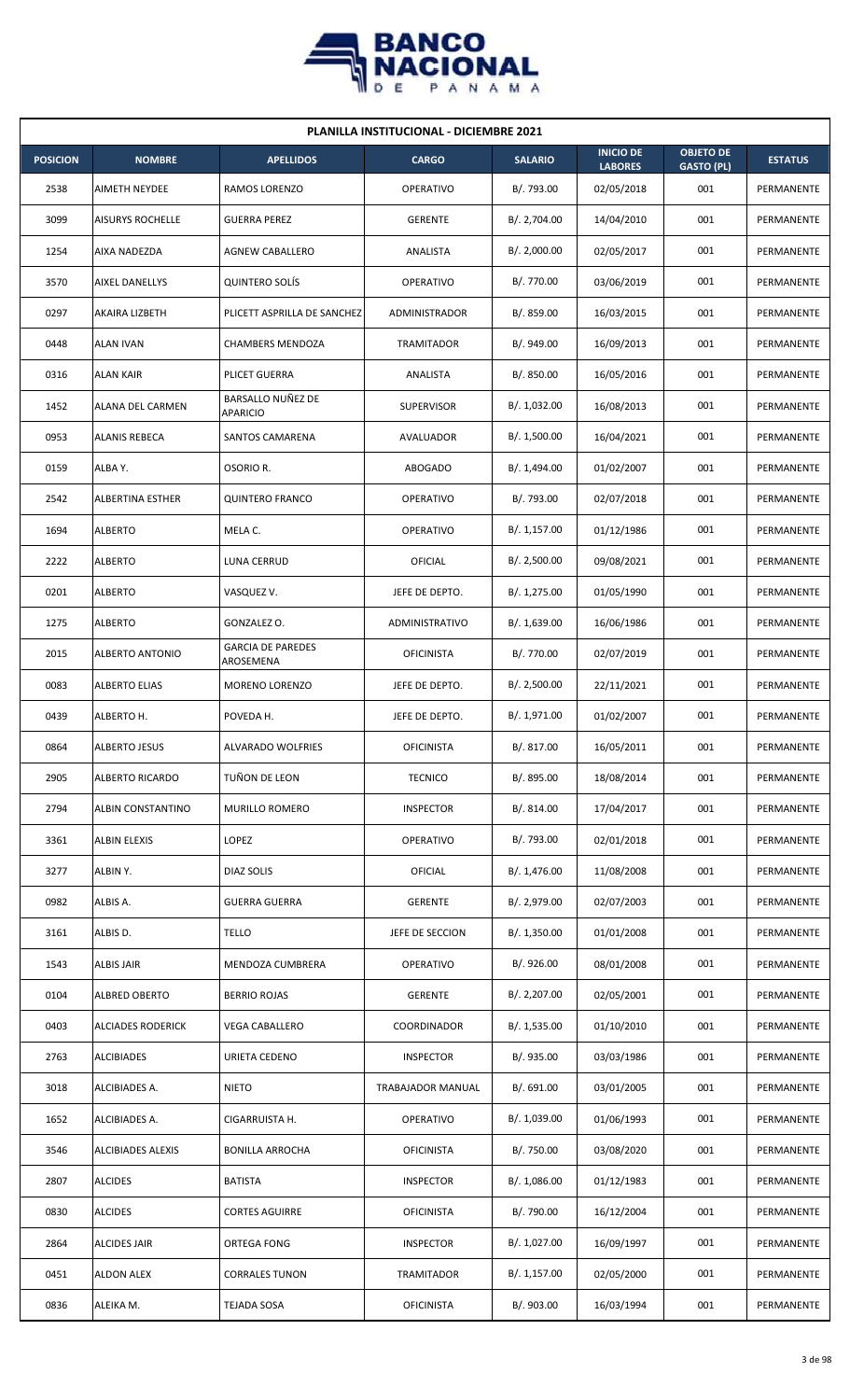

| <b>PLANILLA INSTITUCIONAL - DICIEMBRE 2021</b> |                       |                           |                   |                |                                    |                                       |                   |  |  |  |
|------------------------------------------------|-----------------------|---------------------------|-------------------|----------------|------------------------------------|---------------------------------------|-------------------|--|--|--|
| <b>POSICION</b>                                | <b>NOMBRE</b>         | <b>APELLIDOS</b>          | <b>CARGO</b>      | <b>SALARIO</b> | <b>INICIO DE</b><br><b>LABORES</b> | <b>OBJETO DE</b><br><b>GASTO (PL)</b> | <b>ESTATUS</b>    |  |  |  |
| 0540                                           | ALEJANDRA             | <b>VERGARA CASTILLERO</b> | OFICIAL           | B/. 1,764.00   | 05/10/1999                         | 001                                   | PERMANENTE        |  |  |  |
| 3062                                           | ALEJANDRA DEL CARMEN  | HERRERA GONZALEZ          | TRABAJADOR MANUAL | B/. 731.00     | 01/07/2015                         | 001                                   | <b>PERMANENTE</b> |  |  |  |
| 2393                                           | ALEJANDRA E.          | MIRANDA                   | OFICIAL           | B/. 1,500.00   | 23/04/2004                         | 001                                   | PERMANENTE        |  |  |  |
| 2480                                           | ALEJANDRA ELIZABETH   | <b>GONZALEZ BATISTA</b>   | <b>OFICINISTA</b> | B/.817.00      | 16/09/2016                         | 001                                   | PERMANENTE        |  |  |  |
| 1528                                           | ALEJANDRA GINETTE     | LASSO GARUZ               | <b>OFICINISTA</b> | B/.813.00      | 16/08/2016                         | 001                                   | PERMANENTE        |  |  |  |
| 3571                                           | ALEJANDRA ISABEL      | <b>BATISTA SOLIS</b>      | <b>OFICINISTA</b> | B/. 770.00     | 03/06/2019                         | 001                                   | PERMANENTE        |  |  |  |
| 2268                                           | ALEJANDRO             | MORALES M.                | <b>ASISTENTE</b>  | B/.1,617.00    | 02/07/1980                         | 001                                   | PERMANENTE        |  |  |  |
| 3219                                           | ALEJANDRO A.          | PRADO I.                  | JEFE DE DEPTO.    | B/. 1,876.00   | 16/03/1994                         | 001                                   | PERMANENTE        |  |  |  |
| 3164                                           | ALEJANDRO MIGUEL      | SALGADO MONTALVO          | COORDINADOR       | B/. 1,089.00   | 18/07/2011                         | 001                                   | PERMANENTE        |  |  |  |
| 3091                                           | ALEK A.               | HERRERA R.                | <b>SUPERVISOR</b> | B/. 1,467.00   | 12/08/1996                         | 001                                   | PERMANENTE        |  |  |  |
| 1737                                           | ALESSANDRA MAIREE     | RODRIGUEZ CASTILLERO      | <b>ASISTENTE</b>  | B/. 1,000.00   | 10/10/2011                         | 001                                   | PERMANENTE        |  |  |  |
| 1776                                           | <b>ALEX ARMANDO</b>   | LARGAESPADA NAVARRO       | <b>OFICINISTA</b> | B/. 893.00     | 16/06/2014                         | 001                                   | PERMANENTE        |  |  |  |
| 2936                                           | <b>ALEX ARTURO</b>    | REYNA MARTINEZ            | TRABAJADOR MANUAL | B/0.620.00     | 03/09/2018                         | 001                                   | PERMANENTE        |  |  |  |
| 2164                                           | <b>ALEX IVAN</b>      | <b>GOMEZ VERGARA</b>      | JEFE DE DEPTO.    | B/. 1,700.00   | 17/04/2017                         | 001                                   | PERMANENTE        |  |  |  |
| 1429                                           | <b>ALEX RENE</b>      | WITTGREEN RODRIGUEZ       | JEFE DE SECCION   | B/.1,518.00    | 16/08/2016                         | 001                                   | PERMANENTE        |  |  |  |
| 3023                                           | ALEXA YELENIS         | LUCIANO MONTILLA          | <b>TECNICO</b>    | B/. 994.00     | 01/04/2016                         | 001                                   | PERMANENTE        |  |  |  |
| 3685                                           | ALEXANDER             | <b>GONZALEZ ALONZO</b>    | <b>OPERATIVO</b>  | B/. 750.00     | 16/04/2021                         | 001                                   | PERMANENTE        |  |  |  |
| 3548                                           | ALEXANDER             | <b>OSPINA REYNA</b>       | <b>SUPERVISOR</b> | B/. 1,000.00   | 16/04/2019                         | 001                                   | PERMANENTE        |  |  |  |
| 2075                                           | ALEXANDER             | <b>GARCIA</b>             | JEFE DE SECCION   | B/. 1,839.00   | 16/01/2007                         | 001                                   | PERMANENTE        |  |  |  |
| 3158                                           | ALEXANDER ARAMI       | <b>QUIEL MIRANDA</b>      | ADMINISTRADOR     | B/. 1,170.00   | 06/11/2008                         | 001                                   | PERMANENTE        |  |  |  |
| 1136                                           | ALEXANDER ARTURO      | BEYTIA CONCEPCIÓN         | <b>OFICIAL</b>    | B/. 1,804.00   | 16/02/2016                         | 001                                   | PERMANENTE        |  |  |  |
| 2860                                           | ALEXANDER AUGUSTO     | <b>URENA</b>              | <b>INSPECTOR</b>  | B/. 820.00     | 16/03/2016                         | 001                                   | PERMANENTE        |  |  |  |
| 1380                                           | ALEXANDER E.          | CARRASQUILLA I            | JEFE DE DEPTO.    | B/.2,682.00    | 01/09/2000                         | 001                                   | PERMANENTE        |  |  |  |
| 0319                                           | ALEXANDER EDGARDO     | PIMENTEL SANCHEZ          | <b>SUPERVISOR</b> | B/. 1,000.00   | 01/06/2017                         | 001                                   | PERMANENTE        |  |  |  |
| 0366                                           | ALEXANDER FIDEL       | SANCHEZ APARICIO          | COORDINADOR       | B/. 1,419.00   | 16/08/2017                         | 001                                   | PERMANENTE        |  |  |  |
| 1765                                           | ALEXANDER ISAAC       | CAMARENA MORAN            | <b>OFICINISTA</b> | B/. 790.00     | 16/02/2018                         | 001                                   | PERMANENTE        |  |  |  |
| 0769                                           | ALEXANDER JAVIER      | <b>BARBA PEREZ</b>        | <b>TRAMITADOR</b> | B/. 911.00     | 16/01/2018                         | 001                                   | PERMANENTE        |  |  |  |
| 3704                                           | ALEXANDER JAVIER      | RODRIGUEZ                 | <b>INSPECTOR</b>  | B/. 750.00     | 07/04/2021                         | 001                                   | PERMANENTE        |  |  |  |
| 0598                                           | ALEXANDER RAFAEL      | DE LEON OBALDIA           | ADMINISTRATIVO    | B/. 1,600.00   | 16/04/2021                         | 001                                   | PERMANENTE        |  |  |  |
| 2581                                           | ALEXANDER XAVIER      | <b>BODEGAS MENDOZA</b>    | <b>TECNICO</b>    | B/. 1,406.00   | 16/02/2011                         | 001                                   | PERMANENTE        |  |  |  |
| 2228                                           | ALEXANDRA ANTONELA    | ABREGO DOMINGUEZ          | <b>GESTOR</b>     | B/. 850.00     | 04/01/2021                         | 001                                   | PERMANENTE        |  |  |  |
| 2450                                           | <b>ALEXIS</b>         | <b>GONZALEZ IGLESIAS</b>  | TRABAJADOR MANUAL | B/0.620.00     | 02/01/2019                         | 001                                   | PERMANENTE        |  |  |  |
| 0367                                           | <b>ALEXIS</b>         | <b>QUINTERO HERNANDEZ</b> | JEFE DE SECCION   | B/.1,391.00    | 16/01/2019                         | 001                                   | PERMANENTE        |  |  |  |
| 0206                                           | <b>ALEXIS</b>         | <b>ESCARTIN CALDERON</b>  | JEFE DE SECCION   | B/. 1,433.00   | 01/08/2013                         | 001                                   | PERMANENTE        |  |  |  |
| 2196                                           | <b>ALEXIS</b>         | PEREA CORDOBA             | <b>SUPERVISOR</b> | B/. 1,275.00   | 03/01/2005                         | 001                                   | PERMANENTE        |  |  |  |
| 2826                                           | <b>ALEXIS</b>         | RODRIGUEZ                 | <b>INSPECTOR</b>  | B/. 814.00     | 16/10/2015                         | 001                                   | PERMANENTE        |  |  |  |
| 0305                                           | <b>ALEXIS ALBERTO</b> | SALCEDO ARROYO            | <b>OFICINISTA</b> | B/. 762.00     | 01/04/2010                         | 001                                   | PERMANENTE        |  |  |  |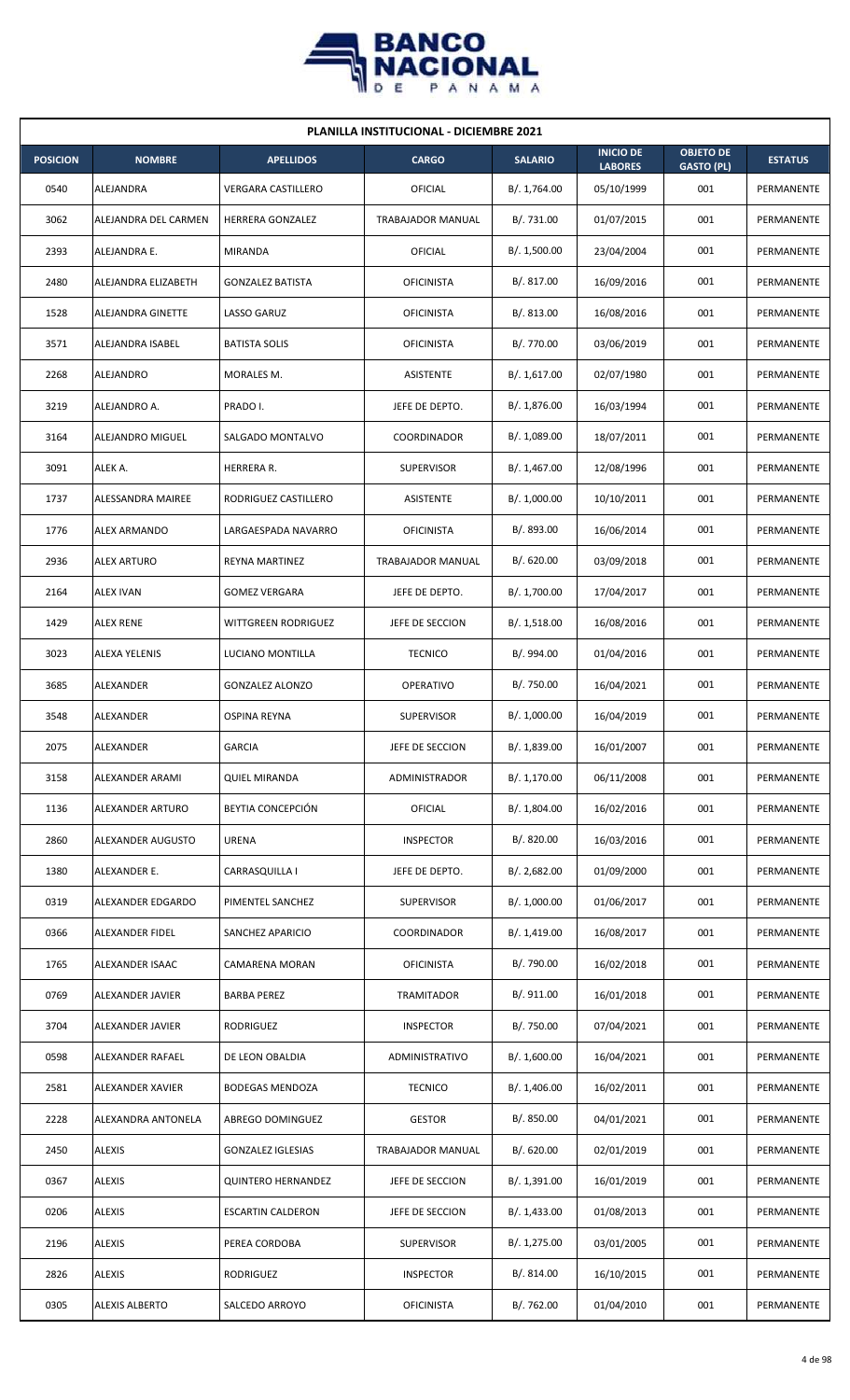

| <b>PLANILLA INSTITUCIONAL - DICIEMBRE 2021</b> |                        |                                   |                   |                |                                    |                                       |                |  |  |  |
|------------------------------------------------|------------------------|-----------------------------------|-------------------|----------------|------------------------------------|---------------------------------------|----------------|--|--|--|
| <b>POSICION</b>                                | <b>NOMBRE</b>          | <b>APELLIDOS</b>                  | <b>CARGO</b>      | <b>SALARIO</b> | <b>INICIO DE</b><br><b>LABORES</b> | <b>OBJETO DE</b><br><b>GASTO (PL)</b> | <b>ESTATUS</b> |  |  |  |
| 1759                                           | <b>ALEXIS JAVIER</b>   | <b>ORTEGA PIMENTEL</b>            | <b>SUPERVISOR</b> | B/.1,103.00    | 08/11/2010                         | 001                                   | PERMANENTE     |  |  |  |
| 2725                                           | <b>ALEXIS NORIEL</b>   | BARBA                             | <b>INSPECTOR</b>  | B/. 817.00     | 16/06/2017                         | 001                                   | PERMANENTE     |  |  |  |
| 1610                                           | <b>ALEXIS OSCAR</b>    | <b>QUIROZ RODRIGUEZ</b>           | <b>OFICINISTA</b> | B/. 817.00     | 01/04/2014                         | 001                                   | PERMANENTE     |  |  |  |
| 0464                                           | ALEYDA DAMARIS         | MELO C.                           | JEFE DE DEPTO.    | B/.3,000.00    | 17/09/2001                         | 001                                   | PERMANENTE     |  |  |  |
| 2444                                           | <b>ALFA NAIROBYS</b>   | ACUNA CORDOBA                     | <b>OFICINISTA</b> | B/. 793.00     | 01/12/2017                         | 001                                   | PERMANENTE     |  |  |  |
| 0334                                           | <b>ALFONSO</b>         | CHEN VÁSQUEZ                      | COORDINADOR       | B/. 1,575.00   | 07/11/2017                         | 001                                   | PERMANENTE     |  |  |  |
| 0502                                           | <b>ALFONSO REGNER</b>  | ARAUZ S.                          | <b>SUPERVISOR</b> | B/. 1,740.00   | 01/02/1993                         | 001                                   | PERMANENTE     |  |  |  |
| 3172                                           | <b>ALFREDO</b>         | CORTES C.                         | JEFE DE DEPTO.    | B/. 2,750.00   | 19/01/1981                         | 001                                   | PERMANENTE     |  |  |  |
| 0283                                           | <b>ALFREDO</b>         | GRIMAS CH.                        | <b>GESTOR</b>     | B/. 794.00     | 16/06/2005                         | 001                                   | PERMANENTE     |  |  |  |
| 3319                                           | <b>ALFREDO</b>         | ORILLAC ICAZA                     | <b>GERENTE</b>    | B/.3,500.00    | 05/01/2009                         | 001                                   | PERMANENTE     |  |  |  |
| 2583                                           | <b>ALFREDO</b>         | QUINTERO                          | <b>TECNICO</b>    | B/. 1,550.00   | 18/02/2010                         | 001                                   | PERMANENTE     |  |  |  |
| 0322                                           | ALFREDO ENRIQUE        | <b>TAYLOR KAPELL</b>              | <b>OFICINISTA</b> | B/. 950.00     | 03/02/1986                         | 001                                   | PERMANENTE     |  |  |  |
| 2494                                           | ALFREDO ENRIQUE        | <b>GORDON AYALA</b>               | <b>OFICINISTA</b> | B/. 793.00     | 18/06/2018                         | 001                                   | PERMANENTE     |  |  |  |
| 3036                                           | <b>ALGIS JAVIER</b>    | VILLARREAL VERGARA                | <b>OFICINISTA</b> | B/. 893.00     | 01/08/2017                         | 001                                   | PERMANENTE     |  |  |  |
| 2499                                           | ALICIA DE LOS MILAGROS | <b>VARGAS DIAZ</b>                | <b>OFICINISTA</b> | B/. 770.00     | 01/11/2018                         | 001                                   | PERMANENTE     |  |  |  |
| 1197                                           | ALICIA ENEIDA          | MENDOZA RODRIGUEZ DE<br>SAMANIEGO | ADMINISTRATIVO    | B/. 1,509.00   | 16/02/2007                         | 001                                   | PERMANENTE     |  |  |  |
| 3630                                           | ALIS JULISSA           | <b>FERNANDEZ PEREZ</b>            | <b>OPERATIVO</b>  | B/. 750.00     | 01/02/2021                         | 001                                   | PERMANENTE     |  |  |  |
| 0811                                           | <b>ALLAMANDA AYLEN</b> | AGUILAR MIRANDA                   | <b>OFICINISTA</b> | B/. 773.00     | 16/07/2018                         | 001                                   | PERMANENTE     |  |  |  |
| 3302                                           | <b>ALLAN</b>           | <b>HAWKINS DUCASA</b>             | OFICIAL           | B/. 1,478.00   | 18/08/2014                         | 001                                   | PERMANENTE     |  |  |  |
| 3800                                           | <b>ALLAN DEREK</b>     | RODRIGUEZ BATISTA                 | <b>OFICIAL</b>    | B/.1,350.00    | 16/07/2021                         | 001                                   | PERMANENTE     |  |  |  |
| 1293                                           | ALLEN A.               | <b>DOMINGUEZ</b>                  | ASISTENTE         | B/. 1,103.00   | 05/05/2008                         | 001                                   | PERMANENTE     |  |  |  |
| 2472                                           | <b>ALMA IVIS</b>       | HURTADO GOMEZ                     | <b>OFICINISTA</b> | B/. 865.00     | 02/04/2012                         | 001                                   | PERMANENTE     |  |  |  |
| 3536                                           | ALPINO ZEPTIMO         | ZURITA DOMINGUEZ                  | <b>INSPECTOR</b>  | B/. 750.00     | 03/08/2020                         | 001                                   | PERMANENTE     |  |  |  |
| 1530                                           | ALVARO ABDIEL          | DIXON DOWNER                      | OPERATIVO         | B/. 770.00     | 02/10/2017                         | 001                                   | PERMANENTE     |  |  |  |
| 3711                                           | ALVARO DENIS           | <b>GARRIDO CASTILLO</b>           | <b>INSPECTOR</b>  | B/. 750.00     | 10/05/2021                         | 001                                   | PERMANENTE     |  |  |  |
| 2561                                           | <b>ALVARO ERNESTO</b>  | ZUNIGA G.                         | JEFE DE DEPTO.    | B/.3,375.00    | 08/06/1998                         | 001                                   | PERMANENTE     |  |  |  |
| 0844                                           | ALVARO LUIS            | VASQUEZ FLORES                    | <b>OFICINISTA</b> | B/. 750.00     | 16/11/2020                         | 001                                   | PERMANENTE     |  |  |  |
| 3325                                           | <b>ALVIN ALONSO</b>    | <b>BARNETT</b>                    | <b>GERENTE</b>    | B/. 4,000.00   | 08/06/2020                         | 001                                   | PERMANENTE     |  |  |  |
| 0528                                           | ALVIN GERMAN           | ORTIZ PÉREZ                       | OFICIAL           | B/. 1,955.00   | 02/04/2012                         | 001                                   | PERMANENTE     |  |  |  |
| 3593                                           | <b>ALVIN LESLIE</b>    | ORTEGA MCELROY                    | <b>GERENTE</b>    | B/. 3,375.00   | 16/01/2020                         | 001                                   | PERMANENTE     |  |  |  |
| 1057                                           | <b>ALVIN YOEL</b>      | <b>CHENG RIVERA</b>               | <b>OFICIAL</b>    | B/. 1,795.00   | 01/06/2017                         | 001                                   | PERMANENTE     |  |  |  |
| 2342                                           | <b>ALVIS ABEL</b>      | <b>CORDOBA BARRIOS</b>            | <b>OFICIAL</b>    | B/. 1,500.00   | 01/12/2020                         | 001                                   | PERMANENTE     |  |  |  |
| 3647                                           | AMABELIS ANABEL        | <b>AGUILAR APARICIO</b>           | OPERATIVO         | B/. 750.00     | 01/03/2021                         | 001                                   | PERMANENTE     |  |  |  |
| 1974                                           | <b>AMADO</b>           | SOTO                              | <b>OFICINISTA</b> | B/. 1,293.00   | 01/12/1980                         | 001                                   | PERMANENTE     |  |  |  |
| 0144                                           | AMADO J.               | <b>GUILLEN MORENO</b>             | <b>GERENTE</b>    | B/. 3,513.00   | 16/09/2003                         | 001                                   | PERMANENTE     |  |  |  |
| 2857                                           | AMAEL B.               | BECERRA MEDINA                    | <b>INSPECTOR</b>  | B/. 884.00     | 07/06/1993                         | 001                                   | PERMANENTE     |  |  |  |
| 2468                                           | AMALIA ITZEL           | RODRIGUEZ RODRIGUEZ               | OPERATIVO         | B/. 750.00     | 16/09/2019                         | 001                                   | PERMANENTE     |  |  |  |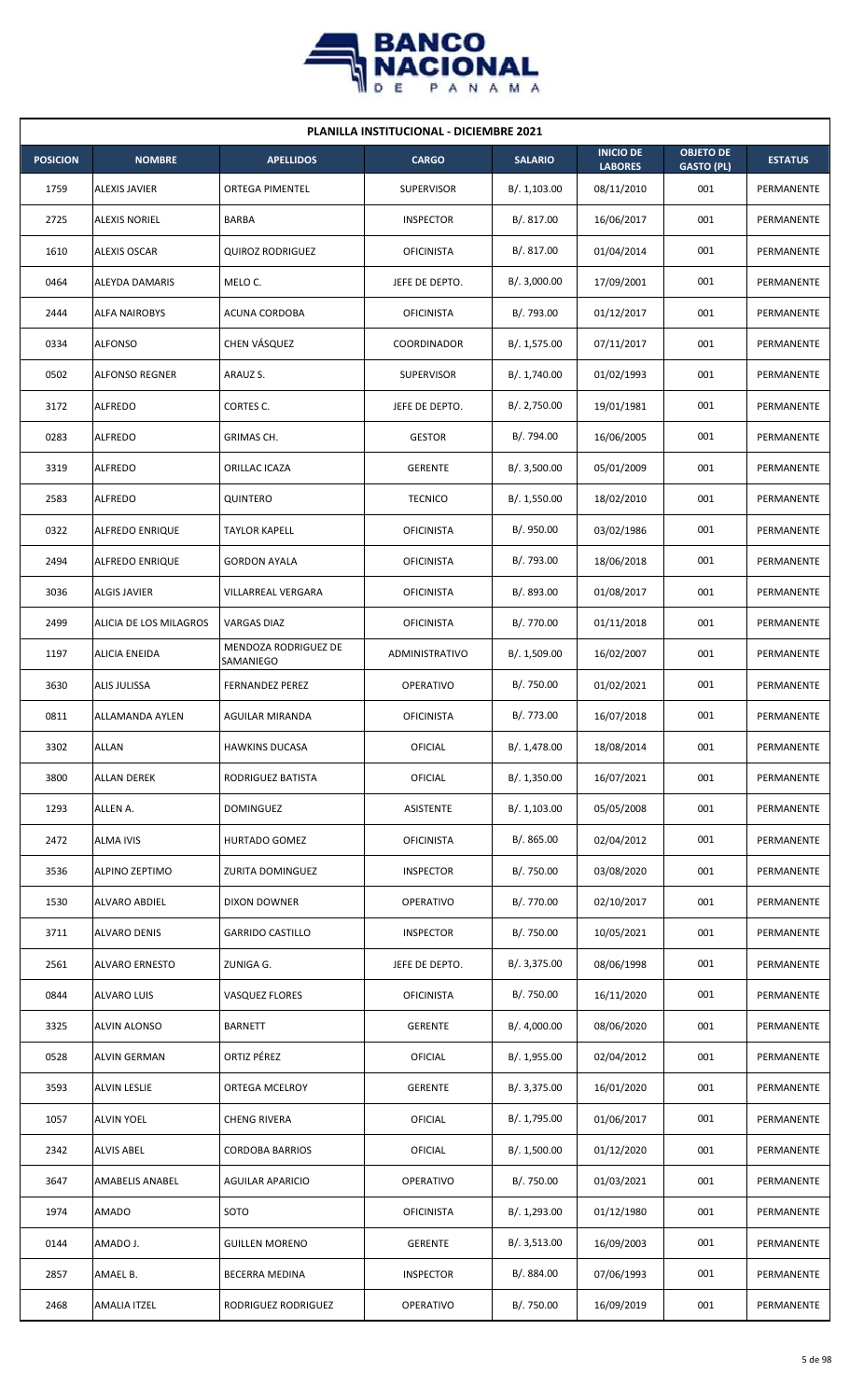

| <b>PLANILLA INSTITUCIONAL - DICIEMBRE 2021</b> |                        |                                      |                   |                |                                    |                                       |                |  |  |  |
|------------------------------------------------|------------------------|--------------------------------------|-------------------|----------------|------------------------------------|---------------------------------------|----------------|--|--|--|
| <b>POSICION</b>                                | <b>NOMBRE</b>          | <b>APELLIDOS</b>                     | <b>CARGO</b>      | <b>SALARIO</b> | <b>INICIO DE</b><br><b>LABORES</b> | <b>OBJETO DE</b><br><b>GASTO (PL)</b> | <b>ESTATUS</b> |  |  |  |
| 1558                                           | AMALIA MILITZA         | <b>MENDOZA VARGAS</b>                | OFICIAL           | B/.1,350.00    | 18/07/2005                         | 001                                   | PERMANENTE     |  |  |  |
| 1821                                           | AMALIA ROSA            | ARAUZ ESTRADA                        | JEFE DE SECCION   | B/. 1,545.00   | 03/05/2010                         | 001                                   | PERMANENTE     |  |  |  |
| 2024                                           | AMARILIS J.            | CABRERA DEL CID DE MURILLO           | OFICIAL           | B/. 1,655.00   | 23/01/2008                         | 001                                   | PERMANENTE     |  |  |  |
| 2681                                           | <b>AMED ALBERTO</b>    | MALTEZ CEDEÑO                        | <b>TECNICO</b>    | B/. 1,211.00   | 01/03/2011                         | 001                                   | PERMANENTE     |  |  |  |
| 0851                                           | AMELI DE LOS ANGELES   | <b>BATISTA VALDES</b>                | <b>OFICINISTA</b> | B/. 770.00     | 01/02/2019                         | 001                                   | PERMANENTE     |  |  |  |
| 1519                                           | AMELI GLORIEL          | <b>MONTERO RODRIGUEZ</b>             | <b>OFICINISTA</b> | B/. 750.00     | 01/06/2020                         | 001                                   | PERMANENTE     |  |  |  |
| 1970                                           | AMELIA DE              | <b>BOTELLO</b>                       | <b>SUPERVISOR</b> | B/.1,158.00    | 02/06/2003                         | 001                                   | PERMANENTE     |  |  |  |
| 1948                                           | AMERICA MARIA          | HERRERA VILLARREAL                   | <b>SUPERVISOR</b> | B/. 1,030.00   | 16/09/2014                         | 001                                   | PERMANENTE     |  |  |  |
| 2791                                           | AMET ABDEL             | GONZÁLEZ GONZÁLEZ                    | <b>INSPECTOR</b>  | B/. 817.00     | 01/07/2016                         | 001                                   | PERMANENTE     |  |  |  |
| 2873                                           | <b>AMETH ARIEL</b>     | HERRERA BAIRNALS                     | <b>INSPECTOR</b>  | B/.810.00      | 03/12/2013                         | 001                                   | PERMANENTE     |  |  |  |
| 3022                                           | <b>AMETH OLEGARIO</b>  | <b>MONTENEGRO CHAVEZ</b>             | <b>ARQUITECTO</b> | B/. 1,693.00   | 01/02/2018                         | 001                                   | PERMANENTE     |  |  |  |
| 1065                                           | <b>AMETH ROBERTO</b>   | LARA                                 | OFICIAL           | B/.2,460.00    | 12/04/2011                         | 001                                   | PERMANENTE     |  |  |  |
| 1510                                           | <b>AMIDT MICHELLE</b>  | ALLEYNE HERRERA                      | <b>OFICINISTA</b> | B/. 810.00     | 18/08/2014                         | 001                                   | PERMANENTE     |  |  |  |
| 0431                                           | AMIRA JAZMIR           | SANJUR HERNANDEZ                     | <b>GERENTE</b>    | B/.3,500.00    | 03/02/2020                         | 001                                   | PERMANENTE     |  |  |  |
| 3153                                           | <b>AMYLEYSI ESTHER</b> | CARRILLO GUZMAN                      | ADMINISTRADOR     | B/. 1,093.00   | 16/05/2011                         | 001                                   | PERMANENTE     |  |  |  |
| 1299                                           | AMYLKAR RENE           | <b>VERGARA SANDOVAL</b>              | CONDUCTOR         | B/. 813.00     | 16/04/2013                         | 001                                   | PERMANENTE     |  |  |  |
| 0543                                           | ANA                    | MARTINEZ R.                          | <b>OFICIAL</b>    | B/.1,454.00    | 11/01/2000                         | 001                                   | PERMANENTE     |  |  |  |
| 1216                                           | <b>ANA BETZY</b>       | CEDEÑO NIETO                         | ADMINISTRATIVO    | B/. 1,608.00   | 24/05/2011                         | 001                                   | PERMANENTE     |  |  |  |
| 0896                                           | ANA CAROLINA           | CORDOBA                              | <b>OFICINISTA</b> | B/. 770.00     | 18/02/2019                         | 001                                   | PERMANENTE     |  |  |  |
| 1531                                           | ANA CRISTINA           | <b>BOUCHE</b>                        | OPERATIVO         | B/. 790.00     | 18/06/2018                         | 001                                   | PERMANENTE     |  |  |  |
| 1885                                           | ANA DEL CARMEN         | RIOS DE BAZER                        | <b>OFICINISTA</b> | B/. 999.00     | 09/07/2012                         | 001                                   | PERMANENTE     |  |  |  |
| 3257                                           | ANA DEL CARMEN         | SALGUERA ACOSTA                      | JEFE DE SECCION   | B/. 1,671.00   | 01/01/2010                         | 001                                   | PERMANENTE     |  |  |  |
| 0770                                           | ANA E.                 | HERRERA S.                           | JEFE DE DEPTO.    | B/. 1,768.00   | 16/06/2008                         | 001                                   | PERMANENTE     |  |  |  |
| 0603                                           | ANA ESTELA             | SANCHEZ C.                           | <b>OFICIAL</b>    | B/. 1,522.00   | 03/01/2000                         | 001                                   | PERMANENTE     |  |  |  |
| 0308                                           | ANA G.                 | <b>MONTERO</b>                       | <b>OFICINISTA</b> | B/. 916.00     | 01/05/1990                         | 001                                   | PERMANENTE     |  |  |  |
| 0456                                           | ANA HERMILA            | DIAZ LASSO                           | ABOGADO           | B/. 1,374.00   | 01/01/2011                         | 001                                   | PERMANENTE     |  |  |  |
| 2187                                           | ANA ISABEL             | <b>TELLO RODRIGUEZ</b>               | JEFE DE SECCION   | B/.1,300.00    | 04/04/2011                         | 001                                   | PERMANENTE     |  |  |  |
| 2465                                           | ANA ISABEL             | RODRIGUEZ                            | <b>SUPERVISOR</b> | B/. 826.00     | 08/01/2008                         | 001                                   | PERMANENTE     |  |  |  |
| 1677                                           | ANA KATHLEEN           | MC LEAN DELGADO                      | OPERATIVO         | B/. 917.00     | 16/01/2014                         | 001                                   | PERMANENTE     |  |  |  |
| 2477                                           | ANA KRISTELL           | SABIN CORREA                         | <b>OFICINISTA</b> | B/. 814.00     | 01/09/2016                         | 001                                   | PERMANENTE     |  |  |  |
| 1183                                           | ANA LILIANA            | <b>GIBBS MEDINA DE</b><br>SANTIMATEO | ADMINISTRATIVO    | B/. 1,419.00   | 01/08/2013                         | 001                                   | PERMANENTE     |  |  |  |
| 0402                                           | ANA LISS               | <b>BORRERO</b>                       | COORDINADOR       | B/. 1,653.00   | 01/09/2009                         | 001                                   | PERMANENTE     |  |  |  |
| 0519                                           | ANA LUISA              | <b>ACOSTA DE AIZPURUA</b>            | <b>OFICIAL</b>    | B/. 1,480.00   | 09/02/2009                         | 001                                   | PERMANENTE     |  |  |  |
| 2001                                           | ANA MARIA              | <b>GONZALEZ POLANCO</b>              | ASISTENTE         | B/.1,443.00    | 01/09/2008                         | 001                                   | PERMANENTE     |  |  |  |
| 0865                                           | ANA MASSIEL            | <b>MENDEZ PINEDA</b>                 | <b>OFICINISTA</b> | B/. 814.00     | 03/05/2016                         | 001                                   | PERMANENTE     |  |  |  |
| 1686                                           | ANA MAY                | LO POLITO ANGELO                     | <b>SUPERVISOR</b> | B/. 1,000.00   | 01/12/2010                         | 001                                   | PERMANENTE     |  |  |  |
| 2019                                           | ANA MELISSA            | <b>MAYORA LABRADOR</b>               | <b>TRAMITADOR</b> | B/. 980.00     | 01/08/2013                         | 001                                   | PERMANENTE     |  |  |  |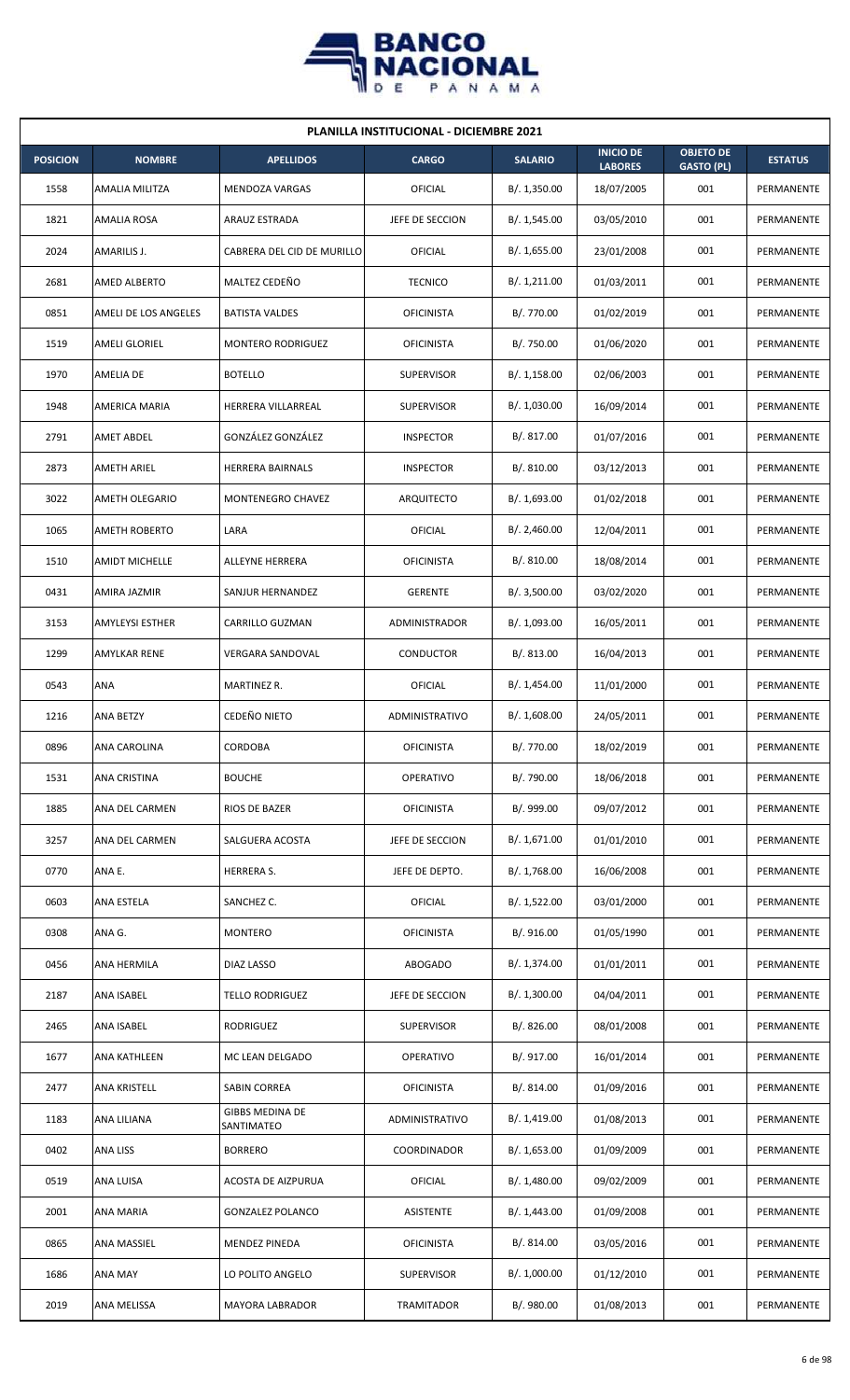

| <b>PLANILLA INSTITUCIONAL - DICIEMBRE 2021</b> |                          |                                  |                   |                |                                    |                                       |                |  |  |  |
|------------------------------------------------|--------------------------|----------------------------------|-------------------|----------------|------------------------------------|---------------------------------------|----------------|--|--|--|
| <b>POSICION</b>                                | <b>NOMBRE</b>            | <b>APELLIDOS</b>                 | <b>CARGO</b>      | <b>SALARIO</b> | <b>INICIO DE</b><br><b>LABORES</b> | <b>OBJETO DE</b><br><b>GASTO (PL)</b> | <b>ESTATUS</b> |  |  |  |
| 3391                                           | ANA MICHELL              | ORTEGA ESPINOSA                  | OPERATIVO         | B/. 750.00     | 16/09/2020                         | 001                                   | PERMANENTE     |  |  |  |
| 3551                                           | ANA NAVYTH               | YAU ASPRILLA                     | OFICIAL           | B/.1,384.00    | 02/05/2019                         | 001                                   | PERMANENTE     |  |  |  |
| 0531                                           | ANA PAOLA                | RODRIGUEZ DELGADO                | ARQUITECTO        | B/. 1,400.00   | 16/09/2019                         | 001                                   | PERMANENTE     |  |  |  |
| 3369                                           | ANA RAFAELA              | RODRIGUEZ CASTILLO               | <b>OFICINISTA</b> | B/. 750.00     | 01/04/2021                         | 001                                   | PERMANENTE     |  |  |  |
| 3209                                           | ANA RAQUEL               | ACUÑA HERRERA                    | JEFE DE DEPTO.    | B/.2,334.00    | 15/06/2012                         | 001                                   | PERMANENTE     |  |  |  |
| 3292                                           | ANA TERESA DE            | <b>GUARDIA</b>                   | COORDINADOR       | B/.2,500.00    | 01/06/2000                         | 001                                   | PERMANENTE     |  |  |  |
| 2378                                           | ANABEL DEL ROSARIO       | <b>ARAUZ GONZALEZ</b>            | <b>SUPERVISOR</b> | B/.2,000.00    | 14/06/2006                         | 001                                   | PERMANENTE     |  |  |  |
| 0967                                           | ANABELIA                 | <b>ARAUZ CHAVEZ</b>              | <b>SUPERVISOR</b> | B/. 1,597.00   | 15/11/2010                         | 001                                   | PERMANENTE     |  |  |  |
| 2650                                           | ANABELL                  | CASTILLO                         | ANALISTA          | B/.2,106.00    | 02/12/2008                         | 001                                   | PERMANENTE     |  |  |  |
| 3615                                           | ANAGRACIELA              | <b>COFFRE RODRIGUEZ</b>          | <b>OPERATIVO</b>  | B/. 750.00     | 16/12/2020                         | 001                                   | PERMANENTE     |  |  |  |
| 3515                                           | <b>ANAIKA GISSELL</b>    | AMADO DELGADO                    | <b>OPERATIVO</b>  | B/. 770.00     | 03/12/2018                         | 001                                   | PERMANENTE     |  |  |  |
| 0427                                           | ANAIS ARIADNA            | <b>CARRION ARAUZ DE ECHEVERS</b> | ANALISTA          | B/. 911.00     | 16/02/2018                         | 001                                   | PERMANENTE     |  |  |  |
| 0027                                           | <b>ANAIS JUSSELL</b>     | <b>GALVAN CALDERON</b>           | TRAMITADOR        | B/. 876.00     | 18/02/2019                         | 001                                   | PERMANENTE     |  |  |  |
| 1664                                           | <b>ANAIS NURIEL</b>      | <b>ACOSTA QUINTERO</b>           | <b>OPERATIVO</b>  | B/. 817.00     | 03/08/2015                         | 001                                   | PERMANENTE     |  |  |  |
| 0869                                           | <b>ANAIS SAYURIS</b>     | JAEN TUÑON                       | JEFE DE SECCION   | B/.1,350.00    | 12/04/2012                         | 001                                   | PERMANENTE     |  |  |  |
| 3837                                           | <b>ANAIS YARLENE</b>     | PIMENTEL ZAMORANO                | <b>ASISTENTE</b>  | B/. 1,200.00   | 09/09/2021                         | 001                                   | PERMANENTE     |  |  |  |
| 0648                                           | ANALEYDA                 | ARJONA TORRES                    | <b>OFICIAL</b>    | B/.1,549.00    | 08/11/2010                         | 001                                   | PERMANENTE     |  |  |  |
| 0824                                           | ANALIDA DEL C.           | ESCOBAR P.                       | <b>OFICINISTA</b> | B/. 825.00     | 16/05/1995                         | 001                                   | PERMANENTE     |  |  |  |
| 1138                                           | <b>ANALIO RENE</b>       | MEDINA GUTIERREZ                 | OFICIAL           | B/. 1,804.00   | 04/05/2015                         | 001                                   | PERMANENTE     |  |  |  |
| 1405                                           | ANALISSA                 | CAMARANO CASTILLERO              | JEFE DE DEPTO.    | B/.2,217.00    | 21/05/2012                         | 001                                   | PERMANENTE     |  |  |  |
| 1671                                           | ANANIAS                  | MARTINEZ V.                      | <b>OPERATIVO</b>  | B/. 1,300.00   | 01/04/1984                         | 001                                   | PERMANENTE     |  |  |  |
| 0048                                           | ANARKELLYX               | SANDOVAL                         | ASISTENTE         | B/. 1,705.00   | 08/01/2008                         | 001                                   | PERMANENTE     |  |  |  |
| 0887                                           | ANASTACIO                | <b>BONILLA B.</b>                | <b>OFICINISTA</b> | B/. 810.00     | 01/12/2005                         | 001                                   | PERMANENTE     |  |  |  |
| 1273                                           | <b>ANATOLIO</b>          | RODRIGUEZ FLORES                 | ADMINISTRATIVO    | B/. 1,993.00   | 16/03/2011                         | 001                                   | PERMANENTE     |  |  |  |
| 2712                                           | ANAXI ILIANA             | DE GRACIA CASTRO                 | OPERATIVO         | B/. 793.00     | 01/06/2018                         | 001                                   | PERMANENTE     |  |  |  |
| 1642                                           | <b>ANAYANCIS ELIBETH</b> | ROSARIO SANTOS                   | OPERATIVO         | B/. 887.00     | 01/12/2010                         | 001                                   | PERMANENTE     |  |  |  |
| 1330                                           | ANAYANSI                 | DIAZ LEREN                       | JEFE DE DEPTO.    | B/. 2,295.00   | 01/01/2011                         | 001                                   | PERMANENTE     |  |  |  |
| 0209                                           | ANAYANSI                 | <b>GONZALEZ RIVERA</b>           | <b>OFICINISTA</b> | B/. 1,446.00   | 07/11/1983                         | 001                                   | PERMANENTE     |  |  |  |
| 2345                                           | ANAYANSI                 | LEDEZMA VILLARREAL               | JEFE DE SECCION   | B/. 1,350.00   | 16/07/2003                         | 001                                   | PERMANENTE     |  |  |  |
| 2209                                           | ANAYANSI DEL C           | OJO RUIZ                         | <b>GESTOR</b>     | B/. 1,170.00   | 15/04/2002                         | 001                                   | PERMANENTE     |  |  |  |
| 1780                                           | ANAYANSI L.              | CAMANO P.                        | <b>OFICINISTA</b> | B/. 887.00     | 16/01/2001                         | 001                                   | PERMANENTE     |  |  |  |
| 1349                                           | ANDER ELIECER            | <b>CASTRO HERNANDEZ</b>          | ANALISTA          | B/. 1,591.00   | 01/06/2018                         | 001                                   | PERMANENTE     |  |  |  |
| 0264                                           | ANDERSON DONALD          | <b>FLORES PIMENTEL</b>           | JEFE DE DEPTO.    | B/. 1,250.00   | 17/10/2016                         | 001                                   | PERMANENTE     |  |  |  |
| 2805                                           | ANDRES                   | VILLARREAL BARBOZA               | <b>INSPECTOR</b>  | B/. 793.00     | 02/01/2018                         | 001                                   | PERMANENTE     |  |  |  |
| 0487                                           | ANDRES                   | SANTAMARIA LOPEZ                 | ADMINISTRATIVO    | B/.1,469.00    | 01/06/2016                         | 001                                   | PERMANENTE     |  |  |  |
| 0961                                           | ANDRES AGUSTIN           | LIAO SANCHEZ                     | ANALISTA          | B/. 1,417.00   | 16/01/2013                         | 001                                   | PERMANENTE     |  |  |  |
| 1996                                           | ANDRES ALBERTO           | <b>GOMEZ MONTENEGRO</b>          | <b>OFICIAL</b>    | B/.1,350.00    | 01/09/2016                         | 001                                   | PERMANENTE     |  |  |  |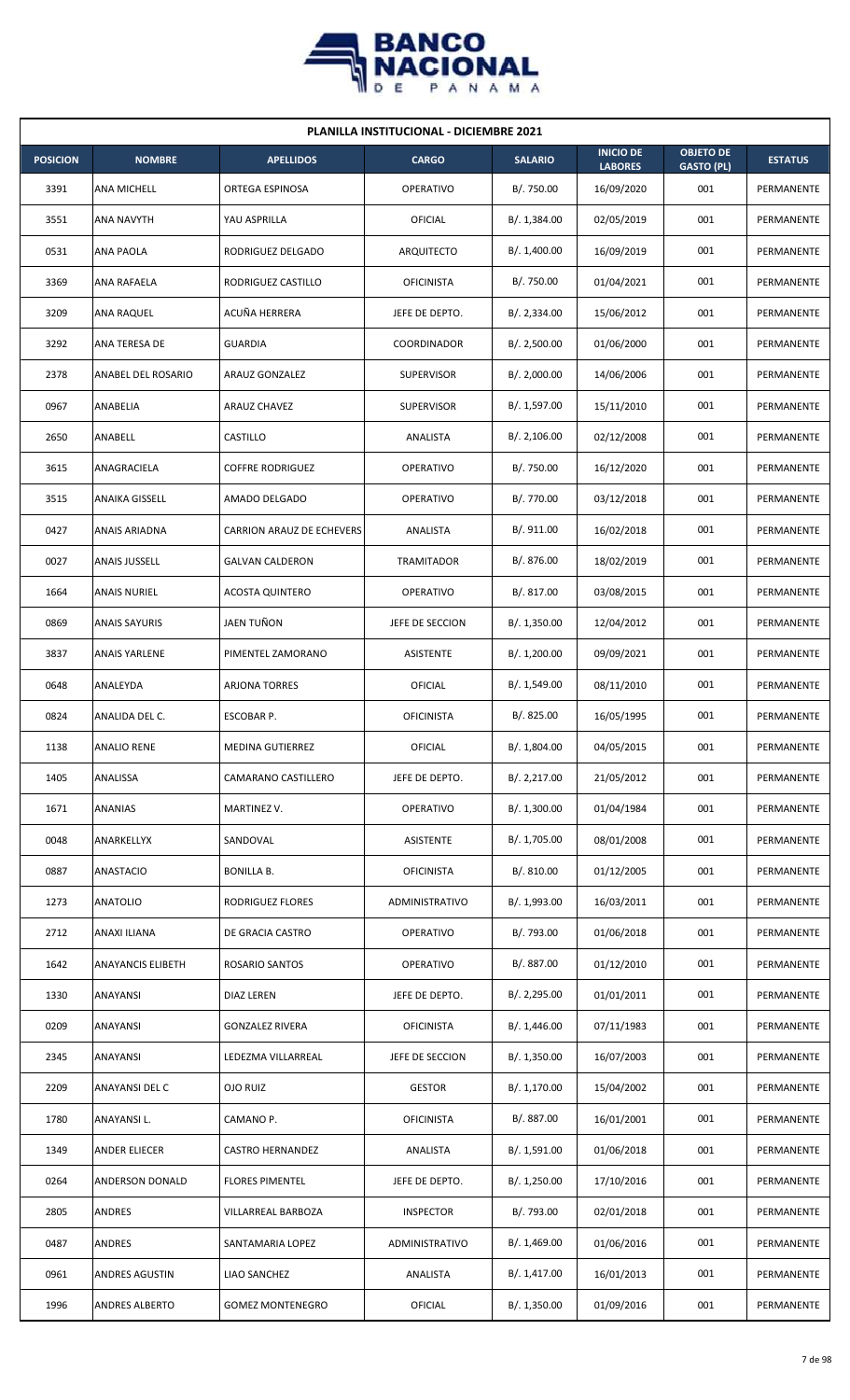

| <b>PLANILLA INSTITUCIONAL - DICIEMBRE 2021</b> |                       |                                     |                   |                |                                    |                                       |                |  |  |  |
|------------------------------------------------|-----------------------|-------------------------------------|-------------------|----------------|------------------------------------|---------------------------------------|----------------|--|--|--|
| <b>POSICION</b>                                | <b>NOMBRE</b>         | <b>APELLIDOS</b>                    | <b>CARGO</b>      | <b>SALARIO</b> | <b>INICIO DE</b><br><b>LABORES</b> | <b>OBJETO DE</b><br><b>GASTO (PL)</b> | <b>ESTATUS</b> |  |  |  |
| 3104                                           | <b>ANDRES ALBERTO</b> | SANTAMARIA FLORES                   | <b>TECNICO</b>    | B/. 861.00     | 11/03/2013                         | 001                                   | PERMANENTE     |  |  |  |
| 2614                                           | <b>ANDRÉS ALEXIS</b>  | <b>CORCHO HUDSON</b>                | INGENIERO         | B/. 1,824.00   | 05/04/2010                         | 001                                   | PERMANENTE     |  |  |  |
| 0350                                           | ANDRES F.             | GOMEZ                               | JEFE DE SECCION   | B/.2,287.00    | 01/05/2008                         | 001                                   | PERMANENTE     |  |  |  |
| 0558                                           | ANDRES RAUL           | PINZON BOTELLO                      | OFICIAL           | B/.1,419.00    | 02/07/2018                         | 001                                   | PERMANENTE     |  |  |  |
| 3648                                           | ANDRYS DAYANA         | PINZON VALERIN                      | TRAMITADOR        | B/. 1,000.00   | 01/03/2021                         | 001                                   | PERMANENTE     |  |  |  |
| 1143                                           | ANDY JAVIER           | SERRANO MARAÑA                      | OFICIAL           | B/. 1,839.00   | 01/04/2016                         | 001                                   | PERMANENTE     |  |  |  |
| 2513                                           | ANEL                  | <b>MONTENEGRO RIOS</b>              | <b>OFICINISTA</b> | B/0.863.00     | 02/01/2001                         | 001                                   | PERMANENTE     |  |  |  |
| 1321                                           | ANEL                  | <b>GUTIERREZ CONTRERAS</b>          | ASISTENTE         | B/. 3,393.00   | 16/03/2011                         | 001                                   | PERMANENTE     |  |  |  |
| 2790                                           | <b>ANEL ALBERTO</b>   | ORDOÑEZ RIVERA                      | <b>INSPECTOR</b>  | B/. 813.00     | 16/10/2015                         | 001                                   | PERMANENTE     |  |  |  |
| 2840                                           | ANEL ISAC             | <b>BATISTA BENAVIDES</b>            | <b>OFICINISTA</b> | B/. 770.00     | 16/08/2018                         | 001                                   | PERMANENTE     |  |  |  |
| 2201                                           | <b>ANEL RUBIEL</b>    | <b>GONZALEZ MELENDEZ</b>            | ANALISTA          | B/. 1,000.00   | 06/10/2021                         | 001                                   | PERMANENTE     |  |  |  |
| 0082                                           | ANELIS MILITZA        | TREJOS VELASQUEZ                    | <b>GERENTE</b>    | B/.2,834.00    | 16/07/2010                         | 001                                   | PERMANENTE     |  |  |  |
| 2252                                           | ANETH ENEIDA          | MONTENEGRO REYES DE<br><b>ROCHA</b> | OFICIAL           | B/. 1,350.00   | 02/06/2014                         | 001                                   | PERMANENTE     |  |  |  |
| 1493                                           | ANETH MELISSA         | <b>GILL VALDES</b>                  | <b>OFICINISTA</b> | B/. 817.00     | 01/01/2015                         | 001                                   | PERMANENTE     |  |  |  |
| 1352                                           | ANETH MITZIRA         | <b>MORAN TRUJILLO</b>               | OFICIAL           | B/. 1,545.00   | 01/08/2018                         | 001                                   | PERMANENTE     |  |  |  |
| 2701                                           | ANGEL                 | <b>BETHANCOURT</b>                  | <b>SUPERVISOR</b> | B/. 1,213.00   | 22/10/1980                         | 001                                   | PERMANENTE     |  |  |  |
| 0941                                           | ANGEL                 | URENA RODRIGUEZ                     | AVALUADOR         | B/. 2,049.00   | 01/07/2013                         | 001                                   | PERMANENTE     |  |  |  |
| 3501                                           | <b>ANGEL ALBERTO</b>  | <b>FUENTES</b>                      | OFICIAL           | B/. 1,404.00   | 01/11/2018                         | 001                                   | PERMANENTE     |  |  |  |
| 0849                                           | ANGEL ARIEL           | VILLARREAL CERVANTES                | OFICIAL           | B/. 1,615.00   | 01/09/2003                         | 001                                   | PERMANENTE     |  |  |  |
| 0432                                           | ANGEL G.              | MARTINEZ                            | ASISTENTE         | B/. 3,100.00   | 16/12/2009                         | 001                                   | PERMANENTE     |  |  |  |
| 0285                                           | ANGEL JAVIER          | <b>CARRION RODRIGUEZ</b>            | OPERATIVO         | B/. 1,000.00   | 01/02/2019                         | 001                                   | PERMANENTE     |  |  |  |
| 0290                                           | ANGEL MIGUEL          | SAUCEDO VALDES                      | <b>OFICINISTA</b> | B/. 894.00     | 02/05/2003                         | 001                                   | PERMANENTE     |  |  |  |
| 3300                                           | ANGEL SANTO           | MENDOZA G.                          | OFICIAL           | B/. 1,714.00   | 02/01/2001                         | 001                                   | PERMANENTE     |  |  |  |
| 0675                                           | ANGEL SANTOS          | CORRO LEMM                          | COORDINADOR       | B/. 1,576.00   | 01/06/2018                         | 001                                   | PERMANENTE     |  |  |  |
| 2793                                           | <b>ANGEL ULISES</b>   | <b>OVALLE VARGAS</b>                | <b>INSPECTOR</b>  | B/. 817.00     | 16/03/2017                         | 001                                   | PERMANENTE     |  |  |  |
| 2804                                           | ANGEL URIEL           | <b>GUTIERREZ ESPINOSA</b>           | <b>INSPECTOR</b>  | B/. 770.00     | 16/09/2009                         | 001                                   | PERMANENTE     |  |  |  |
| 2185                                           | ANGELA I.             | <b>NIETO</b>                        | <b>SUPERVISOR</b> | B/. 1,093.00   | 08/01/2008                         | 001                                   | PERMANENTE     |  |  |  |
| 1548                                           | ANGELICA ARGELIS      | ANDRADE ALLEYNE                     | <b>OPERATIVO</b>  | B/. 790.00     | 16/08/2017                         | 001                                   | PERMANENTE     |  |  |  |
| 0743                                           | ANGELICA ITZEL        | FERNANDEZ HERALDEZ                  | OFICIAL           | B/. 1,447.00   | 16/08/2017                         | 001                                   | PERMANENTE     |  |  |  |
| 2669                                           | ANGELICA M.           | <b>VEGA DE MENDIETA</b>             | ASISTENTE         | B/. 1,907.00   | 01/04/2009                         | 001                                   | PERMANENTE     |  |  |  |
| 0889                                           | ANGELINE G.           | NAVAS A.                            | <b>SUPERVISOR</b> | B/. 1,000.00   | 16/10/2014                         | 001                                   | PERMANENTE     |  |  |  |
| 1844                                           | ANGELIZ MAYLIN        | PEREZ QUIROS                        | <b>OFICINISTA</b> | B/. 902.00     | 04/05/2015                         | 001                                   | PERMANENTE     |  |  |  |
| 0533                                           | ANGELO J.             | <b>MONDRAGON</b>                    | OFICIAL           | B/.1,419.00    | 01/10/2009                         | 001                                   | PERMANENTE     |  |  |  |
| 3524                                           | ANGELO JEAN-POOL      | OLEA DUARTE                         | <b>INSPECTOR</b>  | B/. 770.00     | 17/12/2018                         | 001                                   | PERMANENTE     |  |  |  |
| 2739                                           | ANGELO MARCELO        | <b>BOVELL GREEN</b>                 | <b>INSPECTOR</b>  | B/. 859.00     | 17/02/2014                         | 001                                   | PERMANENTE     |  |  |  |
| 0149                                           | ANGIE A.              | ALMANZA L.                          | ABOGADO           | B/.1,518.00    | 02/02/2004                         | 001                                   | PERMANENTE     |  |  |  |
| 2543                                           | ANGIE EMPERATRIZ      | ACEVEDO VEGA                        | OPERATIVO         | B/. 814.00     | 03/10/2016                         | 001                                   | PERMANENTE     |  |  |  |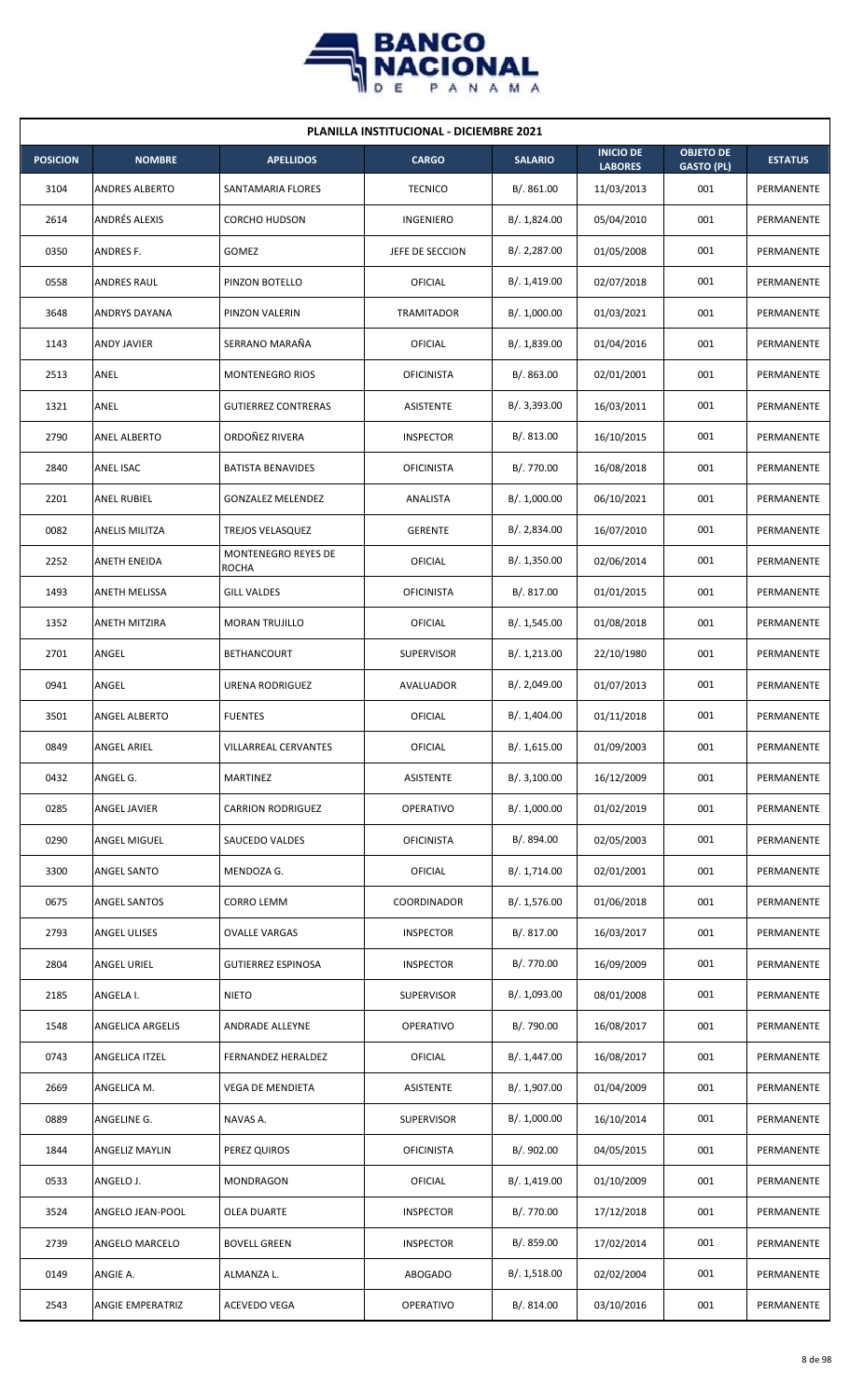

| <b>PLANILLA INSTITUCIONAL - DICIEMBRE 2021</b> |                           |                           |                   |                |                                    |                                       |                |  |  |  |
|------------------------------------------------|---------------------------|---------------------------|-------------------|----------------|------------------------------------|---------------------------------------|----------------|--|--|--|
| <b>POSICION</b>                                | <b>NOMBRE</b>             | <b>APELLIDOS</b>          | <b>CARGO</b>      | <b>SALARIO</b> | <b>INICIO DE</b><br><b>LABORES</b> | <b>OBJETO DE</b><br><b>GASTO (PL)</b> | <b>ESTATUS</b> |  |  |  |
| 2842                                           | ANIBAL                    | <b>SANTOS BONICHE</b>     | <b>INSPECTOR</b>  | B/. 893.00     | 06/11/2013                         | 001                                   | PERMANENTE     |  |  |  |
| 2235                                           | ANIER EDGARDO             | <b>APARICIO FLORES</b>    | <b>GESTOR</b>     | B/. 902.00     | 02/07/2018                         | 001                                   | PERMANENTE     |  |  |  |
| 2098                                           | <b>ANN MARIE</b>          | RIVIER LAVALLE DE SAENZ   | ANALISTA          | B/. 1,783.00   | 16/05/2014                         | 001                                   | PERMANENTE     |  |  |  |
| 1824                                           | ANNA MILEIDY              | <b>SOLIS LORENZO</b>      | <b>OFICINISTA</b> | B/.816.00      | 16/03/2016                         | 001                                   | PERMANENTE     |  |  |  |
| 0289                                           | <b>ANNELISE MARGARITA</b> | <b>GARCIA JAEN</b>        | <b>SUPERVISOR</b> | B/.1,364.00    | 02/09/2013                         | 001                                   | PERMANENTE     |  |  |  |
| 1621                                           | <b>ANNIE MICHELLE</b>     | <b>BRANDA YANGUEZ</b>     | <b>OFICINISTA</b> | B/.818.00      | 17/06/2013                         | 001                                   | PERMANENTE     |  |  |  |
| 1841                                           | ANSELMO                   | CORREA                    | <b>OFICINISTA</b> | B/. 921.00     | 19/07/1982                         | 001                                   | PERMANENTE     |  |  |  |
| 2829                                           | ANSELMO ALEJANDRO         | SMALL SERRUTT             | <b>INSPECTOR</b>  | B/.810.00      | 16/05/2012                         | 001                                   | PERMANENTE     |  |  |  |
| 3572                                           | <b>ANTHONY ALBERTO</b>    | RODRIGUEZ SANCHEZ         | <b>OFICINISTA</b> | B/. 770.00     | 17/06/2019                         | 001                                   | PERMANENTE     |  |  |  |
| 1832                                           | <b>ANTHONY ARTURO</b>     | DOMINGUEZ GONZALEZ        | JEFE DE SECCION   | B/.1,088.00    | 04/05/2015                         | 001                                   | PERMANENTE     |  |  |  |
| 0430                                           | <b>ANTHONY DAYAN</b>      | <b>MARTINEZ RODRIGUEZ</b> | <b>GERENTE</b>    | B/. 3,674.00   | 17/03/2014                         | 001                                   | PERMANENTE     |  |  |  |
| 3020                                           | <b>ANTHONY SCOTT</b>      | MURILLO ALVARADO          | TRABAJADOR MANUAL | B/0.660.00     | 16/05/2017                         | 001                                   | PERMANENTE     |  |  |  |
| 1872                                           | <b>ANTONELLY ENRIQUE</b>  | BERNAL AGUILAR            | <b>SUPERVISOR</b> | B/.1,131.00    | 16/11/2016                         | 001                                   | PERMANENTE     |  |  |  |
| 0537                                           | <b>ANTONIETA</b>          | LORD RAMOS                | OFICIAL           | B/. 1,788.00   | 16/05/2011                         | 001                                   | PERMANENTE     |  |  |  |
| 1867                                           | <b>ANTONIO</b>            | VANEGAS B.                | <b>OFICINISTA</b> | B/. 931.00     | 01/04/1981                         | 001                                   | PERMANENTE     |  |  |  |
| 2657                                           | <b>ANTONIO</b>            | BARAHONA H.               | ADMINISTRADOR     | B/. 3,231.00   | 07/02/2000                         | 001                                   | PERMANENTE     |  |  |  |
| 2727                                           | <b>ANTONIO CORNELIO</b>   | <b>CARGILL MORENO</b>     | <b>INSPECTOR</b>  | B/. 857.00     | 16/07/2010                         | 001                                   | PERMANENTE     |  |  |  |
| 2149                                           | ANTONIO E.                | SANFORD R.                | JEFE DE SECCION   | B/. 1,350.00   | 18/06/1984                         | 001                                   | PERMANENTE     |  |  |  |
| 1964                                           | <b>ANTONIO EDUARDO</b>    | HERNÁNDEZ ORTEGA          | <b>OFICINISTA</b> | B/. 828.00     | 07/04/2014                         | 001                                   | PERMANENTE     |  |  |  |
| 2774                                           | ANTONIO J.                | <b>JOU VEGA</b>           | <b>INSPECTOR</b>  | B/. 881.00     | 02/03/2009                         | 001                                   | PERMANENTE     |  |  |  |
| 3750                                           | ANTONIO JOSE              | LEDEZMA SALAS             | ARQUITECTO        | B/. 1,400.00   | 03/05/2021                         | 001                                   | PERMANENTE     |  |  |  |
| 2783                                           | <b>ANYELO ORIEL</b>       | <b>CARDENAS VARGAS</b>    | <b>INSPECTOR</b>  | B/. 814.00     | 18/06/2007                         | 001                                   | PERMANENTE     |  |  |  |
| 3649                                           | <b>ANYURI NAIROBYS</b>    | SEVILLANO CASTILLO        | <b>GESTOR</b>     | B/. 850.00     | 01/03/2021                         | 001                                   | PERMANENTE     |  |  |  |
| 2713                                           | <b>AQUILEO</b>            | <b>HERAZO CUESTA</b>      | OPERADOR          | B/. 831.00     | 01/04/2011                         | 001                                   | PERMANENTE     |  |  |  |
| 3047                                           | <b>AQUILINO</b>           | SANTOS                    | TRABAJADOR MANUAL | B/. 1,000.00   | 11/05/1984                         | 001                                   | PERMANENTE     |  |  |  |
| 3246                                           | <b>ARACELIS</b>           | QUIJADA R.                | COORDINADOR       | B/.2,500.00    | 18/08/1997                         | 001                                   | PERMANENTE     |  |  |  |
| 3309                                           | ARACELIS                  | <b>BONILLA GARCIA</b>     | <b>OFICIAL</b>    | B/. 1,670.00   | 16/12/1999                         | 001                                   | PERMANENTE     |  |  |  |
| 0812                                           | ARACELIS DEL CARMEN       | <b>CEDENO DE HERRERA</b>  | JEFE DE SECCION   | B/.1,350.00    | 01/07/2015                         | 001                                   | PERMANENTE     |  |  |  |
| 1693                                           | ARACELLYS ESTHER          | SANCHEZ RIVERA            | OPERATIVO         | B/. 869.00     | 16/03/2010                         | 001                                   | PERMANENTE     |  |  |  |
| 2192                                           | ARACELY                   | SAENZ G.                  | <b>OFICIAL</b>    | B/. 1,350.00   | 03/04/2006                         | 001                                   | PERMANENTE     |  |  |  |
| 1606                                           | <b>ARACELYS ANETH</b>     | <b>CASTILLO MATOS</b>     | OPERATIVO         | B/. 820.00     | 16/09/2013                         | 001                                   | PERMANENTE     |  |  |  |
| 0914                                           | ARACELYS EDITH            | <b>SAEZ PINTO</b>         | <b>SUPERVISOR</b> | B/. 1,000.00   | 14/11/2011                         | 001                                   | PERMANENTE     |  |  |  |
| 2296                                           | ARAM B.                   | GONZALEZ H.               | <b>SUPERVISOR</b> | B/.1,342.00    | 02/01/2007                         | 001                                   | PERMANENTE     |  |  |  |
| 2399                                           | ARAMELIS Y.               | DIAZ G.                   | OFICIAL           | B/.1,386.00    | 01/09/2006                         | 001                                   | PERMANENTE     |  |  |  |
| 1444                                           | ARCADIO                   | <b>MARTINEZ ARIAS</b>     | JEFE DE DEPTO.    | B/. 2,011.00   | 01/02/1999                         | 001                                   | PERMANENTE     |  |  |  |
| 2766                                           | ARCADIO                   | GONZALEZ                  | <b>INSPECTOR</b>  | B/. 827.00     | 03/02/2014                         | 001                                   | PERMANENTE     |  |  |  |
| 0218                                           | ARCADIO MODESTO           | VILLALAZ ALONSO           | <b>SUPERVISOR</b> | B/. 1,623.00   | 16/09/2010                         | 001                                   | PERMANENTE     |  |  |  |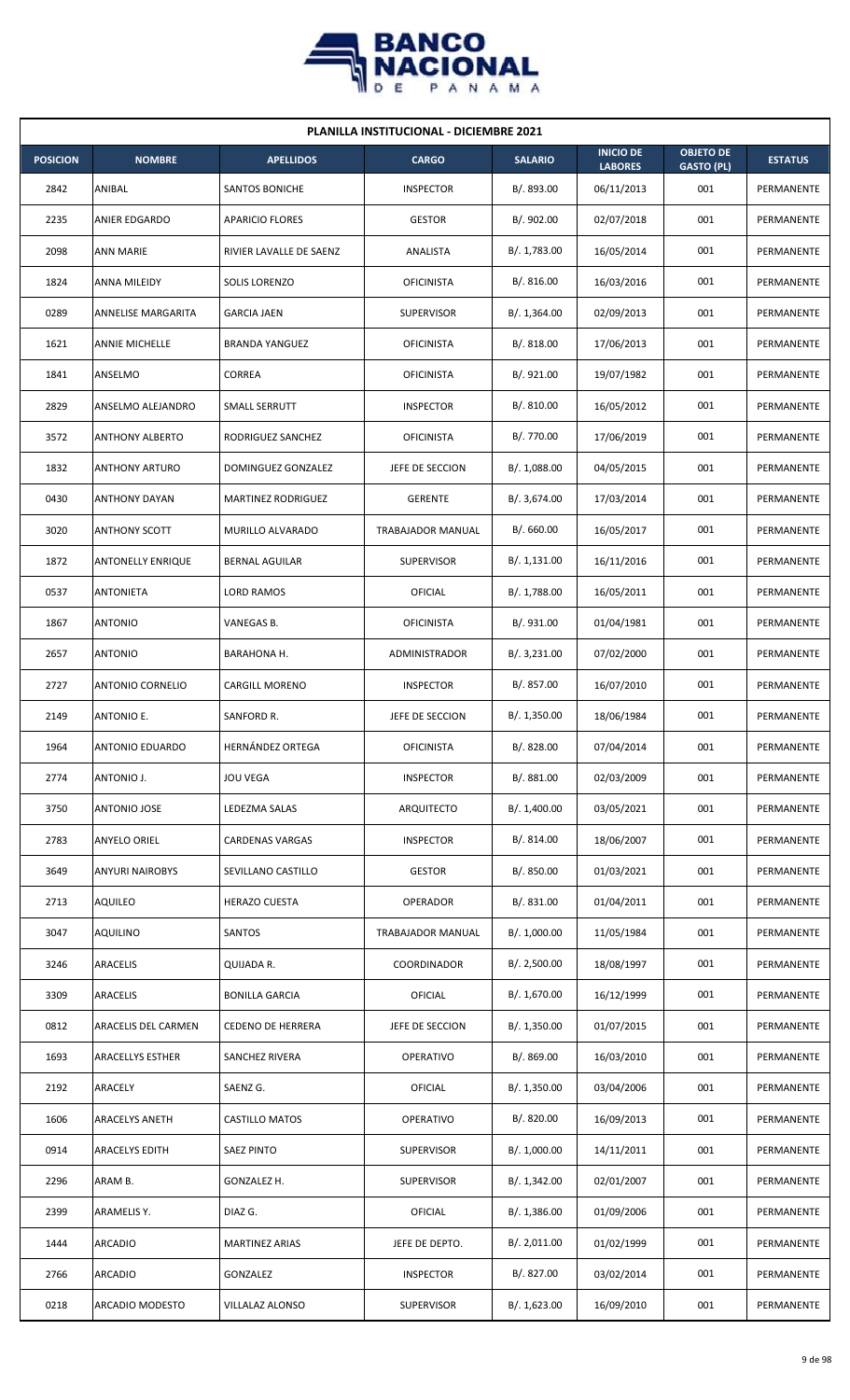

| <b>PLANILLA INSTITUCIONAL - DICIEMBRE 2021</b> |                        |                         |                   |                |                                    |                                       |                |  |  |  |
|------------------------------------------------|------------------------|-------------------------|-------------------|----------------|------------------------------------|---------------------------------------|----------------|--|--|--|
| <b>POSICION</b>                                | <b>NOMBRE</b>          | <b>APELLIDOS</b>        | <b>CARGO</b>      | <b>SALARIO</b> | <b>INICIO DE</b><br><b>LABORES</b> | <b>OBJETO DE</b><br><b>GASTO (PL)</b> | <b>ESTATUS</b> |  |  |  |
| 2675                                           | ARCENIO ALBERTO        | AMAYA G.                | JEFE DE DEPTO.    | B/.3,278.00    | 01/07/1980                         | 001                                   | PERMANENTE     |  |  |  |
| 2708                                           | ARELIS                 | CASTILLO MENDOZA        | OPERATIVO         | B/. 790.00     | 01/06/2018                         | 001                                   | PERMANENTE     |  |  |  |
| 3214                                           | ARELIS E.              | <b>BATISTA</b>          | JEFE DE DEPTO.    | B/. 1,671.00   | 06/06/2006                         | 001                                   | PERMANENTE     |  |  |  |
| 3232                                           | ARELIS I.              | SAMANIEGO S.            | <b>OFICINISTA</b> | B/.866.00      | 02/02/2015                         | 001                                   | PERMANENTE     |  |  |  |
| 0581                                           | ARELIS M.              | GONZALEZ DE L.          | OFICIAL           | B/. 1,479.00   | 01/03/2002                         | 001                                   | PERMANENTE     |  |  |  |
| 1720                                           | ARGELIS                | HERNANDEZ A.            | <b>OPERATIVO</b>  | B/. 997.00     | 22/06/2006                         | 001                                   | PERMANENTE     |  |  |  |
| 2131                                           | ARGELIS                | RODRIGUEZ               | <b>GERENTE</b>    | B/.3,000.00    | 04/05/2009                         | 001                                   | PERMANENTE     |  |  |  |
| 2140                                           | ARGELIS G.             | FERNANDEZ G.            | <b>SUPERVISOR</b> | B/. 1,193.00   | 16/03/2000                         | 001                                   | PERMANENTE     |  |  |  |
| 0210                                           | ARGELIS J.             | <b>MUNOZ</b>            | <b>SUPERVISOR</b> | B/.1,088.00    | 01/09/2008                         | 001                                   | PERMANENTE     |  |  |  |
| 1648                                           | ARGELIS M.             | RODRIGUEZ G.            | OPERATIVO         | B/. 1,009.00   | 01/09/2006                         | 001                                   | PERMANENTE     |  |  |  |
| 3530                                           | <b>ARGELIS MARIA</b>   | <b>HERRERA OJO</b>      | <b>OFICINISTA</b> | B/. 750.00     | 17/12/2018                         | 001                                   | PERMANENTE     |  |  |  |
| 3157                                           | ARIADNA                | <b>BUSTAMANTE</b>       | <b>SUPERVISOR</b> | B/. 1,385.00   | 11/06/2008                         | 001                                   | PERMANENTE     |  |  |  |
| 2550                                           | ARIADNA                | ACEVEDO BATISTA         | JEFE DE DEPTO.    | B/. 3,375.00   | 13/12/2010                         | 001                                   | PERMANENTE     |  |  |  |
| 2507                                           | ARIADNA R.             | <b>VEGA RAMOS</b>       | <b>OFICINISTA</b> | B/. 1,050.00   | 16/09/1996                         | 001                                   | PERMANENTE     |  |  |  |
| 1829                                           | <b>ARIADNE YELITZA</b> | SILA VELASQUEZ          | <b>OFICINISTA</b> | B/0.833.00     | 16/01/2013                         | 001                                   | PERMANENTE     |  |  |  |
| 2011                                           | ARIADNY L.             | RODRIGUEZ M.            | ADMINISTRADOR     | B/. 902.00     | 17/11/2014                         | 001                                   | PERMANENTE     |  |  |  |
| 0382                                           | ARIANIS ALEXANDRA      | <b>SALOMON PEREZ</b>    | JEFE DE SECCION   | B/. 1,790.00   | 06/11/2013                         | 001                                   | PERMANENTE     |  |  |  |
| 1643                                           | ARIANNY DEL CARMEN     | <b>GARCIA MEDINA</b>    | <b>OFICINISTA</b> | B/. 750.00     | 17/02/2020                         | 001                                   | PERMANENTE     |  |  |  |
| 1134                                           | ARIEL                  | <b>BAILARIN MECHA</b>   | OFICIAL           | B/. 1,795.00   | 16/02/2016                         | 001                                   | PERMANENTE     |  |  |  |
| 1249                                           | ARIEL A.               | GONZALEZ E.             | <b>OFICIAL</b>    | B/. 1,768.00   | 02/03/2009                         | 001                                   | PERMANENTE     |  |  |  |
| 0820                                           | ARIEL EDUARDO          | MEDINA CORDOBA          | <b>OFICINISTA</b> | B/. 773.00     | 01/08/2018                         | 001                                   | PERMANENTE     |  |  |  |
| 0182                                           | <b>ARIEL HUMBERTO</b>  | <b>GOMEZ CEDENO</b>     | ASISTENTE         | B/. 1,439.00   | 03/01/2005                         | 001                                   | PERMANENTE     |  |  |  |
| 3081                                           | <b>ARIOSTO</b>         | ALVARADO GONZALEZ       | <b>SUPERVISOR</b> | B/. 1,125.00   | 01/12/2006                         | 001                                   | PERMANENTE     |  |  |  |
| 3751                                           | ARIS ABDIEL            | <b>CASTRO PIMENTEL</b>  | TRAMITADOR        | B/. 1,000.00   | 16/06/2021                         | 001                                   | PERMANENTE     |  |  |  |
| 2622                                           | ARIS ARIEL             | HERRERA CAMAÑO          | ADMINISTRADOR     | B/. 1,000.00   | 19/04/2021                         | 001                                   | PERMANENTE     |  |  |  |
| 0771                                           | ARIS JOHANNA           | ADAMES RIVERA           | OFICIAL           | B/. 897.00     | 02/04/2018                         | 001                                   | PERMANENTE     |  |  |  |
| 0573                                           | ARIS MADELEINE         | RAMIREZ                 | OFICIAL           | B/.1,642.00    | 16/04/2001                         | 001                                   | PERMANENTE     |  |  |  |
| 0695                                           | ARISTIDES A            | <b>CORRALES ATENCIO</b> | JEFE DE DEPTO.    | B/. 2,426.00   | 04/08/2008                         | 001                                   | PERMANENTE     |  |  |  |
| 0957                                           | <b>ARLEN OMAIRA</b>    | <b>CEDENO GOMEZ</b>     | JEFE DE SECCION   | B/.2,028.00    | 16/08/2000                         | 001                                   | PERMANENTE     |  |  |  |
| 0453                                           | ARLETH DE              | <b>DONADIO</b>          | TRAMITADOR        | B/. 1,300.00   | 01/06/2007                         | 001                                   | PERMANENTE     |  |  |  |
| 3425                                           | ARLYN LORENA           | <b>AMAT QUIROZ</b>      | ANALISTA          | B/. 796.00     | 16/01/2018                         | 001                                   | PERMANENTE     |  |  |  |
| 2408                                           | ARMANDO                | HILL OLMEDO             | SUPERVISOR        | B/. 1,025.00   | 17/09/2018                         | 001                                   | PERMANENTE     |  |  |  |
| 1999                                           | ARMANDO AYAN           | VASQUEZ                 | <b>OFICIAL</b>    | B/. 1,489.00   | 07/02/2008                         | 001                                   | PERMANENTE     |  |  |  |
| 2817                                           | ARMANDO ERNESTO        | TEJEIRA CASTILLO        | <b>INSPECTOR</b>  | B/. 834.00     | 16/01/2009                         | 001                                   | PERMANENTE     |  |  |  |
| 1882                                           | ARMANDO OLMEDO         | CASTILLO CARRION        | <b>OFICINISTA</b> | B/0.823.00     | 19/04/2010                         | 001                                   | PERMANENTE     |  |  |  |
| 3614                                           | ARNULFO ARIEL          | MURILLO TIMANA          | <b>INSPECTOR</b>  | B/. 750.00     | 16/12/2020                         | 001                                   | PERMANENTE     |  |  |  |
| 2351                                           | ARNULFO JUVELL         | <b>CASTRO SAEZ</b>      | JEFE DE SECCION   | B/.1,460.00    | 01/04/2014                         | 001                                   | PERMANENTE     |  |  |  |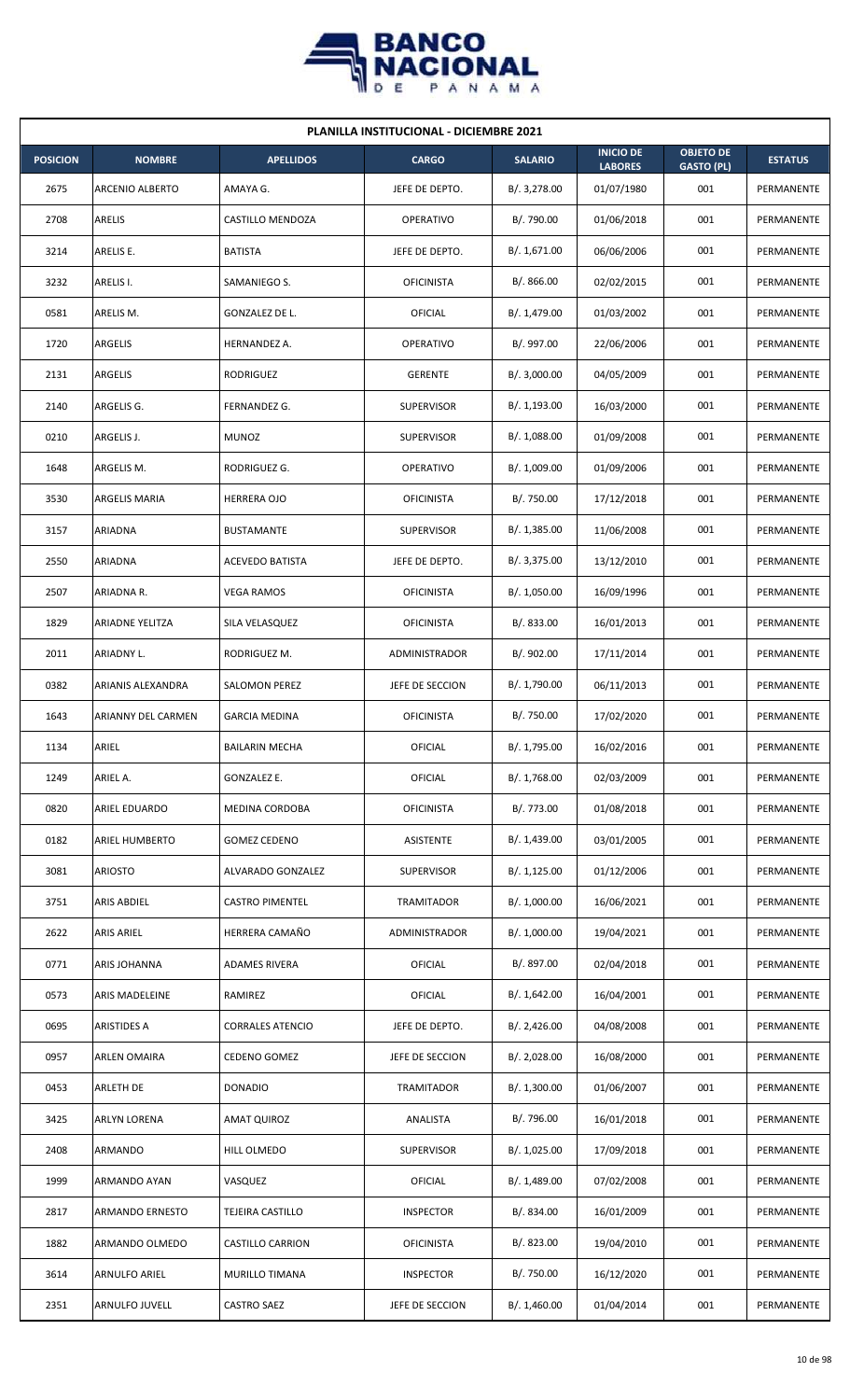

| <b>PLANILLA INSTITUCIONAL - DICIEMBRE 2021</b> |                          |                                        |                   |                |                                    |                                       |                |  |  |  |
|------------------------------------------------|--------------------------|----------------------------------------|-------------------|----------------|------------------------------------|---------------------------------------|----------------|--|--|--|
| <b>POSICION</b>                                | <b>NOMBRE</b>            | <b>APELLIDOS</b>                       | <b>CARGO</b>      | <b>SALARIO</b> | <b>INICIO DE</b><br><b>LABORES</b> | <b>OBJETO DE</b><br><b>GASTO (PL)</b> | <b>ESTATUS</b> |  |  |  |
| 3599                                           | <b>ARTURO MANUEL</b>     | VIEJO QUEZADA                          | <b>GERENTE</b>    | B/. 3,500.00   | 01/10/2020                         | 001                                   | PERMANENTE     |  |  |  |
| 1797                                           | <b>ASCANIO</b>           | <b>VEGA PEREZ</b>                      | <b>ASISTENTE</b>  | B/. 1,000.00   | 02/07/2018                         | 001                                   | PERMANENTE     |  |  |  |
| 1178                                           | <b>ASCANIO ENRIQUE</b>   | VERGARA SANTOS                         | <b>OFICIAL</b>    | B/.2,417.00    | 03/07/2017                         | 001                                   | PERMANENTE     |  |  |  |
| 0667                                           | <b>ASENETTE</b>          | <b>DEVILLE MATA</b>                    | EVALUADOR         | B/. 2,097.00   | 16/04/2013                         | 001                                   | PERMANENTE     |  |  |  |
| 3841                                           | <b>ASHLY</b>             | <b>MARTINEZ MOSQUERA</b>               | <b>OFICINISTA</b> | B/. 750.00     | 30/09/2021                         | 001                                   | PERMANENTE     |  |  |  |
| 0171                                           | ASLEY G.                 | RIVERA V.                              | <b>ABOGADO</b>    | B/. 1,782.00   | 18/06/2007                         | 001                                   | PERMANENTE     |  |  |  |
| 1647                                           | <b>ASTRID AILYN</b>      | MONTERO FRANCO                         | <b>OPERATIVO</b>  | B/. 816.00     | 16/02/2016                         | 001                                   | PERMANENTE     |  |  |  |
| 0988                                           | ATENAS A.                | <b>ACOSTA ARCIA DE RODRIGUEZ</b>       | <b>SUPERVISOR</b> | B/. 1,639.00   | 01/06/2011                         | 001                                   | PERMANENTE     |  |  |  |
| 2984                                           | <b>AUDIBERTO</b>         | <b>MORAN VILLARREAL</b>                | TRABAJADOR MANUAL | B/. 620.00     | 17/12/2018                         | 001                                   | PERMANENTE     |  |  |  |
| 0152                                           | <b>AUGUSTO EFRAIN</b>    | PALACIOS MUNOZ                         | <b>ABOGADO</b>    | B/. 1,576.00   | 18/04/2011                         | 001                                   | PERMANENTE     |  |  |  |
| 2113                                           | <b>AURA DEL CARMEN</b>   | GONZALEZ GONZALEZ DE<br>VARGAS         | ADMINISTRADOR     | B/. 902.00     | 16/08/2017                         | 001                                   | PERMANENTE     |  |  |  |
| 0726                                           | AURA E.                  | CASTILLO ORTIZ                         | <b>OFICIAL</b>    | B/.2,046.00    | 16/04/1996                         | 001                                   | PERMANENTE     |  |  |  |
| 3205                                           | AURA E.                  | FERRER L.                              | <b>GERENTE</b>    | B/. 4,002.00   | 16/07/2009                         | 001                                   | PERMANENTE     |  |  |  |
| 0613                                           | AURA S.                  | APSITHE                                | OFICIAL           | B/.1,518.00    | 04/04/1994                         | 001                                   | PERMANENTE     |  |  |  |
| 0365                                           | <b>AURIS E.</b>          | <b>OLIVEROS</b>                        | OFICIAL           | B/. 1,700.00   | 24/05/2011                         | 001                                   | PERMANENTE     |  |  |  |
| 1564                                           | <b>AURORA</b>            | GARCIA J.                              | <b>OPERATIVO</b>  | B/. 858.00     | 01/08/2008                         | 001                                   | PERMANENTE     |  |  |  |
| 3847                                           | <b>AUSTIN SANTANDER</b>  | DE LEON JAEN                           | <b>TECNICO</b>    | B/. 1,000.00   | 08/11/2021                         | 001                                   | PERMANENTE     |  |  |  |
| 1072                                           | <b>AUXENDO C</b>         | DOMINGUEZ P.                           | OFICIAL           | B/. 2,216.00   | 03/02/2003                         | 001                                   | PERMANENTE     |  |  |  |
| 3469                                           | <b>AVELINO ANTONIO</b>   | <b>BATISTA RAMOS</b>                   | <b>OPERADOR</b>   | B/. 817.00     | 01/06/2017                         | 001                                   | PERMANENTE     |  |  |  |
| 1834                                           | <b>AYLIN MICHELL</b>     | <b>HARRIS BETHANCOURT</b>              | <b>OFICINISTA</b> | B/. 816.00     | 01/07/2013                         | 001                                   | PERMANENTE     |  |  |  |
| 3521                                           | <b>AYSHEL INDIRA</b>     | VASQUEZ NAVARRO                        | <b>OFICINISTA</b> | B/. 770.00     | 03/12/2018                         | 001                                   | PERMANENTE     |  |  |  |
| 0092                                           | BARBARA J.               | NAVARRO V.                             | <b>GERENTE</b>    | B/.2,317.00    | 17/11/2008                         | 001                                   | PERMANENTE     |  |  |  |
| 2487                                           | <b>BASILIO</b>           | ACOSTA M.                              | <b>OFICINISTA</b> | B/. 813.00     | 01/09/2005                         | 001                                   | PERMANENTE     |  |  |  |
| 3141                                           | <b>BATILDA E.</b>        | PERALTA                                | JEFE DE DEPTO.    | B/. 2,485.00   | 01/11/2007                         | 001                                   | PERMANENTE     |  |  |  |
| 0799                                           | <b>BEIDA YARITZA</b>     | PRESTAN MENDOZA                        | <b>OFICINISTA</b> | B/. 820.00     | 02/05/2013                         | 001                                   | PERMANENTE     |  |  |  |
| 1631                                           | <b>BELEN IVIANA</b>      | <b>VALDES MENDOZA</b>                  | <b>OPERATIVO</b>  | B/. 824.00     | 01/04/2014                         | 001                                   | PERMANENTE     |  |  |  |
| 2314                                           | <b>BELGICA IRENE</b>     | AGUILAR ARCIA                          | <b>OFICINISTA</b> | B/. 770.00     | 01/04/2019                         | 001                                   | PERMANENTE     |  |  |  |
| 0615                                           | <b>BELGICA IRENE</b>     | PHILLIPS CASTILLO                      | <b>OFICIAL</b>    | B/.1,519.00    | 17/06/2013                         | 001                                   | PERMANENTE     |  |  |  |
| 1006                                           | <b>BELINDA EMILIA</b>    | DE SALDANA CANDANEDO                   | <b>ASISTENTE</b>  | B/.3,321.00    | 03/02/1986                         | 001                                   | PERMANENTE     |  |  |  |
| 0739                                           | <b>BELISARIO ANTONIO</b> | MORENO CASTILLO                        | <b>OFICIAL</b>    | B/.1,863.00    | 18/07/2012                         | 001                                   | PERMANENTE     |  |  |  |
| 0536                                           | <b>BELISBETH BEDISKA</b> | CEDEÑO RODRÍGUEZ                       | OFICIAL           | B/. 1,476.00   | 18/08/2014                         | 001                                   | PERMANENTE     |  |  |  |
| 0482                                           | <b>BELKIS L.</b>         | <b>BULTRON O.</b>                      | ADMINISTRATIVO    | B/. 924.00     | 02/12/2014                         | 001                                   | PERMANENTE     |  |  |  |
| 0694                                           | <b>BELKYS I.</b>         | <b>MAURE NAVARRO</b>                   | <b>GERENTE</b>    | B/.2,156.00    | 01/08/2005                         | 001                                   | PERMANENTE     |  |  |  |
| 0670                                           | <b>BELKYS ISABEL</b>     | CARRASCO GONZALEZ DE<br><b>BULTRON</b> | EVALUADOR         | B/. 1,391.00   | 07/03/2019                         | 001                                   | PERMANENTE     |  |  |  |
| 1328                                           | <b>BELQUIS IVETH</b>     | GORDON C.                              | <b>GERENTE</b>    | B/. 3,860.00   | 10/01/1995                         | 001                                   | PERMANENTE     |  |  |  |
| 3650                                           | <b>BENEDICTO</b>         | CHAVARRIA ARAUZ                        | <b>OFICINISTA</b> | B/. 750.00     | 16/03/2021                         | 001                                   | PERMANENTE     |  |  |  |
| 1934                                           | <b>BENIGNO ALEJANDRO</b> | SANCHEZ MENDOZA                        | <b>INSPECTOR</b>  | B/. 750.00     | 16/10/2020                         | 001                                   | PERMANENTE     |  |  |  |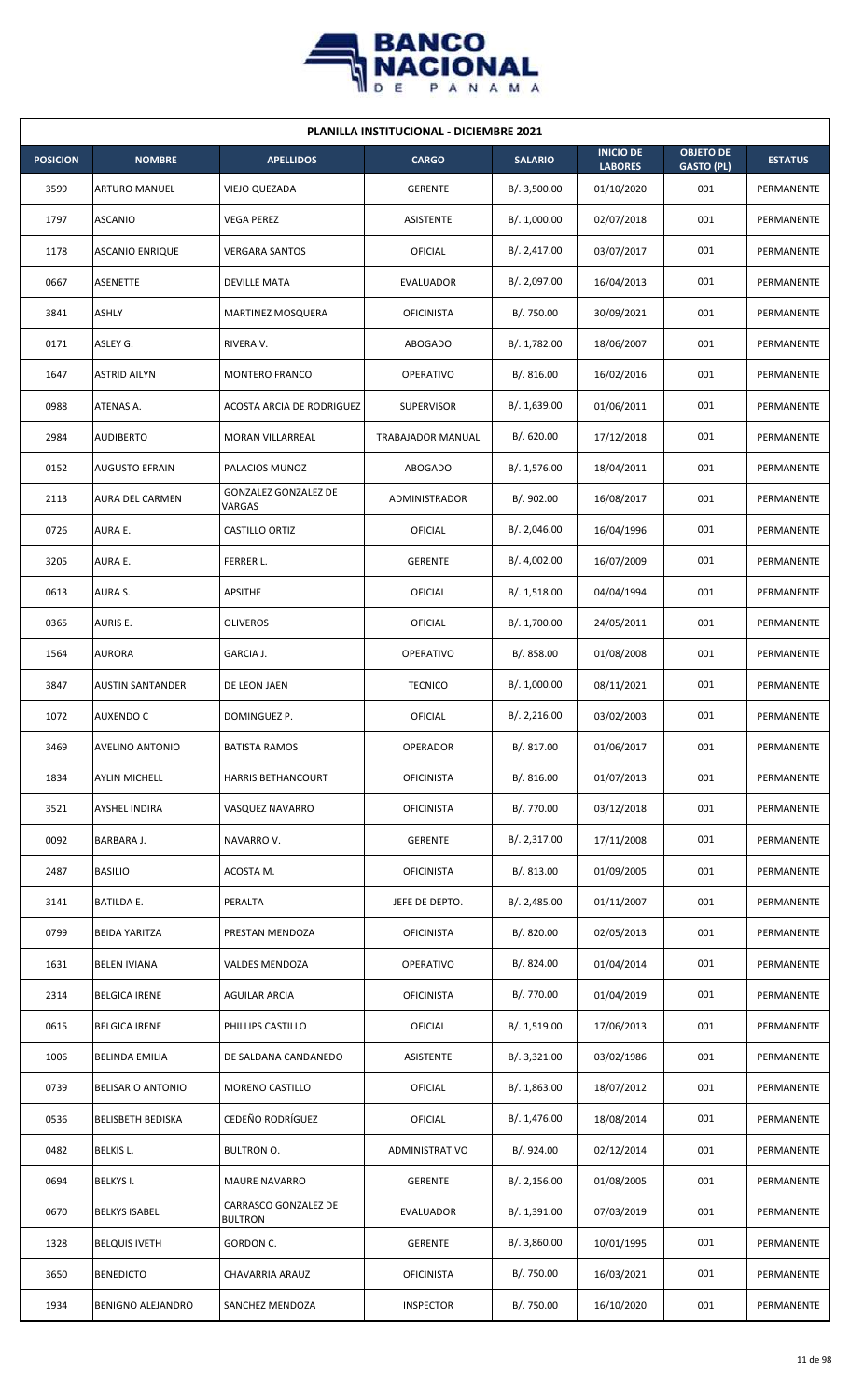

| <b>PLANILLA INSTITUCIONAL - DICIEMBRE 2021</b> |                           |                               |                   |                |                                    |                                       |                |  |  |  |
|------------------------------------------------|---------------------------|-------------------------------|-------------------|----------------|------------------------------------|---------------------------------------|----------------|--|--|--|
| <b>POSICION</b>                                | <b>NOMBRE</b>             | <b>APELLIDOS</b>              | <b>CARGO</b>      | <b>SALARIO</b> | <b>INICIO DE</b><br><b>LABORES</b> | <b>OBJETO DE</b><br><b>GASTO (PL)</b> | <b>ESTATUS</b> |  |  |  |
| 0943                                           | <b>BENIGNO ANTONIO</b>    | <b>OSORIO MONTERREY</b>       | AVALUADOR         | B/.1,846.00    | 01/02/2011                         | 001                                   | PERMANENTE     |  |  |  |
| 2867                                           | BENJAMIN                  | <b>TERAN OTERO</b>            | <b>SUPERVISOR</b> | B/.1,098.00    | 05/09/2005                         | 001                                   | PERMANENTE     |  |  |  |
| 0981                                           | BENJAMIN                  | CHAVEZ DE GRACIA              | <b>GERENTE</b>    | B/.2,572.00    | 01/09/2000                         | 001                                   | PERMANENTE     |  |  |  |
| 3383                                           | <b>BENJAMIN ISAAC</b>     | RODRIGUEZ VERGARA             | <b>INSPECTOR</b>  | B/. 750.00     | 16/09/2020                         | 001                                   | PERMANENTE     |  |  |  |
| 1555                                           | BENY DE LA CRUZ           | <b>RANGEL RANGEL</b>          | <b>OPERATIVO</b>  | B/. 796.00     | 16/02/2018                         | 001                                   | PERMANENTE     |  |  |  |
| 1573                                           | <b>BERALIS MARUQUEL</b>   | SANCHEZ JOVANE DE<br>TROESTCH | OFICIAL           | B/. 1,464.00   | 18/04/2005                         | 001                                   | PERMANENTE     |  |  |  |
| 2323                                           | <b>BERLIN ZULEMA</b>      | <b>CORDOBA VERGARA</b>        | <b>SUPERVISOR</b> | B/. 1,530.00   | 12/11/2013                         | 001                                   | PERMANENTE     |  |  |  |
| 1552                                           | <b>BERNARDO</b>           | RODRIGUEZ G.                  | <b>OPERATIVO</b>  | B/.1,248.00    | 01/10/1986                         | 001                                   | PERMANENTE     |  |  |  |
| 3509                                           | BERNICE DEL CARMEN        | RODRIGUEZ BENTLEY             | <b>ASISTENTE</b>  | B/. 850.00     | 16/11/2018                         | 001                                   | PERMANENTE     |  |  |  |
| 1939                                           | <b>BERTA ALICIA</b>       | <b>FUENTES GARCÍA</b>         | <b>SUPERVISOR</b> | B/.1,110.00    | 03/05/2016                         | 001                                   | PERMANENTE     |  |  |  |
| 2366                                           | <b>BERTA ALICIA</b>       | ANTIOCO JARAMILLO             | <b>ASISTENTE</b>  | B/.1,725.00    | 22/03/2012                         | 001                                   | PERMANENTE     |  |  |  |
| 1513                                           | <b>BERTA ELIZABETH</b>    | MORENO GONZÁLEZ               | <b>SUPERVISOR</b> | B/. 1,202.00   | 17/03/2014                         | 001                                   | PERMANENTE     |  |  |  |
| 1408                                           | <b>BETHSABE RUTH</b>      | JAEN CASTILLERO               | JEFE DE SECCION   | B/.2,154.00    | 16/05/2016                         | 001                                   | PERMANENTE     |  |  |  |
| 1441                                           | <b>BETHZAIDA</b>          | <b>GONZALEZ ARAUZ</b>         | JEFE DE DEPTO.    | B/.2,325.00    | 01/03/2000                         | 001                                   | PERMANENTE     |  |  |  |
| 0056                                           | <b>BETSIBEL Y.</b>        | ESCUDERO A.                   | <b>ASISTENTE</b>  | B/.1,563.00    | 02/12/2008                         | 001                                   | PERMANENTE     |  |  |  |
| 0235                                           | BETSY G MOSQUERA R. DE    | SAMANIEGO.                    | <b>ASISTENTE</b>  | B/. 1,370.00   | 02/07/2001                         | 001                                   | PERMANENTE     |  |  |  |
| 1563                                           | BETSY M.                  | OLIVARREN                     | OPERATIVO         | B/. 964.00     | 19/06/2006                         | 001                                   | PERMANENTE     |  |  |  |
| 3616                                           | <b>BETZAIDA ELIZABETH</b> | RODRIGUEZ BARRIOS             | <b>OFICINISTA</b> | B/. 850.00     | 16/12/2020                         | 001                                   | PERMANENTE     |  |  |  |
| 2605                                           | <b>BETZAIDA YANETH</b>    | MAGALLON HERNANDEZ            | ANALISTA          | B/. 1,144.00   | 06/02/2012                         | 001                                   | PERMANENTE     |  |  |  |
| 0195                                           | <b>BETZY IVETTE</b>       | PIMENTEL DE ARAUZ             | <b>SUPERVISOR</b> | B/. 1,453.00   | 03/01/2005                         | 001                                   | PERMANENTE     |  |  |  |
| 0238                                           | <b>BETZY JUDITH</b>       | SAMANIEGO N.                  | <b>OFICINISTA</b> | B/. 866.00     | 01/03/2001                         | 001                                   | PERMANENTE     |  |  |  |
| 0656                                           | BEXANIA YARIELA           | SANTAMARIA QUINTERO           | OFICIAL           | B/. 1,695.00   | 16/03/2012                         | 001                                   | PERMANENTE     |  |  |  |
| 2429                                           | BEYRA B.                  | <b>BAULES</b>                 | <b>SUPERVISOR</b> | B/. 1,519.00   | 01/10/1986                         | 001                                   | PERMANENTE     |  |  |  |
| 2505                                           | <b>BIANSI CRISEL</b>      | PINO JUAREZ                   | <b>OFICINISTA</b> | B/. 770.00     | 16/08/2018                         | 001                                   | PERMANENTE     |  |  |  |
| 2211                                           | <b>BIENVENIDA</b>         | AROSEMENA GODOY               | OFICIAL           | B/. 2,275.00   | 17/06/2021                         | 003                                   | CONTINGENTE    |  |  |  |
| 2776                                           | <b>BIENVENIDA EDITH</b>   | <b>BARBA SERRANO DE RIOS</b>  | <b>INSPECTOR</b>  | B/. 827.00     | 02/03/2009                         | 001                                   | PERMANENTE     |  |  |  |
| 2699                                           | BILIS A.                  | CEDENO S.                     | ADMINISTRADOR     | B/. 2,400.00   | 03/04/2006                         | 001                                   | PERMANENTE     |  |  |  |
| 0254                                           | <b>BLANCA A.</b>          | GONZALEZ                      | ANALISTA          | B/.1,088.00    | 02/02/2015                         | 001                                   | PERMANENTE     |  |  |  |
| 0570                                           | <b>BLANCA CASILDA</b>     | <b>BONILLA SANTOS</b>         | OFICIAL           | B/. 1,542.00   | 02/03/2009                         | 001                                   | PERMANENTE     |  |  |  |
| 3713                                           | <b>BLANCA LISBETH</b>     | <b>BONICHE GIL</b>            | <b>OPERATIVO</b>  | B/. 750.00     | 03/05/2021                         | 001                                   | PERMANENTE     |  |  |  |
| 0494                                           | <b>BLANCA M.</b>          | VEGA L.                       | <b>GERENTE</b>    | B/. 3,403.00   | 01/11/2006                         | 001                                   | PERMANENTE     |  |  |  |
| 2546                                           | <b>BLANCA NUBIA</b>       | LORIO MONTESINOS              | <b>GERENTE</b>    | B/. 4,500.00   | 03/10/2016                         | 001                                   | PERMANENTE     |  |  |  |
| 2247                                           | <b>BLANCA ROSA</b>        | <b>FUENTES RIVERA</b>         | <b>GESTOR</b>     | B/. 924.00     | 04/05/2015                         | 001                                   | PERMANENTE     |  |  |  |
| 0311                                           | <b>BLANCA SABY</b>        | <b>ESPINOSA</b>               | <b>ASISTENTE</b>  | B/. 1,000.00   | 01/03/2017                         | 001                                   | PERMANENTE     |  |  |  |
| 3179                                           | <b>BLASINA ELIDA</b>      | <b>MARTINEZ MELO</b>          | <b>ASISTENTE</b>  | B/.2,591.00    | 16/07/1993                         | 001                                   | PERMANENTE     |  |  |  |
| 0397                                           | <b>BLEIZEN C.</b>         | VARGAS KLUMPP                 | <b>SUPERVISOR</b> | B/. 2,400.00   | 16/01/1997                         | 001                                   | PERMANENTE     |  |  |  |
| 1773                                           | <b>BOLIVAR</b>            | PASCUAL SUAREZ                | <b>OFICINISTA</b> | B/. 860.00     | 08/03/2004                         | 001                                   | PERMANENTE     |  |  |  |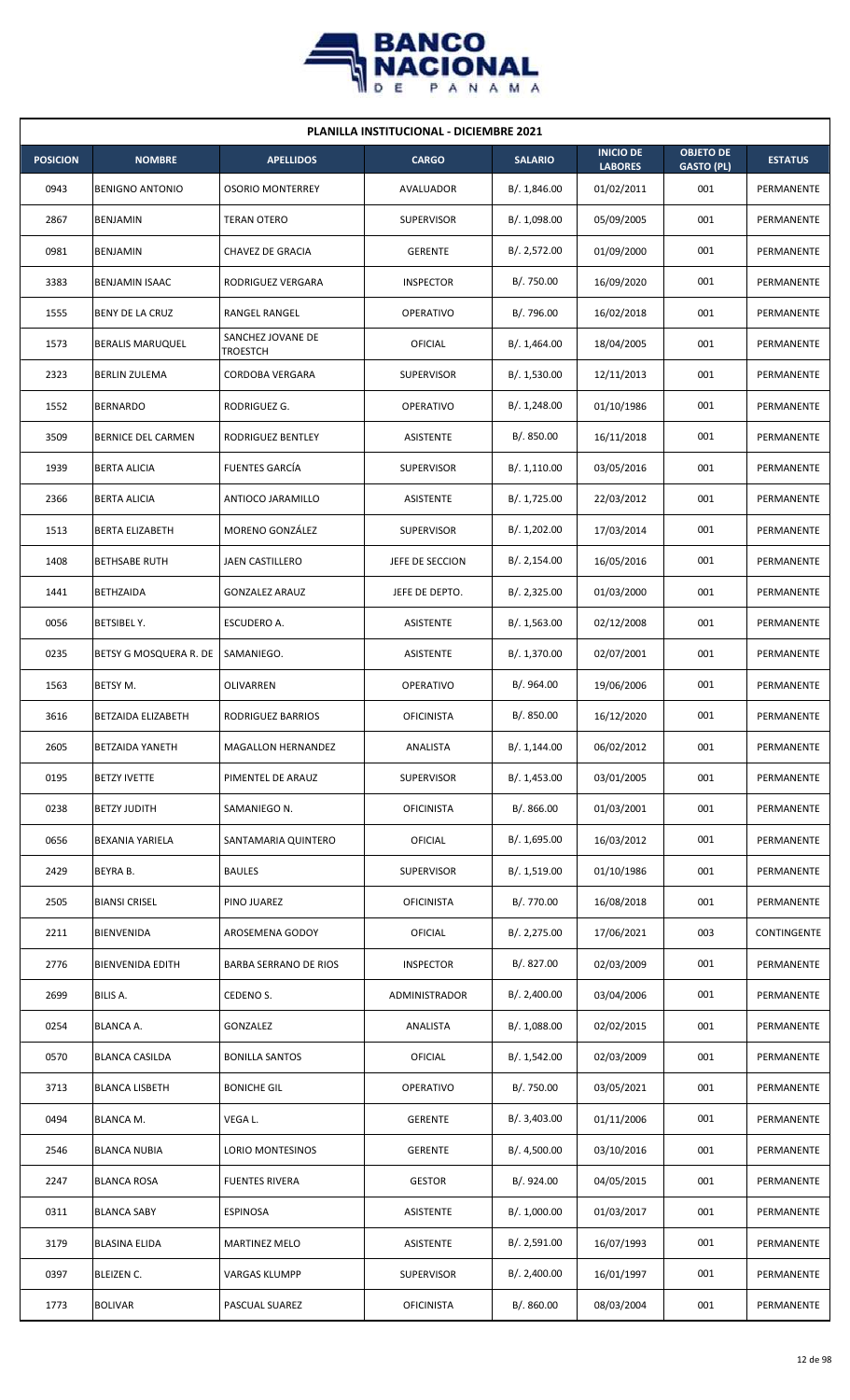

|                 | <b>PLANILLA INSTITUCIONAL - DICIEMBRE 2021</b> |                            |                       |                |                                    |                                       |                   |  |  |  |  |
|-----------------|------------------------------------------------|----------------------------|-----------------------|----------------|------------------------------------|---------------------------------------|-------------------|--|--|--|--|
| <b>POSICION</b> | <b>NOMBRE</b>                                  | <b>APELLIDOS</b>           | <b>CARGO</b>          | <b>SALARIO</b> | <b>INICIO DE</b><br><b>LABORES</b> | <b>OBJETO DE</b><br><b>GASTO (PL)</b> | <b>ESTATUS</b>    |  |  |  |  |
| 1068            | <b>BOLIVAR</b>                                 | SANJUR QUIROZ              | <b>OFICIAL</b>        | B/.2,086.00    | 04/06/2012                         | 001                                   | PERMANENTE        |  |  |  |  |
| 1571            | <b>BOLIVAR ANTONIO</b>                         | <b>ACOSTA GONZALEZ</b>     | OPERATIVO             | B/. 790.00     | 16/05/2018                         | 001                                   | PERMANENTE        |  |  |  |  |
| 2585            | <b>BOLIVAR ERNESTO</b>                         | <b>ALVEO MARTINEZ</b>      | <b>SUPERVISOR</b>     | B/. 1,476.00   | 01/04/2013                         | 001                                   | PERMANENTE        |  |  |  |  |
| 1218            | <b>BONARGE ROBERTO</b>                         | DIAZ ESCALONA              | <b>ADMINISTRATIVO</b> | B/. 1,454.00   | 16/10/1997                         | 001                                   | PERMANENTE        |  |  |  |  |
| 2959            | <b>BORIS A.</b>                                | <b>HOLGUIN MELGAR</b>      | CONDUCTOR             | B/. 793.00     | 17/07/2000                         | 001                                   | PERMANENTE        |  |  |  |  |
| 1663            | <b>BRADYAN</b>                                 | SANCHEZ ARAÚZ              | <b>OFICINISTA</b>     | B/. 813.00     | 17/11/2014                         | 001                                   | PERMANENTE        |  |  |  |  |
| 3801            | <b>BRANDON ALBERTO</b>                         | <b>BARRIA PAREDES</b>      | CONDUCTOR             | B/0.650.00     | 16/07/2021                         | 001                                   | PERMANENTE        |  |  |  |  |
| 3631            | <b>BRANKIZA GABRIELA</b>                       | <b>ZIZIC PINTO</b>         | <b>ASISTENTE</b>      | B/. 850.00     | 18/02/2021                         | 001                                   | PERMANENTE        |  |  |  |  |
| 1478            | <b>BRENDA</b>                                  | <b>HARRIS</b>              | <b>SUPERVISOR</b>     | B/. 1,456.00   | 24/11/1989                         | 001                                   | PERMANENTE        |  |  |  |  |
| 1961            | <b>BRICEIDA A.</b>                             | SALADO                     | <b>OFICINISTA</b>     | B/. 810.00     | 02/06/2008                         | 001                                   | PERMANENTE        |  |  |  |  |
| 0002            | <b>BRISEIDA G. DE</b>                          | <b>ARCIA</b>               | ASISTENTE             | B/. 4,000.00   | 16/01/1979                         | 001                                   | <b>PERMANENTE</b> |  |  |  |  |
| 3523            | <b>BRYAN</b>                                   | RODRIGUEZ RODRIGUEZ        | <b>OFICINISTA</b>     | B/. 773.00     | 17/12/2018                         | 001                                   | PERMANENTE        |  |  |  |  |
| 1795            | BRYAN J.                                       | CARRERA C.                 | JEFE DE DEPTO.        | B/. 1,700.00   | 18/02/2010                         | 001                                   | PERMANENTE        |  |  |  |  |
| 3552            | <b>BUATDIL AMILKAR</b>                         | RODRIGUEZ NIETO            | <b>TECNICO</b>        | B/. 1,000.00   | 02/05/2019                         | 001                                   | PERMANENTE        |  |  |  |  |
| 1045            | CAMILO A.                                      | CASTILLERO                 | OFICIAL               | B/.2,339.00    | 18/04/1983                         | 001                                   | PERMANENTE        |  |  |  |  |
| 3714            | CAMILO ISAAC                                   | CHAVARRIA CASTILLO         | OPERATIVO             | B/. 750.00     | 24/05/2021                         | 001                                   | PERMANENTE        |  |  |  |  |
| 3684            | CAMILO RAFAEL                                  | CARLES CALVO               | OFICIAL               | B/. 1,700.00   | 16/04/2021                         | 001                                   | PERMANENTE        |  |  |  |  |
| 3252            | CANDELARIO                                     | MIRANDA BETHANCOURTH       | OFICIAL               | B/. 1,639.00   | 17/04/2000                         | 001                                   | PERMANENTE        |  |  |  |  |
| 0906            | CANDELARIO                                     | <b>BEJERANO RODRIGUEZ</b>  | <b>INSPECTOR</b>      | B/. 750.00     | 16/11/2020                         | 001                                   | PERMANENTE        |  |  |  |  |
| 3715            | CARLA GABRIELA                                 | <b>CRUZ ROBLES</b>         | <b>OFICINISTA</b>     | B/. 800.00     | 14/05/2021                         | 003                                   | CONTINGENTE       |  |  |  |  |
| 2250            | <b>CARLA YANORIS</b>                           | <b>OSORIO DE RAMOS</b>     | <b>GESTOR</b>         | B/. 924.00     | 18/05/2015                         | 001                                   | PERMANENTE        |  |  |  |  |
| 3262            | CARLITA R. DE                                  | <b>JURADO</b>              | JEFE DE SECCION       | B/. 1,632.00   | 05/08/1996                         | 001                                   | PERMANENTE        |  |  |  |  |
| 2934            | CARLOS                                         | DE LEON HURTADO            | TRABAJADOR MANUAL     | B/. 878.00     | 12/04/2012                         | 001                                   | PERMANENTE        |  |  |  |  |
| 3139            | CARLOS                                         | ALTAMIRANDA C.             | JEFE DE DEPTO.        | B/. 2,900.00   | 16/02/2006                         | 001                                   | PERMANENTE        |  |  |  |  |
| 1718            | CARLOS                                         | DOMINICI P.                | OPERATIVO             | B/. 977.00     | 18/07/2005                         | 001                                   | PERMANENTE        |  |  |  |  |
| 2899            | CARLOS                                         | PEREA IBARGUE              | <b>INSPECTOR</b>      | B/. 893.00     | 02/09/1996                         | 001                                   | PERMANENTE        |  |  |  |  |
| 2752            | CARLOS                                         | CARRASQUILLA M.            | <b>INSPECTOR</b>      | B/. 905.00     | 16/06/2009                         | 001                                   | PERMANENTE        |  |  |  |  |
| 1207            | CARLOS                                         | RODRIGUEZ MONRROY          | ADMINISTRATIVO        | B/.1,426.00    | 17/08/2015                         | 001                                   | PERMANENTE        |  |  |  |  |
| 1757            | CARLOS                                         | MONTENEGRO MENDEZ          | SUPERVISOR            | B/.1,118.00    | 01/06/2016                         | 001                                   | PERMANENTE        |  |  |  |  |
| 3098            | CARLOS A.                                      | VEGA                       | <b>SUPERVISOR</b>     | B/. 1,476.00   | 01/10/1982                         | 001                                   | PERMANENTE        |  |  |  |  |
| 2145            | CARLOS A.                                      | JARAMILLO                  | <b>SUPERVISOR</b>     | B/. 1,126.00   | 27/10/1979                         | 001                                   | PERMANENTE        |  |  |  |  |
| 3282            | CARLOS A.                                      | DAVILA V.                  | OFICIAL               | B/. 1,838.00   | 01/09/1980                         | 001                                   | PERMANENTE        |  |  |  |  |
| 1849            | CARLOS A.                                      | PERALTA G.                 | <b>SUPERVISOR</b>     | B/. 1,030.00   | 02/01/2015                         | 001                                   | PERMANENTE        |  |  |  |  |
| 2686            | CARLOS A.                                      | MEDINA M.                  | ANALISTA              | B/. 3,075.00   | 05/08/1980                         | 001                                   | PERMANENTE        |  |  |  |  |
| 1300            | CARLOS ALBERTO                                 | VILLARREAL ESPINOSA        | <b>GESTOR</b>         | B/. 793.00     | 01/09/2017                         | 001                                   | PERMANENTE        |  |  |  |  |
| 3471            | CARLOS ALBERTO                                 | <b>BRATHWAITE GONZALEZ</b> | CONDUCTOR             | B/. 690.00     | 21/08/2017                         | 001                                   | PERMANENTE        |  |  |  |  |
| 1699            | <b>CARLOS ALBERTO</b>                          | ARANDA                     | <b>SUPERVISOR</b>     | B/. 1,000.00   | 16/06/2014                         | 001                                   | PERMANENTE        |  |  |  |  |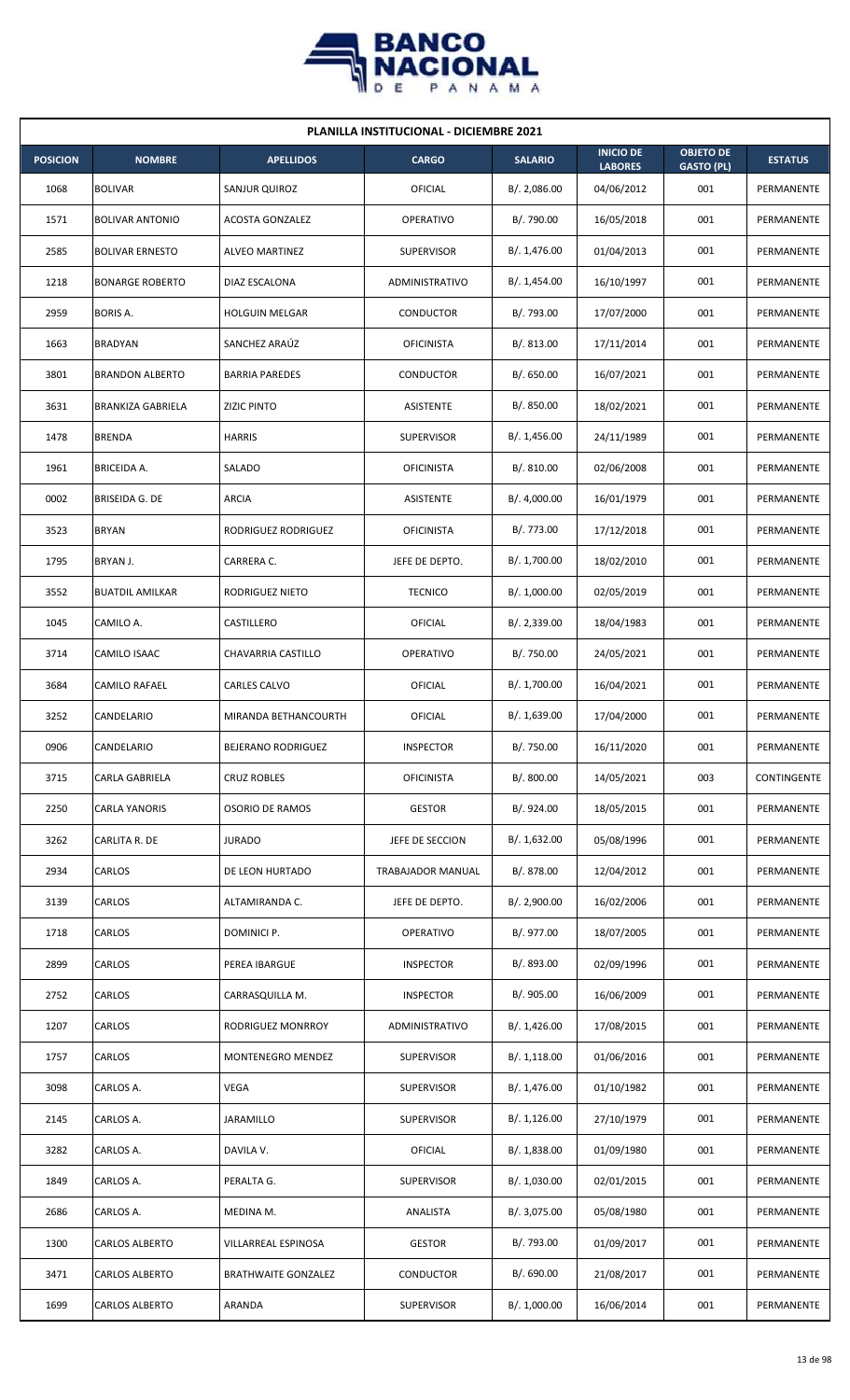

| <b>PLANILLA INSTITUCIONAL - DICIEMBRE 2021</b> |                         |                           |                   |                |                                    |                                       |                |  |  |  |
|------------------------------------------------|-------------------------|---------------------------|-------------------|----------------|------------------------------------|---------------------------------------|----------------|--|--|--|
| <b>POSICION</b>                                | <b>NOMBRE</b>           | <b>APELLIDOS</b>          | <b>CARGO</b>      | <b>SALARIO</b> | <b>INICIO DE</b><br><b>LABORES</b> | <b>OBJETO DE</b><br><b>GASTO (PL)</b> | <b>ESTATUS</b> |  |  |  |
| 3553                                           | <b>CARLOS ALBERTO</b>   | CASTILLO VASQUEZ          | JEFE DE SECCION   | B/.1,384.00    | 02/05/2019                         | 001                                   | PERMANENTE     |  |  |  |
| 1593                                           | <b>CARLOS ALBERTO</b>   | VASQUEZ GIRON             | <b>SUPERVISOR</b> | B/. 1,050.00   | 01/08/2017                         | 001                                   | PERMANENTE     |  |  |  |
| 1595                                           | <b>CARLOS ALBERTO</b>   | MELHADO CEDEÑO            | <b>SUPERVISOR</b> | B/. 1,000.00   | 16/06/2016                         | 001                                   | PERMANENTE     |  |  |  |
| 2810                                           | <b>CARLOS ALBERTO</b>   | <b>WILSON</b>             | <b>INSPECTOR</b>  | B/. 961.00     | 03/06/1985                         | 001                                   | PERMANENTE     |  |  |  |
| 0101                                           | <b>CARLOS ALBERTO</b>   | <b>TROETSCH GUERRA</b>    | <b>GERENTE</b>    | B/.2,839.00    | 19/05/1986                         | 001                                   | PERMANENTE     |  |  |  |
| 0737                                           | CARLOS ALBERTO          | MORALES CABALLERO         | <b>GERENTE</b>    | B/.3,250.00    | 03/08/2009                         | 001                                   | PERMANENTE     |  |  |  |
| 2834                                           | CARLOS ALEXANDER        | <b>VARGAS GUERRA</b>      | <b>INSPECTOR</b>  | B/.810.00      | 16/08/2016                         | 001                                   | PERMANENTE     |  |  |  |
| 1535                                           | <b>CARLOS ALEXIS</b>    | <b>MORENO QUINTERO</b>    | <b>SUPERVISOR</b> | B/. 1,056.00   | 19/09/2012                         | 001                                   | PERMANENTE     |  |  |  |
| 0673                                           | CARLOS ALFREDO          | <b>AGUILAR MARTINEZ</b>   | EVALUADOR         | B/. 1,967.00   | 07/11/2016                         | 001                                   | PERMANENTE     |  |  |  |
| 1082                                           | CARLOS AMED             | HERRERA SANCHEZ           | OFICIAL           | B/. 3,367.00   | 04/08/2008                         | 001                                   | PERMANENTE     |  |  |  |
| 2110                                           | <b>CARLOS ANTONIO</b>   | MARTINEZ GONZALEZ         | JEFE DE SECCION   | B/.1,460.00    | 12/12/2011                         | 001                                   | PERMANENTE     |  |  |  |
| 2863                                           | CARLOS ANTONIO          | FLORES M.                 | <b>INSPECTOR</b>  | B/. 930.00     | 16/07/1997                         | 001                                   | PERMANENTE     |  |  |  |
| 2617                                           | <b>CARLOS ARIEL</b>     | <b>MORALES MORENO</b>     | <b>SUPERVISOR</b> | B/. 950.00     | 01/03/2011                         | 001                                   | PERMANENTE     |  |  |  |
| 1071                                           | CARLOS C.               | <b>MARTINEZ</b>           | OFICIAL           | B/.2,317.00    | 19/05/2008                         | 001                                   | PERMANENTE     |  |  |  |
| 3110                                           | <b>CARLOS EDUARDO</b>   | <b>VILLARREAL FONG</b>    | <b>GERENTE</b>    | B/.3,025.00    | 27/02/2012                         | 001                                   | PERMANENTE     |  |  |  |
| 3127                                           | <b>CARLOS ERNESTO</b>   | <b>MORATO SANCHEZ</b>     | TRABAJADOR MANUAL | B/. 726.00     | 02/05/2017                         | 001                                   | PERMANENTE     |  |  |  |
| 1820                                           | <b>CARLOS ERNESTO</b>   | MALDONADO PIGGOTT         | <b>OFICINISTA</b> | B/. 880.00     | 11/07/2011                         | 001                                   | PERMANENTE     |  |  |  |
| 3472                                           | <b>CARLOS FRANCISCO</b> | CASTILLO MARIN            | TRABAJADOR MANUAL | B/. 740.00     | 02/10/2017                         | 001                                   | PERMANENTE     |  |  |  |
| 3573                                           | <b>CARLOS FREDERICK</b> | ARAUZ LARA                | <b>OFICINISTA</b> | B/. 770.00     | 17/06/2019                         | 001                                   | PERMANENTE     |  |  |  |
| 0751                                           | <b>CARLOS GUSTAVO</b>   | QUIEL SALDAÑA             | <b>TECNICO</b>    | B/. 1,000.00   | 01/09/2020                         | 001                                   | PERMANENTE     |  |  |  |
| 2103                                           | <b>CARLOS HUMBERTO</b>  | <b>HONGKEE REYES</b>      | <b>GERENTE</b>    | B/.2,100.00    | 26/03/2012                         | 001                                   | PERMANENTE     |  |  |  |
| 1228                                           | <b>CARLOS IVAN</b>      | RIVERA BARRERA            | ANALISTA          | B/. 2,391.00   | 19/07/2010                         | 001                                   | PERMANENTE     |  |  |  |
| 1658                                           | CARLOS IVAN             | <b>GONZALEZ RODRIGUEZ</b> | <b>OPERATIVO</b>  | B/.826.00      | 08/04/2013                         | 001                                   | PERMANENTE     |  |  |  |
| 2907                                           | <b>CARLOS IVAN</b>      | SANCHEZ MENDEZ            | <b>SUPERVISOR</b> | B/. 1,000.00   | 02/10/2017                         | 001                                   | PERMANENTE     |  |  |  |
| 2802                                           | CARLOS IVAN             | RIVERA SALDANA            | <b>INSPECTOR</b>  | B/. 817.00     | 04/05/2009                         | 001                                   | PERMANENTE     |  |  |  |
| 0848                                           | <b>CARLOS IVAN</b>      | SANCHEZ VIQUEZ            | <b>OFICINISTA</b> | B/.1,180.00    | 01/09/2003                         | 001                                   | PERMANENTE     |  |  |  |
| 0181                                           | CARLOS J.               | AROSEMENA                 | <b>ABOGADO</b>    | B/. 1,350.00   | 26/11/2008                         | 001                                   | PERMANENTE     |  |  |  |
| 0435                                           | CARLOS JAVIER           | <b>JIMENEZ QUIROS</b>     | <b>GERENTE</b>    | B/. 3,375.00   | 01/06/2000                         | 001                                   | PERMANENTE     |  |  |  |
| 1633                                           | CARLOS JAVIER           | MENDOZA                   | <b>OPERATIVO</b>  | B/. 813.00     | 03/04/2017                         | 001                                   | PERMANENTE     |  |  |  |
| 1433                                           | CARLOS JAVIER           | NUNEZ V.                  | JEFE DE SECCION   | B/. 1,591.00   | 22/09/2003                         | 001                                   | PERMANENTE     |  |  |  |
| 2717                                           | CARLOS JAVIER           | CRUZ ALMANZA              | <b>INSPECTOR</b>  | B/. 817.00     | 16/10/2013                         | 001                                   | PERMANENTE     |  |  |  |
| 0931                                           | CARLOS JOAQUIN          | VALDIVIESO BERNAL         | <b>OFICINISTA</b> | B/. 849.00     | 02/05/2017                         | 001                                   | PERMANENTE     |  |  |  |
| 0161                                           | CARLOS LEONIDAS         | SAMUDIO MORENO            | <b>ABOGADO</b>    | B/. 1,476.00   | 17/09/2013                         | 001                                   | PERMANENTE     |  |  |  |
| 1950                                           | CARLOS M.               | BATISTA G.                | <b>OFICINISTA</b> | B/.810.00      | 01/03/2005                         | 001                                   | PERMANENTE     |  |  |  |
| 2869                                           | CARLOS M.               | GONZALEZ M.               | <b>INSPECTOR</b>  | B/. 818.00     | 06/11/2008                         | 001                                   | PERMANENTE     |  |  |  |
| 1823                                           | <b>CARLOS MANUEL</b>    | <b>VASQUEZ PAUS</b>       | <b>OFICINISTA</b> | B/. 817.00     | 16/03/2016                         | 001                                   | PERMANENTE     |  |  |  |
| 2965                                           | <b>CARLOS MANUEL</b>    | <b>TUNON</b>              | CONDUCTOR         | B/.790.00      | 22/04/2002                         | 001                                   | PERMANENTE     |  |  |  |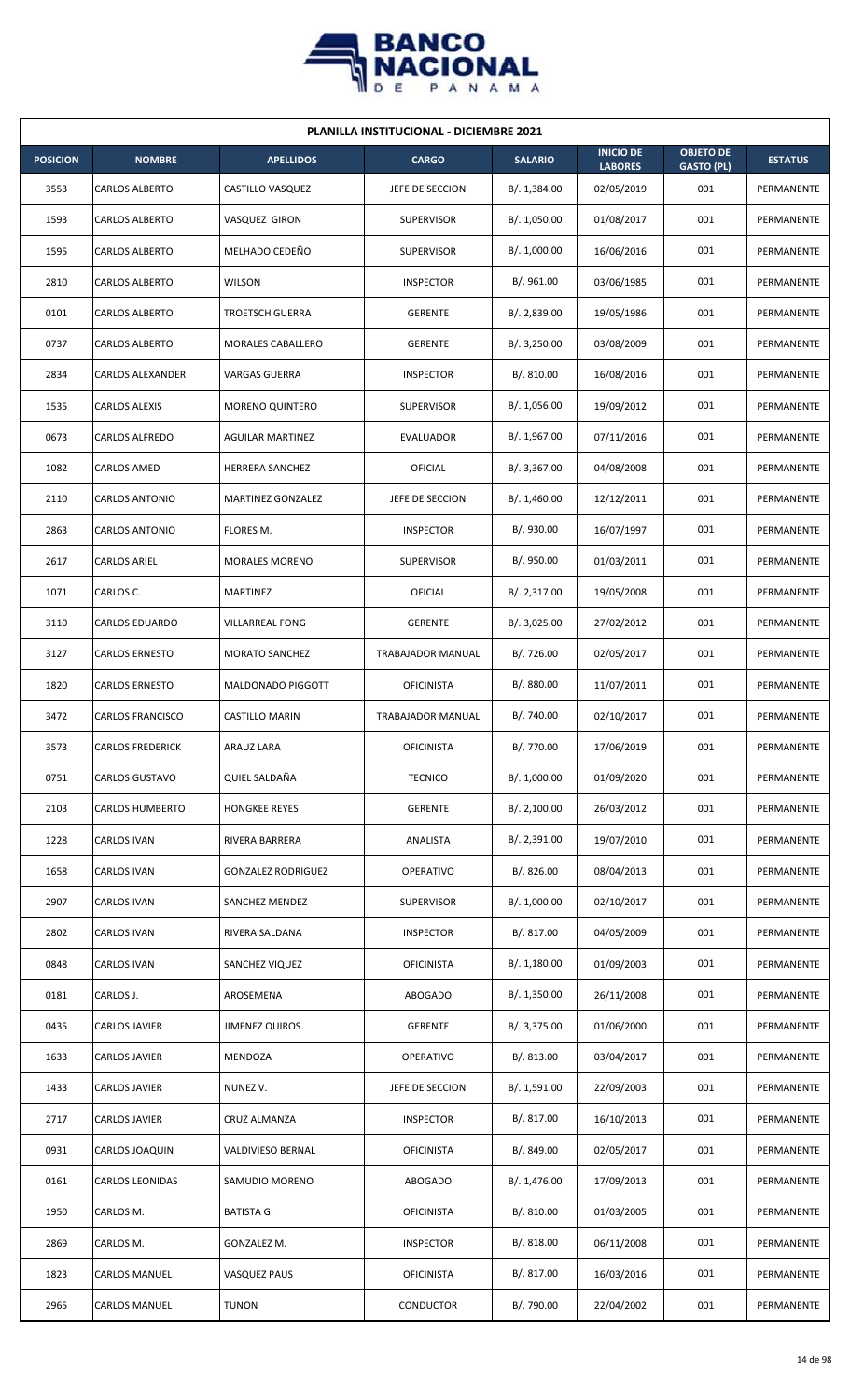

| <b>PLANILLA INSTITUCIONAL - DICIEMBRE 2021</b> |                         |                                      |                   |                |                                    |                                       |                |  |  |  |
|------------------------------------------------|-------------------------|--------------------------------------|-------------------|----------------|------------------------------------|---------------------------------------|----------------|--|--|--|
| <b>POSICION</b>                                | <b>NOMBRE</b>           | <b>APELLIDOS</b>                     | <b>CARGO</b>      | <b>SALARIO</b> | <b>INICIO DE</b><br><b>LABORES</b> | <b>OBJETO DE</b><br><b>GASTO (PL)</b> | <b>ESTATUS</b> |  |  |  |
| 1246                                           | CARLOS ONOFRE           | <b>MORALES DE LEON</b>               | ANALISTA          | B/. 1,600.00   | 16/04/2018                         | 001                                   | PERMANENTE     |  |  |  |
| 2577                                           | CARLOS R.               | CALDERON                             | <b>TECNICO</b>    | B/.1,481.00    | 20/08/2007                         | 001                                   | PERMANENTE     |  |  |  |
| 3072                                           | CARLOS TULIO            | <b>AGUILAR ARAUZ</b>                 | <b>TECNICO</b>    | B/. 1,071.00   | 01/08/2017                         | 001                                   | PERMANENTE     |  |  |  |
| 2128                                           | CARMEN B. DE            | RANGEL                               | JEFE DE DEPTO.    | B/. 1,839.00   | 16/06/1993                         | 001                                   | PERMANENTE     |  |  |  |
| 1039                                           | <b>CARMEN BENEDICTA</b> | <b>HERRERA TRISTAN</b>               | <b>GERENTE</b>    | B/.3,412.00    | 06/10/2011                         | 001                                   | PERMANENTE     |  |  |  |
| 2417                                           | CARMEN EDITH            | MENDOZA GONZALEZ                     | OFICIAL           | B/.1,426.00    | 08/11/2010                         | 001                                   | PERMANENTE     |  |  |  |
| 3716                                           | CARMEN ELENA            | <b>CARRIZO RODRIGUEZ</b>             | OFICIAL           | B/.1,350.00    | 31/05/2021                         | 001                                   | PERMANENTE     |  |  |  |
| 2309                                           | <b>CARMEN ESTELA</b>    | <b>MENA PALACIOS</b>                 | <b>OPERATIVO</b>  | B/. 878.00     | 12/04/2011                         | 001                                   | PERMANENTE     |  |  |  |
| 1163                                           | CARMEN LISBETH          | CRUZ                                 | OFICIAL           | B/.2,085.00    | 01/07/2005                         | 001                                   | PERMANENTE     |  |  |  |
| 2663                                           | CARMEN M.               | EPIFANIO P.                          | <b>GERENTE</b>    | B/. 3,750.00   | 24/08/2009                         | 001                                   | PERMANENTE     |  |  |  |
| 0399                                           | CARMEN M.               | REAL L.                              | COORDINADOR       | B/. 1,713.00   | 16/09/2014                         | 001                                   | PERMANENTE     |  |  |  |
| 0730                                           | <b>CARMEN MARLENY</b>   | LOPEZ ARAUZ                          | <b>ASISTENTE</b>  | B/.3,217.00    | 02/08/1993                         | 001                                   | PERMANENTE     |  |  |  |
| 1689                                           | <b>CARMEN MILAGROS</b>  | MELO HOLGUIN                         | <b>OFICINISTA</b> | B/. 750.00     | 29/10/2021                         | 001                                   | PERMANENTE     |  |  |  |
| 0963                                           | <b>CARMEN YETZIBEL</b>  | ÁVILA CORRO                          | ANALISTA          | B/.1,103.00    | 08/04/2013                         | 001                                   | PERMANENTE     |  |  |  |
| 1219                                           | CARMILA M. DE           | <b>RODRIGUEZ</b>                     | ADMINISTRATIVO    | B/.1,481.00    | 16/06/2000                         | 001                                   | PERMANENTE     |  |  |  |
| 1584                                           | CAROL CATALINA          | RAMOS                                | <b>OFICINISTA</b> | B/. 750.00     | 01/10/2020                         | 001                                   | PERMANENTE     |  |  |  |
| 3178                                           | <b>CAROL ELIZABETH</b>  | <b>GONZALEZ RODRIGUEZ</b>            | OFICIAL           | B/. 1,850.00   | 16/09/2019                         | 001                                   | PERMANENTE     |  |  |  |
| 2544                                           | <b>CAROLAINE RACHEL</b> | AROSARENA BELANDRO                   | OPERATIVO         | B/0.820.00     | 16/11/2016                         | 001                                   | PERMANENTE     |  |  |  |
| 0116                                           | CAROLINA                | YU CHAVARRIA                         | ASISTENTE         | B/. 3,500.00   | 04/01/2021                         | 001                                   | PERMANENTE     |  |  |  |
| 2121                                           | CAROLINA                | PALACIO DE LEON                      | <b>OFICIAL</b>    | B/.1,384.00    | 16/04/2019                         | 001                                   | PERMANENTE     |  |  |  |
| 1014                                           | CAROLINA                | DIAZ MUNOZ                           | <b>OFICIAL</b>    | B/. 1,526.00   | 02/06/2008                         | 001                                   | PERMANENTE     |  |  |  |
| 2545                                           | CAROLINA ALEJANDRA      | HERRERA CEDENO                       | ASISTENTE         | B/.2,184.00    | 01/04/2019                         | 001                                   | PERMANENTE     |  |  |  |
| 2522                                           | CAROLINA ELIZABETH      | <b>CASTRO HERRERA</b>                | ANALISTA          | B/. 872.00     | 18/12/2017                         | 001                                   | PERMANENTE     |  |  |  |
| 0354                                           | CAROLINA MAILYN         | HERRERA ARAUZ                        | OFICIAL           | B/. 1,350.00   | 16/11/2020                         | 001                                   | PERMANENTE     |  |  |  |
| 0329                                           | CAROLINA MICHEL         | <b>BRINGAS CARDENAS DE</b><br>GRAELL | ARQUITECTO        | B/.1,531.00    | 07/11/2016                         | 001                                   | PERMANENTE     |  |  |  |
| 0823                                           | CAROLINA MICHELLE       | <b>TERRADO ORTEGA</b>                | <b>SUPERVISOR</b> | B/. 1,000.00   | 03/01/2017                         | 001                                   | PERMANENTE     |  |  |  |
| 0950                                           | CAROLINA STEPHANIE      | CANO FRANCO                          | AVALUADOR         | B/.2,426.00    | 16/05/2011                         | 001                                   | PERMANENTE     |  |  |  |
| 1752                                           | CAROLINE NICOLE         | RODRIGUEZ SANTOYA                    | ANALISTA          | B/. 1,000.00   | 07/11/2016                         | 001                                   | PERMANENTE     |  |  |  |
| 2600                                           | CATERINA FRANCESCA      | <b>BRUGIATTI DOMINGUEZ</b>           | <b>TRAMITADOR</b> | B/. 850.00     | 16/08/2019                         | 001                                   | PERMANENTE     |  |  |  |
| 0521                                           | CATHERINE I.            | <b>NUNEZ VARGAS</b>                  | JEFE DE DEPTO.    | B/.2,253.00    | 01/01/2008                         | 001                                   | PERMANENTE     |  |  |  |
| 0759                                           | CAYETANO                | <b>MARTINEZ REYES</b>                | <b>OFICIAL</b>    | B/. 1,500.00   | 16/02/2017                         | 001                                   | PERMANENTE     |  |  |  |
| 3651                                           | CECILIA ELENA           | <b>CUNNINGHAM ARIAS DE</b><br>BERNAL | TRAMITADOR        | B/. 1,000.00   | 01/03/2021                         | 001                                   | PERMANENTE     |  |  |  |
| 2775                                           | <b>CECILIO</b>          | FLORES B.                            | <b>INSPECTOR</b>  | B/.962.00      | 28/10/1999                         | 001                                   | PERMANENTE     |  |  |  |
| 1598                                           | CECYBEL DEL CARMEN      | URRUTIA DE POSAM                     | OPERATIVO         | B/. 1,083.00   | 10/01/1995                         | 001                                   | PERMANENTE     |  |  |  |
| 2748                                           | CEFERINO                | CEDENO A.                            | <b>INSPECTOR</b>  | B/. 876.00     | 16/06/2006                         | 001                                   | PERMANENTE     |  |  |  |
| 3113                                           | CELESTINO               | RODRIGUEZ R.                         | TRABAJADOR MANUAL | B/. 795.00     | 17/02/1994                         | 001                                   | PERMANENTE     |  |  |  |
| 2707                                           | CELESTINO               | RODRIGUEZ E.                         | OPERADOR          | B/. 925.00     | 01/10/1982                         | 001                                   | PERMANENTE     |  |  |  |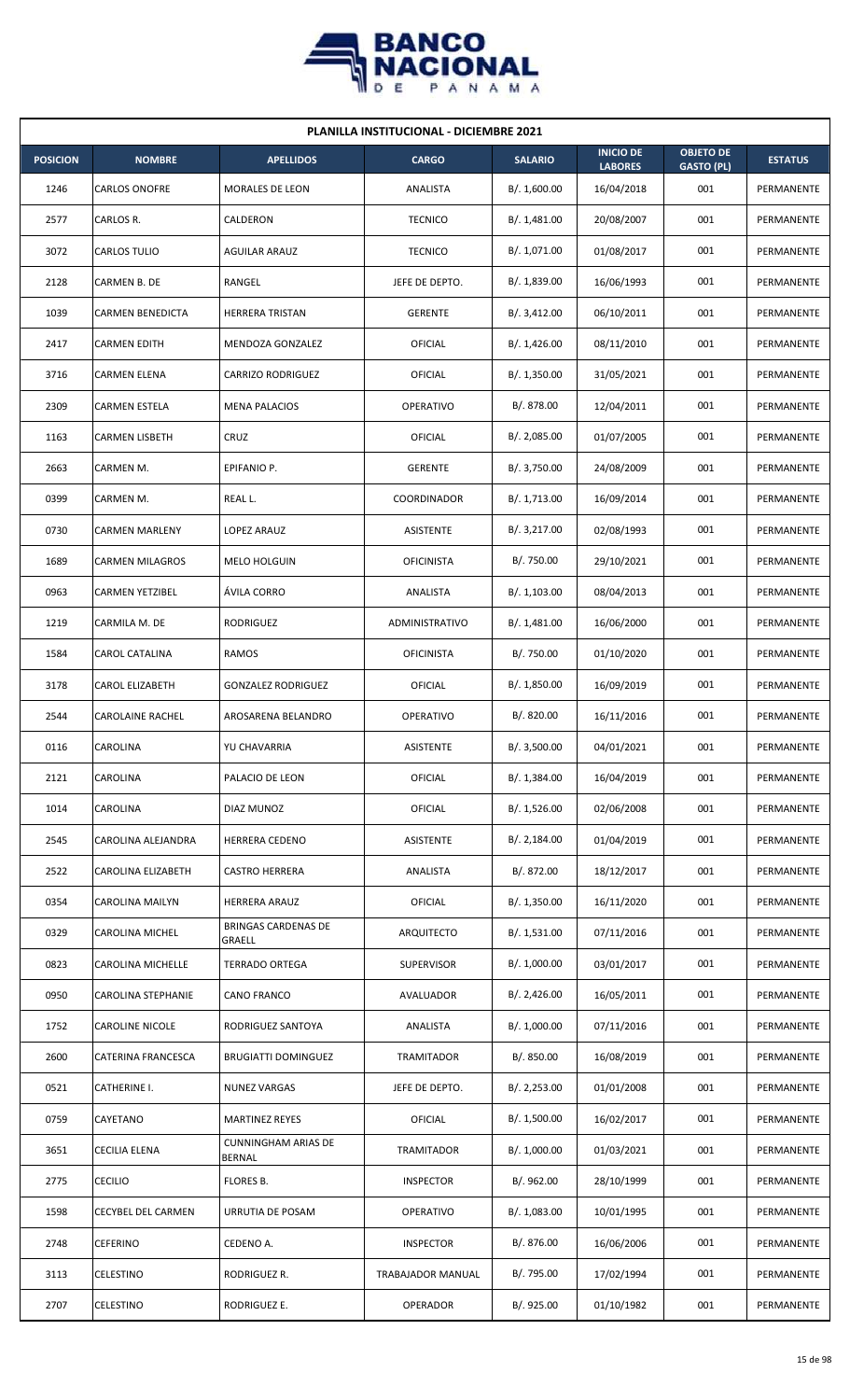

| <b>PLANILLA INSTITUCIONAL - DICIEMBRE 2021</b> |                         |                           |                     |                |                                    |                                       |                |  |  |  |
|------------------------------------------------|-------------------------|---------------------------|---------------------|----------------|------------------------------------|---------------------------------------|----------------|--|--|--|
| <b>POSICION</b>                                | <b>NOMBRE</b>           | <b>APELLIDOS</b>          | <b>CARGO</b>        | <b>SALARIO</b> | <b>INICIO DE</b><br><b>LABORES</b> | <b>OBJETO DE</b><br><b>GASTO (PL)</b> | <b>ESTATUS</b> |  |  |  |
| 0755                                           | CELESTINO               | <b>GONZALEZ VELASQUEZ</b> | OFICIAL             | B/. 1,849.00   | 16/07/2010                         | 001                                   | PERMANENTE     |  |  |  |
| 0773                                           | CELIA MELIZA            | RIVERA VERGARA            | TRAMITADOR          | B/.902.00      | 16/08/2017                         | 001                                   | PERMANENTE     |  |  |  |
| 1504                                           | <b>CELICA BEATRIZ</b>   | CALDERON CADIZ            | <b>OPERATIVO</b>    | B/.816.00      | 16/10/2015                         | 001                                   | PERMANENTE     |  |  |  |
| 0606                                           | <b>CELIDETH</b>         | <b>GUILLEN</b>            | OFICIAL             | B/. 1,505.00   | 05/05/2008                         | 001                                   | PERMANENTE     |  |  |  |
| 0974                                           | <b>CELINDA AURORA</b>   | <b>GONZALEZ MENDIETA</b>  | <b>GERENTE</b>      | B/. 3,388.00   | 16/11/2017                         | 001                                   | PERMANENTE     |  |  |  |
| 1860                                           | <b>CELINE ANNETH</b>    | GUARDIOLA UREÑA           | <b>TRAMITADOR</b>   | B/.900.00      | 03/06/2021                         | 001                                   | PERMANENTE     |  |  |  |
| 0160                                           | <b>CELIO ALFREDO</b>    | SINCLAIR RIOS             | <b>ABOGADO</b>      | B/.1,462.00    | 01/06/2016                         | 001                                   | PERMANENTE     |  |  |  |
| 2063                                           | <b>CELSA BEATRIZ</b>    | <b>FEIJOO PITTI</b>       | JEFE DE SECCION     | B/. 1,589.00   | 10/03/2008                         | 001                                   | PERMANENTE     |  |  |  |
| 3297                                           | CESAR A.                | GONZALEZ A.               | OFICIAL             | B/.1,841.00    | 03/09/2014                         | 001                                   | PERMANENTE     |  |  |  |
| 1192                                           | <b>CESAR ALEXIS</b>     | SAMANIEGO GARIBALDO       | ADMINISTRATIVO      | B/.2,040.00    | 25/11/2010                         | 001                                   | PERMANENTE     |  |  |  |
| 1445                                           | <b>CESAR ALFONSO</b>    | SANCHEZ PONCE             | JEFE DE DEPTO.      | B/.2,082.00    | 01/09/2010                         | 001                                   | PERMANENTE     |  |  |  |
| 1700                                           | <b>CESAR ANTONIO</b>    | VILLARREAL VEGA           | <b>SUPERVISOR</b>   | B/. 1,025.00   | 01/11/2013                         | 001                                   | PERMANENTE     |  |  |  |
| 2287                                           | <b>CESAR ARIEL</b>      | BANFIELD CH.              | <b>SUPERVISOR</b>   | B/. 1,289.00   | 03/05/1993                         | 001                                   | PERMANENTE     |  |  |  |
| 1241                                           | <b>CESAR AUGUSTO</b>    | <b>GUERRERO DE LEON</b>   | <b>SUPERVISOR</b>   | B/.1,569.00    | 01/03/2018                         | 001                                   | PERMANENTE     |  |  |  |
| 3312                                           | <b>CESAR AUGUSTO</b>    | <b>MORA MELENDEZ</b>      | OFICIAL             | B/.1,426.00    | 01/12/2017                         | 001                                   | PERMANENTE     |  |  |  |
| 1726                                           | <b>CESAR AUGUSTO</b>    | LABIOSA RIVERA            | <b>OPERATIVO</b>    | B/. 816.00     | 17/03/2014                         | 001                                   | PERMANENTE     |  |  |  |
| 1083                                           | <b>CESAR AUGUSTO</b>    | <b>RUIZ SANTANA</b>       | <b>OFICIAL</b>      | B/.2,222.00    | 18/04/2011                         | 001                                   | PERMANENTE     |  |  |  |
| 2814                                           | <b>CESAR CECILIO</b>    | <b>MORALES QUIROZ</b>     | <b>INSPECTOR</b>    | B/.1,126.00    | 17/06/1991                         | 001                                   | PERMANENTE     |  |  |  |
| 3068                                           | <b>CESAR ENRIQUE</b>    | SAMUDIO QUINTERO          | <b>TECNICO</b>      | B/. 827.00     | 16/06/2014                         | 001                                   | PERMANENTE     |  |  |  |
| 0339                                           | CESAR ISIDRO            | ARAUZ SERRANO             | <b>GERENTE</b>      | B/.3,600.00    | 16/01/2007                         | 001                                   | PERMANENTE     |  |  |  |
| 1209                                           | <b>CESAR IVAN</b>       | SANTILLANA CASTILLO       | <b>INVESTIGADOR</b> | B/. 830.00     | 01/06/2016                         | 001                                   | PERMANENTE     |  |  |  |
| 0491                                           | CESAR JOSE              | <b>OSORIO SANCHEZ</b>     | <b>OFICINISTA</b>   | B/. 773.00     | 16/04/2019                         | 001                                   | PERMANENTE     |  |  |  |
| 1109                                           | <b>CESAR JULIO</b>      | <b>NAVARRO PRINCE</b>     | <b>OFICIAL</b>      | B/.2,300.00    | 01/10/2008                         | 001                                   | PERMANENTE     |  |  |  |
| 2293                                           | <b>CESAR MANUEL</b>     | <b>FALCON CARRERA</b>     | <b>ASISTENTE</b>    | B/. 1,000.00   | 19/10/2021                         | 001                                   | PERMANENTE     |  |  |  |
| 1856                                           | <b>CESAR MIGUEL</b>     | SAMANIEGO MENDOZA         | <b>INSPECTOR</b>    | B/. 770.00     | 02/07/2019                         | 001                                   | PERMANENTE     |  |  |  |
| 2474                                           | CESAR N.                | CONTRERAS                 | <b>OFICINISTA</b>   | B/. 1,014.00   | 16/02/2009                         | 001                                   | PERMANENTE     |  |  |  |
| 3652                                           | <b>CHARIBETH BETINA</b> | VARGAS ARAUZ              | <b>OFICINISTA</b>   | B/. 750.00     | 16/03/2021                         | 001                                   | PERMANENTE     |  |  |  |
| 1303                                           | CHARLINE DEL CARMEN     | SAMUDIO RIOS              | AVALUADOR           | B/. 1,639.00   | 07/11/2016                         | 001                                   | PERMANENTE     |  |  |  |
| 1923                                           | <b>CHARLY AUGUSTO</b>   | VILLARREAL GUTIÉRREZ      | ASISTENTE           | B/. 1,030.00   | 16/04/2019                         | 001                                   | PERMANENTE     |  |  |  |
| 3547                                           | <b>CHEROKE JUDITH</b>   | MERA GUERRA               | <b>INSPECTOR</b>    | B/. 750.00     | 03/08/2020                         | 001                                   | PERMANENTE     |  |  |  |
| 1911                                           | <b>CHERYL VIANETT</b>   | HERRERA CEDEÑO            | <b>SUPERVISOR</b>   | B/. 1,000.00   | 06/11/2015                         | 001                                   | PERMANENTE     |  |  |  |
| 2274                                           | CHRISTIAN A.            | LOPEZ B.                  | <b>OFICIAL</b>      | B/. 1,476.00   | 01/10/2009                         | 001                                   | PERMANENTE     |  |  |  |
| 2960                                           | CHRISTIAN AMERICO       | RIVERA DELGADO            | <b>CONDUCTOR</b>    | B/. 1,214.00   | 16/09/2015                         | 001                                   | PERMANENTE     |  |  |  |
| 0051                                           | CINDY AVILA DE          | VASQUEZ                   | <b>ASISTENTE</b>    | B/. 1,293.00   | 04/01/1982                         | 001                                   | PERMANENTE     |  |  |  |
| 1451                                           | <b>CINDY MICHELL</b>    | MARTINEZ SANCHEZ          | <b>GESTOR</b>       | B/. 850.00     | 16/03/2020                         | 001                                   | PERMANENTE     |  |  |  |
| 0631                                           | CINTHIA S.              | DE LA VICTORIA            | ANALISTA            | B/. 1,398.00   | 23/10/2014                         | 001                                   | PERMANENTE     |  |  |  |
| 0713                                           | <b>CIRCE</b>            | RODRIGUEZ A.              | <b>GERENTE</b>      | B/.2,580.00    | 15/09/2009                         | 001                                   | PERMANENTE     |  |  |  |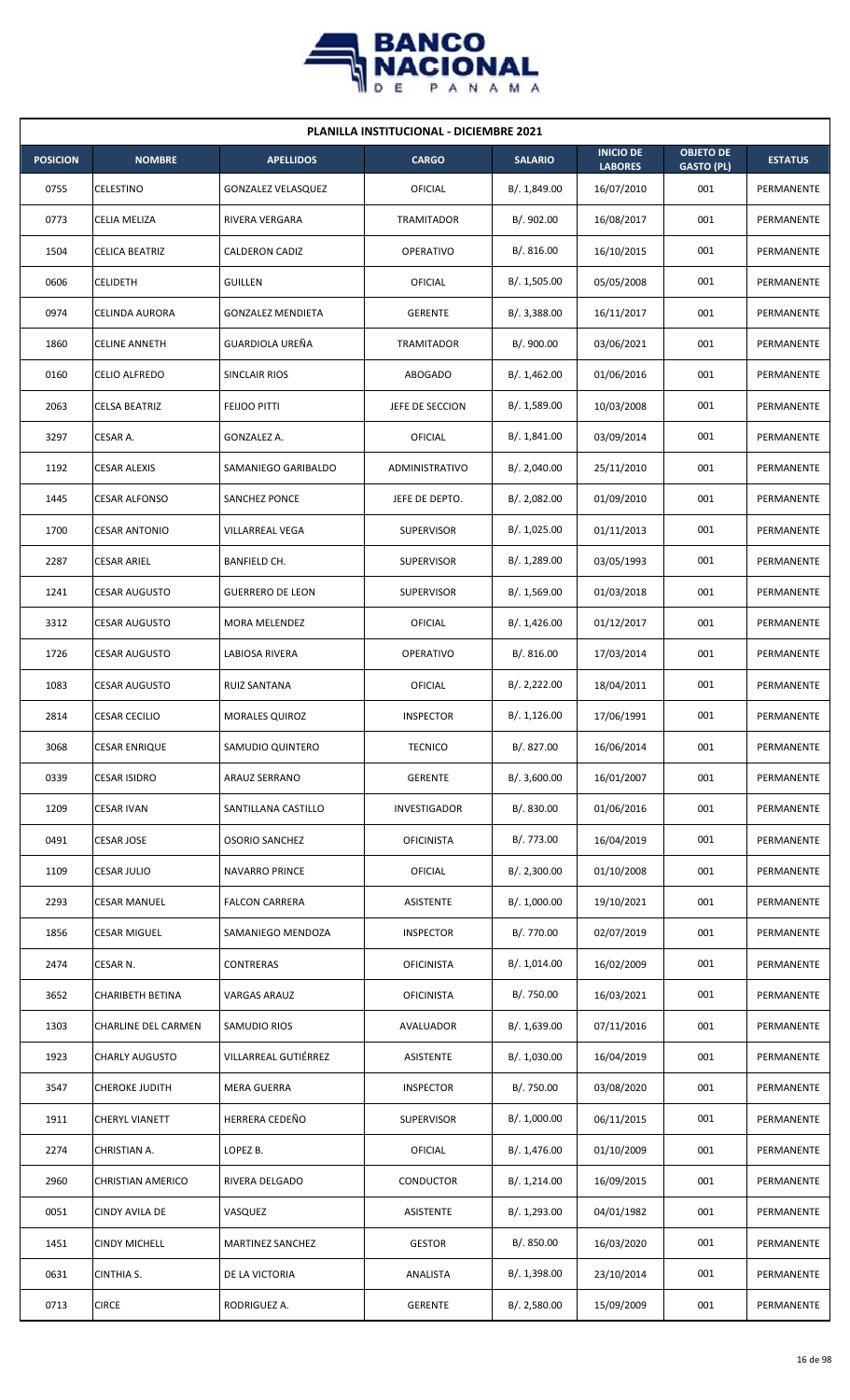

| <b>PLANILLA INSTITUCIONAL - DICIEMBRE 2021</b> |                          |                          |                   |                |                                    |                                       |                |  |  |  |
|------------------------------------------------|--------------------------|--------------------------|-------------------|----------------|------------------------------------|---------------------------------------|----------------|--|--|--|
| <b>POSICION</b>                                | <b>NOMBRE</b>            | <b>APELLIDOS</b>         | <b>CARGO</b>      | <b>SALARIO</b> | <b>INICIO DE</b><br><b>LABORES</b> | <b>OBJETO DE</b><br><b>GASTO (PL)</b> | <b>ESTATUS</b> |  |  |  |
| 0522                                           | <b>CIRO ADRIAN</b>       | <b>BARRIA PIMENTEL</b>   | JEFE DE DEPTO.    | B/.2,506.00    | 22/11/2010                         | 001                                   | PERMANENTE     |  |  |  |
| 3537                                           | CLARISA JOSEFA           | CAMARGO CEDENO           | <b>OPERATIVO</b>  | B/. 750.00     | 17/08/2020                         | 001                                   | PERMANENTE     |  |  |  |
| 0157                                           | <b>CLARISSA CLARIBEL</b> | <b>CALDERON GARRIDO</b>  | <b>ABOGADO</b>    | B/. 1,607.00   | 06/11/2013                         | 001                                   | PERMANENTE     |  |  |  |
| 0678                                           | <b>CLARISSA LETICIA</b>  | <b>CASTILLO SILVERA</b>  | OFICIAL           | B/. 1,788.00   | 05/01/2009                         | 001                                   | PERMANENTE     |  |  |  |
| 3108                                           | <b>CLAUDIA</b>           | LOPEZ ALVEO              | OFICIAL           | B/. 2,089.00   | 16/02/2017                         | 001                                   | PERMANENTE     |  |  |  |
| 2523                                           | CLAUDIA ALEJANDRA        | DE LEON GARCIA           | <b>OFICINISTA</b> | B/.810.00      | 16/05/2017                         | 001                                   | PERMANENTE     |  |  |  |
| 2348                                           | CLAUDIA ESTELA           | VARGAS                   | JEFE DE SECCION   | B/.1,350.00    | 12/03/2012                         | 001                                   | PERMANENTE     |  |  |  |
| 2380                                           | CLEIRA ZOBEIDA           | <b>MENDOZA REYES</b>     | JEFE DE SECCION   | B/.1,350.00    | 14/11/2011                         | 001                                   | PERMANENTE     |  |  |  |
| 2280                                           | CLELIA IDALY             | SOLIS AGUILAR MARTINEZ   | ADMINISTRATIVO    | B/. 1,700.00   | 16/08/2018                         | 001                                   | PERMANENTE     |  |  |  |
| 0607                                           | <b>CLIMACO ANTONIO</b>   | <b>ESPINO CORDOBA</b>    | <b>TECNICO</b>    | B/. 1,000.00   | 01/09/2020                         | 001                                   | PERMANENTE     |  |  |  |
| 0892                                           | <b>CLORINDA JANETT</b>   | <b>ABREGO RODRIGUEZ</b>  | <b>OFICINISTA</b> | B/. 820.00     | 16/09/2003                         | 001                                   | PERMANENTE     |  |  |  |
| 2504                                           | <b>CONNY ODETTE</b>      | <b>MELO PRETELT</b>      | <b>OFICINISTA</b> | B/. 813.00     | 16/08/2016                         | 001                                   | PERMANENTE     |  |  |  |
| 0232                                           | CORIN LA SALLE           | RODRIGUEZ FRANCO         | <b>SUPERVISOR</b> | B/. 1,093.00   | 05/11/1997                         | 001                                   | PERMANENTE     |  |  |  |
| 0500                                           | <b>CORINA VANESSA</b>    | <b>CAMPOS ORTEGA</b>     | JEFE DE DEPTO.    | B/.2,174.00    | 03/06/2013                         | 001                                   | PERMANENTE     |  |  |  |
| 3503                                           | <b>CRISTAL MASSIEL</b>   | <b>VARGAS PEREZ</b>      | <b>OFICINISTA</b> | B/. 773.00     | 01/11/2018                         | 001                                   | PERMANENTE     |  |  |  |
| 0012                                           | CRISTELA DEL CARMEN      | <b>CHACON GUERRA</b>     | <b>GERENTE</b>    | B/. 3,367.00   | 02/05/2018                         | 001                                   | PERMANENTE     |  |  |  |
| 2979                                           | <b>CRISTHIAN</b>         | MONTENEGRO Q.            | <b>CONDUCTOR</b>  | B/. 1,754.00   | 01/09/2006                         | 001                                   | PERMANENTE     |  |  |  |
| 3305                                           | <b>CRISTHIAN ALBERTO</b> | CASTILLO QUINTANA        | OFICIAL           | B/. 1,878.00   | 19/08/2013                         | 001                                   | PERMANENTE     |  |  |  |
| 3712                                           | <b>CRISTHIAN JAHIR</b>   | <b>GUERRA VILLARREAL</b> | <b>TECNICO</b>    | B/. 1,000.00   | 13/09/2021                         | 001                                   | PERMANENTE     |  |  |  |
| 3835                                           | CRISTHIAN JESUS          | SAMANIEGO DIAZ           | <b>INSPECTOR</b>  | B/. 750.00     | 06/09/2021                         | 001                                   | PERMANENTE     |  |  |  |
| 1094                                           | CRISTHIAN OMAR           | CASTILLO ALVARADO        | <b>OFICIAL</b>    | B/. 1,804.00   | 02/10/2017                         | 001                                   | PERMANENTE     |  |  |  |
| 1928                                           | CRISTHIAN RAUL           | PEREZ LOPEZ              | <b>GESTOR</b>     | B/. 850.00     | 01/10/2020                         | 001                                   | PERMANENTE     |  |  |  |
| 1496                                           | <b>CRISTHIAN Y.</b>      | <b>ESQUINA</b>           | OPERATIVO         | B/. 1,000.00   | 17/11/2014                         | 001                                   | PERMANENTE     |  |  |  |
| 3802                                           | CRISTIBEL TERESA         | CHAVEZ SALDAÑA           | OPERATIVO         | B/. 750.00     | 19/07/2021                         | 001                                   | PERMANENTE     |  |  |  |
| 3608                                           | CRISTINA                 | KIRKLAND NAVARRO         | <b>GERENTE</b>    | B/. 4,300.00   | 01/12/2020                         | 001                                   | PERMANENTE     |  |  |  |
| 3489                                           | CRISTINA                 | MIRANDA HERRERA          | <b>OFICINISTA</b> | B/. 770.00     | 01/11/2018                         | 001                                   | PERMANENTE     |  |  |  |
| 0015                                           | CRISTINA DEL CARMEN      | VERGARA RIVERA           | <b>GERENTE</b>    | B/.3,436.00    | 06/04/2015                         | 001                                   | PERMANENTE     |  |  |  |
| 1979                                           | <b>CRISTINA EDITH</b>    | <b>CABRERA RAMOS</b>     | ASISTENTE         | B/. 1,000.00   | 16/12/2016                         | 001                                   | PERMANENTE     |  |  |  |
| 0094                                           | CRISTINA EUGENIA         | ABAUNZA ARGUELLO         | <b>GERENTE</b>    | B/. 2,490.00   | 03/07/2017                         | 001                                   | PERMANENTE     |  |  |  |
| 2242                                           | CRISTINA KATHERYN        | POYATOS ALVARADO         | ASISTENTE         | B/. 1,077.00   | 01/07/2016                         | 001                                   | PERMANENTE     |  |  |  |
| 1509                                           | CRISTINA MARIA           | GONZÁLEZ VILLARREAL      | OPERATIVO         | B/. 899.00     | 18/08/2014                         | 001                                   | PERMANENTE     |  |  |  |
| 2157                                           | <b>CRISTY YANIRA</b>     | CAMARGO RODRIGUEZ        | ASISTENTE         | B/. 1,000.00   | 16/09/2020                         | 001                                   | PERMANENTE     |  |  |  |
| 0258                                           | <b>CRYSTEL DENISE</b>    | AMOR ACOSTA              | <b>OFICINISTA</b> | B/. 740.00     | 01/08/2014                         | 001                                   | PERMANENTE     |  |  |  |
| 2126                                           | CYNTHIA                  | VALDES L.                | ASISTENTE         | B/.3,025.00    | 01/07/2005                         | 001                                   | PERMANENTE     |  |  |  |
| 3752                                           | CYNTHIA KADINE           | SUAREZ HERNANDEZ         | <b>OFICINISTA</b> | B/. 800.00     | 01/06/2021                         | 001                                   | PERMANENTE     |  |  |  |
| 3624                                           | CYNTIA EUGENIA           | <b>GONZALEZ MEDRANO</b>  | <b>GERENTE</b>    | B/.3,500.00    | 04/01/2021                         | 001                                   | PERMANENTE     |  |  |  |
| 1632                                           | DAFANI ONELKYS           | LEUDO QUINONES           | <b>OPERATIVO</b>  | B/. 891.00     | 16/08/2013                         | 001                                   | PERMANENTE     |  |  |  |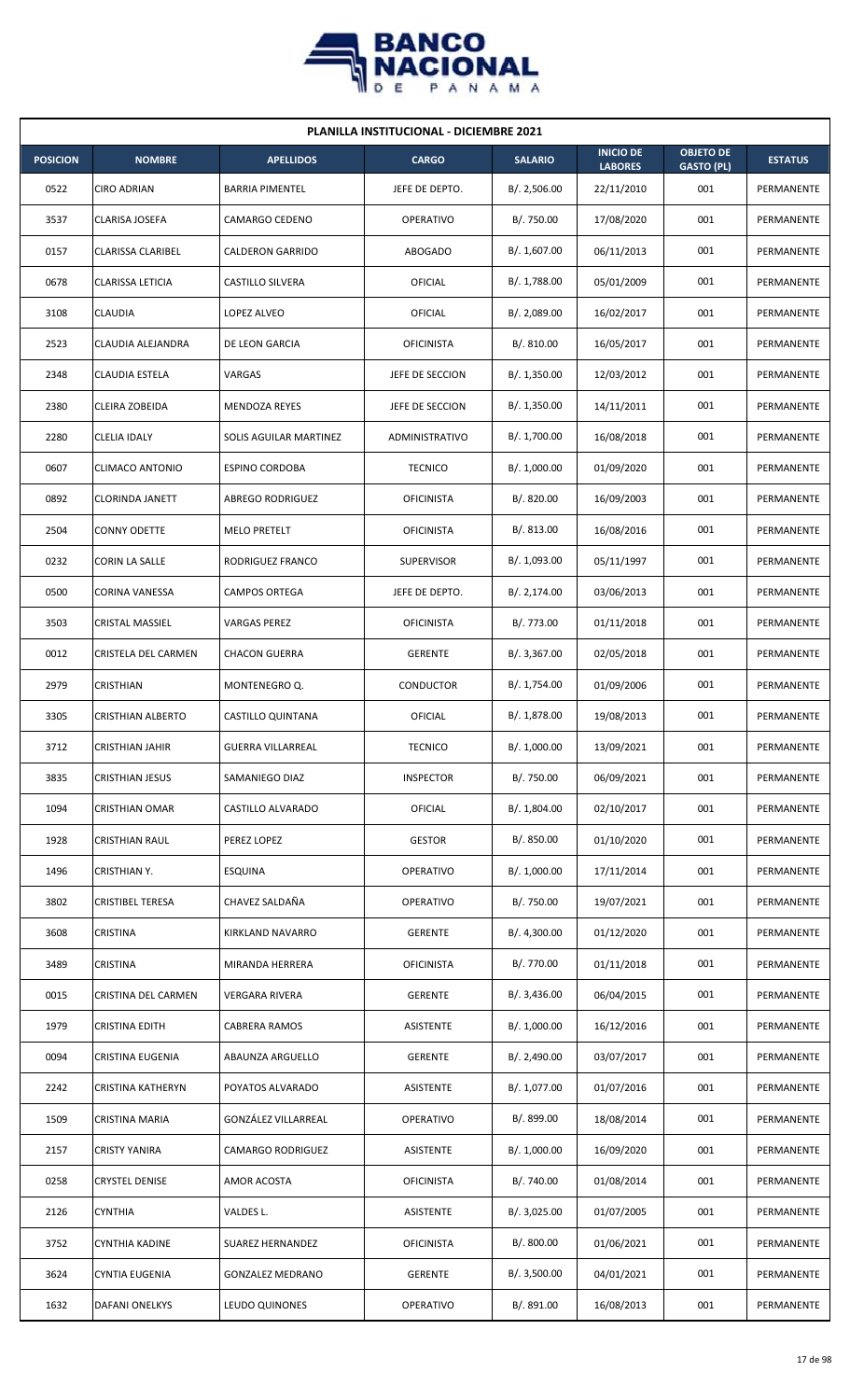

| <b>PLANILLA INSTITUCIONAL - DICIEMBRE 2021</b> |                        |                                 |                   |                |                                    |                                       |                |  |  |  |
|------------------------------------------------|------------------------|---------------------------------|-------------------|----------------|------------------------------------|---------------------------------------|----------------|--|--|--|
| <b>POSICION</b>                                | <b>NOMBRE</b>          | <b>APELLIDOS</b>                | <b>CARGO</b>      | <b>SALARIO</b> | <b>INICIO DE</b><br><b>LABORES</b> | <b>OBJETO DE</b><br><b>GASTO (PL)</b> | <b>ESTATUS</b> |  |  |  |
| 1681                                           | DAFNE ELIZABETH        | <b>BENEDITO GUTIERREZ</b>       | OPERATIVO         | B/. 793.00     | 16/04/2018                         | 001                                   | PERMANENTE     |  |  |  |
| 1015                                           | DAIMARA EMIR           | BETHANCOURT BOSQUEZ             | OFICIAL           | B/.1,822.00    | 03/05/2010                         | 001                                   | PERMANENTE     |  |  |  |
| 2470                                           | DAIRA ITZEL            | <b>BARRIA GUERRA</b>            | <b>OFICINISTA</b> | B/. 817.00     | 01/02/2017                         | 001                                   | PERMANENTE     |  |  |  |
| 1831                                           | <b>DAIRA KATHERINE</b> | MARTINEZ GUERRA DE<br>BERENGUER | <b>SUPERVISOR</b> | B/. 1,061.00   | 19/02/2015                         | 001                                   | PERMANENTE     |  |  |  |
| 2326                                           | DAIRA M.               | HERNANDEZ C.                    | JEFE DE SECCION   | B/. 1,476.00   | 21/07/2008                         | 001                                   | PERMANENTE     |  |  |  |
| 2155                                           | <b>DAISY DE</b>        | CADDLE                          | <b>SUPERVISOR</b> | B/. 1,260.00   | 16/04/1985                         | 001                                   | PERMANENTE     |  |  |  |
| 3288                                           | DALIA E.               | <b>GUERRERO C.</b>              | <b>OFICIAL</b>    | B/. 1,475.00   | 01/08/2007                         | 001                                   | PERMANENTE     |  |  |  |
| 0898                                           | <b>DALIA RAQUEL</b>    | <b>GONZALEZ DE GARCIA</b>       | <b>OFICINISTA</b> | B/0.813.00     | 16/02/2016                         | 001                                   | PERMANENTE     |  |  |  |
| 2052                                           | DALILA M.              | MARTINEZ                        | JEFE DE SECCION   | B/. 1,584.00   | 16/07/1985                         | 001                                   | PERMANENTE     |  |  |  |
| 0740                                           | DALIS E.               | PINILLA                         | OFICIAL           | B/. 1,476.00   | 18/05/1981                         | 001                                   | PERMANENTE     |  |  |  |
| 2679                                           | DALIS Q. DE            | MEJIA                           | <b>OPERATIVO</b>  | B/. 1,578.00   | 01/08/2005                         | 001                                   | PERMANENTE     |  |  |  |
| 2191                                           | DALLYS JOANY           | VASQUEZ M.                      | OFICIAL           | B/. 1,469.00   | 02/02/1998                         | 001                                   | PERMANENTE     |  |  |  |
| 1212                                           | DALTON SAMUEL          | PITTI ORTEGA                    | <b>OPERATIVO</b>  | B/. 770.00     | 01/08/2018                         | 001                                   | PERMANENTE     |  |  |  |
| 1582                                           | DALVYS ZULEYKA         | CAMAÑO CHONG DE BELEÑO          | <b>OPERATIVO</b>  | B/. 828.00     | 16/03/2015                         | 001                                   | PERMANENTE     |  |  |  |
| 1910                                           | <b>DALYS BEATRIZ</b>   | PONCE AVILA                     | <b>SUPERVISOR</b> | B/. 1,000.00   | 16/09/2015                         | 001                                   | PERMANENTE     |  |  |  |
| 0093                                           | DALYS E.               | RUIZ MARISCAL                   | <b>GERENTE</b>    | B/.2,443.00    | 10/05/1999                         | 001                                   | PERMANENTE     |  |  |  |
| 2423                                           | DALYS ENITH DE         | SARRIA                          | <b>OFICIAL</b>    | B/. 1,350.00   | 01/02/1996                         | 001                                   | PERMANENTE     |  |  |  |
| 2358                                           | <b>DALYS IBETH</b>     | <b>GIL LORENZO</b>              | JEFE DE SECCION   | B/. 1,350.00   | 16/01/2013                         | 001                                   | PERMANENTE     |  |  |  |
| 1020                                           | DALYS M.               | FERNANDEZ A.                    | OFICIAL           | B/. 2,288.00   | 18/11/1996                         | 001                                   | PERMANENTE     |  |  |  |
| 1387                                           | DALYS N.               | CASTILLO                        | JEFE DE DEPTO.    | B/.2,340.00    | 03/12/2007                         | 001                                   | PERMANENTE     |  |  |  |
| 3298                                           | <b>DALYS RAQUEL</b>    | CEDENO RAMOS DE MORENO          | <b>OFICIAL</b>    | B/. 1,469.00   | 01/07/2005                         | 001                                   | PERMANENTE     |  |  |  |
| 1674                                           | <b>DAMARIS</b>         | ORTEGA C.                       | OPERATIVO         | B/. 847.00     | 17/12/2007                         | 001                                   | PERMANENTE     |  |  |  |
| 0780                                           | <b>DAMARIS</b>         | <b>GAITAN GAITAN</b>            | <b>OPERATIVO</b>  | B/. 770.00     | 16/01/2019                         | 001                                   | PERMANENTE     |  |  |  |
| 3426                                           | DAMARIS                | <b>GOMEZ PALMA</b>              | <b>OFICINISTA</b> | B/. 793.00     | 01/06/2017                         | 001                                   | PERMANENTE     |  |  |  |
| 0356                                           | DAMARIS DE             | CASTILLERO                      | JEFE DE SECCION   | B/.3,000.00    | 16/10/2009                         | 001                                   | PERMANENTE     |  |  |  |
| 1205                                           | DAMARIS ESTHER         | NAVARRO SANCHEZ                 | ADMINISTRATIVO    | B/. 1,597.00   | 02/08/1993                         | 001                                   | PERMANENTE     |  |  |  |
| 2114                                           | DAMARIS YIREL          | CASTILLO VILLARREAL             | <b>OFICINISTA</b> | B/. 956.00     | 16/06/2010                         | 001                                   | PERMANENTE     |  |  |  |
| 0228                                           | DAMARYS ITZEL          | SANCHEZ QUINTERO                | COORDINADOR       | B/. 1,468.00   | 18/04/2005                         | 001                                   | PERMANENTE     |  |  |  |
| 1194                                           | DAMARYS LINETH         | RAMIREZ REYES DE CANATE         | ANALISTA          | B/.1,511.00    | 18/09/2013                         | 001                                   | PERMANENTE     |  |  |  |
| 3531                                           | DANELYS DANETH         | SAMANIEGO SAAVEDRA              | <b>OFICIAL</b>    | B/. 1,384.00   | 17/12/2018                         | 001                                   | PERMANENTE     |  |  |  |
| 0436                                           | <b>DANIA</b>           | TUNON MADRID                    | ASISTENTE         | B/. 2,812.00   | 17/03/2008                         | 001                                   | PERMANENTE     |  |  |  |
| 1159                                           | DANIA S. DE            | <b>OSORIO</b>                   | <b>GERENTE</b>    | B/.2,475.00    | 01/04/2002                         | 001                                   | PERMANENTE     |  |  |  |
| 3623                                           | DANIEL                 | CASTILLO AGUILAR                | OPERADOR          | B/. 750.00     | 01/12/2020                         | 001                                   | PERMANENTE     |  |  |  |
| 0400                                           | DANIEL                 | MORHAIM SERRANO                 | COORDINADOR       | B/. 1,547.00   | 02/04/2012                         | 001                                   | PERMANENTE     |  |  |  |
| 3121                                           | DANIEL                 | MIRANDA                         | DISEÑADOR         | B/. 1,507.00   | 01/07/2008                         | 001                                   | PERMANENTE     |  |  |  |
| 3717                                           | <b>DANIEL ANDRES</b>   | SANCHEZ CASTILLO                | OFICIAL           | B/. 1,700.00   | 20/05/2021                         | 001                                   | PERMANENTE     |  |  |  |
| 2881                                           | DANIEL DE JESUS        | <b>CESPEDES DOMINGUEZ</b>       | <b>OFICINISTA</b> | B/. 750.00     | 01/12/2020                         | 001                                   | PERMANENTE     |  |  |  |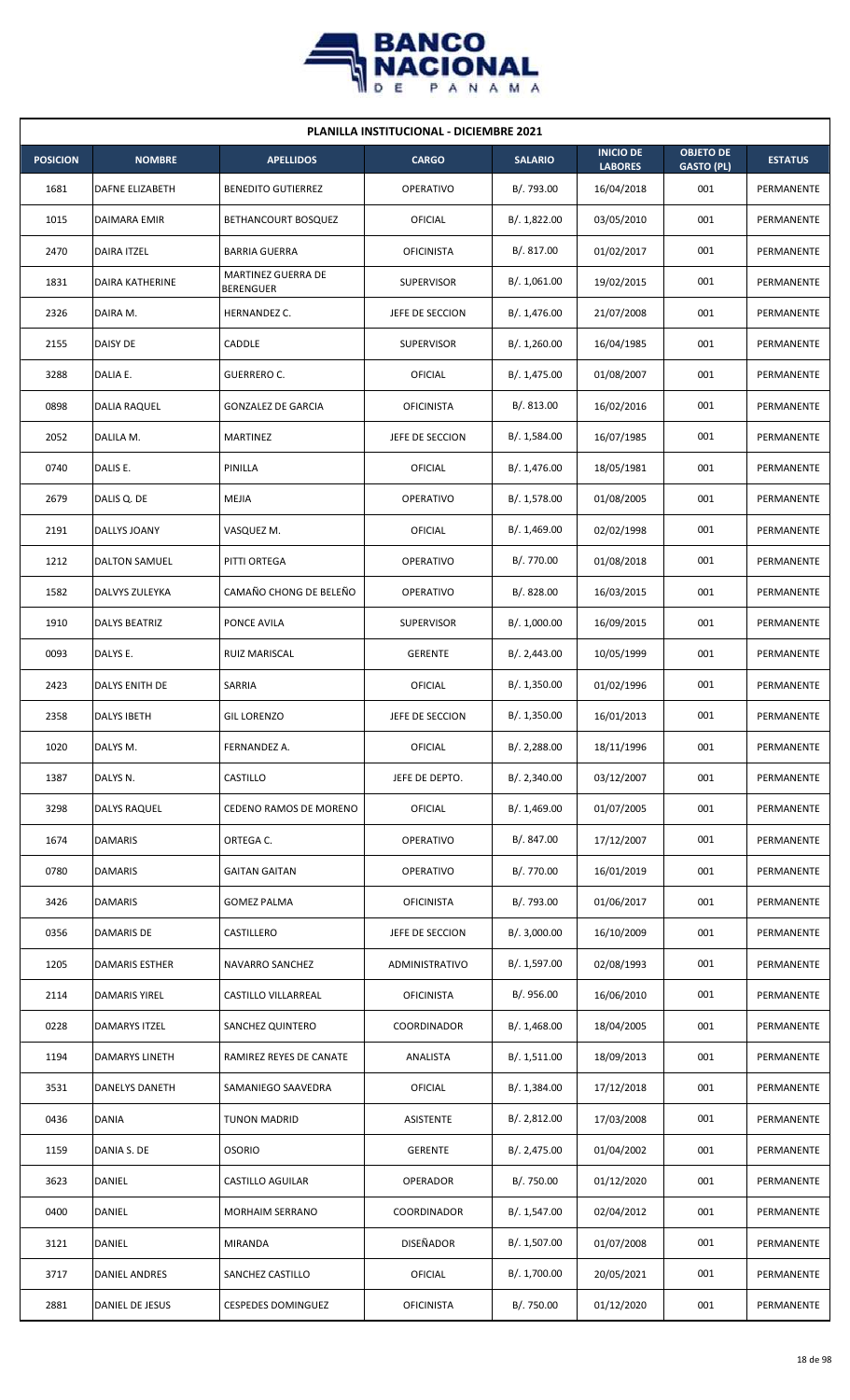

| <b>PLANILLA INSTITUCIONAL - DICIEMBRE 2021</b> |                          |                         |                      |                |                                    |                                       |                |  |  |  |
|------------------------------------------------|--------------------------|-------------------------|----------------------|----------------|------------------------------------|---------------------------------------|----------------|--|--|--|
| <b>POSICION</b>                                | <b>NOMBRE</b>            | <b>APELLIDOS</b>        | <b>CARGO</b>         | <b>SALARIO</b> | <b>INICIO DE</b><br><b>LABORES</b> | <b>OBJETO DE</b><br><b>GASTO (PL)</b> | <b>ESTATUS</b> |  |  |  |
| 3753                                           | DANIEL EDUARDO           | <b>GIRALDO VALDES</b>   | SUBDIRECTOR CAIPI    | B/. 1,600.00   | 01/06/2021                         | 001                                   | PERMANENTE     |  |  |  |
| 0929                                           | DANIEL ENRIQUE           | CASTILLERO JULIAO       | <b>OFICINISTA</b>    | B/.1,668.00    | 03/05/2010                         | 001                                   | PERMANENTE     |  |  |  |
| 1793                                           | DANIEL EZEQUIEL          | MELENDEZ FERNANDEZ      | <b>OFICINISTA</b>    | B/. 700.00     | 17/02/2020                         | 001                                   | PERMANENTE     |  |  |  |
| 1406                                           | DANIEL H.                | <b>CHAVEZ</b>           | <b>OFICINISTA</b>    | B/.1,485.00    | 16/05/1997                         | 001                                   | PERMANENTE     |  |  |  |
| 2125                                           | DANIEL LAURENCE          | <b>CONNELL MOSQUERA</b> | ADMINISTRADOR        | B/. 1,350.00   | 16/03/2012                         | 001                                   | PERMANENTE     |  |  |  |
| 1536                                           | DANIEL O.                | <b>FUENTES</b>          | <b>OPERATIVO</b>     | B/. 1,005.00   | 01/12/1984                         | 001                                   | PERMANENTE     |  |  |  |
| 0245                                           | <b>DANIELA LYNETTE</b>   | DURÁN MATA              | ASISTENTE            | B/. 1,550.00   | 06/04/2015                         | 001                                   | PERMANENTE     |  |  |  |
| 2506                                           | DANILO                   | <b>MONTENEGRO PINTO</b> | <b>ADMINISTRADOR</b> | B/.955.00      | 18/02/2010                         | 001                                   | PERMANENTE     |  |  |  |
| 0578                                           | DANILO ABEL              | DELGADO ACOSTA          | OFICIAL              | B/.1,569.00    | 25/09/2006                         | 001                                   | PERMANENTE     |  |  |  |
| 2315                                           | DANILO ANTERO            | JARAMILLO CHEU          | ADMINISTRADOR        | B/.2,750.00    | 01/02/2011                         | 001                                   | PERMANENTE     |  |  |  |
| 2674                                           | DANILO CARLOS            | TEJEDA MUNOZ            | ARQUITECTO           | B/. 1,400.00   | 16/03/2018                         | 001                                   | PERMANENTE     |  |  |  |
| 2433                                           | DANIS AQUILINO           | <b>CORELLA AVILES</b>   | <b>SUPERVISOR</b>    | B/. 1,071.00   | 16/10/2017                         | 001                                   | PERMANENTE     |  |  |  |
| 0900                                           | DAPHNE LORRAINE          | INGLISH CACERES         | <b>SUPERVISOR</b>    | B/.1,168.00    | 01/07/2012                         | 001                                   | PERMANENTE     |  |  |  |
| 2908                                           | DARIEL JACINTO           | <b>GOMEZ BUSTAMANTE</b> | <b>INSPECTOR</b>     | B/. 793.00     | 16/11/2017                         | 001                                   | PERMANENTE     |  |  |  |
| 2646                                           | DARINEL ANTONIO          | MONTENEGRO RAMIREZ      | OFICIAL              | B/.1,447.00    | 16/10/2017                         | 001                                   | PERMANENTE     |  |  |  |
| 1376                                           | DARIO RAUL               | CASTILLO CABALLERO      | JEFE DE DEPTO.       | B/. 2,785.00   | 01/02/2018                         | 001                                   | PERMANENTE     |  |  |  |
| 2830                                           | DARVING ENRIQUE          | <b>GONZALEZ HERRERA</b> | <b>INSPECTOR</b>     | B/. 989.00     | 01/02/2006                         | 001                                   | PERMANENTE     |  |  |  |
| 2525                                           | DARYELIS YADITZEL        | <b>FRANCO PINZON</b>    | <b>OFICINISTA</b>    | B/. 793.00     | 02/05/2018                         | 001                                   | PERMANENTE     |  |  |  |
| 0829                                           | <b>DASHNA KETZALIRIS</b> | <b>GRENALD VALDEZ</b>   | <b>OFICINISTA</b>    | B/. 830.00     | 02/04/2012                         | 001                                   | PERMANENTE     |  |  |  |
| 2456                                           | DAVE LEZDIEL             | <b>ALFONSO</b>          | <b>INSPECTOR</b>     | B/. 750.00     | 16/12/2020                         | 001                                   | PERMANENTE     |  |  |  |
| 1170                                           | <b>DAVID</b>             | <b>VIQUEZ MEDINA</b>    | <b>GERENTE</b>       | B/. 3,064.00   | 16/01/2017                         | 001                                   | PERMANENTE     |  |  |  |
| 3718                                           | DAVID ALEJANDRO          | MONTOYA RODRIGUEZ       | ANALISTA             | B/. 1,000.00   | 27/05/2021                         | 001                                   | PERMANENTE     |  |  |  |
| 2457                                           | DAVID ALFONSO            | DE GRACIA               | <b>OFICINISTA</b>    | B/. 810.00     | 06/03/2014                         | 001                                   | PERMANENTE     |  |  |  |
| 0300                                           | DAVID ALFREDO            | CABALLERO APARICIO      | <b>OFICINISTA</b>    | B/. 880.00     | 16/05/2014                         | 001                                   | PERMANENTE     |  |  |  |
| 3690                                           | DAVID ANTONIO            | <b>REYNA MONTECER</b>   | MENSAJERO            | B/.600.00      | 16/04/2021                         | 001                                   | PERMANENTE     |  |  |  |
| 2971                                           | <b>DAVID EDER</b>        | TUÑON VALDES            | <b>GESTOR</b>        | B/. 1,030.00   | 02/01/2019                         | 001                                   | PERMANENTE     |  |  |  |
| 2732                                           | DAVID ENRIQUE            | VALDERRAMA A.           | AUXILIAR             | B/. 920.00     | 04/03/1996                         | 001                                   | PERMANENTE     |  |  |  |
| 2439                                           | DAVID F.                 | TOSCANO H.              | <b>OFICINISTA</b>    | B/. 1,116.00   | 01/02/2000                         | 001                                   | PERMANENTE     |  |  |  |
| 0476                                           | DAYANA                   | DE GORDÓN               | ADMINISTRATIVO       | B/. 1,044.00   | 17/11/2014                         | 001                                   | PERMANENTE     |  |  |  |
| 2516                                           | DAYANA E.                | CARVAJAL J.             | <b>OFICINISTA</b>    | B/. 820.00     | 01/12/2005                         | 001                                   | PERMANENTE     |  |  |  |
| 3457                                           | DAYANA ITZEL             | MUÑOZ SANCHEZ           | ADMINISTRADOR        | B/. 862.00     | 16/06/2017                         | 001                                   | PERMANENTE     |  |  |  |
| 3231                                           | DAYANA MARIELA           | MORENO SAENZ            | ANALISTA             | B/. 1,061.00   | 10/10/2011                         | 001                                   | PERMANENTE     |  |  |  |
| 1250                                           | DAYANARA LEONORA         | <b>JAEN COOK</b>        | ANALISTA             | B/.1,986.00    | 16/06/2017                         | 001                                   | PERMANENTE     |  |  |  |
| 3754                                           | DAYLIN YAMILETH          | COBA ESPINOSA           | OPERATIVO            | B/. 750.00     | 29/06/2021                         | 001                                   | PERMANENTE     |  |  |  |
| 2434                                           | DAYRA IMELDA             | MELENDEZ RIOS           | JEFE DE DEPTO.       | B/. 1,030.00   | 16/08/2018                         | 001                                   | PERMANENTE     |  |  |  |
| 3307                                           | DAYRA M.                 | ORTEGA R.               | OFICIAL              | B/. 1,476.00   | 10/02/2005                         | 001                                   | PERMANENTE     |  |  |  |
| 0701                                           | DAYRA M. DE              | SAURI                   | <b>GERENTE</b>       | B/. 3,750.00   | 13/06/2005                         | 001                                   | PERMANENTE     |  |  |  |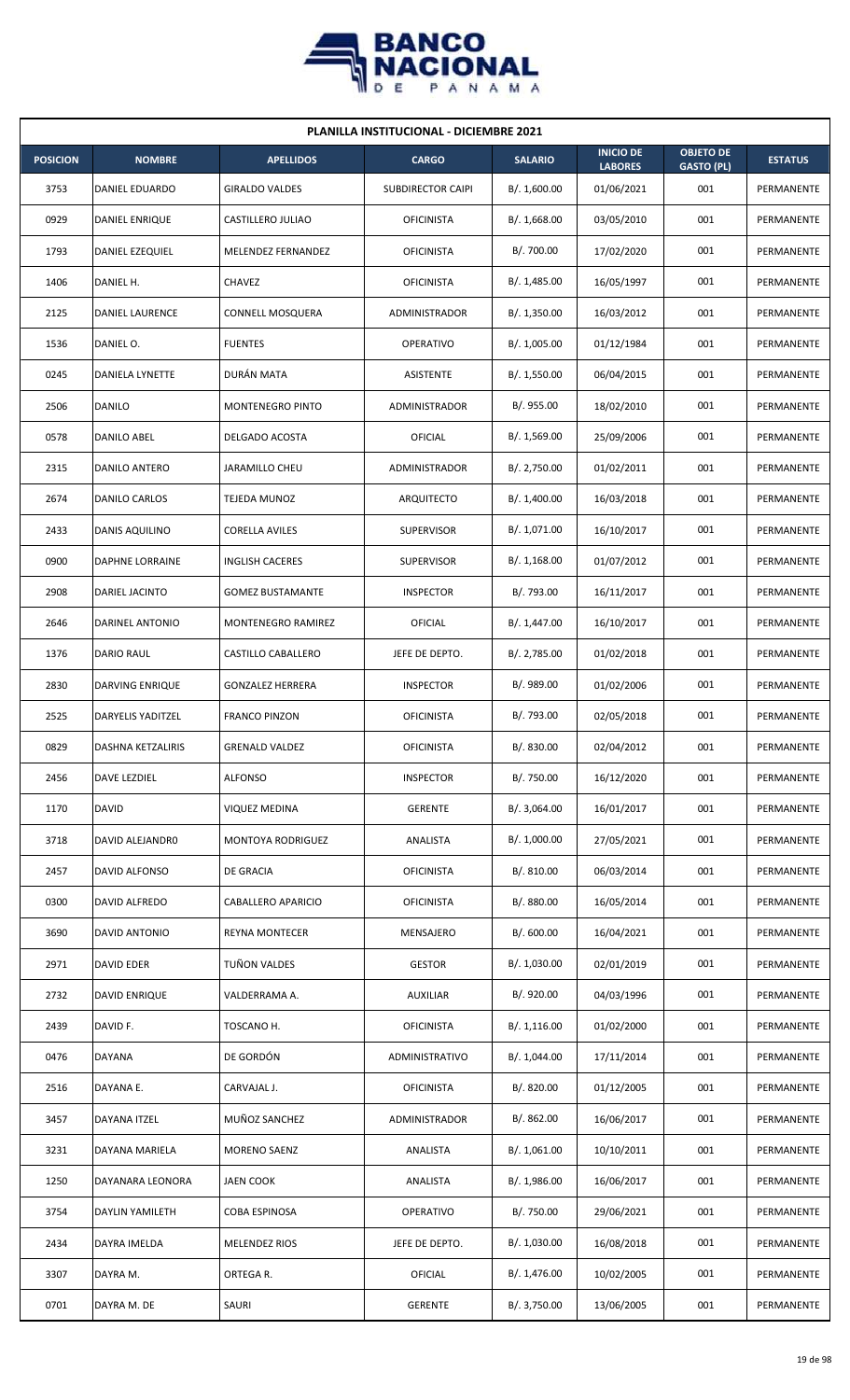

| <b>PLANILLA INSTITUCIONAL - DICIEMBRE 2021</b> |                           |                          |                   |                |                                    |                                       |                |  |  |  |
|------------------------------------------------|---------------------------|--------------------------|-------------------|----------------|------------------------------------|---------------------------------------|----------------|--|--|--|
| <b>POSICION</b>                                | <b>NOMBRE</b>             | <b>APELLIDOS</b>         | <b>CARGO</b>      | <b>SALARIO</b> | <b>INICIO DE</b><br><b>LABORES</b> | <b>OBJETO DE</b><br><b>GASTO (PL)</b> | <b>ESTATUS</b> |  |  |  |
| 1615                                           | DAYRO D.                  | CAMPBELL                 | <b>OPERATIVO</b>  | B/. 882.00     | 20/11/2006                         | 001                                   | PERMANENTE     |  |  |  |
| 0697                                           | <b>DAYSI AMARILIS</b>     | PEREZ CEDENO             | <b>GERENTE</b>    | B/.3,556.00    | 01/02/1996                         | 001                                   | PERMANENTE     |  |  |  |
| 2249                                           | DAYSI DEL CARMEN          | <b>GUARDIA DUBOIS</b>    | <b>GESTOR</b>     | B/. 925.00     | 18/04/2016                         | 001                                   | PERMANENTE     |  |  |  |
| 0689                                           | DAYSI I.                  | DE SEDAS                 | <b>ASISTENTE</b>  | B/. 1,300.00   | 01/10/2008                         | 001                                   | PERMANENTE     |  |  |  |
| 0392                                           | DAYSI M.                  | MORENO M.                | ANALISTA          | B/. 1,051.00   | 24/04/2006                         | 001                                   | PERMANENTE     |  |  |  |
| 0588                                           | <b>DEANIN YARISMETH</b>   | <b>BERROCAL CLARKE</b>   | OFICIAL           | B/.1,426.00    | 05/08/2013                         | 001                                   | PERMANENTE     |  |  |  |
| 0834                                           | <b>DEBORAH DEL CARMEN</b> | <b>LORENZO GUILLEN</b>   | <b>OFICINISTA</b> | B/. 770.00     | 17/09/2018                         | 001                                   | PERMANENTE     |  |  |  |
| 1210                                           | <b>DEIDAD LIRIANA</b>     | <b>VALDES RODRIGUEZ</b>  | <b>OPERATIVO</b>  | B/. 790.00     | 16/04/2018                         | 001                                   | PERMANENTE     |  |  |  |
| 3574                                           | <b>DEIRA ITZEL</b>        | CERRUD PEREZ             | <b>SUPERVISOR</b> | B/. 1,236.00   | 03/06/2019                         | 001                                   | PERMANENTE     |  |  |  |
| 2123                                           | <b>DELFINO</b>            | MARQUEZ R.               | <b>SUPERVISOR</b> | B/. 1,210.00   | 16/05/1984                         | 001                                   | PERMANENTE     |  |  |  |
| 0801                                           | <b>DELIA ITZEL</b>        | ROVIRA AGUIRRE           | <b>SUPERVISOR</b> | B/. 1,000.00   | 19/09/2012                         | 001                                   | PERMANENTE     |  |  |  |
| 1147                                           | <b>DELIA YARIELA</b>      | URRIOLA CORONADO         | JEFE DE SECCION   | B/. 1,391.00   | 02/07/2019                         | 001                                   | PERMANENTE     |  |  |  |
| 0577                                           | <b>DELIS ISABEL</b>       | SUIRA SANCHEZ            | OFICIAL           | B/. 1,518.00   | 02/01/2014                         | 001                                   | PERMANENTE     |  |  |  |
| 3755                                           | <b>DELVIS DELANO</b>      | <b>MAXWELL RODRIGUEZ</b> | <b>INSPECTOR</b>  | B/. 750.00     | 01/06/2021                         | 001                                   | PERMANENTE     |  |  |  |
| 2746                                           | <b>DEMETRIO ALFREDO</b>   | <b>QUINTERO SANTOS</b>   | <b>INSPECTOR</b>  | B/.864.00      | 01/10/2010                         | 001                                   | PERMANENTE     |  |  |  |
| 0224                                           | DENIA E.                  | SEGURA T.                | OFICIAL           | B/.1,350.00    | 23/07/2007                         | 001                                   | PERMANENTE     |  |  |  |
| 1393                                           | <b>DENIA VICTORIA</b>     | MOSCOSO CASTILLO         | JEFE DE DEPTO.    | B/.2,500.00    | 01/03/2021                         | 001                                   | PERMANENTE     |  |  |  |
| 1577                                           | <b>DENIER</b>             | GALAGARZA                | <b>OPERATIVO</b>  | B/. 1,090.00   | 16/01/2004                         | 001                                   | PERMANENTE     |  |  |  |
| 0912                                           | DENIS A.                  | CASTILLO V.              | <b>OFICINISTA</b> | B/. 1,133.00   | 24/04/2006                         | 001                                   | PERMANENTE     |  |  |  |
| 1806                                           | <b>DENIS MARIA</b>        | <b>FLORES ODA</b>        | <b>OFICINISTA</b> | B/. 790.00     | 02/07/2018                         | 001                                   | PERMANENTE     |  |  |  |
| 1495                                           | <b>DENIS MILAGROS</b>     | CASTILLO CASTILLO        | <b>OPERATIVO</b>  | B/. 902.00     | 19/02/2015                         | 001                                   | PERMANENTE     |  |  |  |
| 3142                                           | <b>DENIS YESENIA</b>      | <b>UMANZOR ARCIA</b>     | ANALISTA          | B/. 2,207.00   | 02/10/2017                         | 001                                   | PERMANENTE     |  |  |  |
| 0917                                           | <b>DENISSE</b>            | <b>GUTIERREZ SUIRA</b>   | SUPERVISOR        | B/. 1,000.00   | 01/09/2009                         | 001                                   | PERMANENTE     |  |  |  |
| 3202                                           | <b>DESSIREE</b>           | DE LEON                  | <b>ASISTENTE</b>  | B/. 2,727.00   | 08/02/2007                         | 001                                   | PERMANENTE     |  |  |  |
| 1257                                           | <b>DESSIREE ZAYBETH</b>   | CAMAÑO GUARDIA           | ANALISTA          | B/. 1,505.00   | 16/11/2010                         | 001                                   | PERMANENTE     |  |  |  |
| 1944                                           | <b>DEVICK JOENNY</b>      | HIM PACHON               | <b>OFICINISTA</b> | B/. 810.00     | 01/02/2017                         | 001                                   | PERMANENTE     |  |  |  |
| 0568                                           | DEXI E.                   | MARTINEZ Z.              | OFICIAL           | B/. 1,907.00   | 02/05/2000                         | 001                                   | PERMANENTE     |  |  |  |
| 0842                                           | DEYANIRA DEL CARMEN       | SAMUDIO GONZALEZ         | <b>OFICINISTA</b> | B/. 843.00     | 02/03/2009                         | 001                                   | PERMANENTE     |  |  |  |
| 0843                                           | <b>DEYLA ESTHER</b>       | <b>VALDES QUINTERO</b>   | <b>OFICINISTA</b> | B/. 796.00     | 16/08/2017                         | 001                                   | PERMANENTE     |  |  |  |
| 1472                                           | DEYRA DEL C.              | ESPINO P.                | OPERATIVO         | B/. 1,254.00   | 06/08/2004                         | 001                                   | PERMANENTE     |  |  |  |
| 2479                                           | <b>DEYSI</b>              | FLORES G.                | <b>OFICINISTA</b> | B/. 850.00     | 08/01/2008                         | 001                                   | PERMANENTE     |  |  |  |
| 0885                                           | <b>DEYSI YAMILETH</b>     | TUÑON RODRIGUEZ          | <b>OFICINISTA</b> | B/. 750.00     | 18/08/2021                         | 001                                   | PERMANENTE     |  |  |  |
| 1524                                           | DHARMA D.                 | <b>BARKER</b>            | OPERATIVO         | B/. 993.00     | 01/12/2006                         | 001                                   | PERMANENTE     |  |  |  |
| 1023                                           | DIANA CAROLINA            | RIVERA PEREZ             | <b>OFICIAL</b>    | B/. 1,384.00   | 18/03/2019                         | 001                                   | PERMANENTE     |  |  |  |
| 0406                                           | <b>DIANA CLAIRESSE</b>    | CANIZALES HURTADO        | JEFE DE DEPTO.    | B/. 2,455.00   | 12/04/2011                         | 001                                   | PERMANENTE     |  |  |  |
| 1601                                           | DIANABEL DEL CARMEN       | <b>MARCIAGA TREJOS</b>   | <b>OPERATIVO</b>  | B/. 817.00     | 16/05/2014                         | 001                                   | PERMANENTE     |  |  |  |
| 0884                                           | <b>DIANELVIS STEFANY</b>  | <b>GUEVARA GONZALEZ</b>  | <b>OFICINISTA</b> | B/. 793.00     | 01/03/2018                         | 001                                   | PERMANENTE     |  |  |  |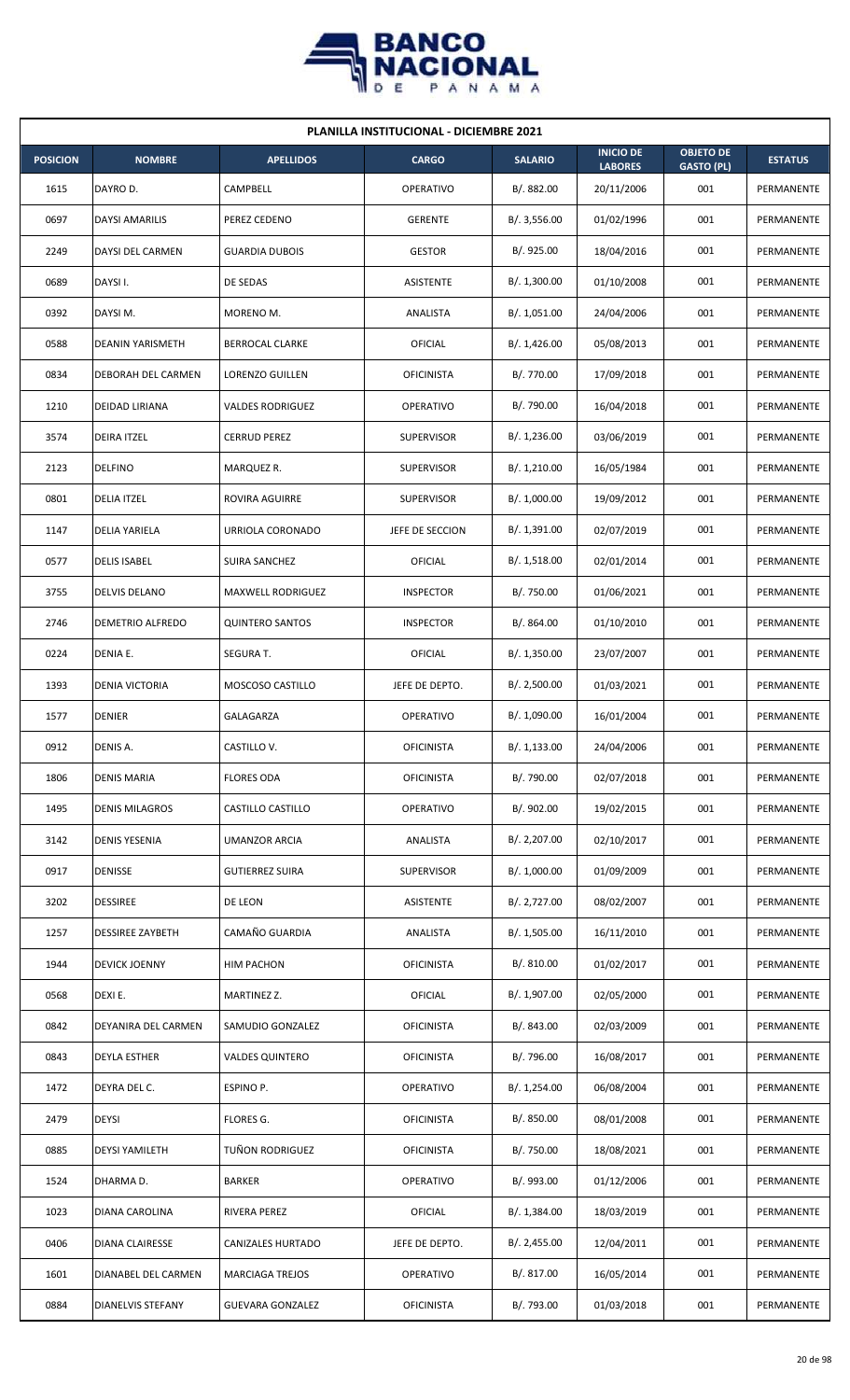

| <b>PLANILLA INSTITUCIONAL - DICIEMBRE 2021</b> |                     |                          |                   |                |                                    |                                       |                |  |  |  |
|------------------------------------------------|---------------------|--------------------------|-------------------|----------------|------------------------------------|---------------------------------------|----------------|--|--|--|
| <b>POSICION</b>                                | <b>NOMBRE</b>       | <b>APELLIDOS</b>         | <b>CARGO</b>      | <b>SALARIO</b> | <b>INICIO DE</b><br><b>LABORES</b> | <b>OBJETO DE</b><br><b>GASTO (PL)</b> | <b>ESTATUS</b> |  |  |  |
| 0131                                           | DIBETH D. DE        | <b>ISOS</b>              | <b>GERENTE</b>    | B/.2,625.00    | 16/01/1996                         | 001                                   | PERMANENTE     |  |  |  |
| 0047                                           | DIDIMO JUAN CARLOS  | DONOSO DELGADO           | <b>OFICINISTA</b> | B/. 750.00     | 16/06/2020                         | 001                                   | PERMANENTE     |  |  |  |
| 0138                                           | DIDIMO ROLDAN       | SIERRA AVILA             | JEFE DE DEPTO.    | B/. 2,878.00   | 16/05/2018                         | 001                                   | PERMANENTE     |  |  |  |
| 0804                                           | DIEGO ALBERTO       | RIOS GONZALEZ            | <b>SUPERVISOR</b> | B/0.813.00     | 18/04/2011                         | 001                                   | PERMANENTE     |  |  |  |
| 2909                                           | DIEGO GABRIEL       | <b>MORRISON MORALES</b>  | <b>INSPECTOR</b>  | B/. 790.00     | 01/12/2017                         | 001                                   | PERMANENTE     |  |  |  |
| 3791                                           | DIEGO IVAN          | ZUÑIGA OLIVEROS          | <b>OFICINISTA</b> | B/. 750.00     | 08/07/2021                         | 001                                   | PERMANENTE     |  |  |  |
| 3804                                           | DIEGO ROMAN         | <b>CARRION MORAN</b>     | <b>INGENIERO</b>  | B/.1,350.00    | 30/07/2021                         | 001                                   | PERMANENTE     |  |  |  |
| 2108                                           | DIENIKA ESTHER      | RIVEROL DE JUSTO         | JEFE DE SECCION   | B/. 1,623.00   | 17/10/2016                         | 001                                   | PERMANENTE     |  |  |  |
| 1986                                           | DIGNA ABELIDETH     | ALBERDA PEREZ            | <b>ASISTENTE</b>  | B/. 1,000.00   | 01/12/2016                         | 001                                   | PERMANENTE     |  |  |  |
| 1713                                           | <b>DILCIA EDITH</b> | <b>WONG BLANCO</b>       | <b>OPERATIVO</b>  | B/. 796.00     | 07/11/2017                         | 001                                   | PERMANENTE     |  |  |  |
| 1794                                           | DILEIKA DAYASMIRA   | HERRERA DE MUÑOZ         | <b>OFICINISTA</b> | B/.1,066.00    | 06/06/2013                         | 001                                   | PERMANENTE     |  |  |  |
| 0041                                           | DILIA DEL C.        | <b>REYES</b>             | ASISTENTE         | B/. 1,769.00   | 03/07/2006                         | 001                                   | PERMANENTE     |  |  |  |
| 2473                                           | DILVIA RAFAELA      | <b>CORONEL RIOS</b>      | <b>OFICINISTA</b> | B/. 927.00     | 01/09/2003                         | 001                                   | PERMANENTE     |  |  |  |
| 2281                                           | <b>DIMAS</b>        | <b>VARONA CACERES</b>    | JEFE DE DEPTO.    | B/.2,209.00    | 01/09/1983                         | 001                                   | PERMANENTE     |  |  |  |
| 0564                                           | DIMAS ANTONIO       | RODRIGUEZ DIAZ           | OFICIAL           | B/.1,384.00    | 01/08/2018                         | 001                                   | PERMANENTE     |  |  |  |
| 2792                                           | DIMAS GABRIEL       | <b>GONZALEZ GONZALEZ</b> | <b>INSPECTOR</b>  | B/. 817.00     | 16/12/2016                         | 001                                   | PERMANENTE     |  |  |  |
| 0373                                           | DINA JACKELINE      | <b>CERVERA DOMINGUEZ</b> | JEFE DE SECCION   | B/. 1,476.00   | 16/09/2011                         | 001                                   | PERMANENTE     |  |  |  |
| 2958                                           | <b>DIOMEDES</b>     | <b>CAMPOS WATTS</b>      | <b>GESTOR</b>     | B/. 790.00     | 18/04/2016                         | 001                                   | PERMANENTE     |  |  |  |
| 1768                                           | <b>DIONICIA</b>     | <b>CRUZ NAVARRO</b>      | <b>OFICINISTA</b> | B/.868.00      | 18/04/2005                         | 001                                   | PERMANENTE     |  |  |  |
| 0861                                           | <b>DIOSELINA</b>    | PIMENTEL HERRERA         | JEFE DE SECCION   | B/. 1,350.00   | 16/08/2012                         | 001                                   | PERMANENTE     |  |  |  |
| 1893                                           | DOLCA IRASEMA       | PINZON DE GONZALEZ       | <b>OFICINISTA</b> | B/. 1,060.00   | 01/02/2013                         | 001                                   | PERMANENTE     |  |  |  |
| 3539                                           | DOMINGO ALEXIS      | TEJEIRA VEGA             | OFICIAL           | B/. 1,500.00   | 16/04/2019                         | 001                                   | PERMANENTE     |  |  |  |
| 0055                                           | DORALIS LILIBETH    | ARROYO MORENO            | <b>GERENTE</b>    | B/. 2,975.00   | 06/09/2010                         | 001                                   | PERMANENTE     |  |  |  |
| 1659                                           | DORALIS YANETH      | MARCIAGA ORTEGA DE LOPEZ | <b>OFICINISTA</b> | B/. 822.00     | 16/08/2013                         | 001                                   | PERMANENTE     |  |  |  |
| 2214                                           | DORIS E.            | CALDERON AVILA           | <b>OFICIAL</b>    | B/. 1,731.00   | 17/04/2000                         | 001                                   | PERMANENTE     |  |  |  |
| 1473                                           | DORIS E.            | <b>BATISTA S.</b>        | <b>OPERATIVO</b>  | B/.1,310.00    | 01/08/1994                         | 001                                   | PERMANENTE     |  |  |  |
| 2638                                           | <b>DORIS ENITH</b>  | <b>MADRID SANCHEZ</b>    | <b>SUPERVISOR</b> | B/. 1,640.00   | 02/07/2019                         | 001                                   | PERMANENTE     |  |  |  |
| 0096                                           | <b>DORIS ITZEL</b>  | SANTAMARIA GAITAN        | <b>GERENTE</b>    | B/.2,701.00    | 16/07/1993                         | 001                                   | PERMANENTE     |  |  |  |
| 0169                                           | <b>DORIS IVONE</b>  | SALVATIERRA ARREDONDO    | ABOGADO           | B/. 1,530.00   | 02/09/2013                         | 001                                   | PERMANENTE     |  |  |  |
| 3483                                           | DORIS MARYLIN       | <b>GONZALEZ GONZALEZ</b> | <b>OFICINISTA</b> | B/. 770.00     | 01/10/2018                         | 001                                   | PERMANENTE     |  |  |  |
| 1206                                           | DORIS YARINETH      | <b>BATISTA MORENO</b>    | ADMINISTRATIVO    | B/. 1,622.00   | 13/12/2004                         | 001                                   | PERMANENTE     |  |  |  |
| 1665                                           | <b>DORISELL</b>     | LUCERO VILLARREAL        | OPERATIVO         | B/. 820.00     | 01/02/2014                         | 001                                   | PERMANENTE     |  |  |  |
| 1814                                           | DORIVEL DEL CARMEN  | SAENZ VERGARA            | <b>OFICINISTA</b> | B/. 796.00     | 16/02/2018                         | 001                                   | PERMANENTE     |  |  |  |
| 2767                                           | DUAYD DANIEEL       | SAAVEDRA NORIEGA         | <b>INSPECTOR</b>  | B/. 828.00     | 17/03/2014                         | 001                                   | PERMANENTE     |  |  |  |
| 1587                                           | DUNESHTKA JOANE     | <b>MONGE</b>             | <b>SUPERVISOR</b> | B/. 1,000.00   | 01/07/2010                         | 001                                   | PERMANENTE     |  |  |  |
| 3238                                           | <b>EBONY ITZEL</b>  | PENA CASTILLO            | <b>OFICINISTA</b> | B/. 793.00     | 16/04/2018                         | 001                                   | PERMANENTE     |  |  |  |
| 0249                                           | <b>EDA</b>          | <b>ARIAS PRECIADO</b>    | ADMINISTRATIVO    | B/. 925.00     | 08/04/1985                         | 001                                   | PERMANENTE     |  |  |  |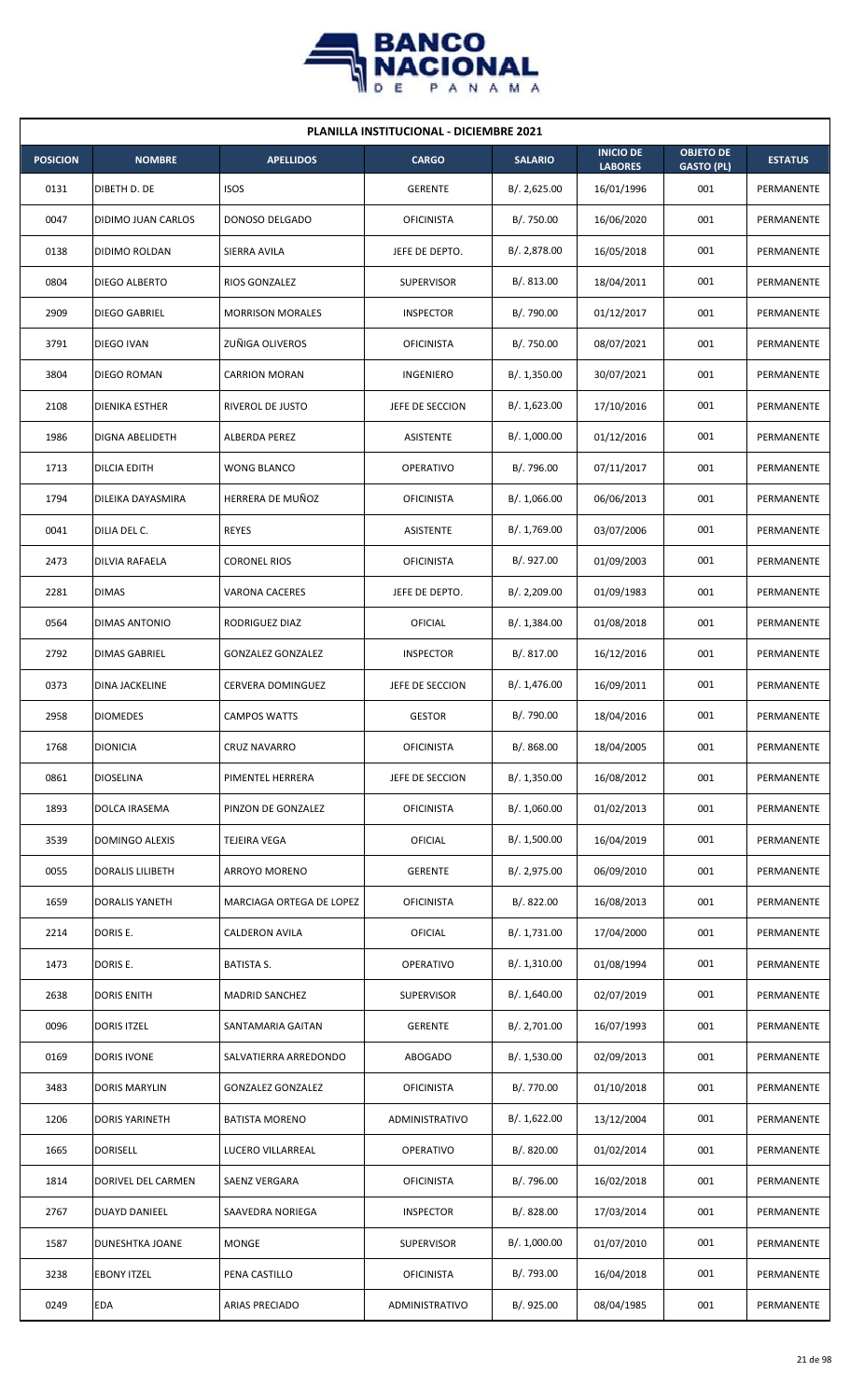

| <b>PLANILLA INSTITUCIONAL - DICIEMBRE 2021</b> |                         |                           |                   |                |                                    |                                       |                |  |  |  |
|------------------------------------------------|-------------------------|---------------------------|-------------------|----------------|------------------------------------|---------------------------------------|----------------|--|--|--|
| <b>POSICION</b>                                | <b>NOMBRE</b>           | <b>APELLIDOS</b>          | <b>CARGO</b>      | <b>SALARIO</b> | <b>INICIO DE</b><br><b>LABORES</b> | <b>OBJETO DE</b><br><b>GASTO (PL)</b> | <b>ESTATUS</b> |  |  |  |
| 0344                                           | EDANELLY                | CABALLERO GAITÁN          | <b>GERENTE</b>    | B/. 3,405.00   | 01/02/2013                         | 001                                   | PERMANENTE     |  |  |  |
| 1994                                           | EDDA Y.                 | GARCIA G.                 | <b>ASISTENTE</b>  | B/.1,103.00    | 16/09/2003                         | 001                                   | PERMANENTE     |  |  |  |
| 2338                                           | EDDA YARIBETH           | PINZON JUAREZ DE GALLARDO | <b>SUPERVISOR</b> | B/. 1,536.00   | 01/03/2002                         | 001                                   | PERMANENTE     |  |  |  |
| 0580                                           | <b>EDGAR ABDIEL</b>     | <b>GONZALEZ VELASQUEZ</b> | <b>OFICIAL</b>    | B/. 1,426.00   | 16/05/2018                         | 001                                   | PERMANENTE     |  |  |  |
| 2754                                           | <b>EDGAR ANTONIO</b>    | CASTILLO GUZMAN           | <b>INSPECTOR</b>  | B/. 820.00     | 18/07/2016                         | 001                                   | PERMANENTE     |  |  |  |
| 2856                                           | <b>EDGAR EDIER</b>      | ALVAREZ GONZALEZ          | <b>SUPERVISOR</b> | B/. 1,000.00   | 12/04/2011                         | 001                                   | PERMANENTE     |  |  |  |
| 1826                                           | <b>EDGAR FABIO</b>      | APARICIO ESPINOSA         | <b>ASISTENTE</b>  | B/. 1,000.00   | 16/05/2017                         | 001                                   | PERMANENTE     |  |  |  |
| 2697                                           | <b>EDGAR GENEROSO</b>   | <b>OBON TOSCANO</b>       | ADMINISTRADOR     | B/.2,516.00    | 18/10/2010                         | 001                                   | PERMANENTE     |  |  |  |
| 2966                                           | EDGAR J.                | <b>IVALDY</b>             | <b>OPERADOR</b>   | B/.820.00      | 03/12/2007                         | 001                                   | PERMANENTE     |  |  |  |
| 2895                                           | <b>EDGAR NORIEL</b>     | <b>MARIN WEST</b>         | <b>INSPECTOR</b>  | B/. 976.00     | 02/01/1992                         | 001                                   | PERMANENTE     |  |  |  |
| 2017                                           | <b>EDGAR ORIEL</b>      | <b>HERRERA SANCHEZ</b>    | OFICIAL           | B/.1,518.00    | 01/09/2016                         | 001                                   | PERMANENTE     |  |  |  |
| 3092                                           | <b>EDGARDO</b>          | <b>FIGUEROA MORENO</b>    | JEFE DE DEPTO.    | B/.1,848.00    | 02/05/2000                         | 001                                   | PERMANENTE     |  |  |  |
| 2946                                           | EDGARDO A.              | AVILA M.                  | CONDUCTOR         | B/.816.00      | 19/05/1986                         | 001                                   | PERMANENTE     |  |  |  |
| 0340                                           | EDGARDO A.              | PINZON C.                 | <b>GERENTE</b>    | B/. 3,391.00   | 01/11/1989                         | 001                                   | PERMANENTE     |  |  |  |
| 2801                                           | <b>EDGARDO ALCIDES</b>  | DELGADO LOPEZ             | <b>INSPECTOR</b>  | B/. 842.00     | 02/03/2009                         | 001                                   | PERMANENTE     |  |  |  |
| 3653                                           | <b>EDGARDO ANTONIO</b>  | <b>GARCIA FIGUEROA</b>    | ANALISTA          | B/.2,350.00    | 16/03/2021                         | 001                                   | PERMANENTE     |  |  |  |
| 1542                                           | EDGARDO DAVID           | YOUNG MARIN               | <b>OFICINISTA</b> | B/.965.00      | 16/08/2002                         | 001                                   | PERMANENTE     |  |  |  |
| 0933                                           | <b>EDGARDO ELIESER</b>  | <b>ESPINOSA SANTOS</b>    | ASISTENTE         | B/. 1,500.00   | 17/03/2014                         | 001                                   | PERMANENTE     |  |  |  |
| 0552                                           | <b>EDGARDO JAVIER</b>   | <b>ESPINO GONZALEZ</b>    | OFICIAL           | B/. 1,483.00   | 16/03/2009                         | 001                                   | PERMANENTE     |  |  |  |
| 2579                                           | <b>EDILBERTO</b>        | GONZALEZ SANDOVAL         | <b>TECNICO</b>    | B/. 1,421.00   | 16/11/2007                         | 001                                   | PERMANENTE     |  |  |  |
| 2602                                           | <b>EDILBERTO ABDIEL</b> | CEDEÑO LOMBA              | ANALISTA          | B/. 1,082.00   | 01/07/2015                         | 001                                   | PERMANENTE     |  |  |  |
| 2643                                           | <b>EDILBERTO ABEL</b>   | TAPIERO ROBINSON          | <b>GERENTE</b>    | B/. 3,500.00   | 04/10/2021                         | 001                                   | PERMANENTE     |  |  |  |
| 1862                                           | EDILBERTO ISMAEL        | <b>MACRE TEJEIRA</b>      | <b>OFICINISTA</b> | B/. 813.00     | 13/05/2013                         | 001                                   | PERMANENTE     |  |  |  |
| 1403                                           | <b>EDILMA</b>           | CHÁVEZ DE VASQUEZ         | ADMINISTRATIVO    | B/. 1,672.00   | 01/06/2016                         | 001                                   | PERMANENTE     |  |  |  |
| 0781                                           | <b>EDILMA MARLENIS</b>  | <b>GONZALEZ MARTINEZ</b>  | <b>OFICINISTA</b> | B/. 827.00     | 03/06/2013                         | 001                                   | PERMANENTE     |  |  |  |
| 3306                                           | <b>EDILSAMALIS</b>      | CORTEZ MEDINA             | OFICIAL           | B/. 1,592.00   | 16/02/2000                         | 001                                   | PERMANENTE     |  |  |  |
| 2592                                           | EDISA ENEREIDA          | DOMINGUEZ GUTIERREZ       | ADMINISTRATIVO    | B/. 1,584.00   | 16/01/2018                         | 001                                   | PERMANENTE     |  |  |  |
| 1120                                           | <b>EDISON ABDIEL</b>    | MARTINEZ CEBALLOS         | <b>OFICIAL</b>    | B/.3,000.00    | 18/04/2011                         | 001                                   | PERMANENTE     |  |  |  |
| 1351                                           | <b>EDITH ARACELIS</b>   | SALAZAR GUEVARA           | JEFE DE DEPTO.    | B/.2,100.00    | 07/11/2017                         | 001                                   | PERMANENTE     |  |  |  |
| 1769                                           | EDITH EDILMA            | LOPEZ ATENCIO             | <b>OFICINISTA</b> | B/. 843.00     | 01/12/2005                         | 001                                   | PERMANENTE     |  |  |  |
| 0879                                           | <b>EDITH ESTHER</b>     | DE LA CRUZ ESCUDERO       | JEFE DE SECCION   | B/. 1,350.00   | 25/03/2013                         | 001                                   | PERMANENTE     |  |  |  |
| 1453                                           | <b>EDITH ISOLINA</b>    | NAVARRO SAEZ              | <b>OPERATIVO</b>  | B/. 1,427.00   | 01/03/1995                         | 001                                   | PERMANENTE     |  |  |  |
| 1998                                           | <b>EDMILY JOSSELIN</b>  | <b>MORALES TORRES</b>     | <b>ASISTENTE</b>  | B/. 1,093.00   | 01/07/2016                         | 001                                   | PERMANENTE     |  |  |  |
| 0706                                           | EDMUNDO RAFAEL          | <b>QUIROZ BEITIA</b>      | <b>GERENTE</b>    | B/. 3,750.00   | 16/09/2013                         | 001                                   | PERMANENTE     |  |  |  |
| 1150                                           | EDNITA NEREYDA          | BEDOYA WILSON DE PINZON   | <b>GERENTE</b>    | B/.3,000.00    | 12/04/2011                         | 001                                   | PERMANENTE     |  |  |  |
| 3016                                           | <b>EDUARD ALEXANDER</b> | DE LEON CASTILLO          | <b>TECNICO</b>    | B/. 721.00     | 01/11/2018                         | 001                                   | PERMANENTE     |  |  |  |
| 0036                                           | EDUARDA S. DE           | <b>FLORES</b>             | <b>ASISTENTE</b>  | B/.1,531.00    | 16/06/1997                         | 001                                   | PERMANENTE     |  |  |  |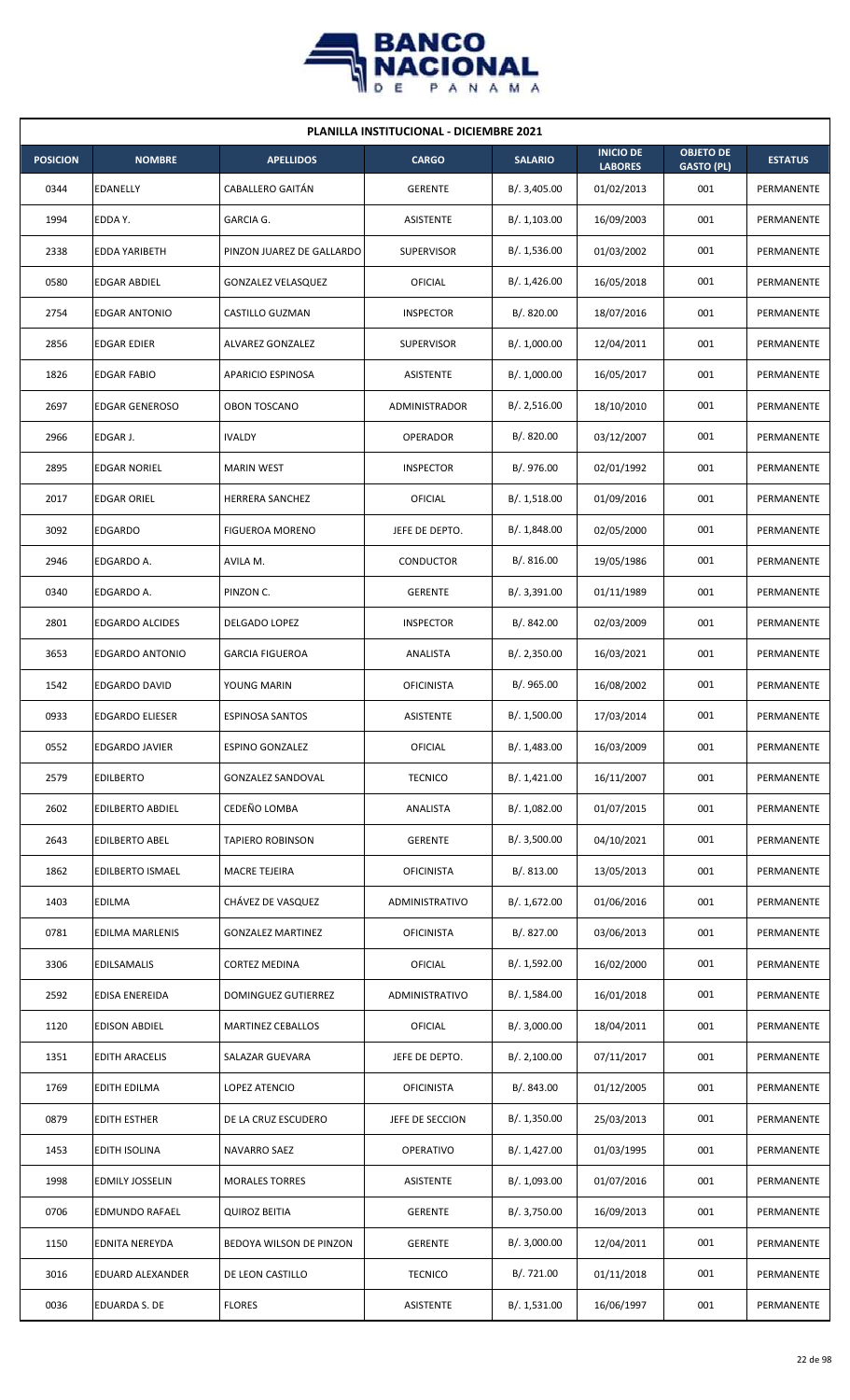

| <b>PLANILLA INSTITUCIONAL - DICIEMBRE 2021</b> |                         |                            |                     |                |                                    |                                       |                |  |  |  |
|------------------------------------------------|-------------------------|----------------------------|---------------------|----------------|------------------------------------|---------------------------------------|----------------|--|--|--|
| <b>POSICION</b>                                | <b>NOMBRE</b>           | <b>APELLIDOS</b>           | <b>CARGO</b>        | <b>SALARIO</b> | <b>INICIO DE</b><br><b>LABORES</b> | <b>OBJETO DE</b><br><b>GASTO (PL)</b> | <b>ESTATUS</b> |  |  |  |
| 3654                                           | <b>EDUARDO</b>          | <b>CACERES PEREZ</b>       | <b>ESPECIALISTA</b> | B/.2,000.00    | 16/03/2021                         | 001                                   | PERMANENTE     |  |  |  |
| 0057                                           | <b>EDUARDO</b>          | ALVARADO DEL ROSARIO       | <b>TECNICO</b>      | B/. 1,000.00   | 26/08/2021                         | 001                                   | PERMANENTE     |  |  |  |
| 3289                                           | EDUARDO A.              | QUIJANO C.                 | OFICIAL             | B/. 1,685.00   | 04/05/1981                         | 001                                   | PERMANENTE     |  |  |  |
| 0975                                           | <b>EDUARDO ANTONIO</b>  | ORTEGA LUNA                | <b>GERENTE</b>      | B/. 3,750.00   | 01/12/2015                         | 001                                   | PERMANENTE     |  |  |  |
| 1827                                           | <b>EDUARDO ANTONIO</b>  | PEREZ DAWSON               | <b>OFICINISTA</b>   | B/. 790.00     | 16/03/2018                         | 001                                   | PERMANENTE     |  |  |  |
| 3575                                           | EDUARDO ANTONIO         | RODRIGUEZ BRYAN            | <b>INSPECTOR</b>    | B/. 770.00     | 17/06/2019                         | 001                                   | PERMANENTE     |  |  |  |
| 2887                                           | EDUARDO ANTONIO         | <b>ADAMSON HUDSON</b>      | <b>INSPECTOR</b>    | B/. 902.00     | 03/05/2010                         | 001                                   | PERMANENTE     |  |  |  |
| 1051                                           | <b>EDUARDO ANTONIO</b>  | PASCUAL JAEN               | <b>OFICIAL</b>      | B/.2,177.00    | 03/05/2011                         | 001                                   | PERMANENTE     |  |  |  |
| 0259                                           | EDUARDO C               | ALLEN                      | <b>OFICINISTA</b>   | B/. 1,035.00   | 01/04/1981                         | 001                                   | PERMANENTE     |  |  |  |
| 0016                                           | EDUARDO E.              | ARIAS ALVAREZ              | <b>GERENTE</b>      | B/. 3,471.00   | 27/10/2004                         | 001                                   | PERMANENTE     |  |  |  |
| 3251                                           | <b>EDUARDO ENRIQUE</b>  | <b>MENDEZ SPENCER</b>      | ANALISTA            | B/. 1,700.00   | 16/12/2020                         | 001                                   | PERMANENTE     |  |  |  |
| 3245                                           | <b>EDUARDO ENRIQUE</b>  | CABALLERO CAMARGO          | AVALUADOR           | B/. 1,640.00   | 01/06/2017                         | 001                                   | PERMANENTE     |  |  |  |
| 2787                                           | EDUARDO ENRIQUE         | <b>GONZALEZ CEDENO</b>     | <b>OFICINISTA</b>   | B/. 876.00     | 01/09/2003                         | 001                                   | PERMANENTE     |  |  |  |
| 2877                                           | <b>EDUARDO GILBERTO</b> | SANTIMATEO PEREZ           | <b>AUXILIAR</b>     | B/. 800.00     | 01/10/2013                         | 001                                   | PERMANENTE     |  |  |  |
| 3719                                           | <b>EDUARDO MIGUEL</b>   | DE MENA RUFFO              | ANALISTA            | B/. 1,750.00   | 03/05/2021                         | 001                                   | PERMANENTE     |  |  |  |
| 0175                                           | <b>EDUARDO RICARDO</b>  | <b>FERGUSON CHAMBONNET</b> | JEFE DE DEPTO.      | B/.3,000.00    | 01/01/2011                         | 001                                   | PERMANENTE     |  |  |  |
| 2620                                           | <b>EDUARDO WINSTON</b>  | <b>ASH RODRIGUEZ</b>       | <b>OFICIAL</b>      | B/. 1,505.00   | 06/11/2012                         | 001                                   | PERMANENTE     |  |  |  |
| 2910                                           | EDUARDO YOEL            | <b>MONTILLA LOPEZ</b>      | <b>INSPECTOR</b>    | B/. 793.00     | 16/08/2017                         | 001                                   | PERMANENTE     |  |  |  |
| 2782                                           | EDWAR I.                | RODRIGUEZ P.               | <b>INSPECTOR</b>    | B/. 824.00     | 18/05/2009                         | 001                                   | PERMANENTE     |  |  |  |
| 0318                                           | EDWARD ALEXANDER        | AVILA RODRIGUEZ            | ANALISTA            | B/. 850.00     | 16/02/2016                         | 001                                   | PERMANENTE     |  |  |  |
| 3011                                           | EDWARD E.               | SANCHEZ C.                 | TRABAJADOR MANUAL   | B/. 680.00     | 07/09/2009                         | 001                                   | PERMANENTE     |  |  |  |
| 1056                                           | EDWARD E.               | ARAUZ S.                   | OFICIAL             | B/. 1,899.00   | 17/11/2008                         | 001                                   | PERMANENTE     |  |  |  |
| 0643                                           | <b>EDWIN</b>            | ARROCHA M.                 | <b>SUPERVISOR</b>   | B/. 1,880.00   | 16/09/2009                         | 001                                   | PERMANENTE     |  |  |  |
| 2661                                           | EDWIN ALBERTO           | MARTÍNEZ MORÓN             | ADMINISTRADOR       | B/. 3,000.00   | 16/11/2017                         | 001                                   | PERMANENTE     |  |  |  |
| 1185                                           | EDWIN ALBERTO           | CORDOBA GONZALEZ           | ADMINISTRATIVO      | B/. 1,739.00   | 01/03/2011                         | 001                                   | PERMANENTE     |  |  |  |
| 2772                                           | EDWIN ARIEL             | ARROYO E.                  | <b>INSPECTOR</b>    | B/. 1,050.00   | 17/04/1995                         | 001                                   | PERMANENTE     |  |  |  |
| 0239                                           | <b>EDWIN AXEL</b>       | MARTINEZ VILLARREAL        | <b>INVESTIGADOR</b> | B/. 670.00     | 16/10/2018                         | 001                                   | PERMANENTE     |  |  |  |
| 2994                                           | <b>EDWIN CARLOS</b>     | <b>GUEVARA</b>             | MENSAJERO           | B/. 680.00     | 16/04/2001                         | 001                                   | PERMANENTE     |  |  |  |
| 3784                                           | <b>EDWIN ELIAS</b>      | DOMINGUEZ DIAZ             | ADMINISTRADOR       | B/. 2,700.00   | 12/07/2021                         | 001                                   | PERMANENTE     |  |  |  |
| 0863                                           | <b>EDWIN ISAIAS</b>     | CALDERON A.                | <b>OFICINISTA</b>   | B/. 1,263.00   | 01/09/2003                         | 001                                   | PERMANENTE     |  |  |  |
| 1174                                           | EDWIN J.                | FRANCO M.                  | <b>OFICIAL</b>      | B/. 2,160.00   | 01/10/2009                         | 001                                   | PERMANENTE     |  |  |  |
| 3811                                           | <b>EDWIN JAVIER</b>     | PEREZ GONZALEZ             | <b>GESTOR</b>       | B/. 850.00     | 09/08/2021                         | 001                                   | PERMANENTE     |  |  |  |
| 1372                                           | EDWIN JOEL              | HERRERA GONZALEZ           | <b>GERENTE</b>      | B/.3,513.00    | 15/08/2012                         | 001                                   | PERMANENTE     |  |  |  |
| 1951                                           | <b>EDWIN MOISES</b>     | <b>JIMENEZ GRAJALES</b>    | <b>OFICINISTA</b>   | B/. 770.00     | 02/05/2019                         | 001                                   | PERMANENTE     |  |  |  |
| 3667                                           | EDWIN RAUL              | AGUILAR TEJADA             | OFICIAL             | B/.1,350.00    | 11/11/2021                         | 001                                   | PERMANENTE     |  |  |  |
| 1680                                           | EDWIN RAUL              | <b>VALVERDE BECERRA</b>    | OPERATIVO           | B/. 820.00     | 03/10/2016                         | 001                                   | PERMANENTE     |  |  |  |
| 2178                                           | <b>EDWIN RODOLFO</b>    | <b>CEBALLOS JULIO</b>      | <b>OFICINISTA</b>   | B/. 810.00     | 16/11/2016                         | 001                                   | PERMANENTE     |  |  |  |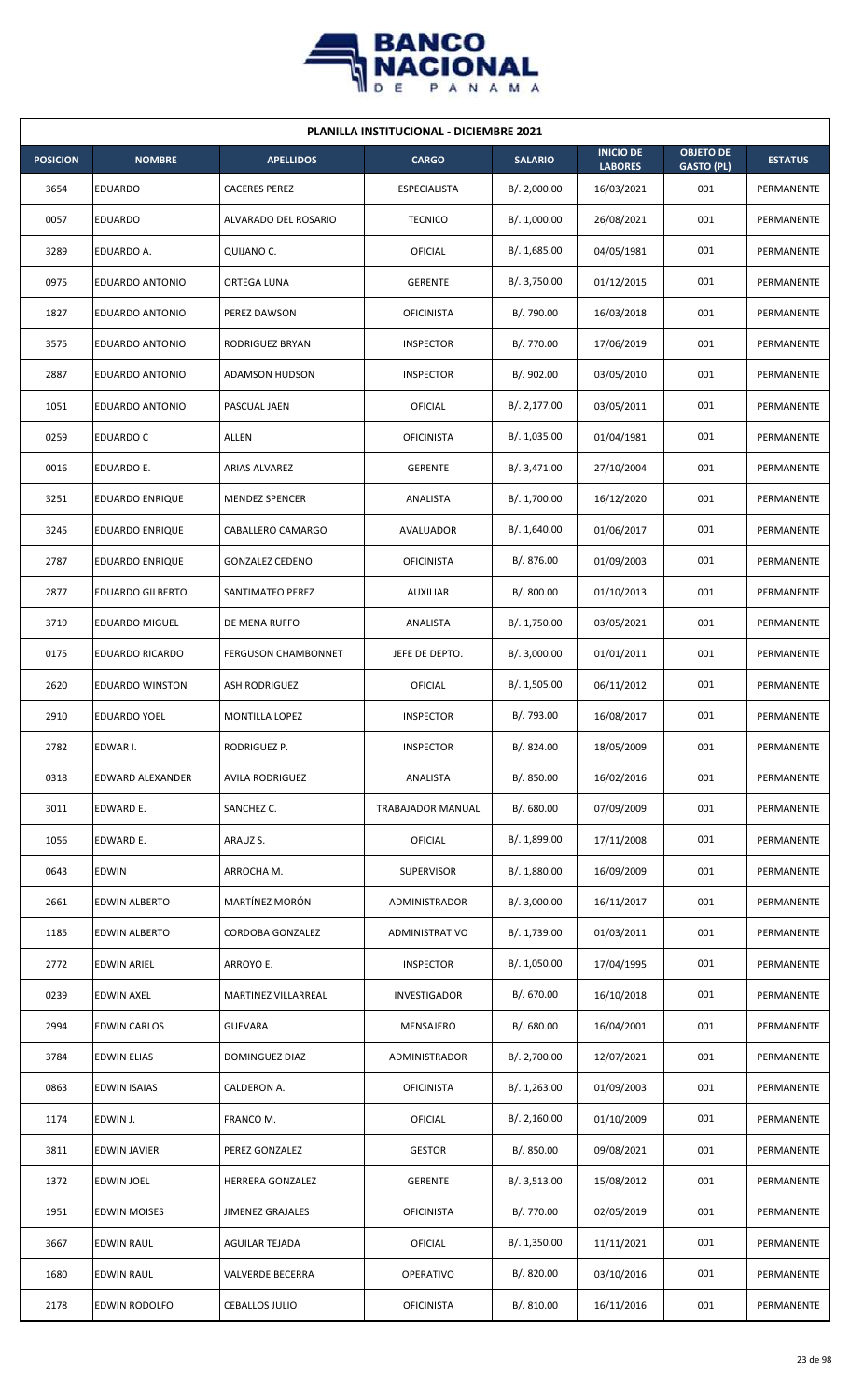

| <b>PLANILLA INSTITUCIONAL - DICIEMBRE 2021</b> |                         |                         |                   |                |                                    |                                       |                |  |  |  |
|------------------------------------------------|-------------------------|-------------------------|-------------------|----------------|------------------------------------|---------------------------------------|----------------|--|--|--|
| <b>POSICION</b>                                | <b>NOMBRE</b>           | <b>APELLIDOS</b>        | <b>CARGO</b>      | <b>SALARIO</b> | <b>INICIO DE</b><br><b>LABORES</b> | <b>OBJETO DE</b><br><b>GASTO (PL)</b> | <b>ESTATUS</b> |  |  |  |
| 3234                                           | <b>EDWIN SANTIAGO</b>   | <b>VALDES TERRERO</b>   | ANALISTA          | B/. 1,056.00   | 01/03/2016                         | 001                                   | PERMANENTE     |  |  |  |
| 3702                                           | <b>EDWIN YUNIOR</b>     | SANTANA MARCIAGA        | <b>INSPECTOR</b>  | B/. 750.00     | 21/04/2021                         | 001                                   | PERMANENTE     |  |  |  |
| 3795                                           | <b>EDWIN ZABIER</b>     | <b>ESPINOSA</b>         | <b>OPERATIVO</b>  | B/. 750.00     | 09/07/2021                         | 001                                   | PERMANENTE     |  |  |  |
| 3212                                           | <b>EFFIE</b>            | LATOUCHE R.             | ANALISTA          | B/. 1,454.00   | 16/06/2009                         | 001                                   | PERMANENTE     |  |  |  |
| 2419                                           | EFIGENIA                | <b>CHIARI ORTEGA</b>    | OFICIAL           | B/. 1,350.00   | 08/06/1998                         | 001                                   | PERMANENTE     |  |  |  |
| 2526                                           | EFIGENIA MILITZA        | NAVARRO NUÑEZ           | <b>OFICINISTA</b> | B/. 770.00     | 01/08/2018                         | 001                                   | PERMANENTE     |  |  |  |
| 2884                                           | <b>EFIGENIO</b>         | RODRIGUEZ PEREZ         | <b>INSPECTOR</b>  | B/. 850.00     | 04/04/2011                         | 001                                   | PERMANENTE     |  |  |  |
| 2808                                           | EFRAIN                  | <b>GUERRA BARROSO</b>   | <b>INSPECTOR</b>  | B/. 1,011.00   | 01/09/1983                         | 001                                   | PERMANENTE     |  |  |  |
| 2902                                           | EFRAIN ENRIQUE          | MUDARRA HERNANDEZ       | <b>OFICINISTA</b> | B/. 750.00     | 16/04/2021                         | 001                                   | PERMANENTE     |  |  |  |
| 1742                                           | <b>EGGI YOHIS</b>       | MENDOZA BARRERA         | ASISTENTE         | B/. 1,056.00   | 16/02/2016                         | 001                                   | PERMANENTE     |  |  |  |
| 1714                                           | <b>EGGNOR JOHANA</b>    | <b>ROMERO RACINE</b>    | <b>OPERATIVO</b>  | B/. 810.00     | 03/07/2017                         | 001                                   | PERMANENTE     |  |  |  |
| 3229                                           | EIDA DEL C.             | VEGA G.                 | <b>OFICINISTA</b> | B/. 851.00     | 02/02/2015                         | 001                                   | PERMANENTE     |  |  |  |
| 0973                                           | EIDIS IBETH             | VALDES                  | ASISTENTE         | B/.911.00      | 01/09/2017                         | 001                                   | PERMANENTE     |  |  |  |
| 0022                                           | <b>EILINE HELEN</b>     | <b>ESPINOZA GUERRA</b>  | ASISTENTE         | B/. 1,125.00   | 03/08/2015                         | 001                                   | PERMANENTE     |  |  |  |
| 1627                                           | <b>EIMY STEPHANY</b>    | BETHANCOURTT SANCHEZ    | <b>OPERATIVO</b>  | B/. 817.00     | 06/04/2015                         | 001                                   | PERMANENTE     |  |  |  |
| 0394                                           | EIRA I.                 | MENDEZ                  | ADMINISTRATIVO    | B/. 788.00     | 01/03/1990                         | 001                                   | PERMANENTE     |  |  |  |
| 1537                                           | EIRA MAGDALEY           | SANCHEZ CAMARENA        | <b>OPERATIVO</b>  | B/. 854.00     | 01/12/2010                         | 001                                   | PERMANENTE     |  |  |  |
| 0006                                           | EIVILYN M.              | DA LUZ P.               | ASISTENTE         | B/. 3,510.00   | 16/07/2009                         | 001                                   | PERMANENTE     |  |  |  |
| 0390                                           | <b>ELADIA</b>           | RIVERA MUNOZ            | <b>TECNICO</b>    | B/. 1,062.00   | 05/04/2004                         | 001                                   | PERMANENTE     |  |  |  |
| 3017                                           | <b>ELADIO</b>           | <b>AGUILAR GONZALEZ</b> | TRABAJADOR MANUAL | B/. 686.00     | 16/10/2007                         | 001                                   | PERMANENTE     |  |  |  |
| 3470                                           | <b>ELADIO ALFONSO</b>   | <b>CORREA CERDA</b>     | SUPERVISOR        | B/. 951.00     | 16/03/2018                         | 001                                   | PERMANENTE     |  |  |  |
| 0624                                           | ELAINE A. DE            | <b>BATISTA APARICIO</b> | <b>OFICIAL</b>    | B/. 1,476.00   | 03/01/1995                         | 001                                   | PERMANENTE     |  |  |  |
| 0860                                           | <b>ELENA ARANI</b>      | NAVARRO VELASCO         | <b>OFICINISTA</b> | B/. 830.00     | 18/09/2013                         | 001                                   | PERMANENTE     |  |  |  |
| 1809                                           | ELENA YANIVEL           | CAICEDO CARRION         | <b>OFICINISTA</b> | B/. 850.00     | 17/02/2020                         | 001                                   | PERMANENTE     |  |  |  |
| 2926                                           | <b>ELEUTERIO</b>        | ARBAY PEREZ             | ALMACENISTA       | B/. 900.00     | 16/11/1987                         | 001                                   | PERMANENTE     |  |  |  |
| 1239                                           | <b>ELEUTERIO FELIPE</b> | AROSEMENA CRUZ          | ANALISTA          | B/. 1,549.00   | 11/10/2010                         | 001                                   | PERMANENTE     |  |  |  |
| 1373                                           | <b>ELIA ESTHER</b>      | VALENCIA T.             | ANALISTA          | B/. 2,534.00   | 01/03/1995                         | 001                                   | PERMANENTE     |  |  |  |
| 3756                                           | <b>ELIA VICKY</b>       | ARROCHA SANCHEZ         | OFICIAL           | B/. 1,350.00   | 17/06/2021                         | 003                                   | CONTINGENTE    |  |  |  |
| 2377                                           | <b>ELIANIS MAILIN</b>   | VILLARREAL NAVARRO      | JEFE DE SECCION   | B/. 1,350.00   | 01/04/2014                         | 001                                   | PERMANENTE     |  |  |  |
| 1043                                           | <b>ELIANYS MERCEDES</b> | <b>ESPINO CORDOBA</b>   | <b>OFICIAL</b>    | B/.2,230.00    | 18/04/2011                         | 001                                   | PERMANENTE     |  |  |  |
| 2078                                           | <b>ELIAS ALFONSO</b>    | <b>VERGARA SOLIS</b>    | ASISTENTE         | B/. 1,000.00   | 01/12/2020                         | 001                                   | PERMANENTE     |  |  |  |
| 1048                                           | <b>ELIAS SAMUEL</b>     | BENAVIDES DOMINGUEZ     | <b>OFICIAL</b>    | B/.2,134.00    | 01/02/2007                         | 001                                   | PERMANENTE     |  |  |  |
| 3475                                           | <b>ELICDO YOEL</b>      | DOMINGUEZ CORTEZ        | TRABAJADOR MANUAL | B/. 870.00     | 16/03/2016                         | 001                                   | PERMANENTE     |  |  |  |
| 0004                                           | <b>ELIDA MARIA</b>      | ALCEDO GUARDIA          | <b>GERENTE</b>    | B/. 3,735.00   | 01/08/2017                         | 001                                   | PERMANENTE     |  |  |  |
| 0630                                           | <b>ELIDIA ESTHER</b>    | CAMARENA GONZALEZ       | OFICIAL           | B/. 1,497.00   | 07/10/2008                         | 001                                   | PERMANENTE     |  |  |  |
| 1461                                           | <b>ELIECER</b>          | PINEDA                  | OPERATIVO         | B/. 1,447.00   | 02/06/1980                         | 001                                   | PERMANENTE     |  |  |  |
| 0262                                           | <b>ELIECER</b>          | CARRASCO ATENCIO        | <b>OFICINISTA</b> | B/. 773.00     | 03/05/2016                         | 001                                   | PERMANENTE     |  |  |  |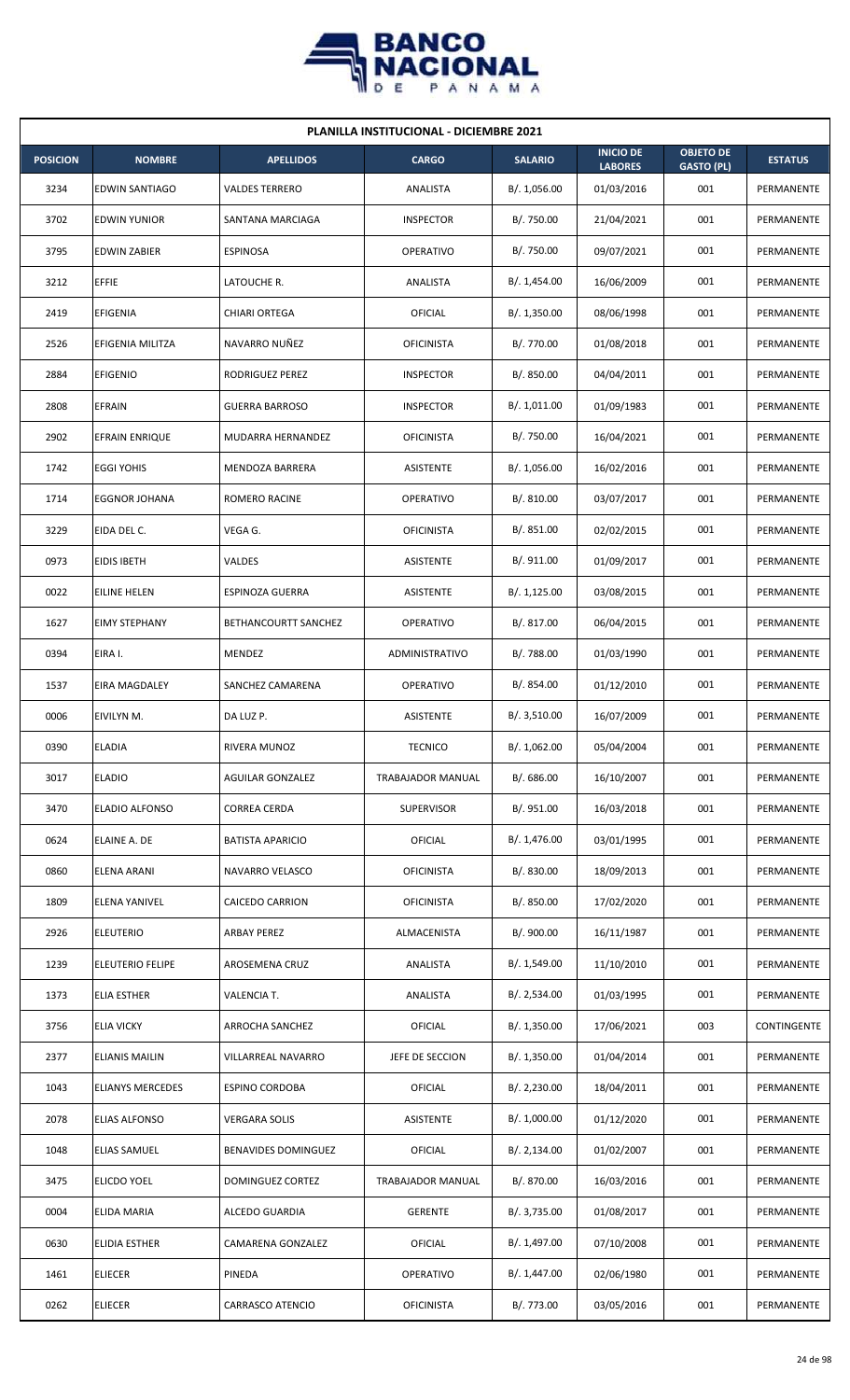

| <b>PLANILLA INSTITUCIONAL - DICIEMBRE 2021</b> |                        |                            |                   |                |                                    |                                       |                |  |  |
|------------------------------------------------|------------------------|----------------------------|-------------------|----------------|------------------------------------|---------------------------------------|----------------|--|--|
| <b>POSICION</b>                                | <b>NOMBRE</b>          | <b>APELLIDOS</b>           | <b>CARGO</b>      | <b>SALARIO</b> | <b>INICIO DE</b><br><b>LABORES</b> | <b>OBJETO DE</b><br><b>GASTO (PL)</b> | <b>ESTATUS</b> |  |  |
| 0805                                           | <b>ELIECER</b>         | MARTINEZ R.                | <b>OFICINISTA</b> | B/.1,124.00    | 01/02/1995                         | 001                                   | PERMANENTE     |  |  |
| 2670                                           | <b>ELIECER</b>         | <b>RIOS PEREZ</b>          | OFICIAL           | B/. 1,742.00   | 01/08/2017                         | 001                                   | PERMANENTE     |  |  |
| 2911                                           | <b>ELIECER DIDIER</b>  | AVILA ZUNIGA               | <b>INSPECTOR</b>  | B/. 868.00     | 16/05/2018                         | 001                                   | PERMANENTE     |  |  |
| 2800                                           | ELIECER ENMANUEL       | VERGARA                    | <b>INSPECTOR</b>  | B/. 823.00     | 02/12/2008                         | 001                                   | PERMANENTE     |  |  |
| 3512                                           | ELIECER ENRIQUE        | AIZPRUA AIZPRUA            | <b>INSPECTOR</b>  | B/. 770.00     | 03/12/2018                         | 001                                   | PERMANENTE     |  |  |
| 3812                                           | <b>ELIECER JAVIER</b>  | DUEÑAS MUÑOZ               | <b>TECNICO</b>    | B/. 700.00     | 06/08/2021                         | 001                                   | PERMANENTE     |  |  |
| 3576                                           | <b>ELIECER OMAR</b>    | <b>MORENO ROSALES</b>      | <b>GESTOR</b>     | B/. 871.00     | 17/06/2019                         | 001                                   | PERMANENTE     |  |  |
| 2912                                           | <b>ELIFAS ARON</b>     | <b>GONZALEZ CASTRO</b>     | <b>INSPECTOR</b>  | B/. 770.00     | 17/09/2018                         | 001                                   | PERMANENTE     |  |  |
| 1220                                           | ELIGIA E.              | CASTILLERO LOMBARDO        | ADMINISTRATIVO    | B/. 1,454.00   | 02/01/2007                         | 001                                   | PERMANENTE     |  |  |
| 3327                                           | <b>ELILKA</b>          | RODRÍGUEZ MOLINAR          | <b>OPERATIVO</b>  | B/. 750.00     | 01/09/2020                         | 001                                   | PERMANENTE     |  |  |
| 3218                                           | <b>ELINKA EDITH</b>    | VICTORIA CEDEÑO            | <b>OFICINISTA</b> | B/. 1,538.00   | 14/03/2011                         | 001                                   | PERMANENTE     |  |  |
| 3070                                           | <b>ELIO</b>            | MURILLO CAMAÑO             | <b>TECNICO</b>    | B/. 987.00     | 12/04/2011                         | 001                                   | PERMANENTE     |  |  |
| 0971                                           | ELIS E.                | ANRIA                      | ANALISTA          | B/. 1,895.00   | 01/05/1984                         | 001                                   | PERMANENTE     |  |  |
| 1181                                           | <b>ELISA</b>           | VILLALAZ MONTILLA          | JEFE DE DEPTO.    | B/. 1,700.00   | 11/10/2012                         | 001                                   | PERMANENTE     |  |  |
| 2022                                           | <b>ELISA ESTHER</b>    | <b>MONTERO PEREZ</b>       | OFICIAL           | B/. 1,433.00   | 16/06/2016                         | 001                                   | PERMANENTE     |  |  |
| 1802                                           | <b>ELISA LISET</b>     | <b>CARRASCO HIGUERA</b>    | <b>OPERATIVO</b>  | B/. 770.00     | 02/01/2019                         | 001                                   | PERMANENTE     |  |  |
| 0825                                           | ELISA MARIELA          | <b>MORAN RODRIGUEZ</b>     | JEFE DE SECCION   | B/.1,350.00    | 16/09/2012                         | 001                                   | PERMANENTE     |  |  |
| 3834                                           | ELIUSKA CAROLINA       | RODRIGUEZ PINEDA           | <b>TRAMITADOR</b> | B/. 850.00     | 13/09/2021                         | 001                                   | PERMANENTE     |  |  |
| 1384                                           | <b>ELIZABETH</b>       | COSSU VELASQUEZ            | ASISTENTE         | B/. 3,712.00   | 18/02/2010                         | 001                                   | PERMANENTE     |  |  |
| 1028                                           | <b>ELIZABETH</b>       | REYES MARTINEZ             | OFICIAL           | B/.1,469.00    | 03/05/2011                         | 001                                   | PERMANENTE     |  |  |
| 0795                                           | <b>ELIZABETH</b>       | <b>VEGA AGUILAR</b>        | <b>SUPERVISOR</b> | B/. 820.00     | 01/04/2016                         | 001                                   | PERMANENTE     |  |  |
| 0602                                           | <b>ELIZABETH</b>       | <b>QUINTERO DE JARQUIN</b> | OFICIAL           | B/. 1,743.00   | 16/04/1997                         | 001                                   | PERMANENTE     |  |  |
| 2392                                           | ELIZABETH D. DE        | <b>ROMERO</b>              | <b>SUPERVISOR</b> | B/. 1,463.00   | 01/02/1999                         | 001                                   | PERMANENTE     |  |  |
| 1333                                           | <b>ELIZABETH DEL C</b> | ALZAMORA                   | <b>GERENTE</b>    | B/.2,746.00    | 01/04/1984                         | 001                                   | PERMANENTE     |  |  |
| 0192                                           | ELIZABETH DEL CARMEN   | ARAUZ HERRERA              | <b>PSICOLOGO</b>  | B/.1,114.00    | 16/10/2015                         | 001                                   | PERMANENTE     |  |  |
| 1605                                           | ELIZABETH FRANCISCA    | BARRIA ZAMORA              | OPERATIVO         | B/. 841.00     | 01/02/2013                         | 001                                   | PERMANENTE     |  |  |
| 0187                                           | ELIZABETH M.           | CEDENO M.                  | ASISTENTE         | B/. 1,276.00   | 01/03/2005                         | 001                                   | PERMANENTE     |  |  |
| 1562                                           | ELIZABETH M.           | HIGUERA S.                 | <b>OPERATIVO</b>  | B/. 1,107.00   | 10/05/1999                         | 001                                   | PERMANENTE     |  |  |
| 1685                                           | <b>ELKIS MARCELA</b>   | RODRIGUEZ OSES             | OPERATIVO         | B/. 1,051.00   | 16/04/2015                         | 001                                   | PERMANENTE     |  |  |
| 0653                                           | <b>ELKY LUSHED</b>     | URRUTIA ARAUZ              | OFICIAL           | B/. 1,505.00   | 01/12/2015                         | 001                                   | PERMANENTE     |  |  |
| 0705                                           | <b>ELMER</b>           | <b>ACOSTA GONZALEZ</b>     | <b>GERENTE</b>    | B/. 3,342.00   | 03/05/2010                         | 001                                   | PERMANENTE     |  |  |
| 0541                                           | <b>ELOISA</b>          | MORELOS M.                 | OFICIAL           | B/. 1,497.00   | 17/02/1994                         | 001                                   | PERMANENTE     |  |  |
| 2337                                           | <b>ELOISA</b>          | TORRES J.                  | JEFE DE SECCION   | B/. 1,460.00   | 02/12/2003                         | 001                                   | PERMANENTE     |  |  |
| 1723                                           | ELOYDA LISSETH         | PEREZ RODRIGUEZ            | OPERATIVO         | B/.793.00      | 02/10/2017                         | 001                                   | PERMANENTE     |  |  |
| 3180                                           | ELSA A. DE             | <b>BROUWER</b>             | ASISTENTE         | B/.2,192.00    | 02/05/1997                         | 001                                   | PERMANENTE     |  |  |
| 0735                                           | <b>ELSA DE</b>         | DEL CID                    | ADMINISTRADOR     | B/. 3,247.00   | 16/11/2007                         | 001                                   | PERMANENTE     |  |  |
| 0148                                           | <b>ELSA DE</b>         | ALVAREZ                    | <b>ABOGADO</b>    | B/. 1,664.00   | 01/10/1982                         | 001                                   | PERMANENTE     |  |  |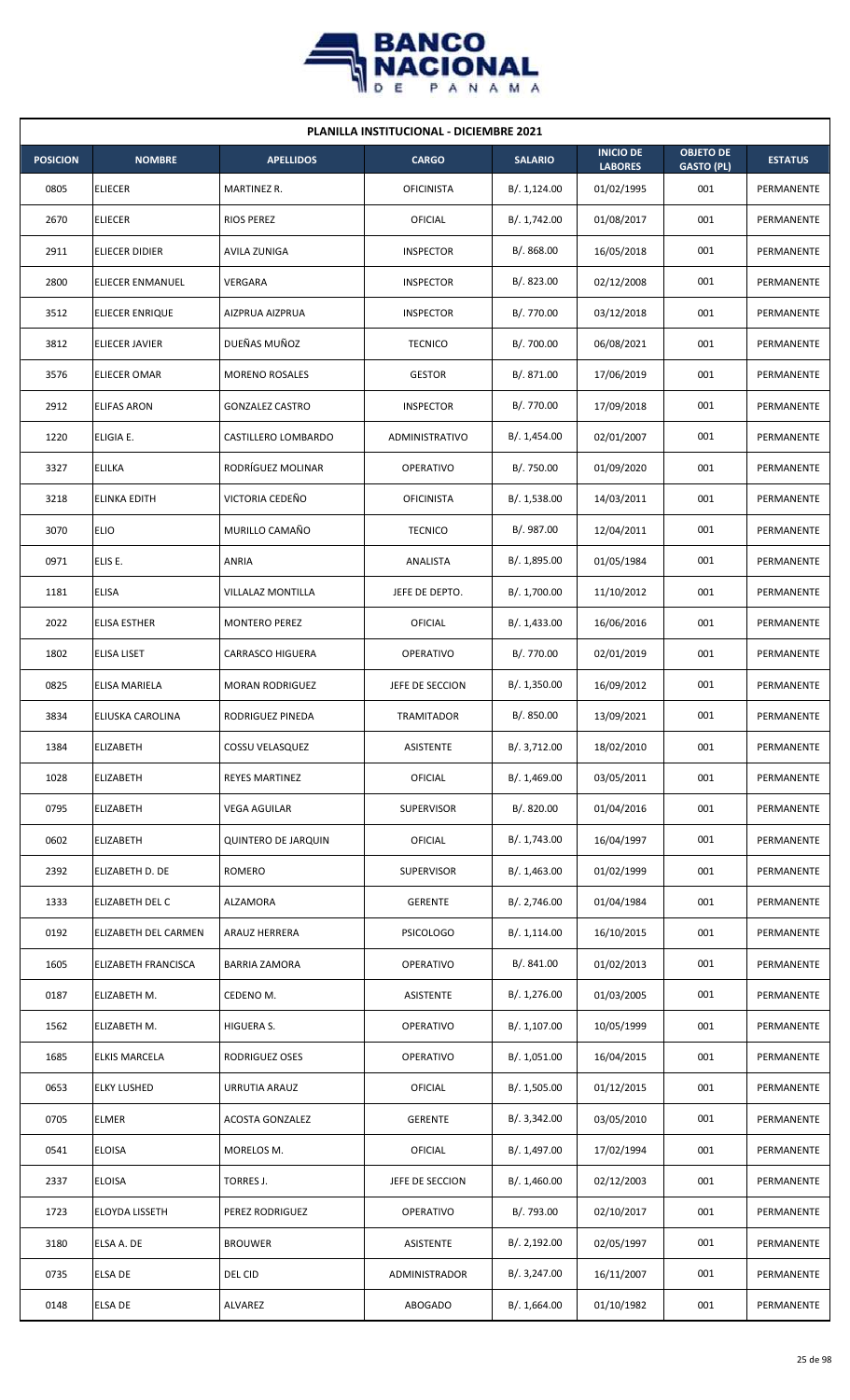

| <b>PLANILLA INSTITUCIONAL - DICIEMBRE 2021</b> |                             |                               |                   |                |                                    |                                       |                |  |  |
|------------------------------------------------|-----------------------------|-------------------------------|-------------------|----------------|------------------------------------|---------------------------------------|----------------|--|--|
| <b>POSICION</b>                                | <b>NOMBRE</b>               | <b>APELLIDOS</b>              | <b>CARGO</b>      | <b>SALARIO</b> | <b>INICIO DE</b><br><b>LABORES</b> | <b>OBJETO DE</b><br><b>GASTO (PL)</b> | <b>ESTATUS</b> |  |  |
| 2564                                           | <b>ELSA ESTHER</b>          | NG CRUZ                       | ANALISTA          | B/. 2,307.00   | 16/02/2011                         | 001                                   | PERMANENTE     |  |  |
| 3720                                           | <b>ELSA PATRICIA</b>        | CABEZA BARRIA                 | TRAMITADOR        | B/.850.00      | 24/05/2021                         | 001                                   | PERMANENTE     |  |  |
| 1604                                           | <b>ELSA VERONICA</b>        | <b>BERNAL LOPEZ</b>           | <b>OFICIAL</b>    | B/. 1,350.00   | 18/11/2002                         | 001                                   | PERMANENTE     |  |  |
| 1840                                           | <b>ELSIE ELEIDA</b>         | <b>GUZMAN ALVAREZ</b>         | <b>OFICINISTA</b> | B/. 810.00     | 01/10/2013                         | 001                                   | PERMANENTE     |  |  |
| 2200                                           | <b>ELSY ROSANA</b>          | NUNEZ R.                      | <b>ASISTENTE</b>  | B/. 1,295.00   | 06/11/2008                         | 001                                   | PERMANENTE     |  |  |
| 3241                                           | <b>ELSYS IBETH</b>          | SANCHEZ S.                    | <b>OFICIAL</b>    | B/. 1,687.00   | 18/08/1997                         | 001                                   | PERMANENTE     |  |  |
| 0194                                           | ELVIA A.                    | <b>OJO IBARRA</b>             | <b>SUPERVISOR</b> | B/. 1,374.00   | 06/11/2008                         | 001                                   | PERMANENTE     |  |  |
| 0719                                           | ELVIA DEL CARMEN            | <b>FERNANDEZ STANZIOLA</b>    | <b>GERENTE</b>    | B/.3,623.00    | 03/05/2011                         | 001                                   | PERMANENTE     |  |  |
| 2373                                           | <b>ELVIA IRENE</b>          | FONT DE SEDAS                 | JEFE DE SECCION   | B/. 1,476.00   | 03/05/2011                         | 001                                   | PERMANENTE     |  |  |
| 0752                                           | <b>ELVIN AMETH</b>          | <b>VILLARREAL RIOS</b>        | <b>TECNICO</b>    | B/.1,088.00    | 03/10/2016                         | 001                                   | PERMANENTE     |  |  |
| 2765                                           | <b>ELVIS ABDIEL</b>         | PINEDA GONZALEZ               | <b>INSPECTOR</b>  | B/. 810.00     | 16/10/2013                         | 001                                   | PERMANENTE     |  |  |
| 1059                                           | <b>ELVIS ARIEL</b>          | <b>MONTERO NIETO</b>          | OFICIAL           | B/.2,148.00    | 02/04/2012                         | 001                                   | PERMANENTE     |  |  |
| 2789                                           | ELVIS ARNALDO               | CASTILLO                      | <b>INSPECTOR</b>  | B/. 877.00     | 01/12/2006                         | 001                                   | PERMANENTE     |  |  |
| 2832                                           | <b>ELVIS JAVIER</b>         | SANJUR CHACON                 | <b>INSPECTOR</b>  | B/. 817.00     | 16/06/2016                         | 001                                   | PERMANENTE     |  |  |
| 3437                                           | <b>ELVIS MANUEL</b>         | <b>ALFONSO RAMOS</b>          | <b>INSPECTOR</b>  | B/. 750.00     | 02/03/2020                         | 001                                   | PERMANENTE     |  |  |
| 1710                                           | <b>ELVIS XAVIER</b>         | <b>TAMAYO CORDOBA</b>         | <b>OPERATIVO</b>  | B/. 816.00     | 01/01/2016                         | 001                                   | PERMANENTE     |  |  |
| 2116                                           | <b>ELVYS ALEXANDER</b>      | <b>TAMAYO ROMERO</b>          | ADMINISTRATIVO    | B/. 1,419.00   | 16/01/2013                         | 001                                   | PERMANENTE     |  |  |
| 1982                                           | ELYSELL DEL ROSARIO         | <b>COCHERAN GAITAN</b>        | OFICIAL           | B/. 1,483.00   | 01/01/2013                         | 001                                   | PERMANENTE     |  |  |
| 1855                                           | <b>ELYZENERA DEL CARMEN</b> | MARTINEZ SAAVEDRA             | <b>OFICINISTA</b> | B/. 810.00     | 01/12/2016                         | 001                                   | PERMANENTE     |  |  |
| 1635                                           | ELZEBIL                     | RODRIGUEZ DE NUNEZ            | OPERATIVO         | B/. 817.00     | 18/07/2016                         | 001                                   | PERMANENTE     |  |  |
| 3721                                           | EMANUEL                     | DEL CID CABALLERO             | <b>OPERATIVO</b>  | B/. 750.00     | 03/05/2021                         | 001                                   | PERMANENTE     |  |  |
| 0292                                           | <b>EMANUEL ISAI</b>         | LEZCANO FRANCO                | <b>SUPERVISOR</b> | B/. 1,000.00   | 16/05/2016                         | 001                                   | PERMANENTE     |  |  |
| 1864                                           | <b>EMELYN JAZURY</b>        | URBINA VILLALAZ               | <b>OFICINISTA</b> | B/. 790.00     | 16/08/2017                         | 001                                   | PERMANENTE     |  |  |
| 0994                                           | EMERITA L.                  | DE FRIAS CANO                 | <b>GERENTE</b>    | B/. 2,524.00   | 01/05/1998                         | 001                                   | PERMANENTE     |  |  |
| 3388                                           | <b>EMILIS ESCARLET</b>      | VARGAS TUÑON                  | <b>OPERATIVO</b>  | B/. 750.00     | 01/09/2020                         | 001                                   | PERMANENTE     |  |  |
| 0179                                           | <b>EMMA MICHELLE</b>        | ORTEGA PINZON                 | ANALISTA          | B/. 850.00     | 02/01/2020                         | 001                                   | PERMANENTE     |  |  |
| 0650                                           | EMNA MELISSA                | CABALLERO BARBA DE<br>ATENCIO | OFICIAL           | B/. 1,489.00   | 09/10/2013                         | 001                                   | PERMANENTE     |  |  |
| 0601                                           | <b>EMPERATRIZ IBETH</b>     | NUÑEZ RODRIGUEZ               | <b>OFICIAL</b>    | B/. 1,486.00   | 18/06/2010                         | 001                                   | PERMANENTE     |  |  |
| 0479                                           | <b>ENEDIGNA NICHOLL</b>     | <b>JUAREZ MARTINEZ</b>        | ADMINISTRATIVO    | B/. 929.00     | 03/05/2016                         | 001                                   | PERMANENTE     |  |  |
| 2369                                           | ENEIDA                      | <b>SMITH</b>                  | JEFE DE SECCION   | B/. 1,447.00   | 01/03/2007                         | 001                                   | PERMANENTE     |  |  |
| 0847                                           | <b>ENEIDA DALYS</b>         | PITTI GONZALEZ                | <b>OFICINISTA</b> | B/. 820.00     | 02/03/2009                         | 001                                   | PERMANENTE     |  |  |
| 2097                                           | ENEIDA O.                   | <b>REYES</b>                  | <b>GERENTE</b>    | B/.2,100.00    | 19/06/2006                         | 001                                   | PERMANENTE     |  |  |
| 1732                                           | ENEILA JOSEFINA             | <b>BATISTA GOMEZ</b>          | <b>OPERATIVO</b>  | B/. 830.00     | 02/09/2013                         | 001                                   | PERMANENTE     |  |  |
| 0764                                           | ENELIA                      | <b>ESCUDERO OSORIO</b>        | <b>TRAMITADOR</b> | B/. 924.00     | 01/03/2016                         | 001                                   | PERMANENTE     |  |  |
| 1012                                           | ENELISA ISABEL              | <b>BULTRON MARCIAGA</b>       | OFICIAL           | B/.1,469.00    | 01/06/2013                         | 001                                   | PERMANENTE     |  |  |
| 0030                                           | <b>ENEREIDA E.</b>          | MORENO S.                     | <b>SUPERVISOR</b> | B/.1,566.00    | 01/04/2005                         | 001                                   | PERMANENTE     |  |  |
| 1600                                           | ENIDIA R.                   | NIETO C.                      | OPERATIVO         | B/. 861.00     | 20/11/2006                         | 001                                   | PERMANENTE     |  |  |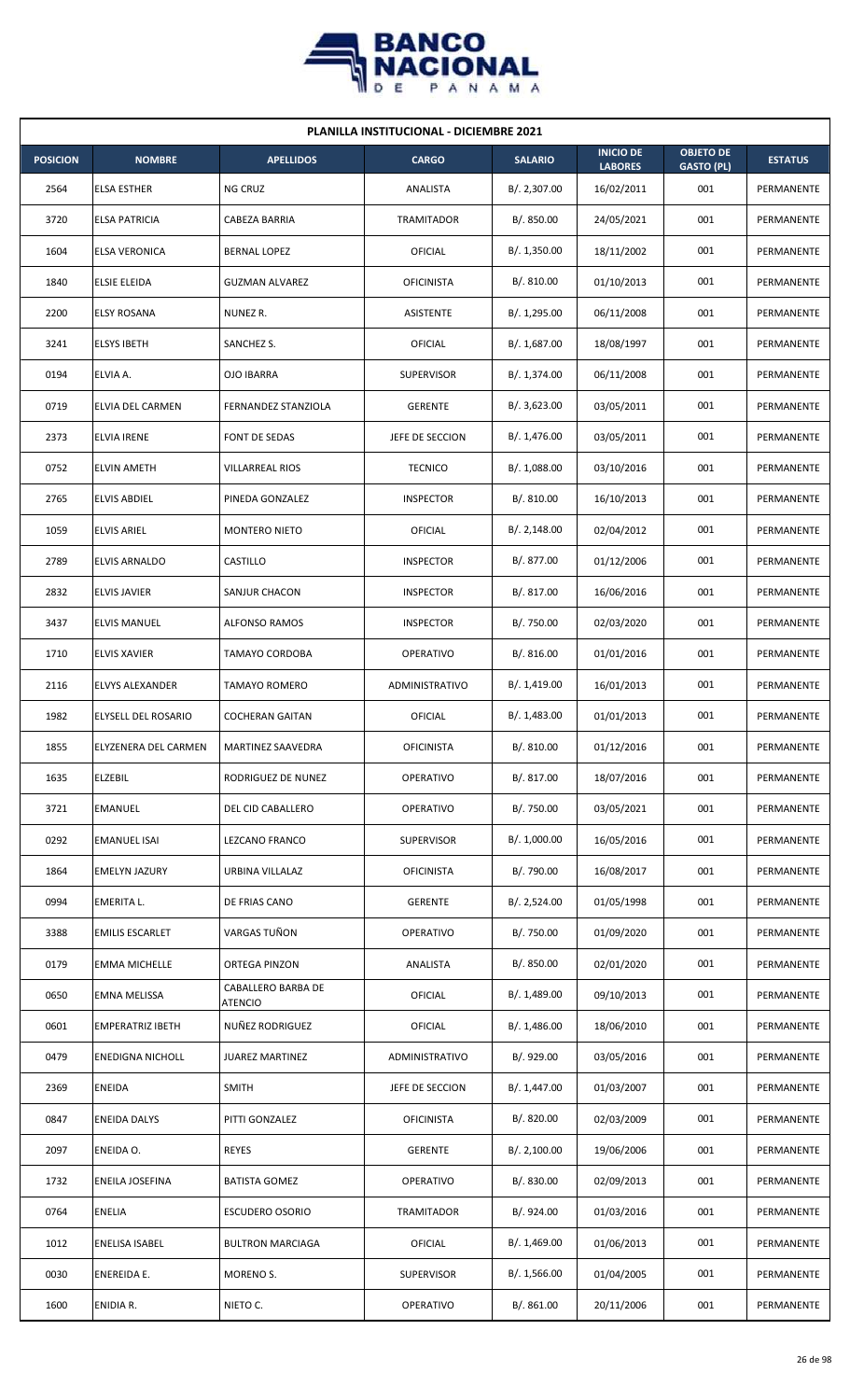

| <b>PLANILLA INSTITUCIONAL - DICIEMBRE 2021</b> |                         |                           |                   |                |                                    |                                       |                |  |  |  |
|------------------------------------------------|-------------------------|---------------------------|-------------------|----------------|------------------------------------|---------------------------------------|----------------|--|--|--|
| <b>POSICION</b>                                | <b>NOMBRE</b>           | <b>APELLIDOS</b>          | <b>CARGO</b>      | <b>SALARIO</b> | <b>INICIO DE</b><br><b>LABORES</b> | <b>OBJETO DE</b><br><b>GASTO (PL)</b> | <b>ESTATUS</b> |  |  |  |
| 3286                                           | <b>ENITH DALILA</b>     | <b>ARAUZ VARGAS</b>       | OFICIAL           | B/. 1,454.00   | 01/02/2000                         | 001                                   | PERMANENTE     |  |  |  |
| 1852                                           | <b>ENRIQUE ARSENIO</b>  | LAU GOMEZ                 | JEFE DE DEPTO.    | B/. 1,539.00   | 16/10/2013                         | 001                                   | PERMANENTE     |  |  |  |
| 3247                                           | <b>ENRIQUE RAUL</b>     | <b>GARRIDO CRUZ</b>       | <b>OFICIAL</b>    | B/. 1,500.00   | 13/07/2021                         | 001                                   | PERMANENTE     |  |  |  |
| 1740                                           | <b>ENRIQUE YARIEL</b>   | <b>CACERES WRIGHT</b>     | OPERATIVO         | B/. 790.00     | 01/06/2018                         | 001                                   | PERMANENTE     |  |  |  |
| 3069                                           | <b>ENRIQUE YULIXCER</b> | <b>MARTINEZ MIRANDA</b>   | <b>TECNICO</b>    | B/. 918.00     | 03/01/2006                         | 001                                   | PERMANENTE     |  |  |  |
| 3722                                           | <b>EPIMEDES</b>         | JAEN MORENO               | <b>GERENTE</b>    | B/. 3,500.00   | 03/05/2021                         | 001                                   | PERMANENTE     |  |  |  |
| 0904                                           | <b>ERELYS ELIBETH</b>   | <b>BARRIOS RAMOS</b>      | <b>SUPERVISOR</b> | B/. 1,000.00   | 01/08/2018                         | 001                                   | PERMANENTE     |  |  |  |
| 2422                                           | <b>ERIBERTO</b>         | <b>CARRILLO PEREZ</b>     | <b>SUPERVISOR</b> | B/.1,385.00    | 01/10/1980                         | 001                                   | PERMANENTE     |  |  |  |
| 3058                                           | ERIBERTO A.             | <b>BARRIA G.</b>          | <b>SUPERVISOR</b> | B/. 1,100.00   | 16/01/1997                         | 001                                   | PERMANENTE     |  |  |  |
| 1368                                           | ERIC                    | HERRERA                   | ANALISTA          | B/.2,400.00    | 16/02/2007                         | 001                                   | PERMANENTE     |  |  |  |
| 0496                                           | ERIC A.                 | PRADO                     | JEFE DE DEPTO.    | B/. 2,206.00   | 17/02/1986                         | 001                                   | PERMANENTE     |  |  |  |
| 2573                                           | <b>ERIC ABDIEL</b>      | <b>CORTES AGUILAR</b>     | <b>TECNICO</b>    | B/. 1,427.00   | 16/02/2011                         | 001                                   | PERMANENTE     |  |  |  |
| 1358                                           | ERIC ALBERTO            | SERRANO BARBA             | OFICIAL           | B/. 1,538.00   | 03/09/2018                         | 001                                   | PERMANENTE     |  |  |  |
| 3609                                           | <b>ERIC ALBERTO</b>     | <b>MACIAS MAYORGA</b>     | <b>GERENTE</b>    | B/. 4,500.00   | 16/12/2020                         | 001                                   | PERMANENTE     |  |  |  |
| 2079                                           | <b>ERIC AMET</b>        | RANGEL MONTIEL            | <b>GERENTE</b>    | B/.2,100.00    | 02/01/2018                         | 001                                   | PERMANENTE     |  |  |  |
| 2733                                           | <b>ERIC ANTONIO</b>     | <b>MONTERO TAYLOR</b>     | <b>INSPECTOR</b>  | B/. 910.00     | 10/06/1996                         | 001                                   | PERMANENTE     |  |  |  |
| 2589                                           | <b>ERIC ENRIQUE</b>     | QUIRÓS                    | JEFE DE DEPTO.    | B/.1,696.00    | 18/08/2014                         | 001                                   | PERMANENTE     |  |  |  |
| 2651                                           | <b>ERIC ERNESTO</b>     | ORDONEZ GONZALEZ          | ANALISTA          | B/.2,475.00    | 27/12/2010                         | 001                                   | PERMANENTE     |  |  |  |
| 0493                                           | <b>ERIC JAVIER</b>      | <b>AMAYA SANCHEZ</b>      | <b>GERENTE</b>    | B/. 3,500.00   | 17/08/2020                         | 001                                   | PERMANENTE     |  |  |  |
| 2611                                           | ERIC JOEL               | <b>HERRERA MORAN</b>      | ANALISTA          | B/. 1,082.00   | 03/07/2017                         | 001                                   | PERMANENTE     |  |  |  |
| 0923                                           | <b>ERIC RAMON</b>       | <b>CHEN DUTARI</b>        | <b>OFICINISTA</b> | B/. 1,009.00   | 01/06/1995                         | 001                                   | PERMANENTE     |  |  |  |
| 0409                                           | <b>ERIC RAUL</b>        | PINZON GONZALEZ           | <b>GERENTE</b>    | B/. 3,358.00   | 04/05/2015                         | 001                                   | PERMANENTE     |  |  |  |
| 1790                                           | <b>ERICK</b>            | VASQUEZ GUILLEN           | <b>OFICINISTA</b> | B/. 1,053.00   | 02/07/2012                         | 001                                   | PERMANENTE     |  |  |  |
| 2715                                           | <b>ERICK</b>            | <b>GARCIA AMORES</b>      | <b>INSPECTOR</b>  | B/. 818.00     | 18/02/2013                         | 001                                   | PERMANENTE     |  |  |  |
| 3046                                           | <b>ERICK ALBERTO</b>    | VASQUEZ T.                | <b>TECNICO</b>    | B/. 897.00     | 01/11/2001                         | 001                                   | PERMANENTE     |  |  |  |
| 1259                                           | <b>ERICK ALBERTO</b>    | <b>BERRIO ORTEGA</b>      | ANALISTA          | B/.2,000.00    | 18/07/2016                         | 001                                   | PERMANENTE     |  |  |  |
| 1102                                           | ERICK ALBERTO           | <b>GONZALEZ GONZALEZ</b>  | OFICIAL           | B/. 1,849.00   | 04/05/2015                         | 001                                   | PERMANENTE     |  |  |  |
| 3488                                           | <b>ERICK ALFREDO</b>    | PEREZ SANCHEZ             | OPERATIVO         | B/. 770.00     | 01/11/2018                         | 001                                   | PERMANENTE     |  |  |  |
| 1106                                           | <b>ERICK AMILCAR</b>    | <b>BEITIA VISSUETTI</b>   | <b>OFICIAL</b>    | B/.2,173.00    | 04/06/2012                         | 001                                   | PERMANENTE     |  |  |  |
| 3056                                           | <b>ERICK ARIEL</b>      | ROMERO HERNANDEZ          | TRABAJADOR MANUAL | B/. 765.00     | 16/08/2016                         | 001                                   | PERMANENTE     |  |  |  |
| 0579                                           | <b>ERICK ARTURO</b>     | RIOS PINEDA               | <b>OFICIAL</b>    | B/. 1,518.00   | 06/11/2012                         | 001                                   | PERMANENTE     |  |  |  |
| 1175                                           | <b>ERICK JAVIER</b>     | <b>MARQUINEZ MARTINEZ</b> | <b>OFICINISTA</b> | B/. 750.00     | 16/07/2019                         | 001                                   | PERMANENTE     |  |  |  |
| 3021                                           | <b>ERICK MAGDIEL</b>    | DE GRACIA HENRIQUEZ       | <b>GESTOR</b>     | B/. 704.00     | 02/10/2017                         | 001                                   | PERMANENTE     |  |  |  |
| 2955                                           | <b>ERICK OVIDIO</b>     | SANCHEZ R.                | <b>CONDUCTOR</b>  | B/. 1,000.00   | 16/09/1997                         | 001                                   | PERMANENTE     |  |  |  |
| 0035                                           | ERICKA BRICEIDA         | MONTEZA PADILLA           | ASISTENTE         | B/. 1,260.00   | 16/07/2010                         | 001                                   | PERMANENTE     |  |  |  |
| 1260                                           | ERICKA Y.               | HENRY CUNNINGHAM          | ANALISTA          | B/. 1,986.00   | 04/01/1993                         | 001                                   | PERMANENTE     |  |  |  |
| 2501                                           | <b>ERIKA</b>            | CERRUD CORTEZ DE SALCEDO  | <b>OFICINISTA</b> | B/. 1,028.00   | 01/03/2002                         | 001                                   | PERMANENTE     |  |  |  |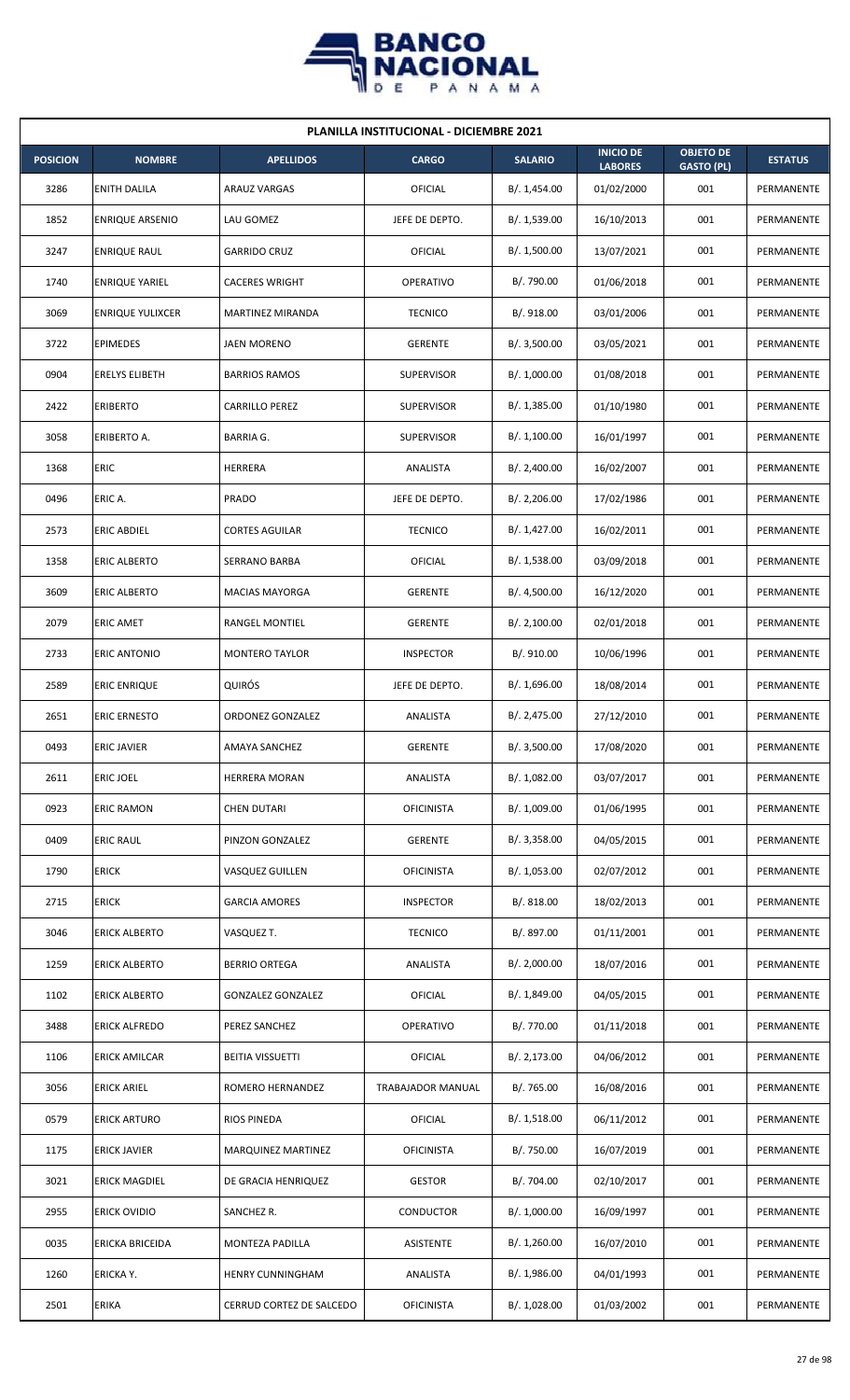

| <b>PLANILLA INSTITUCIONAL - DICIEMBRE 2021</b> |                         |                                      |                   |                |                                    |                                       |                |  |  |  |
|------------------------------------------------|-------------------------|--------------------------------------|-------------------|----------------|------------------------------------|---------------------------------------|----------------|--|--|--|
| <b>POSICION</b>                                | <b>NOMBRE</b>           | <b>APELLIDOS</b>                     | <b>CARGO</b>      | <b>SALARIO</b> | <b>INICIO DE</b><br><b>LABORES</b> | <b>OBJETO DE</b><br><b>GASTO (PL)</b> | <b>ESTATUS</b> |  |  |  |
| 3183                                           | ERIKA ARACELLY          | GONZALEZ C.                          | <b>ASISTENTE</b>  | B/.2,958.00    | 16/07/1997                         | 001                                   | PERMANENTE     |  |  |  |
| 0341                                           | ERIKA C.                | VARGAS T.                            | <b>GERENTE</b>    | B/.3,340.00    | 17/08/2009                         | 001                                   | PERMANENTE     |  |  |  |
| 1361                                           | ERIKA D. DE             | <b>BARAHONA</b>                      | ANALISTA          | B/. 1,925.00   | 01/06/1998                         | 001                                   | PERMANENTE     |  |  |  |
| 1540                                           | <b>ERIKA EDITH</b>      | <b>CORRO PERALTA</b>                 | OPERATIVO         | B/. 810.00     | 18/04/2016                         | 001                                   | PERMANENTE     |  |  |  |
| 0523                                           | ERIKA GABRIELA          | CALDERON DE LEON                     | ARQUITECTO        | B/. 1,350.00   | 01/09/2021                         | 001                                   | PERMANENTE     |  |  |  |
| 0445                                           | <b>ERIKA JULIET</b>     | JANFAN GONZALEZ                      | <b>TRAMITADOR</b> | B/. 790.00     | 18/09/2017                         | 001                                   | PERMANENTE     |  |  |  |
| 0862                                           | ERIKA PAOLA             | ROVIRA ZUÑIGA                        | <b>OFICINISTA</b> | B/. 820.00     | 01/04/2016                         | 001                                   | PERMANENTE     |  |  |  |
| 1669                                           | ERIKA Z.                | <b>MIRANDA</b>                       | <b>SUPERVISOR</b> | B/.1,115.00    | 13/01/2010                         | 001                                   | PERMANENTE     |  |  |  |
| 2995                                           | <b>ERNESTO</b>          | MORALES Q.                           | MENSAJERO         | B/0.680.00     | 01/09/2006                         | 001                                   | PERMANENTE     |  |  |  |
| 3680                                           | <b>ERNESTO</b>          | <b>BAEZ SIRITT</b>                   | <b>GERENTE</b>    | B/.3,500.00    | 01/04/2021                         | 001                                   | PERMANENTE     |  |  |  |
| 1399                                           | <b>ERNESTO JOSE</b>     | HERON H.                             | ADMINISTRATIVO    | B/. 1,767.00   | 05/11/1986                         | 001                                   | PERMANENTE     |  |  |  |
| 2977                                           | ERNESTO O.              | MELGAR BATISTA                       | JEFE DE SECCION   | B/.2,200.00    | 16/06/2000                         | 001                                   | PERMANENTE     |  |  |  |
| 3484                                           | ERNESTO ORIEL           | DE GRACIA RODRIGUEZ                  | <b>INSPECTOR</b>  | B/. 750.00     | 03/08/2020                         | 001                                   | PERMANENTE     |  |  |  |
| 2139                                           | <b>ERNESTO SEGUNDO</b>  | <b>GUEVARA JORDAN</b>                | OFICIAL           | B/.1,426.00    | 16/11/1999                         | 001                                   | PERMANENTE     |  |  |  |
| 1861                                           | <b>ERWIN NORIEL</b>     | MOJICA HURTADO                       | <b>SUPERVISOR</b> | B/. 1,000.00   | 16/01/2019                         | 001                                   | PERMANENTE     |  |  |  |
| 1869                                           | <b>ERWING CLAUDIO</b>   | MIRANDA GOMEZ                        | <b>OFICIAL</b>    | B/.1,545.00    | 02/04/2018                         | 001                                   | PERMANENTE     |  |  |  |
| 1902                                           | <b>ESMERALDA ESTHER</b> | ESPINOSA HERNANDEZ                   | <b>OFICINISTA</b> | B/.810.00      | 08/04/2013                         | 001                                   | PERMANENTE     |  |  |  |
| 3310                                           | ESPERANZA               | <b>BERBEY</b>                        | OFICIAL           | B/. 1,907.00   | 16/05/2003                         | 001                                   | PERMANENTE     |  |  |  |
| 1518                                           | <b>ESTEBAN</b>          | CAMARENA MENDOZA                     | OPERATIVO         | B/. 820.00     | 17/10/2016                         | 001                                   | PERMANENTE     |  |  |  |
| 2833                                           | <b>ESTEBAN</b>          | CUBILLA CASTILLO                     | <b>INSPECTOR</b>  | B/. 810.00     | 18/07/2016                         | 001                                   | PERMANENTE     |  |  |  |
| 0514                                           | <b>ESTEBAN</b>          | <b>CANTO HENRIQUEZ</b>               | ADMINISTRATIVO    | B/. 1,957.00   | 16/05/2017                         | 001                                   | PERMANENTE     |  |  |  |
| 2982                                           | <b>ESTEBAN ANTONIO</b>  | PINZON ARAUZ                         | <b>OFICINISTA</b> | B/. 900.00     | 01/07/2015                         | 001                                   | PERMANENTE     |  |  |  |
| 3620                                           | <b>ESTEFANY</b>         | <b>GRAY MORALES</b>                  | OPERATIVO         | B/. 750.00     | 01/12/2020                         | 001                                   | PERMANENTE     |  |  |  |
| 1884                                           | ESTELA MARIA            | <b>CUEVAS SANCHEZ DE</b><br>CALDERON | <b>OFICINISTA</b> | B/. 824.00     | 16/07/2018                         | 001                                   | PERMANENTE     |  |  |  |
| 0361                                           | <b>ESTHER M. DE</b>     | <b>ABREGO</b>                        | <b>OFICIAL</b>    | B/. 1,911.00   | 18/03/1982                         | 001                                   | PERMANENTE     |  |  |  |
| 0328                                           | <b>ESTHER MARIA</b>     | <b>GONZALEZ ULLOA</b>                | JEFE DE DEPTO.    | B/. 1,624.00   | 02/05/2017                         | 001                                   | PERMANENTE     |  |  |  |
| 2431                                           | <b>ESTHER MARIA</b>     | GRAHAM VILLALAZ                      | OFICIAL           | B/.1,350.00    | 03/07/2017                         | 001                                   | PERMANENTE     |  |  |  |
| 1599                                           | <b>ESTRELLA EDITH</b>   | <b>TORRES VILLAMONTE</b>             | <b>OPERATIVO</b>  | B/. 870.00     | 11/07/2011                         | 001                                   | PERMANENTE     |  |  |  |
| 3087                                           | <b>ETHENOLDO</b>        | ALVAREZ                              | SUPERVISOR        | B/. 1,083.00   | 17/02/1994                         | 001                                   | PERMANENTE     |  |  |  |
| 0470                                           | ETILDA M.               | <b>CISNEROS</b>                      | JEFE DE DEPTO.    | B/. 1,969.00   | 06/11/2014                         | 001                                   | PERMANENTE     |  |  |  |
| 0557                                           | <b>ETSY LARITZA</b>     | <b>LIMA PEREZ</b>                    | <b>OFICIAL</b>    | B/. 1,447.00   | 01/06/2016                         | 001                                   | PERMANENTE     |  |  |  |
| 0126                                           | <b>EUCARIS E.</b>       | MONTENEGRO                           | <b>GERENTE</b>    | B/. 3,326.00   | 01/06/1984                         | 001                                   | PERMANENTE     |  |  |  |
| 2812                                           | <b>EUCLIDES</b>         | <b>CONCEPCION PRADO</b>              | <b>INSPECTOR</b>  | B/. 810.00     | 03/02/2014                         | 001                                   | PERMANENTE     |  |  |  |
| 3095                                           | <b>EUCLIDES</b>         | <b>BARRIOS G</b>                     | GERENTE DE DE.    | B/. 2,915.00   | 13/07/2009                         | 001                                   | PERMANENTE     |  |  |  |
| 0257                                           | <b>EUFEMIA</b>          | <b>MADRID MEDINA</b>                 | <b>OFICINISTA</b> | B/. 919.00     | 03/10/2015                         | 001                                   | PERMANENTE     |  |  |  |
| 0025                                           | <b>EUFEMIA YESIBEL</b>  | <b>TORRES BARRIA</b>                 | <b>ASISTENTE</b>  | B/. 1,103.00   | 01/09/2015                         | 001                                   | PERMANENTE     |  |  |  |
| 2218                                           | <b>EUGENIO</b>          | <b>TEJADA PINILLO</b>                | <b>OFICIAL</b>    | B/. 1,700.00   | 17/02/1997                         | 001                                   | PERMANENTE     |  |  |  |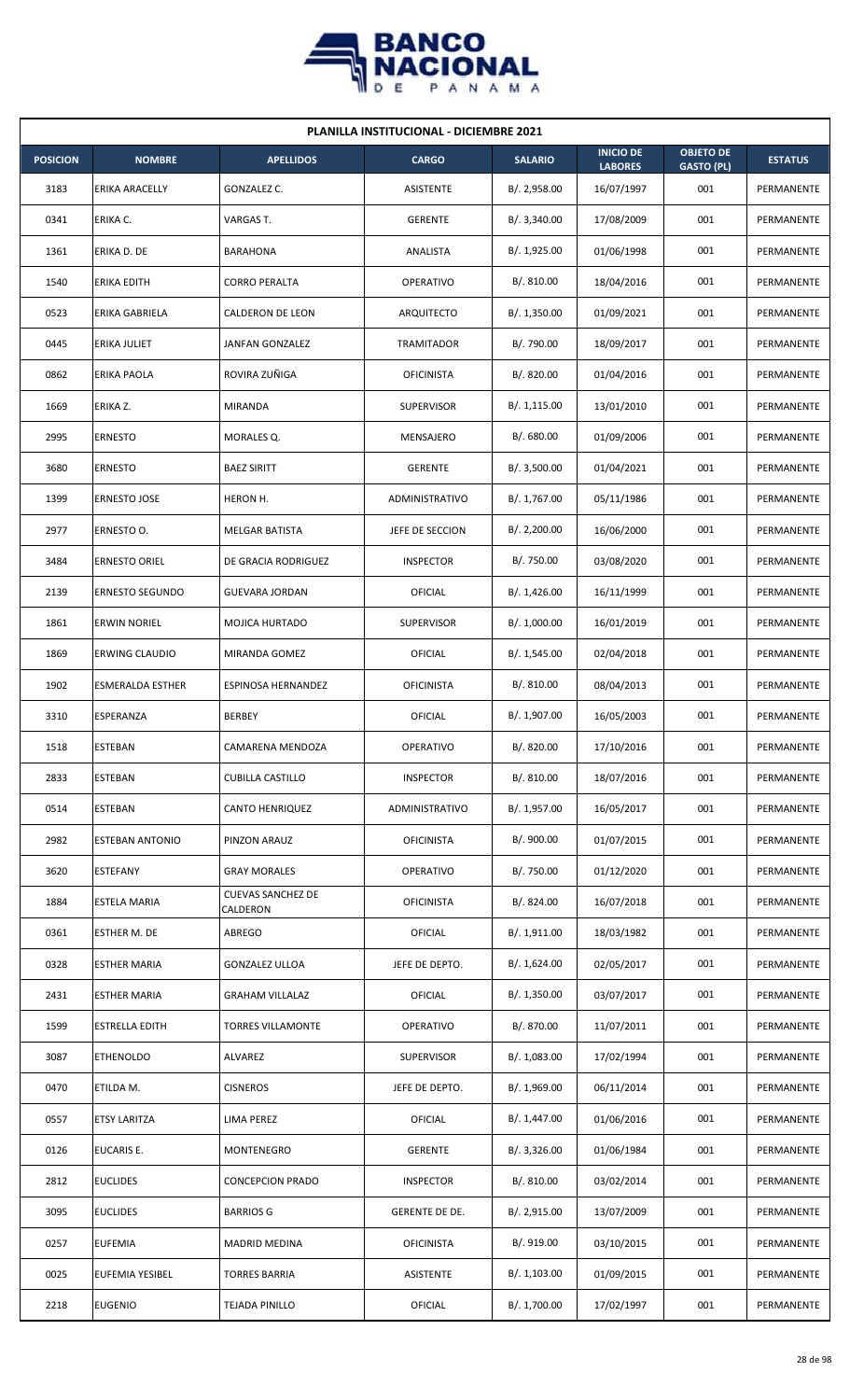

| <b>PLANILLA INSTITUCIONAL - DICIEMBRE 2021</b> |                           |                        |                   |                |                                    |                                       |                |  |  |
|------------------------------------------------|---------------------------|------------------------|-------------------|----------------|------------------------------------|---------------------------------------|----------------|--|--|
| <b>POSICION</b>                                | <b>NOMBRE</b>             | <b>APELLIDOS</b>       | <b>CARGO</b>      | <b>SALARIO</b> | <b>INICIO DE</b><br><b>LABORES</b> | <b>OBJETO DE</b><br><b>GASTO (PL)</b> | <b>ESTATUS</b> |  |  |
| 0639                                           | EUGENIO ENRIQUE           | <b>REYES MORAN</b>     | <b>OFICIAL</b>    | B/.1,350.00    | 17/02/2020                         | 001                                   | PERMANENTE     |  |  |
| 0984                                           | <b>EURIBIADES</b>         | MONTENEGRO ARROYO      | <b>GERENTE</b>    | B/. 2,627.00   | 16/07/2003                         | 001                                   | PERMANENTE     |  |  |
| 0757                                           | <b>EURIVIADES AURELIO</b> | DE LEON MARTINEZ       | <b>TECNICO</b>    | B/. 1,103.00   | 05/09/2013                         | 001                                   | PERMANENTE     |  |  |
| 0401                                           | <b>EVA ITZI</b>           | CASTILLO DE LEON       | COORDINADOR       | B/.1,641.00    | 16/10/2007                         | 001                                   | PERMANENTE     |  |  |
| 1744                                           | EVA MARIA                 | SALAZAR GONZALEZ       | <b>OFICINISTA</b> | B/. 946.00     | 16/09/2009                         | 001                                   | PERMANENTE     |  |  |
| 3757                                           | EVA PATRICIA              | <b>GONZALEZ DIAZ</b>   | ASISTENTE         | B/. 1,000.00   | 14/09/2021                         | 001                                   | PERMANENTE     |  |  |
| 2757                                           | <b>EVALITO</b>            | AJI DOGIRAMA           | <b>INSPECTOR</b>  | B/. 837.00     | 16/06/2010                         | 001                                   | PERMANENTE     |  |  |
| 0247                                           | EVANY Z.                  | AGUILAR H.             | ASISTENTE         | B/. 1,705.00   | 02/12/2014                         | 001                                   | PERMANENTE     |  |  |
| 3829                                           | <b>EVARISTO HUMBERTO</b>  | <b>BONILLA JIMENEZ</b> | OPERATIVO         | B/. 750.00     | 16/09/2021                         | 001                                   | PERMANENTE     |  |  |
| 1749                                           | <b>EVELIA ESTHER</b>      | ALVARADO PINZON        | ASISTENTE         | B/. 1,125.00   | 18/08/2014                         | 001                                   | PERMANENTE     |  |  |
| 1778                                           | <b>EVELIN</b>             | IPIÑA LASSO            | <b>OFICINISTA</b> | B/. 813.00     | 02/03/2015                         | 001                                   | PERMANENTE     |  |  |
| 2430                                           | EVELYN                    | SALAZAR E.             | <b>OFICINISTA</b> | B/. 1,300.00   | 16/07/2003                         | 001                                   | PERMANENTE     |  |  |
| 1108                                           | <b>EVELYN</b>             | CORDOBA T.             | OFICIAL           | B/.2,678.00    | 16/12/2008                         | 001                                   | PERMANENTE     |  |  |
| 3655                                           | EVELYN BEATRIZ            | MARTINEZ NÚÑEZ         | <b>OFICINISTA</b> | B/. 750.00     | 16/03/2021                         | 001                                   | PERMANENTE     |  |  |
| 1690                                           | EVELYN C.                 | AGUILAR P.             | <b>OPERATIVO</b>  | B/. 820.00     | 16/09/2014                         | 001                                   | PERMANENTE     |  |  |
| 0736                                           | EVELYN G.                 | GUERRA M.              | ADMINISTRADOR     | B/. 2,544.00   | 16/02/2009                         | 001                                   | PERMANENTE     |  |  |
| 1716                                           | EVELYN I.                 | <b>QUINTANA B.</b>     | OPERATIVO         | B/. 1,000.00   | 01/09/2014                         | 001                                   | PERMANENTE     |  |  |
| 2047                                           | EVELYN J.                 | RODRIGUEZ              | JEFE DE SECCION   | B/. 1,505.00   | 21/11/2006                         | 001                                   | PERMANENTE     |  |  |
| 0846                                           | <b>EVELYN JOHANIS</b>     | <b>MARTINEZ GUERRA</b> | <b>OFICINISTA</b> | B/. 820.00     | 16/09/2016                         | 001                                   | PERMANENTE     |  |  |
| 0886                                           | <b>EVELYN NARYL</b>       | DOMINGUEZ CARRERA      | <b>OFICINISTA</b> | B/. 817.00     | 16/02/2016                         | 001                                   | PERMANENTE     |  |  |
| 0895                                           | EVELYN VANESA             | NÚÑEZ DELGADO          | <b>OFICINISTA</b> | B/. 817.00     | 01/01/2014                         | 001                                   | PERMANENTE     |  |  |
| 0110                                           | EVELYN YARIZA             | ESPINOSA DOMINGUEZ     | <b>GERENTE</b>    | B/. 3,088.00   | 16/05/2018                         | 001                                   | PERMANENTE     |  |  |
| 2913                                           | <b>EVER ERNESTO</b>       | GOMEZ                  | <b>INSPECTOR</b>  | B/. 810.00     | 16/02/2017                         | 001                                   | PERMANENTE     |  |  |
| 2948                                           | <b>EVERARDO</b>           | CASTILLO V.            | <b>CONDUCTOR</b>  | B/. 1,000.00   | 01/01/1990                         | 001                                   | PERMANENTE     |  |  |
| 2329                                           | <b>EVERLIN</b>            | MENDOZA MORENO         | <b>SUPERVISOR</b> | B/.1,103.00    | 18/02/2010                         | 001                                   | PERMANENTE     |  |  |
| 0526                                           | EVIDELIA DEL SOCORRO      | RODRIGUEZ PINEDA       | <b>OFICIAL</b>    | B/. 1,800.00   | 16/09/2020                         | 001                                   | PERMANENTE     |  |  |
| 2069                                           | EVIDELIA S. DE            | CARRION                | JEFE DE SECCION   | B/. 1,490.00   | 08/03/2004                         | 001                                   | PERMANENTE     |  |  |
| 0777                                           | <b>EVIS MAURETH</b>       | GONZALEZ               | <b>OFICIAL</b>    | B/.1,446.00    | 01/04/2013                         | 001                                   | PERMANENTE     |  |  |
| 2588                                           | <b>EVY MIGDALIA</b>       | <b>ESQUIVEL PARDO</b>  | ANALISTA          | B/.2,237.00    | 22/11/2010                         | 001                                   | PERMANENTE     |  |  |
| 0302                                           | <b>EXCIDIO</b>            | GALLARDO               | <b>OFICINISTA</b> | B/. 880.00     | 16/01/2014                         | 001                                   | PERMANENTE     |  |  |
| 2466                                           | EXPEDITO JR.              | ARAUZ ARAUZ            | <b>SUPERVISOR</b> | B/0.838.00     | 23/03/1998                         | 001                                   | PERMANENTE     |  |  |
| 3490                                           | <b>EYLIN YURIAN</b>       | MOSQUERA CAICEDO       | <b>OFICINISTA</b> | B/. 770.00     | 01/11/2018                         | 001                                   | PERMANENTE     |  |  |
| 0855                                           | <b>EYLIS NAZARETH</b>     | ORTEGA QUIROS          | <b>SUPERVISOR</b> | B/. 1,000.00   | 01/09/2016                         | 001                                   | PERMANENTE     |  |  |
| 1644                                           | EYRA AMARILIS             | MARTINEZ DE CARDOZE    | OPERATIVO         | B/. 820.00     | 03/05/2016                         | 001                                   | PERMANENTE     |  |  |
| 3002                                           | <b>EYRE GUSTAVO</b>       | <b>GUTIERREZ LASSO</b> | <b>GESTOR</b>     | B/. 704.00     | 02/10/2017                         | 001                                   | PERMANENTE     |  |  |
| 1517                                           | EZAIDA MARIA              | <b>BRITTON GEORGE</b>  | OPERATIVO         | B/.1,186.00    | 16/05/2001                         | 001                                   | PERMANENTE     |  |  |
| 1086                                           | <b>EZEQUIEL</b>           | <b>BARRIOS BONILLA</b> | OFICIAL           | B/. 1,350.00   | 16/10/2018                         | 001                                   | PERMANENTE     |  |  |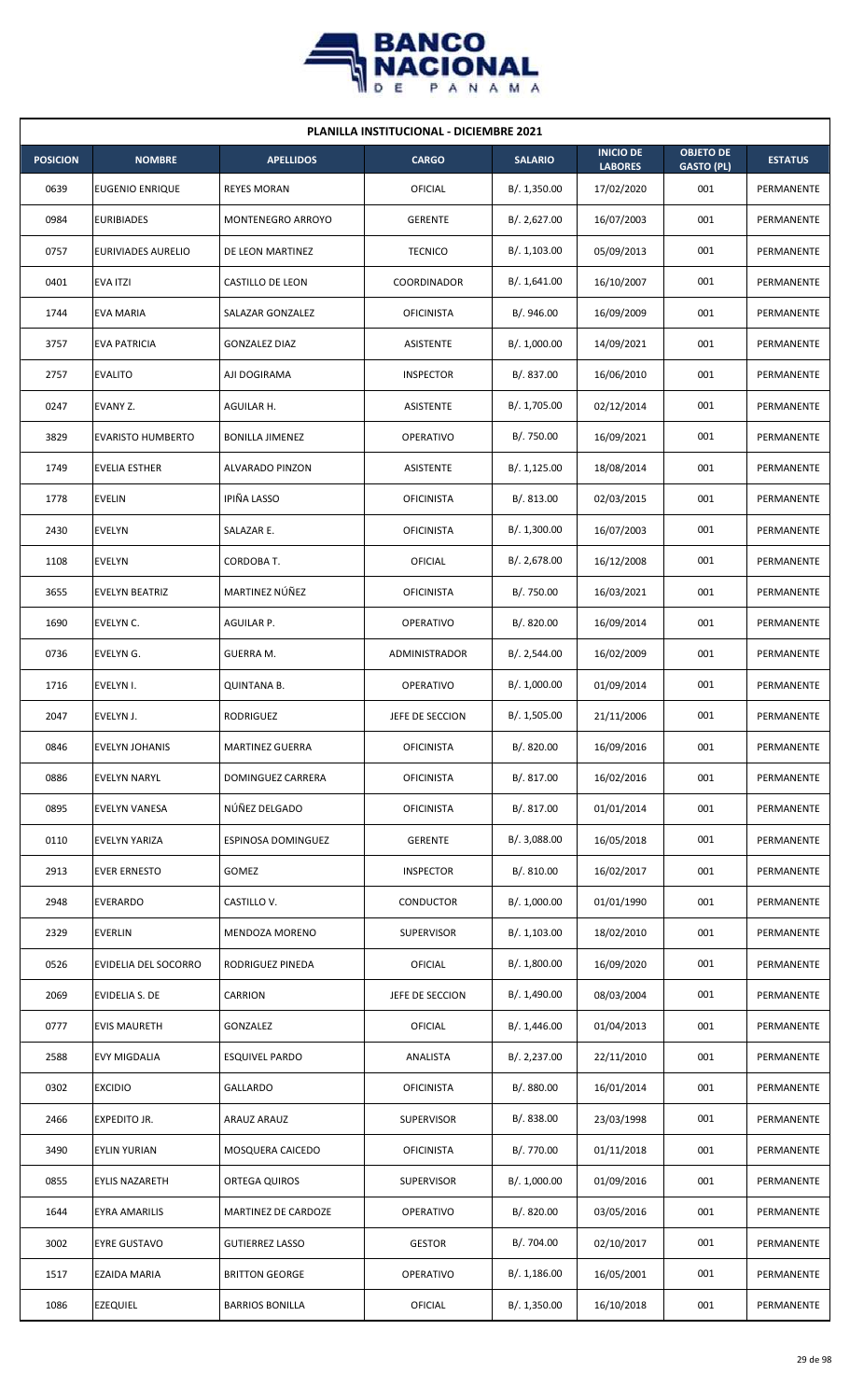

| <b>PLANILLA INSTITUCIONAL - DICIEMBRE 2021</b> |                         |                           |                    |                |                                    |                                       |                |  |  |  |
|------------------------------------------------|-------------------------|---------------------------|--------------------|----------------|------------------------------------|---------------------------------------|----------------|--|--|--|
| <b>POSICION</b>                                | <b>NOMBRE</b>           | <b>APELLIDOS</b>          | <b>CARGO</b>       | <b>SALARIO</b> | <b>INICIO DE</b><br><b>LABORES</b> | <b>OBJETO DE</b><br><b>GASTO (PL)</b> | <b>ESTATUS</b> |  |  |  |
| 2914                                           | <b>EZEQUIEL</b>         | <b>SANTOS ABRIGO</b>      | <b>INSPECTOR</b>   | B/. 790.00     | 16/03/2018                         | 001                                   | PERMANENTE     |  |  |  |
| 2058                                           | <b>EZEQUIEL ENRIQUE</b> | AGUIRRE DE LA CRUZ        | OFICIAL            | B/. 1,350.00   | 01/04/2021                         | 001                                   | PERMANENTE     |  |  |  |
| 1142                                           | <b>FABIAN AQUILES</b>   | RODRIGUEZ MUNOZ           | <b>GERENTE</b>     | B/. 1,804.00   | 04/05/2015                         | 001                                   | PERMANENTE     |  |  |  |
| 1842                                           | <b>FANIRIS KATRINA</b>  | <b>PRADO SERRANO</b>      | <b>OFICINISTA</b>  | B/. 750.00     | 17/02/2020                         | 001                                   | PERMANENTE     |  |  |  |
| 1167                                           | <b>FANNY G. DE</b>      | SALAZAR                   | <b>GERENTE</b>     | B/.2,300.00    | 01/08/2007                         | 001                                   | PERMANENTE     |  |  |  |
| 1021                                           | <b>FATIMA ELENA</b>     | <b>MARIN QUINTERO</b>     | COORDINADOR        | B/. 1,469.00   | 21/09/2011                         | 001                                   | PERMANENTE     |  |  |  |
| 2608                                           | FATIMA JOVANA           | PEREZ GOMEZ DE SEPULVEDA  | ANALISTA           | B/.1,216.00    | 12/04/2011                         | 001                                   | PERMANENTE     |  |  |  |
| 2332                                           | FATIMA JULISSA          | <b>BARRIA MENDOZA</b>     | <b>OFICIAL</b>     | B/. 1,404.00   | 01/01/2014                         | 001                                   | PERMANENTE     |  |  |  |
| 1392                                           | FATIMA L.               | RODRIGUEZ G.              | JEFE DE DEPTO.     | B/. 2,317.00   | 26/12/2006                         | 001                                   | PERMANENTE     |  |  |  |
| 2412                                           | FATIMA ROSALIA          | <b>CORTES</b>             | JEFE DE SECCION    | B/. 1,476.00   | 02/03/2009                         | 001                                   | PERMANENTE     |  |  |  |
| 2143                                           | <b>FAUSTINO</b>         | GONZALEZ M.               | <b>SUPERVISOR</b>  | B/. 1,082.00   | 17/09/2007                         | 001                                   | PERMANENTE     |  |  |  |
| 3439                                           | FEDERICO                | <b>BARRERA GORDON</b>     | <b>INSPECTOR</b>   | B/. 1,000.00   | 16/01/2018                         | 001                                   | PERMANENTE     |  |  |  |
| 3255                                           | FELICIANO               | ROSAS RODRIGUEZ           | JEFE DE SECCION    | B/. 1,631.00   | 17/09/2013                         | 001                                   | PERMANENTE     |  |  |  |
| 0352                                           | <b>FELIPE</b>           | <b>TABORDA CEDENO</b>     | JEFE DE DEPTO.     | B/. 1,945.00   | 16/03/1982                         | 001                                   | PERMANENTE     |  |  |  |
| 3700                                           | <b>FELIPE DE JESUS</b>  | RODRIGUEZ BATISTA         | <b>INSPECTOR</b>   | B/. 750.00     | 21/04/2021                         | 001                                   | PERMANENTE     |  |  |  |
| 3051                                           | <b>FELIPE JUAN</b>      | ESCOBAR DE LEON           | <b>SUPERVISOR</b>  | B/. 1,000.00   | 17/03/2014                         | 001                                   | PERMANENTE     |  |  |  |
| 2389                                           | <b>FELIX</b>            | SAAVEDRA SANCHEZ          | ANALISTA           | B/. 902.00     | 01/08/2017                         | 001                                   | PERMANENTE     |  |  |  |
| 2837                                           | <b>FELIX ANTONIO</b>    | MIRANDA RAMIREZ           | <b>INSPECTOR</b>   | B/. 835.00     | 04/05/2009                         | 001                                   | PERMANENTE     |  |  |  |
| 0928                                           | <b>FELIX ENRIQUE</b>    | <b>MORAN GONZALEZ</b>     | <b>OFICINISTA</b>  | B/. 813.00     | 17/02/2014                         | 001                                   | PERMANENTE     |  |  |  |
| 0337                                           | FÉLIX GABRIEL           | JOSEZ CORRO               | JEFE DE DEPTO.     | B/. 1,876.00   | 04/01/2016                         | 001                                   | PERMANENTE     |  |  |  |
| 0266                                           | <b>FELIX RUBEN</b>      | <b>ATENCIO CRUZ</b>       | <b>OFICINISTA</b>  | B/. 836.00     | 01/06/2015                         | 001                                   | PERMANENTE     |  |  |  |
| 3144                                           | FERNANDO                | <b>ORTEGA</b>             | JEFE DE DEPTO.     | B/.2,143.00    | 01/09/1983                         | 001                                   | PERMANENTE     |  |  |  |
| 0465                                           | <b>FERNANDO</b>         | <b>LEE LEE</b>            | <b>COORDINADOR</b> | B/. 1,199.00   | 16/04/2014                         | 001                                   | PERMANENTE     |  |  |  |
| 0142                                           | FERNANDO                | PATIÑO ESPINOZA           | <b>GERENTE</b>     | B/. 2,352.00   | 18/04/2016                         | 001                                   | PERMANENTE     |  |  |  |
| 2276                                           | FERNANDO A.             | FERNANDEZ                 | ASISTENTE          | B/. 1,083.00   | 21/01/2008                         | 001                                   | PERMANENTE     |  |  |  |
| 1295                                           | FERNANDO ABDIEL         | MURILLO RODRIGUEZ         | <b>GESTOR</b>      | B/.816.00      | 17/03/2014                         | 001                                   | PERMANENTE     |  |  |  |
| 1886                                           | FERNANDO ALBERTO        | CORRO VEJERANO            | ASISTENTE          | B/. 1,000.00   | 16/02/2018                         | 001                                   | PERMANENTE     |  |  |  |
| 2758                                           | FERNANDO ALBERTO        | LEIRA RODRIGUEZ           | <b>INSPECTOR</b>   | B/. 822.00     | 18/02/2013                         | 001                                   | PERMANENTE     |  |  |  |
| 0529                                           | <b>FERNANDO ANDRES</b>  | <b>BRICENO CARMICHAEL</b> | INGENIERO          | B/. 1,350.00   | 16/03/2020                         | 001                                   | PERMANENTE     |  |  |  |
| 0191                                           | <b>FERNANDO ENRIQUE</b> | RODRIGUEZ SANTAMARIA      | <b>PSICOLOGO</b>   | B/.1,114.00    | 16/09/2014                         | 001                                   | PERMANENTE     |  |  |  |
| 2144                                           | <b>FERNANDO ENRIQUE</b> | ESPINOSA DE GRACIA        | OPERATIVO          | B/. 1,000.00   | 02/01/2019                         | 001                                   | PERMANENTE     |  |  |  |
| 2170                                           | <b>FERNANDO JAVIER</b>  | ALVARADO RAMOS            | ANALISTA           | B/. 1,500.00   | 19/04/2021                         | 001                                   | PERMANENTE     |  |  |  |
| 2945                                           | FERNANDO NICANOR        | NAVARRO RODRIGUEZ         | <b>CONDUCTOR</b>   | B/.1,113.00    | 05/11/1985                         | 001                                   | PERMANENTE     |  |  |  |
| 0272                                           | <b>FIDEL</b>            | PEREZ CALZADI             | <b>OFICINISTA</b>  | B/.1,100.00    | 18/05/1981                         | 001                                   | PERMANENTE     |  |  |  |
| 2662                                           | <b>FIDEL JOSE</b>       | <b>VEGA GAGO</b>          | ADMINISTRADOR      | B/.2,803.00    | 12/03/2012                         | 001                                   | PERMANENTE     |  |  |  |
| 1972                                           | <b>FILOMENA</b>         | PEREZ DE GONZALEZ         | <b>OFICINISTA</b>  | B/. 830.00     | 16/03/2012                         | 001                                   | PERMANENTE     |  |  |  |
| 3190                                           | <b>FLOR MARIA</b>       | DE HOYO                   | JEFE DE DEPTO.     | B/. 1,958.00   | 16/07/1997                         | 001                                   | PERMANENTE     |  |  |  |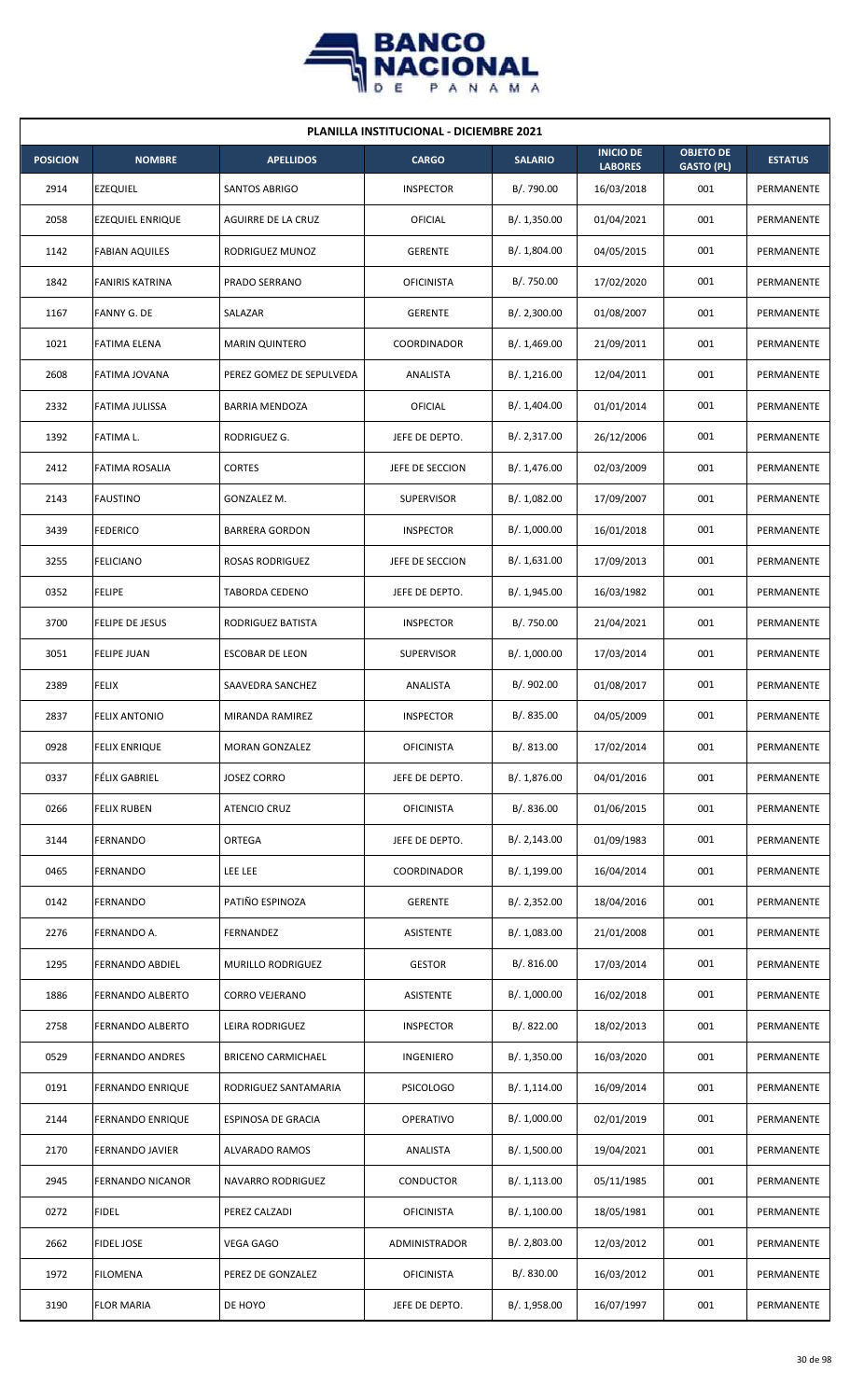

| <b>PLANILLA INSTITUCIONAL - DICIEMBRE 2021</b> |                          |                          |                   |                |                                    |                                       |                   |  |  |
|------------------------------------------------|--------------------------|--------------------------|-------------------|----------------|------------------------------------|---------------------------------------|-------------------|--|--|
| <b>POSICION</b>                                | <b>NOMBRE</b>            | <b>APELLIDOS</b>         | <b>CARGO</b>      | <b>SALARIO</b> | <b>INICIO DE</b><br><b>LABORES</b> | <b>OBJETO DE</b><br><b>GASTO (PL)</b> | <b>ESTATUS</b>    |  |  |
| 0576                                           | <b>FLOR YACQUELIN</b>    | RAMIREZ BARROSO DE PITTI | <b>OFICIAL</b>    | B/.1,469.00    | 17/02/1994                         | 001                                   | PERMANENTE        |  |  |
| 1391                                           | <b>FLORENCIA</b>         | GARCIA C.                | JEFE DE DEPTO.    | B/. 2,652.00   | 18/08/1980                         | 001                                   | PERMANENTE        |  |  |
| 2930                                           | <b>FLORENCIA</b>         | PINEDA                   | OFICIAL           | B/. 1,490.00   | 16/11/2004                         | 001                                   | PERMANENTE        |  |  |
| 2724                                           | <b>FLORENCIO</b>         | <b>GUERRERO</b>          | <b>INSPECTOR</b>  | B/. 892.00     | 16/10/1987                         | 001                                   | <b>PERMANENTE</b> |  |  |
| 3705                                           | <b>FRANCIS EDWARDS</b>   | SALINAS DIAZ             | <b>INSPECTOR</b>  | B/. 750.00     | 07/04/2021                         | 001                                   | PERMANENTE        |  |  |
| 0587                                           | <b>FRANCISCA EDITH</b>   | <b>RUIZ MORALES</b>      | OFICIAL           | B/. 1,717.00   | 01/02/2006                         | 001                                   | PERMANENTE        |  |  |
| 2166                                           | <b>FRANCISCO</b>         | VERGARA                  | <b>SUPERVISOR</b> | B/. 1,093.00   | 16/04/1984                         | 001                                   | PERMANENTE        |  |  |
| 1397                                           | <b>FRANCISCO</b>         | DE SEDAS LAY             | JEFE DE SECCION   | B/.1,384.00    | 18/02/2019                         | 001                                   | PERMANENTE        |  |  |
| 1880                                           | <b>FRANCISCO</b>         | GONGORA                  | <b>OFICINISTA</b> | B/. 845.00     | 25/09/2006                         | 001                                   | PERMANENTE        |  |  |
| 2975                                           | <b>FRANCISCO</b>         | SANCHEZ G.               | JEFE DE DEPTO.    | B/. 1,500.00   | 02/05/1991                         | 001                                   | PERMANENTE        |  |  |
| 2730                                           | <b>FRANCISCO</b>         | AROSEMENA U.             | <b>INSPECTOR</b>  | B/. 899.00     | 08/07/1996                         | 001                                   | PERMANENTE        |  |  |
| 0219                                           | <b>FRANCISCO</b>         | URIETA S.                | <b>SUPERVISOR</b> | B/.2,323.00    | 01/01/2008                         | 001                                   | PERMANENTE        |  |  |
| 3758                                           | <b>FRANCISCO</b>         | SANCHEZ VASQUEZ          | TRABAJADOR MANUAL | B/.600.00      | 14/06/2021                         | 001                                   | PERMANENTE        |  |  |
| 0293                                           | <b>FRANCISCO ADOLFO</b>  | <b>ESCOBAR FERNANDEZ</b> | <b>OFICINISTA</b> | B/.1,100.00    | 01/04/1978                         | 001                                   | PERMANENTE        |  |  |
| 3060                                           | <b>FRANCISCO ANTONIO</b> | <b>FRANCIS WILSON</b>    | TRABAJADOR MANUAL | B/. 902.00     | 01/03/2013                         | 001                                   | PERMANENTE        |  |  |
| 2852                                           | <b>FRANCISCO ELIEZER</b> | <b>GONZALEZ GONZALEZ</b> | <b>OFICINISTA</b> | B/. 750.00     | 18/02/2021                         | 001                                   | PERMANENTE        |  |  |
| 0177                                           | <b>FRANCISCO GABRIEL</b> | PEREZ ROMERO             | TRAMITADOR        | B/.850.00      | 27/12/2021                         | 001                                   | PERMANENTE        |  |  |
| 1818                                           | FRANCISCO J.             | <b>GUERREL</b>           | <b>SUPERVISOR</b> | B/. 1,000.00   | 01/08/1997                         | 001                                   | PERMANENTE        |  |  |
| 3632                                           | <b>FRANCISCO JAVIER</b>  | <b>MORALES GERBAUD</b>   | GERENTE           | B/. 4,050.00   | 01/02/2021                         | 001                                   | PERMANENTE        |  |  |
| 0692                                           | <b>FRANCISCO JOSE</b>    | PENA PINILLA             | AVALUADOR         | B/. 1,538.00   | 07/03/2019                         | 001                                   | PERMANENTE        |  |  |
| 1701                                           | <b>FRANCISCO MIGUEL</b>  | CASTILLO JAEN            | OPERATIVO         | B/. 820.00     | 18/07/2016                         | 001                                   | PERMANENTE        |  |  |
| 1891                                           | <b>FRANCISCO ROLANDO</b> | <b>CHEN PANCHANA</b>     | <b>OFICINISTA</b> | B/. 790.00     | 16/03/2018                         | 001                                   | PERMANENTE        |  |  |
| 0499                                           | FRANKLIN A.              | SERRANO B.               | ASISTENTE         | B/. 3,376.00   | 01/12/1994                         | 001                                   | PERMANENTE        |  |  |
| 2441                                           | <b>FRANKLIN ERNESTO</b>  | SALDAÑA CASTILLO         | ASISTENTE         | B/. 1,025.00   | 02/07/2019                         | 001                                   | PERMANENTE        |  |  |
| 1935                                           | <b>FRANKLIN EULALIO</b>  | <b>GONZALEZ CASTILLO</b> | JEFE DE SECCION   | B/.1,462.00    | 16/07/2003                         | 001                                   | PERMANENTE        |  |  |
| 2370                                           | FRANKLIN GUZMAN          | <b>CUEVAS BARRIA</b>     | <b>SUPERVISOR</b> | B/.1,088.00    | 11/04/2012                         | 001                                   | PERMANENTE        |  |  |
| 1898                                           | <b>FRANKLIN ISMAEL</b>   | NUNEZ BOTACIO            | <b>OFICINISTA</b> | B/. 790.00     | 17/07/2017                         | 001                                   | PERMANENTE        |  |  |
| 3362                                           | <b>FRANKLIN JAVIER</b>   | <b>MORENO ROQUE</b>      | OPERATIVO         | B/. 850.00     | 16/10/2017                         | 001                                   | PERMANENTE        |  |  |
| 0513                                           | <b>FRED HARMODIO</b>     | <b>QUIROZ LARA</b>       | ADMINISTRATIVO    | B/. 1,462.00   | 17/04/2017                         | 001                                   | PERMANENTE        |  |  |
| 2658                                           | <b>FREDDY ALBERT</b>     | <b>QUIROZ SOLANO</b>     | OPERATIVO         | B/. 3,375.00   | 01/02/2013                         | 001                                   | PERMANENTE        |  |  |
| 2736                                           | FREDY BENJAMIN           | DEGAIZA ISATEBA          | <b>INSPECTOR</b>  | B/. 827.00     | 08/08/2011                         | 001                                   | PERMANENTE        |  |  |
| 1030                                           | <b>FREDY ENRIQUE</b>     | SANCHEZ CRUZ             | JEFE DE SECCION   | B/.2,273.00    | 16/03/1994                         | 001                                   | PERMANENTE        |  |  |
| 0980                                           | FRIXILA L.               | <b>ESPINOSA ROSS</b>     | JEFE DE DEPTO.    | B/. 2,070.00   | 16/01/1997                         | 001                                   | PERMANENTE        |  |  |
| 2072                                           | FULVIA M.                | <b>FUENTES G.</b>        | JEFE DE SECCION   | B/. 1,496.00   | 16/07/2001                         | 001                                   | PERMANENTE        |  |  |
| 0709                                           | GABRIEL                  | DELGADO                  | <b>GERENTE</b>    | B/. 3,278.00   | 01/06/1995                         | 001                                   | PERMANENTE        |  |  |
| 1144                                           | GABRIEL                  | ROVIRA QUINTERO          | <b>OFICIAL</b>    | B/. 1,787.00   | 18/04/2016                         | 001                                   | PERMANENTE        |  |  |
| 1054                                           | <b>GABRIEL ALFONSO</b>   | RODRÍGUEZ GONZÁLEZ       | OFICIAL           | B/. 1,841.00   | 01/09/2016                         | 001                                   | PERMANENTE        |  |  |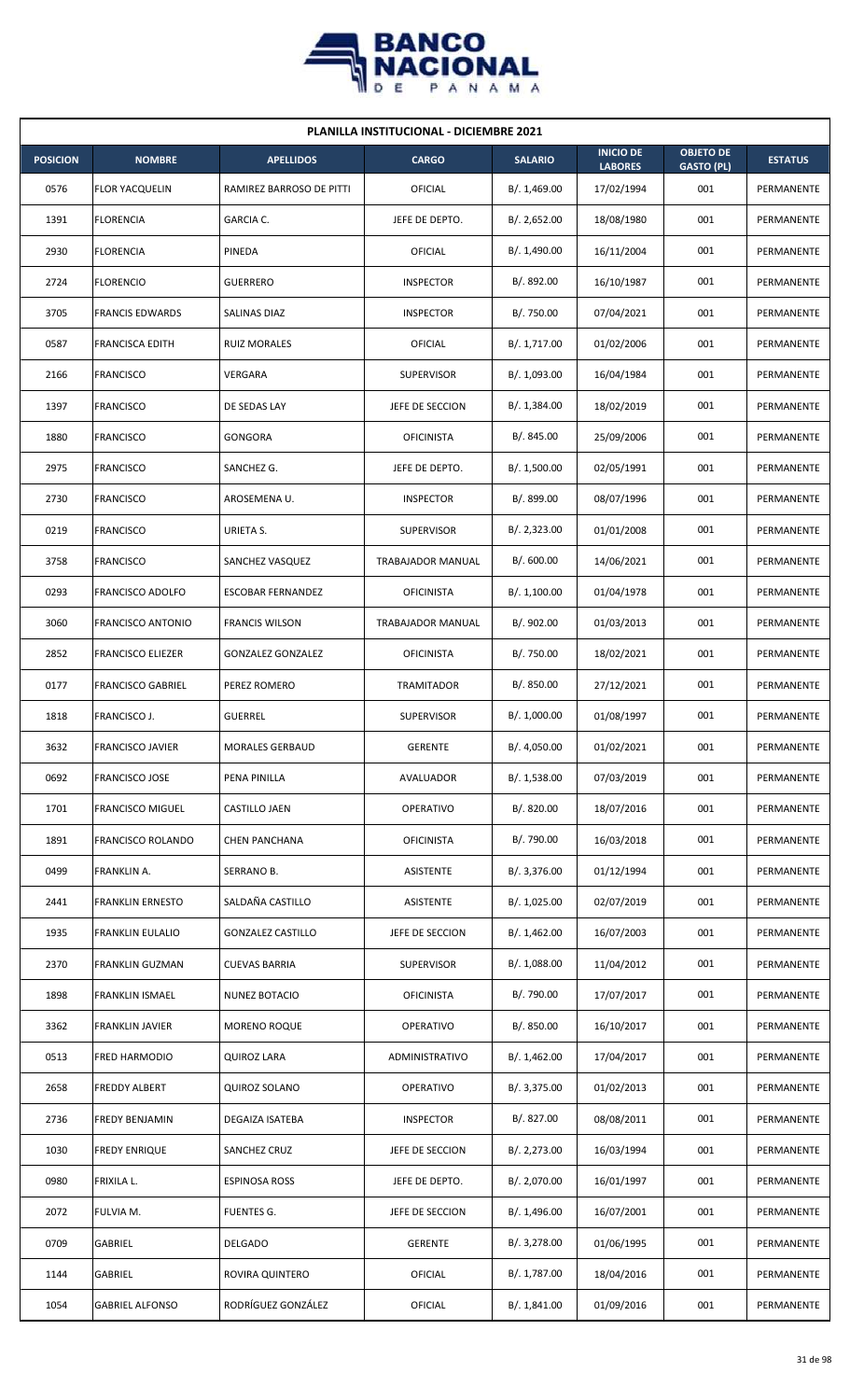

| <b>PLANILLA INSTITUCIONAL - DICIEMBRE 2021</b> |                            |                            |                          |                |                                    |                                       |                |  |  |
|------------------------------------------------|----------------------------|----------------------------|--------------------------|----------------|------------------------------------|---------------------------------------|----------------|--|--|
| <b>POSICION</b>                                | <b>NOMBRE</b>              | <b>APELLIDOS</b>           | <b>CARGO</b>             | <b>SALARIO</b> | <b>INICIO DE</b><br><b>LABORES</b> | <b>OBJETO DE</b><br><b>GASTO (PL)</b> | <b>ESTATUS</b> |  |  |
| 2319                                           | <b>GABRIEL ANTONIO</b>     | DOMINGUEZ MARTINEZ         | JEFE DE DEPTO.           | B/. 1,985.00   | 16/09/2013                         | 001                                   | PERMANENTE     |  |  |
| 1121                                           | <b>GABRIEL CECILIO</b>     | <b>GONZALEZ GONZALEZ</b>   | OFICIAL                  | B/.2,198.00    | 16/06/2010                         | 001                                   | PERMANENTE     |  |  |
| 1590                                           | <b>GABRIEL EDUARDO</b>     | <b>GONZALEZ MONTENEGRO</b> | <b>SUPERVISOR</b>        | B/. 1,000.00   | 03/02/2014                         | 001                                   | PERMANENTE     |  |  |
| 1442                                           | <b>GABRIEL EDWIN</b>       | CASTILLO A.                | <b>COORDINADOR</b>       | B/.2,100.00    | 18/05/1998                         | 001                                   | PERMANENTE     |  |  |
| 2916                                           | <b>GABRIEL ENRIQUE</b>     | <b>ARMIEN NAZAS</b>        | <b>INSPECTOR</b>         | B/. 790.00     | 16/03/2018                         | 001                                   | PERMANENTE     |  |  |
| 2146                                           | GABRIEL H.                 | <b>MADRID</b>              | JEFE DE DEPTO.           | B/. 1,500.00   | 17/09/2007                         | 001                                   | PERMANENTE     |  |  |
| 0877                                           | <b>GABRIEL OMAR</b>        | <b>BARRIA TERRADO</b>      | <b>OPERATIVO</b>         | B/. 790.00     | 18/06/2018                         | 001                                   | PERMANENTE     |  |  |
| 1733                                           | <b>GABRIEL SAMUEL</b>      | <b>CASTILLO SAM</b>        | <b>ADMINISTRATIVO</b>    | B/. 1,433.00   | 04/04/2011                         | 001                                   | PERMANENTE     |  |  |
| 3204                                           | GABRIELA                   | PASTOR TIJERO              | <b>GERENTE</b>           | B/.3,500.00    | 23/11/2015                         | 001                                   | PERMANENTE     |  |  |
| 0813                                           | GABRIELA ENITH             | <b>GARCIA BARRIOS</b>      | JEFE DE SECCION          | B/.1,350.00    | 01/06/2016                         | 001                                   | PERMANENTE     |  |  |
| 3813                                           | <b>GABRIELA MARIA</b>      | MONTENEGRO                 | <b>OFICINISTA</b>        | B/. 800.00     | 03/08/2021                         | 001                                   | PERMANENTE     |  |  |
| 1613                                           | <b>GAEL YAMILETH</b>       | <b>BRYAN ONEILL</b>        | <b>OFICINISTA</b>        | B/. 817.00     | 16/10/2015                         | 001                                   | PERMANENTE     |  |  |
| 1286                                           | <b>GASPAR ABEL</b>         | ESPINOSA PITTI             | JEFE DE DEPTO.           | B/. 2,530.00   | 18/05/1981                         | 001                                   | PERMANENTE     |  |  |
| 0700                                           | <b>GEMINI A.</b>           | <b>CRUZ DE GRACIA</b>      | <b>GERENTE</b>           | B/. 3,750.00   | 12/04/1999                         | 001                                   | PERMANENTE     |  |  |
| 3012                                           | <b>GENARINO</b>            | <b>MARTINEZ</b>            | <b>TRABAJADOR MANUAL</b> | B/0.686.00     | 03/01/2005                         | 001                                   | PERMANENTE     |  |  |
| 2402                                           | <b>GENARO</b>              | ABREGO ABREGO              | <b>SUPERVISOR</b>        | B/.1,306.00    | 01/12/1981                         | 001                                   | PERMANENTE     |  |  |
| 0355                                           | <b>GENARO</b>              | DE LA ESPADA               | JEFE DE SECCION          | B/. 1,694.00   | 16/04/1982                         | 001                                   | PERMANENTE     |  |  |
| 3024                                           | <b>GENESIS ELIZABETH</b>   | ADAMES GONZALEZ            | AVALUADOR                | B/. 1,584.00   | 01/10/2015                         | 001                                   | PERMANENTE     |  |  |
| 0853                                           | <b>GENESIS JOHANA</b>      | HERNANDEZ GONZALEZ         | <b>SUPERVISOR</b>        | B/. 1,082.00   | 07/04/2014                         | 001                                   | PERMANENTE     |  |  |
| 0248                                           | GENESSIS M.                | SANDOVAL D.                | OFICIAL                  | B/. 1,350.00   | 17/11/2014                         | 001                                   | PERMANENTE     |  |  |
| 3564                                           | <b>GENESSIS MARIA</b>      | RODRIGUEZ NIETO            | <b>OPERATIVO</b>         | B/. 770.00     | 16/05/2019                         | 001                                   | PERMANENTE     |  |  |
| 1913                                           | <b>GENESSIS YULISA</b>     | <b>FLORES HERRERA</b>      | <b>OFICINISTA</b>        | B/. 804.00     | 01/02/2018                         | 001                                   | PERMANENTE     |  |  |
| 3565                                           | <b>GEORGE LOUIS</b>        | LOHMANN ESPINOSA           | <b>OFICINISTA</b>        | B/. 750.00     | 16/05/2019                         | 001                                   | PERMANENTE     |  |  |
| 2488                                           | <b>GEORGINA</b>            | <b>BORBUA</b>              | <b>OFICINISTA</b>        | B/. 859.00     | 02/04/2007                         | 001                                   | PERMANENTE     |  |  |
| 0921                                           | <b>GEORGINA NICOL</b>      | <b>QUIROZ DIXON</b>        | <b>OFICINISTA</b>        | B/. 790.00     | 01/03/2018                         | 001                                   | PERMANENTE     |  |  |
| 2991                                           | <b>GEOVANI ENRIQUE</b>     | <b>GUTIERREZ MARTINEZ</b>  | ANALISTA                 | B/. 1,350.00   | 03/05/2016                         | 001                                   | PERMANENTE     |  |  |
| 2861                                           | GEOVANNI A.                | <b>ACHURRA RAMOS</b>       | <b>TECNICO</b>           | B/. 1,102.00   | 01/10/1996                         | 001                                   | PERMANENTE     |  |  |
| 2976                                           | GEOVANNI A.                | ALMENGOR                   | <b>CONDUCTOR</b>         | B/.1,188.00    | 16/12/1999                         | 001                                   | PERMANENTE     |  |  |
| 2519                                           | <b>GEOVANY ALBERTO</b>     | PINTO CABALLERO            | <b>OFICINISTA</b>        | B/. 871.00     | 19/12/1994                         | 001                                   | PERMANENTE     |  |  |
| 0894                                           | <b>GERALD ANTONIO</b>      | VILLARREAL                 | <b>OFICINISTA</b>        | B/. 820.00     | 01/06/2016                         | 001                                   | PERMANENTE     |  |  |
| 3485                                           | <b>GERALDINNE LISSETTE</b> | <b>GONZALEZ CASTILLO</b>   | <b>OFICINISTA</b>        | B/. 750.00     | 18/02/2021                         | 001                                   | PERMANENTE     |  |  |
| 2118                                           | <b>GERARDO</b>             | GONZALEZ M.                | ADMINISTRADOR            | B/. 981.00     | 06/10/2008                         | 001                                   | PERMANENTE     |  |  |
| 2756                                           | <b>GERARDO</b>             | <b>BATISTA C.</b>          | <b>INSPECTOR</b>         | B/. 860.00     | 04/05/2009                         | 001                                   | PERMANENTE     |  |  |
| 1343                                           | <b>GERARDO ANTONIO</b>     | <b>GUANTI CONSTABLE</b>    | JEFE DE DEPTO.           | B/.2,200.00    | 02/09/2019                         | 001                                   | PERMANENTE     |  |  |
| 2576                                           | <b>GERARDO ENRIQUE</b>     | <b>GOMEZ GONZALEZ</b>      | <b>TECNICO</b>           | B/.2,000.00    | 24/10/2002                         | 001                                   | PERMANENTE     |  |  |
| 1870                                           | GERARDO L.                 | URRUNAGA G.                | <b>OFICINISTA</b>        | B/. 813.00     | 02/12/2014                         | 001                                   | PERMANENTE     |  |  |
| 1839                                           | GERMAN                     | <b>JULIO VIDAL</b>         | <b>OFICINISTA</b>        | B/. 829.00     | 01/09/2011                         | 001                                   | PERMANENTE     |  |  |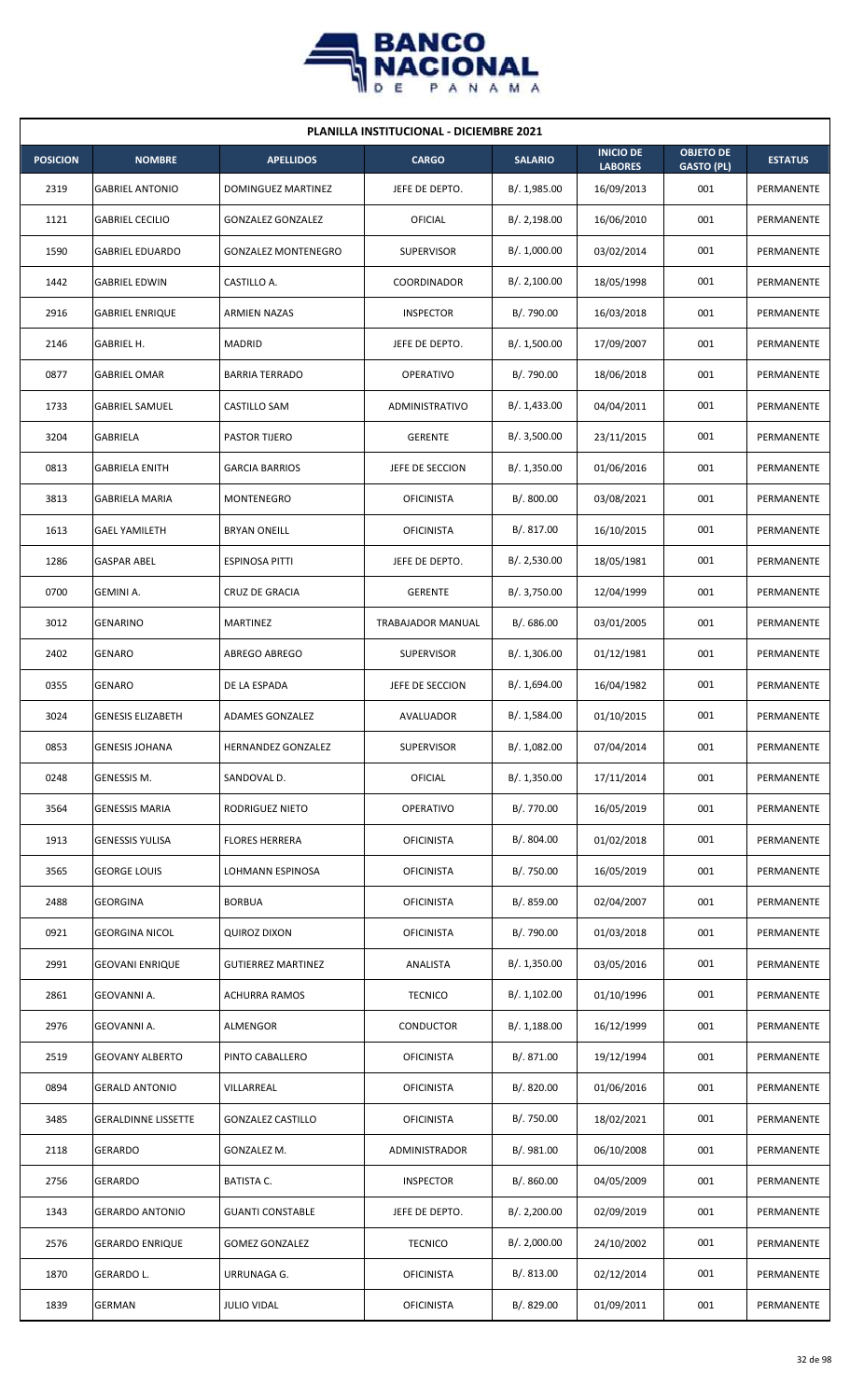

| <b>PLANILLA INSTITUCIONAL - DICIEMBRE 2021</b> |                           |                               |                     |                |                                    |                                       |                |  |  |
|------------------------------------------------|---------------------------|-------------------------------|---------------------|----------------|------------------------------------|---------------------------------------|----------------|--|--|
| <b>POSICION</b>                                | <b>NOMBRE</b>             | <b>APELLIDOS</b>              | <b>CARGO</b>        | <b>SALARIO</b> | <b>INICIO DE</b><br><b>LABORES</b> | <b>OBJETO DE</b><br><b>GASTO (PL)</b> | <b>ESTATUS</b> |  |  |
| 1873                                           | GERMAN                    | <b>GUERRA</b>                 | <b>OFICINISTA</b>   | B/. 849.00     | 01/03/2010                         | 001                                   | PERMANENTE     |  |  |
| 2364                                           | <b>GERTRUDIS</b>          | GRAJALES                      | <b>SUPERVISOR</b>   | B/. 1,097.00   | 02/05/1985                         | 001                                   | PERMANENTE     |  |  |
| 3759                                           | <b>GERTRUDIS MARIA</b>    | <b>AVILA CASTRO</b>           | <b>OFICINISTA</b>   | B/. 750.00     | 16/06/2021                         | 001                                   | PERMANENTE     |  |  |
| 2999                                           | <b>GESHWIN ANTONIO</b>    | <b>FORERO CAMPOS</b>          | <b>OPERADOR</b>     | B/. 900.00     | 16/11/2020                         | 001                                   | PERMANENTE     |  |  |
| 2042                                           | GIANCARLO                 | <b>FRANCO VEGA</b>            | <b>OFICINISTA</b>   | B/. 750.00     | 19/04/2021                         | 001                                   | PERMANENTE     |  |  |
| 2384                                           | <b>GIANCARLO GUSTAVO</b>  | <b>GUIZADO CORREA</b>         | <b>SUPERVISOR</b>   | B/.1,088.00    | 01/03/2011                         | 001                                   | PERMANENTE     |  |  |
| 0184                                           | GIANCARLO O.              | ALONSO MADRIGALEZ             | <b>ABOGADO</b>      | B/.1,391.00    | 17/09/2007                         | 001                                   | PERMANENTE     |  |  |
| 1327                                           | <b>GIANNA E.</b>          | COGLEY M.                     | <b>GERENTE</b>      | B/.4,211.00    | 02/05/2000                         | 001                                   | PERMANENTE     |  |  |
| 0746                                           | <b>GICELA MARISOL</b>     | HERNANDEZ VILLARREAL          | OFICIAL             | B/.1,460.00    | 02/01/2018                         | 001                                   | PERMANENTE     |  |  |
| 3780                                           | <b>GIL ELIGIO</b>         | ARAUZ CIANCA                  | ANALISTA            | B/.2,500.00    | 01/07/2021                         | 003                                   | CONTINGENTE    |  |  |
| 1866                                           | <b>GILBERTO</b>           | RODRIGUEZ C.                  | <b>OFICINISTA</b>   | B/.1,167.00    | 01/04/1984                         | 001                                   | PERMANENTE     |  |  |
| 1523                                           | <b>GILBERTO</b>           | <b>MORALES ESCOBAR</b>        | <b>OPERATIVO</b>    | B/. 837.00     | 01/04/2016                         | 001                                   | PERMANENTE     |  |  |
| 0074                                           | <b>GILBERTO</b>           | GONZALEZ M.                   | <b>GERENTE</b>      | B/. 2,812.00   | 01/11/2006                         | 001                                   | PERMANENTE     |  |  |
| 1242                                           | <b>GILBERTO ANTONIO</b>   | <b>FERNANDEZ PELICOT</b>      | ANALISTA            | B/.1,433.00    | 01/09/2020                         | 001                                   | PERMANENTE     |  |  |
| 3814                                           | <b>GILBERTO ANTONIO</b>   | CAMANO DEAGO                  | <b>INSPECTOR</b>    | B/. 750.00     | 09/08/2021                         | 001                                   | PERMANENTE     |  |  |
| 2616                                           | <b>GILBERTO MARTIN</b>    | <b>HARRIS LEWIS</b>           | <b>SUPERVISOR</b>   | B/.1,125.00    | 01/03/2011                         | 001                                   | PERMANENTE     |  |  |
| 0827                                           | <b>GILLIAM STEPHANIE</b>  | <b>GUARDIA QUIROZ</b>         | <b>SUPERVISOR</b>   | B/. 1,000.00   | 16/11/2016                         | 001                                   | PERMANENTE     |  |  |
| 0345                                           | <b>GINA TATIANA</b>       | ZAMORANO APARICIO             | COORDINADOR         | B/.2,400.00    | 18/07/2011                         | 001                                   | PERMANENTE     |  |  |
| 1370                                           | <b>GINELA YASBELL</b>     | RAMOS E.                      | <b>ANALISTA</b>     | B/. 1,462.00   | 02/06/2003                         | 001                                   | PERMANENTE     |  |  |
| 0866                                           | <b>GINEVA GINETH</b>      | <b>CASTRO HERRERA</b>         | JEFE DE DEPTO.      | B/. 876.00     | 01/08/2016                         | 001                                   | PERMANENTE     |  |  |
| 0935                                           | <b>GIORDANELIS AIMARA</b> | <b>BARRANTES GUERRA</b>       | <b>OFICINISTA</b>   | B/. 813.00     | 16/06/2017                         | 001                                   | PERMANENTE     |  |  |
| 2234                                           | GIOVANA A.                | <b>AVION OSORIO</b>           | <b>OFICIAL</b>      | B/. 1,894.00   | 10/06/1996                         | 001                                   | PERMANENTE     |  |  |
| 1541                                           | <b>GIOVANA LISBETH</b>    | GALLARDO DE SAMANIEGO         | <b>SUPERVISOR</b>   | B/. 1,000.00   | 16/05/2011                         | 001                                   | PERMANENTE     |  |  |
| 2076                                           | <b>GIOVANNA</b>           | <b>OROZCO</b>                 | <b>GERENTE</b>      | B/. 2,100.00   | 01/07/2003                         | 001                                   | PERMANENTE     |  |  |
| 3625                                           | <b>GIOVANNA GABRIELA</b>  | SINISTERRA CEDENO             | <b>GERENTE</b>      | B/. 4,500.00   | 04/01/2021                         | 001                                   | PERMANENTE     |  |  |
| 2492                                           | <b>GIOVANNA ITZEL</b>     | <b>CHANIS GONZALEZ</b>        | <b>OFICINISTA</b>   | B/. 828.00     | 16/08/2016                         | 001                                   | PERMANENTE     |  |  |
| 1252                                           | <b>GISCARD ALEXANDER</b>  | ARAUZ ZAMORA                  | ANALISTA            | B/.1,963.00    | 01/09/2017                         | 001                                   | PERMANENTE     |  |  |
| 3122                                           | GISELA                    | ROMERO A.                     | <b>GERENTE</b>      | B/.3,625.00    | 01/10/2009                         | 001                                   | PERMANENTE     |  |  |
| 0217                                           | GISELA I. DE              | <b>RAMOS</b>                  | JEFE DE DEPTO.      | B/.2,200.00    | 06/03/2008                         | 001                                   | PERMANENTE     |  |  |
| 1371                                           | <b>GISELA JUDITH</b>      | CORDOBA MONTENEGRO            | <b>GERENTE</b>      | B/. 2,781.00   | 16/04/2019                         | 001                                   | PERMANENTE     |  |  |
| 0404                                           | GISELA L.                 | COHEN S.                      | <b>ESPECIALISTA</b> | B/. 2,487.00   | 16/09/2003                         | 001                                   | PERMANENTE     |  |  |
| 3459                                           | <b>GISELA YAMILETH</b>    | DE LEON ACEVEDO               | <b>OPERATIVO</b>    | B/. 770.00     | 16/08/2018                         | 001                                   | PERMANENTE     |  |  |
| 3220                                           | GISELE DEL C.             | RICORD                        | <b>OFICIAL</b>      | B/.2,020.00    | 16/01/2007                         | 001                                   | PERMANENTE     |  |  |
| 0888                                           | <b>GISELLE DEL CARMEN</b> | <b>GONZALEZ DIAZ DE TUNON</b> | <b>OPERATIVO</b>    | B/. 793.00     | 18/06/2018                         | 001                                   | PERMANENTE     |  |  |
| 0472                                           | <b>GISELLE EDITH</b>      | ORTEGA B.                     | JEFE DE DEPTO.      | B/. 2,871.00   | 06/08/2001                         | 001                                   | PERMANENTE     |  |  |
| 3460                                           | <b>GISELLE ELISA</b>      | <b>GUERRA RIOS</b>            | <b>OPERATIVO</b>    | B/. 770.00     | 17/09/2018                         | 001                                   | PERMANENTE     |  |  |
| 0936                                           | <b>GISSEL JULIETH</b>     | PINEDA NAVARRO                | <b>OFICINISTA</b>   | B/. 773.00     | 03/09/2018                         | 001                                   | PERMANENTE     |  |  |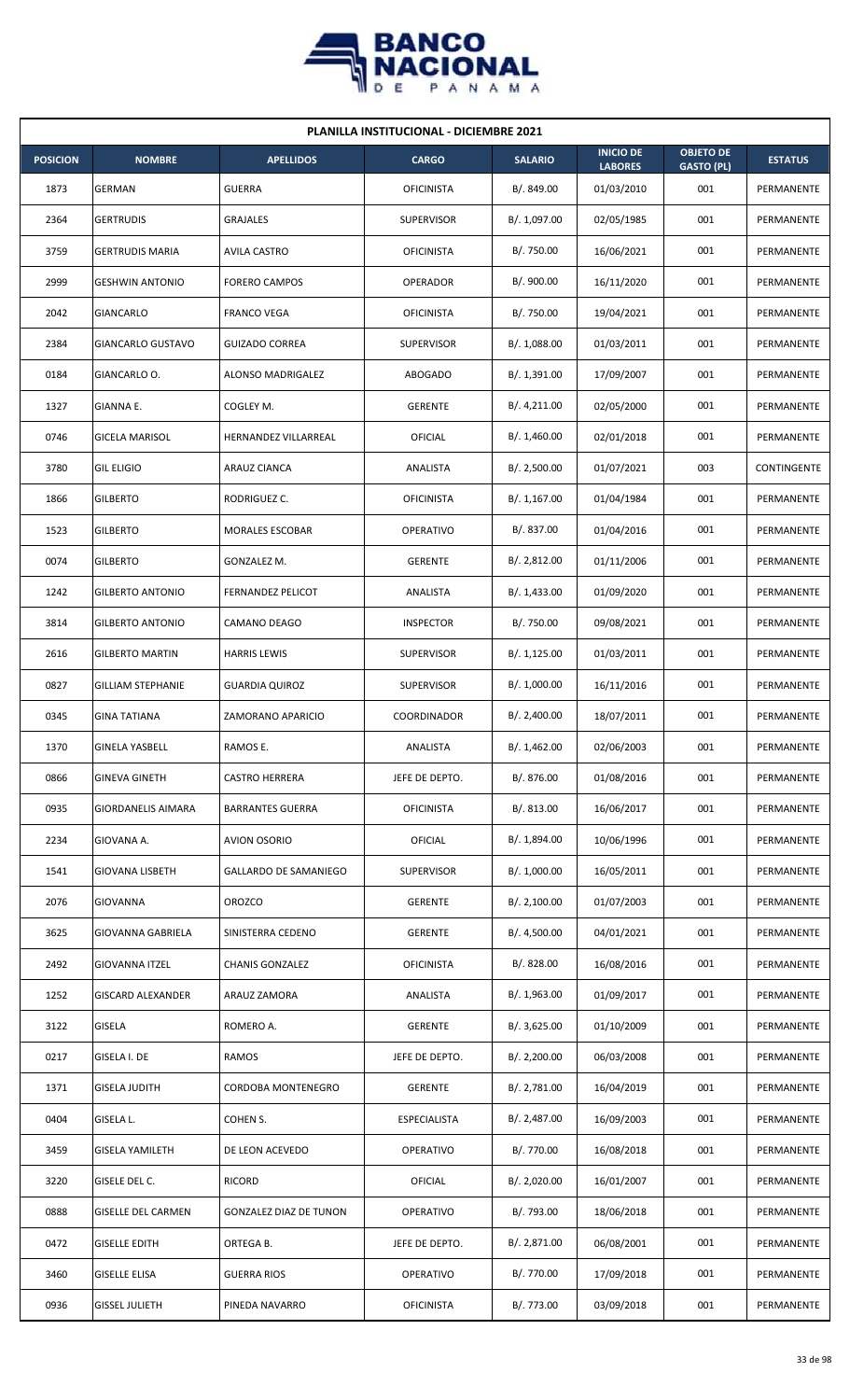

| <b>PLANILLA INSTITUCIONAL - DICIEMBRE 2021</b> |                            |                         |                   |                |                                    |                                       |                |  |  |
|------------------------------------------------|----------------------------|-------------------------|-------------------|----------------|------------------------------------|---------------------------------------|----------------|--|--|
| <b>POSICION</b>                                | <b>NOMBRE</b>              | <b>APELLIDOS</b>        | <b>CARGO</b>      | <b>SALARIO</b> | <b>INICIO DE</b><br><b>LABORES</b> | <b>OBJETO DE</b><br><b>GASTO (PL)</b> | <b>ESTATUS</b> |  |  |
| 2693                                           | <b>GISSELLE ANNETT</b>     | KOURUKLIS GONZALEZ      | <b>GERENTE</b>    | B/.3,643.00    | 21/02/2011                         | 001                                   | PERMANENTE     |  |  |
| 1363                                           | GITZEL Y.                  | GONZALEZ V.             | ANALISTA          | B/.1,418.00    | 03/07/2003                         | 001                                   | PERMANENTE     |  |  |
| 0937                                           | <b>GLADIS NEREIDA</b>      | OREJUELA MARQUEZ        | <b>SUPERVISOR</b> | B/. 770.00     | 17/09/2018                         | 001                                   | PERMANENTE     |  |  |
| 0542                                           | GLADYS DEL C.              | MOREIRA R.              | OFICIAL           | B/. 1,789.00   | 01/08/1994                         | 001                                   | PERMANENTE     |  |  |
| 0956                                           | <b>GLADYS ESTER</b>        | <b>CUERO GAITAN</b>     | ANALISTA          | B/. 1,639.00   | 16/02/2017                         | 001                                   | PERMANENTE     |  |  |
| 0960                                           | <b>GLADYS RAQUEL</b>       | <b>VEGA ATENCIO</b>     | TRAMITADOR        | B/. 911.00     | 16/10/2017                         | 001                                   | PERMANENTE     |  |  |
| 2518                                           | GLADYS Y.                  | ORTEGA A.               | <b>OFICINISTA</b> | B/. 839.00     | 16/01/2008                         | 001                                   | PERMANENTE     |  |  |
| 0038                                           | <b>GLINNIS</b>             | ORTIZ                   | <b>ABOGADO</b>    | B/. 1,741.00   | 02/05/2000                         | 001                                   | PERMANENTE     |  |  |
| 0359                                           | <b>GLORIA E. DE</b>        | <b>CHANG</b>            | JEFE DE SECCION   | B/. 1,752.00   | 01/03/1982                         | 001                                   | PERMANENTE     |  |  |
| 2153                                           | GLORIA J.                  | SANCHEZ BARRIA          | <b>SUPERVISOR</b> | B/. 1,093.00   | 17/06/1991                         | 001                                   | PERMANENTE     |  |  |
| 2597                                           | GLORIA M.                  | DE LEON G.              | ANALISTA          | B/. 1,088.00   | 17/11/2014                         | 001                                   | PERMANENTE     |  |  |
| 0374                                           | GLORIA M.                  | ARTEAGA V.              | JEFE DE DEPTO.    | B/.2,196.00    | 16/02/2000                         | 001                                   | PERMANENTE     |  |  |
| 0817                                           | <b>GLORIA STHEFANIE</b>    | <b>GONZALEZ GOMEZ</b>   | JEFE DE SECCION   | B/. 1,350.00   | 01/01/2016                         | 001                                   | PERMANENTE     |  |  |
| 0215                                           | <b>GLORIELA</b>            | <b>QUEZADA DE ORTIZ</b> | <b>SUPERVISOR</b> | B/.1,395.00    | 13/11/2000                         | 001                                   | PERMANENTE     |  |  |
| 0065                                           | <b>GLORIELA DEL CARMEN</b> | <b>SOLIS JIMENEZ</b>    | <b>ASISTENTE</b>  | B/.1,309.00    | 02/02/1981                         | 001                                   | PERMANENTE     |  |  |
| 3809                                           | <b>GLORIELA EDITH</b>      | SANJUR JIMENEZ          | <b>OFICIAL</b>    | B/. 1,500.00   | 16/07/2021                         | 001                                   | PERMANENTE     |  |  |
| 3520                                           | <b>GLORYS ESTELA</b>       | <b>BONILLA ABREGO</b>   | <b>OFICIAL</b>    | B/.1,384.00    | 03/12/2018                         | 001                                   | PERMANENTE     |  |  |
| 0034                                           | <b>GRACIELA DE</b>         | <b>BURGOS</b>           | ASISTENTE         | B/.2,000.00    | 16/06/2008                         | 001                                   | PERMANENTE     |  |  |
| 0644                                           | <b>GRACIELA ELAINE</b>     | <b>CHANG ARDINES</b>    | OFICIAL           | B/. 1,483.00   | 04/05/2015                         | 001                                   | PERMANENTE     |  |  |
| 3279                                           | <b>GRECIA</b>              | VARGAS C.               | <b>OFICIAL</b>    | B/. 1,599.00   | 01/09/2000                         | 001                                   | PERMANENTE     |  |  |
| 1357                                           | <b>GREGORIO EUGENIO</b>    | <b>VALDES BATISTA</b>   | <b>OFICIAL</b>    | B/. 1,584.00   | 16/02/2018                         | 001                                   | PERMANENTE     |  |  |
| 2491                                           | <b>GREISY EXMID</b>        | CHAVARRIA ESTRIBI       | <b>OFICINISTA</b> | B/. 813.00     | 16/07/2013                         | 001                                   | PERMANENTE     |  |  |
| 1969                                           | GRELYS E.                  | VERGARA C.              | <b>OFICINISTA</b> | B/. 816.00     | 01/06/2011                         | 001                                   | PERMANENTE     |  |  |
| 0420                                           | <b>GRETCHEN KENICH</b>     | RODRIGUEZ RODRIGUEZ     | <b>SUPERVISOR</b> | B/. 1,550.00   | 30/09/2021                         | 001                                   | PERMANENTE     |  |  |
| 3656                                           | <b>GRICELDA MURIELL</b>    | <b>GUERRA SERRANO</b>   | <b>OFICINISTA</b> | B/. 750.00     | 16/03/2021                         | 001                                   | PERMANENTE     |  |  |
| 2165                                           | GRISELDA A.                | PEREZ OVALLE            | <b>SUPERVISOR</b> | B/.1,669.00    | 03/07/2000                         | 001                                   | PERMANENTE     |  |  |
| 1938                                           | <b>GRISMEL</b>             | SANTANA MORAN           | SUPERVISOR        | B/. 1,000.00   | 03/06/2013                         | 001                                   | PERMANENTE     |  |  |
| 2158                                           | <b>GUADALUPE EDITH</b>     | VANEGAS VANEGAS         | <b>SUPERVISOR</b> | B/. 1,200.00   | 16/08/2019                         | 001                                   | PERMANENTE     |  |  |
| 3200                                           | <b>GUIANELLA G.</b>        | <b>ALVARADO</b>         | JEFE DE DEPTO.    | B/.2,450.00    | 18/06/2007                         | 001                                   | PERMANENTE     |  |  |
| 2284                                           | <b>GUILLERMO</b>           | <b>RODRIGUEZ</b>        | OPERATIVO         | B/. 1,333.00   | 01/07/1982                         | 001                                   | PERMANENTE     |  |  |
| 1812                                           | <b>GUILLERMO</b>           | QUINTANA O.             | <b>OFICINISTA</b> | B/. 1,114.00   | 03/01/2005                         | 001                                   | PERMANENTE     |  |  |
| 3079                                           | <b>GUILLERMO</b>           | HERRERA BAENA           | <b>SUPERVISOR</b> | B/. 1,114.00   | 01/09/2010                         | 001                                   | PERMANENTE     |  |  |
| 2161                                           | <b>GUILLERMO</b>           | CANO RIVERA             | SUPERVISOR        | B/. 1,200.00   | 02/09/2019                         | 001                                   | PERMANENTE     |  |  |
| 1069                                           | <b>GUILLERMO</b>           | BEITIA D.               | <b>GERENTE</b>    | B/.3,300.00    | 01/08/2007                         | 001                                   | PERMANENTE     |  |  |
| 2077                                           | GUILLERMO ALEJANDRO        | DIAZ ALVAREZ            | OFICIAL           | B/. 1,350.00   | 18/02/2021                         | 001                                   | PERMANENTE     |  |  |
| 2180                                           | <b>GUILLERMO ANTONIO</b>   | ORO HERRERA             | COORDINADOR       | B/. 1,200.00   | 01/06/2017                         | 001                                   | PERMANENTE     |  |  |
| 2780                                           | <b>GUILLERMO HUMBERTO</b>  | TAPIA MENDOZA           | <b>INSPECTOR</b>  | B/. 916.00     | 03/07/2000                         | 001                                   | PERMANENTE     |  |  |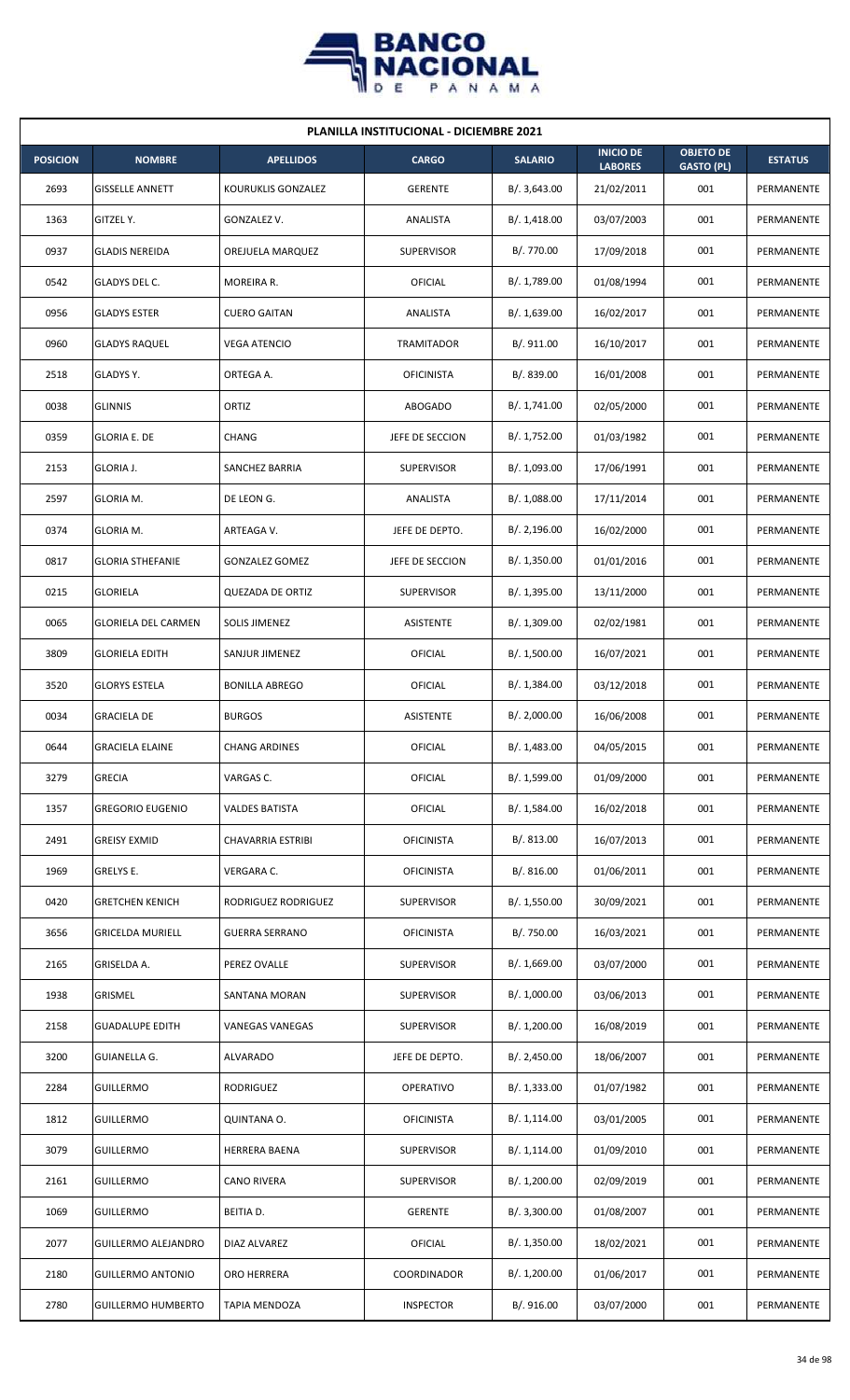

| <b>PLANILLA INSTITUCIONAL - DICIEMBRE 2021</b> |                          |                           |                   |                |                                    |                                       |                |  |  |
|------------------------------------------------|--------------------------|---------------------------|-------------------|----------------|------------------------------------|---------------------------------------|----------------|--|--|
| <b>POSICION</b>                                | <b>NOMBRE</b>            | <b>APELLIDOS</b>          | <b>CARGO</b>      | <b>SALARIO</b> | <b>INICIO DE</b><br><b>LABORES</b> | <b>OBJETO DE</b><br><b>GASTO (PL)</b> | <b>ESTATUS</b> |  |  |
| 0063                                           | GUILLERMO J.             | QUINTERO                  | ASISTENTE         | B/. 1,809.00   | 16/06/2005                         | 001                                   | PERMANENTE     |  |  |
| 1494                                           | <b>GUILLERMO RAMON</b>   | <b>GONZALEZ VANNUCCHI</b> | OPERATIVO         | B/. 810.00     | 01/06/2017                         | 001                                   | PERMANENTE     |  |  |
| 0938                                           | <b>GUIVIOLA RAQUEL</b>   | <b>TURNER AVILA</b>       | <b>OFICINISTA</b> | B/. 790.00     | 16/04/2018                         | 001                                   | PERMANENTE     |  |  |
| 2107                                           | <b>GUMERCINDA DE</b>     | VARGAS                    | <b>SUPERVISOR</b> | B/. 1,781.00   | 13/08/1990                         | 001                                   | PERMANENTE     |  |  |
| 2828                                           | <b>GUMERCINDO</b>        | MORALES GONZALEZ          | <b>INSPECTOR</b>  | B/. 855.00     | 04/05/2009                         | 001                                   | PERMANENTE     |  |  |
| 0265                                           | <b>GUSTAVO</b>           | CUCALON Z.                | <b>SUPERVISOR</b> | B/.1,456.00    | 01/09/2009                         | 001                                   | PERMANENTE     |  |  |
| 2568                                           | GUSTAVO A.               | RIVERA D.                 | JEFE DE DEPTO.    | B/.3,289.00    | 16/11/2009                         | 001                                   | PERMANENTE     |  |  |
| 1905                                           | <b>GUSTAVO ALBERTO</b>   | <b>ACOSTA TROCH</b>       | <b>OFICINISTA</b> | B/. 750.00     | 01/08/2019                         | 001                                   | PERMANENTE     |  |  |
| 0760                                           | <b>GUSTAVO ALEXANDER</b> | RAMOS CACERES             | <b>TECNICO</b>    | B/. 1,082.00   | 01/09/2017                         | 001                                   | PERMANENTE     |  |  |
| 1177                                           | <b>GUSTAVO ANTONIO</b>   | PITTI GONZALEZ            | <b>OFICIAL</b>    | B/.2,200.00    | 06/04/2015                         | 001                                   | PERMANENTE     |  |  |
| 2815                                           | <b>GUSTAVO EMILIO</b>    | RODRIGUEZ CASTILLO        | <b>TECNICO</b>    | B/. 1,004.00   | 16/03/1992                         | 001                                   | PERMANENTE     |  |  |
| 3760                                           | <b>GUSTAVO EMILIO</b>    | <b>WONG CABALLERO</b>     | <b>INSPECTOR</b>  | B/. 750.00     | 01/06/2021                         | 001                                   | PERMANENTE     |  |  |
| 1957                                           | <b>GUSTAVO ENRIQUE</b>   | <b>GUTIERREZ MOSQUERA</b> | OPERATIVO         | B/. 850.00     | 02/01/2019                         | 001                                   | PERMANENTE     |  |  |
| 2013                                           | GUSTAVO W.               | <b>MORALES PAZ</b>        | <b>OFICINISTA</b> | B/0.820.00     | 16/09/1986                         | 001                                   | PERMANENTE     |  |  |
| 0647                                           | HANNY DEL CARMEN         | MENDOZA BETHANCOURTH      | OFICIAL           | B/. 1,544.00   | 02/09/2013                         | 001                                   | PERMANENTE     |  |  |
| 1232                                           | <b>HARMODIO</b>          | DEL ROSARIO CRUZ          | ANALISTA          | B/. 1,762.00   | 18/06/2012                         | 001                                   | PERMANENTE     |  |  |
| 1113                                           | HARMODIO ISAAC           | SANTAMARIA ABREGO         | OFICIAL           | B/.2,472.00    | 16/10/2007                         | 001                                   | PERMANENTE     |  |  |
| 2866                                           | <b>HARRY AMADO</b>       | RIVERA PINEDA             | <b>INSPECTOR</b>  | B/. 844.00     | 01/09/2011                         | 001                                   | PERMANENTE     |  |  |
| 3848                                           | <b>HASSED DAVID</b>      | CASTILLO VERGARA          | OFICIAL           | B/. 1,350.00   | 11/11/2021                         | 001                                   | PERMANENTE     |  |  |
| 2219                                           | HAYDEE DEL C.            | REYES P.                  | <b>OFICIAL</b>    | B/.1,421.00    | 20/10/2004                         | 001                                   | PERMANENTE     |  |  |
| 2454                                           | HAYMEE Z.                | <b>CORDOBA</b>            | <b>OFICINISTA</b> | B/. 946.00     | 01/08/2005                         | 001                                   | PERMANENTE     |  |  |
| 1958                                           | <b>HECTOR</b>            | <b>BATISTA RIOS</b>       | <b>OFICINISTA</b> | B/. 1,051.00   | 16/05/1979                         | 001                                   | PERMANENTE     |  |  |
| 3088                                           | <b>HECTOR</b>            | MOSQUERA                  | <b>SUPERVISOR</b> | B/. 1,272.00   | 16/05/1997                         | 001                                   | PERMANENTE     |  |  |
| 2781                                           | HECTOR A.                | LOPEZ A.                  | <b>INSPECTOR</b>  | B/. 793.00     | 16/06/2009                         | 001                                   | PERMANENTE     |  |  |
| 2760                                           | <b>HECTOR ANTOLIN</b>    | SANJUR SEGUNDO            | <b>INSPECTOR</b>  | B/.821.00      | 01/03/2013                         | 001                                   | PERMANENTE     |  |  |
| 0782                                           | <b>HECTOR ANTONIO</b>    | <b>BELTRAN MESA</b>       | TRABAJADOR MANUAL | B/. 650.00     | 18/05/2020                         | 001                                   | PERMANENTE     |  |  |
| 0461                                           | <b>HECTOR ARTURO</b>     | RODRIGUEZ                 | <b>INSPECTOR</b>  | B/. 770.00     | 02/05/2019                         | 001                                   | PERMANENTE     |  |  |
| 3600                                           | <b>HECTOR CELSO</b>      | PANEZO RENTERIA           | OPERATIVO         | B/. 750.00     | 16/10/2020                         | 001                                   | PERMANENTE     |  |  |
| 2796                                           | HECTOR E.                | <b>GOVEA</b>              | <b>INSPECTOR</b>  | B/. 868.00     | 01/09/2008                         | 001                                   | PERMANENTE     |  |  |
| 0147                                           | <b>HECTOR ENRIQUE</b>    | AGUILAR                   | <b>ABOGADO</b>    | B/.2,130.00    | 01/11/1978                         | 001                                   | PERMANENTE     |  |  |
| 1865                                           | <b>HECTOR GARY</b>       | <b>QUINTERO MORENO</b>    | <b>INSPECTOR</b>  | B/. 770.00     | 16/04/2019                         | 001                                   | PERMANENTE     |  |  |
| 0710                                           | HECTOR M.                | ROSARIO M.                | <b>GERENTE</b>    | B/.2,906.00    | 01/07/2005                         | 001                                   | PERMANENTE     |  |  |
| 3019                                           | HEDIBERTO A.             | JAEN R.                   | TRABAJADOR MANUAL | B/0.686.00     | 16/08/2005                         | 001                                   | PERMANENTE     |  |  |
| 0088                                           | <b>HEIDI MALEN</b>       | RODRIGUEZ SANCHEZ         | <b>GERENTE</b>    | B/. 2,754.00   | 03/09/2007                         | 001                                   | PERMANENTE     |  |  |
| 0620                                           | <b>HEIDY LINETH</b>      | MUÑOZ BASMESON            | <b>OFICIAL</b>    | B/. 1,426.00   | 16/03/2012                         | 001                                   | PERMANENTE     |  |  |
| 2134                                           | <b>HEIDY LOREIDA</b>     | DEL CID GUERRA            | <b>SUPERVISOR</b> | B/. 1,893.00   | 01/09/2008                         | 001                                   | PERMANENTE     |  |  |
| 0696                                           | HELIODORO M.             | ALONSO F.                 | <b>GERENTE</b>    | B/. 3,806.00   | 09/03/1998                         | 001                                   | PERMANENTE     |  |  |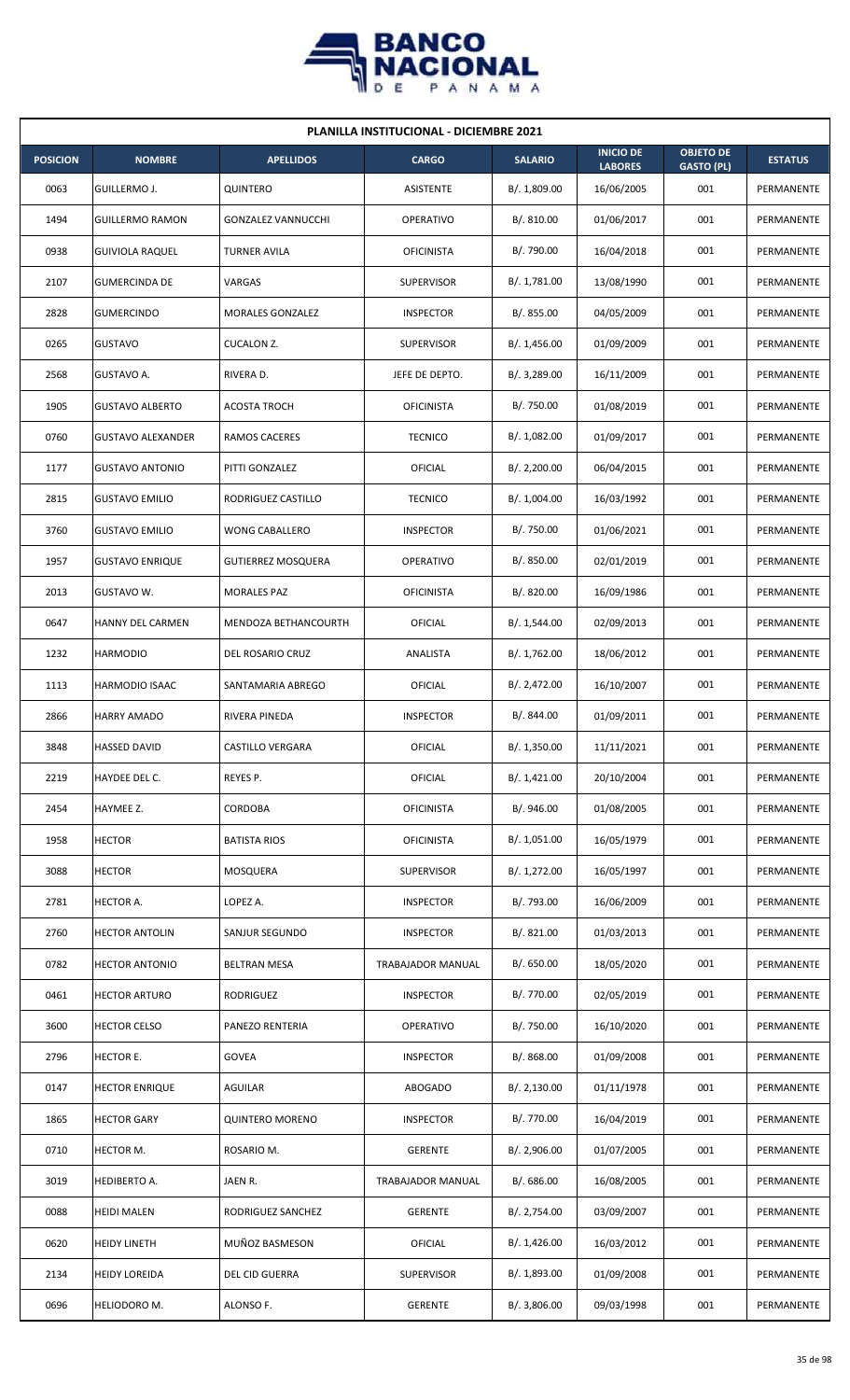

| <b>PLANILLA INSTITUCIONAL - DICIEMBRE 2021</b> |                          |                          |                   |                |                                    |                                       |                   |  |  |
|------------------------------------------------|--------------------------|--------------------------|-------------------|----------------|------------------------------------|---------------------------------------|-------------------|--|--|
| <b>POSICION</b>                                | <b>NOMBRE</b>            | <b>APELLIDOS</b>         | <b>CARGO</b>      | <b>SALARIO</b> | <b>INICIO DE</b><br><b>LABORES</b> | <b>OBJETO DE</b><br><b>GASTO (PL)</b> | <b>ESTATUS</b>    |  |  |
| 3366                                           | <b>HENRY EDWARD</b>      | CABRERA NUÑEZ            | <b>OPERATIVO</b>  | B/. 790.00     | 01/09/2017                         | 001                                   | PERMANENTE        |  |  |
| 1487                                           | <b>HERACLIO</b>          | RUIZ B.                  | <b>OPERATIVO</b>  | B/. 1,279.00   | 01/10/1990                         | 001                                   | PERMANENTE        |  |  |
| 3657                                           | <b>HERBERT JOHN</b>      | <b>SCHMIDT HERBRUGER</b> | ANALISTA          | B/. 1,800.00   | 16/03/2021                         | 001                                   | PERMANENTE        |  |  |
| 1489                                           | HERENIA E.               | CASTILLO A.              | <b>OPERATIVO</b>  | B/. 1,293.00   | 04/10/1999                         | 001                                   | <b>PERMANENTE</b> |  |  |
| 1304                                           | HERMEL A.                | GUARDIA J.               | AVALUADOR         | B/. 2,750.00   | 17/11/2008                         | 001                                   | PERMANENTE        |  |  |
| 0240                                           | HERMELINDA               | MORENO RODRIGUEZ         | ADMINISTRATIVO    | B/.1,100.00    | 02/03/2006                         | 001                                   | PERMANENTE        |  |  |
| 0945                                           | <b>HERNAN IRISNEL</b>    | <b>MACIAS ANINO</b>      | AVALUADOR         | B/.2,426.00    | 01/09/2015                         | 001                                   | PERMANENTE        |  |  |
| 0125                                           | HERNESTINA               | ZUNIGA MOSQUERA          | <b>GERENTE</b>    | B/.2,217.00    | 02/07/2003                         | 001                                   | PERMANENTE        |  |  |
| 3761                                           | HILARIE LISETH           | <b>REYES HAY</b>         | <b>GESTOR</b>     | B/. 850.00     | 07/06/2021                         | 001                                   | PERMANENTE        |  |  |
| 1506                                           | HILDA LINETH             | ARANCIBIA GONZALEZ       | <b>SUPERVISOR</b> | B/. 911.00     | 01/10/2013                         | 001                                   | PERMANENTE        |  |  |
| 2094                                           | <b>HILDAURA</b>          | SUAZO GOMEZ DE APARICIO  | ANALISTA          | B/. 1,789.00   | 16/12/2010                         | 001                                   | PERMANENTE        |  |  |
| 2046                                           | HIPOLITO E.              | RODRIGUEZ CARRION        | JEFE DE SECCION   | B/. 1,539.00   | 02/06/2003                         | 001                                   | PERMANENTE        |  |  |
| 1318                                           | <b>HUMBERTO</b>          | PENALBA GUEVARA          | AVALUADOR         | B/. 1,584.00   | 02/05/2018                         | 001                                   | PERMANENTE        |  |  |
| 1117                                           | <b>HUMBERTO ANTONIO</b>  | PEREZ DE GRACIA          | <b>OFICIAL</b>    | B/. 1,849.00   | 04/05/2015                         | 001                                   | PERMANENTE        |  |  |
| 1619                                           | HYLZA DEL C.             | ARIAS                    | <b>OPERATIVO</b>  | B/. 991.00     | 15/09/2003                         | 001                                   | PERMANENTE        |  |  |
| 1050                                           | <b>IAN EDUARDO</b>       | <b>MUNOZ ROBLES</b>      | OFICIAL           | B/.2,045.00    | 01/04/2013                         | 001                                   | PERMANENTE        |  |  |
| 3762                                           | IANMARY DEL CARMEN       | PINZON MARTINEZ          | ASISTENTE         | B/.900.00      | 16/06/2021                         | 003                                   | CONTINGENTE       |  |  |
| 0610                                           | <b>ICILIA NATALIA</b>    | ARCHIBOLD                | OFICIAL           | B/. 1,490.00   | 12/12/1994                         | 001                                   | PERMANENTE        |  |  |
| 0507                                           | <b>IDALMIS</b>           | CALDERON O.              | SUPERVISOR        | B/. 1,813.00   | 19/11/2003                         | 001                                   | PERMANENTE        |  |  |
| 1678                                           | <b>IDALYN ESTHER</b>     | SALAZAR DE GRACIA        | OPERATIVO         | B/. 928.00     | 01/08/2012                         | 001                                   | PERMANENTE        |  |  |
| 0691                                           | IDANIA H. DE             | <b>RODRIGUEZ</b>         | <b>OFICIAL</b>    | B/.1,360.00    | 16/07/2003                         | 001                                   | PERMANENTE        |  |  |
| 2273                                           | IDELSA N.                | CHACON                   | <b>GESTOR</b>     | B/. 919.00     | 21/11/2006                         | 001                                   | PERMANENTE        |  |  |
| 0854                                           | <b>IDETH JUDITH</b>      | DE LEON CARRASCO         | <b>OFICINISTA</b> | B/. 838.00     | 16/05/2012                         | 001                                   | PERMANENTE        |  |  |
| 2105                                           | <b>IDIELKA LISLEYDIS</b> | PINO ARROYO              | JEFE DE SECCION   | B/. 1,490.00   | 04/04/2011                         | 001                                   | PERMANENTE        |  |  |
| 2993                                           | <b>IDOCLESIANO</b>       | <b>MIRONES ROBLES</b>    | MENSAJERO         | B/. 763.00     | 16/04/2001                         | 001                                   | PERMANENTE        |  |  |
| 2398                                           | <b>IGSARIS LINETH</b>    | CABALLERO SANCHEZ        | ASISTENTE         | B/. 1,000.00   | 01/04/2021                         | 001                                   | PERMANENTE        |  |  |
| 1331                                           | <b>IGSARIS LISNETH</b>   | CHAVARRIA SANTANA        | <b>AUDITOR</b>    | B/. 1,749.00   | 01/03/2011                         | 001                                   | PERMANENTE        |  |  |
| 1767                                           | <b>ILADIS ESTHER</b>     | <b>BERNAL MOJICA</b>     | <b>SUPERVISOR</b> | B/.1,061.00    | 17/03/2014                         | 001                                   | PERMANENTE        |  |  |
| 0261                                           | ILDA ESMERALDA           | FERNANDEZ CASTILLO       | <b>OFICINISTA</b> | B/. 808.00     | 07/04/2014                         | 001                                   | PERMANENTE        |  |  |
| 1636                                           | ILEANA I.                | GONZALEZ P.              | OPERATIVO         | B/. 820.00     | 16/10/2014                         | 001                                   | PERMANENTE        |  |  |
| 2186                                           | <b>ILEANA ODIVIS</b>     | SANCHEZ C.               | <b>SUPERVISOR</b> | B/. 1,264.00   | 18/09/1995                         | 001                                   | PERMANENTE        |  |  |
| 1161                                           | ILEANA P. DE             | <b>GUEVARA</b>           | <b>OFICIAL</b>    | B/.2,163.00    | 16/06/1997                         | 001                                   | PERMANENTE        |  |  |
| 3367                                           | <b>ILEANA YANETH</b>     | LOAIZA VALENCIA          | OPERATIVO         | B/. 790.00     | 17/07/2017                         | 001                                   | PERMANENTE        |  |  |
| 3481                                           | <b>ILEM JANTHAL</b>      | MEDINA VILLAVERDE        | OPERATIVO         | B/. 770.00     | 01/10/2018                         | 001                                   | PERMANENTE        |  |  |
| 3633                                           | ILIANA DEL CARMEN        | ALMENGOR PAREJA          | ANALISTA          | B/. 1,000.00   | 01/02/2021                         | 001                                   | PERMANENTE        |  |  |
| 1682                                           | ILIANA ESIDELA           | DOMINGUEZ BAQUEDO        | OPERATIVO         | B/. 820.00     | 16/01/2014                         | 001                                   | PERMANENTE        |  |  |
| 1709                                           | <b>ILIANA IBETH</b>      | <b>ESPINOSA GUERRA</b>   | OPERATIVO         | B/. 854.00     | 01/11/2010                         | 001                                   | PERMANENTE        |  |  |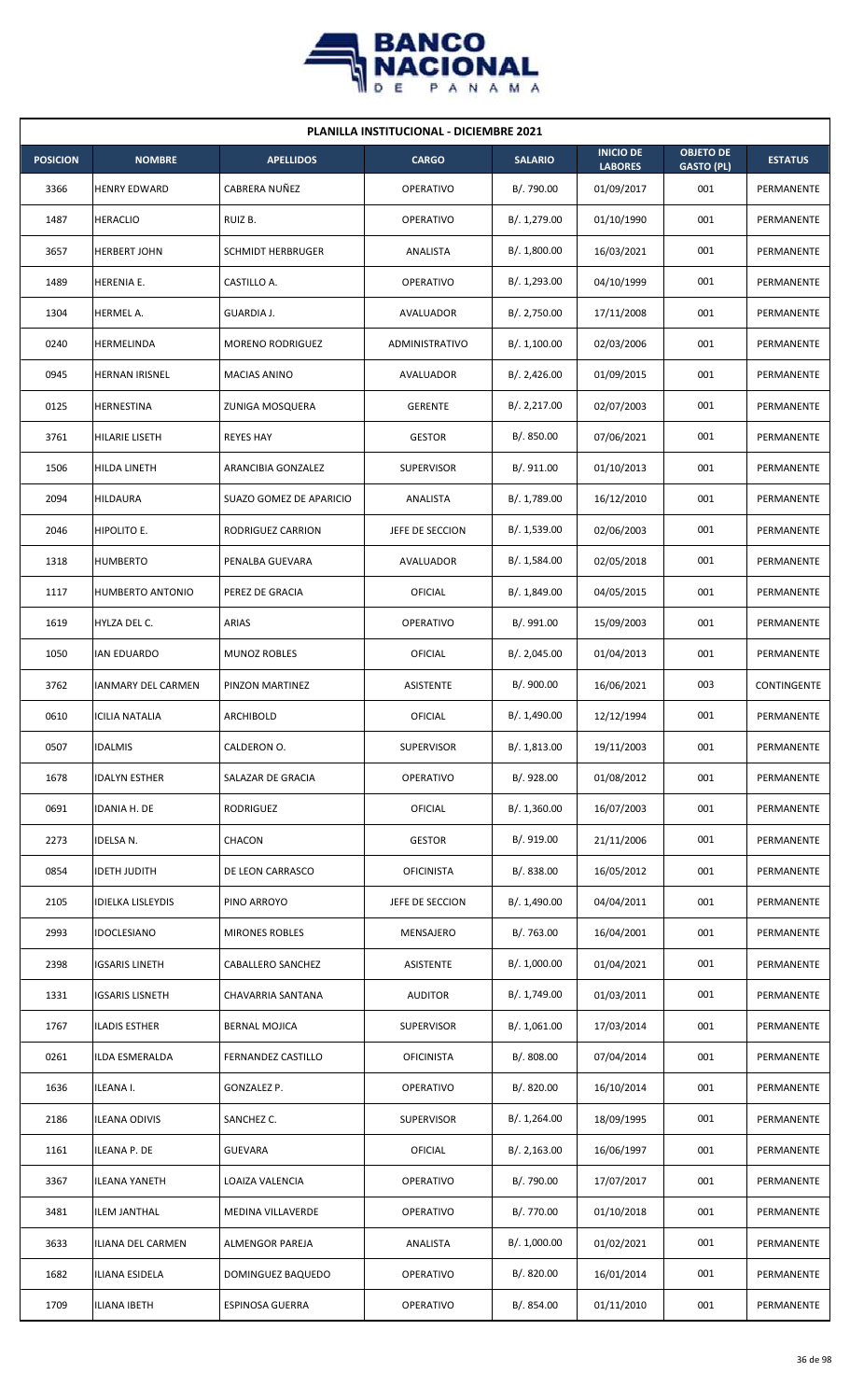

| <b>PLANILLA INSTITUCIONAL - DICIEMBRE 2021</b> |                        |                               |                   |                |                                    |                                       |                |  |  |
|------------------------------------------------|------------------------|-------------------------------|-------------------|----------------|------------------------------------|---------------------------------------|----------------|--|--|
| <b>POSICION</b>                                | <b>NOMBRE</b>          | <b>APELLIDOS</b>              | <b>CARGO</b>      | <b>SALARIO</b> | <b>INICIO DE</b><br><b>LABORES</b> | <b>OBJETO DE</b><br><b>GASTO (PL)</b> | <b>ESTATUS</b> |  |  |
| 0962                                           | <b>ILIANA NAVIL</b>    | SANCHEZ RAMIREZ DE MACIAS     | ANALISTA          | B/.1,109.00    | 01/12/2015                         | 001                                   | PERMANENTE     |  |  |
| 3566                                           | ILSA ANALIDA           | <b>BATALLA RUIZ</b>           | <b>OFICINISTA</b> | B/. 770.00     | 16/05/2019                         | 001                                   | PERMANENTE     |  |  |
| 0242                                           | <b>ILSA YANETH</b>     | MONTENEGRO F.                 | ADMINISTRATIVO    | B/. 880.00     | 17/02/1994                         | 001                                   | PERMANENTE     |  |  |
| 0569                                           | <b>IMELDA</b>          | <b>GOMEZ ROOK</b>             | <b>OFICIAL</b>    | B/. 1,553.00   | 16/04/1997                         | 001                                   | PERMANENTE     |  |  |
| 3368                                           | <b>INDIRA ADELAIDA</b> | WILLIAMS GONDOLA              | <b>OPERATIVO</b>  | B/.817.00      | 16/03/2017                         | 001                                   | PERMANENTE     |  |  |
| 2475                                           | INDIRA DEL SOCORRO     | <b>OROZCO GUERRERO</b>        | <b>OFICINISTA</b> | B/. 827.00     | 16/06/2010                         | 001                                   | PERMANENTE     |  |  |
| 2175                                           | <b>INDIRA F. DE</b>    | BAZAN                         | JEFE DE SECCION   | B/.1,848.00    | 18/05/1998                         | 001                                   | PERMANENTE     |  |  |
| 3387                                           | <b>INDIRA NOEMI</b>    | FERNANDEZ ZAMBRANO            | <b>OFICINISTA</b> | B/. 750.00     | 16/09/2020                         | 001                                   | PERMANENTE     |  |  |
| 1995                                           | <b>INDIRA Z.</b>       | RODRIGUEZ                     | <b>OFICIAL</b>    | B/. 1,489.00   | 01/11/2007                         | 001                                   | PERMANENTE     |  |  |
| 0071                                           | <b>INES MAYELA</b>     | LOMBA PEREZ                   | ASISTENTE         | B/. 1,236.00   | 17/09/2018                         | 001                                   | PERMANENTE     |  |  |
| 1646                                           | <b>INES YAZMINA</b>    | <b>LATINEZ CHACON</b>         | <b>OPERATIVO</b>  | B/. 813.00     | 16/06/2015                         | 001                                   | PERMANENTE     |  |  |
| 1009                                           | INGRI I.               | <b>DIAZ</b>                   | OFICIAL           | B/. 1,469.00   | 05/01/2009                         | 001                                   | PERMANENTE     |  |  |
| 0831                                           | <b>INGRID DAMARIS</b>  | SMALL WHITAKER                | <b>OFICINISTA</b> | B/. 827.00     | 01/03/2016                         | 001                                   | PERMANENTE     |  |  |
| 3723                                           | <b>INGRID DAYLIN</b>   | <b>RIOS MONTENEGRO</b>        | <b>OPERATIVO</b>  | B/. 750.00     | 24/05/2021                         | 001                                   | PERMANENTE     |  |  |
| 0790                                           | <b>INGRID INGARD</b>   | PUGA SCHIFINO                 | <b>OFICINISTA</b> | B/0.865.00     | 01/04/2016                         | 001                                   | PERMANENTE     |  |  |
| 2330                                           | INGRID LORENA          | CASTILLO LEZCANO              | <b>GERENTE</b>    | B/.2,100.00    | 02/03/2009                         | 001                                   | PERMANENTE     |  |  |
| 0779                                           | <b>INGRID SHYSLENG</b> | URRIOLA MIRANDA               | JEFE DE SECCION   | B/.2,155.00    | 05/09/2013                         | 001                                   | PERMANENTE     |  |  |
| 2292                                           | <b>INGRIDY.</b>        | VASQUEZ G.                    | <b>OPERATIVO</b>  | B/. 1,083.00   | 10/02/2005                         | 001                                   | PERMANENTE     |  |  |
| 2216                                           | <b>INGRID YANELA</b>   | <b>URRIOLA ROJAS</b>          | JEFE DE DEPTO.    | B/. 2,100.00   | 23/04/2012                         | 001                                   | PERMANENTE     |  |  |
| 1156                                           | <b>IRADELLA DE</b>     | <b>BETHANCOURT</b>            | <b>GERENTE</b>    | B/.2,691.00    | 01/04/1984                         | 001                                   | PERMANENTE     |  |  |
| 2521                                           | <b>IRAIDA IBETH</b>    | TORRES OCANA DE SIMMONS       | <b>OFICINISTA</b> | B/. 859.00     | 01/09/2005                         | 001                                   | PERMANENTE     |  |  |
| 2998                                           | IRAIDA M.              | <b>BARRIA</b>                 | <b>OFICINISTA</b> | B/. 836.00     | 05/05/2008                         | 001                                   | PERMANENTE     |  |  |
| 2486                                           | <b>IRANIA IBETH</b>    | RIVERA TUÑON                  | <b>OFICINISTA</b> | B/. 820.00     | 17/10/2016                         | 001                                   | PERMANENTE     |  |  |
| 3522                                           | <b>IRASELI INES</b>    | <b>GUTIERREZ BAKER</b>        | <b>OFICINISTA</b> | B/. 770.00     | 03/12/2018                         | 001                                   | PERMANENTE     |  |  |
| 0312                                           | <b>IRASEMA MABEL</b>   | ARANDA R.                     | <b>OFICINISTA</b> | B/. 891.00     | 01/10/1996                         | 001                                   | PERMANENTE     |  |  |
| 1435                                           | <b>IRENE E.</b>        | ECHEVERS M.                   | <b>OFICIAL</b>    | B/. 2,487.00   | 17/01/2000                         | 001                                   | PERMANENTE     |  |  |
| 3594                                           | <b>IRENE VIRGINIA</b>  | PEDRESCHI MELGAR              | <b>GERENTE</b>    | B/.3,500.00    | 21/01/2020                         | 001                                   | PERMANENTE     |  |  |
| 1819                                           | IRIELA J.              | <b>VERGARA DE KARAMANITES</b> | <b>OFICINISTA</b> | B/. 767.00     | 16/07/2003                         | 001                                   | PERMANENTE     |  |  |
| 1753                                           | IRINA DEL CARMEN       | <b>GRAY SANCHEZ</b>           | <b>OFICINISTA</b> | B/. 883.00     | 07/11/2016                         | 001                                   | PERMANENTE     |  |  |
| 1804                                           | <b>IRINA MILDRETH</b>  | ROSAS B.                      | <b>SUPERVISOR</b> | B/. 1,000.00   | 16/09/1997                         | 001                                   | PERMANENTE     |  |  |
| 1553                                           | <b>IRIS DE</b>         | <b>CESPEDES</b>               | OPERATIVO         | B/. 873.00     | 02/05/2002                         | 001                                   | PERMANENTE     |  |  |
| 0331                                           | IRIS DELCARMEN         | LIM YUENG EDMUNDS             | AVALUADOR         | B/. 1,922.00   | 02/07/2012                         | 001                                   | PERMANENTE     |  |  |
| 2353                                           | IRIS E.                | CALDERON G.                   | JEFE DE SECCION   | B/.1,350.00    | 16/08/2000                         | 001                                   | PERMANENTE     |  |  |
| 2391                                           | <b>IRIS ELIBETH</b>    | SANCHEZ DIAZ                  | JEFE DE DEPTO.    | B/. 1,976.00   | 03/01/2005                         | 001                                   | PERMANENTE     |  |  |
| 2278                                           | <b>IRIS LISSETTE</b>   | OW GOMEZ DE TORRES            | ASISTENTE         | B/. 1,022.00   | 01/06/2017                         | 001                                   | PERMANENTE     |  |  |
| 0903                                           | <b>IRIS MABEL</b>      | VEJARANO GONZALEZ             | <b>SUPERVISOR</b> | B/. 1,000.00   | 16/06/2016                         | 001                                   | PERMANENTE     |  |  |
| 0033                                           | <b>IRIS YAIZETH</b>    | <b>ARAUZ PEREN</b>            | ASISTENTE         | B/. 1,947.00   | 01/09/2003                         | 001                                   | PERMANENTE     |  |  |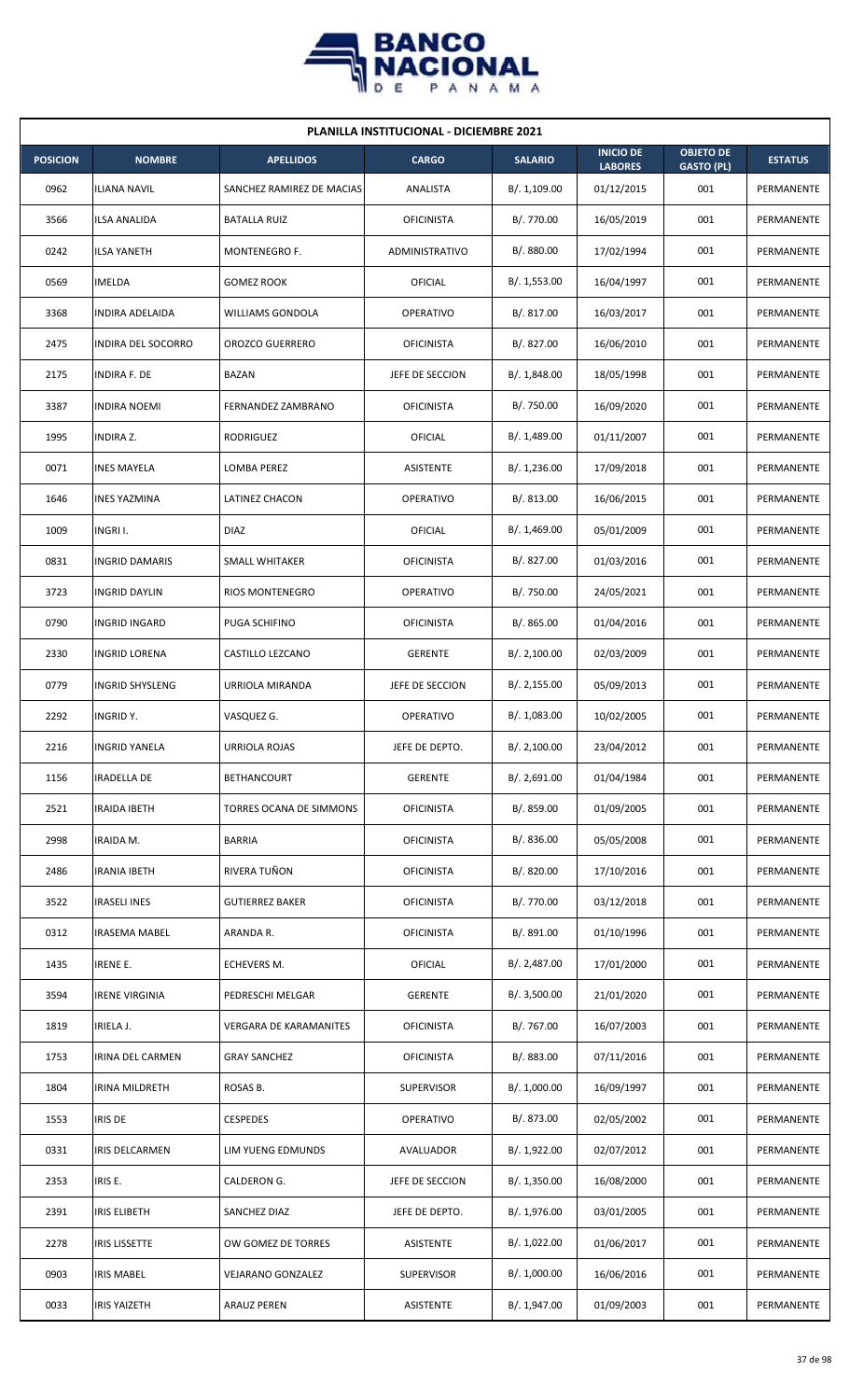

| <b>PLANILLA INSTITUCIONAL - DICIEMBRE 2021</b> |                           |                                    |                      |                |                                    |                                       |                |  |  |
|------------------------------------------------|---------------------------|------------------------------------|----------------------|----------------|------------------------------------|---------------------------------------|----------------|--|--|
| <b>POSICION</b>                                | <b>NOMBRE</b>             | <b>APELLIDOS</b>                   | <b>CARGO</b>         | <b>SALARIO</b> | <b>INICIO DE</b><br><b>LABORES</b> | <b>OBJETO DE</b><br><b>GASTO (PL)</b> | <b>ESTATUS</b> |  |  |
| 3028                                           | <b>IRIS YANETH</b>        | <b>MORENO</b>                      | ANALISTA             | B/. 938.00     | 12/04/2011                         | 001                                   | PERMANENTE     |  |  |
| 0597                                           | <b>IRLANDA IVETTE</b>     | <b>ESCOBAR SOLIS</b>               | OFICIAL              | B/. 1,529.00   | 02/01/2001                         | 001                                   | PERMANENTE     |  |  |
| 0372                                           | IRMA                      | CHAVANZ                            | JEFE DE SECCION      | B/.2,295.00    | 01/10/1987                         | 001                                   | PERMANENTE     |  |  |
| 2240                                           | IRMA JUDITH               | RODRIGUEZ GONZALEZ                 | ASISTENTE            | B/. 1,093.00   | 02/05/2014                         | 001                                   | PERMANENTE     |  |  |
| 1319                                           | IRMA LIZBETH              | ORTIZ GUEVARA                      | JEFE DE DEPTO.       | B/. 1,950.00   | 10/05/1999                         | 001                                   | PERMANENTE     |  |  |
| 0375                                           | <b>IRUMIS MILENA</b>      | MEDINA RIVAS                       | JEFE DE DEPTO.       | B/.2,217.00    | 20/09/2010                         | 001                                   | PERMANENTE     |  |  |
| 3478                                           | <b>IRVING ABDIEL</b>      | <b>GUERRA RODRIGUEZ</b>            | <b>AUXILIAR</b>      | B/0.620.00     | 17/09/2018                         | 001                                   | PERMANENTE     |  |  |
| 1409                                           | <b>IRVING E.</b>          | CEDENO B.                          | JEFE DE SECCION      | B/.2,400.00    | 17/06/1985                         | 001                                   | PERMANENTE     |  |  |
| 3135                                           | <b>IRVING JAIR</b>        | PEREZ RAMIREZ                      | <b>CONDUCTOR</b>     | B/0.650.00     | 16/09/2019                         | 001                                   | PERMANENTE     |  |  |
| 0298                                           | <b>ISAAC</b>              | DEL MAR                            | <b>SUPERVISOR</b>    | B/. 1,232.00   | 16/04/1986                         | 001                                   | PERMANENTE     |  |  |
| 2316                                           | <b>ISAAC NOEL</b>         | VALENZUELA CHONG                   | <b>ADMINISTRADOR</b> | B/. 2,750.00   | 25/10/2010                         | 001                                   | PERMANENTE     |  |  |
| 1904                                           | <b>ISAAC VIRGILIO</b>     | <b>GUERRERO GIRÓN</b>              | <b>OFICINISTA</b>    | B/. 750.00     | 17/02/2020                         | 001                                   | PERMANENTE     |  |  |
| 2071                                           | <b>ISABEL DEL CARMEN</b>  | DOUBLEDAY LOPEZ                    | JEFE DE SECCION      | B/. 1,967.00   | 01/07/2012                         | 001                                   | PERMANENTE     |  |  |
| 1342                                           | <b>ISABEL E.</b>          | GARCIA N.                          | JEFE DE DEPTO.       | B/.3,064.00    | 25/09/2006                         | 001                                   | PERMANENTE     |  |  |
| 2300                                           | <b>ISABEL MILEYDA</b>     | OBALDIA C.                         | <b>GERENTE</b>       | B/.3,300.00    | 08/05/2000                         | 001                                   | PERMANENTE     |  |  |
| 0939                                           | ISAHI MELISSA             | <b>REID GARCIA</b>                 | <b>OFICINISTA</b>    | B/.810.00      | 03/07/2017                         | 001                                   | PERMANENTE     |  |  |
| 0940                                           | <b>ISAIRIS ALESSANDRA</b> | VALDES ATENCIO                     | <b>OFICINISTA</b>    | B/. 814.00     | 16/06/2017                         | 001                                   | PERMANENTE     |  |  |
| 0609                                           | ISAMAR IDANIA             | MEDINA AGRAZAL DE<br>SANCHEZ       | COORDINADOR          | B/. 1,500.00   | 16/10/2020                         | 001                                   | PERMANENTE     |  |  |
| 1165                                           | <b>ISANIA H. DE</b>       | CASTILLO                           | OFICIAL              | B/. 1,996.00   | 16/10/2001                         | 001                                   | PERMANENTE     |  |  |
| 1314                                           | <b>ISBETH GUISEL</b>      | ROMERO MORENO DE<br><b>BARRIOS</b> | SUPERVISOR           | B/. 2,532.00   | 01/09/2010                         | 001                                   | PERMANENTE     |  |  |
| 2405                                           | <b>ISIS IZETH</b>         | <b>GANDULLA DE LA ROSA</b>         | ASISTENTE            | B/. 900.00     | 16/12/2020                         | 001                                   | PERMANENTE     |  |  |
| 0156                                           | <b>ISIS MARLENE</b>       | PEREZ SAMANIEGO                    | <b>ABOGADO</b>       | B/. 1,476.00   | 18/02/2013                         | 001                                   | PERMANENTE     |  |  |
| 2331                                           | <b>ISLENE LUCETTEE</b>    | <b>MENDEZ RODRIGUEZ</b>            | JEFE DE SECCION      | B/. 1,518.00   | 07/11/2011                         | 001                                   | PERMANENTE     |  |  |
| 1141                                           | ISMAEL                    | CORDOBA CABALLERO                  | <b>OFICIAL</b>       | B/. 1,803.00   | 03/04/2017                         | 001                                   | PERMANENTE     |  |  |
| 3549                                           | <b>ISMAEL ENRIQUE</b>     | JAEN                               | OPERATIVO            | B/. 750.00     | 18/11/2019                         | 001                                   | PERMANENTE     |  |  |
| 2448                                           | <b>ISNA MAYULEY</b>       | ADAMES CABALLERO                   | <b>SUPERVISOR</b>    | B/. 816.00     | 11/04/2014                         | 001                                   | PERMANENTE     |  |  |
| 0336                                           | ISOLDA DE                 | <b>GUTIERREZ</b>                   | <b>GERENTE</b>       | B/. 3,500.00   | 13/07/2009                         | 001                                   | PERMANENTE     |  |  |
| 2109                                           | ISOLDA IRENE              | PAZ RODRIGUEZ                      | OFICIAL              | B/. 1,433.00   | 01/03/2018                         | 001                                   | PERMANENTE     |  |  |
| 1002                                           | <b>ISOLINA</b>            | <b>BATISTA DE RAMIREZ</b>          | JEFE DE DEPTO.       | B/.3,000.00    | 21/03/2011                         | 001                                   | PERMANENTE     |  |  |
| 0389                                           | <b>ISORI E. DE</b>        | HERNANDEZ                          | <b>TECNICO</b>       | B/. 1,172.00   | 01/03/1999                         | 001                                   | PERMANENTE     |  |  |
| 3136                                           | ISRAEL                    | RAMOS GONZALEZ                     | <b>TECNICO</b>       | B/. 1,430.00   | 06/12/1991                         | 001                                   | PERMANENTE     |  |  |
| 1135                                           | <b>ISRAEL EDGARDO</b>     | GONZÁLEZ LARA                      | OFICIAL              | B/.1,866.00    | 04/05/2015                         | 001                                   | PERMANENTE     |  |  |
| 2265                                           | <b>ITZA JANETH</b>        | MARTINEZ SERRANO                   | ASISTENTE            | B/.1,082.00    | 18/08/2014                         | 001                                   | PERMANENTE     |  |  |
| 0748                                           | ITZA ZULEMA               | SANCHEZ SEVILLANO                  | JEFE DE DEPTO.       | B/.2,128.00    | 20/08/2013                         | 001                                   | PERMANENTE     |  |  |
| 2445                                           | ITZAMAR YISEL             | PEÑA SANJUR                        | <b>OFICINISTA</b>    | B/. 814.00     | 16/09/2016                         | 001                                   | PERMANENTE     |  |  |
| 0867                                           | <b>ITZEL</b>              | <b>RUIZ SANJUR</b>                 | <b>OPERATIVO</b>     | B/. 770.00     | 01/02/2019                         | 001                                   | PERMANENTE     |  |  |
| 0622                                           | <b>ITZEL</b>              | HENRIQUEZ M.                       | OFICIAL              | B/. 1,543.00   | 16/10/2003                         | 001                                   | PERMANENTE     |  |  |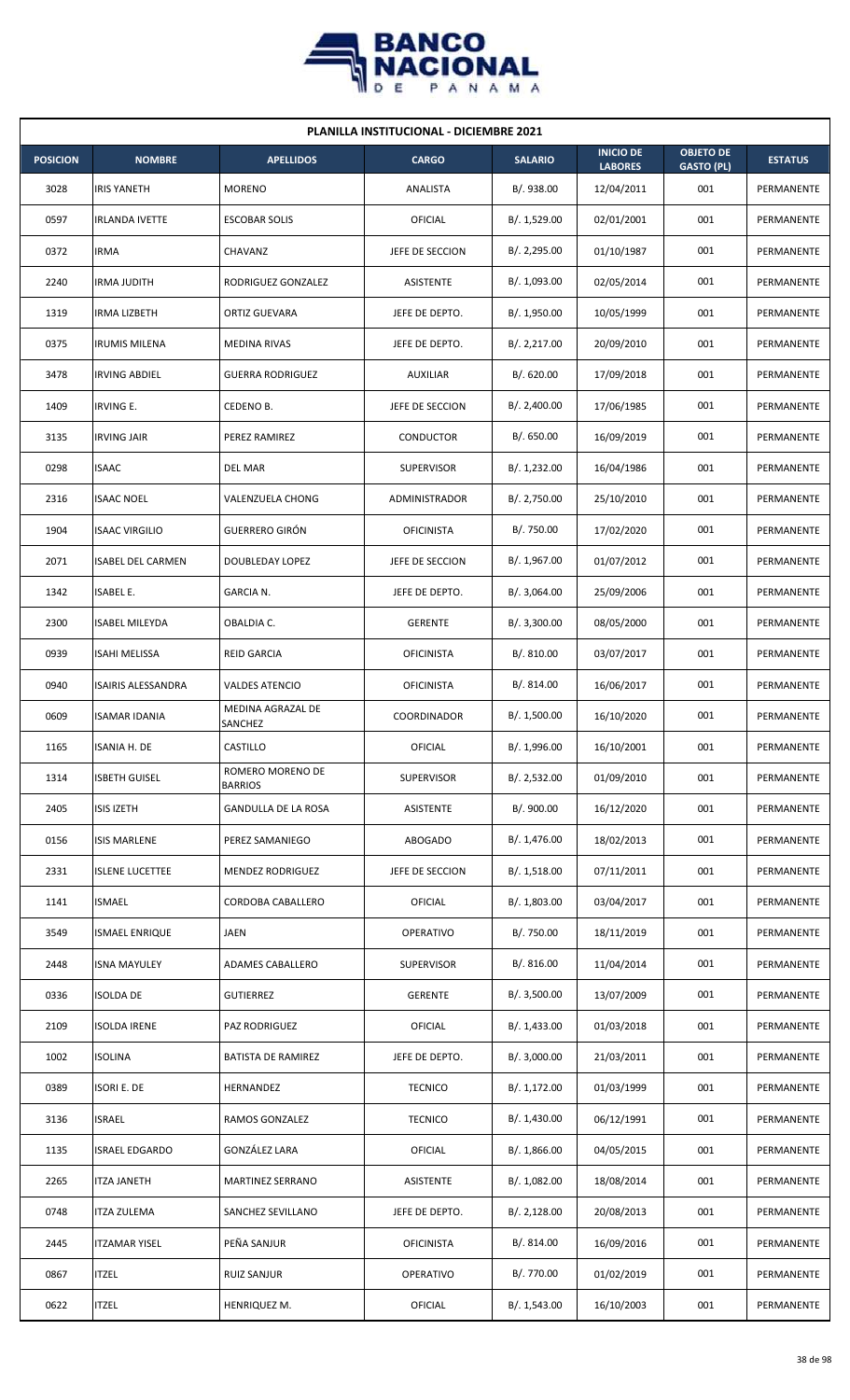

| <b>PLANILLA INSTITUCIONAL - DICIEMBRE 2021</b> |                          |                               |                   |                |                                    |                                       |                    |  |  |  |
|------------------------------------------------|--------------------------|-------------------------------|-------------------|----------------|------------------------------------|---------------------------------------|--------------------|--|--|--|
| <b>POSICION</b>                                | <b>NOMBRE</b>            | <b>APELLIDOS</b>              | <b>CARGO</b>      | <b>SALARIO</b> | <b>INICIO DE</b><br><b>LABORES</b> | <b>OBJETO DE</b><br><b>GASTO (PL)</b> | <b>ESTATUS</b>     |  |  |  |
| 3187                                           | <b>ITZEL A.</b>          | CRUZ S.                       | <b>GERENTE</b>    | B/.3,109.00    | 03/07/2006                         | 001                                   | PERMANENTE         |  |  |  |
| 0455                                           | <b>ITZEL DEL CARMEN</b>  | <b>MENDIETA MARTINEZ</b>      | TRAMITADOR        | B/. 790.00     | 02/05/2018                         | 001                                   | PERMANENTE         |  |  |  |
| 0342                                           | <b>ITZEL ILEANA</b>      | <b>CANO GUERRERO</b>          | <b>GERENTE</b>    | B/.3,000.00    | 01/12/2021                         | 001                                   | PERMANENTE         |  |  |  |
| 2354                                           | <b>ITZEL IRAY</b>        | VALDESPINO J.                 | <b>SUPERVISOR</b> | B/. 1,187.00   | 16/06/1997                         | 001                                   | PERMANENTE         |  |  |  |
| 1568                                           | <b>ITZEL IVETH</b>       | PITTERSON PITTY DE<br>NAVARRO | <b>OPERATIVO</b>  | B/. 813.00     | 03/08/2015                         | 001                                   | PERMANENTE         |  |  |  |
| 0998                                           | <b>ITZEL LARIZA</b>      | DIAMANTOPULOS UREÑA           | JEFE DE DEPTO.    | B/. 3,000.00   | 01/03/2016                         | 001                                   | PERMANENTE         |  |  |  |
| 1570                                           | <b>ITZEL M. DE</b>       | SAM                           | <b>OPERATIVO</b>  | B/.1,105.00    | 01/02/2000                         | 001                                   | PERMANENTE         |  |  |  |
| 0140                                           | <b>ITZEL MARIA</b>       | RAMOS GARCIA                  | <b>GERENTE</b>    | B/.4,000.00    | 01/12/2020                         | 001                                   | PERMANENTE         |  |  |  |
| 1017                                           | <b>ITZEL MASSIEL</b>     | TREJOS LEMOS                  | ANALISTA          | B/. 1,295.00   | 12/04/2011                         | 001                                   | PERMANENTE         |  |  |  |
| 3707                                           | <b>ITZEL MIRELI</b>      | CANTO CAMPOS                  | <b>GERENTE</b>    | B/.2,500.00    | 21/04/2021                         | 001                                   | PERMANENTE         |  |  |  |
| 1706                                           | <b>ITZEL XIOMARA</b>     | <b>BERRY CARRION</b>          | <b>OFICINISTA</b> | B/. 770.00     | 02/05/2014                         | 001                                   | PERMANENTE         |  |  |  |
| 2424                                           | <b>ITZOMARA E.</b>       | CONCEPCION O.                 | <b>OFICINISTA</b> | B/. 913.00     | 03/08/1992                         | 001                                   | PERMANENTE         |  |  |  |
| 0504                                           | <b>IVAN</b>              | TEM SANCHEZ                   | <b>GERENTE</b>    | B/. 2,607.00   | 08/11/2010                         | 001                                   | PERMANENTE         |  |  |  |
| 2718                                           | <b>IVAN</b>              | ABREGO R.                     | <b>INSPECTOR</b>  | B/. 894.00     | 01/04/1984                         | 001                                   | PERMANENTE         |  |  |  |
| 3677                                           | <b>IVAN</b>              | RODRIGUEZ                     | <b>TECNICO</b>    | B/.3,300.00    | 16/04/2021                         | 001                                   | PERMANENTE         |  |  |  |
| 3815                                           | <b>IVAN ALEXIS</b>       | <b>FLORES HERNANDEZ</b>       | <b>INSPECTOR</b>  | B/. 750.00     | 09/08/2021                         | 001                                   | PERMANENTE         |  |  |  |
| 2698                                           | <b>IVAN EDUARDO</b>      | <b>GORDON GARCIA</b>          | ADMINISTRADOR     | B/.2,900.00    | 01/02/2000                         | 001                                   | PERMANENTE         |  |  |  |
| 0893                                           | <b>IVANA</b>             | RIOS OTERO                    | <b>OFICINISTA</b> | B/. 817.00     | 16/10/2000                         | 001                                   | PERMANENTE         |  |  |  |
| 0649                                           | <b>IVELIS MERIELIS</b>   | LLERENA GARCIA                | JEFE DE SECCION   | B/. 1,518.00   | 06/04/2015                         | 001                                   | PERMANENTE         |  |  |  |
| 0715                                           | <b>IVELYS GOMEZ DE</b>   | <b>FALCON</b>                 | <b>GERENTE</b>    | B/. 3,052.00   | 19/05/1986                         | 001                                   | PERMANENTE         |  |  |  |
| 2346                                           | <b>IVETH ROCIO</b>       | <b>BARRIA BAL</b>             | <b>SUPERVISOR</b> | B/. 1,093.00   | 16/02/2011                         | 001                                   | PERMANENTE         |  |  |  |
| 3125                                           | <b>IVETTE A.</b>         | MILLAN MELENDEZ               | <b>GERENTE</b>    | B/. 3,750.00   | 11/01/2010                         | 001                                   | PERMANENTE         |  |  |  |
| 3724                                           | <b>IVETTE DEL CARMEN</b> | DE GRACIA SALDANA             | <b>OFICIAL</b>    | B/. 1,350.00   | 24/05/2021                         | 003                                   | <b>CONTINGENTE</b> |  |  |  |
| 2559                                           | <b>IVIS ANAYKA</b>       | MORENO MELENDEZ               | JEFE DE DEPTO.    | B/. 3,152.00   | 16/08/2010                         | 001                                   | PERMANENTE         |  |  |  |
| 1279                                           | <b>IVIS YANETH</b>       | TAYLOR MENDOZA                | <b>GERENTE</b>    | B/.3,500.00    | 08/04/2013                         | 001                                   | PERMANENTE         |  |  |  |
| 1173                                           | <b>IVONNE</b>            | VILLARREAL                    | OFICIAL           | B/. 1,984.00   | 16/12/2008                         | 001                                   | PERMANENTE         |  |  |  |
| 2099                                           | <b>IVONNE ELENA</b>      | RETTALLY MARIN                | <b>SUPERVISOR</b> | B/. 1,650.00   | 04/01/2021                         | 001                                   | PERMANENTE         |  |  |  |
| 0477                                           | <b>IVONNE ENITH</b>      | CASTILLERO PINEDA DE JAEN     | <b>SUPERVISOR</b> | B/. 1,200.00   | 16/09/2019                         | 001                                   | PERMANENTE         |  |  |  |
| 2484                                           | <b>IVONNE J.</b>         | <b>BERNAL S.</b>              | <b>OFICINISTA</b> | B/. 993.00     | 01/02/2005                         | 001                                   | PERMANENTE         |  |  |  |
| 2403                                           | IVYS L.                  | CASTILLO S.                   | <b>OFICIAL</b>    | B/.1,426.00    | 19/05/2008                         | 001                                   | PERMANENTE         |  |  |  |
| 1498                                           | <b>IXA YANETTE</b>       | JUAREZ MENDOZA                | OPERATIVO         | B/. 813.00     | 03/10/2015                         | 001                                   | PERMANENTE         |  |  |  |
| 3254                                           | <b>IZAEL HERNAN</b>      | <b>FUENTES ESQUIVEL</b>       | <b>OFICIAL</b>    | B/. 1,650.00   | 04/01/2021                         | 001                                   | PERMANENTE         |  |  |  |
| 2755                                           | IZAMEL ISMAEL            | HINESTROZA GALVEZ             | <b>INSPECTOR</b>  | B/. 813.00     | 03/08/2015                         | 001                                   | PERMANENTE         |  |  |  |
| 0462                                           | <b>IZHAR ESAUD</b>       | AROSEMENA GONZALEZ            | <b>OFICINISTA</b> | B/.814.00      | 16/02/2017                         | 001                                   | PERMANENTE         |  |  |  |
| 1952                                           | <b>JACINTA</b>           | PEREZ ESPINOSA                | <b>OFICINISTA</b> | B/. 967.00     | 17/04/2003                         | 001                                   | PERMANENTE         |  |  |  |
| 3191                                           | <b>JACINTO</b>           | JIMENEZ C.                    | JEFE DE DEPTO.    | B/. 1,756.00   | 04/03/1996                         | 001                                   | PERMANENTE         |  |  |  |
| 2410                                           | <b>JACKELINE</b>         | DELGADO RIVERA DE TOUS        | <b>OFICIAL</b>    | B/. 1,350.00   | 18/10/1999                         | 001                                   | PERMANENTE         |  |  |  |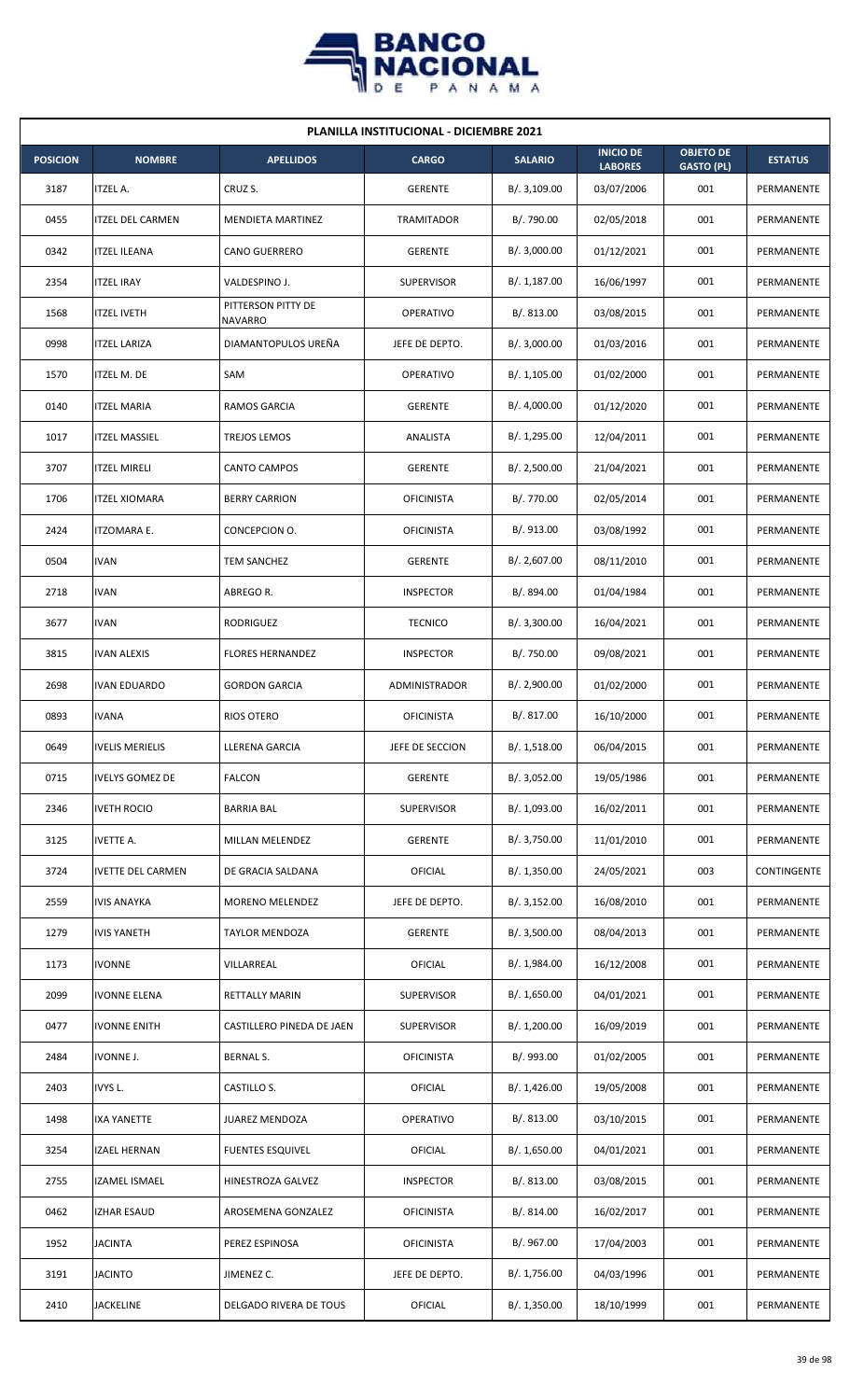

| <b>PLANILLA INSTITUCIONAL - DICIEMBRE 2021</b> |                         |                                        |                   |                |                                    |                                       |                |  |  |
|------------------------------------------------|-------------------------|----------------------------------------|-------------------|----------------|------------------------------------|---------------------------------------|----------------|--|--|
| <b>POSICION</b>                                | <b>NOMBRE</b>           | <b>APELLIDOS</b>                       | <b>CARGO</b>      | <b>SALARIO</b> | <b>INICIO DE</b><br><b>LABORES</b> | <b>OBJETO DE</b><br><b>GASTO (PL)</b> | <b>ESTATUS</b> |  |  |
| 3601                                           | <b>JACKELINE</b>        | <b>BARRIA GAITAN</b>                   | <b>OPERATIVO</b>  | B/. 750.00     | 01/10/2020                         | 001                                   | PERMANENTE     |  |  |
| 1171                                           | JACKELINE               | LEZCANO DE GONZALEZ                    | <b>OFICIAL</b>    | B/.2,267.00    | 05/01/2009                         | 001                                   | PERMANENTE     |  |  |
| 2212                                           | JACKELINE E.            | MADRID V.                              | OFICIAL           | B/. 1,735.00   | 01/07/1997                         | 001                                   | PERMANENTE     |  |  |
| 3843                                           | <b>JACKELINE JOHANA</b> | <b>TORIBIO GONZALEZ</b>                | <b>OFICINISTA</b> | B/. 750.00     | 29/10/2021                         | 001                                   | PERMANENTE     |  |  |
| 0837                                           | JACKELINE MASSIEL       | <b>GONZALEZ DE LA TORRE</b>            | JEFE DE SECCION   | B/.1,350.00    | 22/10/2012                         | 001                                   | PERMANENTE     |  |  |
| 0778                                           | JACQUELIN C.            | HERNANDEZ O.                           | TRAMITADOR        | B/.1,315.00    | 22/03/2005                         | 001                                   | PERMANENTE     |  |  |
| 3725                                           | <b>JACQUELINE</b>       | <b>GONZALEZ CARBALLEDA</b>             | ANALISTA          | B/. 1,000.00   | 17/05/2021                         | 001                                   | PERMANENTE     |  |  |
| 0685                                           | <b>JACQUELINE</b>       | FORBES H.                              | ASISTENTE         | B/. 1,321.00   | 16/07/1997                         | 001                                   | PERMANENTE     |  |  |
| 1381                                           | JACQUELINE KAY          | <b>OSIGIAN GUERRA DE</b><br>CONCEPCION | <b>OFICIAL</b>    | B/. 2,594.00   | 04/09/2000                         | 001                                   | PERMANENTE     |  |  |
| 1258                                           | JACQUELINE L.           | DIAZ M.                                | ANALISTA          | B/. 1,731.00   | 18/01/2005                         | 001                                   | PERMANENTE     |  |  |
| 0423                                           | JACQUELINE QUERUBE      | <b>GARCIA GONZALEZ</b>                 | ASISTENTE         | B/. 1,234.00   | 08/04/2013                         | 001                                   | PERMANENTE     |  |  |
| 1833                                           | <b>JAHAR ABDUL</b>      | <b>MENDIETA SAENZ</b>                  | <b>OFICINISTA</b> | B/. 898.00     | 19/08/2016                         | 001                                   | PERMANENTE     |  |  |
| 3658                                           | <b>JAIME ALBERTO</b>    | <b>CABRE ESPINO</b>                    | ANALISTA          | B/. 900.00     | 16/03/2021                         | 001                                   | PERMANENTE     |  |  |
| 1466                                           | <b>JAIME DOMINGO</b>    | <b>MONTENEGRO QUIEL</b>                | <b>SUPERVISOR</b> | B/.1,104.00    | 19/05/2008                         | 001                                   | PERMANENTE     |  |  |
| 3664                                           | <b>JAIME ELIAS</b>      | SANTAMARIA ORTEGA                      | <b>OFICINISTA</b> | B/. 750.00     | 01/07/2021                         | 001                                   | PERMANENTE     |  |  |
| 3120                                           | JAIME ENRIQUE           | ARMSTRONG HIDALGO                      | DISEÑADOR         | B/. 1,600.00   | 23/03/2011                         | 001                                   | PERMANENTE     |  |  |
| 0145                                           | <b>JAIME ENRIQUE</b>    | <b>QUIEL ANGUIZOLA</b>                 | <b>GERENTE</b>    | B/.3,347.00    | 04/07/1994                         | 001                                   | PERMANENTE     |  |  |
| 2137                                           | <b>JAIME JULIO</b>      | <b>JAEN ROBERTSON</b>                  | ASISTENTE         | B/.2,000.00    | 01/02/2011                         | 001                                   | PERMANENTE     |  |  |
| 2879                                           | <b>JAIME ORLANDO</b>    | <b>GONZALEZ VISUETE</b>                | <b>INSPECTOR</b>  | B/. 877.00     | 16/05/2011                         | 001                                   | PERMANENTE     |  |  |
| 0997                                           | JAIME OSVALDO           | <b>HEILBRON ORTEGA</b>                 | JEFE DE DEPTO.    | B/.2,000.00    | 04/01/2021                         | 001                                   | PERMANENTE     |  |  |
| 2359                                           | JAIR ALBERTO            | NUÑEZ SANCHEZ                          | SUPERVISOR        | B/. 1,051.00   | 16/12/2016                         | 001                                   | PERMANENTE     |  |  |
| 3155                                           | <b>JAIR RADAMES</b>     | PEREZ PEREZ                            | ASISTENTE         | B/. 1,600.00   | 01/06/2012                         | 001                                   | PERMANENTE     |  |  |
| 2142                                           | <b>JAISETH TATIANI</b>  | AIZPRUA DE MORENO                      | JEFE DE SECCION   | B/.2,200.00    | 03/05/2010                         | 001                                   | PERMANENTE     |  |  |
| 1514                                           | JAISIBETH ISELA         | MORALES CARRANZA                       | <b>SUPERVISOR</b> | B/. 1,061.00   | 16/06/2015                         | 001                                   | PERMANENTE     |  |  |
| 2367                                           | JAJAIRA E.              | ALONSO P.                              | <b>SUPERVISOR</b> | B/.1,088.00    | 01/04/1998                         | 001                                   | PERMANENTE     |  |  |
| 0642                                           | JAMAL ABDUL             | RAMSEY VILLARREAL                      | JEFE DE DEPTO.    | B/.2,500.00    | 25/04/2011                         | 001                                   | PERMANENTE     |  |  |
| 3105                                           | JAMES C                 | TOSCANO C.                             | <b>SUPERVISOR</b> | B/. 881.00     | 03/07/2006                         | 001                                   | PERMANENTE     |  |  |
| 2532                                           | JAMES FIDGERALD         | SERRANO JUSTAVINO                      | OPERATIVO         | B/. 810.00     | 03/10/2016                         | 001                                   | PERMANENTE     |  |  |
| 2917                                           | <b>JAMES JOHAN</b>      | RODRIGUEZ GUERRA                       | <b>INSPECTOR</b>  | B/. 793.00     | 01/08/2017                         | 001                                   | PERMANENTE     |  |  |
| 0440                                           | JAMILETH MELISSA        | TUÑON BRID                             | JEFE DE DEPTO.    | B/.2,300.00    | 03/08/2021                         | 001                                   | PERMANENTE     |  |  |
| 1748                                           | <b>JANETH</b>           | HERRERA M. DE SALAZAR                  | <b>OFICINISTA</b> | B/. 896.00     | 16/04/2009                         | 001                                   | PERMANENTE     |  |  |
| 2162                                           | JANETH DEL C.           | VALENCIA                               | <b>SUPERVISOR</b> | B/. 1,322.00   | 01/03/2000                         | 001                                   | PERMANENTE     |  |  |
| 1634                                           | JANETH NATALIA          | <b>GIRON</b>                           | <b>OFICINISTA</b> | B/.817.00      | 01/06/2016                         | 001                                   | PERMANENTE     |  |  |
| 2446                                           | JANETT JOANA            | <b>GROVES MARTINEAU</b>                | <b>OFICINISTA</b> | B/. 840.00     | 17/02/2014                         | 001                                   | PERMANENTE     |  |  |
| 0495                                           | JANIA GISELLE           | MANN LECHUGA                           | <b>GERENTE</b>    | B/. 3,334.00   | 16/05/2016                         | 001                                   | PERMANENTE     |  |  |
| 1688                                           | JANIA MELISANDRA        | DELGADO DIAZ                           | OPERATIVO         | B/. 814.00     | 02/05/2013                         | 001                                   | PERMANENTE     |  |  |
| 0080                                           | <b>JANINA</b>           | FERNANDEZ GONZALEZ DE<br>CANO          | <b>GERENTE</b>    | B/.3,163.00    | 01/06/2006                         | 001                                   | PERMANENTE     |  |  |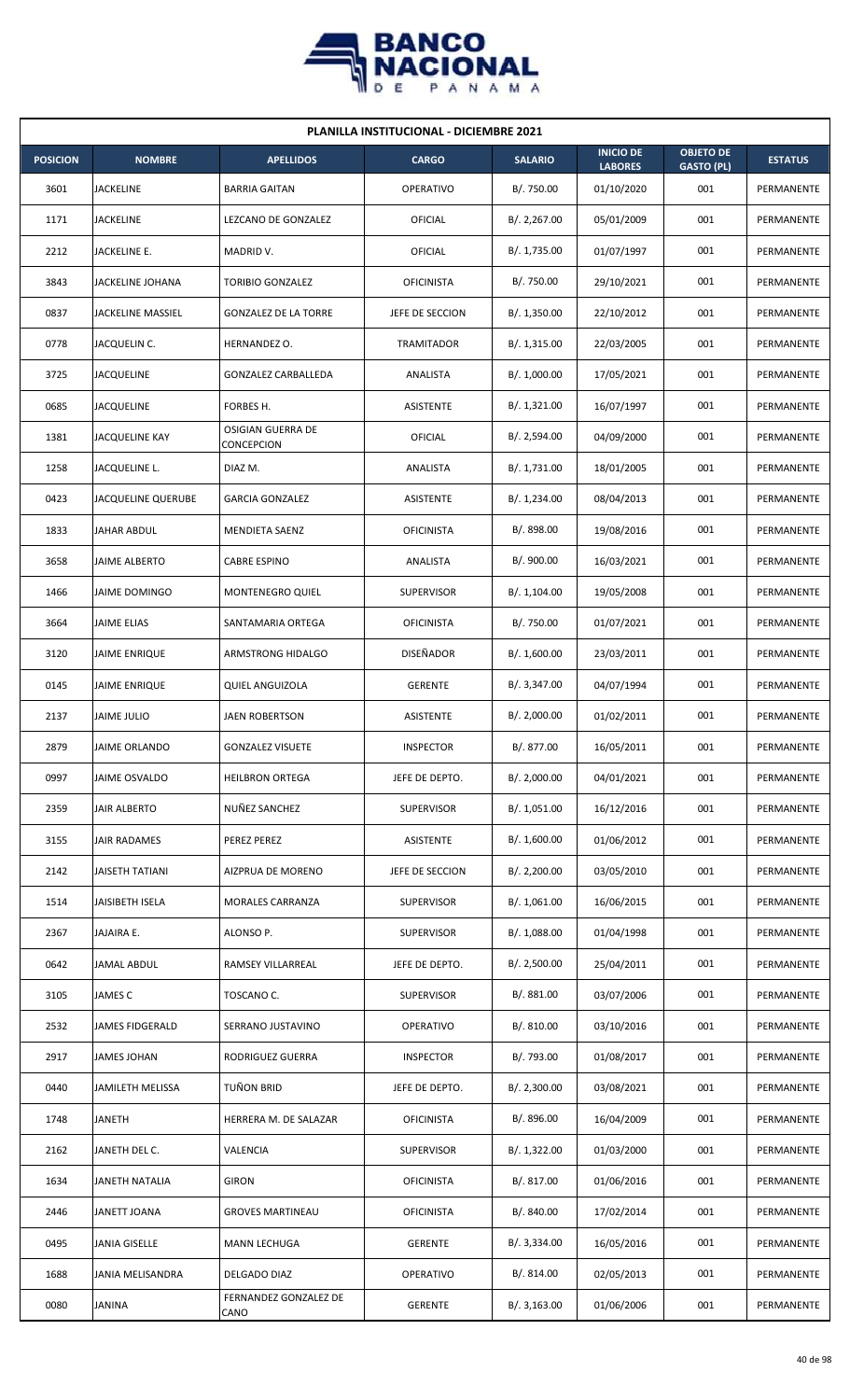

| <b>PLANILLA INSTITUCIONAL - DICIEMBRE 2021</b> |                          |                           |                   |                |                                    |                                       |                |  |  |
|------------------------------------------------|--------------------------|---------------------------|-------------------|----------------|------------------------------------|---------------------------------------|----------------|--|--|
| <b>POSICION</b>                                | <b>NOMBRE</b>            | <b>APELLIDOS</b>          | <b>CARGO</b>      | <b>SALARIO</b> | <b>INICIO DE</b><br><b>LABORES</b> | <b>OBJETO DE</b><br><b>GASTO (PL)</b> | <b>ESTATUS</b> |  |  |
| 0765                                           | JANISKA ZASKYA           | <b>WAITHE SMITH</b>       | <b>TECNICO</b>    | B/. 850.00     | 03/02/2020                         | 001                                   | PERMANENTE     |  |  |
| 1653                                           | <b>JANITZEL MIGDALIA</b> | <b>CERVANTES ZAPATA</b>   | <b>OFICINISTA</b> | B/. 773.00     | 02/07/2019                         | 001                                   | PERMANENTE     |  |  |
| 1422                                           | JANMAR T.                | BERNARD H.                | JEFE DE DEPTO.    | B/. 1,876.00   | 06/11/2008                         | 001                                   | PERMANENTE     |  |  |
| 0516                                           | JANNETH M.               | <b>BERNAL</b>             | OFICIAL           | B/.1,510.00    | 01/08/2008                         | 001                                   | PERMANENTE     |  |  |
| 1089                                           | JANNINE M.               | SANCHEZ P.                | OFICIAL           | B/. 2,099.00   | 18/04/2005                         | 001                                   | PERMANENTE     |  |  |
| 2418                                           | JANSIS LIZBETH           | DIAZ RODRIGUEZ            | OFICIAL           | B/. 1,350.00   | 22/04/2013                         | 001                                   | PERMANENTE     |  |  |
| 2174                                           | JARIELA JAZIRI           | JIMENEZ DE LEON           | JEFE DE SECCION   | B/. 1,350.00   | 16/01/2013                         | 001                                   | PERMANENTE     |  |  |
| 3103                                           | <b>JARRIS WILLIAM</b>    | <b>MARTINEZ</b>           | <b>TECNICO</b>    | B/. 867.00     | 26/07/2011                         | 001                                   | PERMANENTE     |  |  |
| 1614                                           | <b>JASMIN JUDITH</b>     | <b>RECORD BINNS</b>       | <b>SUPERVISOR</b> | B/. 1,082.00   | 01/12/2005                         | 001                                   | PERMANENTE     |  |  |
| 0288                                           | <b>JASON FRANCIS</b>     | MUNOZ JURADO              | <b>OPERATIVO</b>  | B/. 750.00     | 16/08/2021                         | 001                                   | PERMANENTE     |  |  |
| 2217                                           | <b>JASSILKA IVETH</b>    | DIAZ HERNANDEZ            | OFICIAL           | B/. 1,670.00   | 16/02/2009                         | 001                                   | PERMANENTE     |  |  |
| 0753                                           | <b>JASSON JOSHEP</b>     | VANEGAS                   | <b>TECNICO</b>    | B/.1,109.00    | 03/01/2017                         | 001                                   | PERMANENTE     |  |  |
| 1538                                           | <b>JAVIER</b>            | <b>VEGA PINTO</b>         | <b>OPERATIVO</b>  | B/0.822.00     | 01/11/2013                         | 001                                   | PERMANENTE     |  |  |
| 1551                                           | <b>JAVIER</b>            | DOMINGUEZ G.              | <b>OPERATIVO</b>  | B/. 954.00     | 01/08/1985                         | 001                                   | PERMANENTE     |  |  |
| 2952                                           | <b>JAVIER</b>            | CAMARENA RODRIGUEZ        | <b>CONDUCTOR</b>  | B/. 710.00     | 16/06/2011                         | 001                                   | PERMANENTE     |  |  |
| 2556                                           | JAVIER ALBERTO           | DELGADO DE LA CRUZ        | <b>GERENTE</b>    | B/. 3,347.00   | 01/06/2010                         | 001                                   | PERMANENTE     |  |  |
| 3831                                           | JAVIER ALEJANDRO         | <b>JIMENEZ VARELA</b>     | <b>OPERATIVO</b>  | B/. 750.00     | 06/09/2021                         | 001                                   | PERMANENTE     |  |  |
| 0068                                           | <b>JAVIER ALFONSO</b>    | <b>NAVARRO ECHEVERS</b>   | INGENIERO         | B/. 1,901.00   | 01/10/2015                         | 001                                   | PERMANENTE     |  |  |
| 2750                                           | <b>JAVIER ENRIQUE</b>    | <b>GUTIERREZ ACEVEDO</b>  | <b>INSPECTOR</b>  | B/. 1,061.00   | 16/12/2016                         | 001                                   | PERMANENTE     |  |  |
| 2918                                           | <b>JAVIER ENRIQUE</b>    | RUIZ CASTILLO             | <b>INSPECTOR</b>  | B/. 790.00     | 17/07/2017                         | 001                                   | PERMANENTE     |  |  |
| 2870                                           | JAVIER FRANCISCO         | RODRIGUEZ PEREZ           | <b>INSPECTOR</b>  | B/.826.00      | 16/06/2014                         | 001                                   | PERMANENTE     |  |  |
| 0153                                           | JAVIER ISAAC             | RUIZ AROSEMENA            | <b>ABOGADO</b>    | B/.2,400.00    | 05/04/2010                         | 001                                   | PERMANENTE     |  |  |
| 3659                                           | JAVIER IVAN              | <b>GONZALEZ GONZALEZ</b>  | ASISTENTE         | B/.2,500.00    | 25/03/2021                         | 001                                   | PERMANENTE     |  |  |
| 1608                                           | JAZMIN DEL CARMEN        | PAJARO PEREZ              | <b>OPERATIVO</b>  | B/. 902.00     | 06/11/2015                         | 001                                   | PERMANENTE     |  |  |
| 0214                                           | JAZMIN E.                | <b>BROWN WEEKS</b>        | <b>SUPERVISOR</b> | B/. 1,521.00   | 16/11/1994                         | 001                                   | PERMANENTE     |  |  |
| 2671                                           | JAZMINY.                 | CASTILLO S.               | <b>GERENTE</b>    | B/.3,000.00    | 18/09/2000                         | 001                                   | PERMANENTE     |  |  |
| 1946                                           | JAZMIN YASIEL            | <b>GONZALEZ FERNANDEZ</b> | <b>ASISTENTE</b>  | B/. 1,000.00   | 17/07/2017                         | 001                                   | PERMANENTE     |  |  |
| 3364                                           | JEAN CARLO               | ALVARADO ROMERO           | <b>OFICINISTA</b> | B/. 750.00     | 18/01/2021                         | 001                                   | PERMANENTE     |  |  |
| 3816                                           | <b>JEAN CARLOS</b>       | <b>HERNANDEZ NUNEZ</b>    | <b>INSPECTOR</b>  | B/. 750.00     | 09/08/2021                         | 001                                   | PERMANENTE     |  |  |
| 3146                                           | <b>JEAN DAVIS</b>        | MARTÍNEZ GRAJALES         | JEFE DE DEPTO.    | B/.2,191.00    | 06/11/2013                         | 001                                   | PERMANENTE     |  |  |
| 2996                                           | JEAN EVANS               | <b>CHANG PRADO</b>        | <b>OFICINISTA</b> | B/. 726.00     | 16/02/2017                         | 001                                   | PERMANENTE     |  |  |
| 2266                                           | JEANIE DEL ROSARIO       | CABALLERO CANTO           | ASISTENTE         | B/. 1,093.00   | 16/09/2003                         | 001                                   | PERMANENTE     |  |  |
| 1907                                           | JEANNETTE GABRIELA       | <b>QUINTERO LAÑON</b>     | <b>OFICINISTA</b> | B/. 810.00     | 06/03/2014                         | 001                                   | PERMANENTE     |  |  |
| 0747                                           | JEANNETTE GISELA         | <b>MORAIS RODRIGUEZ</b>   | <b>OFICIAL</b>    | B/.1,426.00    | 16/04/2018                         | 001                                   | PERMANENTE     |  |  |
| 0979                                           | JEANNETTE YANIREE        | VASQUEZ BRENNAN           | <b>GERENTE</b>    | B/. 4,900.00   | 02/09/2019                         | 001                                   | PERMANENTE     |  |  |
| 3840                                           | <b>JELMY JAISELL</b>     | DE JANON ALVARADO         | <b>OFICINISTA</b> | B/. 750.00     | 30/09/2021                         | 001                                   | PERMANENTE     |  |  |
| 1800                                           | <b>JENDERY TATIANA</b>   | RAMIREZ BERNAT            | <b>OFICINISTA</b> | B/. 790.00     | 01/07/2013                         | 001                                   | PERMANENTE     |  |  |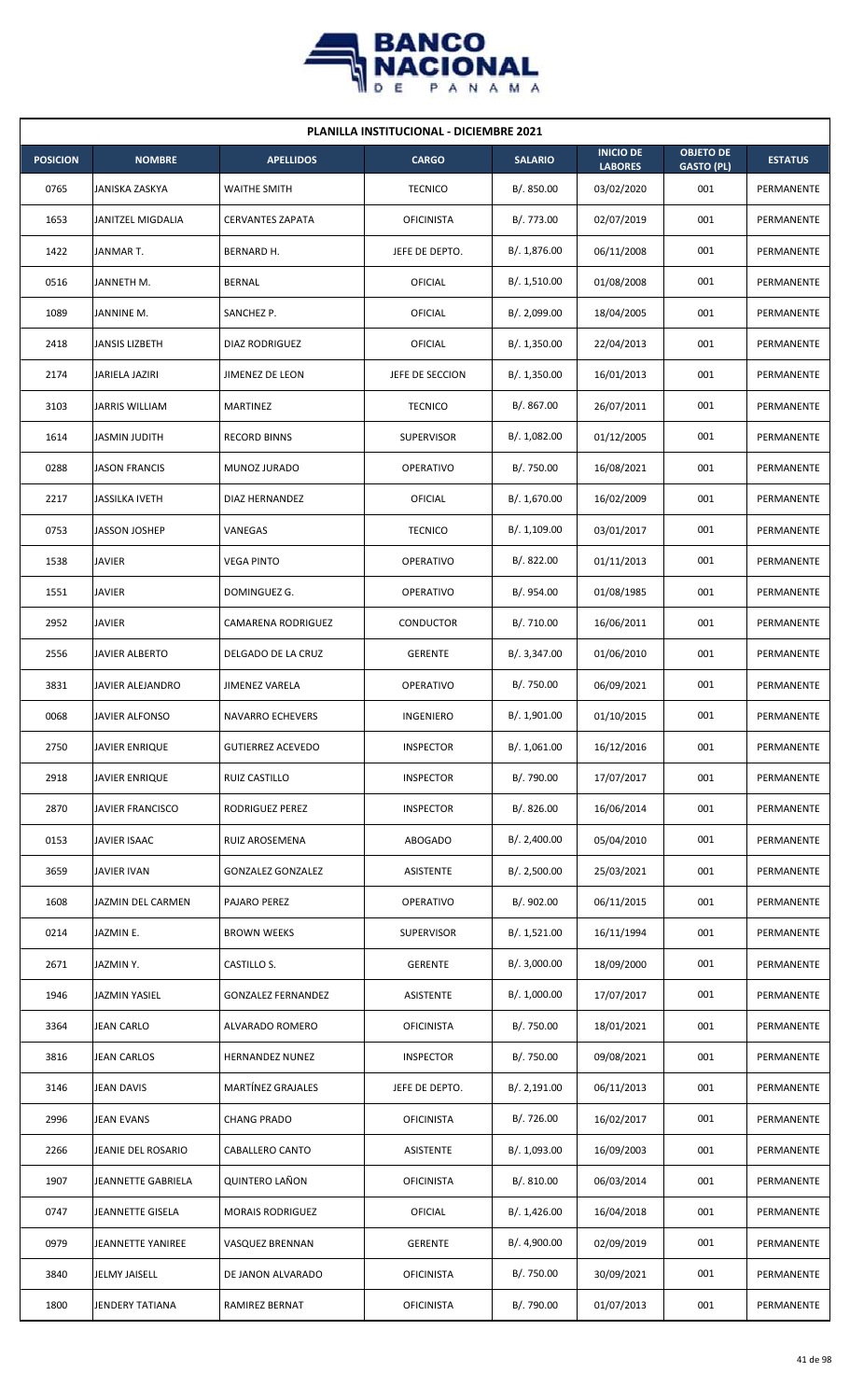

| <b>PLANILLA INSTITUCIONAL - DICIEMBRE 2021</b> |                         |                            |                   |                |                                    |                                       |                |  |  |
|------------------------------------------------|-------------------------|----------------------------|-------------------|----------------|------------------------------------|---------------------------------------|----------------|--|--|
| <b>POSICION</b>                                | <b>NOMBRE</b>           | <b>APELLIDOS</b>           | <b>CARGO</b>      | <b>SALARIO</b> | <b>INICIO DE</b><br><b>LABORES</b> | <b>OBJETO DE</b><br><b>GASTO (PL)</b> | <b>ESTATUS</b> |  |  |
| 2609                                           | JENE                    | DE LA CRUZ                 | ANALISTA          | B/. 1,396.00   | 24/01/2008                         | 001                                   | PERMANENTE     |  |  |
| 2173                                           | JENEE KEYAH             | SILVA VASQUEZ DE ROWLEY    | <b>OPERATIVO</b>  | B/. 770.00     | 07/03/2019                         | 001                                   | PERMANENTE     |  |  |
| 3370                                           | JENIDA ELIZABETH        | JAEN PALACIO DE WORTHY     | <b>OPERATIVO</b>  | B/. 804.00     | 16/10/2017                         | 001                                   | PERMANENTE     |  |  |
| 3492                                           | JENIFFER AYBETH         | RIVERA                     | <b>OPERATIVO</b>  | B/. 770.00     | 01/11/2018                         | 001                                   | PERMANENTE     |  |  |
| 3482                                           | JENISSA ISABEL          | OJEDA LADERA               | <b>OFICINISTA</b> | B/. 770.00     | 16/10/2018                         | 001                                   | PERMANENTE     |  |  |
| 2598                                           | JENNIFER                | KINGLOW G.                 | ANALISTA          | B/. 1,876.00   | 02/01/2015                         | 001                                   | PERMANENTE     |  |  |
| 0793                                           | <b>JENNIFER</b>         | ANDERSON                   | <b>OFICINISTA</b> | B/. 817.00     | 09/03/2009                         | 001                                   | PERMANENTE     |  |  |
| 1883                                           | <b>JENNIFER LOURDES</b> | MELENDEZ FOSSATTI          | <b>OFICINISTA</b> | B/. 770.00     | 03/12/2018                         | 001                                   | PERMANENTE     |  |  |
| 1990                                           | JENNIFER MABEL          | HERNANDEZ DE FIEUJEAN      | <b>OFICINISTA</b> | B/. 770.00     | 01/08/2018                         | 001                                   | PERMANENTE     |  |  |
| 2595                                           | JENNIFER W.             | TAPIA P.                   | ANALISTA          | B/.1,088.00    | 16/10/2014                         | 001                                   | PERMANENTE     |  |  |
| 0117                                           | JENNIFFER BARBRA        | <b>ZERNA FARLEY</b>        | <b>GERENTE</b>    | B/. 2,706.00   | 01/02/2017                         | 001                                   | PERMANENTE     |  |  |
| 2631                                           | JENNIFFER DEL CARMEN    | <b>COLUCCI SANCHEZ</b>     | ANALISTA          | B/. 1,197.00   | 16/02/2017                         | 001                                   | PERMANENTE     |  |  |
| 3634                                           | JENNIPHER MARIE         | DE GRACIA VIGIL            | OFICIAL           | B/. 1,350.00   | 18/02/2021                         | 001                                   | PERMANENTE     |  |  |
| 3726                                           | JENNY MILENA            | <b>CARLES RODRIGUEZ</b>    | OFICIAL           | B/. 1,700.00   | 10/05/2021                         | 001                                   | PERMANENTE     |  |  |
| 2694                                           | JENNY Y.                | VASQUEZ                    | JEFE DE DEPTO.    | B/.2,001.00    | 12/11/2008                         | 001                                   | PERMANENTE     |  |  |
| 3228                                           | JERAL JHONSET           | <b>BATISTA SAMANIEGO</b>   | OFICIAL           | B/. 1,545.00   | 16/02/2018                         | 001                                   | PERMANENTE     |  |  |
| 2509                                           | JERALDINE ARIADNE       | <b>VARGAS BUCKRIDGE</b>    | <b>SUPERVISOR</b> | B/. 1,071.00   | 16/12/2013                         | 001                                   | PERMANENTE     |  |  |
| 0742                                           | <b>JESINETH</b>         | DOMINGUEZ MADRID           | JEFE DE DEPTO.    | B/. 1,591.00   | 16/03/2012                         | 001                                   | PERMANENTE     |  |  |
| 1038                                           | JESKA YAMILETH          | KILLINGBECK VALDERRAMA     | <b>GERENTE</b>    | B/. 4,500.00   | 01/06/2010                         | 001                                   | PERMANENTE     |  |  |
| 1645                                           | JESSENIA ELINETH        | CARVALLOS HENRIQUEZ        | OPERATIVO         | B/. 919.00     | 06/11/2013                         | 001                                   | PERMANENTE     |  |  |
| 0383                                           | JESSENIA HERLINDA       | PEREZ LANDIRES             | JEFE DE SECCION   | B/. 1,384.00   | 02/07/2019                         | 001                                   | PERMANENTE     |  |  |
| 2365                                           | <b>JESSICA</b>          | LAM MC FARLANE             | <b>SUPERVISOR</b> | B/.1,126.00    | 16/02/2000                         | 001                                   | PERMANENTE     |  |  |
| 0762                                           | JESSICA ANNETTE         | REYES ESPINO               | <b>SUPERVISOR</b> | B/. 1,560.00   | 10/03/2011                         | 001                                   | PERMANENTE     |  |  |
| 0039                                           | JESSICA INES            | <b>RIVAS</b>               | ASISTENTE         | B/.2,000.00    | 01/08/2003                         | 001                                   | PERMANENTE     |  |  |
| 0766                                           | JESSICA JUDITH          | RODRIGUEZ RODRIGUEZ        | TRAMITADOR        | B/.1,450.00    | 23/04/2012                         | 001                                   | PERMANENTE     |  |  |
| 1965                                           | JESSICA L.              | <b>AVILA QUINTERO</b>      | <b>OFICINISTA</b> | B/. 852.00     | 03/07/2000                         | 001                                   | PERMANENTE     |  |  |
| 0574                                           | JESSICA LISBETH         | DE LEON BARRIA             | OFICIAL           | B/. 1,462.00   | 16/10/2015                         | 001                                   | PERMANENTE     |  |  |
| 0498                                           | JESSICA LIZBETH         | <b>ALVEO ZAPATA</b>        | OFICIAL           | B/. 1,404.00   | 18/02/2019                         | 001                                   | PERMANENTE     |  |  |
| 3394                                           | JESSICA LIZETH          | <b>SPARKS SAEZ</b>         | <b>GESTOR</b>     | B/. 700.00     | 16/10/2020                         | 001                                   | PERMANENTE     |  |  |
| 0381                                           | JESSICA MAYVELLINE      | OSORIO UREÑA               | JEFE DE SECCION   | B/. 1,856.00   | 12/04/2010                         | 001                                   | PERMANENTE     |  |  |
| 2453                                           | JESSICA VANESSA         | DOMINGUEZ BOLAÑOS          | <b>SUPERVISOR</b> | B/. 1,066.00   | 01/02/2012                         | 001                                   | PERMANENTE     |  |  |
| 0473                                           | JESSYCA MABEL           | ESPINO A.                  | JEFE DE DEPTO.    | B/.3,000.00    | 02/07/2001                         | 001                                   | PERMANENTE     |  |  |
| 3727                                           | <b>JESUS ALEXIS</b>     | SAMUDIO TAYLOR             | <b>OFICINISTA</b> | B/. 750.00     | 03/05/2021                         | 001                                   | PERMANENTE     |  |  |
| 3660                                           | <b>JESUS ANTONIO</b>    | <b>GONZALEZ SANTAMARIA</b> | <b>INSPECTOR</b>  | B/. 750.00     | 01/03/2021                         | 001                                   | PERMANENTE     |  |  |
| 2688                                           | JESUS ANTONIO           | PALMA ORTEGA               | <b>OFICIAL</b>    | B/. 1,545.00   | 16/05/2019                         | 001                                   | PERMANENTE     |  |  |
| 1256                                           | <b>JESUS ANTONIO</b>    | <b>QUINTERO MARRONE</b>    | OFICIAL           | B/. 1,700.00   | 01/03/2021                         | 001                                   | PERMANENTE     |  |  |
| 2818                                           | <b>JESUS DANIEL</b>     | <b>MARIN PITTY</b>         | <b>INSPECTOR</b>  | B/. 827.00     | 17/12/2007                         | 001                                   | PERMANENTE     |  |  |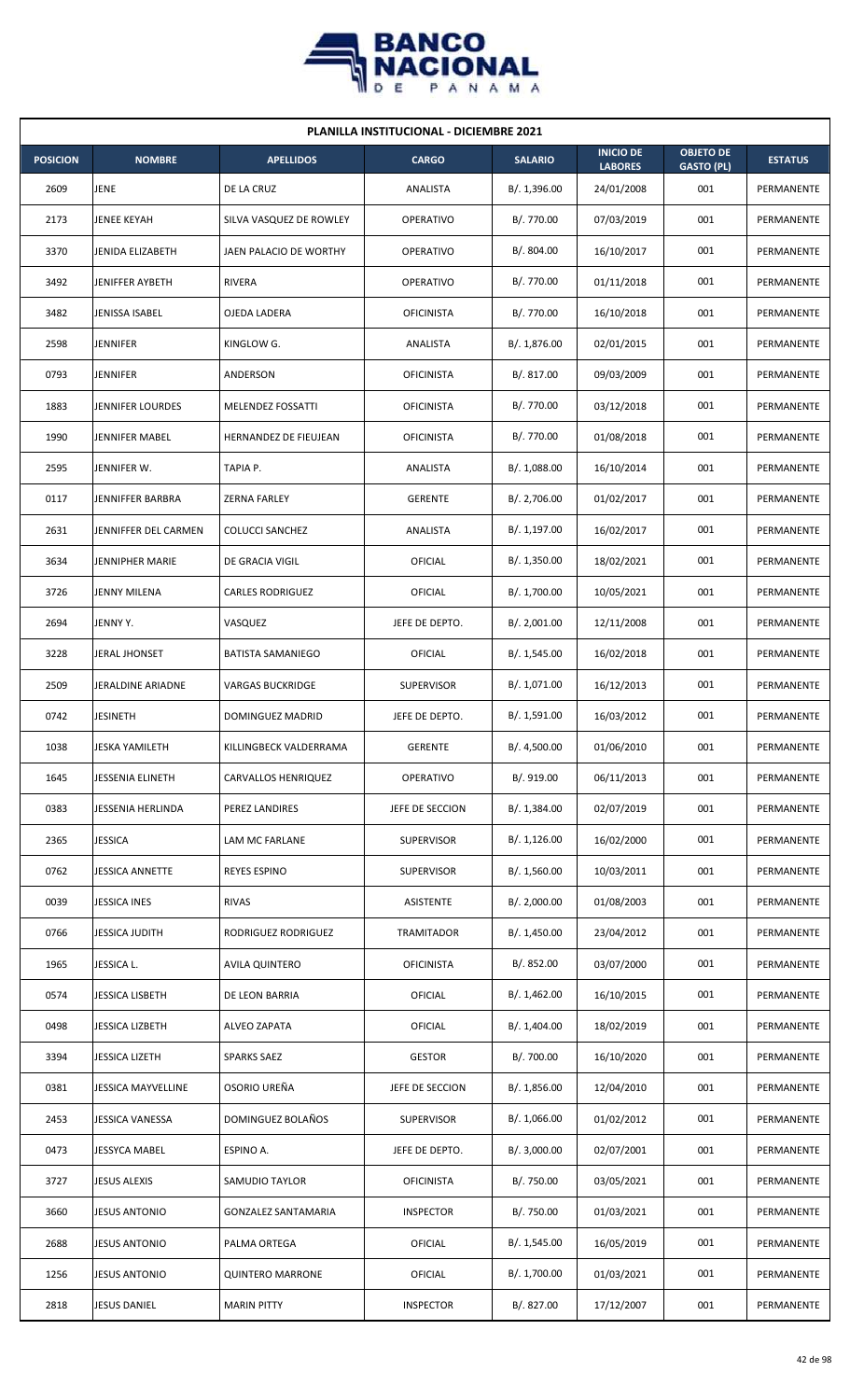

| <b>PLANILLA INSTITUCIONAL - DICIEMBRE 2021</b> |                        |                                |                   |                |                                    |                                       |                |  |  |  |
|------------------------------------------------|------------------------|--------------------------------|-------------------|----------------|------------------------------------|---------------------------------------|----------------|--|--|--|
| <b>POSICION</b>                                | <b>NOMBRE</b>          | <b>APELLIDOS</b>               | <b>CARGO</b>      | <b>SALARIO</b> | <b>INICIO DE</b><br><b>LABORES</b> | <b>OBJETO DE</b><br><b>GASTO (PL)</b> | <b>ESTATUS</b> |  |  |  |
| 2517                                           | JESUS DEL C.           | LASSO G.                       | <b>OFICINISTA</b> | B/. 833.00     | 16/09/1997                         | 001                                   | PERMANENTE     |  |  |  |
| 1055                                           | <b>JESUS DEMETRIO</b>  | RIVERA NAVARRO                 | OFICIAL           | B/. 2,496.00   | 16/06/2005                         | 001                                   | PERMANENTE     |  |  |  |
| 0716                                           | <b>JESUS EMILIO</b>    | ORTEGA M.                      | <b>GERENTE</b>    | B/.2,369.00    | 03/03/1997                         | 001                                   | PERMANENTE     |  |  |  |
| 2599                                           | <b>JESUS ENRIQUE</b>   | <b>LABRADOR CAMARGO</b>        | ANALISTA          | B/. 1,088.00   | 06/07/2015                         | 001                                   | PERMANENTE     |  |  |  |
| 0996                                           | <b>JESUS JAVIER</b>    | <b>GARCIA ROSEMAN</b>          | JEFE DE DEPTO.    | B/.2,400.00    | 17/12/2021                         | 001                                   | PERMANENTE     |  |  |  |
| 2002                                           | <b>JEZREEL ALBERTO</b> | <b>BRAGHTLY SOLIS</b>          | OFICIAL           | B/. 1,072.00   | 02/05/2018                         | 001                                   | PERMANENTE     |  |  |  |
| 2279                                           | <b>JHONATAN JOEL</b>   | <b>BATISTA TELLO</b>           | <b>GESTOR</b>     | B/. 893.00     | 01/08/2017                         | 001                                   | PERMANENTE     |  |  |  |
| 1956                                           | JIESMARA J.            | ESPINOSA B.                    | <b>OFICINISTA</b> | B/0.813.00     | 01/12/2005                         | 001                                   | PERMANENTE     |  |  |  |
| 3213                                           | JILMA DEL C.           | ORTEGA R.                      | <b>GERENTE</b>    | B/.3,190.00    | 19/10/2009                         | 001                                   | PERMANENTE     |  |  |  |
| 0207                                           | <b>JIMMY</b>           | JIMENEZ G.                     | <b>SUPERVISOR</b> | B/. 1,195.00   | 03/01/2005                         | 001                                   | PERMANENTE     |  |  |  |
| 1993                                           | JIOVANA VANESSA        | VARGAS V.                      | OFICIAL           | B/.1,656.00    | 01/11/1999                         | 001                                   | PERMANENTE     |  |  |  |
| 1439                                           | JOANNI L.              | PINO M.                        | OFICIAL           | B/. 1,469.00   | 01/08/2008                         | 001                                   | PERMANENTE     |  |  |  |
| 1697                                           | <b>JOAQUIN</b>         | ROMERO ROBLES                  | <b>OFICINISTA</b> | B/. 816.00     | 18/04/2016                         | 001                                   | PERMANENTE     |  |  |  |
| 3661                                           | <b>JOCELYN JANETH</b>  | RODRIGUEZ SANCHEZ              | <b>OPERATIVO</b>  | B/. 750.00     | 01/03/2021                         | 001                                   | PERMANENTE     |  |  |  |
| 3567                                           | JOEL ANTONIO           | <b>VEGA POTES</b>              | <b>OPERATIVO</b>  | B/. 720.00     | 16/05/2019                         | 001                                   | PERMANENTE     |  |  |  |
| 0745                                           | <b>JOEL ARQUIMEDES</b> | CABALLERO OJO                  | <b>OFICIAL</b>    | B/.1,522.00    | 01/08/2013                         | 001                                   | PERMANENTE     |  |  |  |
| 2710                                           | JOEL ENRIQUE           | <b>BARRIA OSPINO</b>           | OPERADOR          | B/. 888.00     | 01/07/2016                         | 001                                   | PERMANENTE     |  |  |  |
| 0744                                           | <b>JOEL FLORENCIO</b>  | <b>OTHON MURILLO</b>           | JEFE DE DEPTO.    | B/.2,000.00    | 02/09/2013                         | 001                                   | PERMANENTE     |  |  |  |
| 3073                                           | JOEL ISAAC             | <b>OVALLES</b>                 | <b>TECNICO</b>    | B/. 857.00     | 01/09/2017                         | 001                                   | PERMANENTE     |  |  |  |
| 1449                                           | JOEL JAFET             | <b>GUARDIA GONZALEZ</b>        | <b>OFICIAL</b>    | B/. 1,489.00   | 16/02/2017                         | 001                                   | PERMANENTE     |  |  |  |
| 2851                                           | <b>JOHANA</b>          | DEGRACIA MORALES               | <b>OFICINISTA</b> | B/. 750.00     | 18/01/2021                         | 001                                   | PERMANENTE     |  |  |  |
| 2003                                           | JOHANA DESIREE         | SANCHEZ SALAZAR                | <b>OFICINISTA</b> | B/. 790.00     | 07/11/2017                         | 001                                   | PERMANENTE     |  |  |  |
| 1255                                           | <b>JOHANA GISSELLE</b> | CASTILLO RODRIGUEZ DE<br>URENA | ANALISTA          | B/. 1,645.00   | 18/04/2011                         | 001                                   | PERMANENTE     |  |  |  |
| 1784                                           | JOHANA I.              | GUTIERREZ A.                   | <b>OFICINISTA</b> | B/. 817.00     | 02/07/2009                         | 001                                   | PERMANENTE     |  |  |  |
| 1243                                           | JOHANA ICELA           | DELGADO GONZALEZ               | ANALISTA          | B/. 2,200.00   | 16/04/2015                         | 001                                   | PERMANENTE     |  |  |  |
| 2478                                           | JOHANA J.              | <b>MERCADO</b>                 | JEFE DE SECCION   | B/.1,462.00    | 17/12/2007                         | 001                                   | PERMANENTE     |  |  |  |
| 3479                                           | JOHANA ZULEIKA         | <b>CONCEPCION CUBILLA</b>      | JEFE DE DEPTO.    | B/.2,100.00    | 01/10/2018                         | 001                                   | PERMANENTE     |  |  |  |
| 3030                                           | JOHANNA B. DE          | ADAMES                         | ASISTENTE         | B/. 1,218.00   | 02/01/2003                         | 001                                   | PERMANENTE     |  |  |  |
| 2152                                           | JOHANNA E.             | CHIRU SANCHEZ                  | <b>OFICINISTA</b> | B/. 1,300.00   | 01/06/2000                         | 001                                   | PERMANENTE     |  |  |  |
| 2238                                           | JOHANNA LINNETH        | SANTOS VARGAS DE<br>GUTIERREZ  | ADMINISTRATIVO    | B/. 1,462.00   | 17/06/2013                         | 001                                   | PERMANENTE     |  |  |  |
| 2396                                           | JOHANS ALBERTO         | MOLINA V.                      | <b>OFICIAL</b>    | B/. 1,716.00   | 18/01/1999                         | 001                                   | PERMANENTE     |  |  |  |
| 0785                                           | JOHANY K.              | <b>QUINTERO B.</b>             | <b>SUPERVISOR</b> | B/. 1,000.00   | 01/09/2014                         | 001                                   | PERMANENTE     |  |  |  |
| 1248                                           | JOHANY LIZBETH         | RODRIGUEZ HERNANDEZ            | <b>SUPERVISOR</b> | B/. 1,000.00   | 16/01/2020                         | 001                                   | PERMANENTE     |  |  |  |
| 1532                                           | JOHANY RAQUEL          | <b>QUINTERO FLORES</b>         | <b>TECNICO</b>    | B/. 850.00     | 19/04/2021                         | 001                                   | PERMANENTE     |  |  |  |
| 2301                                           | JOHN NICOLAS           | <b>NEARON GONZALEZ</b>         | COORDINADOR       | B/. 2,974.00   | 02/02/2015                         | 001                                   | PERMANENTE     |  |  |  |
| 2935                                           | JOHNNY IVAN            | <b>IBARGUEN MOSQUERA</b>       | <b>SUPERVISOR</b> | B/.1,162.00    | 04/08/2008                         | 001                                   | PERMANENTE     |  |  |  |
| 0358                                           | <b>JONATHAN</b>        | HERNANDEZ O.                   | JEFE DE DEPTO.    | B/. 1,655.00   | 17/07/2000                         | 001                                   | PERMANENTE     |  |  |  |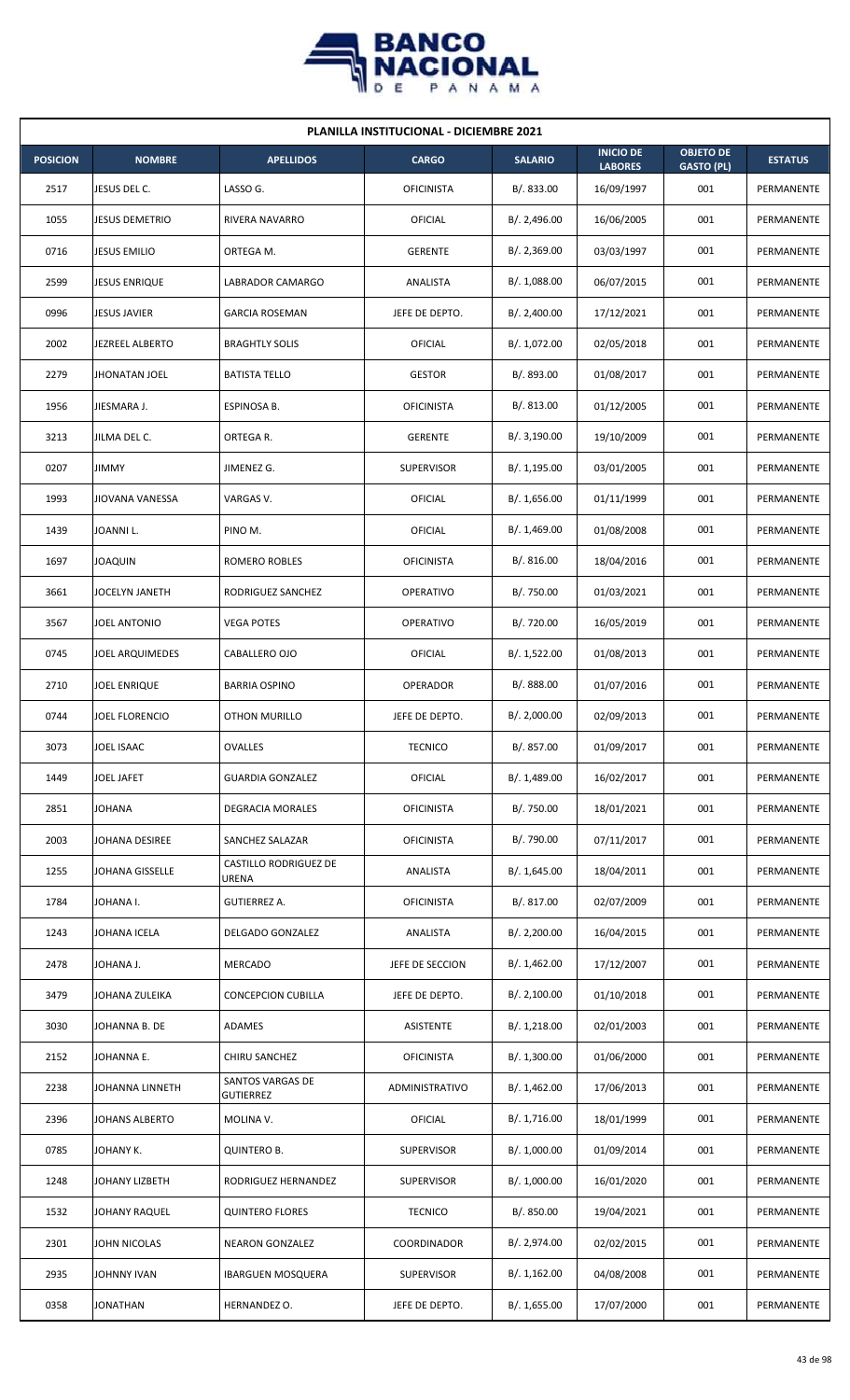

| <b>PLANILLA INSTITUCIONAL - DICIEMBRE 2021</b> |                         |                         |                       |                |                                    |                                       |                |  |  |
|------------------------------------------------|-------------------------|-------------------------|-----------------------|----------------|------------------------------------|---------------------------------------|----------------|--|--|
| <b>POSICION</b>                                | <b>NOMBRE</b>           | <b>APELLIDOS</b>        | <b>CARGO</b>          | <b>SALARIO</b> | <b>INICIO DE</b><br><b>LABORES</b> | <b>OBJETO DE</b><br><b>GASTO (PL)</b> | <b>ESTATUS</b> |  |  |
| 0600                                           | JONATHAN ABRAHAM        | <b>DELGADO GODDARD</b>  | OFICIAL               | B/. 1,384.00   | 16/08/2018                         | 001                                   | PERMANENTE     |  |  |
| 1073                                           | JONATHAN ALBERTO        | <b>CHEVEZ VIAL</b>      | <b>ABOGADO</b>        | B/. 1,350.00   | 16/08/2019                         | 001                                   | PERMANENTE     |  |  |
| 0460                                           | <b>JONATHAN ALBERTO</b> | <b>JAEN MOJICA</b>      | <b>OFICINISTA</b>     | B/. 790.00     | 01/12/2017                         | 001                                   | PERMANENTE     |  |  |
| 0263                                           | JONATHAN ANDRES         | <b>GUTIERREZ BERNAL</b> | <b>OFICINISTA</b>     | B/. 750.00     | 12/07/2021                         | 001                                   | PERMANENTE     |  |  |
| 3126                                           | <b>JONATHAN DWEN</b>    | SANCHEZ MENDIETA        | ADMINISTRADOR         | B/. 1,500.00   | 16/09/2020                         | 001                                   | PERMANENTE     |  |  |
| 2716                                           | JONATHAN JOEL           | <b>BENNETT KINCH</b>    | <b>SUPERVISOR</b>     | B/. 1,000.00   | 16/10/2013                         | 001                                   | PERMANENTE     |  |  |
| 3198                                           | JONATHAN RICAURTE       | ROMERO OCAÑA            | JEFE DE DEPTO.        | B/. 1,391.00   | 01/04/2019                         | 001                                   | PERMANENTE     |  |  |
| 0787                                           | JONATHAN RICHARD        | <b>GONZALEZ MORALES</b> | <b>SUPERVISOR</b>     | B/. 1,000.00   | 16/02/2016                         | 001                                   | PERMANENTE     |  |  |
| 3372                                           | <b>JORDI JARECK</b>     | PIMENTEL VILLARREAL     | <b>OPERATIVO</b>      | B/. 793.00     | 01/02/2018                         | 001                                   | PERMANENTE     |  |  |
| 1764                                           | <b>JORGE</b>            | <b>TELLO</b>            | <b>OFICINISTA</b>     | B/. 1,300.00   | 01/02/1975                         | 001                                   | PERMANENTE     |  |  |
| 0291                                           | JORGE A.                | SAMANIEGO               | <b>OFICINISTA</b>     | B/. 775.00     | 17/09/2007                         | 001                                   | PERMANENTE     |  |  |
| 2889                                           | JORGE A.                | LOPEZ PEREZ             | <b>INSPECTOR</b>      | B/. 1,100.00   | 05/01/1987                         | 001                                   | PERMANENTE     |  |  |
| 1084                                           | JORGE A.                | SOLIS B.                | OFICIAL               | B/. 1,971.00   | 16/06/2005                         | 001                                   | PERMANENTE     |  |  |
| 1189                                           | JORGE A.                | VASQUEZ R.              | ANALISTA              | B/. 1,492.00   | 20/10/2014                         | 001                                   | PERMANENTE     |  |  |
| 1095                                           | <b>JORGE ABEL</b>       | CABALLERO MONTILLA      | OFICIAL               | B/. 1,840.00   | 01/06/2017                         | 001                                   | PERMANENTE     |  |  |
| 1401                                           | <b>JORGE ALBERTO</b>    | <b>WILSON PIMIENTA</b>  | <b>ADMINISTRATIVO</b> | B/. 1,088.00   | 17/04/2017                         | 001                                   | PERMANENTE     |  |  |
| 0686                                           | <b>JORGE ALEXANDER</b>  | <b>WAINT PINZON</b>     | ASISTENTE             | B/. 929.00     | 03/04/2017                         | 001                                   | PERMANENTE     |  |  |
| 3373                                           | JORGE ANTONIO           | VEGA AVILA              | OPERATIVO             | B/. 813.00     | 03/04/2017                         | 001                                   | PERMANENTE     |  |  |
| 0413                                           | JORGE CESAR             | <b>GAMBOA DIAZ</b>      | OPERATIVO             | B/. 1,172.00   | 01/02/2012                         | 001                                   | PERMANENTE     |  |  |
| 2004                                           | <b>JORGE ENRIQUE</b>    | VILLARREAL CALDERON     | <b>ASISTENTE</b>      | B/. 1,000.00   | 16/04/2018                         | 001                                   | PERMANENTE     |  |  |
| 3102                                           | JORGE ENRIQUE           | RODRIGUEZ MARTINEZ      | <b>TECNICO</b>        | B/. 937.00     | 01/10/2013                         | 001                                   | PERMANENTE     |  |  |
| 2901                                           | JORGE ENRIQUE           | VASQUEZ R.              | <b>INSPECTOR</b>      | B/. 894.00     | 02/09/1996                         | 001                                   | PERMANENTE     |  |  |
| 0122                                           | JORGE ENRIQUE           | MORALES OLMEDO          | <b>GERENTE</b>        | B/. 2,705.00   | 01/06/2017                         | 001                                   | PERMANENTE     |  |  |
| 1483                                           | JORGE EURIBIADES        | DOMINGUEZ OSORIO        | <b>OPERATIVO</b>      | B/. 1,283.00   | 20/07/1982                         | 001                                   | PERMANENTE     |  |  |
| 0303                                           | <b>JORGE FRANCISCO</b>  | DUNCAN LOPEZ            | <b>OFICINISTA</b>     | B/. 998.00     | 03/05/2011                         | 001                                   | PERMANENTE     |  |  |
| 0958                                           | JORGE G.                | ESTRADA C.              | ANALISTA              | B/. 1,492.00   | 30/11/2009                         | 001                                   | PERMANENTE     |  |  |
| 3799                                           | JORGE ISAAC             | DONOSO CAMPOS           | <b>CONDUCTOR</b>      | B/. 650.00     | 16/07/2021                         | 001                                   | PERMANENTE     |  |  |
| 2831                                           | JORGE IVAN              | MIRANDA                 | <b>INSPECTOR</b>      | B/. 873.00     | 18/09/2006                         | 001                                   | PERMANENTE     |  |  |
| 2880                                           | JORGE J.                | <b>ROGERS</b>           | <b>INSPECTOR</b>      | B/. 810.00     | 01/02/2007                         | 001                                   | PERMANENTE     |  |  |
| 2871                                           | JORGE L.                | PRASCA                  | <b>INSPECTOR</b>      | B/. 818.00     | 06/06/2005                         | 001                                   | PERMANENTE     |  |  |
| 2753                                           | JORGE L.                | VILLARREAL              | <b>INSPECTOR</b>      | B/. 952.00     | 03/09/2007                         | 001                                   | PERMANENTE     |  |  |
| 0546                                           | JORGE L.                | LEZCANO J.              | <b>OFICIAL</b>        | B/.1,384.00    | 02/03/2009                         | 001                                   | PERMANENTE     |  |  |
| 1237                                           | <b>JORGE LUIS</b>       | RODRIGUEZ P.            | <b>SUPERVISOR</b>     | B/. 1,731.00   | 06/07/1998                         | 001                                   | PERMANENTE     |  |  |
| 3709                                           | <b>JORGE LUIS</b>       | JIMENEZ MUÑOZ           | AUXILIAR              | B/. 600.00     | 23/04/2021                         | 001                                   | PERMANENTE     |  |  |
| 0679                                           | JORGE LUIS              | HERRERA S.              | OFICIAL               | B/.2,005.00    | 02/02/1981                         | 001                                   | PERMANENTE     |  |  |
| 1297                                           | <b>JORGE LUIS</b>       | <b>GOMEZ NAVAS</b>      | <b>GESTOR</b>         | B/. 820.00     | 25/10/2011                         | 001                                   | PERMANENTE     |  |  |
| 1592                                           | <b>JORGE LUIS</b>       | TORRES TENORIO          | OPERATIVO             | B/. 813.00     | 01/04/2016                         | 001                                   | PERMANENTE     |  |  |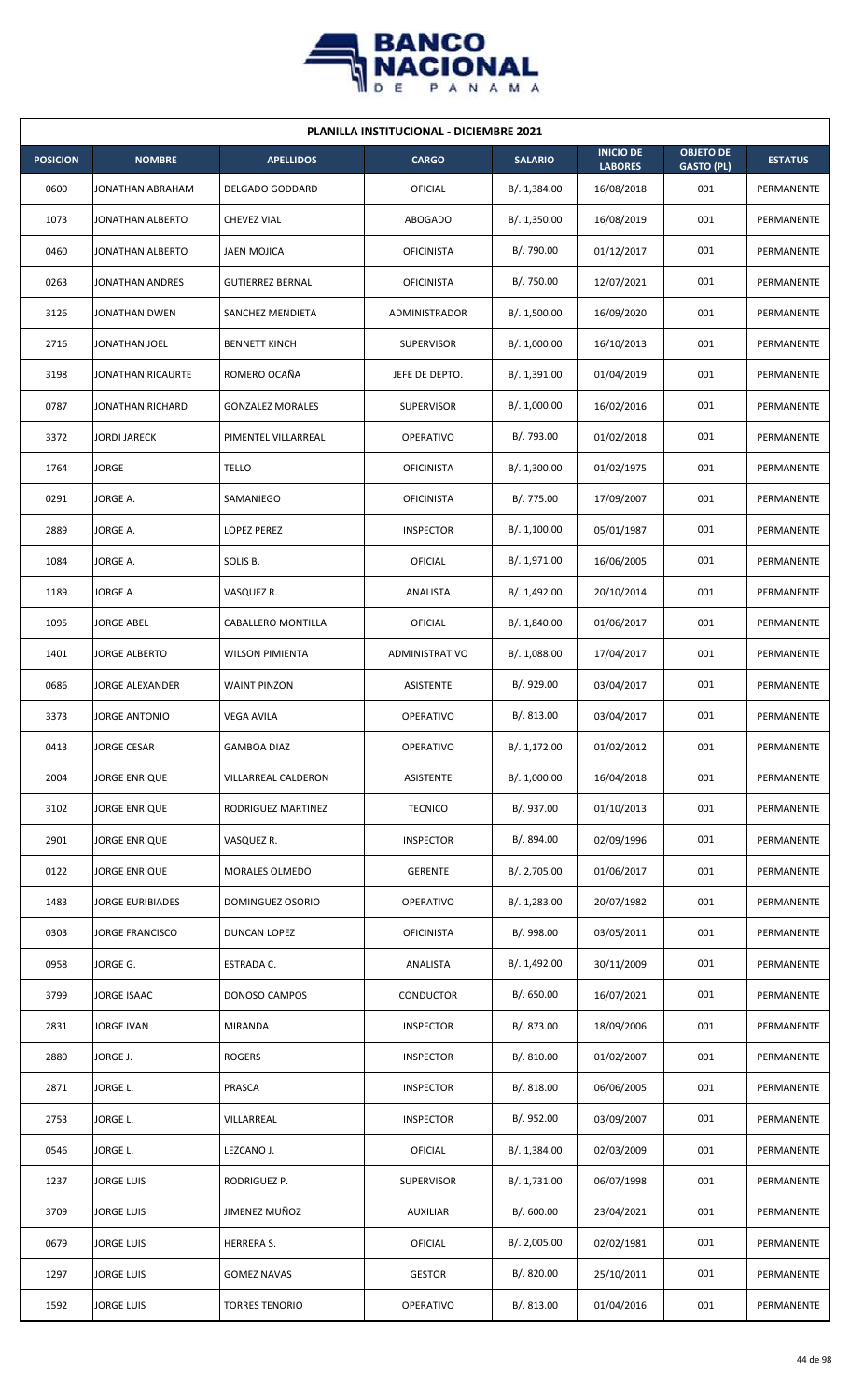

| <b>PLANILLA INSTITUCIONAL - DICIEMBRE 2021</b> |                     |                            |                   |                |                                    |                                       |                |  |  |  |
|------------------------------------------------|---------------------|----------------------------|-------------------|----------------|------------------------------------|---------------------------------------|----------------|--|--|--|
| <b>POSICION</b>                                | <b>NOMBRE</b>       | <b>APELLIDOS</b>           | <b>CARGO</b>      | <b>SALARIO</b> | <b>INICIO DE</b><br><b>LABORES</b> | <b>OBJETO DE</b><br><b>GASTO (PL)</b> | <b>ESTATUS</b> |  |  |  |
| 2705                                           | JORGE LUIS          | SANCHEZ MARQUEZ            | <b>OPERATIVO</b>  | B/. 750.00     | 30/07/2021                         | 001                                   | PERMANENTE     |  |  |  |
| 2383                                           | <b>JORGE LUIS</b>   | URENA POLANCO              | <b>INSPECTOR</b>  | B/. 770.00     | 16/11/2018                         | 001                                   | PERMANENTE     |  |  |  |
| 2919                                           | JORGE LUIS          | <b>ALMENGOR</b>            | <b>INSPECTOR</b>  | B/. 825.00     | 16/05/2017                         | 001                                   | PERMANENTE     |  |  |  |
| 1968                                           | <b>JORGE LUIS</b>   | CASTILLO GOMEZ             | <b>OFICINISTA</b> | B/. 770.00     | 07/03/2019                         | 001                                   | PERMANENTE     |  |  |  |
| 1476                                           | JORGE R.            | JIRON C.                   | <b>OPERATIVO</b>  | B/. 1,401.00   | 16/12/2004                         | 001                                   | PERMANENTE     |  |  |  |
| 2117                                           | JORGE Y.            | QUEZADA M.                 | ADMINISTRADOR     | B/. 920.00     | 17/11/2003                         | 001                                   | PERMANENTE     |  |  |  |
| 0393                                           | JORLENNY JESKENY    | DELGADO MEDINA             | <b>GESTOR</b>     | B/. 850.00     | 16/04/2021                         | 001                                   | PERMANENTE     |  |  |  |
| 2868                                           | JOSE                | <b>GARCIA PERALTA</b>      | <b>INSPECTOR</b>  | B/. 894.00     | 03/07/2000                         | 001                                   | PERMANENTE     |  |  |  |
| 2785                                           | JOSE                | ALBAEZ ALBAEZ              | <b>INSPECTOR</b>  | B/.825.00      | 02/06/2003                         | 001                                   | PERMANENTE     |  |  |  |
| 2885                                           | JOSE                | <b>VALVERDE DIAZ</b>       | <b>INSPECTOR</b>  | B/. 888.00     | 06/11/2008                         | 001                                   | PERMANENTE     |  |  |  |
| 1482                                           | JOSE A.             | <b>BARRIA</b>              | <b>OPERATIVO</b>  | B/. 1,553.00   | 02/12/1985                         | 001                                   | PERMANENTE     |  |  |  |
| 1454                                           | JOSE A.             | MENDOZA C.                 | <b>OPERATIVO</b>  | B/. 1,122.00   | 22/06/2006                         | 001                                   | PERMANENTE     |  |  |  |
| 1730                                           | JOSE A.             | VASQUEZ H.                 | <b>OPERATIVO</b>  | B/. 948.00     | 06/11/2008                         | 001                                   | PERMANENTE     |  |  |  |
| 2878                                           | JOSE A.             | CHECA R.                   | <b>SUPERVISOR</b> | B/. 1,076.00   | 01/02/2007                         | 001                                   | PERMANENTE     |  |  |  |
| 1148                                           | JOSE A.             | LAU H.                     | <b>GERENTE</b>    | B/.3,546.00    | 06/11/2007                         | 001                                   | PERMANENTE     |  |  |  |
| 2233                                           | JOSE ABDIEL         | LARA SANTAMARIA            | ASISTENTE         | B/. 1,088.00   | 16/05/2013                         | 001                                   | PERMANENTE     |  |  |  |
| 0509                                           | JOSE ABEL           | MONTERO DEL CID            | <b>SUPERVISOR</b> | B/. 1,878.00   | 15/11/2011                         | 001                                   | PERMANENTE     |  |  |  |
| 2920                                           | <b>JOSE ALBERTO</b> | MOLINA CASTILLO            | <b>INSPECTOR</b>  | B/. 790.00     | 18/12/2017                         | 001                                   | PERMANENTE     |  |  |  |
| 0459                                           | <b>JOSE ALBERTO</b> | <b>GONZALEZ ABREGO</b>     | <b>OFICINISTA</b> | B/. 814.00     | 16/06/2017                         | 001                                   | PERMANENTE     |  |  |  |
| 0925                                           | JOSE ALEJANDRO      | SERRANO CRUZ               | <b>OFICINISTA</b> | B/. 1,055.00   | 25/03/2013                         | 001                                   | PERMANENTE     |  |  |  |
| 2827                                           | JOSE ALEX           | DIXON MACHADO              | <b>INSPECTOR</b>  | B/0.833.00     | 16/06/2009                         | 001                                   | PERMANENTE     |  |  |  |
| 2709                                           | JOSE ANDRES         | CARRILLO A.                | OPERADOR          | B/. 884.00     | 01/06/1992                         | 001                                   | PERMANENTE     |  |  |  |
| 1101                                           | JOSE ANEL           | <b>GUTIERREZ GUTIERREZ</b> | <b>OFICIAL</b>    | B/. 1,876.00   | 01/06/2017                         | 001                                   | PERMANENTE     |  |  |  |
| 2018                                           | JOSE ANGEL          | TEJADA H.                  | <b>OFICINISTA</b> | B/. 1,094.00   | 01/02/1979                         | 001                                   | PERMANENTE     |  |  |  |
| 2850                                           | JOSE ANGEL          | ORTIZ LASSO                | <b>OFICINISTA</b> | B/. 810.00     | 21/03/2011                         | 001                                   | PERMANENTE     |  |  |  |
| 2160                                           | <b>JOSE ANGEL</b>   | <b>REYNA NAVARRO</b>       | ADMINISTRATIVO    | B/. 1,950.00   | 03/05/1999                         | 001                                   | PERMANENTE     |  |  |  |
| 3545                                           | JOSE ANSELMO        | CASTILLO SERRANO           | OPERATIVO         | B/. 750.00     | 18/11/2019                         | 001                                   | PERMANENTE     |  |  |  |
| 0951                                           | JOSE ANTONIO        | RODRIGUEZ TUÑON            | AVALUADOR         | B/.1,655.00    | 01/09/2015                         | 001                                   | PERMANENTE     |  |  |  |
| 3003                                           | JOSE ANTONIO        | <b>DIMAS REYES</b>         | <b>GESTOR</b>     | B/. 704.00     | 02/10/2017                         | 001                                   | PERMANENTE     |  |  |  |
| 2677                                           | <b>JOSE ANTONIO</b> | SANJUR YAU                 | OPERATIVO         | B/. 1,428.00   | 18/08/1997                         | 001                                   | PERMANENTE     |  |  |  |
| 2751                                           | JOSE ANTONIO        | PARDO CALDERON             | <b>OFICINISTA</b> | B/. 750.00     | 04/01/2021                         | 001                                   | PERMANENTE     |  |  |  |
| 0467                                           | JOSE ANTONIO        | CARRASCO ALVAREZ           | <b>GERENTE</b>    | B/. 3,750.00   | 02/07/2019                         | 001                                   | PERMANENTE     |  |  |  |
| 3785                                           | JOSE ANTONIO        | RODRIGUEZ MUÑOZ            | OFICIAL           | B/. 1,350.00   | 06/07/2021                         | 001                                   | PERMANENTE     |  |  |  |
| 1338                                           | JOSE ARMANDO        | SANCHEZ R.                 | <b>OFICIAL</b>    | B/.2,618.00    | 18/04/2005                         | 001                                   | PERMANENTE     |  |  |  |
| 3681                                           | JOSE ARMANDO        | ARBOLEDA WALCOTT           | MENSAJERO         | B/.600.00      | 01/04/2021                         | 001                                   | PERMANENTE     |  |  |  |
| 1112                                           | <b>JOSE ARTURO</b>  | ARJONA                     | <b>OFICIAL</b>    | B/.2,247.00    | 07/08/2006                         | 001                                   | PERMANENTE     |  |  |  |
| 3396                                           | JOSE CARLOS         | ARMUELLES RODRIGUEZ        | OPERATIVO         | B/. 750.00     | 02/09/2019                         | 001                                   | PERMANENTE     |  |  |  |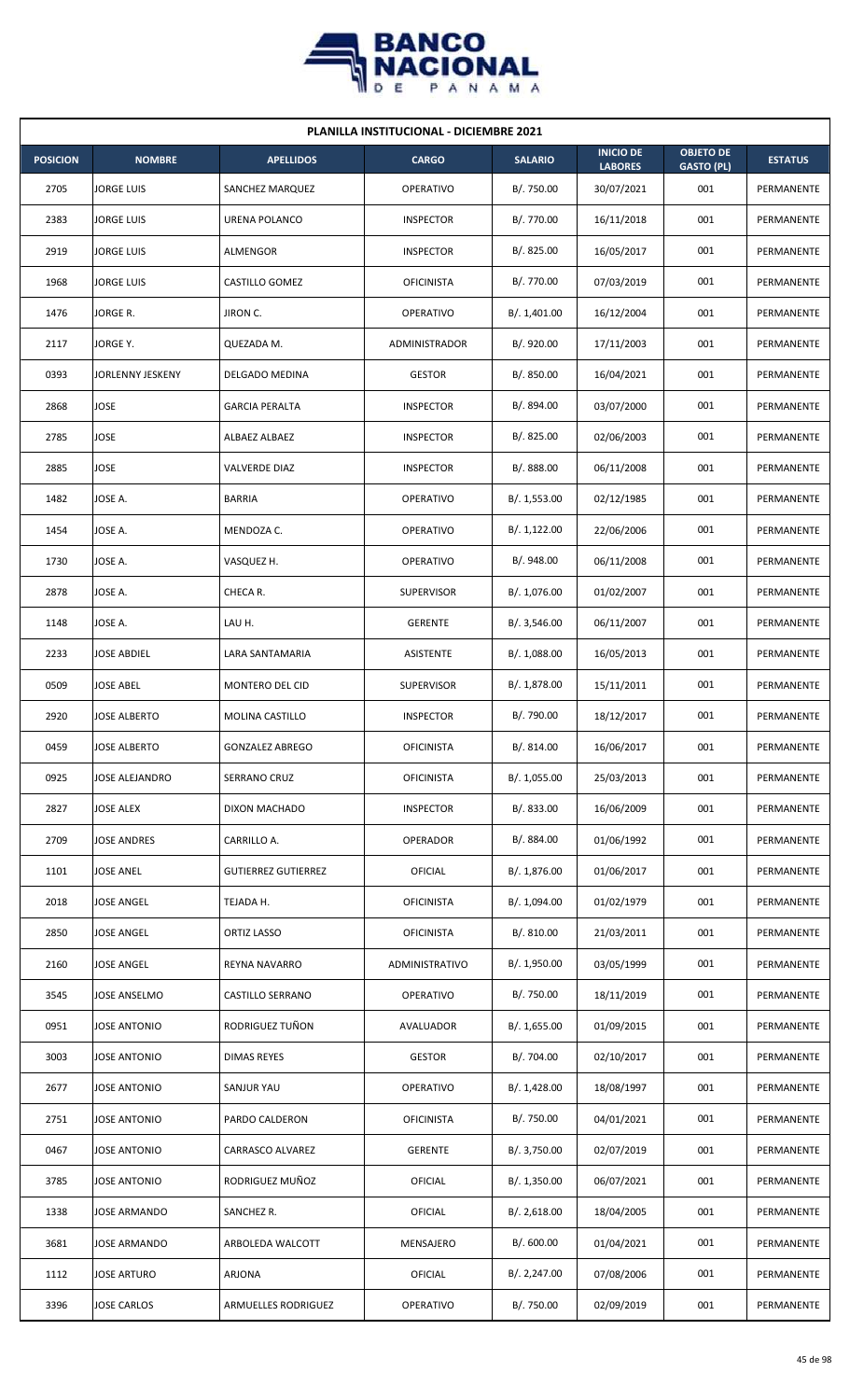

| <b>PLANILLA INSTITUCIONAL - DICIEMBRE 2021</b> |                        |                           |                   |                |                                    |                                       |                |  |  |  |
|------------------------------------------------|------------------------|---------------------------|-------------------|----------------|------------------------------------|---------------------------------------|----------------|--|--|--|
| <b>POSICION</b>                                | <b>NOMBRE</b>          | <b>APELLIDOS</b>          | <b>CARGO</b>      | <b>SALARIO</b> | <b>INICIO DE</b><br><b>LABORES</b> | <b>OBJETO DE</b><br><b>GASTO (PL)</b> | <b>ESTATUS</b> |  |  |  |
| 3610                                           | <b>JOSE CARLOS</b>     | RODRIGUEZ ORTIZ           | <b>OPERATIVO</b>  | B/. 750.00     | 01/12/2020                         | 001                                   | PERMANENTE     |  |  |  |
| 2769                                           | <b>JOSÉ CARLOS</b>     | <b>MEDINA BONILLA</b>     | <b>INSPECTOR</b>  | B/. 845.00     | 01/08/2014                         | 001                                   | PERMANENTE     |  |  |  |
| 1080                                           | <b>JOSE CONCEPCION</b> | VILLARREAL POVEDA         | OFICIAL           | B/.2,064.00    | 01/01/2011                         | 001                                   | PERMANENTE     |  |  |  |
| 3005                                           | JOSE D.                | NUNEZ G.                  | OPERATIVO         | B/. 1,051.00   | 01/03/2005                         | 001                                   | PERMANENTE     |  |  |  |
| 3612                                           | <b>JOSE DARIO</b>      | <b>JIMENEZ SAMUDIO</b>    | OPERATIVO         | B/. 750.00     | 01/12/2020                         | 001                                   | PERMANENTE     |  |  |  |
| 1919                                           | <b>JOSE DAVID</b>      | <b>ARIPE TOUS</b>         | JEFE DE SECCION   | B/. 1,350.00   | 16/08/2016                         | 001                                   | PERMANENTE     |  |  |  |
| 2788                                           | <b>JOSE DAVID</b>      | BAULE R.                  | <b>INSPECTOR</b>  | B/. 834.00     | 01/09/2003                         | 001                                   | PERMANENTE     |  |  |  |
| 1077                                           | JOSE DE J.             | <b>DOMINGUEZ</b>          | OFICIAL           | B/.3,367.00    | 10/02/2005                         | 001                                   | PERMANENTE     |  |  |  |
| 3476                                           | JOSE DE JESUS          | <b>GONZALEZ REBOLLEDO</b> | TRABAJADOR MANUAL | B/0.640.00     | 18/09/2017                         | 001                                   | PERMANENTE     |  |  |  |
| 3374                                           | JOSE DE LA CRUZ        | MARTINEZ BARRIA           | <b>SUPERVISOR</b> | B/. 825.00     | 16/05/2017                         | 001                                   | PERMANENTE     |  |  |  |
| 2570                                           | JOSE DE LA CRUZ        | <b>GARRIDO GALVEZ</b>     | <b>TECNICO</b>    | B/. 1,084.00   | 01/04/2013                         | 001                                   | PERMANENTE     |  |  |  |
| 0115                                           | JOSE DE LOS SANTOS     | <b>BARRETT ACOSTA</b>     | <b>GERENTE</b>    | B/. 2,785.00   | 18/07/2012                         | 001                                   | PERMANENTE     |  |  |  |
| 2942                                           | JOSE DEL C.            | VILLARREAL                | <b>CONDUCTOR</b>  | B/. 1,200.00   | 01/12/1987                         | 001                                   | PERMANENTE     |  |  |  |
| 3662                                           | JOSE DEL CARMEN        | <b>BRIAS LASSO</b>        | <b>INSPECTOR</b>  | B/. 750.00     | 16/03/2021                         | 001                                   | PERMANENTE     |  |  |  |
| 3054                                           | <b>JOSE EDUARDO</b>    | <b>BAULE T.</b>           | <b>SUPERVISOR</b> | B/. 1,225.00   | 16/04/1985                         | 001                                   | PERMANENTE     |  |  |  |
| 3635                                           | JOSE ENCARNACION       | <b>MOLINA MARTINEZ</b>    | <b>INSPECTOR</b>  | B/. 750.00     | 18/02/2021                         | 001                                   | PERMANENTE     |  |  |  |
| 3083                                           | JOSE ENCARNACION       | <b>GONZALEZ HERRERA</b>   | <b>SUPERVISOR</b> | B/.1,125.00    | 02/03/2009                         | 001                                   | PERMANENTE     |  |  |  |
| 2555                                           | <b>JOSE ERNESTO</b>    | <b>CABALLERO ESCOBAR</b>  | <b>GERENTE</b>    | B/. 3,522.00   | 16/08/2010                         | 001                                   | PERMANENTE     |  |  |  |
| 3817                                           | <b>JOSE ESTEBAN</b>    | PEREZ SOLIS               | <b>OFICINISTA</b> | B/. 750.00     | 16/08/2021                         | 001                                   | PERMANENTE     |  |  |  |
| 2711                                           | <b>JOSE EUSEBIO</b>    | LOMBARDO GUERRERO         | OPERADOR          | B/. 957.00     | 01/04/2016                         | 001                                   | PERMANENTE     |  |  |  |
| 0021                                           | JOSE F.                | MEDINA                    | ASISTENTE         | B/. 1,453.00   | 16/08/2005                         | 001                                   | PERMANENTE     |  |  |  |
| 1311                                           | <b>JOSE FELIX</b>      | AISPRUA VILLARREAL        | AVALUADOR         | B/. 1,599.00   | 16/04/2018                         | 001                                   | PERMANENTE     |  |  |  |
| 3001                                           | <b>JOSE FELIX</b>      | <b>REINOSO</b>            | <b>OFICINISTA</b> | B/. 750.00     | 16/04/2018                         | 001                                   | PERMANENTE     |  |  |  |
| 3440                                           | <b>JOSE FELIX</b>      | DE LEON FLORES            | <b>CONDUCTOR</b>  | B/. 1,000.00   | 18/12/2017                         | 001                                   | PERMANENTE     |  |  |  |
| 2065                                           | <b>JOSE FIDAN</b>      | <b>REYES GARCIA</b>       | <b>OFICINISTA</b> | B/. 796.00     | 16/02/2018                         | 001                                   | PERMANENTE     |  |  |  |
| 0452                                           | JOSE G.                | CONTE L.                  | ANALISTA          | B/.1,339.00    | 11/04/2005                         | 001                                   | PERMANENTE     |  |  |  |
| 3249                                           | JOSE G.                | VELASQUEZ A.              | <b>OFICIAL</b>    | B/. 1,697.00   | 02/06/2003                         | 001                                   | PERMANENTE     |  |  |  |
| 2771                                           | JOSE G.                | GARCIA S.                 | <b>INSPECTOR</b>  | B/. 860.00     | 01/09/2008                         | 001                                   | PERMANENTE     |  |  |  |
| 0280                                           | <b>JOSE GABRIEL</b>    | ARAUZ O.                  | <b>OFICINISTA</b> | B/. 788.00     | 03/01/2005                         | 001                                   | PERMANENTE     |  |  |  |
| 1641                                           | <b>JOSE GABRIEL</b>    | SANJUR                    | <b>SUPERVISOR</b> | B/. 1,555.00   | 16/07/2003                         | 001                                   | PERMANENTE     |  |  |  |
| 3781                                           | <b>JOSE GERARDO</b>    | ALVAREZ DE GRACIA         | OPERATIVO         | B/. 650.00     | 30/07/2021                         | 001                                   | PERMANENTE     |  |  |  |
| 2220                                           | JOSE H.                | SANCHEZ                   | <b>SUPERVISOR</b> | B/.1,956.00    | 16/02/1979                         | 001                                   | PERMANENTE     |  |  |  |
| 1879                                           | <b>JOSE HUMBERTO</b>   | NAVARRO M.                | <b>SUPERVISOR</b> | B/. 1,014.00   | 02/07/2001                         | 001                                   | PERMANENTE     |  |  |  |
| 3064                                           | JOSE I.                | SANCHEZ C.                | <b>TECNICO</b>    | B/. 1,295.00   | 17/05/1982                         | 001                                   | PERMANENTE     |  |  |  |
| 2886                                           | JOSE I.                | CORDOBA M.                | <b>INSPECTOR</b>  | B/. 817.00     | 16/06/2009                         | 001                                   | PERMANENTE     |  |  |  |
| 0186                                           | <b>JOSE JOAQUIN</b>    | <b>MORENO</b>             | ASISTENTE         | B/. 1,569.00   | 17/09/1990                         | 001                                   | PERMANENTE     |  |  |  |
| 3242                                           | <b>JOSE JOEL</b>       | RIVERA YANGUEZ            | AVALUADOR         | B/. 1,591.00   | 01/12/2017                         | 001                                   | PERMANENTE     |  |  |  |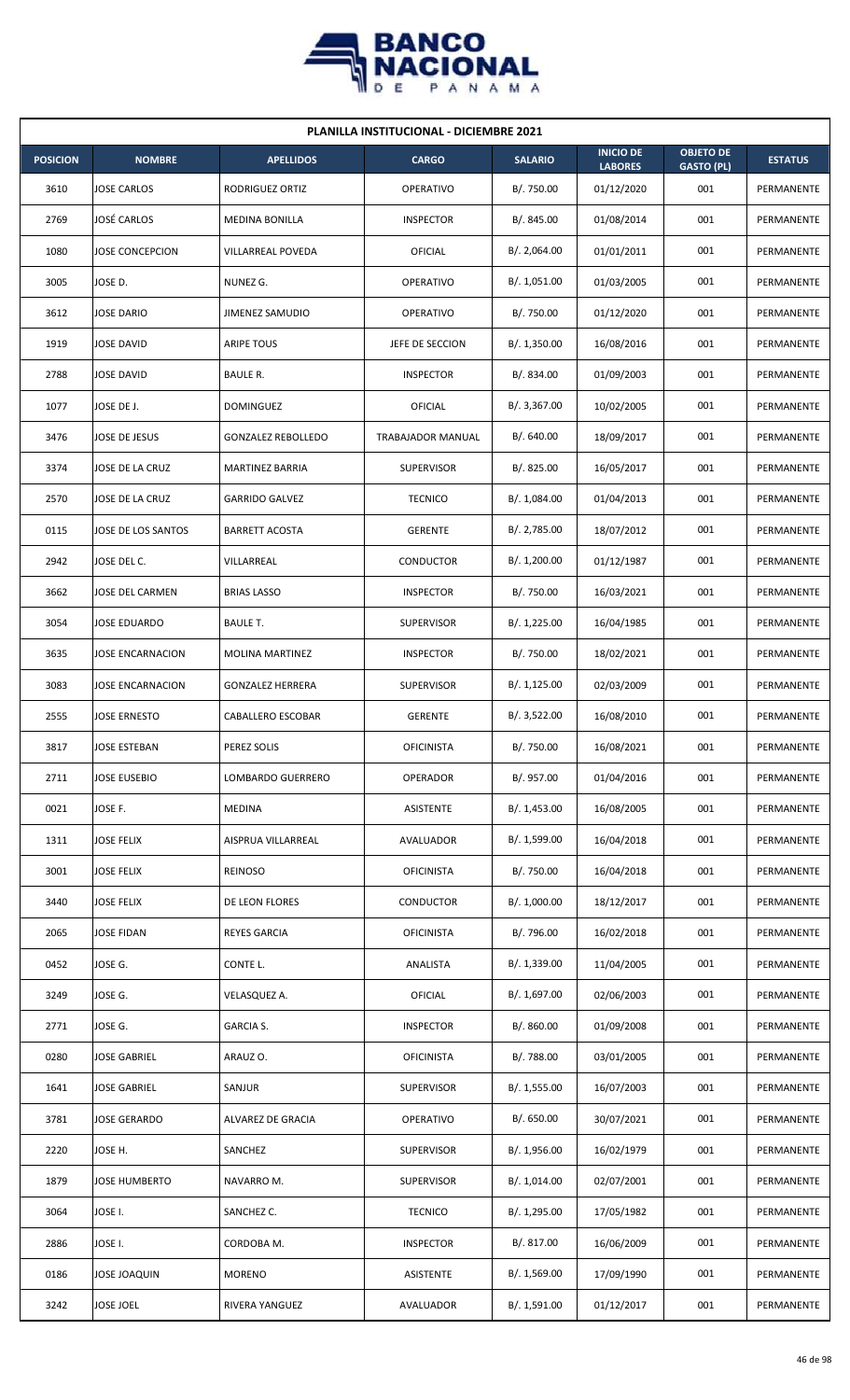

| <b>PLANILLA INSTITUCIONAL - DICIEMBRE 2021</b> |                      |                                    |                   |                |                                    |                                       |                |  |  |
|------------------------------------------------|----------------------|------------------------------------|-------------------|----------------|------------------------------------|---------------------------------------|----------------|--|--|
| <b>POSICION</b>                                | <b>NOMBRE</b>        | <b>APELLIDOS</b>                   | <b>CARGO</b>      | <b>SALARIO</b> | <b>INICIO DE</b><br><b>LABORES</b> | <b>OBJETO DE</b><br><b>GASTO (PL)</b> | <b>ESTATUS</b> |  |  |
| 1975                                           | JOSE L.              | VALENCIA M.                        | <b>OFICINISTA</b> | B/.813.00      | 01/09/2005                         | 001                                   | PERMANENTE     |  |  |
| 3050                                           | JOSE LUIS            | TAYLOR M.                          | TRABAJADOR MANUAL | B/. 741.00     | 01/07/2003                         | 001                                   | PERMANENTE     |  |  |
| 1876                                           | JOSE LUIS            | <b>GONZALEZ SANTAMARIA</b>         | <b>OFICINISTA</b> | B/. 1,023.00   | 01/07/2013                         | 001                                   | PERMANENTE     |  |  |
| 1909                                           | JOSE LUIS            | <b>BURBANO ESPINOSA</b>            | <b>OPERATIVO</b>  | B/. 1,000.00   | 01/10/2015                         | 001                                   | PERMANENTE     |  |  |
| 1871                                           | <b>JOSE LUIS</b>     | FONSECA M.                         | <b>OFICINISTA</b> | B/. 890.00     | 17/04/2003                         | 001                                   | PERMANENTE     |  |  |
| 2759                                           | JOSE LUIS            | JIMENEZ                            | <b>INSPECTOR</b>  | B/.826.00      | 16/01/2013                         | 001                                   | PERMANENTE     |  |  |
| 3075                                           | <b>JOSE LUIS</b>     | <b>GUTIERREZ S.</b>                | <b>SUPERVISOR</b> | B/.1,158.00    | 08/07/1996                         | 001                                   | PERMANENTE     |  |  |
| 3441                                           | <b>JOSE LUIS</b>     | SANCHEZ PALOMINO                   | <b>INSPECTOR</b>  | B/. 790.00     | 01/09/2017                         | 001                                   | PERMANENTE     |  |  |
| 2206                                           | JOSE M.              | <b>MURGAS</b>                      | JEFE DE DEPTO.    | B/. 2,100.00   | 09/03/2009                         | 001                                   | PERMANENTE     |  |  |
| 2455                                           | JOSE MANUEL          | <b>TORRES VARGAS</b>               | <b>GERENTE</b>    | B/.3,500.00    | 16/07/2020                         | 001                                   | PERMANENTE     |  |  |
| 2005                                           | <b>JOSE MANUEL</b>   | <b>BATISTA OSORIO</b>              | <b>ASISTENTE</b>  | B/. 1,000.00   | 01/06/2018                         | 001                                   | PERMANENTE     |  |  |
| 1277                                           | JOSE MANUEL          | <b>TERAN PINO</b>                  | <b>GERENTE</b>    | B/. 3,387.00   | 03/08/2015                         | 001                                   | PERMANENTE     |  |  |
| 2689                                           | JOSE MANUEL          | BERMUDEZ DEL CID                   | JEFE DE SECCION   | B/. 1,384.00   | 01/04/2019                         | 001                                   | PERMANENTE     |  |  |
| 3227                                           | JOSE MANUEL          | VEGA OREJUELA                      | <b>TECNICO</b>    | B/. 1,056.00   | 01/03/2018                         | 001                                   | PERMANENTE     |  |  |
| 1217                                           | <b>JOSE MARIA</b>    | <b>ALVARADO</b>                    | OFICIAL           | B/.1,958.00    | 16/09/1980                         | 001                                   | PERMANENTE     |  |  |
| 2957                                           | JOSE MARIA           | <b>RUIZ ORTEGA</b>                 | CONDUCTOR         | B/. 927.00     | 16/06/1998                         | 001                                   | PERMANENTE     |  |  |
| 2462                                           | JOSE MARIA           | <b>MORALES ARCIA</b>               | <b>SUPERVISOR</b> | B/. 976.00     | 23/06/2004                         | 001                                   | PERMANENTE     |  |  |
| 3013                                           | JOSE MARIANO         | VERGARA ATENCIO                    | TRABAJADOR MANUAL | B/. 680.00     | 02/01/2014                         | 001                                   | PERMANENTE     |  |  |
| 1229                                           | <b>JOSE MERCEDES</b> | MUÑOZ TEJEIRA                      | ANALISTA          | B/. 1,546.00   | 01/03/2012                         | 001                                   | PERMANENTE     |  |  |
| 2262                                           | JOSE MIGUEL          | FARRAGUTT                          | <b>OFICIAL</b>    | B/. 1,350.00   | 01/02/2016                         | 001                                   | PERMANENTE     |  |  |
| 1745                                           | JOSE MIGUEL          | VEGA ESPINOZA                      | <b>OFICINISTA</b> | B/. 770.00     | 16/01/2019                         | 001                                   | PERMANENTE     |  |  |
| 3636                                           | <b>JOSE MIGUEL</b>   | CABALLERO CASTILLO                 | <b>OFICINISTA</b> | B/. 800.00     | 18/02/2021                         | 001                                   | PERMANENTE     |  |  |
| 3360                                           | JOSE NATIVIDAD       | MOSQUERA MADRID                    | <b>GESTOR</b>     | B/. 773.00     | 02/07/2018                         | 001                                   | PERMANENTE     |  |  |
| 3156                                           | JOSE NIEVES          | <b>SOLIS RUIZ</b>                  | SUPERVISOR        | B/. 1,000.00   | 16/08/2018                         | 001                                   | PERMANENTE     |  |  |
| 3708                                           | <b>JOSE OBED</b>     | ESTRADA CASTILLO                   | <b>INSPECTOR</b>  | B/. 750.00     | 23/04/2021                         | 001                                   | PERMANENTE     |  |  |
| 2334                                           | JOSE OCTAVIO         | <b>AIZPRUA ROBLES</b>              | JEFE DE SECCION   | B/. 1,505.00   | 01/10/2014                         | 001                                   | PERMANENTE     |  |  |
| 2270                                           | JOSE R.              | <b>REYNA</b>                       | ASISTENTE         | B/.1,218.00    | 01/01/2008                         | 001                                   | PERMANENTE     |  |  |
| 2563                                           | JOSE RAMON           | <b>VASQUEZ TORRES</b>              | ANALISTA          | B/. 2,273.00   | 12/04/2011                         | 001                                   | PERMANENTE     |  |  |
| 2874                                           | JOSÉ REYNALDO        | URRIOLA JULIO                      | SUPERVISOR        | B/. 1,061.00   | 18/05/2015                         | 001                                   | PERMANENTE     |  |  |
| 3442                                           | <b>JOSE ROBERTO</b>  | HENRIQUEZ MARTINEZ                 | <b>INSPECTOR</b>  | B/. 790.00     | 01/02/2018                         | 001                                   | PERMANENTE     |  |  |
| 3798                                           | JOSELYN DEL CARMEN   | <b>RAMOS RODRIGUEZ</b>             | <b>OFICINISTA</b> | B/. 700.00     | 16/07/2021                         | 001                                   | PERMANENTE     |  |  |
| 0457                                           | <b>JOSELYN IRENE</b> | <b>DUARTE AVILA</b>                | <b>ABOGADO</b>    | B/.1,476.00    | 01/01/2011                         | 001                                   | PERMANENTE     |  |  |
| 3602                                           | JOSELYN NERYETH      | SAMANIEGO CONTRERAS DE<br>CASTILLO | <b>OPERATIVO</b>  | B/. 750.00     | 01/01/2021                         | 001                                   | PERMANENTE     |  |  |
| 3763                                           | JOSEPH ALEXANDER     | SINCLAIR                           | <b>OPERATIVO</b>  | B/. 2,500.00   | 28/06/2021                         | 001                                   | PERMANENTE     |  |  |
| 2676                                           | JOSHUA JAVIER        | <b>BONILLA DIAZ</b>                | TRAMITADOR        | B/. 876.00     | 02/01/2019                         | 001                                   | PERMANENTE     |  |  |
| 0841                                           | <b>JOSHUA JUSEF</b>  | PITTI                              | <b>SUPERVISOR</b> | B/. 1,000.00   | 01/03/2017                         | 001                                   | PERMANENTE     |  |  |
| 3221                                           | JOSHUA NEFTALI       | DE LEON CAMPBELL                   | AVALUADOR         | B/. 1,584.00   | 16/03/2018                         | 001                                   | PERMANENTE     |  |  |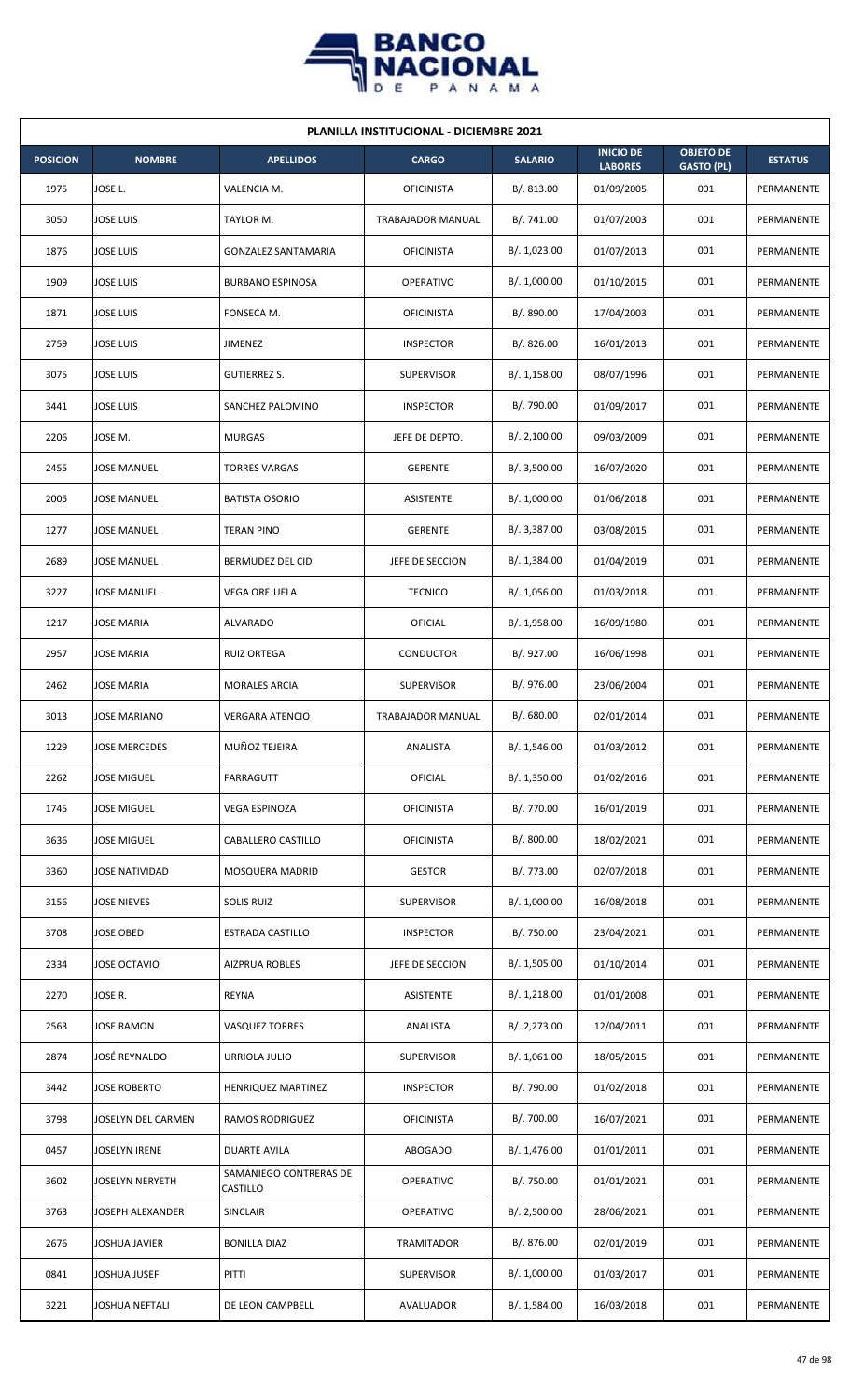

| <b>PLANILLA INSTITUCIONAL - DICIEMBRE 2021</b> |                      |                        |                   |                |                                    |                                       |                |  |  |  |
|------------------------------------------------|----------------------|------------------------|-------------------|----------------|------------------------------------|---------------------------------------|----------------|--|--|--|
| <b>POSICION</b>                                | <b>NOMBRE</b>        | <b>APELLIDOS</b>       | <b>CARGO</b>      | <b>SALARIO</b> | <b>INICIO DE</b><br><b>LABORES</b> | <b>OBJETO DE</b><br><b>GASTO (PL)</b> | <b>ESTATUS</b> |  |  |  |
| 0530                                           | JOSHUA RUBEN         | CHAVEZ POLANCO         | <b>OFICINISTA</b> | B/. 773.00     | 03/09/2018                         | 001                                   | PERMANENTE     |  |  |  |
| 1431                                           | JOSIMAR LEANDRO      | AIZPU LONG             | OFICIAL           | B/. 1,830.00   | 16/07/2018                         | 001                                   | PERMANENTE     |  |  |  |
| 3329                                           | JOSLANA ALIANE       | DE GRACIA SANJUR       | <b>OFICINISTA</b> | B/. 790.00     | 16/08/2017                         | 001                                   | PERMANENTE     |  |  |  |
| 3006                                           | JOSSELIN ESTHER      | ALONSO DOMINGUEZ       | <b>OPERATIVO</b>  | B/. 770.00     | 01/11/2018                         | 001                                   | PERMANENTE     |  |  |  |
| 1126                                           | JOSUE ALEXANDER      | NUÑEZ ROSAS            | OFICIAL           | B/. 2,732.00   | 18/08/2011                         | 001                                   | PERMANENTE     |  |  |  |
| 2006                                           | JOSUE ANDRES         | <b>GARCIA DE LEON</b>  | <b>OFICINISTA</b> | B/.810.00      | 16/06/2017                         | 001                                   | PERMANENTE     |  |  |  |
| 0072                                           | JOSUE ARIEL          | SILVERA DE GRACIA      | <b>SUPERVISOR</b> | B/. 1,071.00   | 01/09/2017                         | 001                                   | PERMANENTE     |  |  |  |
| 3676                                           | JOSUE ARTURO         | CEDEÑO GONZALEZ        | <b>GERENTE</b>    | B/. 3,300.00   | 16/04/2021                         | 001                                   | PERMANENTE     |  |  |  |
| 1348                                           | JOSUE ISRAEL         | ARENALES MARCIAGA      | ANALISTA          | B/.2,016.00    | 16/05/2018                         | 001                                   | PERMANENTE     |  |  |  |
| 1649                                           | JOVANA JUDITH        | MIRANDA DIXON          | <b>OPERATIVO</b>  | B/. 828.00     | 16/09/2015                         | 001                                   | PERMANENTE     |  |  |  |
| 3066                                           | JOVANIS A.           | URRIOLA G.             | <b>TECNICO</b>    | B/.1,138.00    | 03/06/1990                         | 001                                   | PERMANENTE     |  |  |  |
| 2553                                           | JOVANNA MICHELLE     | SANTIAGO FERNANDEZ     | JEFE DE DEPTO.    | B/.3,220.00    | 12/04/2011                         | 001                                   | PERMANENTE     |  |  |  |
| 0604                                           | JOVINA ESTHER        | LOZANO PINZÓN          | <b>SUPERVISOR</b> | B/. 1,670.00   | 01/09/2016                         | 001                                   | PERMANENTE     |  |  |  |
| 3495                                           | JOYCE WALESCA        | RAMOS DE LA ROSA       | <b>OPERATIVO</b>  | B/. 770.00     | 16/11/2018                         | 001                                   | PERMANENTE     |  |  |  |
| 3330                                           | JOZSEF ANDONY        | <b>RIOS RODRIGUEZ</b>  | <b>OFICINISTA</b> | B/. 770.00     | 17/09/2018                         | 001                                   | PERMANENTE     |  |  |  |
| 2355                                           | JUAN                 | SALAZAR SERONI         | <b>SUPERVISOR</b> | B/.1,186.00    | 05/11/1997                         | 001                                   | PERMANENTE     |  |  |  |
| 3086                                           | JUAN A.              | <b>GUEVARA HIDALGO</b> | JEFE DE SECCION   | B/. 1,497.00   | 01/02/1982                         | 001                                   | PERMANENTE     |  |  |  |
| 2865                                           | JUAN A.              | TORRES V.              | <b>INSPECTOR</b>  | B/. 903.00     | 02/02/1998                         | 001                                   | PERMANENTE     |  |  |  |
| 2855                                           | <b>JUAN ADOLFO</b>   | <b>ROSE PAZ</b>        | <b>INSPECTOR</b>  | B/. 801.00     | 16/01/2014                         | 001                                   | PERMANENTE     |  |  |  |
| 0205                                           | JUAN ALBERTO         | ALVAREZ A.             | <b>SUPERVISOR</b> | B/.1,143.00    | 01/06/2000                         | 001                                   | PERMANENTE     |  |  |  |
| 3272                                           | <b>JUAN ALBERTO</b>  | <b>QUINTERO CIANCA</b> | OFICIAL           | B/. 1,426.00   | 16/02/2018                         | 001                                   | PERMANENTE     |  |  |  |
| 3443                                           | <b>JUAN ALBERTO</b>  | DURAN ROSARIO          | <b>INSPECTOR</b>  | B/. 790.00     | 16/10/2017                         | 001                                   | PERMANENTE     |  |  |  |
| 3173                                           | <b>JUAN ANTONIO</b>  | ARAUZ GONZALEZ         | JEFE DE DEPTO.    | B/. 2,737.00   | 19/09/2012                         | 001                                   | PERMANENTE     |  |  |  |
| 1438                                           | <b>JUAN ANTONIO</b>  | <b>HERRERA RIVERA</b>  | OFICIAL           | B/. 1,350.00   | 16/09/2020                         | 001                                   | PERMANENTE     |  |  |  |
| 1276                                           | <b>JUAN ANTONIO</b>  | <b>VICTOR VIETO</b>    | <b>SUPERVISOR</b> | B/.1,864.00    | 16/02/1983                         | 001                                   | PERMANENTE     |  |  |  |
| 1097                                           | <b>JUAN ANTONIO</b>  | <b>GIONO MONTALVO</b>  | OFICIAL           | B/. 1,867.00   | 04/05/2015                         | 001                                   | PERMANENTE     |  |  |  |
| 1092                                           | JUAN ANTONIO         | LEON HERRERA           | OFICIAL           | B/. 1,913.00   | 07/04/2014                         | 001                                   | PERMANENTE     |  |  |  |
| 2811                                           | JUAN ASAEL           | <b>BACKER ABREGO</b>   | <b>INSPECTOR</b>  | B/. 770.00     | 02/05/2019                         | 001                                   | PERMANENTE     |  |  |  |
| 0408                                           | JUAN B.              | URENA                  | <b>GERENTE</b>    | B/. 3,825.00   | 02/03/2009                         | 001                                   | PERMANENTE     |  |  |  |
| 0814                                           | JUAN B.              | SATURNO R.             | <b>OFICINISTA</b> | B/. 810.00     | 01/03/2005                         | 001                                   | PERMANENTE     |  |  |  |
| 1971                                           | JUAN BAUTISTA        | GONZALEZ               | <b>OFICINISTA</b> | B/. 1,255.00   | 17/03/1980                         | 001                                   | PERMANENTE     |  |  |  |
| 1603                                           | <b>JUAN BAUTISTA</b> | <b>MARTIN</b>          | <b>OPERATIVO</b>  | B/. 1,110.00   | 05/03/1987                         | 001                                   | PERMANENTE     |  |  |  |
| 0139                                           | JUAN C.              | NIETO C.               | JEFE DE DEPTO.    | B/.2,851.00    | 08/10/2009                         | 001                                   | PERMANENTE     |  |  |  |
| 2033                                           | JUAN CARLOS          | <b>AVILA FRANCIS</b>   | <b>OFICINISTA</b> | B/. 770.00     | 18/03/2019                         | 001                                   | PERMANENTE     |  |  |  |
| 2893                                           | <b>JUAN CARLOS</b>   | <b>SEALEY MADRID</b>   | <b>OFICINISTA</b> | B/. 750.00     | 01/01/2021                         | 001                                   | PERMANENTE     |  |  |  |
| 2761                                           | <b>JUAN CARLOS</b>   | <b>JORDAN</b>          | <b>INSPECTOR</b>  | B/. 988.00     | 16/07/1985                         | 001                                   | PERMANENTE     |  |  |  |
| 2896                                           | JUAN CARLOS          | PHILLIPS A.            | <b>INSPECTOR</b>  | B/. 1,158.00   | 08/07/1996                         | 001                                   | PERMANENTE     |  |  |  |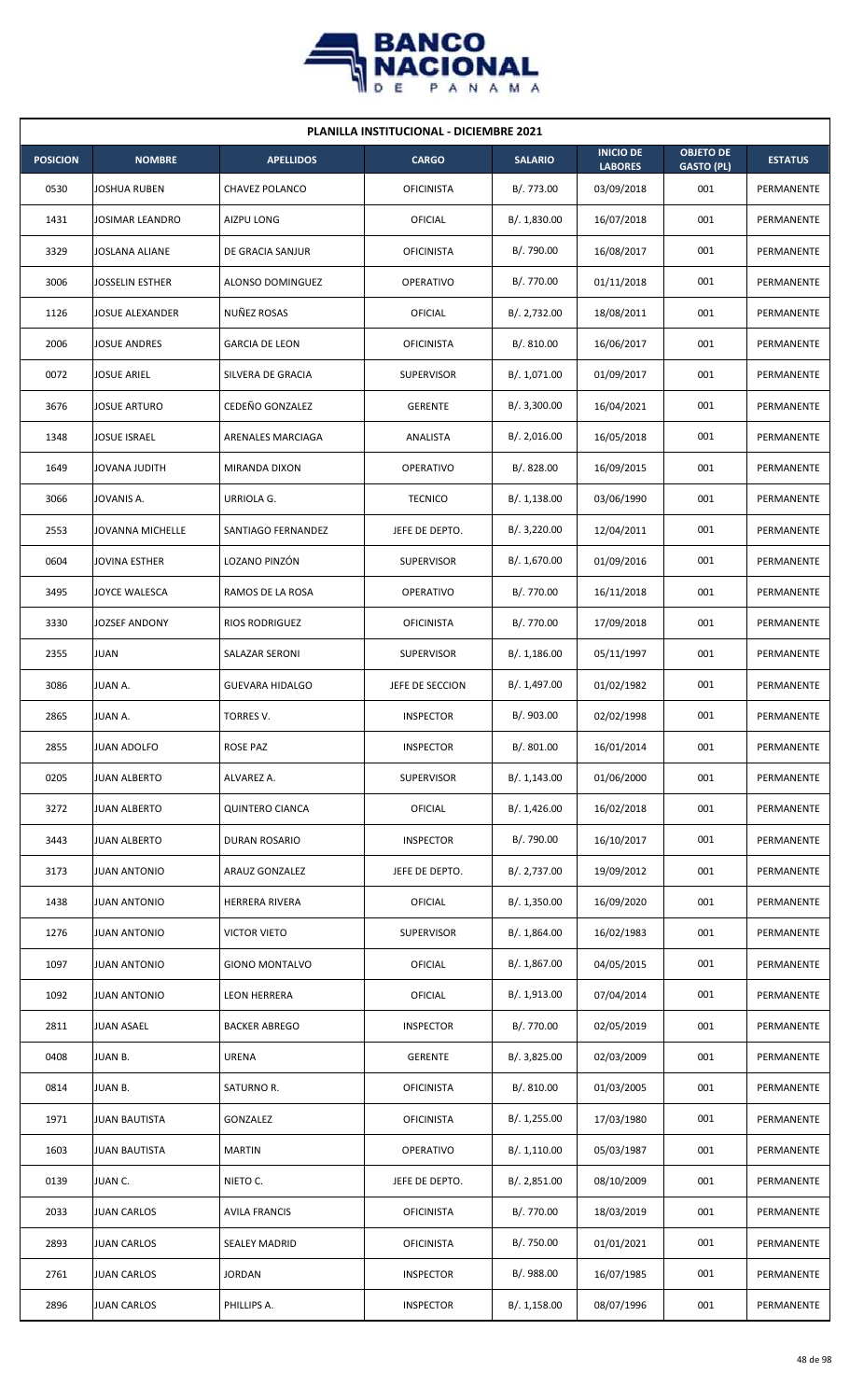

| <b>PLANILLA INSTITUCIONAL - DICIEMBRE 2021</b> |                       |                              |                   |                |                                    |                                       |                |  |  |  |
|------------------------------------------------|-----------------------|------------------------------|-------------------|----------------|------------------------------------|---------------------------------------|----------------|--|--|--|
| <b>POSICION</b>                                | <b>NOMBRE</b>         | <b>APELLIDOS</b>             | <b>CARGO</b>      | <b>SALARIO</b> | <b>INICIO DE</b><br><b>LABORES</b> | <b>OBJETO DE</b><br><b>GASTO (PL)</b> | <b>ESTATUS</b> |  |  |  |
| 2951                                           | <b>JUAN CARLOS</b>    | ABREGO R.                    | <b>CONDUCTOR</b>  | B/. 762.00     | 02/08/1993                         | 001                                   | PERMANENTE     |  |  |  |
| 3331                                           | <b>JUAN CARLOS</b>    | RIVERA RODRIGUEZ             | <b>OFICINISTA</b> | B/. 773.00     | 01/08/2018                         | 001                                   | PERMANENTE     |  |  |  |
| 0009                                           | <b>JUAN CARLOS</b>    | NÚÑEZ JÁUREGUI               | <b>GERENTE</b>    | B/. 3,414.00   | 15/07/2015                         | 001                                   | PERMANENTE     |  |  |  |
| 3554                                           | <b>JUAN FRANCISCO</b> | <b>MURRAY GONZALEZ</b>       | ANALISTA          | B/. 871.00     | 02/05/2019                         | 001                                   | PERMANENTE     |  |  |  |
| 2921                                           | <b>JUAN FRANCISCO</b> | <b>GARCÍA JARVIS</b>         | <b>GESTOR</b>     | B/. 798.00     | 19/02/2015                         | 001                                   | PERMANENTE     |  |  |  |
| 3000                                           | <b>JUAN FRANCISCO</b> | CASTILLO SANCHEZ             | <b>OPERATIVO</b>  | B/. 750.00     | 09/11/2020                         | 001                                   | PERMANENTE     |  |  |  |
| 1624                                           | <b>JUAN GABRIEL</b>   | ORTEGA MORA                  | OFICIAL           | B/. 1,398.00   | 16/12/1999                         | 001                                   | PERMANENTE     |  |  |  |
| 1464                                           | <b>JUAN J.</b>        | <b>RIOS</b>                  | <b>OPERATIVO</b>  | B/.1,324.00    | 17/02/1986                         | 001                                   | PERMANENTE     |  |  |  |
| 3534                                           | <b>JUAN JAVIER</b>    | <b>IBARRA MENDOZA</b>        | <b>OPERATIVO</b>  | B/. 750.00     | 16/03/2020                         | 001                                   | PERMANENTE     |  |  |  |
| 2569                                           | <b>JUAN JESUS</b>     | MONTENEGRO PEREZ             | <b>TECNICO</b>    | B/. 2,273.00   | 11/05/2012                         | 001                                   | PERMANENTE     |  |  |  |
| 0167                                           | <b>JUAN JOSE</b>      | <b>MARIN ROSS</b>            | <b>ABOGADO</b>    | B/. 1,496.00   | 16/06/2008                         | 001                                   | PERMANENTE     |  |  |  |
| 1967                                           | JUAN L.               | DIAZ HUERTA                  | <b>OFICINISTA</b> | B/. 990.00     | 01/04/2005                         | 001                                   | PERMANENTE     |  |  |  |
| 2618                                           | JUAN M.               | LEON C.                      | <b>SUPERVISOR</b> | B/. 1,012.00   | 16/10/2008                         | 001                                   | PERMANENTE     |  |  |  |
| 1103                                           | JUAN M.               | ESPINOSA L.                  | OFICIAL           | B/.2,518.00    | 01/12/2006                         | 001                                   | PERMANENTE     |  |  |  |
| 2648                                           | <b>JUAN MANUEL</b>    | <b>CORDOBA FUNG</b>          | ANALISTA          | B/.1,841.00    | 10/08/2015                         | 001                                   | PERMANENTE     |  |  |  |
| 1772                                           | <b>JUAN MANUEL</b>    | <b>CASTILLO ESPINOSA</b>     | <b>SUPERVISOR</b> | B/. 1,056.00   | 02/06/2003                         | 001                                   | PERMANENTE     |  |  |  |
| 3375                                           | <b>JUAN MANUEL</b>    | <b>GONZALEZ GONZALEZ</b>     | <b>OPERATIVO</b>  | B/. 790.00     | 16/04/2018                         | 001                                   | PERMANENTE     |  |  |  |
| 2639                                           | <b>JUAN MANUEL</b>    | <b>GARRIDO AZCARRAGA</b>     | JEFE DE DEPTO.    | B/.2,640.00    | 16/06/2010                         | 001                                   | PERMANENTE     |  |  |  |
| 2640                                           | <b>JUAN MANUEL</b>    | ROJAS DELGADO                | <b>OPERATIVO</b>  | B/. 2,825.00   | 08/11/2010                         | 001                                   | PERMANENTE     |  |  |  |
| 3603                                           | <b>JUAN MANUEL</b>    | VILLARREAL BERNAL            | <b>GERENTE</b>    | B/. 3,400.00   | 16/10/2020                         | 001                                   | PERMANENTE     |  |  |  |
| 3115                                           | <b>JUAN MIGUEL</b>    | <b>GIRON VILLARREAL</b>      | TRABAJADOR MANUAL | B/. 964.00     | 02/08/2010                         | 001                                   | PERMANENTE     |  |  |  |
| 3511                                           | <b>JUAN MIGUEL</b>    | <b>HAYOT NUÑEZ</b>           | ADMINISTRATIVO    | B/. 1,743.00   | 03/12/2018                         | 001                                   | PERMANENTE     |  |  |  |
| 3508                                           | <b>JUAN MIGUEL</b>    | HERRERA AGUILAR              | <b>TRAMITADOR</b> | B/. 770.00     | 16/11/2018                         | 001                                   | PERMANENTE     |  |  |  |
| 2591                                           | <b>JUAN MIGUEL</b>    | CORTEZ CASTRO                | OFICIAL           | B/. 1,700.00   | 18/08/2014                         | 001                                   | PERMANENTE     |  |  |  |
| 0077                                           | JUAN P.               | ARISMENDIZ G.                | COORDINADOR       | B/.1,349.00    | 16/03/2000                         | 001                                   | PERMANENTE     |  |  |  |
| 0532                                           | <b>JUAN PABLO</b>     | ORTEGA                       | <b>TECNICO</b>    | B/. 871.00     | 16/07/2018                         | 001                                   | PERMANENTE     |  |  |  |
| 1061                                           | <b>JUAN PABLO</b>     | SANTAMARIA ARAUZ             | OFICIAL           | B/.2,323.00    | 01/06/2010                         | 001                                   | PERMANENTE     |  |  |  |
| 1874                                           | <b>JUAN PAULO</b>     | <b>CARPIO ISMARE</b>         | <b>CONDUCTOR</b>  | B/. 670.00     | 18/02/2019                         | 001                                   | PERMANENTE     |  |  |  |
| 3076                                           | JUAN V.               | <b>GUARIN ABADIA</b>         | <b>SUPERVISOR</b> | B/. 1,103.00   | 01/02/2000                         | 001                                   | PERMANENTE     |  |  |  |
| 0085                                           | <b>JUDIE MARLENE</b>  | MARSHALL PINEDA              | <b>GERENTE</b>    | B/. 3,183.00   | 03/01/2011                         | 001                                   | PERMANENTE     |  |  |  |
| 1616                                           | <b>JUDY ESTHER</b>    | <b>GUTIERREZ DE AIZPURUA</b> | OPERATIVO         | B/. 850.00     | 01/01/2016                         | 001                                   | PERMANENTE     |  |  |  |
| 1344                                           | <b>JULIA AMANDA</b>   | CASTILLO AGUILAR             | <b>OFICIAL</b>    | B/. 1,700.00   | 16/09/2020                         | 001                                   | PERMANENTE     |  |  |  |
| 0505                                           | <b>JULIA B.</b>       | MOWATT P.                    | <b>SUPERVISOR</b> | B/.2,068.00    | 19/01/2010                         | 001                                   | PERMANENTE     |  |  |  |
| 0605                                           | JULIA DEL CARMEN      | <b>MELAIS RIVERA</b>         | OFICIAL           | B/. 1,497.00   | 01/03/2017                         | 001                                   | PERMANENTE     |  |  |  |
| 1715                                           | <b>JULIA ESTELA</b>   | RIVERA CEDEÑO                | <b>OFICINISTA</b> | B/. 854.00     | 16/08/2010                         | 001                                   | PERMANENTE     |  |  |  |
| 2310                                           | <b>JULIA LORENA</b>   | VEGA ALVAREZ                 | <b>OFICINISTA</b> | B/. 839.00     | 19/02/2015                         | 001                                   | PERMANENTE     |  |  |  |
| 2085                                           | JULIA V.              | GONDOLA A.                   | JEFE DE SECCION   | B/. 1,584.00   | 17/02/1994                         | 001                                   | PERMANENTE     |  |  |  |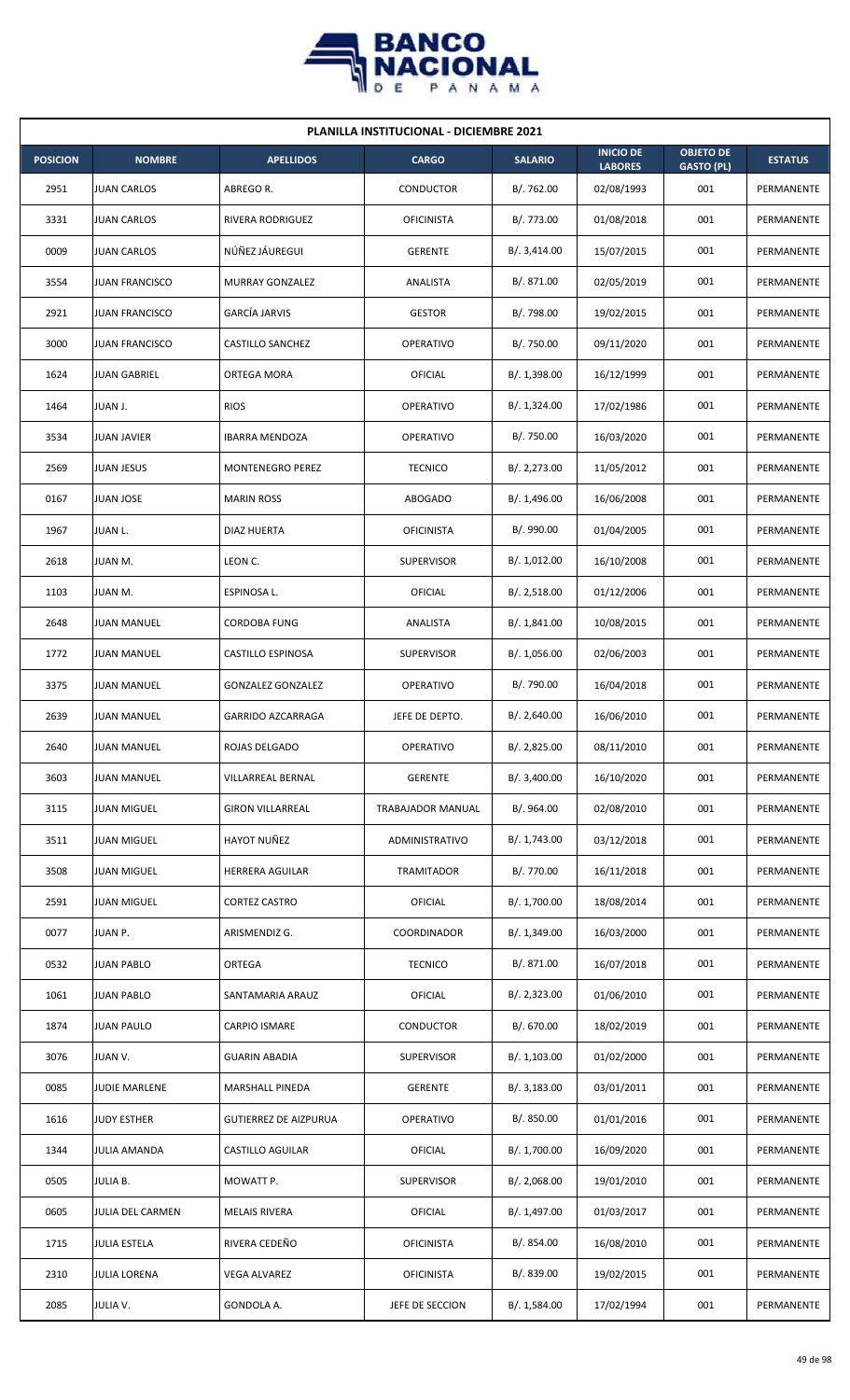

| <b>PLANILLA INSTITUCIONAL - DICIEMBRE 2021</b> |                         |                                |                      |                |                                    |                                       |                |  |  |  |
|------------------------------------------------|-------------------------|--------------------------------|----------------------|----------------|------------------------------------|---------------------------------------|----------------|--|--|--|
| <b>POSICION</b>                                | <b>NOMBRE</b>           | <b>APELLIDOS</b>               | <b>CARGO</b>         | <b>SALARIO</b> | <b>INICIO DE</b><br><b>LABORES</b> | <b>OBJETO DE</b><br><b>GASTO (PL)</b> | <b>ESTATUS</b> |  |  |  |
| 3679                                           | <b>JULIAN MANUEL</b>    | AMAYA CABEZA                   | TRABAJADOR MANUAL    | B/. 750.00     | 01/04/2021                         | 001                                   | PERMANENTE     |  |  |  |
| 2321                                           | JULIANNE JULIETTE       | <b>DUARTE GRIMALDO</b>         | <b>ADMINISTRADOR</b> | B/.2,184.00    | 16/10/2018                         | 001                                   | PERMANENTE     |  |  |  |
| 2929                                           | <b>JULIETA CATALINA</b> | SOLIS                          | ASISTENTE            | B/. 1,088.00   | 20/12/2013                         | 001                                   | PERMANENTE     |  |  |  |
| 0086                                           | <b>JULIETA ESTHER</b>   | SANTOS HERNANDEZ               | <b>GERENTE</b>       | B/. 2,999.00   | 01/10/1997                         | 001                                   | PERMANENTE     |  |  |  |
| 1362                                           | <b>JULIETA ITZEL</b>    | AGUILAR M.                     | ANALISTA             | B/. 1,854.00   | 10/05/1999                         | 001                                   | PERMANENTE     |  |  |  |
| 1801                                           | <b>JULIO</b>            | AROSEMENA D.                   | <b>OFICINISTA</b>    | B/. 1,300.00   | 01/12/1983                         | 001                                   | PERMANENTE     |  |  |  |
| 3728                                           | <b>JULIO</b>            | <b>BARRIOS PIMENTEL</b>        | <b>CONDUCTOR</b>     | B/0.650.00     | 03/05/2021                         | 001                                   | PERMANENTE     |  |  |  |
| 0913                                           | <b>JULIO</b>            | MURILLO H.                     | <b>OFICINISTA</b>    | B/0.813.00     | 16/08/2005                         | 001                                   | PERMANENTE     |  |  |  |
| 0708                                           | <b>JULIO ABDIEL</b>     | MACIAS ANINO                   | <b>GERENTE</b>       | B/. 3,278.00   | 01/03/2002                         | 001                                   | PERMANENTE     |  |  |  |
| 3332                                           | <b>JULIO ANTONIO</b>    | <b>GOMEZ QUINTERO</b>          | <b>OFICINISTA</b>    | B/. 773.00     | 01/08/2018                         | 001                                   | PERMANENTE     |  |  |  |
| 3049                                           | JULIO C.                | ADAMES J.                      | TRABAJADOR MANUAL    | B/. 1,000.00   | 16/02/1983                         | 001                                   | PERMANENTE     |  |  |  |
| 1310                                           | <b>JULIO CESAR</b>      | RODRIGUEZ ROBLES               | AVALUADOR            | B/. 1,607.00   | 02/05/2018                         | 001                                   | PERMANENTE     |  |  |  |
| 1182                                           | <b>JULIO CESAR</b>      | UREÑA ZAMORA                   | <b>SUPERVISOR</b>    | B/. 1,358.00   | 13/11/2013                         | 001                                   | PERMANENTE     |  |  |  |
| 1223                                           | <b>JULIO CESAR</b>      | <b>GIRON PINTO</b>             | ADMINISTRATIVO       | B/.1,538.00    | 16/08/2018                         | 001                                   | PERMANENTE     |  |  |  |
| 0095                                           | <b>JULIO ENRIQUE</b>    | POTES NAVARRO                  | <b>GERENTE</b>       | B/.2,306.00    | 16/06/1987                         | 001                                   | PERMANENTE     |  |  |  |
| 2571                                           | <b>JULIO GUSTAVO</b>    | <b>MORENO</b>                  | <b>TECNICO</b>       | B/. 1,307.00   | 01/06/1982                         | 001                                   | PERMANENTE     |  |  |  |
| 2122                                           | <b>JULIO ISIDRO</b>     | <b>TENORIO TORRES</b>          | OPERADOR             | B/. 1,054.00   | 17/05/2010                         | 001                                   | PERMANENTE     |  |  |  |
| 0114                                           | <b>JULIO VALTENIO</b>   | <b>QUINTERO ORTEGA</b>         | OFICIAL              | B/. 1,700.00   | 16/07/2019                         | 001                                   | PERMANENTE     |  |  |  |
| 1918                                           | JULISSA ARGELIS         | DE LA ROSA FLORES DE<br>ZAMORA | <b>OFICINISTA</b>    | B/. 813.00     | 01/08/2016                         | 001                                   | PERMANENTE     |  |  |  |
| 0081                                           | JULISSA DEL CARMEN      | DE LA OSSA DE FARAH            | <b>GERENTE</b>       | B/. 2,273.00   | 17/02/2010                         | 001                                   | PERMANENTE     |  |  |  |
| 3223                                           | JULISSA DEL CARMEN      | TUÑON MATURANA                 | ANALISTA             | B/. 1,114.00   | 01/06/2013                         | 001                                   | PERMANENTE     |  |  |  |
| 0133                                           | JULISSA EUGENIA         | <b>CORREA CUAN</b>             | <b>GERENTE</b>       | B/. 2,575.00   | 07/03/2019                         | 001                                   | PERMANENTE     |  |  |  |
| 1036                                           | JULISSA ISABEL          | MORAN HERNANDEZ                | <b>GERENTE</b>       | B/. 4,200.00   | 16/11/2016                         | 001                                   | PERMANENTE     |  |  |  |
| 1269                                           | <b>JULISSA ISAMAR</b>   | <b>GALVEZ GARCIA</b>           | ANALISTA             | B/. 893.00     | 01/08/2017                         | 001                                   | PERMANENTE     |  |  |  |
| 2067                                           | <b>JULISSA LINETH</b>   | AYALA CLARK                    | <b>GERENTE</b>       | B/.2,163.00    | 26/10/2011                         | 001                                   | PERMANENTE     |  |  |  |
| 2130                                           | JULISSA M.              | MORAN M.                       | <b>GERENTE</b>       | B/.3,343.00    | 03/07/2008                         | 001                                   | PERMANENTE     |  |  |  |
| 2368                                           | JULISSA MASSIEL         | <b>GONZALEZ MONTENEGRO</b>     | JEFE DE SECCION      | B/. 1,712.00   | 10/03/2011                         | 001                                   | PERMANENTE     |  |  |  |
| 1929                                           | JULITZA DEL CARMEN      | <b>GUERRA ORTIZ</b>            | <b>SUPERVISOR</b>    | B/.1,088.00    | 07/02/2012                         | 001                                   | PERMANENTE     |  |  |  |
| 2322                                           | <b>JULITZEL</b>         | RODRIGUEZ JAEN                 | SUPERVISOR           | B/. 1,267.00   | 02/07/2018                         | 001                                   | PERMANENTE     |  |  |  |
| 0253                                           | <b>JULY DANIXA</b>      | <b>BATISTA SOLIS</b>           | ADMINISTRADOR        | B/. 2,272.00   | 08/02/2010                         | 001                                   | PERMANENTE     |  |  |  |
| 1980                                           | <b>JULY ESTHER</b>      | <b>FRIAS JAEN</b>              | ASISTENTE            | B/.1,088.00    | 22/10/2012                         | 001                                   | PERMANENTE     |  |  |  |
| 2237                                           | <b>JULY YULEYKA</b>     | ALVARADO JULIO                 | ASISTENTE            | B/. 1,022.00   | 06/06/2012                         | 001                                   | PERMANENTE     |  |  |  |
| 2436                                           | <b>JUSARA FIANETH</b>   | CAICEDO RUDAS                  | <b>SUPERVISOR</b>    | B/. 1,093.00   | 11/07/2011                         | 001                                   | PERMANENTE     |  |  |  |
| 0774                                           | <b>JUVEL MAYANIS</b>    | SANCHEZ CAMPBELL               | <b>TECNICO</b>       | B/. 850.00     | 03/02/2020                         | 001                                   | PERMANENTE     |  |  |  |
| 2154                                           | <b>JUVENTINA</b>        | <b>NUNEZ MARTINE</b>           | <b>SUPERVISOR</b>    | B/.1,088.00    | 13/02/2008                         | 001                                   | PERMANENTE     |  |  |  |
| 3729                                           | <b>JYMIR CRISTINA</b>   | <b>GOULDBOURNE HERNANDEZ</b>   | ANALISTA             | B/. 850.00     | 20/05/2021                         | 001                                   | PERMANENTE     |  |  |  |
| 1813                                           | <b>KARELIA INES</b>     | <b>BARRIA MC CLYMONT</b>       | SUPERVISOR           | B/. 1,051.00   | 01/06/2011                         | 001                                   | PERMANENTE     |  |  |  |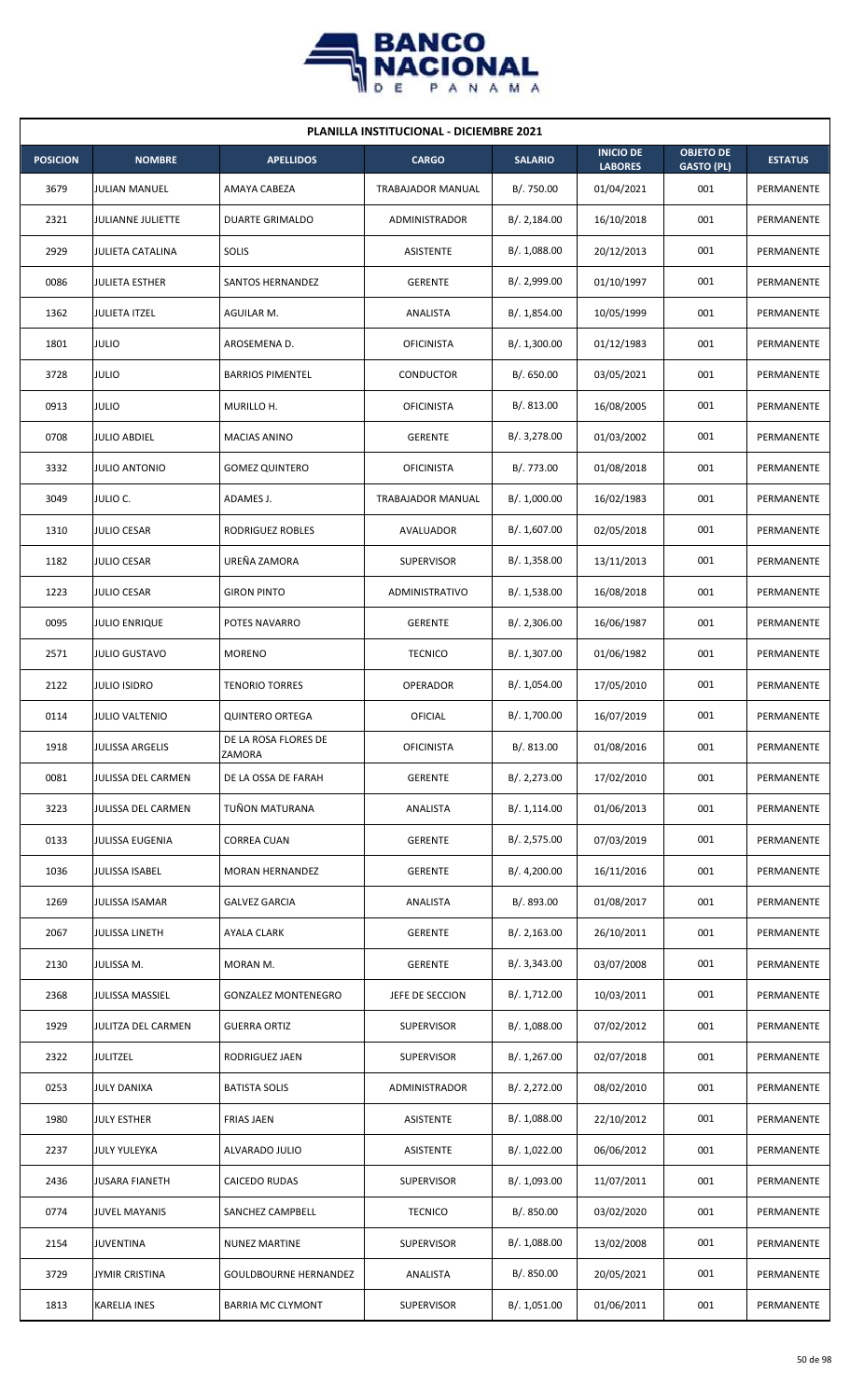

| <b>PLANILLA INSTITUCIONAL - DICIEMBRE 2021</b> |                         |                         |                   |                |                                    |                                       |                |  |  |  |
|------------------------------------------------|-------------------------|-------------------------|-------------------|----------------|------------------------------------|---------------------------------------|----------------|--|--|--|
| <b>POSICION</b>                                | <b>NOMBRE</b>           | <b>APELLIDOS</b>        | <b>CARGO</b>      | <b>SALARIO</b> | <b>INICIO DE</b><br><b>LABORES</b> | <b>OBJETO DE</b><br><b>GASTO (PL)</b> | <b>ESTATUS</b> |  |  |  |
| 0019                                           | <b>KAREM ARLETT</b>     | VILLARREAL DONADO       | OFICIAL           | B/. 1,821.00   | 03/01/2017                         | 001                                   | PERMANENTE     |  |  |  |
| 3555                                           | <b>KAREM DEL CARMEN</b> | MELENDEZ MOSCOSO        | <b>GERENTE</b>    | B/.2,100.00    | 02/05/2019                         | 001                                   | PERMANENTE     |  |  |  |
| 0052                                           | KAREM M.                | <b>MIRANDA</b>          | ASISTENTE         | B/. 1,332.00   | 01/07/2008                         | 001                                   | PERMANENTE     |  |  |  |
| 3376                                           | <b>KAREN ANNETH</b>     | <b>RUIZ CHAVEZ</b>      | <b>OPERATIVO</b>  | B/. 793.00     | 18/06/2018                         | 001                                   | PERMANENTE     |  |  |  |
| 0671                                           | <b>KAREN GISELA</b>     | CORDOBA DE GOMEZ        | JEFE DE DEPTO.    | B/.2,362.00    | 02/05/1991                         | 001                                   | PERMANENTE     |  |  |  |
| 0188                                           | KAREN JESSELL           | SAMUDIO SERRANO         | <b>ABOGADO</b>    | B/. 1,350.00   | 18/06/2018                         | 001                                   | PERMANENTE     |  |  |  |
| 0548                                           | <b>KAREN LISETH</b>     | JIMENEZ CABALLERO       | OFICIAL           | B/. 1,700.00   | 03/01/2006                         | 001                                   | PERMANENTE     |  |  |  |
| 3514                                           | <b>KAREN TATIANA</b>    | <b>GONZALEZ CABRERA</b> | <b>OPERATIVO</b>  | B/. 770.00     | 03/12/2018                         | 001                                   | PERMANENTE     |  |  |  |
| 2295                                           | <b>KAREN Y. DE</b>      | GOMEZ                   | <b>OPERATIVO</b>  | B/. 1,128.00   | 02/01/2007                         | 001                                   | PERMANENTE     |  |  |  |
| 0627                                           | <b>KAREN YISEL</b>      | OJO MOCK                | OFICIAL           | B/. 1,439.00   | 02/07/2018                         | 001                                   | PERMANENTE     |  |  |  |
| 0275                                           | KARIMA Y.               | <b>MORAN MANZANO</b>    | <b>OFICINISTA</b> | B/. 760.00     | 16/05/1997                         | 001                                   | PERMANENTE     |  |  |  |
| 2181                                           | <b>KARINA</b>           | TRUJILLO URIETA         | <b>SUPERVISOR</b> | B/. 1,000.00   | 07/03/2019                         | 001                                   | PERMANENTE     |  |  |  |
| 2320                                           | KARINA J.               | ALVAREZ                 | JEFE DE DEPTO.    | B/. 1,751.00   | 09/03/2009                         | 001                                   | PERMANENTE     |  |  |  |
| 0800                                           | KARINA LISBETH          | CASTILLO RIVERA         | <b>SUPERVISOR</b> | B/. 1,000.00   | 02/03/2009                         | 001                                   | PERMANENTE     |  |  |  |
| 2528                                           | <b>KARINA NAIROVYS</b>  | <b>TELLO RIQUELME</b>   | <b>OFICINISTA</b> | B/. 804.00     | 01/08/2017                         | 001                                   | PERMANENTE     |  |  |  |
| 0044                                           | KARINA R. DE            | <b>GUARDIA</b>          | ASISTENTE         | B/.1,348.00    | 16/08/2000                         | 001                                   | PERMANENTE     |  |  |  |
| 0628                                           | KARINA Y.               | KELLY C. DE GUERRERO    | OFICIAL           | B/. 1,497.00   | 16/09/2003                         | 001                                   | PERMANENTE     |  |  |  |
| 1533                                           | <b>KARLA DANETH</b>     | <b>GALLARDO GAITAN</b>  | <b>OPERATIVO</b>  | B/. 814.00     | 16/09/2016                         | 001                                   | PERMANENTE     |  |  |  |
| 0932                                           | <b>KARLA ISABEL</b>     | <b>MOODIE AGUILAR</b>   | <b>SUPERVISOR</b> | B/. 1,000.00   | 18/04/2016                         | 001                                   | PERMANENTE     |  |  |  |
| 1667                                           | <b>KARLA JULISSA</b>    | MENDOZA SANCHEZ         | <b>OPERATIVO</b>  | B/. 902.00     | 06/11/2015                         | 001                                   | PERMANENTE     |  |  |  |
| 2059                                           | KARLA MARIA             | MULINO HENRIQUEZ        | JEFE DE SECCION   | B/.1,462.00    | 24/04/2006                         | 001                                   | PERMANENTE     |  |  |  |
| 0164                                           | <b>KARLA MELISSA</b>    | <b>BEITIA SAMUDIO</b>   | <b>ABOGADO</b>    | B/. 1,737.00   | 08/01/2008                         | 001                                   | PERMANENTE     |  |  |  |
| 3844                                           | KARLA TAMARA            | DE LEON                 | <b>OFICINISTA</b> | B/. 750.00     | 05/10/2021                         | 001                                   | PERMANENTE     |  |  |  |
| 3687                                           | KARLA VANESSA           | ANDAZOLA MARIN          | <b>GERENTE</b>    | B/. 3,000.00   | 01/04/2021                         | 001                                   | PERMANENTE     |  |  |  |
| 3377                                           | <b>KAROL DESIRE</b>     | ROSAS CARRERA           | <b>OPERATIVO</b>  | B/. 793.00     | 16/11/2017                         | 001                                   | PERMANENTE     |  |  |  |
| 0838                                           | <b>KAROL MASSIEL</b>    | OTERO JURADO            | <b>SUPERVISOR</b> | B/. 1,000.00   | 12/04/2011                         | 001                                   | PERMANENTE     |  |  |  |
| 0349                                           | <b>KAROLINA</b>         | <b>GONZALEZ ORTIZ</b>   | <b>ABOGADO</b>    | B/.1,765.00    | 18/02/2010                         | 001                                   | PERMANENTE     |  |  |  |
| 1853                                           | KATHERINE               | GOMEZ                   | ADMINISTRATIVO    | B/.1,426.00    | 08/01/2008                         | 001                                   | PERMANENTE     |  |  |  |
| 0547                                           | KATHERINE               | PINZON DE MIRANDA       | OFICIAL           | B/.1,462.00    | 06/11/2008                         | 001                                   | PERMANENTE     |  |  |  |
| 1146                                           | KATHERINE DAGMAR        | <b>IBARRA ARJONA</b>    | <b>GERENTE</b>    | B/.2,121.00    | 14/03/2011                         | 001                                   | PERMANENTE     |  |  |  |
| 0881                                           | KATHERINE DIANELIZ      | RUIZ PEDROZA            | JEFE DE SECCION   | B/. 1,350.00   | 01/01/2014                         | 001                                   | PERMANENTE     |  |  |  |
| 0143                                           | KATHERINE DIANETH       | VILLARREAL AGRAZALES    | ASISTENTE         | B/. 3,500.00   | 02/01/2019                         | 001                                   | PERMANENTE     |  |  |  |
| 0524                                           | KATHERINE EREXIS        | VIGIL MONTENEGRO        | ANALISTA          | B/. 1,439.00   | 01/06/2018                         | 001                                   | PERMANENTE     |  |  |  |
| 3578                                           | KATHERINE ESTHER        | VASQUEZ DE JIMENEZ      | <b>SUPERVISOR</b> | B/. 1,230.00   | 03/06/2019                         | 001                                   | PERMANENTE     |  |  |  |
| 2188                                           | KATHERINE GISELL        | <b>GONZALEZ GUEVARA</b> | ASISTENTE         | B/. 1,000.00   | 13/10/2021                         | 001                                   | PERMANENTE     |  |  |  |
| 3818                                           | KATHERINE GISELLE       | TUÑON ORTEGA            | <b>OFICINISTA</b> | B/. 700.00     | 30/08/2021                         | 001                                   | PERMANENTE     |  |  |  |
| 0802                                           | KATHERINE GRACIELA      | RIVERA QUINTERO         | <b>GERENTE</b>    | B/.2,130.00    | 13/10/2010                         | 001                                   | PERMANENTE     |  |  |  |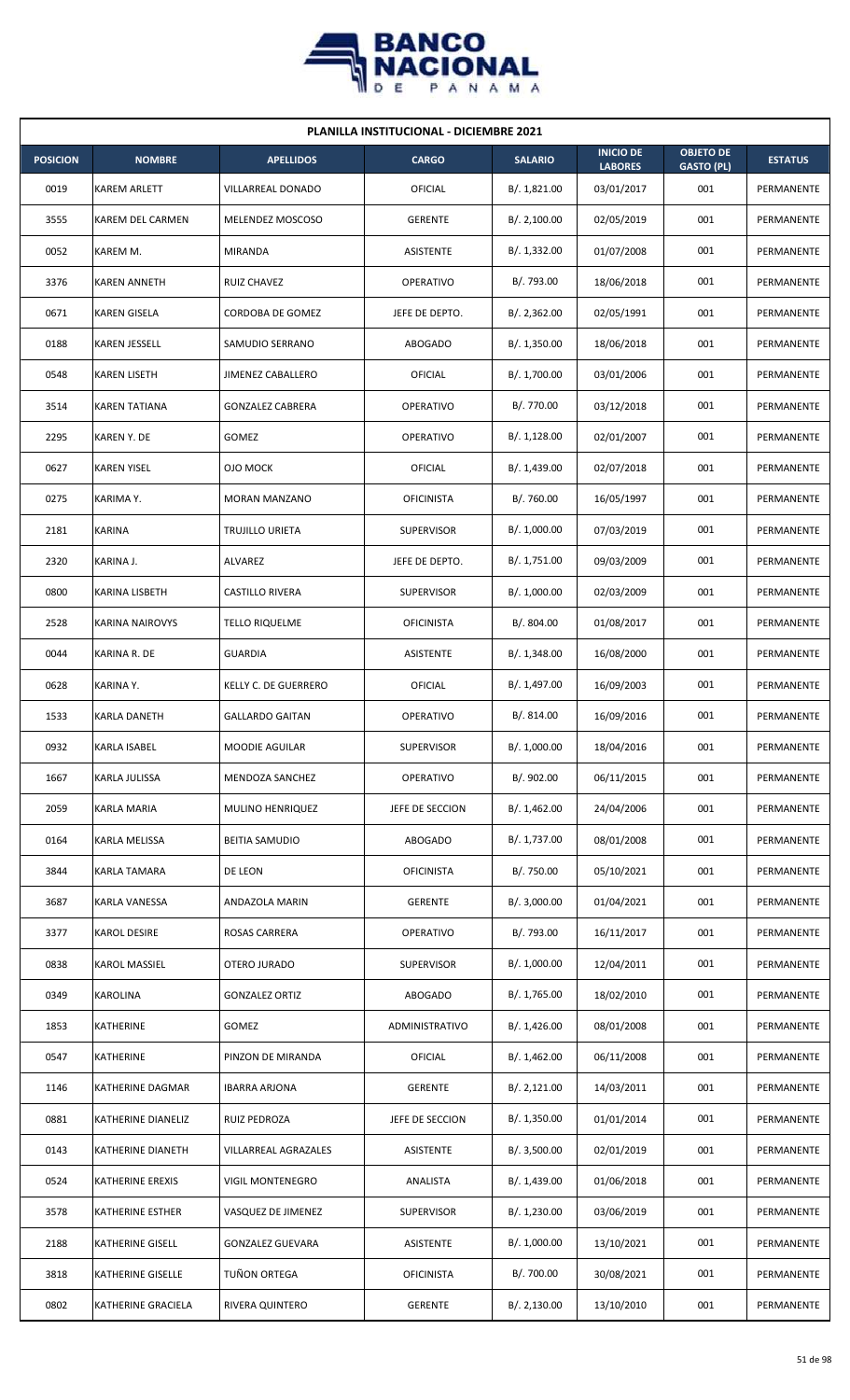

| <b>PLANILLA INSTITUCIONAL - DICIEMBRE 2021</b> |                         |                           |                   |                |                                    |                                       |                |  |  |  |
|------------------------------------------------|-------------------------|---------------------------|-------------------|----------------|------------------------------------|---------------------------------------|----------------|--|--|--|
| <b>POSICION</b>                                | <b>NOMBRE</b>           | <b>APELLIDOS</b>          | <b>CARGO</b>      | <b>SALARIO</b> | <b>INICIO DE</b><br><b>LABORES</b> | <b>OBJETO DE</b><br><b>GASTO (PL)</b> | <b>ESTATUS</b> |  |  |  |
| 1226                                           | KATHERINE ISABEL        | ALVENDAS GUTIÉRREZ        | ANALISTA          | B/. 1,592.00   | 01/10/2012                         | 001                                   | PERMANENTE     |  |  |  |
| 1520                                           | KATHERINE K.            | <b>GAITAN A.</b>          | <b>OPERATIVO</b>  | B/. 828.00     | 17/11/2014                         | 001                                   | PERMANENTE     |  |  |  |
| 2386                                           | KATHERINE KARELYS       | COBA ATENCIO DE ROSALES   | <b>TECNICO</b>    | B/. 934.00     | 02/04/2018                         | 001                                   | PERMANENTE     |  |  |  |
| 2627                                           | KATHERINE LISSETH       | <b>NIETO BATISTA</b>      | <b>ASISTENTE</b>  | B/. 1,025.00   | 18/06/2018                         | 001                                   | PERMANENTE     |  |  |  |
| 1557                                           | KATHERINE LORENA        | PEREZ MEDINA              | <b>OPERATIVO</b>  | B/. 750.00     | 02/01/2019                         | 001                                   | PERMANENTE     |  |  |  |
| 0873                                           | KATHERINE LOURDES       | LUNA ACOSTA               | <b>OFICINISTA</b> | B/. 750.00     | 29/12/2021                         | 001                                   | PERMANENTE     |  |  |  |
| 1786                                           | KATHERINE MABEL         | <b>GONZALEZ ALVENDRAS</b> | <b>OFICINISTA</b> | B/0.838.00     | 06/11/2015                         | 001                                   | PERMANENTE     |  |  |  |
| 2245                                           | KATHERINE MARLENE       | <b>CANO PERALTA</b>       | <b>GESTOR</b>     | B/. 929.00     | 10/12/2013                         | 001                                   | PERMANENTE     |  |  |  |
| 3188                                           | KATHERINE MITCHEL       | CAROL MORENO              | <b>GERENTE</b>    | B/.3,245.00    | 06/01/2011                         | 001                                   | PERMANENTE     |  |  |  |
| 3333                                           | KATHERINE MITCHELL      | CAMARGO VASQUEZ           | <b>OFICINISTA</b> | B/. 770.00     | 03/09/2018                         | 001                                   | PERMANENTE     |  |  |  |
| 2440                                           | KATHERINE N.            | FONSECA A.                | <b>OFICINISTA</b> | B/. 820.00     | 16/09/2014                         | 001                                   | PERMANENTE     |  |  |  |
| 3797                                           | KATHERINE STEPHANIE     | AGRAZAL BATISTA           | <b>OFICINISTA</b> | B/. 800.00     | 13/07/2021                         | 001                                   | PERMANENTE     |  |  |  |
| 2476                                           | KATHERINE YANETH        | RODRIGUEZ JULIO           | <b>SUPERVISOR</b> | B/. 1,000.00   | 03/05/2016                         | 001                                   | PERMANENTE     |  |  |  |
| 1741                                           | <b>KATHERINE YISSEL</b> | CALVO TEJADA              | OFICIAL           | B/. 1,490.00   | 25/07/2007                         | 001                                   | PERMANENTE     |  |  |  |
| 0463                                           | <b>KATHIA</b>           | <b>BLANDON DE AYALA</b>   | <b>ASISTENTE</b>  | B/.3,312.00    | 16/07/2009                         | 001                                   | PERMANENTE     |  |  |  |
| 1901                                           | KATHIA ELIZABETH        | RIOS CASTILLERO DE RIOS   | <b>OPERATIVO</b>  | B/. 820.00     | 18/02/2019                         | 001                                   | PERMANENTE     |  |  |  |
| 2194                                           | KATHIA KARINA           | <b>BULTRON MARCIAGA</b>   | <b>OPERATIVO</b>  | B/. 750.00     | 01/10/2020                         | 001                                   | PERMANENTE     |  |  |  |
| 1673                                           | KATHIA LISSETTE         | JIMENEZ BETHANCOURT       | <b>OPERATIVO</b>  | B/. 1,005.00   | 01/04/2016                         | 001                                   | PERMANENTE     |  |  |  |
| 1837                                           | <b>KATHRINA YESINY</b>  | <b>DELGADO MORALES</b>    | <b>OFICINISTA</b> | B/. 813.00     | 17/04/2017                         | 001                                   | PERMANENTE     |  |  |  |
| 0411                                           | KATHYA Q. DE            | CORDOBA                   | <b>GERENTE</b>    | B/.3,500.00    | 01/09/1999                         | 001                                   | PERMANENTE     |  |  |  |
| 3201                                           | KATIA L. DE             | <b>RIVERA</b>             | JEFE DE DEPTO.    | B/. 3,000.00   | 01/03/2005                         | 001                                   | PERMANENTE     |  |  |  |
| 1908                                           | KATIUSHKA IVETT         | <b>QUIROS GORDON</b>      | JEFE DE SECCION   | B/.1,350.00    | 16/03/2015                         | 001                                   | PERMANENTE     |  |  |  |
| 3579                                           | KATIUSHKA LUCIANY       | <b>GALINDO HARRISON</b>   | <b>OFICINISTA</b> | B/. 770.00     | 03/06/2019                         | 001                                   | PERMANENTE     |  |  |  |
| 2016                                           | <b>KATIUSKA</b>         | <b>BARRIA</b>             | <b>OFICINISTA</b> | B/. 770.00     | 01/08/2018                         | 001                                   | PERMANENTE     |  |  |  |
| 1977                                           | KATIUSKA DEL CARMEN     | RUJANO RIVERA             | <b>OFICINISTA</b> | B/. 884.00     | 01/08/2013                         | 001                                   | PERMANENTE     |  |  |  |
| 2467                                           | KATREENA SUZETTE        | ARAUZ SAMUDIO             | <b>OFICINISTA</b> | B/. 814.00     | 01/12/2016                         | 001                                   | PERMANENTE     |  |  |  |
| 3819                                           | KATRINA BEATRIZ         | SANCHEZ MALCOM            | OPERATIVO         | B/. 750.00     | 13/08/2021                         | 001                                   | PERMANENTE     |  |  |  |
| 2256                                           | KATRINA GUADALUPE       | <b>AVILA GOMEZ</b>        | ASISTENTE         | B/. 1,082.00   | 16/05/2014                         | 001                                   | PERMANENTE     |  |  |  |
| 1382                                           | KATRINA MICHELLE        | <b>VARGAS CISNEROS</b>    | ASISTENTE         | B/. 2,812.00   | 02/10/2017                         | 001                                   | PERMANENTE     |  |  |  |
| 2416                                           | KATTIA KARINA           | CANO MADRID               | <b>OFICIAL</b>    | B/.1,350.00    | 27/09/2010                         | 001                                   | PERMANENTE     |  |  |  |
| 3378                                           | <b>KATY</b>             | <b>STEVENS</b>            | OPERATIVO         | B/. 790.00     | 01/09/2017                         | 001                                   | PERMANENTE     |  |  |  |
| 2221                                           | <b>KATY MICHELL</b>     | <b>CEDENO SANCHEZ</b>     | <b>OFICINISTA</b> | B/. 871.00     | 07/03/2019                         | 001                                   | PERMANENTE     |  |  |  |
| 0572                                           | KATYA E.                | BETHANCOURTH GOMEZ        | OFICIAL           | B/.1,518.00    | 02/01/1986                         | 001                                   | PERMANENTE     |  |  |  |
| 0480                                           | KATYA GISELA            | <b>ESPINO GONZALEZ</b>    | ADMINISTRATIVO    | B/. 970.00     | 16/11/2016                         | 001                                   | PERMANENTE     |  |  |  |
| 0902                                           | KATYA LORENA            | PATINO BONILLA            | <b>SUPERVISOR</b> | B/. 1,000.00   | 16/07/2010                         | 001                                   | PERMANENTE     |  |  |  |
| 2208                                           | KAYRA YARIKA            | <b>CASTRO GONZALEZ</b>    | ASISTENTE         | B/. 1,088.00   | 03/06/2013                         | 001                                   | PERMANENTE     |  |  |  |
| 3101                                           | <b>KAYSIE YASSIR</b>    | HERNÁNDEZ ACOSTA          | OPERATIVO         | B/. 750.00     | 18/01/2021                         | 001                                   | PERMANENTE     |  |  |  |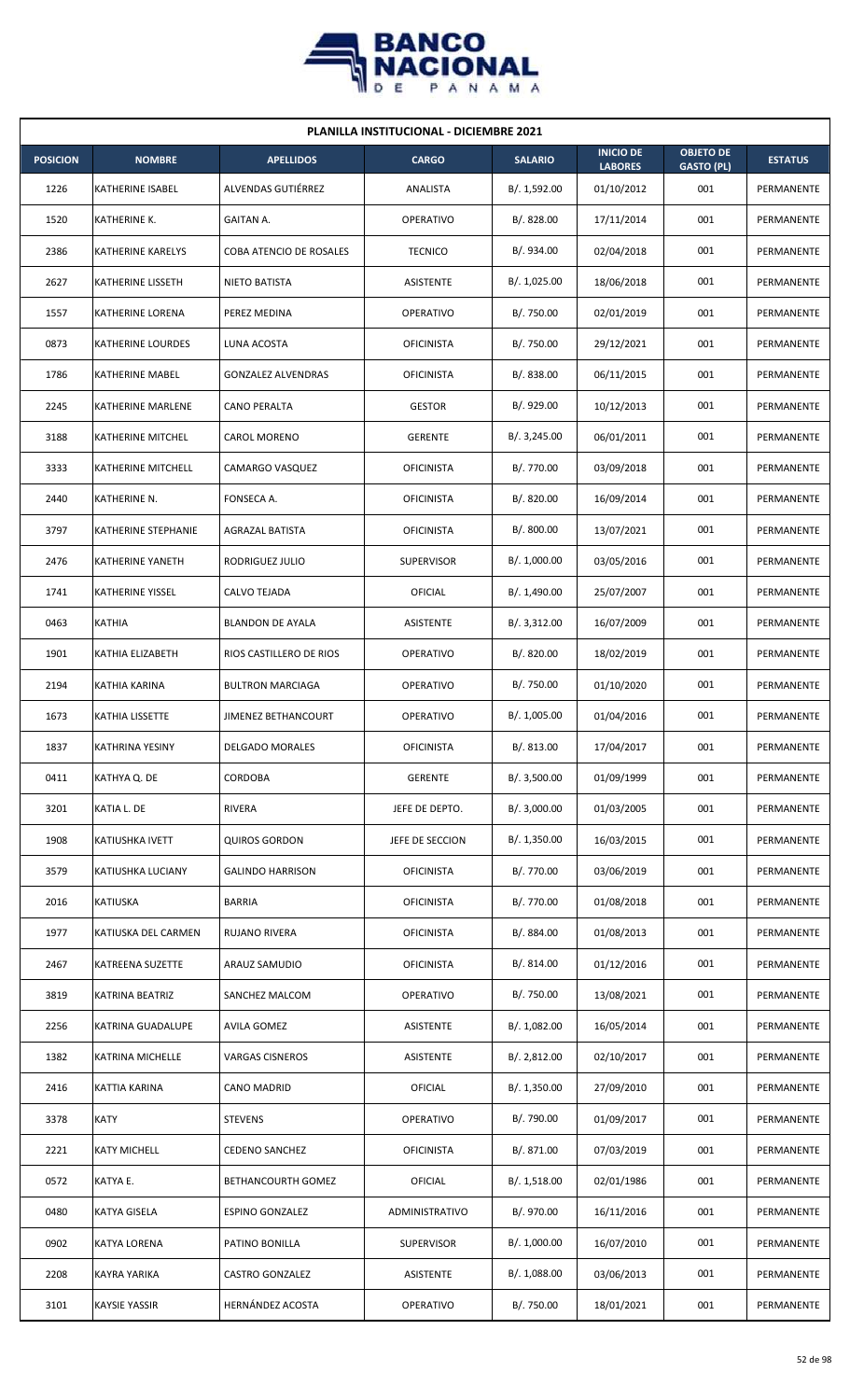

| <b>PLANILLA INSTITUCIONAL - DICIEMBRE 2021</b> |                          |                          |                   |                |                                    |                                       |                   |  |  |  |
|------------------------------------------------|--------------------------|--------------------------|-------------------|----------------|------------------------------------|---------------------------------------|-------------------|--|--|--|
| <b>POSICION</b>                                | <b>NOMBRE</b>            | <b>APELLIDOS</b>         | <b>CARGO</b>      | <b>SALARIO</b> | <b>INICIO DE</b><br><b>LABORES</b> | <b>OBJETO DE</b><br><b>GASTO (PL)</b> | <b>ESTATUS</b>    |  |  |  |
| 3535                                           | <b>KAZAKOK NOEMI</b>     | <b>ESPINOSA ARROCHA</b>  | <b>OPERATIVO</b>  | B/. 750.00     | 02/03/2020                         | 001                                   | PERMANENTE        |  |  |  |
| 2511                                           | KEILA L.                 | <b>QUINTERO F.</b>       | <b>OFICINISTA</b> | B/. 859.00     | 01/07/2005                         | 001                                   | PERMANENTE        |  |  |  |
| 2629                                           | <b>KEISY LIRIETH</b>     | <b>VERGARA REYES</b>     | ANALISTA          | B/. 1,056.00   | 18/06/2018                         | 001                                   | PERMANENTE        |  |  |  |
| 1703                                           | <b>KELANIS MITCHELLE</b> | <b>ROSARIO BATISTA</b>   | <b>OPERATIVO</b>  | B/. 810.00     | 01/03/2016                         | 001                                   | <b>PERMANENTE</b> |  |  |  |
| 1383                                           | KELKYRA                  | <b>FRAGUEIRO ROSAS</b>   | ANALISTA          | B/.2,000.00    | 18/10/2021                         | 001                                   | PERMANENTE        |  |  |  |
| 0815                                           | <b>KEMBERLIE RACHUEL</b> | <b>CENTELLA SOLIS</b>    | <b>SUPERVISOR</b> | B/. 1,000.00   | 01/08/2016                         | 001                                   | PERMANENTE        |  |  |  |
| 3444                                           | <b>KENER ALEXANDER</b>   | <b>GUERRA ROBLES</b>     | <b>INSPECTOR</b>  | B/. 793.00     | 16/05/2018                         | 001                                   | PERMANENTE        |  |  |  |
| 3580                                           | <b>KENETH BRIAN</b>      | <b>FAMANIA JURADO</b>    | <b>OPERATIVO</b>  | B/. 770.00     | 17/06/2019                         | 001                                   | PERMANENTE        |  |  |  |
| 0566                                           | <b>KENIA ESTHER</b>      | AGUILAR B.               | OFICIAL           | B/. 1,575.00   | 16/03/2004                         | 001                                   | PERMANENTE        |  |  |  |
| 3461                                           | KENIVA LISBETH           | <b>DOMINGUEZ</b>         | <b>OPERATIVO</b>  | B/. 770.00     | 03/09/2018                         | 001                                   | PERMANENTE        |  |  |  |
| 2654                                           | KENNETH                  | MIRANDA D.               | ANALISTA          | B/. 2,782.00   | 01/06/2007                         | 001                                   | PERMANENTE        |  |  |  |
| 1265                                           | <b>KENNETH DAVE</b>      | ORTIZ VINDA              | <b>OFICINISTA</b> | B/. 770.00     | 17/09/2018                         | 001                                   | PERMANENTE        |  |  |  |
| 2023                                           | <b>KENNETH JOSUE</b>     | <b>VASQUEZ RIOS</b>      | ASISTENTE         | B/. 1,000.00   | 16/07/2018                         | 001                                   | PERMANENTE        |  |  |  |
| 1889                                           | <b>KERIMA MICHELL</b>    | VASQUEZ ESPINOSA         | <b>SUPERVISOR</b> | B/. 1,093.00   | 19/02/2015                         | 001                                   | PERMANENTE        |  |  |  |
| 1597                                           | <b>KERINA GRISEL</b>     | ALEGRIA PEDROZA          | <b>OPERATIVO</b>  | B/.810.00      | 16/12/2013                         | 001                                   | PERMANENTE        |  |  |  |
| 0734                                           | KETLEEN ZURIEL           | RODRIGUEZ RODRIGUEZ      | JEFE DE DEPTO.    | B/. 2,704.00   | 17/09/2018                         | 001                                   | PERMANENTE        |  |  |  |
| 0553                                           | KETY Y.                  | TEJADA P.                | JEFE DE DEPTO.    | B/. 1,910.00   | 02/01/2004                         | 001                                   | PERMANENTE        |  |  |  |
| 2428                                           | <b>KETZY MAYLIN</b>      | <b>LAWS GONZALEZ</b>     | JEFE DE SECCION   | B/.1,350.00    | 03/09/2007                         | 001                                   | PERMANENTE        |  |  |  |
| 1640                                           | <b>KEVIN ALARICH</b>     | <b>FUENTES DE GRACIA</b> | OPERATIVO         | B/. 814.00     | 16/08/2016                         | 001                                   | PERMANENTE        |  |  |  |
| 3473                                           | <b>KEVIN AUGUSTO</b>     | <b>GONZALEZ MIRANDA</b>  | TRABAJADOR MANUAL | B/. 740.00     | 16/04/2018                         | 001                                   | PERMANENTE        |  |  |  |
| 3820                                           | <b>KEVIN BRANDON</b>     | <b>GUERRA SAMUDIO</b>    | <b>INSPECTOR</b>  | B/. 750.00     | 02/08/2021                         | 001                                   | PERMANENTE        |  |  |  |
| 3445                                           | <b>KEVIN EDUARDO</b>     | SANTOS CABALLERO         | <b>INSPECTOR</b>  | B/. 810.00     | 03/07/2017                         | 001                                   | PERMANENTE        |  |  |  |
| 0424                                           | <b>KEVIN ENRIQUE</b>     | APARICIO ALONSO          | <b>SUPERVISOR</b> | B/. 1,655.00   | 02/01/2015                         | 001                                   | PERMANENTE        |  |  |  |
| 0492                                           | <b>KEVIN EZEQUIEL</b>    | PHILLIPS NUNEZ           | <b>SUPERVISOR</b> | B/. 1,545.00   | 01/08/2018                         | 001                                   | PERMANENTE        |  |  |  |
| 3379                                           | <b>KEVIN GERARDO</b>     | ORTEGA VELASQUEZ         | OPERATIVO         | B/. 793.00     | 18/06/2018                         | 001                                   | PERMANENTE        |  |  |  |
| 2702                                           | <b>KEVIN JOSE</b>        | RIVERA MORA              | <b>TECNICO</b>    | B/. 813.00     | 16/12/2016                         | 001                                   | PERMANENTE        |  |  |  |
| 0296                                           | <b>KEVIN KEN</b>         | SERRACIN MIRANDA         | <b>OFICINISTA</b> | B/. 765.00     | 01/09/2016                         | 001                                   | PERMANENTE        |  |  |  |
| 3637                                           | <b>KEVIN MICHEAL</b>     | WING PEREZ               | <b>OFICIAL</b>    | B/.1,350.00    | 01/02/2021                         | 001                                   | PERMANENTE        |  |  |  |
| 3663                                           | <b>KEVIN RAINIER</b>     | OBANDO MENDOZA           | ANALISTA          | B/. 850.00     | 16/03/2021                         | 001                                   | PERMANENTE        |  |  |  |
| 3500                                           | KEYLA IZAMARA            | <b>AGUILAR PINZON</b>    | <b>OFICIAL</b>    | B/. 1,391.00   | 01/11/2018                         | 001                                   | PERMANENTE        |  |  |  |
| 1129                                           | KEYLA VERUZKA            | <b>BEDOYA HINESTROZA</b> | JEFE DE SECCION   | B/. 1,795.00   | 01/06/2018                         | 001                                   | PERMANENTE        |  |  |  |
| 3807                                           | <b>KEYSI LISSETT</b>     | PIMENTEL RODRIGUEZ       | OPERATIVO         | B/. 750.00     | 09/07/2021                         | 001                                   | PERMANENTE        |  |  |  |
| 2665                                           | KHADINE DEL C            | BERNAL D.                | ADMINISTRADOR     | B/. 1,523.00   | 08/03/2004                         | 001                                   | PERMANENTE        |  |  |  |
| 0883                                           | KHRYS ELLEN              | OBANDO SUIRA             | <b>OFICINISTA</b> | B/. 750.00     | 04/01/2021                         | 001                                   | PERMANENTE        |  |  |  |
| 1672                                           | KIARA IVETTE             | <b>GONZALEZ QUINTANA</b> | OPERATIVO         | B/. 814.00     | 17/08/2015                         | 001                                   | PERMANENTE        |  |  |  |
| 0986                                           | KILEREYMA I.             | SENTMAT ARAUZ            | <b>GERENTE</b>    | B/. 3,453.00   | 19/04/2010                         | 001                                   | PERMANENTE        |  |  |  |
| 0878                                           | KIMBERLY                 | SAAVEDRA                 | <b>OFICINISTA</b> | B/. 833.00     | 16/06/2016                         | 001                                   | PERMANENTE        |  |  |  |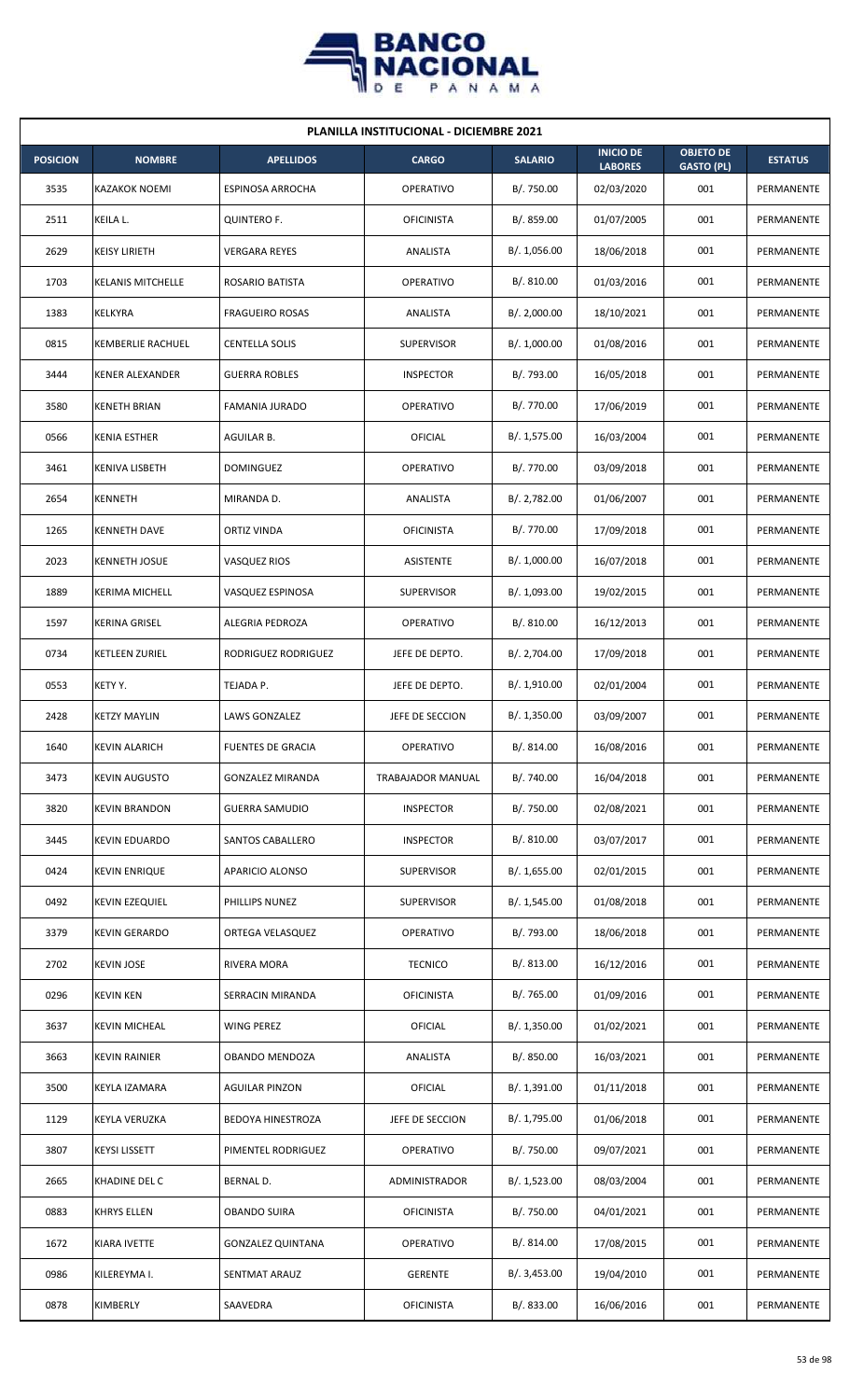

| <b>PLANILLA INSTITUCIONAL - DICIEMBRE 2021</b> |                         |                           |                   |                |                                    |                                       |                |  |  |  |
|------------------------------------------------|-------------------------|---------------------------|-------------------|----------------|------------------------------------|---------------------------------------|----------------|--|--|--|
| <b>POSICION</b>                                | <b>NOMBRE</b>           | <b>APELLIDOS</b>          | <b>CARGO</b>      | <b>SALARIO</b> | <b>INICIO DE</b><br><b>LABORES</b> | <b>OBJETO DE</b><br><b>GASTO (PL)</b> | <b>ESTATUS</b> |  |  |  |
| 3556                                           | KIMBERLY IVETH          | <b>TORRES NIETO</b>       | <b>OPERATIVO</b>  | B/. 770.00     | 02/05/2019                         | 001                                   | PERMANENTE     |  |  |  |
| 2267                                           | KIMBERLY JEANETH        | SICILIA ARAUZ             | <b>GESTOR</b>     | B/. 929.00     | 18/07/2016                         | 001                                   | PERMANENTE     |  |  |  |
| 1410                                           | <b>KIRBY YOEL</b>       | DE GRACIA MELGAR          | OFICIAL           | B/. 1,350.00   | 16/09/2020                         | 001                                   | PERMANENTE     |  |  |  |
| 2111                                           | KIRIAN M.               | AVILA                     | ADMINISTRADOR     | B/. 981.00     | 16/03/1993                         | 001                                   | PERMANENTE     |  |  |  |
| 0657                                           | KRISHNA YERALDINE       | ORDONEZ                   | OFICIAL           | B/. 1,497.00   | 16/06/2017                         | 001                                   | PERMANENTE     |  |  |  |
| 0442                                           | <b>KRISTHINE OSIRIS</b> | CASTILLO ARAUZ            | OFICIAL           | B/. 1,700.00   | 01/04/2021                         | 001                                   | PERMANENTE     |  |  |  |
| 3386                                           | <b>KRISTY EILING</b>    | ORTEGA MARCIAGA           | <b>OFICINISTA</b> | B/. 750.00     | 16/09/2020                         | 001                                   | PERMANENTE     |  |  |  |
| 1580                                           | <b>KRYSTELL ZUGEAME</b> | <b>SOLIS ROSAS</b>        | <b>OPERATIVO</b>  | B/. 820.00     | 04/05/2015                         | 001                                   | PERMANENTE     |  |  |  |
| 0234                                           | <b>KRYSTHEL JHOANNA</b> | <b>GONZALEZ CARABALLO</b> | TRAMITADOR        | B/. 893.00     | 16/04/2018                         | 001                                   | PERMANENTE     |  |  |  |
| 2606                                           | LAIZA RACHEL            | <b>BARCENAS GARCIA</b>    | ANALISTA          | B/. 1,152.00   | 02/04/2012                         | 001                                   | PERMANENTE     |  |  |  |
| 0268                                           | LARISA ELIZABETH        | SANCHEZ CONCEPCION        | <b>PSICOLOGO</b>  | B/. 1,000.00   | 02/01/2019                         | 001                                   | PERMANENTE     |  |  |  |
| 0559                                           | LARISEL Y.              | MORENO D.                 | OFICIAL           | B/.2,215.00    | 16/03/1998                         | 001                                   | PERMANENTE     |  |  |  |
| 3505                                           | LARISSA LORENA          | CASTANEDA DOMINGUEZ       | <b>SUPERVISOR</b> | B/. 1,648.00   | 16/11/2018                         | 001                                   | PERMANENTE     |  |  |  |
| 0458                                           | LARISSA MADELINE        | CABALLERO COBA            | <b>ABOGADO</b>    | B/.1,350.00    | 16/08/2017                         | 001                                   | PERMANENTE     |  |  |  |
| 3034                                           | LARIZA LINETH           | HERNANDEZ VALDERRAMA      | ANALISTA          | B/. 1,025.00   | 18/10/2010                         | 001                                   | PERMANENTE     |  |  |  |
| 3165                                           | LASLEY MICHAEL          | SANCHEZ HENRIQUEZ         | <b>OFICINISTA</b> | B/. 893.00     | 16/03/2018                         | 001                                   | PERMANENTE     |  |  |  |
| 0621                                           | LASTENIA DEL C          | VILLARREAL G.             | OFICIAL           | B/. 1,497.00   | 02/04/2001                         | 001                                   | PERMANENTE     |  |  |  |
| 3215                                           | LAURA                   | ROMERO CASTILLERO         | <b>GERENTE</b>    | B/.3,336.00    | 01/10/2013                         | 001                                   | PERMANENTE     |  |  |  |
| 0989                                           | <b>LAURA AILYN</b>      | ORTIZ CASTILLO            | JEFE DE DEPTO.    | B/.2,192.00    | 06/04/2015                         | 001                                   | PERMANENTE     |  |  |  |
| 0488                                           | LAURA JEAN              | PEREZ                     | <b>GERENTE</b>    | B/. 4,000.00   | 16/03/2015                         | 001                                   | PERMANENTE     |  |  |  |
| 3692                                           | LAURA LENNYS            | APARICIO SANCHEZ          | ANALISTA          | B/. 1,350.00   | 01/09/2021                         | 001                                   | PERMANENTE     |  |  |  |
| 3385                                           | LAURA RAQUEL            | DOMINGUEZ QUINTANA        | <b>OFICINISTA</b> | B/. 750.00     | 16/09/2020                         | 001                                   | PERMANENTE     |  |  |  |
| 1201                                           | LAURO ANEL              | CORREA M.                 | ADMINISTRATIVO    | B/.1,516.00    | 27/10/2004                         | 001                                   | PERMANENTE     |  |  |  |
| 0594                                           | LAYLA LARISSA           | <b>SUCRE DIAZ</b>         | OFICIAL           | B/. 1,518.00   | 01/10/2012                         | 001                                   | PERMANENTE     |  |  |  |
| 2061                                           | LAYNEZ JUDITH           | <b>GONZALEZ MATTA</b>     | JEFE DE SECCION   | B/. 1,704.00   | 22/11/1999                         | 001                                   | PERMANENTE     |  |  |  |
| 2903                                           | LEANDRO                 | <b>GUAITO MARTINEZ</b>    | <b>INSPECTOR</b>  | B/. 872.00     | 02/05/2003                         | 001                                   | PERMANENTE     |  |  |  |
| 2803                                           | LEANDRO                 | <b>VALDEZ QUINTERO</b>    | <b>INSPECTOR</b>  | B/. 827.00     | 02/04/2012                         | 001                                   | PERMANENTE     |  |  |  |
| 3525                                           | LEIDIS LISNETH          | <b>TORRES</b>             | ADMINISTRATIVO    | B/. 820.00     | 17/12/2018                         | 001                                   | PERMANENTE     |  |  |  |
| 3730                                           | LEIDY DIANA             | NOVIO URRIOLA             | <b>OFICINISTA</b> | B/. 800.00     | 14/05/2021                         | 003                                   | CONTINGENTE    |  |  |  |
| 0727                                           | LEIDY ISELDA            | ARROYO G.                 | OFICIAL           | B/. 2,750.00   | 01/02/2000                         | 001                                   | PERMANENTE     |  |  |  |
| 1787                                           | LEIDY L.                | VALDES R.                 | <b>OFICINISTA</b> | B/. 836.00     | 18/02/2013                         | 001                                   | PERMANENTE     |  |  |  |
| 3134                                           | LEILA YADINIR           | PRADO PINTO               | JEFE DE DEPTO.    | B/. 1,650.00   | 16/05/2016                         | 001                                   | PERMANENTE     |  |  |  |
| 0426                                           | LEILYS OSIRIS           | ACOSTA ARAUZ DE ORTEGA    | ANALISTA          | B/. 919.00     | 18/04/2016                         | 001                                   | PERMANENTE     |  |  |  |
| 2045                                           | LEISY M.                | CASTILLO C.               | JEFE DE SECCION   | B/.1,518.00    | 16/01/2007                         | 001                                   | PERMANENTE     |  |  |  |
| 1262                                           | LEISY MELISSA           | CASTILLO JIMENEZ          | ANALISTA          | B/. 1,768.00   | 07/11/2017                         | 001                                   | PERMANENTE     |  |  |  |
| 3240                                           | LELIA ENITH             | MEDICA ARAUZ              | JEFE DE DEPTO.    | B/. 2,042.00   | 02/04/2001                         | 001                                   | PERMANENTE     |  |  |  |
| 0172                                           | LENDY GIULLIANA         | MORALES BARRERA           | OFICIAL           | B/. 1,350.00   | 04/05/2020                         | 001                                   | PERMANENTE     |  |  |  |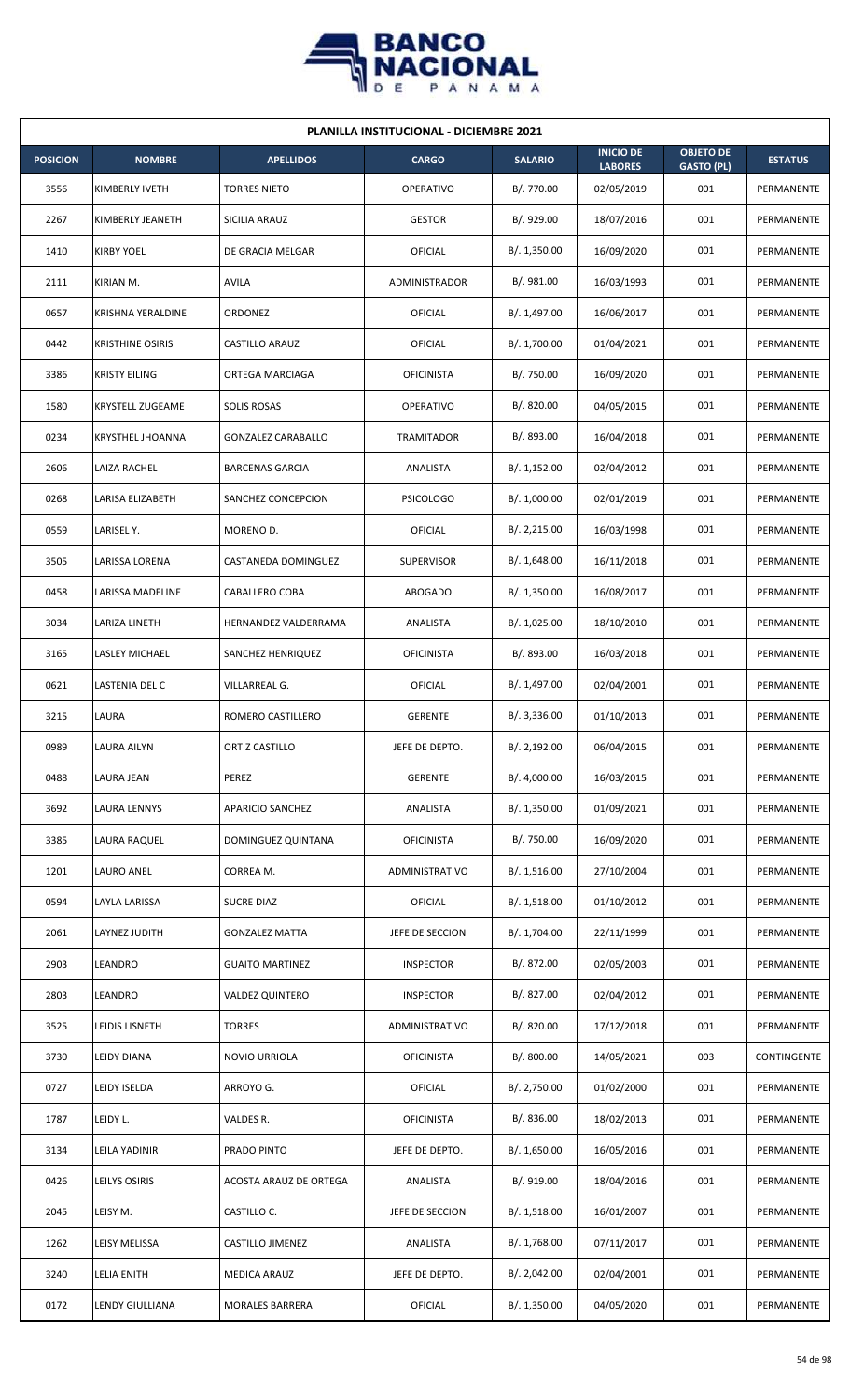

| <b>PLANILLA INSTITUCIONAL - DICIEMBRE 2021</b> |                       |                                |                   |                |                                    |                                       |                |  |  |  |
|------------------------------------------------|-----------------------|--------------------------------|-------------------|----------------|------------------------------------|---------------------------------------|----------------|--|--|--|
| <b>POSICION</b>                                | <b>NOMBRE</b>         | <b>APELLIDOS</b>               | <b>CARGO</b>      | <b>SALARIO</b> | <b>INICIO DE</b><br><b>LABORES</b> | <b>OBJETO DE</b><br><b>GASTO (PL)</b> | <b>ESTATUS</b> |  |  |  |
| 2340                                           | LENIS DEL CARMEN      | SANJUR MORALES                 | <b>SUPERVISOR</b> | B/. 1,093.00   | 01/02/2017                         | 001                                   | PERMANENTE     |  |  |  |
| 2028                                           | LEONARDO SAMUEL       | PINTO SOLIS                    | <b>OFICINISTA</b> | B/. 810.00     | 01/06/2017                         | 001                                   | PERMANENTE     |  |  |  |
| 3582                                           | LEONEL ENRIQUE        | PEREZ MENDOZA                  | ANALISTA          | B/. 1,743.00   | 17/06/2019                         | 001                                   | PERMANENTE     |  |  |  |
| 3731                                           | LEONIDAS JOHEL        | ALMANZA ARCIA                  | OFICIAL           | B/. 1,350.00   | 10/05/2021                         | 001                                   | PERMANENTE     |  |  |  |
| 2836                                           | LEONILDE              | CORELLA JUSTAVINO              | <b>INSPECTOR</b>  | B/0.828.00     | 16/01/2014                         | 001                                   | PERMANENTE     |  |  |  |
| 2821                                           | <b>LEOPOLDO</b>       | BLANFORD H.                    | <b>INSPECTOR</b>  | B/. 872.00     | 03/01/2005                         | 001                                   | PERMANENTE     |  |  |  |
| 0274                                           | LEOPOLDO M.           | CASTILLO P.                    | <b>OFICINISTA</b> | B/. 822.00     | 16/02/1998                         | 001                                   | PERMANENTE     |  |  |  |
| 1078                                           | LEOVIGILDO            | <b>CANTO CHAVEZ</b>            | OFICIAL           | B/.2,045.00    | 16/11/2007                         | 001                                   | PERMANENTE     |  |  |  |
| 2374                                           | LESBIA JUDITH         | MENCHACA NUÑEZ                 | JEFE DE SECCION   | B/. 1,350.00   | 25/07/2011                         | 001                                   | PERMANENTE     |  |  |  |
| 3838                                           | <b>LESLIE MARISEL</b> | DELGADO SAAVEDRA               | TRAMITADOR        | B/. 850.00     | 06/09/2021                         | 001                                   | PERMANENTE     |  |  |  |
| 1960                                           | LESLIE NORAIMA        | <b>FLORES DIAZ</b>             | <b>OFICINISTA</b> | B/. 838.00     | 02/07/2012                         | 001                                   | PERMANENTE     |  |  |  |
| 0271                                           | LESLY ARACELLYS       | <b>HERNANDEZ GOMEZ</b>         | TRAMITADOR        | B/. 871.00     | 01/04/2019                         | 001                                   | PERMANENTE     |  |  |  |
| 0200                                           | LESVY ANETT           | <b>MENDOZA PINO</b>            | ASISTENTE         | B/. 1,000.00   | 26/07/2021                         | 001                                   | PERMANENTE     |  |  |  |
| 3250                                           | LETICIA D. DE         | ZEVALLOS                       | OFICIAL           | B/. 1,775.00   | 16/02/1998                         | 001                                   | PERMANENTE     |  |  |  |
| 0197                                           | LETICIA I.            | CEDENO                         | <b>SUPERVISOR</b> | B/.1,580.00    | 05/07/2004                         | 001                                   | PERMANENTE     |  |  |  |
| 2225                                           | LETZAIRA NAIRT        | LUZCANDO                       | <b>GESTOR</b>     | B/. 925.00     | 16/06/2011                         | 001                                   | PERMANENTE     |  |  |  |
| 1507                                           | LEYDI ALEXANDRA       | LOMBARDO CORONADO              | <b>OPERATIVO</b>  | B/. 810.00     | 01/09/2015                         | 001                                   | PERMANENTE     |  |  |  |
| 0592                                           | <b>LEYDI ANA</b>      | DELGADO SOTO                   | OFICIAL           | B/. 1,489.00   | 03/05/2016                         | 001                                   | PERMANENTE     |  |  |  |
| 3335                                           | LEYDI DAYANA          | VILLARREAL HAND                | <b>SUPERVISOR</b> | B/. 1,000.00   | 16/05/2018                         | 001                                   | PERMANENTE     |  |  |  |
| 1196                                           | LEYDI DAYANA DE       | LLERENA                        | JEFE DE DEPTO.    | B/. 1,700.00   | 24/01/2008                         | 001                                   | PERMANENTE     |  |  |  |
| 1176                                           | LEYDI DAYANCI         | ORTEGA JIMENEZ                 | OFICIAL           | B/. 1,953.00   | 03/02/2010                         | 001                                   | PERMANENTE     |  |  |  |
| 3239                                           | LEYDIS DAYANA         | HERNANDEZ DELGADO              | JEFE DE DEPTO.    | B/.2,226.00    | 17/11/2008                         | 001                                   | PERMANENTE     |  |  |  |
| 3380                                           | LEYDIS YISEL          | RODRIGUEZ ARIAS                | OPERATIVO         | B/. 790.00     | 16/04/2018                         | 001                                   | PERMANENTE     |  |  |  |
| 2210                                           | LEYRA JANETH          | <b>OSORIO ANTUNEZ</b>          | COORDINADOR       | B/. 1,300.00   | 16/08/2019                         | 001                                   | PERMANENTE     |  |  |  |
| 2333                                           | LEYSI MASSIEL         | MONTERREY BERDIALES            | <b>SUPERVISOR</b> | B/. 1,093.00   | 02/04/2012                         | 001                                   | PERMANENTE     |  |  |  |
| 2055                                           | LEYSIS Y.             | SANCHEZ S.                     | JEFE DE SECCION   | B/. 1,476.00   | 16/06/2005                         | 001                                   | PERMANENTE     |  |  |  |
| 1412                                           | LEYVI A.              | <b>FRANCIS ORTIZ</b>           | JEFE DE SECCION   | B/. 1,722.00   | 01/03/2000                         | 001                                   | PERMANENTE     |  |  |  |
| 3381                                           | LIBRADA YISEL         | <b>GUTIERREZ PEREZ</b>         | OPERATIVO         | B/. 817.00     | 03/07/2017                         | 001                                   | PERMANENTE     |  |  |  |
| 2129                                           | LIDANIS YARITSEL      | <b>CABALLERO GUERRA</b>        | ASISTENTE         | B/. 1,000.00   | 01/12/2020                         | 001                                   | PERMANENTE     |  |  |  |
| 0483                                           | LIDENIS MICHELLE      | <b>BEJARANO GUERRA</b>         | ADMINISTRATIVO    | B/. 902.00     | 02/05/2018                         | 001                                   | PERMANENTE     |  |  |  |
| 2637                                           | LIDERFONSO            | GONZALEZ B.                    | ANALISTA          | B/. 2,568.00   | 01/07/1985                         | 001                                   | PERMANENTE     |  |  |  |
| 2030                                           | LIDIA DEL CARMEN      | <b>FLOREZ PEREZ</b>            | ASISTENTE         | B/. 1,000.00   | 02/05/2018                         | 001                                   | PERMANENTE     |  |  |  |
| 2328                                           | LIDIA ESTHER          | MURILLO ALCAZAR                | OFICIAL           | B/. 1,446.00   | 16/08/2012                         | 001                                   | PERMANENTE     |  |  |  |
| 1040                                           | LIDIA INES            | ABREGO ALMANZA DE<br>PEREGRINA | <b>GERENTE</b>    | B/.3,351.00    | 01/01/2016                         | 001                                   | PERMANENTE     |  |  |  |
| 1805                                           | LIGIA GLORIELA        | LONDONO A.                     | <b>OFICINISTA</b> | B/. 827.00     | 01/10/1997                         | 001                                   | PERMANENTE     |  |  |  |
| 2498                                           | LILIA AMARILIS        | <b>BANCHON WILSON</b>          | <b>OFICINISTA</b> | B/. 813.00     | 01/10/2010                         | 001                                   | PERMANENTE     |  |  |  |
| 1984                                           | LILIA ISABEL          | CASTRO AIZPRUA                 | OFICIAL           | B/. 1,350.00   | 01/03/2016                         | 001                                   | PERMANENTE     |  |  |  |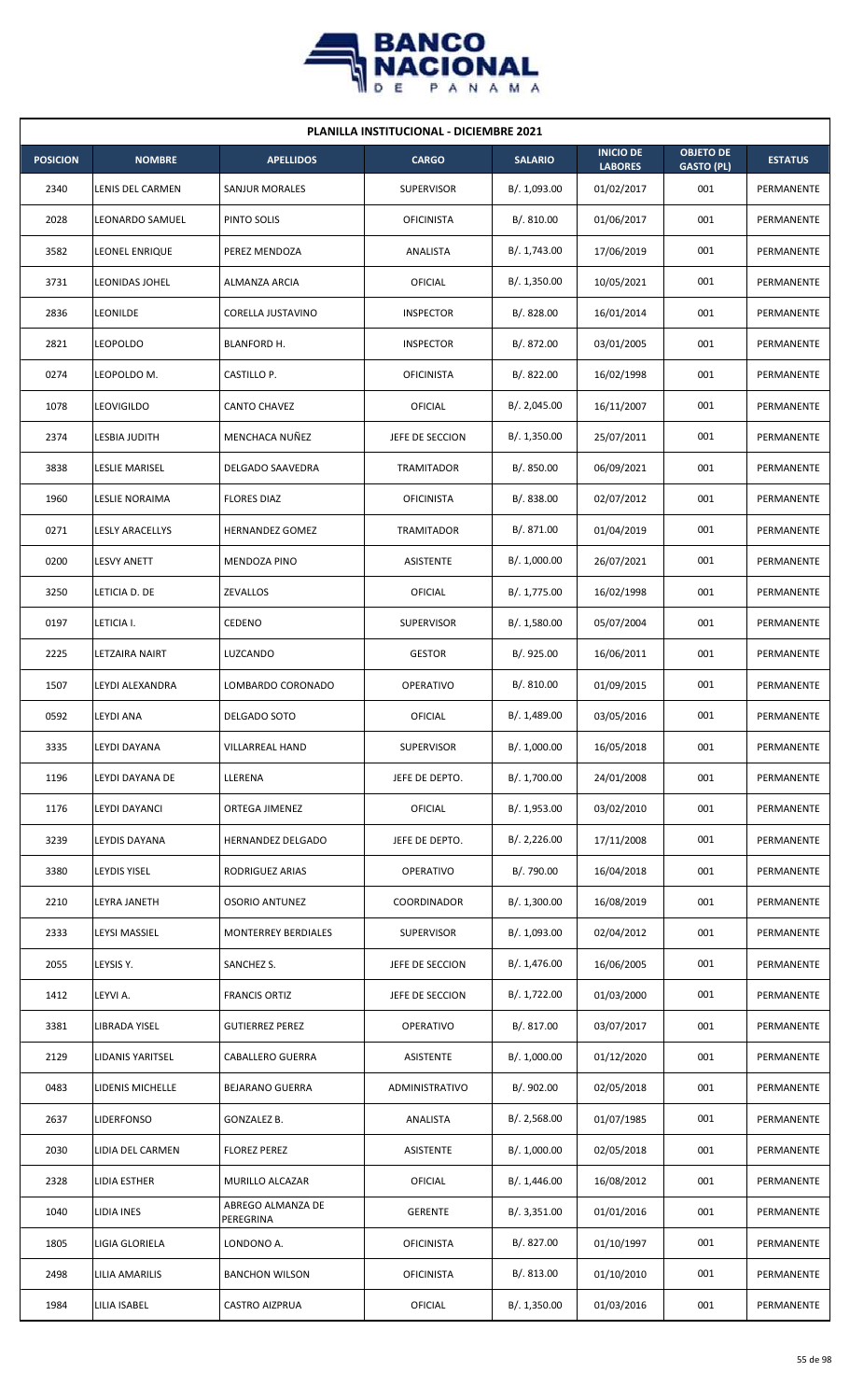

| <b>PLANILLA INSTITUCIONAL - DICIEMBRE 2021</b> |                     |                                      |                   |                |                                    |                                       |                |  |  |  |
|------------------------------------------------|---------------------|--------------------------------------|-------------------|----------------|------------------------------------|---------------------------------------|----------------|--|--|--|
| <b>POSICION</b>                                | <b>NOMBRE</b>       | <b>APELLIDOS</b>                     | <b>CARGO</b>      | <b>SALARIO</b> | <b>INICIO DE</b><br><b>LABORES</b> | <b>OBJETO DE</b><br><b>GASTO (PL)</b> | <b>ESTATUS</b> |  |  |  |
| 3794                                           | LILIA ITZEL         | <b>VILLARREAL PITTI</b>              | <b>OFICINISTA</b> | B/. 750.00     | 09/07/2021                         | 001                                   | PERMANENTE     |  |  |  |
| 2458                                           | LILIA ROSA          | ARAUZ CARREÑO                        | <b>OFICINISTA</b> | B/. 817.00     | 11/04/2014                         | 001                                   | PERMANENTE     |  |  |  |
| 2335                                           | LILIA TERESA        | VEGA DE AVILA                        | <b>SUPERVISOR</b> | B/. 1,088.00   | 23/11/2011                         | 001                                   | PERMANENTE     |  |  |  |
| 2313                                           | LILIAN P.           | MORALES C.                           | JEFE DE DEPTO.    | B/.2,100.00    | 05/04/2004                         | 001                                   | PERMANENTE     |  |  |  |
| 1508                                           | LILIANA             | SAMUDIO MENDOZA                      | <b>OPERATIVO</b>  | B/. 817.00     | 16/05/2016                         | 001                                   | PERMANENTE     |  |  |  |
| 0891                                           | LILIANA AIDETH      | <b>MADERA MORALES</b>                | <b>OFICINISTA</b> | B/. 814.00     | 03/01/2017                         | 001                                   | PERMANENTE     |  |  |  |
| 3150                                           | LILIANA ELIZABETH   | HINOJOSA ARMUELLES DE<br><b>GOTI</b> | <b>OFICIAL</b>    | B/. 1,578.00   | 17/08/2015                         | 001                                   | PERMANENTE     |  |  |  |
| 0655                                           | LILIANA ESTHER      | <b>SANCHEZ MOREIRA</b>               | <b>OFICIAL</b>    | B/. 1,476.00   | 01/04/1993                         | 001                                   | PERMANENTE     |  |  |  |
| 0810                                           | LILIANA I.          | LEON R.                              | <b>OFICINISTA</b> | B/. 976.00     | 17/04/2006                         | 001                                   | PERMANENTE     |  |  |  |
| 2848                                           | LILIANA IBETH       | <b>FLORES</b>                        | <b>OPERATIVO</b>  | B/. 750.00     | 16/07/2019                         | 001                                   | PERMANENTE     |  |  |  |
| 1034                                           | LILIANA J.          | PINILLA B.                           | <b>GERENTE</b>    | B/. 4,500.00   | 01/10/2014                         | 001                                   | PERMANENTE     |  |  |  |
| 3557                                           | LILIBETH DEL CARMEN | CIGARRUISTA ARAUZ                    | <b>OFICINISTA</b> | B/. 770.00     | 02/05/2019                         | 001                                   | PERMANENTE     |  |  |  |
| 3026                                           | LINDA VANESSA       | AVENDAÑO BONILLA                     | ARQUITECTO        | B/. 1,350.00   | 16/11/2016                         | 001                                   | PERMANENTE     |  |  |  |
| 3096                                           | LINETH DAYANA       | MORENO GUTIERREZ DE<br><b>DIMAS</b>  | TRABAJADOR MANUAL | B/. 800.00     | 03/07/2017                         | 001                                   | PERMANENTE     |  |  |  |
| 3167                                           | LINETH EDITH        | SANCHEZ ZAMORA                       | <b>PSICOLOGO</b>  | B/. 1,053.00   | 16/10/2013                         | 001                                   | PERMANENTE     |  |  |  |
| 1500                                           | LINETH ESTHER       | DAR CHALABI ZARATE                   | <b>OPERATIVO</b>  | B/. 790.00     | 01/09/2017                         | 001                                   | PERMANENTE     |  |  |  |
| 1707                                           | LINETH I.           | QUINTERO                             | <b>OPERATIVO</b>  | B/. 934.00     | 03/07/2006                         | 001                                   | PERMANENTE     |  |  |  |
| 3517                                           | LINETHE ELVIRA      | HERNANDEZ GONZALEZ                   | <b>ASISTENTE</b>  | B/. 1,030.00   | 03/12/2018                         | 001                                   | PERMANENTE     |  |  |  |
| 1724                                           | LINETTE B.          | DE LIMA                              | <b>OPERATIVO</b>  | B/. 970.00     | 01/09/2005                         | 001                                   | PERMANENTE     |  |  |  |
| 0113                                           | LINETTE ESTHER      | LOPEZ DE D AMIL                      | <b>GERENTE</b>    | B/. 2,318.00   | 01/09/2006                         | 001                                   | PERMANENTE     |  |  |  |
| 1375                                           | LINETTE JULISSA     | <b>FIGUEROA MORENO DE VEGA</b>       | <b>GERENTE</b>    | B/. 3,500.00   | 20/07/2020                         | 001                                   | PERMANENTE     |  |  |  |
| 1075                                           | LIOMEDES            | PEREZ ABREGO                         | <b>OFICIAL</b>    | B/.2,426.00    | 16/07/2010                         | 001                                   | PERMANENTE     |  |  |  |
| 0154                                           | LIONEL              | LASSO AGUILAR                        | <b>ABOGADO</b>    | B/.2,018.00    | 01/11/2004                         | 001                                   | PERMANENTE     |  |  |  |
| 2798                                           | LIONEL ALBERTO      | <b>HIGUERA FLORES</b>                | <b>INSPECTOR</b>  | B/. 818.00     | 06/11/2008                         | 001                                   | PERMANENTE     |  |  |  |
| 3665                                           | LIONEL ALEXANDER    | LOPEZ RIVERA                         | <b>OFICIAL</b>    | B/. 1,700.00   | 16/03/2021                         | 001                                   | PERMANENTE     |  |  |  |
| 3462                                           | LIRIETH QUETZALIRIS | <b>GUERRA GONZALEZ</b>               | <b>OPERATIVO</b>  | B/. 770.00     | 17/09/2018                         | 001                                   | PERMANENTE     |  |  |  |
| 1899                                           | LISA M.             | RÍOS D.                              | <b>OFICINISTA</b> | B/0.858.00     | 20/10/2014                         | 001                                   | PERMANENTE     |  |  |  |
| 2000                                           | LISBETH DEL ROSARIO | SALINAS MENDEZ                       | <b>OFICIAL</b>    | B/. 1,476.00   | 16/06/2000                         | 001                                   | PERMANENTE     |  |  |  |
| 0107                                           | LISBETH M.          | TORRES M.                            | <b>GERENTE</b>    | B/.2,295.00    | 17/11/2008                         | 001                                   | PERMANENTE     |  |  |  |
| 2057                                           | LISBETH M. DE       | <b>MARTINEZ</b>                      | <b>GERENTE</b>    | B/.2,100.00    | 17/12/2007                         | 001                                   | PERMANENTE     |  |  |  |
| 2343                                           | LISBETH MARGARITA   | <b>QUIEL</b>                         | <b>SUPERVISOR</b> | B/. 1,379.00   | 03/04/2000                         | 001                                   | PERMANENTE     |  |  |  |
| 0948                                           | LISETH H.           | <b>BARRIOS H.</b>                    | AVALUADOR         | B/.2,426.00    | 28/04/2009                         | 001                                   | PERMANENTE     |  |  |  |
| 2031                                           | <b>LISHETE</b>      | CORDOBA SAMANIEGO                    | <b>OFICINISTA</b> | B/. 793.00     | 01/12/2017                         | 001                                   | PERMANENTE     |  |  |  |
| 3618                                           | LISNETH HAYDEE      | LEZCANO GONZALEZ                     | <b>OPERATIVO</b>  | B/. 750.00     | 01/12/2020                         | 001                                   | PERMANENTE     |  |  |  |
| 1503                                           | LISNETH MARCELINA   | CABALLERO SERRANO                    | <b>OPERATIVO</b>  | B/. 814.00     | 01/03/2017                         | 001                                   | PERMANENTE     |  |  |  |
| 1204                                           | LISSA MILENA        | HERRERA QUIEL DE MIRANDA             | ADMINISTRATIVO    | B/. 1,433.00   | 16/09/2014                         | 001                                   | PERMANENTE     |  |  |  |
| 1897                                           | LISSETTE CAROLINA   | <b>BOTELLO AIZPRUA</b>               | <b>OFICINISTA</b> | B/. 810.00     | 03/10/2016                         | 001                                   | PERMANENTE     |  |  |  |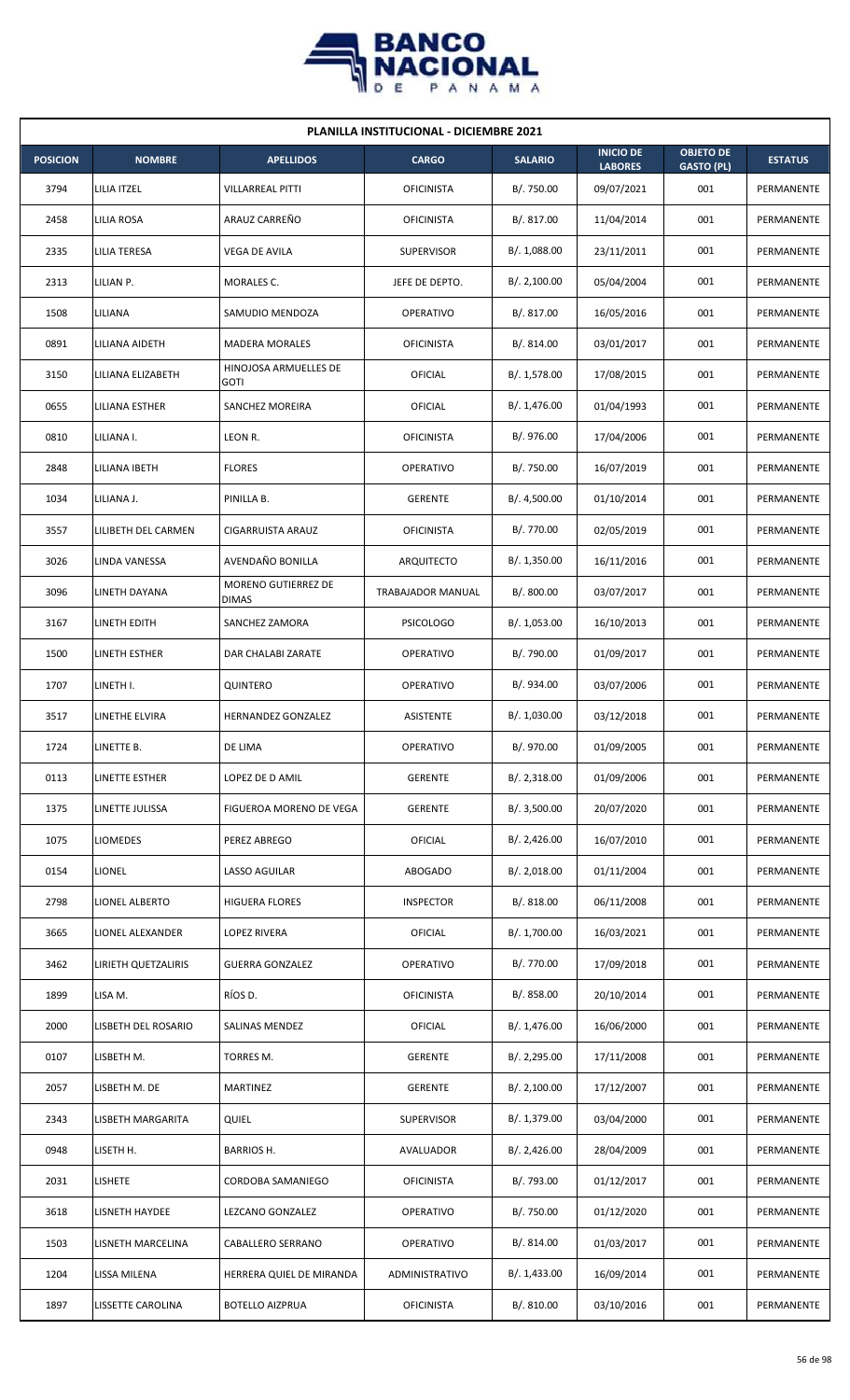

| <b>PLANILLA INSTITUCIONAL - DICIEMBRE 2021</b> |                         |                            |                   |                |                                    |                                       |                |  |  |  |
|------------------------------------------------|-------------------------|----------------------------|-------------------|----------------|------------------------------------|---------------------------------------|----------------|--|--|--|
| <b>POSICION</b>                                | <b>NOMBRE</b>           | <b>APELLIDOS</b>           | <b>CARGO</b>      | <b>SALARIO</b> | <b>INICIO DE</b><br><b>LABORES</b> | <b>OBJETO DE</b><br><b>GASTO (PL)</b> | <b>ESTATUS</b> |  |  |  |
| 0584                                           | <b>LISSETTE YOHANA</b>  | GONZÁLEZ ARAÚZ             | ASISTENTE         | B/. 1,000.00   | 18/01/2021                         | 001                                   | PERMANENTE     |  |  |  |
| 0421                                           | LISUARTE ENRIQUE        | ROBLEDO RIVAS              | ASISTENTE         | B/. 1,007.00   | 18/07/2016                         | 001                                   | PERMANENTE     |  |  |  |
| 0396                                           | LISY GISSELLE           | <b>BARRIOS HERNANDEZ</b>   | <b>AUXILIAR</b>   | B/. 720.00     | 16/07/2018                         | 001                                   | PERMANENTE     |  |  |  |
| 3291                                           | LIUMA DAYAMIN           | <b>MOLINA DOUGLAS</b>      | OFICIAL           | B/. 1,500.00   | 01/12/2020                         | 001                                   | PERMANENTE     |  |  |  |
| 2512                                           | LIXIS LUCIANA           | <b>GUERRA PIMENTEL</b>     | OFICIAL           | B/. 1,350.00   | 21/04/2014                         | 001                                   | PERMANENTE     |  |  |  |
| 3244                                           | LIZ MARIE               | VILLAMONTE G.              | <b>OFICIAL</b>    | B/.1,632.00    | 16/08/2001                         | 001                                   | PERMANENTE     |  |  |  |
| 0478                                           | LIZ MARY                | CARVAJAL CORONADO          | ADMINISTRATIVO    | B/. 1,028.00   | 18/05/2015                         | 001                                   | PERMANENTE     |  |  |  |
| 2199                                           | LIZ MAVEL               | ANDRADE M.                 | <b>ASISTENTE</b>  | B/.1,104.00    | 02/12/1997                         | 001                                   | PERMANENTE     |  |  |  |
| 1060                                           | LIZBEIKA EDITH          | PITTI GUERRA               | OFICIAL           | B/.1,948.00    | 26/07/2010                         | 001                                   | PERMANENTE     |  |  |  |
| 1157                                           | LIZBETH E. DE           | SANDOVAL                   | OFICIAL           | B/. 2,523.00   | 01/03/1983                         | 001                                   | PERMANENTE     |  |  |  |
| 0908                                           | LIZEIKA LORENA          | <b>GONZALEZ DE GARCIA</b>  | <b>OFICINISTA</b> | B/. 750.00     | 16/11/2020                         | 001                                   | PERMANENTE     |  |  |  |
| 0223                                           | LIZETH DEL CARMEN       | <b>BETHANCOURTH TORRES</b> | ASISTENTE         | B/. 1,000.00   | 03/08/2021                         | 001                                   | PERMANENTE     |  |  |  |
| 2404                                           | LIZETH L.               | GONZALEZ                   | JEFE DE SECCION   | B/. 1,454.00   | 02/03/2009                         | 001                                   | PERMANENTE     |  |  |  |
| 2195                                           | LIZEYKA O. DE           | CAPELLA                    | <b>SUPERVISOR</b> | B/.1,106.00    | 16/12/1999                         | 001                                   | PERMANENTE     |  |  |  |
| 0567                                           | <b>LIZKA VIANETT</b>    | <b>BURGOS MANCILLA</b>     | OFICIAL           | B/. 1,504.00   | 16/05/2000                         | 001                                   | PERMANENTE     |  |  |  |
| 3732                                           | <b>LIZLLEY AYZKEL</b>   | SAMANIEGO HERRERA          | <b>OFICINISTA</b> | B/. 750.00     | 24/05/2021                         | 001                                   | PERMANENTE     |  |  |  |
| 1458                                           | LOHANA VIANETH          | <b>ESCRIBANO RODRIGUEZ</b> | <b>SUPERVISOR</b> | B/. 1,026.00   | 15/10/2010                         | 001                                   | PERMANENTE     |  |  |  |
| 1230                                           | <b>LOIDA IVETTE</b>     | <b>GODOY TROYA</b>         | ANALISTA          | B/. 1,681.00   | 01/06/2016                         | 001                                   | PERMANENTE     |  |  |  |
| 2529                                           | LOISANA MARIA           | <b>JAEN TELLO</b>          | <b>OFICINISTA</b> | B/. 793.00     | 18/06/2018                         | 001                                   | PERMANENTE     |  |  |  |
| 0166                                           | LORAENS ESTEPHANY       | <b>FRAGO SAMUDIO</b>       | JEFE DE DEPTO.    | B/. 2,019.00   | 19/05/2008                         | 001                                   | PERMANENTE     |  |  |  |
| 2304                                           | LORENA DEL CARMEN       | <b>GONZALEZ RODRIGUEZ</b>  | OPERATIVO         | B/. 829.00     | 10/05/2011                         | 001                                   | PERMANENTE     |  |  |  |
| 0231                                           | <b>LORENA ELIZABETH</b> | PERALTA VEGA               | OFICIAL           | B/. 1,623.00   | 23/01/2008                         | 001                                   | PERMANENTE     |  |  |  |
| 1683                                           | LORENA JOHAN            | RIVERA DE LEON             | <b>OPERATIVO</b>  | B/. 900.00     | 01/04/2014                         | 001                                   | PERMANENTE     |  |  |  |
| 3052                                           | LORENZO                 | <b>MORALES</b>             | TRABAJADOR MANUAL | B/. 871.00     | 22/07/2010                         | 001                                   | PERMANENTE     |  |  |  |
| 3542                                           | LORENZO                 | <b>ESCUDERO CERRUD</b>     | <b>GERENTE</b>    | B/. 3,200.00   | 17/08/2020                         | 001                                   | PERMANENTE     |  |  |  |
| 3584                                           | LORIELA DEL CARMEN      | RAMOS DELGADO              | <b>GERENTE</b>    | B/.2,153.00    | 17/06/2019                         | 001                                   | PERMANENTE     |  |  |  |
| 1675                                           | LORRAINE ESTELA         | WISDOM DE PEREA            | <b>OPERATIVO</b>  | B/. 828.00     | 16/01/2013                         | 001                                   | PERMANENTE     |  |  |  |
| 3175                                           | LOURDES A. DE           | CORDOBA                    | <b>GERENTE</b>    | B/. 3,437.00   | 16/02/1984                         | 001                                   | PERMANENTE     |  |  |  |
| 0775                                           | LOURDES AMELIA          | <b>MARTINEZ PEREZ</b>      | ADMINISTRATIVO    | B/. 1,475.00   | 02/08/2010                         | 001                                   | PERMANENTE     |  |  |  |
| 0922                                           | LOURDES AYDE            | FLETCHER N.                | <b>OFICINISTA</b> | B/. 810.00     | 01/08/1995                         | 001                                   | PERMANENTE     |  |  |  |
| 0028                                           | LOURDES D.              | <b>FRIAS SANCHEZ</b>       | ASISTENTE         | B/. 1,464.00   | 01/04/1984                         | 001                                   | PERMANENTE     |  |  |  |
| 1430                                           | LOURDES DEL C.          | MIRANDA VEGA               | JEFE DE SECCION   | B/. 1,520.00   | 16/05/1995                         | 001                                   | PERMANENTE     |  |  |  |
| 0534                                           | <b>LOURDES GABRIELA</b> | <b>GARCIA VEGA</b>         | ABOGADO           | B/.1,350.00    | 19/04/2021                         | 001                                   | PERMANENTE     |  |  |  |
| 1323                                           | LOURDES MARIELA         | <b>GONZALEZ SUAREZ</b>     | <b>GERENTE</b>    | B/. 3,750.00   | 16/05/2016                         | 001                                   | PERMANENTE     |  |  |  |
| 3290                                           | LOURDES Y.              | <b>QUINTERO VERA</b>       | OFICIAL           | B/. 1,454.00   | 01/12/1999                         | 001                                   | PERMANENTE     |  |  |  |
| 3764                                           | LOURDES YOJHANA         | DIAZ NAVARRO               | OFICIAL           | B/. 1,500.00   | 16/06/2021                         | 001                                   | PERMANENTE     |  |  |  |
| 1477                                           | LOURETH MIRIAM          | <b>MORALES ZAMBRANO</b>    | <b>OPERATIVO</b>  | B/. 956.00     | 18/07/2012                         | 001                                   | PERMANENTE     |  |  |  |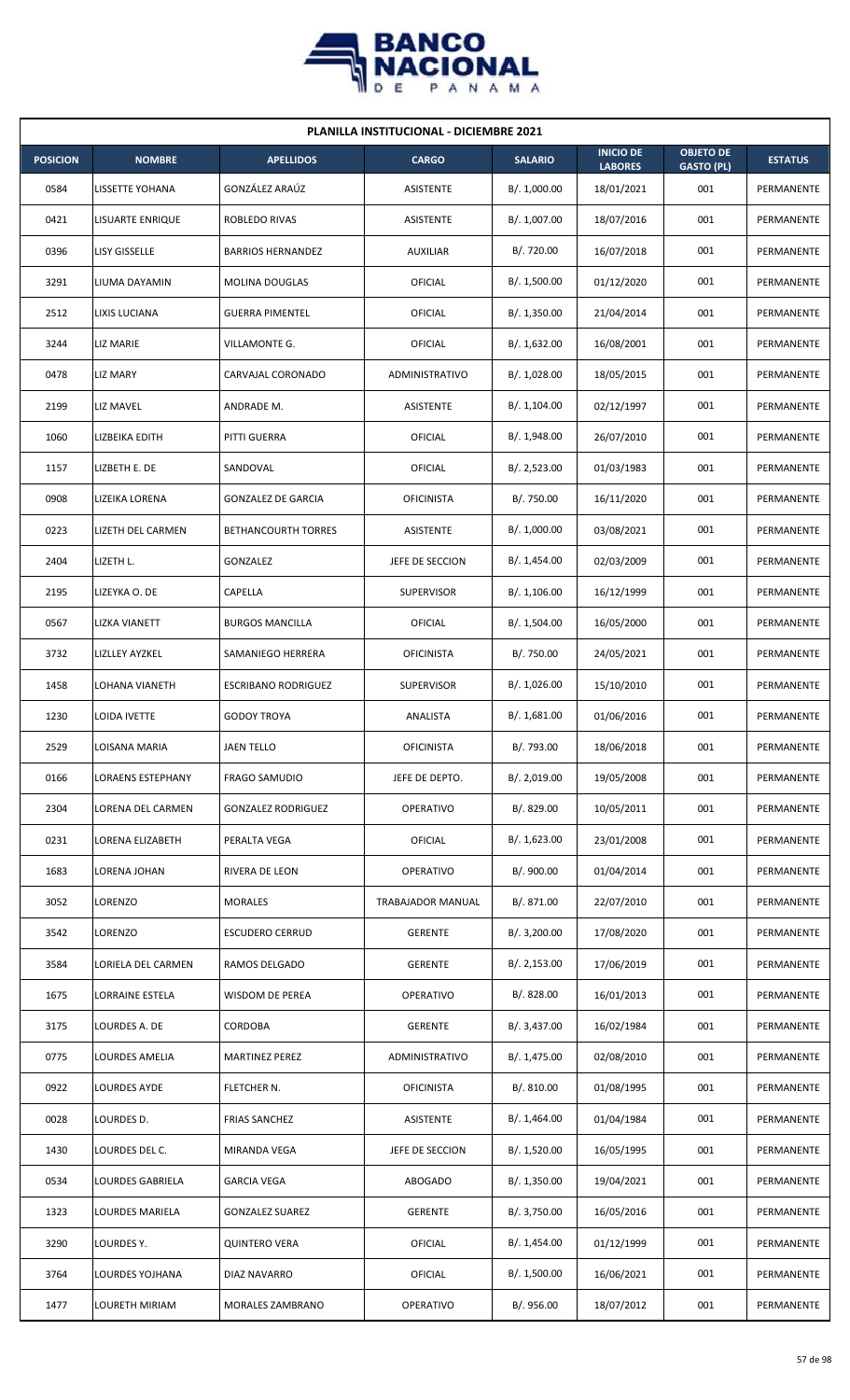

| <b>PLANILLA INSTITUCIONAL - DICIEMBRE 2021</b> |                     |                           |                   |                |                                    |                                       |                |  |  |  |
|------------------------------------------------|---------------------|---------------------------|-------------------|----------------|------------------------------------|---------------------------------------|----------------|--|--|--|
| <b>POSICION</b>                                | <b>NOMBRE</b>       | <b>APELLIDOS</b>          | <b>CARGO</b>      | <b>SALARIO</b> | <b>INICIO DE</b><br><b>LABORES</b> | <b>OBJETO DE</b><br><b>GASTO (PL)</b> | <b>ESTATUS</b> |  |  |  |
| 3193                                           | LOYDA I.            | HENRIQUEZ P.              | JEFE DE DEPTO.    | B/.2,650.00    | 01/03/2000                         | 001                                   | PERMANENTE     |  |  |  |
| 1527                                           | LUCIA CAROLINA      | <b>GARRIDO CAMARGO</b>    | <b>OPERATIVO</b>  | B/. 790.00     | 01/09/2017                         | 001                                   | PERMANENTE     |  |  |  |
| 1492                                           | <b>LUCIANO</b>      | CABALLERO MORALES         | <b>SUPERVISOR</b> | B/. 1,071.00   | 17/09/2012                         | 001                                   | PERMANENTE     |  |  |  |
| 0549                                           | LUCILA A.           | MIRANDA G.                | OFICIAL           | B/. 1,626.00   | 01/12/2005                         | 001                                   | PERMANENTE     |  |  |  |
| 0060                                           | LUCY GRACIELA       | CHIRU MORAN               | <b>ASISTENTE</b>  | B/.2,000.00    | 01/06/1992                         | 001                                   | PERMANENTE     |  |  |  |
| 3311                                           | <b>LUIS</b>         | <b>CAMPOS</b>             | <b>OFICIAL</b>    | B/. 1,667.00   | 07/02/1980                         | 001                                   | PERMANENTE     |  |  |  |
| 2823                                           | LUIS                | LAN MARMOLEJO             | <b>INSPECTOR</b>  | B/. 820.00     | 01/05/2011                         | 001                                   | PERMANENTE     |  |  |  |
| 1007                                           | LUIS                | LAWSON                    | <b>ASISTENTE</b>  | B/.3,198.00    | 18/02/2010                         | 001                                   | PERMANENTE     |  |  |  |
| 1991                                           | LUIS A.             | PEREZ M.                  | <b>OFICIAL</b>    | B/. 1,601.00   | 17/04/2003                         | 001                                   | PERMANENTE     |  |  |  |
| 2294                                           | LUIS A.             | DUQUE V.                  | <b>OFICIAL</b>    | B/. 1,350.00   | 01/09/2006                         | 001                                   | PERMANENTE     |  |  |  |
| 2741                                           | LUIS A.             | VERGARA                   | <b>INSPECTOR</b>  | B/. 838.00     | 16/01/2009                         | 001                                   | PERMANENTE     |  |  |  |
| 2968                                           | LUIS A.             | CRUZ G.                   | CONDUCTOR         | B/. 1,000.00   | 01/12/2005                         | 001                                   | PERMANENTE     |  |  |  |
| 2970                                           | LUIS A.             | GRAJALES                  | CONDUCTOR         | B/.781.00      | 18/06/2007                         | 001                                   | PERMANENTE     |  |  |  |
| 0165                                           | LUIS A.             | SALDANA G.                | <b>ABOGADO</b>    | B/. 1,469.00   | 01/06/2007                         | 001                                   | PERMANENTE     |  |  |  |
| 1169                                           | LUIS A.             | BEST D.                   | OFICIAL           | B/.2,122.00    | 16/06/2006                         | 001                                   | PERMANENTE     |  |  |  |
| 2747                                           | LUIS ADRIEL         | RODRIGUEZ PINTO           | <b>SUPERVISOR</b> | B/. 1,005.00   | 24/11/2010                         | 001                                   | PERMANENTE     |  |  |  |
| 0017                                           | <b>LUIS ALBERTO</b> | GONZALEZ PEÑALOZA         | <b>GERENTE</b>    | B/. 3,589.00   | 20/09/2010                         | 001                                   | PERMANENTE     |  |  |  |
| 3527                                           | <b>LUIS ALBERTO</b> | <b>TEJADA ZALDIVAR</b>    | <b>OFICINISTA</b> | B/. 770.00     | 17/12/2018                         | 001                                   | PERMANENTE     |  |  |  |
| 2943                                           | <b>LUIS ALBERTO</b> | PONCE                     | CONDUCTOR         | B/. 1,000.00   | 19/12/1983                         | 001                                   | PERMANENTE     |  |  |  |
| 2956                                           | LUIS ALBERTO        | ULLOA MENDOZA             | CONDUCTOR         | B/. 790.00     | 18/05/1998                         | 001                                   | PERMANENTE     |  |  |  |
| 3540                                           | <b>LUIS ALBERTO</b> | MUÑOZ SALAS               | <b>CONDUCTOR</b>  | B/. 700.00     | 17/08/2020                         | 001                                   | PERMANENTE     |  |  |  |
| 2574                                           | <b>LUIS ALBERTO</b> | <b>MEDICA JHANGIMAL</b>   | <b>TECNICO</b>    | B/. 1,894.00   | 01/03/2011                         | 001                                   | PERMANENTE     |  |  |  |
| 3604                                           | <b>LUIS ALBERTO</b> | <b>BARRIA RIVERA</b>      | <b>OPERADOR</b>   | B/. 750.00     | 16/10/2020                         | 001                                   | PERMANENTE     |  |  |  |
| 2552                                           | LUIS ALEJANDRO      | MENDEZ                    | JEFE DE DEPTO.    | B/. 2,770.00   | 02/07/2001                         | 001                                   | PERMANENTE     |  |  |  |
| 0155                                           | LUIS ALEXANDER      | PEREZ RODRIQUEZ           | <b>ABOGADO</b>    | B/. 1,476.00   | 16/02/2012                         | 001                                   | PERMANENTE     |  |  |  |
| 3337                                           | LUIS ALEXIS         | JORDAN JORDAN             | <b>OFICINISTA</b> | B/. 773.00     | 03/09/2018                         | 001                                   | PERMANENTE     |  |  |  |
| 2156                                           | <b>LUIS ANDRES</b>  | <b>GARCIA LINDO</b>       | <b>SUPERVISOR</b> | B/. 1,734.00   | 25/10/1982                         | 001                                   | PERMANENTE     |  |  |  |
| 2163                                           | <b>LUIS ANGEL</b>   | <b>TERAN</b>              | <b>SUPERVISOR</b> | B/. 1,302.00   | 16/03/1983                         | 001                                   | PERMANENTE     |  |  |  |
| 1301                                           | <b>LUIS ANTONIO</b> | VASQUEZ SERRANO           | AVALUADOR         | B/. 2,073.00   | 02/09/1985                         | 001                                   | PERMANENTE     |  |  |  |
| 2032                                           | LUIS ANTONIO        | CASTILLO HERNANDEZ        | ASISTENTE         | B/. 1,000.00   | 16/05/2018                         | 001                                   | PERMANENTE     |  |  |  |
| 2742                                           | LUIS ANTONIO        | CAÑAGA RIVERA             | <b>INSPECTOR</b>  | B/. 835.00     | 01/12/2015                         | 001                                   | PERMANENTE     |  |  |  |
| 2027                                           | <b>LUIS ANTONIO</b> | SEGURA VILLARREAL         | <b>INSPECTOR</b>  | B/. 770.00     | 02/07/2019                         | 001                                   | PERMANENTE     |  |  |  |
| 3638                                           | LUIS ANTONIO        | SANTANA ARIAS             | <b>TECNICO</b>    | B/. 800.00     | 18/02/2021                         | 001                                   | PERMANENTE     |  |  |  |
| 1263                                           | <b>LUIS ANTONIO</b> | CASTRO NEWMAN             | ANALISTA          | B/. 1,591.00   | 18/09/2017                         | 001                                   | PERMANENTE     |  |  |  |
| 3253                                           | LUIS CARLOS         | DE LEON                   | <b>OFICIAL</b>    | B/.1,624.00    | 01/09/2003                         | 001                                   | PERMANENTE     |  |  |  |
| 1925                                           | LUIS CARLOS         | <b>GUERRA CABRERA</b>     | <b>OPERATIVO</b>  | B/. 750.00     | 16/11/2020                         | 001                                   | PERMANENTE     |  |  |  |
| 2575                                           | LUIS CARLOS         | <b>CASTILLO GUTIERREZ</b> | <b>TECNICO</b>    | B/. 1,229.00   | 21/03/2011                         | 001                                   | PERMANENTE     |  |  |  |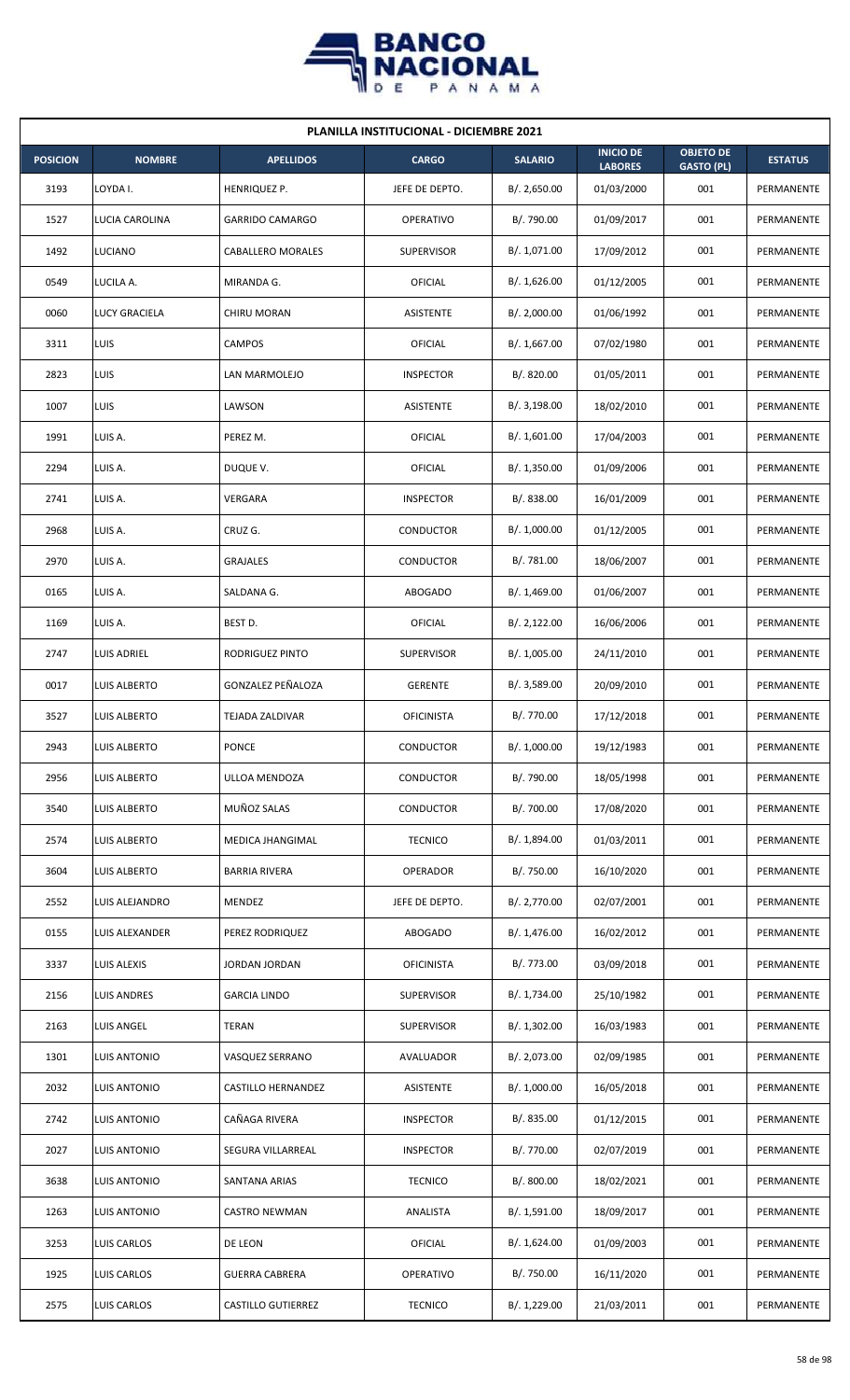

| <b>PLANILLA INSTITUCIONAL - DICIEMBRE 2021</b> |                      |                                       |                   |                |                                    |                                       |                |  |  |  |
|------------------------------------------------|----------------------|---------------------------------------|-------------------|----------------|------------------------------------|---------------------------------------|----------------|--|--|--|
| <b>POSICION</b>                                | <b>NOMBRE</b>        | <b>APELLIDOS</b>                      | <b>CARGO</b>      | <b>SALARIO</b> | <b>INICIO DE</b><br><b>LABORES</b> | <b>OBJETO DE</b><br><b>GASTO (PL)</b> | <b>ESTATUS</b> |  |  |  |
| 1105                                           | LUIS CARLOS          | <b>VERAS RUIZ</b>                     | OFICIAL           | B/.2,248.00    | 19/04/2010                         | 001                                   | PERMANENTE     |  |  |  |
| 1081                                           | LUIS D.              | BATISTA BERNAL                        | OFICIAL           | B/.3,000.00    | 03/12/2007                         | 001                                   | PERMANENTE     |  |  |  |
| 3299                                           | LUIS DANIEL          | RODRIGUEZ RODRIGUEZ                   | OFICIAL           | B/. 1,608.00   | 14/11/2011                         | 001                                   | PERMANENTE     |  |  |  |
| 0416                                           | LUIS E.              | <b>TORRES</b>                         | <b>OFICINISTA</b> | B/. 775.00     | 02/02/2010                         | 001                                   | PERMANENTE     |  |  |  |
| 0731                                           | LUIS E.              | DIAZ G.                               | <b>GERENTE</b>    | B/. 3,750.00   | 01/04/1984                         | 001                                   | PERMANENTE     |  |  |  |
| 2541                                           | LUIS EDUARDO         | MORENO BOTELLO                        | <b>OPERATIVO</b>  | B/. 810.00     | 17/10/2016                         | 001                                   | PERMANENTE     |  |  |  |
| 2954                                           | LUIS EDUARDO         | VILLAVERDE SAURI                      | CONDUCTOR         | B/. 731.00     | 16/03/2015                         | 001                                   | PERMANENTE     |  |  |  |
| 3621                                           | LUIS EDUARDO         | MARTINEZ IBARRA                       | <b>OPERADOR</b>   | B/. 750.00     | 01/12/2020                         | 001                                   | PERMANENTE     |  |  |  |
| 0717                                           | LUIS EDUARDO         | YANGUEZ QUINTERO                      | OFICIAL           | B/. 1,500.00   | 18/01/2021                         | 001                                   | PERMANENTE     |  |  |  |
| 3446                                           | LUIS EMANUEL         | MC LEAN BERNAL                        | <b>INSPECTOR</b>  | B/. 793.00     | 01/12/2017                         | 001                                   | PERMANENTE     |  |  |  |
| 1236                                           | LUIS ENRIQUE         | PATINO CERRUD                         | ANALISTA          | B/. 1,454.00   | 01/12/1987                         | 001                                   | PERMANENTE     |  |  |  |
| 1227                                           | LUIS ENRIQUE         | RAMOS ORTEGA                          | <b>SUPERVISOR</b> | B/. 2,275.00   | 06/04/2015                         | 001                                   | PERMANENTE     |  |  |  |
| 3273                                           | LUIS ENRIQUE         | VERGARA JUAREZ                        | OFICIAL           | B/. 1,508.00   | 01/06/2017                         | 001                                   | PERMANENTE     |  |  |  |
| 2613                                           | LUIS ENRIQUE         | <b>BONILLA BASO</b>                   | INGENIERO         | B/.2,400.00    | 03/12/2012                         | 001                                   | PERMANENTE     |  |  |  |
| 0276                                           | LUIS ERNESTO         | <b>MORALES</b>                        | <b>OFICINISTA</b> | B/. 875.00     | 18/05/1998                         | 001                                   | PERMANENTE     |  |  |  |
| 1868                                           | LUIS ERNESTO         | DÍAZ TAPIA                            | <b>OFICINISTA</b> | B/. 833.00     | 17/02/2014                         | 001                                   | PERMANENTE     |  |  |  |
| 0098                                           | LUIS FELIPE          | REYES GONZALEZ                        | <b>GERENTE</b>    | B/.2,829.00    | 07/04/2014                         | 001                                   | PERMANENTE     |  |  |  |
| 2983                                           | <b>LUIS FERNANDO</b> | PEÑALBA                               | <b>OFICINISTA</b> | B/. 762.00     | 01/10/2015                         | 001                                   | PERMANENTE     |  |  |  |
| 3666                                           | <b>LUIS FERNANDO</b> | LEDEZMA BARRANCO                      | MENSAJERO         | B/. 600.00     | 16/03/2021                         | 001                                   | PERMANENTE     |  |  |  |
| 3544                                           | LUIS FERNANDO        | BERROCAL RODRIGUEZ                    | ASISTENTE         | B/.1,100.00    | 17/02/2020                         | 001                                   | PERMANENTE     |  |  |  |
| 2652                                           | LUIS G.              | MONTENEGRO C.                         | <b>GERENTE</b>    | B/.3,000.00    | 16/12/2005                         | 001                                   | PERMANENTE     |  |  |  |
| 2656                                           | LUIS GUSTAVO         | ESPINOSA FERNANDEZ                    | OPERATIVO         | B/. 3,278.00   | 01/09/2010                         | 001                                   | PERMANENTE     |  |  |  |
| 2547                                           | LUIS HERACLIO        | <b>DIAZ TAYLOR</b>                    | <b>GERENTE</b>    | B/. 3,500.00   | 28/06/1999                         | 001                                   | PERMANENTE     |  |  |  |
| 1155                                           | LUIS JAVIER          | CASTROVERDE MEDINA                    | OFICIAL           | B/.2,300.00    | 01/12/2017                         | 001                                   | PERMANENTE     |  |  |  |
| 2375                                           | LUIS JERONIMO        | <b>GUILLEN</b>                        | SUPERVISOR        | B/. 1,292.00   | 16/09/1983                         | 001                                   | PERMANENTE     |  |  |  |
| 3130                                           | LUIS JORGE           | <b>BELTRAN SOUSA</b>                  | <b>SUPERVISOR</b> | B/. 1,000.00   | 17/05/2010                         | 001                                   | PERMANENTE     |  |  |  |
| 1529                                           | LUIS LEONARDO        | CARRERA RODRIGUEZ                     | <b>OFICINISTA</b> | B/. 818.00     | 17/09/2013                         | 001                                   | PERMANENTE     |  |  |  |
| 3448                                           | LUIS MANUEL          | MAGALLON CORREA                       | <b>INSPECTOR</b>  | B/. 790.00     | 16/11/2017                         | 001                                   | PERMANENTE     |  |  |  |
| 3338                                           | LUIS MANUEL          | QUIJADA                               | <b>OFICINISTA</b> | B/. 796.00     | 16/08/2017                         | 001                                   | PERMANENTE     |  |  |  |
| 2835                                           | <b>LUIS MARTIN</b>   | DE LEON ISAACS                        | <b>INSPECTOR</b>  | B/. 822.00     | 01/09/2008                         | 001                                   | PERMANENTE     |  |  |  |
| 1743                                           | LUIS MIGUEL          | <b>OLIVARES ORTIZ</b>                 | <b>OFICINISTA</b> | B/. 750.00     | 05/07/2021                         | 001                                   | PERMANENTE     |  |  |  |
| 1932                                           | LUIS ORLANDO         | MADRID DEL CID                        | SUPERVISOR        | B/.1,061.00    | 16/08/2016                         | 001                                   | PERMANENTE     |  |  |  |
| 0856                                           | LUIS SALVADOR        | ELETA G.                              | <b>OFICINISTA</b> | B/. 1,026.00   | 04/01/1988                         | 001                                   | PERMANENTE     |  |  |  |
| 2230                                           | LUIS TELEMBI         | <b>GONZALEZ MORALES</b>               | ASISTENTE         | B/. 919.00     | 11/08/2014                         | 001                                   | PERMANENTE     |  |  |  |
| 3339                                           | LUIS VITELIO         | VILLARREAL GUERRERO                   | <b>OFICINISTA</b> | B/. 793.00     | 07/11/2017                         | 001                                   | PERMANENTE     |  |  |  |
| 0503                                           | LUISA                | HERNANDEZ T.                          | <b>SUPERVISOR</b> | B/.2,186.00    | 22/02/1996                         | 001                                   | PERMANENTE     |  |  |  |
| 1270                                           | LUISA                | <b>GARCIA JIMENEZ DE DEL</b><br>VASTO | ADMINISTRATIVO    | B/.1,419.00    | 12/03/2013                         | 001                                   | PERMANENTE     |  |  |  |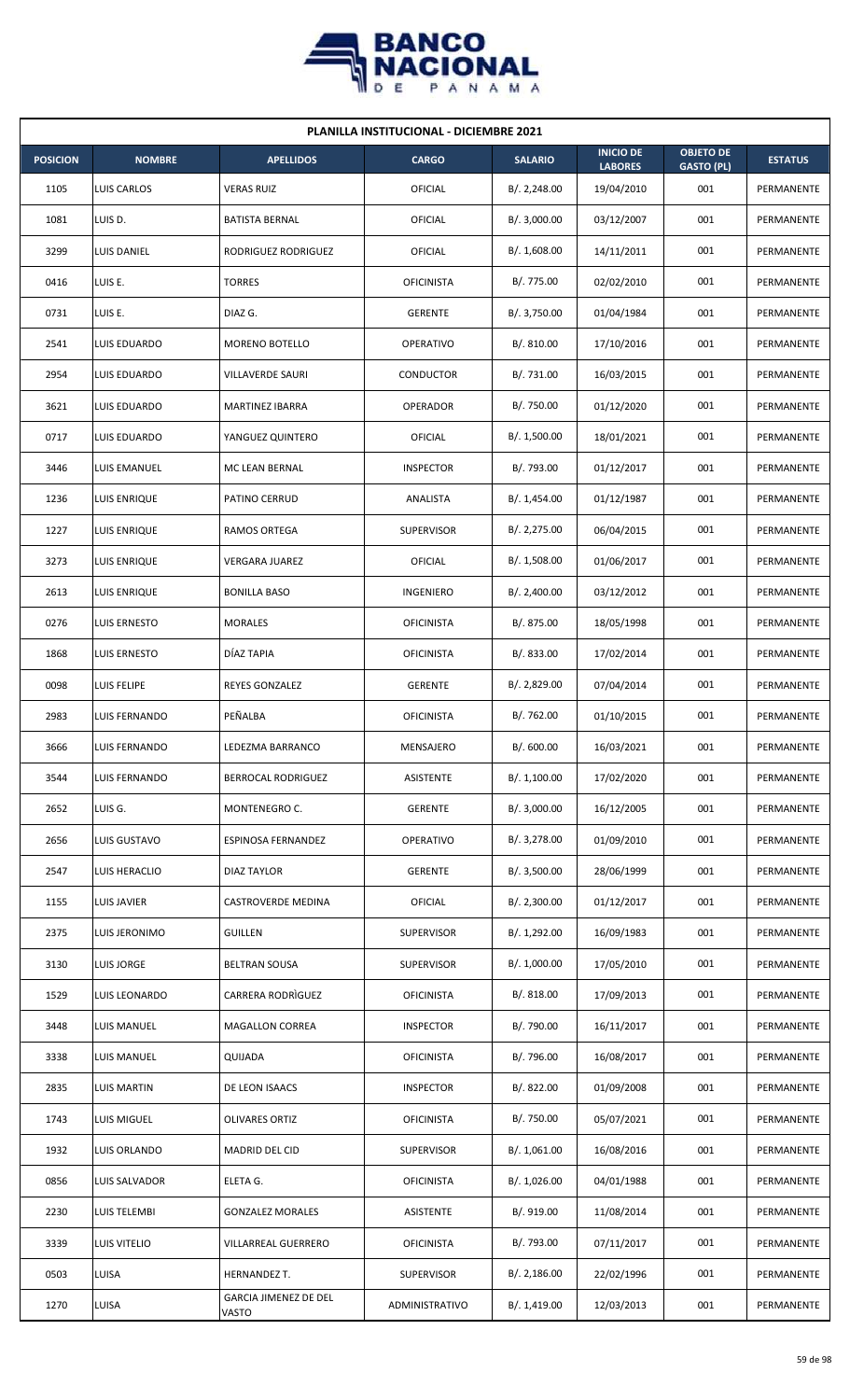

| <b>PLANILLA INSTITUCIONAL - DICIEMBRE 2021</b> |                          |                                      |                   |                |                                    |                                       |                |  |  |  |
|------------------------------------------------|--------------------------|--------------------------------------|-------------------|----------------|------------------------------------|---------------------------------------|----------------|--|--|--|
| <b>POSICION</b>                                | <b>NOMBRE</b>            | <b>APELLIDOS</b>                     | <b>CARGO</b>      | <b>SALARIO</b> | <b>INICIO DE</b><br><b>LABORES</b> | <b>OBJETO DE</b><br><b>GASTO (PL)</b> | <b>ESTATUS</b> |  |  |  |
| 2485                                           | LUISA MARIA              | <b>ESTRADA HARRISON</b>              | ANALISTA          | B/.1,350.00    | 06/11/2015                         | 001                                   | PERMANENTE     |  |  |  |
| 0611                                           | LUISA YARIELIS           | <b>CEDENO VEGA</b>                   | <b>GERENTE</b>    | B/. 2,340.00   | 10/05/1999                         | 001                                   | PERMANENTE     |  |  |  |
| 1851                                           | LUISAURA CELESTE         | SÁNCHEZ DE LEÓN                      | <b>SUPERVISOR</b> | B/. 1,000.00   | 03/01/2017                         | 001                                   | PERMANENTE     |  |  |  |
| 0020                                           | LUKENA B.                | FORBES G.                            | ASISTENTE         | B/.1,586.00    | 03/02/1997                         | 001                                   | PERMANENTE     |  |  |  |
| 3427                                           | LURDES DEL CARMEN        | RACINE ARGUELLO                      | <b>OFICINISTA</b> | B/. 770.00     | 17/09/2018                         | 001                                   | PERMANENTE     |  |  |  |
| 1978                                           | LUZ EDILMA               | COFFRE M.                            | ASISTENTE         | B/. 1,471.00   | 01/02/1982                         | 001                                   | PERMANENTE     |  |  |  |
| 3733                                           | LUZ GRACIELA             | PENALOZA ABREGO                      | <b>GESTOR</b>     | B/. 700.00     | 03/05/2021                         | 001                                   | PERMANENTE     |  |  |  |
| 2352                                           | LUZ I.                   | CARRASCO                             | <b>SUPERVISOR</b> | B/. 1,105.00   | 01/03/2005                         | 001                                   | PERMANENTE     |  |  |  |
| 2678                                           | LUZ MARIA                | DE SAMUDIO                           | <b>SUPERVISOR</b> | B/. 1,412.00   | 01/08/2002                         | 001                                   | PERMANENTE     |  |  |  |
| 0346                                           | <b>LUZ MILAGROS</b>      | <b>ETTRICK PALACIOS</b>              | JEFE DE SECCION   | B/.1,866.00    | 18/02/2013                         | 001                                   | PERMANENTE     |  |  |  |
| 3821                                           | LUZ MILENA               | UREÑA NUÑEZ                          | <b>GESTOR</b>     | B/. 850.00     | 13/08/2021                         | 001                                   | PERMANENTE     |  |  |  |
| 2339                                           | LUZ MILENA               | <b>GRACIANI OBANDO</b>               | JEFE DE SECCION   | B/. 1,404.00   | 01/02/2011                         | 001                                   | PERMANENTE     |  |  |  |
| 1976                                           | LUZ ZAYIRA               | PINZON VASQUEZ                       | <b>SUPERVISOR</b> | B/. 1,203.00   | 02/12/2011                         | 001                                   | PERMANENTE     |  |  |  |
| 3035                                           | LUZMILA                  | HERRERA                              | ANALISTA          | B/.963.00      | 09/06/2008                         | 001                                   | PERMANENTE     |  |  |  |
| 1179                                           | LY ESTELA                | <b>QUINTERO ORTIZ</b>                | JEFE DE DEPTO.    | B/.3,000.00    | 02/03/2017                         | 001                                   | PERMANENTE     |  |  |  |
| 1916                                           | LYDIA ISABEL             | <b>ORTIZ PEREZ</b>                   | <b>OFICINISTA</b> | B/. 1,293.00   | 01/09/2009                         | 001                                   | PERMANENTE     |  |  |  |
| 0684                                           | LYLE MARIE               | SOSA ECHEVERS                        | OFICIAL           | B/. 1,700.00   | 03/01/2017                         | 001                                   | PERMANENTE     |  |  |  |
| 2034                                           | LYN KIABETH              | ARANDA ARCIA                         | <b>OFICINISTA</b> | B/. 790.00     | 02/05/2018                         | 001                                   | PERMANENTE     |  |  |  |
| 2779                                           | <b>LYNDON CESAR</b>      | <b>GUILLEN AVILA</b>                 | <b>INSPECTOR</b>  | B/. 817.00     | 16/11/2016                         | 001                                   | PERMANENTE     |  |  |  |
| 1756                                           | MABEL                    | PEREZ MENDOZA                        | ADMINISTRATIVO    | B/. 902.00     | 01/06/2016                         | 001                                   | PERMANENTE     |  |  |  |
| 0118                                           | <b>MACEL YARINA</b>      | TREJOS MORENO                        | <b>GERENTE</b>    | B/. 2,100.00   | 16/03/2020                         | 001                                   | PERMANENTE     |  |  |  |
| 1717                                           | MACKDONILDO              | <b>GUTIERREZ GARCIA</b>              | <b>SUPERVISOR</b> | B/. 1,000.00   | 18/07/2013                         | 001                                   | PERMANENTE     |  |  |  |
| 3765                                           | MACYURI YULEYKA          | DELGADO CUEVAS                       | OPERATIVO         | B/. 750.00     | 01/06/2021                         | 001                                   | PERMANENTE     |  |  |  |
| 0919                                           | MADELAINE                | PEREZ A.                             | <b>OFICINISTA</b> | B/. 825.00     | 01/12/2005                         | 001                                   | PERMANENTE     |  |  |  |
| 3790                                           | MADELAINE DEL CARMEN     | <b>BARRAGAN CHING</b>                | <b>OFICIAL</b>    | B/. 1,350.00   | 06/07/2021                         | 001                                   | PERMANENTE     |  |  |  |
| 0295                                           | <b>MADELAINE VANESSA</b> | ALEMAN CASTILLO                      | <b>OFICINISTA</b> | B/. 775.00     | 01/07/2005                         | 001                                   | PERMANENTE     |  |  |  |
| 3236                                           | MADELEIN YIROLDI         | <b>BARRIA COCHEZ</b>                 | <b>OFICINISTA</b> | B/. 790.00     | 16/05/2018                         | 001                                   | PERMANENTE     |  |  |  |
| 1067                                           | <b>MADELEN ARELIS</b>    | <b>VEGA QUINTERO</b>                 | <b>OFICIAL</b>    | B/. 2,704.00   | 01/06/2009                         | 001                                   | PERMANENTE     |  |  |  |
| 1559                                           | MADELINE YAZMIN          | SOTO DELGADO                         | OPERATIVO         | B/. 817.00     | 16/02/2017                         | 001                                   | PERMANENTE     |  |  |  |
| 1024                                           | <b>MAGALIS MARISOL</b>   | MEDINA BERNAL                        | <b>OFICIAL</b>    | B/. 1,664.00   | 03/05/2010                         | 001                                   | PERMANENTE     |  |  |  |
| 1485                                           | MAGALYS                  | PARRA N.                             | OFICIAL           | B/. 1,632.00   | 03/01/2005                         | 001                                   | PERMANENTE     |  |  |  |
| 0617                                           | MAGDA LASTENIA           | SANCHEZ MORENO DE<br><b>BUITRAGO</b> | OFICIAL           | B/. 1,672.00   | 03/05/2016                         | 001                                   | PERMANENTE     |  |  |  |
| 3734                                           | MAGDIEL ALBERTO          | JIMENEZ RODRIGUEZ                    | <b>INSPECTOR</b>  | B/. 750.00     | 10/05/2021                         | 001                                   | PERMANENTE     |  |  |  |
| 0797                                           | <b>MAGIDA IRCENET</b>    | <b>GALINDO WILLIAMS</b>              | <b>OFICINISTA</b> | B/. 817.00     | 03/06/2013                         | 001                                   | PERMANENTE     |  |  |  |
| 3248                                           | <b>MAGUIL</b>            | <b>QUINTERO GOMEZ</b>                | JEFE DE SECCION   | B/. 1,615.00   | 03/09/2012                         | 001                                   | PERMANENTE     |  |  |  |
| 0054                                           | <b>MAIDETH MARLENYS</b>  | <b>REYES VEGA</b>                    | <b>PSICOLOGO</b>  | B/. 1,000.00   | 16/09/2020                         | 001                                   | PERMANENTE     |  |  |  |
| 2035                                           | MAILY ALEJANDRA          | ZAPATA PEREZ                         | <b>OFICINISTA</b> | B/. 816.00     | 16/05/2017                         | 001                                   | PERMANENTE     |  |  |  |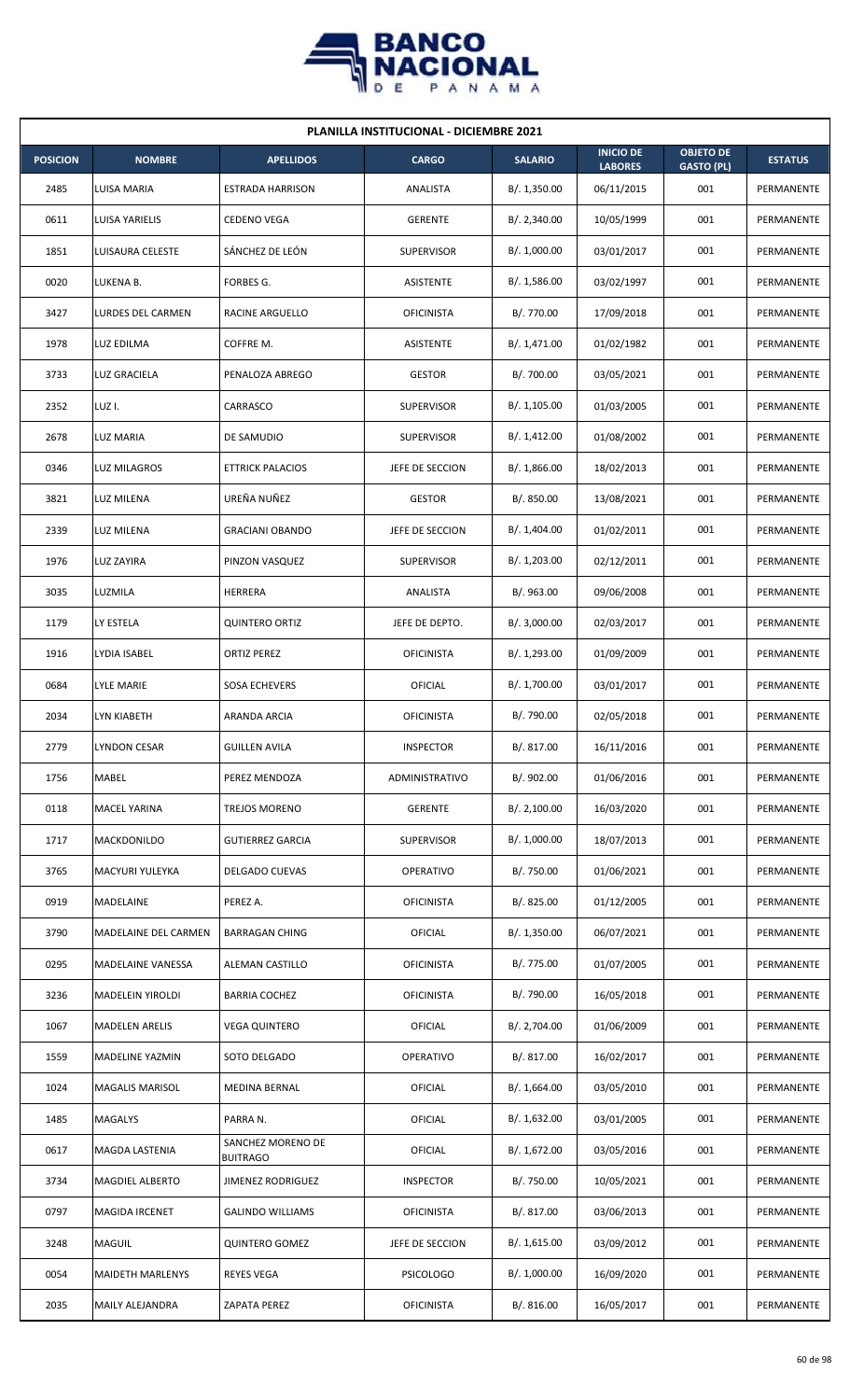

| <b>PLANILLA INSTITUCIONAL - DICIEMBRE 2021</b> |                         |                          |                   |                |                                    |                                       |                |  |  |  |
|------------------------------------------------|-------------------------|--------------------------|-------------------|----------------|------------------------------------|---------------------------------------|----------------|--|--|--|
| <b>POSICION</b>                                | <b>NOMBRE</b>           | <b>APELLIDOS</b>         | <b>CARGO</b>      | <b>SALARIO</b> | <b>INICIO DE</b><br><b>LABORES</b> | <b>OBJETO DE</b><br><b>GASTO (PL)</b> | <b>ESTATUS</b> |  |  |  |
| 1569                                           | MAILYN DEL CARMEN       | ALONSO JAEN              | <b>OPERATIVO</b>  | B/. 817.00     | 16/03/2017                         | 001                                   | PERMANENTE     |  |  |  |
| 3287                                           | MAIRA I.                | <b>MOLINAR DEANS</b>     | <b>OFICIAL</b>    | B/. 1,634.00   | 18/10/1993                         | 001                                   | PERMANENTE     |  |  |  |
| 3340                                           | <b>MAIROBIS MAYBETH</b> | <b>CISNEROS TORRES</b>   | <b>OFICINISTA</b> | B/. 793.00     | 16/10/2017                         | 001                                   | PERMANENTE     |  |  |  |
| 1655                                           | <b>MAITE YUSET</b>      | <b>MEDRANO WAITE</b>     | <b>OPERATIVO</b>  | B/. 817.00     | 01/06/2017                         | 001                                   | PERMANENTE     |  |  |  |
| 0097                                           | <b>MALBIS GRACIELA</b>  | MOJICA RODRIGUEZ         | <b>GERENTE</b>    | B/.2,340.00    | 01/04/2013                         | 001                                   | PERMANENTE     |  |  |  |
| 0850                                           | MALENA MASSIEL          | MONTENEGRO CORDOBA       | <b>SUPERVISOR</b> | B/. 1,000.00   | 16/05/2016                         | 001                                   | PERMANENTE     |  |  |  |
| 0608                                           | <b>MALIBET ITZEL</b>    | ATENCIO JORDAN           | OFICIAL           | B/.1,483.00    | 06/11/1995                         | 001                                   | PERMANENTE     |  |  |  |
| 3269                                           | <b>MALINET CECILIA</b>  | <b>BUITRAGO MADRID</b>   | <b>SUPERVISOR</b> | B/. 1,500.00   | 01/06/2021                         | 001                                   | PERMANENTE     |  |  |  |
| 0652                                           | MALLERLING NIURKA       | MARCIAGA DE CHOW         | OFICIAL           | B/. 1,744.00   | 01/02/2012                         | 001                                   | PERMANENTE     |  |  |  |
| 0699                                           | MALVIN X.               | ORTEGA B.                | <b>GERENTE</b>    | B/. 3,093.00   | 01/08/2007                         | 001                                   | PERMANENTE     |  |  |  |
| 3281                                           | MANUEL                  | AGUILAR                  | <b>SUPERVISOR</b> | B/.2,000.00    | 01/06/1978                         | 001                                   | PERMANENTE     |  |  |  |
| 1955                                           | MANUEL A.               | CASTILLO B.              | <b>SUPERVISOR</b> | B/. 1,000.00   | 16/07/2008                         | 001                                   | PERMANENTE     |  |  |  |
| 1149                                           | MANUEL A.               | ALVARADO                 | OFICIAL           | B/.2,675.00    | 12/05/1980                         | 001                                   | PERMANENTE     |  |  |  |
| 3182                                           | <b>MANUEL ALBERTO</b>   | <b>TEJADA SMITH</b>      | <b>GERENTE</b>    | B/.4,250.00    | 17/04/1995                         | 001                                   | PERMANENTE     |  |  |  |
| 1863                                           | <b>MANUEL ALEXANDER</b> | GONZALEZ                 | <b>OFICINISTA</b> | B/. 790.00     | 08/04/2013                         | 001                                   | PERMANENTE     |  |  |  |
| 3176                                           | <b>MANUEL ANTONIO</b>   | JAEN Q.                  | <b>SUPERVISOR</b> | B/.2,818.00    | 01/11/2004                         | 001                                   | PERMANENTE     |  |  |  |
| 2770                                           | <b>MANUEL DE JESUS</b>  | MELENDEZ ARAUZ           | <b>INSPECTOR</b>  | B/. 820.00     | 18/08/2014                         | 001                                   | PERMANENTE     |  |  |  |
| 3449                                           | <b>MANUEL DE JESUS</b>  | MONTENEGRO ALVARADO      | <b>INSPECTOR</b>  | B/. 790.00     | 16/10/2017                         | 001                                   | PERMANENTE     |  |  |  |
| 2619                                           | MANUEL DE JESUS         | <b>ACUNA REYES</b>       | SUPERVISOR        | B/. 1,201.00   | 16/10/2008                         | 001                                   | PERMANENTE     |  |  |  |
| 2586                                           | MANUEL DE JESUS         | CABALLERO                | ADMINISTRATIVO    | B/.1,454.00    | 16/08/2013                         | 001                                   | PERMANENTE     |  |  |  |
| 1049                                           | MANUEL DE JESUS         | <b>GONZALEZ CAMPOS</b>   | <b>OFICIAL</b>    | B/.2,425.00    | 19/04/2010                         | 001                                   | PERMANENTE     |  |  |  |
| 0357                                           | MANUEL DOMINGO          | <b>MARIN SANTOS</b>      | JEFE DE DEPTO.    | B/.2,435.00    | 01/04/1993                         | 001                                   | PERMANENTE     |  |  |  |
| 1407                                           | MANUEL E.               | CEDENO                   | JEFE DE DEPTO.    | B/.2,640.00    | 03/01/1983                         | 001                                   | PERMANENTE     |  |  |  |
| 3203                                           | MANUEL EDUARDO          | MIRALLES ESTRIBI         | JEFE DE DEPTO.    | B/. 2,685.00   | 05/08/2013                         | 001                                   | PERMANENTE     |  |  |  |
| 1139                                           | MANUEL FERNANDO         | VERGARA RODRÍGUEZ        | OFICIAL           | B/. 1,821.00   | 07/11/2016                         | 001                                   | PERMANENTE     |  |  |  |
| 1251                                           | <b>MANUEL GILBERTO</b>  | ORTEGA PINZON            | ANALISTA          | B/.1,281.00    | 01/09/1979                         | 001                                   | PERMANENTE     |  |  |  |
| 0915                                           | MANUEL JOSE             | MORA ACOSTA              | <b>OFICINISTA</b> | B/. 878.00     | 15/05/2013                         | 001                                   | PERMANENTE     |  |  |  |
| 1808                                           | <b>MANUEL RAMON</b>     | HENRIQUEZ RODRIGUEZ      | <b>OFICINISTA</b> | B/. 977.00     | 17/08/2015                         | 001                                   | PERMANENTE     |  |  |  |
| 3703                                           | MANUEL SALVADOR         | <b>GONZALEZ GONZALEZ</b> | <b>INSPECTOR</b>  | B/. 750.00     | 21/04/2021                         | 001                                   | PERMANENTE     |  |  |  |
| 1013                                           | <b>MARA ITZEL</b>       | <b>MARTINEZ</b>          | <b>OFICIAL</b>    | B/.2,400.00    | 10/05/1999                         | 001                                   | PERMANENTE     |  |  |  |
| 1828                                           | MARANY L.               | VASSELL F.               | <b>OFICINISTA</b> | B/. 820.00     | 18/08/2008                         | 001                                   | PERMANENTE     |  |  |  |
| 1761                                           | MARCELIANO              | RIVAS MURILLO            | <b>INSPECTOR</b>  | B/. 750.00     | 02/03/2020                         | 001                                   | PERMANENTE     |  |  |  |
| 1160                                           | MARCELINA DE            | PEREZ                    | OFICIAL           | B/.3,000.00    | 01/12/1994                         | 001                                   | PERMANENTE     |  |  |  |
| 3131                                           | MARCELINO A.            | <b>GIRON</b>             | TRABAJADOR MANUAL | B/. 990.00     | 18/06/1984                         | 001                                   | PERMANENTE     |  |  |  |
| 1400                                           | MARCIA JISSELL          | MARTINEZ W.              | ADMINISTRATIVO    | B/. 1,400.00   | 01/04/1998                         | 001                                   | PERMANENTE     |  |  |  |
| 1933                                           | <b>MARCIAL</b>          | BEJERANO BEJERANO        | <b>INSPECTOR</b>  | B/. 770.00     | 01/11/2018                         | 001                                   | PERMANENTE     |  |  |  |
| 0698                                           | MARCIO E.               | GOTI A.                  | <b>GERENTE</b>    | B/. 4,500.00   | 16/06/2008                         | 001                                   | PERMANENTE     |  |  |  |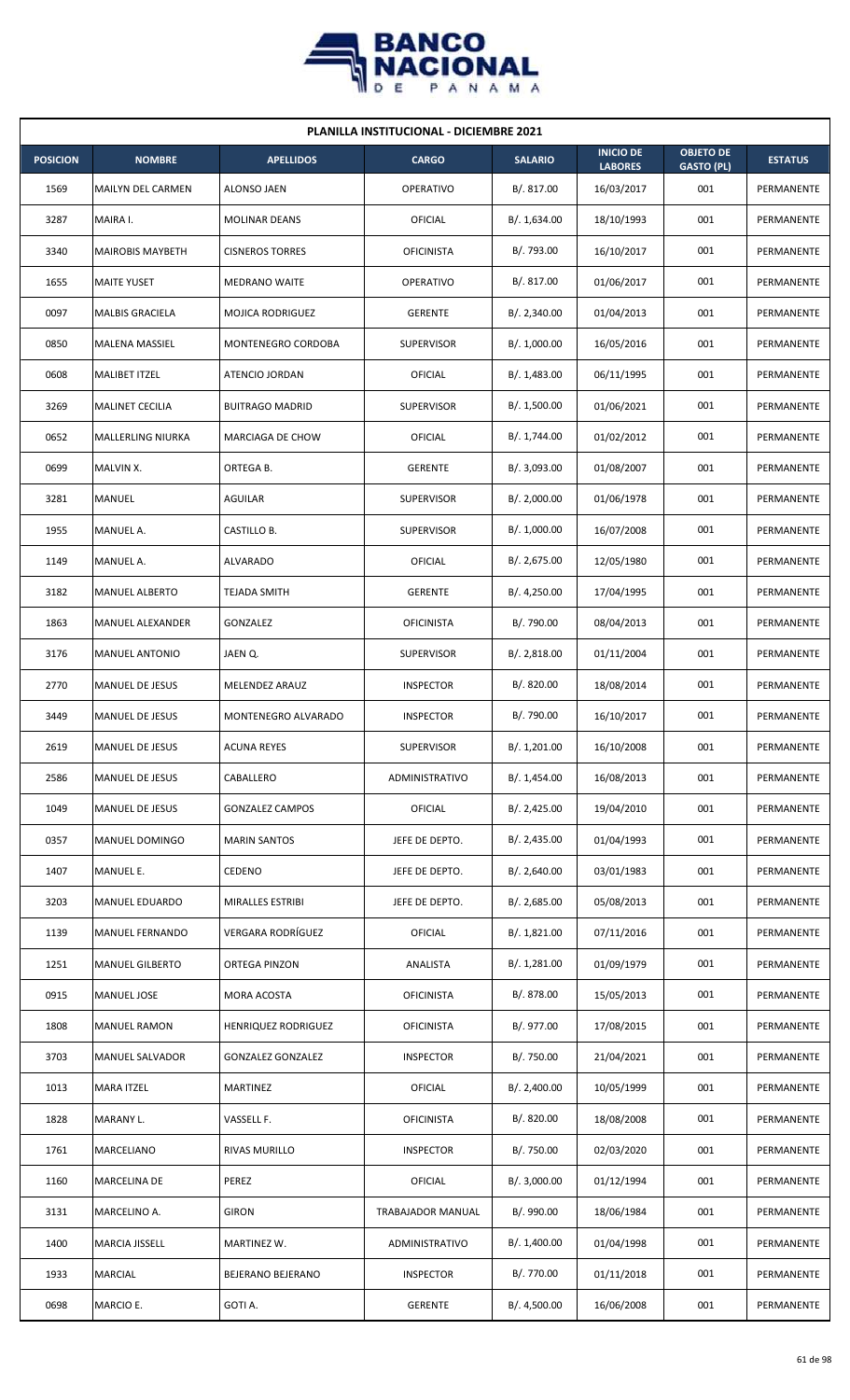

| <b>PLANILLA INSTITUCIONAL - DICIEMBRE 2021</b> |                        |                           |                   |                |                                    |                                       |                   |  |  |  |
|------------------------------------------------|------------------------|---------------------------|-------------------|----------------|------------------------------------|---------------------------------------|-------------------|--|--|--|
| <b>POSICION</b>                                | <b>NOMBRE</b>          | <b>APELLIDOS</b>          | <b>CARGO</b>      | <b>SALARIO</b> | <b>INICIO DE</b><br><b>LABORES</b> | <b>OBJETO DE</b><br><b>GASTO (PL)</b> | <b>ESTATUS</b>    |  |  |  |
| 2036                                           | <b>MARCO ANTONIO</b>   | <b>BARRIA CRUZ</b>        | <b>OFICINISTA</b> | B/. 770.00     | 17/09/2018                         | 001                                   | PERMANENTE        |  |  |  |
| 2215                                           | <b>MARCO ARTURO</b>    | <b>GONZALEZ GONZALEZ</b>  | <b>OFICIAL</b>    | B/. 1,839.00   | 17/12/2007                         | 001                                   | PERMANENTE        |  |  |  |
| 3605                                           | <b>MARCO TULIO</b>     | REYNA MOLINA              | <b>OPERADOR</b>   | B/. 800.00     | 01/10/2020                         | 001                                   | PERMANENTE        |  |  |  |
| 2846                                           | <b>MARCOS</b>          | <b>RODRIGUEZ</b>          | <b>INSPECTOR</b>  | B/. 891.00     | 16/03/1987                         | 001                                   | <b>PERMANENTE</b> |  |  |  |
| 2469                                           | MARCOS A.              | POLO V.                   | <b>OFICINISTA</b> | B/0.838.00     | 16/06/2005                         | 001                                   | PERMANENTE        |  |  |  |
| 2696                                           | <b>MARCOS ALFONSO</b>  | LOZANO PORTILLO           | ADMINISTRADOR     | B/.2,568.00    | 16/02/2011                         | 001                                   | PERMANENTE        |  |  |  |
| 2745                                           | MARCOS ALFREDO         | <b>CORBIN HERN</b>        | <b>INSPECTOR</b>  | B/. 837.00     | 16/02/2012                         | 001                                   | PERMANENTE        |  |  |  |
| 3067                                           | <b>MARCOS ANTONIO</b>  | <b>GONZALEZ ORTEGA</b>    | <b>TECNICO</b>    | B/. 914.00     | 17/01/2012                         | 001                                   | PERMANENTE        |  |  |  |
| 2203                                           | MARELYS ELIZABETH      | PINTO ODA DE ESPINO       | ASISTENTE         | B/. 1,103.00   | 01/09/2008                         | 001                                   | PERMANENTE        |  |  |  |
| 0320                                           | MARGARITA              | <b>GOMEZ DE GUARDIA</b>   | <b>TECNICO</b>    | B/. 850.00     | 01/06/2018                         | 001                                   | PERMANENTE        |  |  |  |
| 0901                                           | MARGARITA L.           | <b>BOUTIN F.</b>          | <b>OFICINISTA</b> | B/. 833.00     | 01/02/1996                         | 001                                   | PERMANENTE        |  |  |  |
| 0796                                           | MARGARITA LISBETH      | <b>ALVARADO WALTERS</b>   | <b>OFICINISTA</b> | B/. 801.00     | 02/05/2012                         | 001                                   | PERMANENTE        |  |  |  |
| 3243                                           | <b>MARGELIA</b>        | AMAYA                     | OFICIAL           | B/. 1,631.00   | 19/10/1987                         | 001                                   | PERMANENTE        |  |  |  |
| 0395                                           | <b>MARIA</b>           | <b>NUNEZ</b>              | <b>AUXILIAR</b>   | B/. 775.00     | 17/12/2007                         | 001                                   | PERMANENTE        |  |  |  |
| 3502                                           | MARIA ALEJANDRA        | <b>CISNERO CHAVEZ</b>     | <b>OFICINISTA</b> | B/. 773.00     | 01/11/2018                         | 001                                   | PERMANENTE        |  |  |  |
| 0832                                           | MARIA ALEJANDRA        | <b>CESPEDES PALOMINO</b>  | OFICIAL           | B/.1,854.00    | 16/04/2019                         | 001                                   | PERMANENTE        |  |  |  |
| 3598                                           | MARIA ALEXANDRA        | VASQUEZ CASTRELLON        | <b>GERENTE</b>    | B/.3,000.00    | 09/03/2020                         | 001                                   | PERMANENTE        |  |  |  |
| 2350                                           | MARIA CH. DE           | GONZALEZ                  | <b>SUPERVISOR</b> | B/.1,114.00    | 16/10/2003                         | 001                                   | PERMANENTE        |  |  |  |
| 1231                                           | MARIA DE L.            | CASTILLERO                | SUPERVISOR        | B/. 2,498.00   | 28/09/2009                         | 001                                   | PERMANENTE        |  |  |  |
| 0999                                           | MARIA DE LA CRUZ       | AVILA APARICIO DE VASQUEZ | <b>GERENTE</b>    | B/.3,000.00    | 17/02/2020                         | 001                                   | PERMANENTE        |  |  |  |
| 2176                                           | MARIA DE LOS A         | AMAYA M.                  | ASISTENTE         | B/.1,151.00    | 16/10/2000                         | 001                                   | PERMANENTE        |  |  |  |
| 0443                                           | MARIA DE LOURDES       | ORTEGA                    | ASISTENTE         | B/. 1,154.00   | 08/01/2008                         | 001                                   | PERMANENTE        |  |  |  |
| 2493                                           | MARIA DEL CARMEN       | <b>VILLAR GAITAN</b>      | <b>OFICINISTA</b> | B/.813.00      | 16/03/2016                         | 001                                   | PERMANENTE        |  |  |  |
| 0273                                           | MARIA DEL CARMEN       | <b>GUERRA CACERES</b>     | <b>OFICINISTA</b> | B/0.803.00     | 01/03/2018                         | 001                                   | PERMANENTE        |  |  |  |
| 1132                                           | <b>MARIA DEL PILAR</b> | MIRANDA DE ROMERO         | <b>EVALUADOR</b>  | B/. 1,391.00   | 16/04/2019                         | 001                                   | PERMANENTE        |  |  |  |
| 3689                                           | MARIA DEL PILAR        | DEGRACIA RUIZ             | <b>GERENTE</b>    | B/. 3,750.00   | 05/04/2021                         | 001                                   | PERMANENTE        |  |  |  |
| 0508                                           | MARIA ELENA            | <b>GOMEZ BRUGIATY</b>     | <b>SUPERVISOR</b> | B/. 2,505.00   | 01/08/1989                         | 001                                   | PERMANENTE        |  |  |  |
| 0325                                           | MARIA ELENA            | <b>BUSTAMANTE HERRERA</b> | AVALUADOR         | B/. 1,675.00   | 11/04/2012                         | 001                                   | PERMANENTE        |  |  |  |
| 1739                                           | MARIA ELENA            | TUÑON HERRERA             | OPERATIVO         | B/. 810.00     | 16/10/2015                         | 001                                   | PERMANENTE        |  |  |  |
| 0185                                           | MARIA ELIANA           | <b>GUILLEN PITTI</b>      | ASISTENTE         | B/. 1,111.00   | 25/10/1999                         | 001                                   | PERMANENTE        |  |  |  |
| 2459                                           | MARIA ESTELA           | PAZ ATENCIO               | <b>OFICINISTA</b> | B/. 820.00     | 03/08/2015                         | 001                                   | PERMANENTE        |  |  |  |
| 2255                                           | MARIA EUGENIA          | RODRIGUEZ MENDIETA        | ASISTENTE         | B/. 1,098.00   | 10/05/2011                         | 001                                   | PERMANENTE        |  |  |  |
| 0828                                           | MARIA EUGENIA          | DIAZ HERNANDEZ            | <b>OFICINISTA</b> | B/. 750.00     | 11/11/2021                         | 001                                   | PERMANENTE        |  |  |  |
| 1854                                           | <b>MARIA FELIX</b>     | <b>SANCHEZ TERREROS</b>   | OFICIAL           | B/. 1,350.00   | 16/02/2016                         | 001                                   | PERMANENTE        |  |  |  |
| 0304                                           | MARIA FERNANDA         | SERRANO RIOS              | <b>SUPERVISOR</b> | B/. 1,093.00   | 01/07/2010                         | 001                                   | PERMANENTE        |  |  |  |
| 2673                                           | MARÍA I.               | DÍAZ M.                   | JEFE DE DEPTO.    | B/. 2,228.00   | 17/11/2014                         | 001                                   | PERMANENTE        |  |  |  |
| 1437                                           | MARIA I. DE            | <b>GARCIA</b>             | JEFE DE DEPTO.    | B/.2,362.00    | 16/06/1986                         | 001                                   | PERMANENTE        |  |  |  |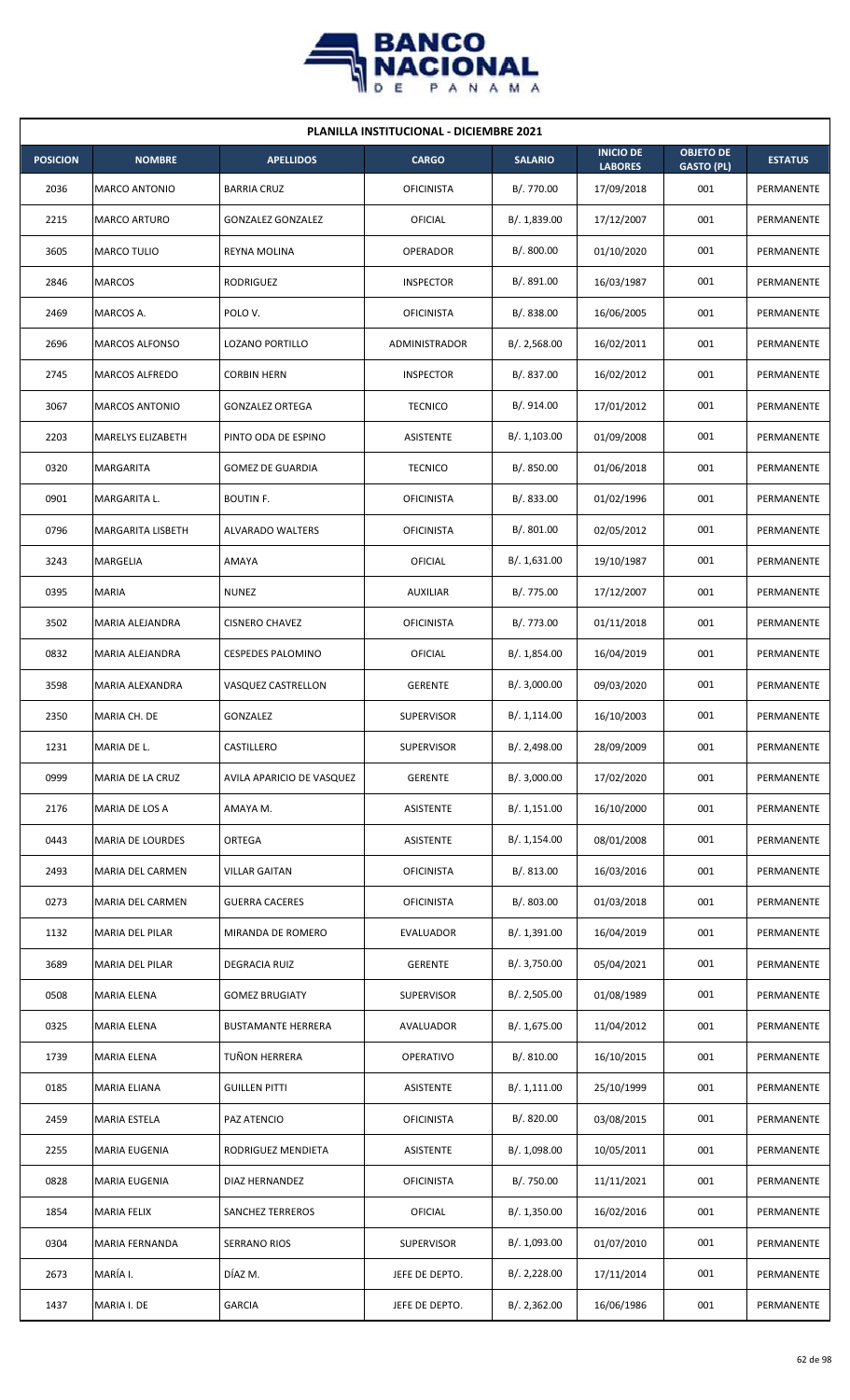

| <b>PLANILLA INSTITUCIONAL - DICIEMBRE 2021</b> |                            |                             |                   |                |                                    |                                       |                |  |  |  |
|------------------------------------------------|----------------------------|-----------------------------|-------------------|----------------|------------------------------------|---------------------------------------|----------------|--|--|--|
| <b>POSICION</b>                                | <b>NOMBRE</b>              | <b>APELLIDOS</b>            | <b>CARGO</b>      | <b>SALARIO</b> | <b>INICIO DE</b><br><b>LABORES</b> | <b>OBJETO DE</b><br><b>GASTO (PL)</b> | <b>ESTATUS</b> |  |  |  |
| 1427                                           | MARIA INMACULADA           | <b>HERNANDEZ BRAVO</b>      | JEFE DE SECCION   | B/. 1,462.00   | 01/01/2010                         | 001                                   | PERMANENTE     |  |  |  |
| 3668                                           | MARIA ISABEL               | <b>CUELLAR CASTILLO</b>     | OFICIAL           | B/. 1,700.00   | 16/03/2021                         | 001                                   | PERMANENTE     |  |  |  |
| 1521                                           | <b>MARIA ISABEL</b>        | <b>CHONG PEREIRA</b>        | <b>OPERATIVO</b>  | B/. 810.00     | 19/02/2015                         | 001                                   | PERMANENTE     |  |  |  |
| 3384                                           | MARIA ISABELLA             | <b>STECCO TRUJILLO</b>      | <b>ASISTENTE</b>  | B/. 850.00     | 01/12/2020                         | 001                                   | PERMANENTE     |  |  |  |
| 3558                                           | <b>MARIA LAURA</b>         | <b>MORALES SALCEDO</b>      | <b>ARQUITECTO</b> | B/. 1,391.00   | 02/05/2019                         | 001                                   | PERMANENTE     |  |  |  |
| 3793                                           | MARIA LAURA                | LIAO AGUILERA               | <b>OFICINISTA</b> | B/. 750.00     | 09/07/2021                         | 001                                   | PERMANENTE     |  |  |  |
| 2567                                           | <b>MARIA LUISA</b>         | <b>COLEY ORTEGA</b>         | JEFE DE DEPTO.    | B/.1,849.00    | 16/05/1995                         | 001                                   | PERMANENTE     |  |  |  |
| 2066                                           | MARIA LUISA                | ARAUZ CORREA                | OFICIAL           | B/. 1,700.00   | 09/11/2020                         | 001                                   | PERMANENTE     |  |  |  |
| 0681                                           | <b>MARIA LUISA</b>         | <b>GONZALEZ PEREZ</b>       | OFICIAL           | B/. 1,632.00   | 01/06/2000                         | 001                                   | PERMANENTE     |  |  |  |
| 2361                                           | MARIA LURDES DEL<br>CARMEN | <b>ABREGO</b>               | <b>SUPERVISOR</b> | B/. 1,056.00   | 16/04/2018                         | 001                                   | PERMANENTE     |  |  |  |
| 1565                                           | MARIA M.                   | LABRADOR G.                 | <b>OPERATIVO</b>  | B/. 863.00     | 18/08/2008                         | 001                                   | PERMANENTE     |  |  |  |
| 3341                                           | <b>MARIA MONSERATH</b>     | <b>OSES VARGAS</b>          | <b>OFICINISTA</b> | B/. 770.00     | 16/08/2018                         | 001                                   | PERMANENTE     |  |  |  |
| 0141                                           | MARIA OSORIO DE            | <b>SUNE</b>                 | <b>GERENTE</b>    | B/. 2,947.00   | 18/08/1980                         | 001                                   | PERMANENTE     |  |  |  |
| 0446                                           | <b>MARIA TERESA</b>        | <b>TAPIERO VALDES</b>       | TRAMITADOR        | B/. 924.00     | 17/11/2014                         | 001                                   | PERMANENTE     |  |  |  |
| 2227                                           | MARIA VICTORIA             | VILLARREAL SANTAMARIA       | <b>GESTOR</b>     | B/. 915.00     | 02/05/2017                         | 001                                   | PERMANENTE     |  |  |  |
| 1208                                           | MARIA ZORAIDA              | DOMINGUEZ SANCHEZ           | OFICIAL           | B/. 1,384.00   | 02/07/2018                         | 001                                   | PERMANENTE     |  |  |  |
| 0010                                           | MARIAN L.                  | QUIROZ P.                   | <b>GERENTE</b>    | B/. 3,624.00   | 01/03/2010                         | 001                                   | PERMANENTE     |  |  |  |
| 3766                                           | <b>MARIAN MICHELLY</b>     | <b>BROCE GALLARDO</b>       | <b>OFICINISTA</b> | B/. 750.00     | 25/06/2021                         | 001                                   | PERMANENTE     |  |  |  |
| 2659                                           | MARIANELA                  | <b>FAMIGLIETTI</b>          | ADMINISTRADOR     | B/.3,231.00    | 01/12/2009                         | 001                                   | PERMANENTE     |  |  |  |
| 2655                                           | MARIANELA                  | <b>BROCE PORCELL</b>        | <b>GERENTE</b>    | B/. 4,000.00   | 04/05/2020                         | 001                                   | PERMANENTE     |  |  |  |
| 1440                                           | MARIANELA MARLENE          | PEREZ QUINTERO              | JEFE DE SECCION   | B/. 1,876.00   | 16/03/2015                         | 001                                   | PERMANENTE     |  |  |  |
| 3822                                           | MARIANELA VICTORIA         | ESPINOSA CHIRU              | <b>TRAMITADOR</b> | B/. 850.00     | 12/08/2021                         | 001                                   | PERMANENTE     |  |  |  |
| 0278                                           | MARIANELLA                 | URROZ LEYTON                | <b>OFICINISTA</b> | B/. 775.00     | 11/01/2000                         | 001                                   | PERMANENTE     |  |  |  |
| 1574                                           | MARIANETT YIARISETT        | DE SEDAS                    | <b>OFICINISTA</b> | B/. 770.00     | 02/07/2019                         | 001                                   | PERMANENTE     |  |  |  |
| 2704                                           | <b>MARIANO</b>             | <b>RAMOS</b>                | OPERADOR          | B/. 794.00     | 18/06/1984                         | 001                                   | PERMANENTE     |  |  |  |
| 1044                                           | <b>MARIANO</b>             | <b>ABAD RODRIGUEZ</b>       | OFICIAL           | B/.2,240.00    | 01/01/2004                         | 001                                   | PERMANENTE     |  |  |  |
| 3303                                           | MARIBEL                    | <b>GONZALEZ CEDENO</b>      | OFICIAL           | B/.2,394.00    | 16/03/1983                         | 001                                   | PERMANENTE     |  |  |  |
| 0042                                           | MARIBEL                    | <b>GONZALEZ DE PIMENTEL</b> | ASISTENTE         | B/. 1,763.00   | 17/02/2011                         | 001                                   | PERMANENTE     |  |  |  |
| 0111                                           | MARIBEL                    | MIRANDA PINTO               | <b>GERENTE</b>    | B/.2,676.00    | 16/01/1995                         | 001                                   | PERMANENTE     |  |  |  |
| 1110                                           | MARIBEL                    | <b>FERNANDEZ RUEDAS</b>     | OFICIAL           | B/. 2,170.00   | 01/01/2014                         | 001                                   | PERMANENTE     |  |  |  |
| 3344                                           | MARIBEL DE LOURDES         | WONG RODRIGUEZ              | <b>GERENTE</b>    | B/. 3,200.00   | 01/09/2020                         | 001                                   | PERMANENTE     |  |  |  |
| 3210                                           | MARIBEL DEL C.             | SAMUDIO                     | <b>GERENTE</b>    | B/. 4,100.00   | 01/01/2010                         | 001                                   | PERMANENTE     |  |  |  |
| 2205                                           | MARIBEL DEL CARMEN         | <b>RUIZ MADRID</b>          | OFICIAL           | B/. 1,476.00   | 19/05/2008                         | 001                                   | PERMANENTE     |  |  |  |
| 0241                                           | MARIBEL EDITH              | <b>BARSALLO R.</b>          | <b>OFICINISTA</b> | B/. 1,131.00   | 03/08/1992                         | 001                                   | PERMANENTE     |  |  |  |
| 2086                                           | MARIBEL S. DE              | <b>REYES</b>                | JEFE DE SECCION   | B/. 1,520.00   | 10/05/1999                         | 001                                   | PERMANENTE     |  |  |  |
| 0596                                           | MARIBEL SERAFINA           | MONTEZUMA PEREZ DE<br>ARAYA | OFICIAL           | B/. 1,490.00   | 20/07/1994                         | 001                                   | PERMANENTE     |  |  |  |
| 2251                                           | MARIBEL ZULEYMA            | MARENGO LOBO                | <b>GESTOR</b>     | B/. 929.00     | 01/09/2016                         | 001                                   | PERMANENTE     |  |  |  |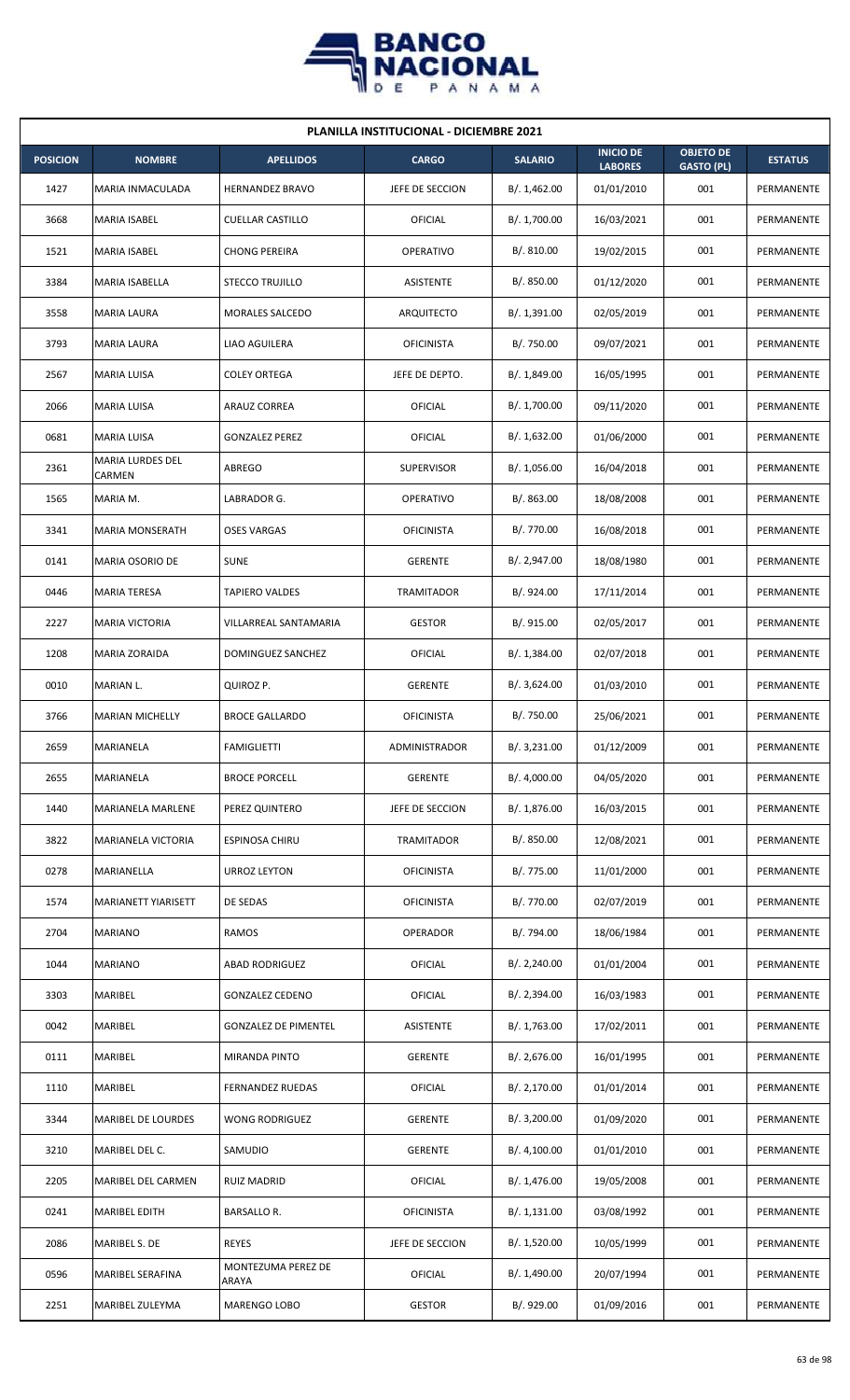

| <b>PLANILLA INSTITUCIONAL - DICIEMBRE 2021</b> |                           |                               |                   |                |                                    |                                       |                |  |  |  |
|------------------------------------------------|---------------------------|-------------------------------|-------------------|----------------|------------------------------------|---------------------------------------|----------------|--|--|--|
| <b>POSICION</b>                                | <b>NOMBRE</b>             | <b>APELLIDOS</b>              | <b>CARGO</b>      | <b>SALARIO</b> | <b>INICIO DE</b><br><b>LABORES</b> | <b>OBJETO DE</b><br><b>GASTO (PL)</b> | <b>ESTATUS</b> |  |  |  |
| 0882                                           | MARICARMEN                | TENTURIER RODRÍGUEZ           | JEFE DE SECCION   | B/.1,350.00    | 01/01/2014                         | 001                                   | PERMANENTE     |  |  |  |
| 3118                                           | MARICARMEN                | OLAVE JAEN                    | JEFE DE DEPTO.    | B/. 1,500.00   | 16/10/2015                         | 001                                   | PERMANENTE     |  |  |  |
| 3040                                           | <b>MARICEL DE</b>         | JIMENEZ                       | ADMINISTRATIVO    | B/. 751.00     | 01/12/2005                         | 001                                   | PERMANENTE     |  |  |  |
| 0761                                           | MARICELA DEL CARMEN       | <b>VELEZ SAGEL</b>            | <b>TRAMITADOR</b> | B/. 968.00     | 03/12/2013                         | 001                                   | PERMANENTE     |  |  |  |
| 1758                                           | MARICELA Y.               | ORTEGA DE VALDES              | ANALISTA          | B/. 1,419.00   | 16/01/2004                         | 001                                   | PERMANENTE     |  |  |  |
| 3586                                           | MARICELY ANGELICA         | PENGALLY ROJAS                | <b>OFICINISTA</b> | B/. 770.00     | 03/06/2019                         | 001                                   | PERMANENTE     |  |  |  |
| 2604                                           | MARICHEL JOHAN            | <b>TUNON SAMANIEGO</b>        | <b>OFICINISTA</b> | B/. 773.00     | 01/08/2018                         | 001                                   | PERMANENTE     |  |  |  |
| 3027                                           | <b>MARICHELL CRISTELL</b> | <b>REYES CASTILLO</b>         | <b>TECNICO</b>    | B/. 941.00     | 17/06/2013                         | 001                                   | PERMANENTE     |  |  |  |
| 2628                                           | <b>MARICRUZ</b>           | OBALDIA MORA                  | ANALISTA          | B/. 1,600.00   | 16/12/2020                         | 001                                   | PERMANENTE     |  |  |  |
| 3587                                           | <b>MARICRUZ</b>           | CORONADO MELENDEZ             | <b>OFICINISTA</b> | B/. 770.00     | 17/06/2019                         | 001                                   | PERMANENTE     |  |  |  |
| 0385                                           | MARIE ELIZABETH           | <b>ACUNA BRUGIATI</b>         | <b>ASISTENTE</b>  | B/. 1,000.00   | 17/07/2017                         | 001                                   | PERMANENTE     |  |  |  |
| 3526                                           | <b>MARIEL SARAY</b>       | VASQUEZ RODRIGUEZ             | ANALISTA          | B/.1,350.00    | 17/12/2018                         | 001                                   | PERMANENTE     |  |  |  |
| 3808                                           | MARIELA                   | MONTERO RODRIGUEZ             | <b>OFICINISTA</b> | B/. 750.00     | 01/07/2021                         | 001                                   | PERMANENTE     |  |  |  |
| 0050                                           | <b>MARIELA DE</b>         | MARTINEZ                      | ASISTENTE         | B/. 1,711.00   | 01/06/1984                         | 001                                   | PERMANENTE     |  |  |  |
| 0049                                           | MARIELA M.                | <b>MORENO</b>                 | <b>ASISTENTE</b>  | B/.1,552.00    | 01/06/1984                         | 001                                   | PERMANENTE     |  |  |  |
| 1890                                           | MARIELA MEREDITH          | MIRANDA MELENDEZ              | <b>OFICINISTA</b> | B/. 914.00     | 18/05/2015                         | 001                                   | PERMANENTE     |  |  |  |
| 0317                                           | MARIELIZ DE LOURDES       | <b>BARRIENTOS MORENO</b>      | ANALISTA          | B/. 929.00     | 01/02/2013                         | 001                                   | PERMANENTE     |  |  |  |
| 0108                                           | <b>MARILA</b>             | <b>CEDENO PEREZ</b>           | <b>GERENTE</b>    | B/.2,641.00    | 03/07/2000                         | 001                                   | PERMANENTE     |  |  |  |
| 0277                                           | <b>MARILIN SARAHI</b>     | <b>GONZALEZ TEJADA</b>        | <b>TRAMITADOR</b> | B/. 742.00     | 16/01/2018                         | 001                                   | PERMANENTE     |  |  |  |
| 2381                                           | MARILUZ                   | RODRIGUEZ SANCHEZ             | JEFE DE SECCION   | B/.1,350.00    | 24/01/2011                         | 001                                   | PERMANENTE     |  |  |  |
| 1364                                           | <b>MARILYN DE</b>         | RODRIGUEZ                     | ANALISTA          | B/. 1,454.00   | 16/02/2009                         | 001                                   | PERMANENTE     |  |  |  |
| 3736                                           | MARILYN DEL CARMEN        | SAMANIEGO GARCIA              | <b>OFICIAL</b>    | B/.1,350.00    | 14/05/2021                         | 003                                   | CONTINGENTE    |  |  |  |
| 1738                                           | <b>MARILYN MARIELA</b>    | DIAZ GONZALEZ                 | OPERATIVO         | B/. 810.00     | 16/03/2017                         | 001                                   | PERMANENTE     |  |  |  |
| 0193                                           | MARINA ERNESTINA          | PIÑEIRO CORRALES              | TRAMITADOR        | B/. 897.00     | 18/06/2018                         | 001                                   | PERMANENTE     |  |  |  |
| 2825                                           | <b>MARINO HUNBERTO</b>    | CASTILLO HERNANDEZ            | <b>INSPECTOR</b>  | B/. 845.00     | 09/12/2008                         | 001                                   | PERMANENTE     |  |  |  |
| 0221                                           | <b>MARIO</b>              | RIVERA GONZÁLEZ               | ADMINISTRADOR     | B/. 1,545.00   | 02/05/2019                         | 001                                   | PERMANENTE     |  |  |  |
| 1098                                           | <b>MARIO</b>              | DIAZ HERNANDEZ                | <b>OFICIAL</b>    | B/. 2,468.00   | 17/04/2000                         | 001                                   | PERMANENTE     |  |  |  |
| 1191                                           | <b>MARIO</b>              | RAMIREZ ARIZA                 | ANALISTA          | B/. 1,600.00   | 07/03/2019                         | 001                                   | PERMANENTE     |  |  |  |
| 3345                                           | MARIO ALBERTO             | <b>VILLARREAL GOBERNS</b>     | <b>OFICINISTA</b> | B/. 790.00     | 02/05/2018                         | 001                                   | PERMANENTE     |  |  |  |
| 2667                                           | MARIO E.                  | GONZALEZ                      | <b>GERENTE</b>    | B/. 2,135.00   | 16/09/2003                         | 001                                   | PERMANENTE     |  |  |  |
| 2432                                           | <b>MARIO ENRIQUE</b>      | MILLER QUINTERO               | ASISTENTE         | B/. 1,018.00   | 01/08/2017                         | 001                                   | PERMANENTE     |  |  |  |
| 3767                                           | MARIO ESTEBAN             | <b>ROSE BRACHO</b>            | <b>OFICINISTA</b> | B/. 950.00     | 23/06/2021                         | 001                                   | PERMANENTE     |  |  |  |
| 1963                                           | <b>MARIO IVAN</b>         | <b>ARCIA</b>                  | <b>OFICINISTA</b> | B/. 1,251.00   | 16/01/1990                         | 001                                   | PERMANENTE     |  |  |  |
| 3463                                           | MARIO JOSE                | CARRASQUILLA ESPINOSA         | OPERATIVO         | B/. 793.00     | 02/07/2018                         | 001                                   | PERMANENTE     |  |  |  |
| 0279                                           | MARIO ORLANDO             | <b>BONADIES BRUCHER</b>       | ASISTENTE         | B/. 850.00     | 01/02/2018                         | 001                                   | PERMANENTE     |  |  |  |
| 3839                                           | <b>MARIQUEL EDITH</b>     | NARANJO IGLESIAS DE<br>LOZADA | <b>OFICINISTA</b> | B/. 750.00     | 20/09/2021                         | 001                                   | PERMANENTE     |  |  |  |
| 0972                                           | MARISA DEL CARMEN         | SANCHEZ ROMERO                | ASISTENTE         | B/. 911.00     | 01/12/2017                         | 001                                   | PERMANENTE     |  |  |  |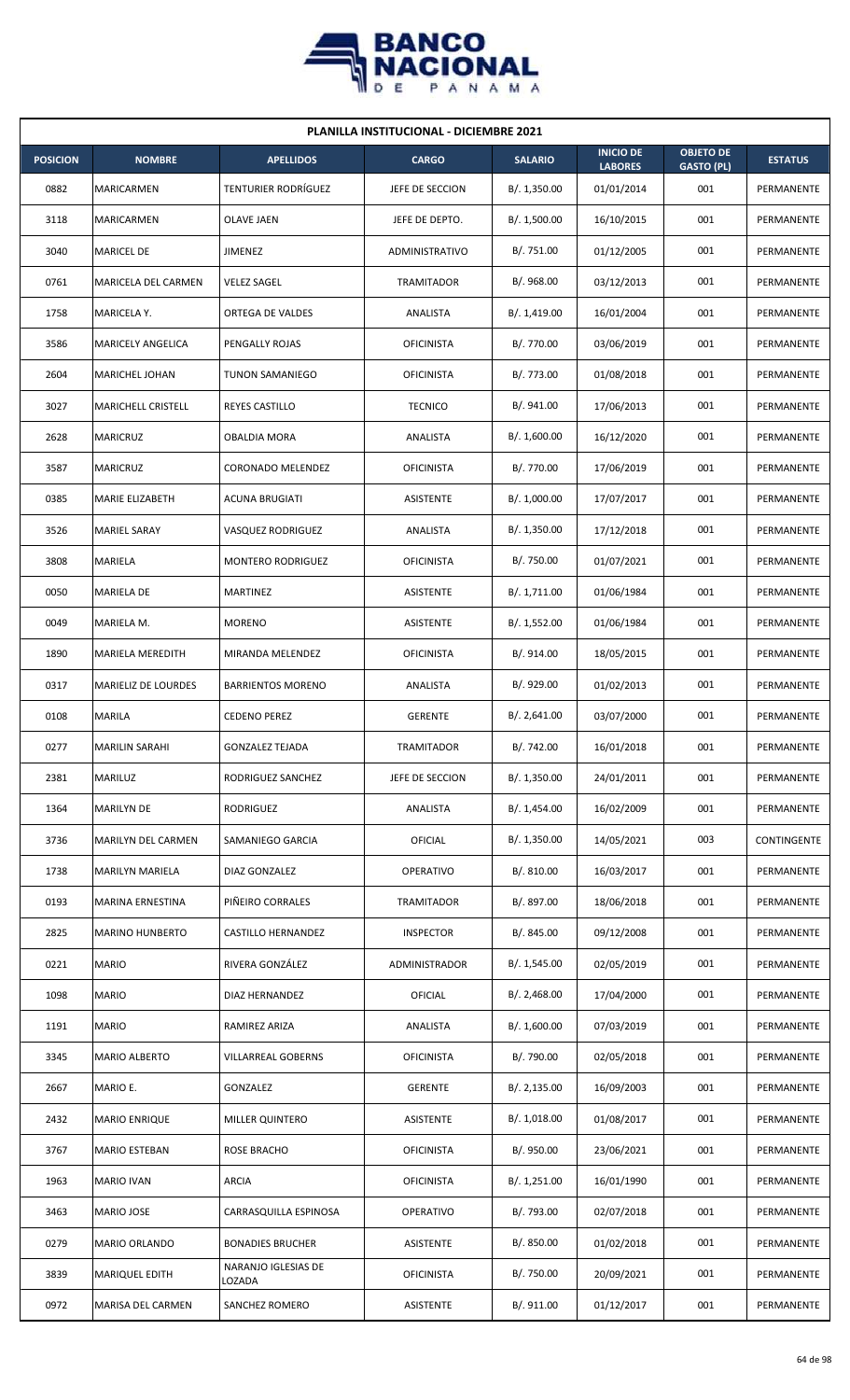

| <b>PLANILLA INSTITUCIONAL - DICIEMBRE 2021</b> |                            |                           |                      |                |                                    |                                       |                   |  |  |  |
|------------------------------------------------|----------------------------|---------------------------|----------------------|----------------|------------------------------------|---------------------------------------|-------------------|--|--|--|
| <b>POSICION</b>                                | <b>NOMBRE</b>              | <b>APELLIDOS</b>          | <b>CARGO</b>         | <b>SALARIO</b> | <b>INICIO DE</b><br><b>LABORES</b> | <b>OBJETO DE</b><br><b>GASTO (PL)</b> | <b>ESTATUS</b>    |  |  |  |
| 0062                                           | MARISEL                    | CASTILLO ESCUDERO         | <b>PSICOLOGO</b>     | B/. 1,025.00   | 01/02/2019                         | 001                                   | PERMANENTE        |  |  |  |
| 0315                                           | <b>MARISEL DEL CARMEN</b>  | RODRIGUEZ ZAMBRANO        | <b>OFICINISTA</b>    | B/. 728.00     | 16/01/2019                         | 001                                   | PERMANENTE        |  |  |  |
| 1763                                           | <b>MARISELA</b>            | DOMINGUEZ NUÑEZ           | <b>OFICINISTA</b>    | B/. 884.00     | 01/12/2015                         | 001                                   | PERMANENTE        |  |  |  |
| 0090                                           | MARISELA                   | DOMINGUEZ C.              | <b>GERENTE</b>       | B/. 2,726.00   | 01/03/2000                         | 001                                   | <b>PERMANENTE</b> |  |  |  |
| 1378                                           | MARISOL                    | <b>JIMENEZ FUENTES</b>    | <b>GERENTE</b>       | B/.3,399.00    | 11/06/1979                         | 001                                   | PERMANENTE        |  |  |  |
| 1334                                           | MARISOL Y.                 | FUENTES B.                | <b>GERENTE</b>       | B/.2,746.00    | 05/02/1996                         | 001                                   | PERMANENTE        |  |  |  |
| 0377                                           | MARISSA DEL CARMEN         | MORENO MORENO             | JEFE DE SECCION      | B/.1,689.00    | 01/01/2011                         | 001                                   | PERMANENTE        |  |  |  |
| 0212                                           | <b>MARITZA</b>             | MIRANDA BADO              | JEFE DE SECCION      | B/. 1,547.00   | 01/03/2011                         | 001                                   | PERMANENTE        |  |  |  |
| 0132                                           | MARITZA E.                 | PERALTA M.                | <b>GERENTE</b>       | B/. 2,918.00   | 01/06/1979                         | 001                                   | PERMANENTE        |  |  |  |
| 1762                                           | MARITZA ISABEL             | MARTINEZ                  | <b>OFICINISTA</b>    | B/. 813.00     | 16/06/2015                         | 001                                   | PERMANENTE        |  |  |  |
| 0909                                           | <b>MARITZA LINNETTE</b>    | <b>HERNANDEZ MEJIA</b>    | <b>SUPERVISOR</b>    | B/. 1,056.00   | 16/09/2013                         | 001                                   | PERMANENTE        |  |  |  |
| 0535                                           | MARITZA LUNA DE            | <b>ROBLES</b>             | OFICIAL              | B/. 1,553.00   | 16/01/1986                         | 001                                   | PERMANENTE        |  |  |  |
| 1687                                           | MARIXEL                    | CASTILLO VEGA             | OPERATIVO            | B/.821.00      | 16/08/2012                         | 001                                   | PERMANENTE        |  |  |  |
| 0520                                           | MARIXENIA                  | <b>BONILLA MADRID</b>     | JEFE DE DEPTO.       | B/.2,427.00    | 16/09/2016                         | 001                                   | PERMANENTE        |  |  |  |
| 3226                                           | MARIXENIA                  | <b>BEJARANO AGUIRRE</b>   | ANALISTA             | B/.1,131.00    | 16/06/2015                         | 001                                   | PERMANENTE        |  |  |  |
| 1654                                           | MARIXENIA ANA              | CAMANO AGUILA DEABREGO    | <b>OPERATIVO</b>     | B/. 988.00     | 16/07/2003                         | 001                                   | PERMANENTE        |  |  |  |
| 1796                                           | <b>MARJORIE KRISTEL</b>    | SALAZAR NÚÑEZ             | <b>OFICINISTA</b>    | B/. 750.00     | 16/07/2019                         | 001                                   | PERMANENTE        |  |  |  |
| 1470                                           | MARJORIES M.               | MENDIVIL                  | <b>SUPERVISOR</b>    | B/. 1,066.00   | 06/11/2008                         | 001                                   | PERMANENTE        |  |  |  |
| 3491                                           | <b>MARJORY MARIE</b>       | PALACIOS CERRUD           | OPERATIVO            | B/. 770.00     | 01/11/2018                         | 001                                   | PERMANENTE        |  |  |  |
| 1639                                           | <b>MARKIRIS YULIZA</b>     | <b>VELASQUEZ CANO</b>     | OPERATIVO            | B/. 814.00     | 16/10/2014                         | 001                                   | PERMANENTE        |  |  |  |
| 2660                                           | MARLEM H.                  | <b>BARCENAS P.</b>        | <b>ADMINISTRADOR</b> | B/. 2,999.00   | 26/01/1998                         | 001                                   | PERMANENTE        |  |  |  |
| 0590                                           | MARLENA                    | FERNANDEZ B.              | <b>OFICIAL</b>       | B/. 1,493.00   | 01/09/2003                         | 001                                   | PERMANENTE        |  |  |  |
| 1480                                           | MARLENE                    | CHOCHO G.                 | <b>SUPERVISOR</b>    | B/.1,311.00    | 01/06/2001                         | 001                                   | PERMANENTE        |  |  |  |
| 1815                                           | MARLENE                    | SANTOS ROBLES             | <b>OFICINISTA</b>    | B/0.826.00     | 13/02/2008                         | 001                                   | PERMANENTE        |  |  |  |
| 2048                                           | MARLENE                    | CASTILLO B.               | JEFE DE SECCION      | B/. 1,476.00   | 11/01/2000                         | 001                                   | PERMANENTE        |  |  |  |
| 2379                                           | MARLENE DESIREE            | HERNANDEZ DUTARY          | JEFE DE SECCION      | B/.1,460.00    | 03/09/2012                         | 001                                   | PERMANENTE        |  |  |  |
| 0468                                           | <b>MARLENE EDITH</b>       | <b>OLIVARES CARDENAS</b>  | <b>GERENTE</b>       | B/. 3,369.00   | 11/01/2011                         | 001                                   | PERMANENTE        |  |  |  |
| 1721                                           | <b>MARLENE JUDITH</b>      | ABREGO DE VELASQUEZ       | OPERATIVO            | B/. 820.00     | 01/01/2015                         | 001                                   | PERMANENTE        |  |  |  |
| 1116                                           | <b>MARLENIS YOMIRA</b>     | <b>GUERRA SALAZAR</b>     | <b>OFICINISTA</b>    | B/. 773.00     | 01/10/2018                         | 001                                   | PERMANENTE        |  |  |  |
| 3504                                           | <b>MARLENYS DEL CARMEN</b> | VILLARREAL CASTILLO       | <b>SUPERVISOR</b>    | B/.1,545.00    | 01/11/2018                         | 001                                   | PERMANENTE        |  |  |  |
| 0407                                           | MARLENYS Y.                | CABALLERO ORTEGA DE VELIZ | JEFE DE DEPTO.       | B/.2,064.00    | 19/04/2004                         | 001                                   | PERMANENTE        |  |  |  |
| 1539                                           | MARLINA ISABEL             | VILLARREAL SAMANIEGO      | <b>OFICINISTA</b>    | B/.817.00      | 17/02/2014                         | 001                                   | PERMANENTE        |  |  |  |
| 3260                                           | MARLIS M.                  | BARRERA C.                | OFICIAL              | B/. 1,639.00   | 07/04/2008                         | 001                                   | PERMANENTE        |  |  |  |
| 0738                                           | MARLON J.                  | BENAVIDES B.              | JEFE DE DEPTO.       | B/.2,335.00    | 09/12/2008                         | 001                                   | PERMANENTE        |  |  |  |
| 2388                                           | MARQUELA LINETH            | ANDERSON DE LEON          | ANALISTA             | B/. 902.00     | 01/08/2017                         | 001                                   | PERMANENTE        |  |  |  |
| 2288                                           | MARQUELA Y.                | CONTRERAS G.              | OPERATIVO            | B/. 1,236.00   | 06/11/2000                         | 001                                   | PERMANENTE        |  |  |  |
| 1781                                           | <b>MARTA AURORA</b>        | DE OBALDIA PRESTAN        | <b>SUPERVISOR</b>    | B/. 1,304.00   | 24/08/2010                         | 001                                   | PERMANENTE        |  |  |  |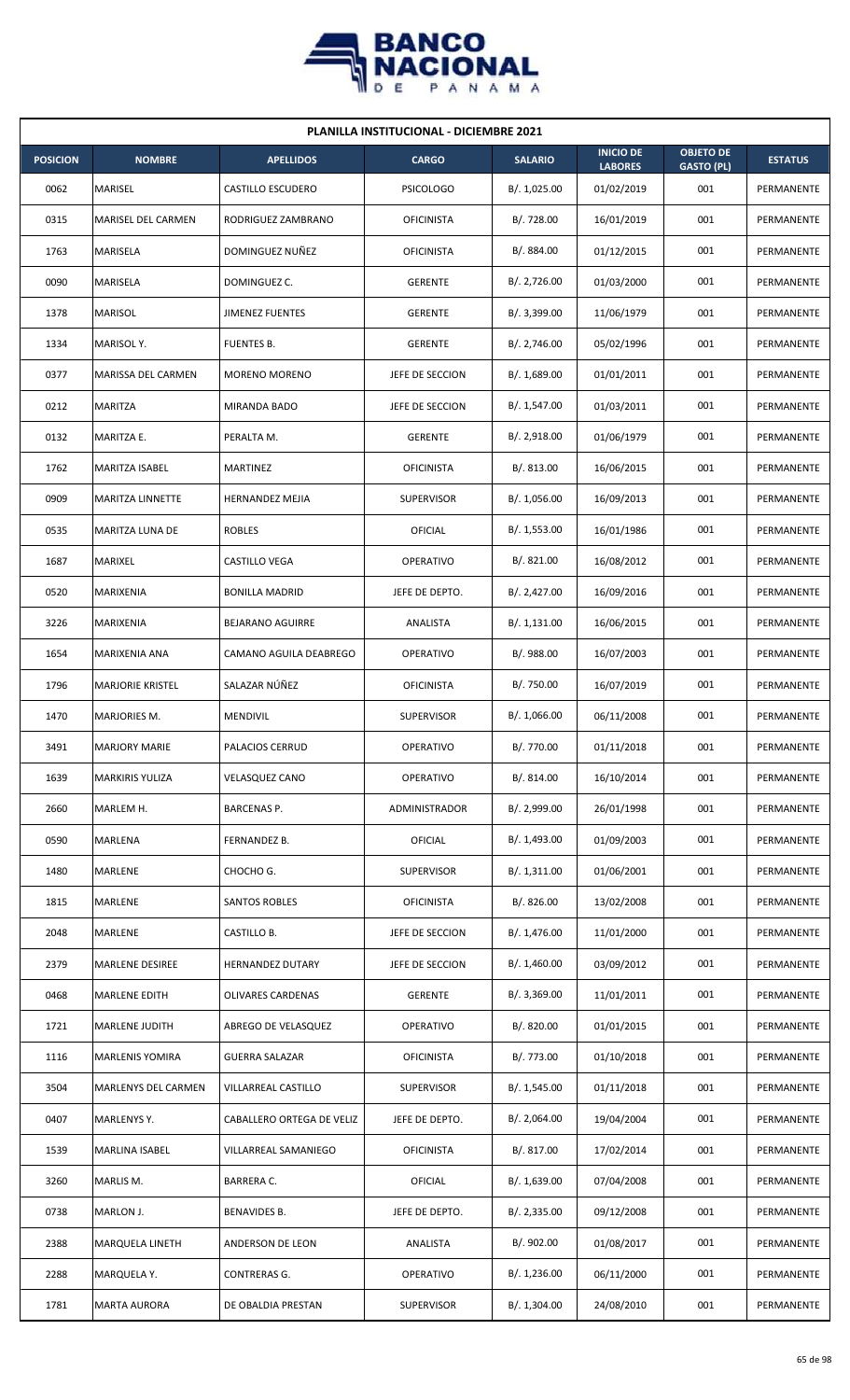

| <b>PLANILLA INSTITUCIONAL - DICIEMBRE 2021</b> |                         |                                      |                          |                |                                    |                                       |                   |  |  |  |
|------------------------------------------------|-------------------------|--------------------------------------|--------------------------|----------------|------------------------------------|---------------------------------------|-------------------|--|--|--|
| <b>POSICION</b>                                | <b>NOMBRE</b>           | <b>APELLIDOS</b>                     | <b>CARGO</b>             | <b>SALARIO</b> | <b>INICIO DE</b><br><b>LABORES</b> | <b>OBJETO DE</b><br><b>GASTO (PL)</b> | <b>ESTATUS</b>    |  |  |  |
| 0911                                           | MARTA ELIZABETH         | CARVAJAL CASTILLO                    | <b>SUPERVISOR</b>        | B/. 1,000.00   | 06/09/2010                         | 001                                   | PERMANENTE        |  |  |  |
| 3588                                           | <b>MARTA GABRIELA</b>   | <b>AMORES ARABA</b>                  | TRAMITADOR               | B/. 884.00     | 03/06/2019                         | 001                                   | PERMANENTE        |  |  |  |
| 2415                                           | <b>MARTHA DE</b>        | TUNON A.                             | OFICIAL                  | B/. 1,489.00   | 16/06/2009                         | 001                                   | PERMANENTE        |  |  |  |
| 2989                                           | MARTIN B.               | MENDEZ A.                            | MENSAJERO                | B/0.660.00     | 08/01/2007                         | 001                                   | PERMANENTE        |  |  |  |
| 3063                                           | <b>MARTIN ROBERTO</b>   | ORTIZ C.                             | <b>TRABAJADOR MANUAL</b> | B/.966.00      | 02/07/2001                         | 001                                   | PERMANENTE        |  |  |  |
| 0410                                           | MARUJA OTILIA           | <b>MORENO PEREZ</b>                  | <b>GERENTE</b>           | B/.3,500.00    | 06/09/2019                         | 001                                   | PERMANENTE        |  |  |  |
| 2394                                           | <b>MARUKEL</b>          | JARAMILLO R.                         | OFICIAL                  | B/. 1,433.00   | 22/09/2003                         | 001                                   | PERMANENTE        |  |  |  |
| 3166                                           | <b>MARUQUEL MILENIS</b> | <b>AGUILAR PADILLA</b>               | ANALISTA                 | B/. 920.00     | 03/12/2012                         | 001                                   | PERMANENTE        |  |  |  |
| 0875                                           | MARUSBEL ENILDA         | <b>GONZALEZ NUNEZ</b>                | <b>OFICINISTA</b>        | B/. 793.00     | 18/06/2018                         | 001                                   | PERMANENTE        |  |  |  |
| 3498                                           | MARVER                  | <b>BEJARANO PINEDA</b>               | OFICIAL                  | B/. 1,530.00   | 01/11/2018                         | 001                                   | PERMANENTE        |  |  |  |
| 3186                                           | <b>MARY CARMEN</b>      | <b>FERNANDEZ GOMEZ</b>               | <b>GERENTE</b>           | B/.2,904.00    | 02/05/2014                         | 001                                   | PERMANENTE        |  |  |  |
| 2497                                           | <b>MARY LEXYS</b>       | <b>MENA PALACIO</b>                  | <b>OFICINISTA</b>        | B/. 828.00     | 16/09/2013                         | 001                                   | PERMANENTE        |  |  |  |
| 1936                                           | <b>MARYLIN MALLELYS</b> | RUIZ RODRIGUEZ                       | <b>SUPERVISOR</b>        | B/. 1,093.00   | 01/08/2016                         | 001                                   | PERMANENTE        |  |  |  |
| 0942                                           | <b>MARYORY SADITH</b>   | <b>CORONADO ORTÍZ</b>                | AVALUADOR                | B/. 1,735.00   | 02/05/2017                         | 001                                   | PERMANENTE        |  |  |  |
| 0484                                           | <b>MASSIEL ENEIDA</b>   | RODRIGUEZ ESCOBAR                    | <b>SUPERVISOR</b>        | B/. 1,007.00   | 10/05/2011                         | 001                                   | PERMANENTE        |  |  |  |
| 3543                                           | MASSIEL LINETH          | OCAÑA SOLANO DE GOMEZ                | <b>OPERATIVO</b>         | B/. 750.00     | 18/11/2019                         | 001                                   | PERMANENTE        |  |  |  |
| 0930                                           | <b>MASSIEL PAOLA</b>    | <b>GIRALDO SAA</b>                   | JEFE DE SECCION          | B/. 1,350.00   | 22/10/2012                         | 001                                   | PERMANENTE        |  |  |  |
| 2463                                           | <b>MATIAS</b>           | SALDANA ZAPATA                       | <b>OFICINISTA</b>        | B/. 1,103.00   | 01/02/1983                         | 001                                   | <b>PERMANENTE</b> |  |  |  |
| 3737                                           | MATILDE ELIZABETH       | ROSAS CASTILLO DE<br>VILLARREAL      | JEFE DE DEPTO.           | B/.3,000.00    | 03/05/2021                         | 001                                   | PERMANENTE        |  |  |  |
| 0637                                           | <b>MATILDE IBETH</b>    | PINILLA ORTEGA                       | OFICIAL                  | B/. 1,462.00   | 16/01/2013                         | 001                                   | PERMANENTE        |  |  |  |
| 3267                                           | <b>MAUREEN E.</b>       | <b>CHEN RODRIGUEZ</b>                | COORDINADOR              | B/.2,675.00    | 01/07/1999                         | 001                                   | PERMANENTE        |  |  |  |
| 2924                                           | <b>MAURICIO</b>         | <b>MURILLO</b>                       | <b>OFICINISTA</b>        | B/. 864.00     | 16/07/2003                         | 001                                   | PERMANENTE        |  |  |  |
| 0995                                           | MAURY G.                | SITTON H.                            | JEFE DE DEPTO.           | B/. 2,142.00   | 23/05/2005                         | 001                                   | PERMANENTE        |  |  |  |
| 2849                                           | MAX AMETH               | <b>IBARRA BEJERANO</b>               | <b>INSPECTOR</b>         | B/. 860.00     | 04/04/2011                         | 001                                   | PERMANENTE        |  |  |  |
| 1896                                           | <b>MAX JAVIER</b>       | <b>QUINTERO RODRIGUEZ</b>            | <b>SUPERVISOR</b>        | B/. 1,000.00   | 16/09/2016                         | 001                                   | PERMANENTE        |  |  |  |
| 0707                                           | MAXIMINO                | MIRANDA MIRANDA                      | <b>GERENTE</b>           | B/. 3,089.00   | 01/02/1993                         | 001                                   | PERMANENTE        |  |  |  |
| 2683                                           | MAXIMO A.               | AFU LASSO                            | <b>SUPERVISOR</b>        | B/.1,426.00    | 01/07/2008                         | 001                                   | PERMANENTE        |  |  |  |
| 3768                                           | MAXIMO LORENZO          | <b>MORENO SANCHEZ</b>                | OFICIAL                  | B/. 1,350.00   | 01/06/2021                         | 001                                   | PERMANENTE        |  |  |  |
| 3313                                           | <b>MAY TERESITA</b>     | ARAUZ ESPINO                         | ANALISTA                 | B/.1,419.00    | 16/08/2017                         | 001                                   | PERMANENTE        |  |  |  |
| 0993                                           | MAYBEL YARAVI           | TOJEIRO GARCIA DE PAREDES<br>DE VEGA | OFICIAL                  | B/. 2,300.00   | 16/09/2021                         | 001                                   | PERMANENTE        |  |  |  |
| 1268                                           | MAYBELLINE MICHELE      | <b>QVISTGAARD HERRERA</b>            | OFICIAL                  | B/. 1,187.00   | 16/02/2017                         | 001                                   | PERMANENTE        |  |  |  |
| 0934                                           | <b>MAYBELLINE YAHEL</b> | <b>OBANDO GUERRA</b>                 | TRAMITADOR               | B/. 911.00     | 16/08/2016                         | 001                                   | PERMANENTE        |  |  |  |
| 2572                                           | MAYCOL THOMAS           | REQUENEZ ZAPATA                      | ADMINISTRATIVO           | B/. 1,598.00   | 16/02/2011                         | 001                                   | PERMANENTE        |  |  |  |
| 3389                                           | MAYDA DANETTE           | <b>MORAN FRIAS</b>                   | <b>OPERATIVO</b>         | B/. 793.00     | 02/04/2018                         | 001                                   | PERMANENTE        |  |  |  |
| 1337                                           | MAYDELINE               | SANTAMARIA                           | JEFE DE DEPTO.           | B/.2,250.00    | 10/02/2010                         | 001                                   | PERMANENTE        |  |  |  |
| 1172                                           | MAYLEN H.               | SERRANO                              | OFICIAL                  | B/.2,133.00    | 16/05/2008                         | 001                                   | PERMANENTE        |  |  |  |
| 3225                                           | MAYLIN A.               | CAMAÑO M.                            | ANALISTA                 | B/. 1,077.00   | 02/02/2015                         | 001                                   | PERMANENTE        |  |  |  |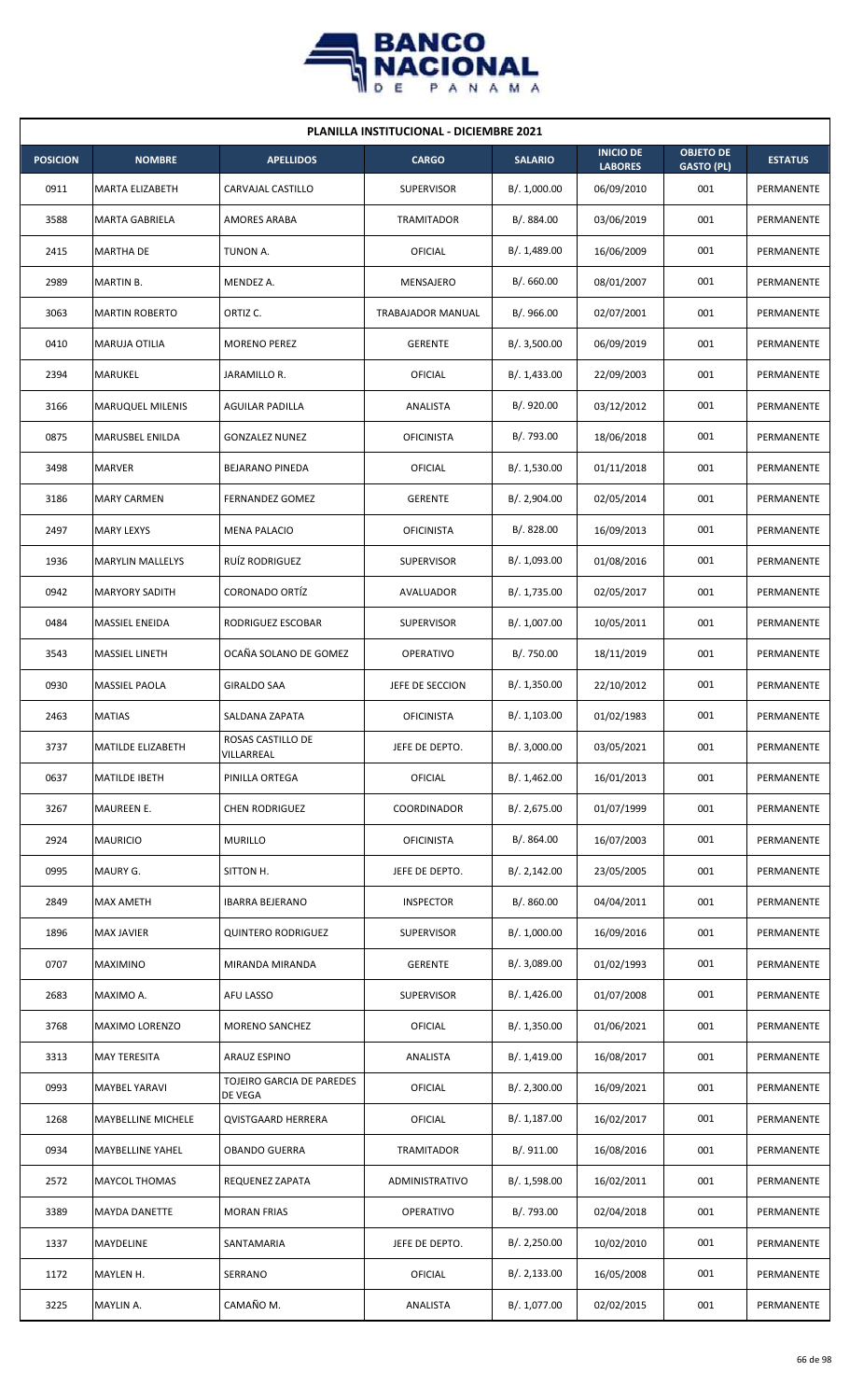

| <b>PLANILLA INSTITUCIONAL - DICIEMBRE 2021</b> |                        |                                   |                   |                |                                    |                                       |                |  |  |  |
|------------------------------------------------|------------------------|-----------------------------------|-------------------|----------------|------------------------------------|---------------------------------------|----------------|--|--|--|
| <b>POSICION</b>                                | <b>NOMBRE</b>          | <b>APELLIDOS</b>                  | <b>CARGO</b>      | <b>SALARIO</b> | <b>INICIO DE</b><br><b>LABORES</b> | <b>OBJETO DE</b><br><b>GASTO (PL)</b> | <b>ESTATUS</b> |  |  |  |
| 0545                                           | <b>MAYLIN ESTELA</b>   | TORRENTES ACOSTA                  | <b>OFICIAL</b>    | B/. 1,497.00   | 02/03/2009                         | 001                                   | PERMANENTE     |  |  |  |
| 1578                                           | <b>MAYRA</b>           | RUJANO VÁSQUEZ                    | <b>OFICINISTA</b> | B/. 856.00     | 07/11/2011                         | 001                                   | PERMANENTE     |  |  |  |
| 0454                                           | MAYRA E.               | DE LASSO                          | ASISTENTE         | B/. 1,218.00   | 08/11/2010                         | 001                                   | PERMANENTE     |  |  |  |
| 3147                                           | MAYRA E. DE            | <b>COTES</b>                      | <b>GERENTE</b>    | B/. 3,447.00   | 16/07/2009                         | 001                                   | PERMANENTE     |  |  |  |
| 3318                                           | MAYRA I.               | MATOS M.                          | <b>GERENTE</b>    | B/.2,438.00    | 02/02/2009                         | 001                                   | PERMANENTE     |  |  |  |
| 3031                                           | MAYRA ISABEL           | <b>GUERRERO DE GODOY</b>          | JEFE DE SECCION   | B/. 1,350.00   | 11/10/2010                         | 001                                   | PERMANENTE     |  |  |  |
| 1725                                           | <b>MAYTEE GINIVA</b>   | <b>CACERES SAMANIEGO</b>          | <b>OFICINISTA</b> | B/.814.00      | 16/10/2015                         | 001                                   | PERMANENTE     |  |  |  |
| 1728                                           | <b>MAZIEL ESTHER</b>   | <b>VERGARA CRUZ</b>               | <b>OPERATIVO</b>  | B/.816.00      | 02/06/2014                         | 001                                   | PERMANENTE     |  |  |  |
| 2198                                           | <b>MEIVIS MAYANIN</b>  | RIQUELME VEGA                     | OFICIAL           | B/. 1,482.00   | 24/10/2002                         | 001                                   | PERMANENTE     |  |  |  |
| 1515                                           | <b>MELANI ESTER</b>    | <b>CORTES GALEANO</b>             | <b>OPERATIVO</b>  | B/. 1,082.00   | 16/03/2015                         | 001                                   | PERMANENTE     |  |  |  |
| 1810                                           | <b>MELANIE STELLA</b>  | <b>TORRES RODRIGUEZ</b>           | <b>OFICINISTA</b> | B/. 827.00     | 01/02/2012                         | 001                                   | PERMANENTE     |  |  |  |
| 3346                                           | MELANIE ZUSETH         | ARAUZ ATENCIO                     | <b>OFICINISTA</b> | B/. 790.00     | 01/03/2018                         | 001                                   | PERMANENTE     |  |  |  |
| 2363                                           | <b>MELANY IVANY</b>    | ZORRILLA VASQUEZ                  | <b>OFICINISTA</b> | B/. 750.00     | 01/01/2021                         | 001                                   | PERMANENTE     |  |  |  |
| 3669                                           | <b>MELANY YISETH</b>   | RODRIGUEZ SUIRA                   | <b>OFICINISTA</b> | B/. 750.00     | 01/03/2021                         | 001                                   | PERMANENTE     |  |  |  |
| 0822                                           | MELBA DEL C.           | TORRES H.                         | <b>OFICINISTA</b> | B/.816.00      | 16/04/2001                         | 001                                   | PERMANENTE     |  |  |  |
| 0614                                           | MELIDA DESIREE         | RAMIREZ CEDENO                    | <b>OFICINISTA</b> | B/.1,366.00    | 01/10/2015                         | 001                                   | PERMANENTE     |  |  |  |
| 3278                                           | <b>MELIDA MAYDEE</b>   | <b>MORENO NUNEZ</b>               | <b>OFICIAL</b>    | B/. 1,584.00   | 02/07/2018                         | 001                                   | PERMANENTE     |  |  |  |
| 1090                                           | <b>MELINA DAMARYS</b>  | <b>MACIAS MOCK</b>                | OFICIAL           | B/. 2,837.00   | 04/08/2008                         | 001                                   | PERMANENTE     |  |  |  |
| 0806                                           | <b>MELINA MARLENE</b>  | <b>GONZALEZ ROBLES</b>            | <b>OFICINISTA</b> | B/. 820.00     | 17/06/2013                         | 001                                   | PERMANENTE     |  |  |  |
| 1931                                           | MELISA CARMELA         | <b>JACKMAN REID</b>               | OPERATIVO         | B/. 790.00     | 01/06/2018                         | 001                                   | PERMANENTE     |  |  |  |
| 3168                                           | MELISA KATHERINE       | RICAURTE SANTAMARIA DE<br>MENDOZA | <b>OFICINISTA</b> | B/. 965.00     | 07/03/2013                         | 001                                   | PERMANENTE     |  |  |  |
| 1516                                           | MELISSA EDITH          | <b>NELSON MURES</b>               | <b>SUPERVISOR</b> | B/. 1,000.00   | 13/07/2013                         | 001                                   | PERMANENTE     |  |  |  |
| 0387                                           | MELISSA I.             | LOPEZ GONZALE                     | <b>TECNICO</b>    | B/. 1,102.00   | 21/03/1994                         | 001                                   | PERMANENTE     |  |  |  |
| 1428                                           | MELISSA JUDITH         | RODRIGUEZ GOVEA                   | <b>GERENTE</b>    | B/. 2,228.00   | 16/07/2003                         | 001                                   | PERMANENTE     |  |  |  |
| 0791                                           | MELISSA L.             | CHACÓN D.                         | <b>SUPERVISOR</b> | B/. 820.00     | 19/02/2015                         | 001                                   | PERMANENTE     |  |  |  |
| 3738                                           | MELISSA LINETH         | <b>MARTINEZ TORRES</b>            | JEFE DE DEPTO.    | B/.2,300.00    | 24/05/2021                         | 001                                   | PERMANENTE     |  |  |  |
| 2647                                           | MELISSA LIVONETT       | PENAGOS DICLEAS                   | ANALISTA          | B/.2,669.00    | 15/07/2010                         | 001                                   | PERMANENTE     |  |  |  |
| 0890                                           | MELISSA MICHELL        | CANO CASTILLO                     | OPERATIVO         | B/. 770.00     | 02/01/2019                         | 001                                   | PERMANENTE     |  |  |  |
| 1656                                           | <b>MELISSA QUERUBE</b> | <b>BERNAL SANTOS</b>              | <b>OFICINISTA</b> | B/. 770.00     | 01/08/2013                         | 001                                   | PERMANENTE     |  |  |  |
| 0252                                           | <b>MELITON</b>         | <b>GONZALEZ ATENCIO</b>           | COORDINADOR       | B/. 1,090.00   | 03/05/2016                         | 001                                   | PERMANENTE     |  |  |  |
| 1623                                           | MELIZA NATALIA         | <b>ARAUZ RODRIGUEZ</b>            | <b>SUPERVISOR</b> | B/. 1,051.00   | 08/11/2010                         | 001                                   | PERMANENTE     |  |  |  |
| 3025                                           | <b>MELKER MARITZA</b>  | <b>RUIZ MARTINEZ</b>              | <b>TECNICO</b>    | B/. 850.00     | 03/02/2020                         | 001                                   | PERMANENTE     |  |  |  |
| 0868                                           | MELQUIADES ERNESTO     | ACEVEDO CEDEÑO                    | <b>SUPERVISOR</b> | B/. 1,000.00   | 16/05/2016                         | 001                                   | PERMANENTE     |  |  |  |
| 2306                                           | MELVA EDITH            | <b>GONDOLA PEREZ</b>              | <b>OPERATIVO</b>  | B/. 833.00     | 16/02/2012                         | 001                                   | PERMANENTE     |  |  |  |
| 2536                                           | MELVA MIREYA           | <b>MORALES HERNANDEZ</b>          | OPERATIVO         | B/. 813.00     | 03/01/2017                         | 001                                   | PERMANENTE     |  |  |  |
| 1465                                           | <b>MELVIN</b>          | <b>BATISTA PINEDA</b>             | <b>SUPERVISOR</b> | B/. 1,078.00   | 08/11/2010                         | 001                                   | PERMANENTE     |  |  |  |
| 3428                                           | <b>MELVIN ORIEL</b>    | SUAREZ CASTILLO                   | ADMINISTRATIVO    | B/. 850.00     | 01/08/2018                         | 001                                   | PERMANENTE     |  |  |  |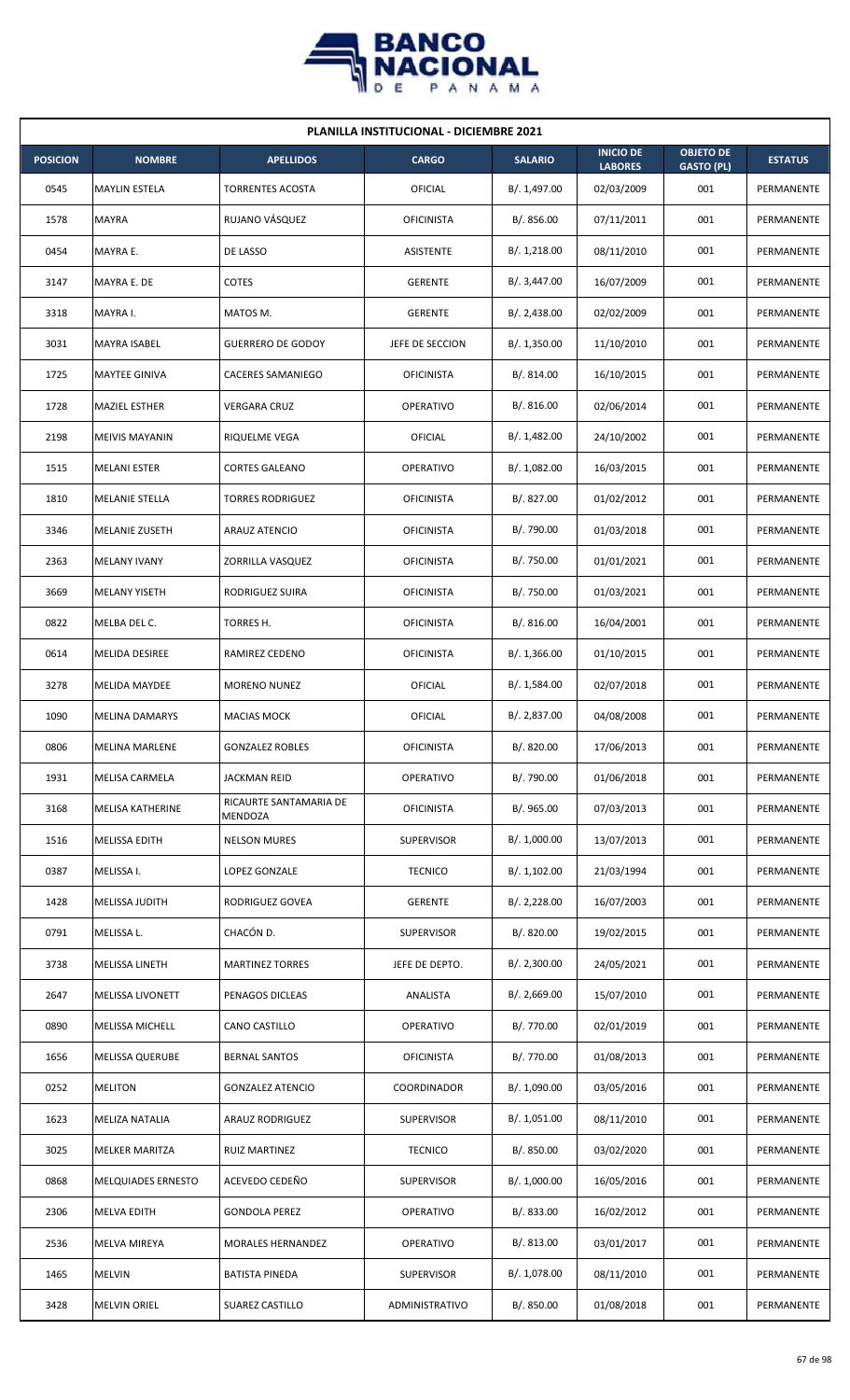

| <b>PLANILLA INSTITUCIONAL - DICIEMBRE 2021</b> |                        |                          |                   |                |                                    |                                       |                |  |  |
|------------------------------------------------|------------------------|--------------------------|-------------------|----------------|------------------------------------|---------------------------------------|----------------|--|--|
| <b>POSICION</b>                                | <b>NOMBRE</b>          | <b>APELLIDOS</b>         | <b>CARGO</b>      | <b>SALARIO</b> | <b>INICIO DE</b><br><b>LABORES</b> | <b>OBJETO DE</b><br><b>GASTO (PL)</b> | <b>ESTATUS</b> |  |  |
| 2026                                           | <b>MENYI MURIEL</b>    | <b>CHEN RUIZ</b>         | <b>OFICINISTA</b> | B/.814.00      | 16/05/2017                         | 001                                   | PERMANENTE     |  |  |
| 3436                                           | <b>MERCEDES ELOISA</b> | SAMANIEGO MORENO         | <b>OFICINISTA</b> | B/. 750.00     | 02/03/2020                         | 001                                   | PERMANENTE     |  |  |
| 1989                                           | MERY DEL CARMEN        | FLORES GONZALEZ DE BRIAS | ASISTENTE         | B/. 1,093.00   | 16/07/2013                         | 001                                   | PERMANENTE     |  |  |
| 1417                                           | <b>MEYLIN ESTHER</b>   | <b>BARRIA LIAO</b>       | OFICIAL           | B/. 1,404.00   | 02/07/2018                         | 001                                   | PERMANENTE     |  |  |
| 3787                                           | <b>MEYRIELA YANNIS</b> | <b>JAEN CARRION</b>      | OFICIAL           | B/.1,350.00    | 30/07/2021                         | 001                                   | PERMANENTE     |  |  |
| 3622                                           | <b>MEYVIS YASSIEL</b>  | <b>BARRIOS MATA</b>      | ADMINISTRATIVO    | B/. 700.00     | 01/12/2020                         | 001                                   | PERMANENTE     |  |  |
| 1900                                           | <b>MICAELA</b>         | <b>GUERRA ELIZONDRO</b>  | <b>OFICINISTA</b> | B/.1,167.00    | 02/08/2010                         | 001                                   | PERMANENTE     |  |  |
| 3507                                           | MICAELA DEL CARMEN     | <b>FLORES PEREZ</b>      | <b>OPERATIVO</b>  | B/. 770.00     | 16/11/2018                         | 001                                   | PERMANENTE     |  |  |
| 3464                                           | MICAL ROCIO            | <b>IBARRA GONZALEZ</b>   | <b>OFICINISTA</b> | B/. 770.00     | 17/09/2018                         | 001                                   | PERMANENTE     |  |  |
| 3701                                           | MICHAEL ANTONIO        | RODRIGUEZ SERRANO        | <b>INSPECTOR</b>  | B/. 750.00     | 21/04/2021                         | 001                                   | PERMANENTE     |  |  |
| 0211                                           | <b>MICHAEL DAVIS</b>   | PROCTOR DIAZ             | <b>SUPERVISOR</b> | B/. 1,702.00   | 16/06/2000                         | 001                                   | PERMANENTE     |  |  |
| 3123                                           | MICHAEL EDMIR          | <b>VALLADARES VALDES</b> | TRABAJADOR MANUAL | B/0.650.00     | 27/12/2021                         | 001                                   | PERMANENTE     |  |  |
| 2653                                           | MICHAEL ISRAEL         | <b>TIMM DEWAR</b>        | ANALISTA          | B/. 1,840.00   | 18/07/2016                         | 001                                   | PERMANENTE     |  |  |
| 2447                                           | MICHAEL N.             | <b>SIMMONDS</b>          | <b>OFICINISTA</b> | B/. 855.00     | 01/07/2003                         | 001                                   | PERMANENTE     |  |  |
| 0916                                           | MICHEL ESTELA          | <b>MONRROY ESPINOSA</b>  | <b>OFICINISTA</b> | B/. 817.00     | 07/11/2016                         | 001                                   | PERMANENTE     |  |  |
| 3499                                           | MICHELL ANYELIN        | <b>BOGANTES ARAUZ</b>    | <b>GESTOR</b>     | B/. 876.00     | 16/11/2018                         | 001                                   | PERMANENTE     |  |  |
| 1735                                           | MICHELL EORY           | <b>BEITIA SALINAS</b>    | JEFE DE SECCION   | B/.1,088.00    | 07/02/2008                         | 001                                   | PERMANENTE     |  |  |
| 1549                                           | MICHELLE ESTELA        | <b>GONZALEZ SANJUR</b>   | <b>OFICINISTA</b> | B/. 750.00     | 16/11/2020                         | 001                                   | PERMANENTE     |  |  |
| 3261                                           | MIDIELLA W. DE         | ORTEGA                   | <b>OFICIAL</b>    | B/. 2,062.00   | 02/01/2001                         | 001                                   | PERMANENTE     |  |  |
| 2090                                           | MIGDALIA               | VILLAMONTE               | <b>GERENTE</b>    | B/.2,100.00    | 10/05/1999                         | 001                                   | PERMANENTE     |  |  |
| 1611                                           | MIGDALIA ARACELLYS     | RIVAS GONZALEZ           | OFICIAL           | B/. 1,703.00   | 17/10/2016                         | 001                                   | PERMANENTE     |  |  |
| 1622                                           | MIGDALIA ITZEL         | ROJAS GARCIA             | OPERATIVO         | B/. 1,230.00   | 06/02/1995                         | 001                                   | PERMANENTE     |  |  |
| 1501                                           | MIGDALIA VANESSA       | <b>MAURE MOJICA</b>      | OPERATIVO         | B/. 863.00     | 13/05/2013                         | 001                                   | PERMANENTE     |  |  |
| 1306                                           | <b>MIGUEL</b>          | GALLARDO V.              | AVALUADOR         | B/. 1,671.00   | 10/02/2006                         | 001                                   | PERMANENTE     |  |  |
| 2562                                           | <b>MIGUEL</b>          | <b>MORENO RIOS</b>       | <b>GERENTE</b>    | B/. 3,623.00   | 07/11/2011                         | 001                                   | PERMANENTE     |  |  |
| 1152                                           | MIGUEL A.              | PEREIRA F.               | JEFE DE DEPTO.    | B/.2,529.00    | 17/01/2000                         | 001                                   | PERMANENTE     |  |  |
| 2147                                           | MIGUEL ANGEL           | GONZALEZ F.              | <b>SUPERVISOR</b> | B/. 1,232.00   | 18/03/1985                         | 001                                   | PERMANENTE     |  |  |
| 3008                                           | MIGUEL ANGEL           | LORENZO COLINDRES        | OPERATIVO         | B/0.824.00     | 16/10/2018                         | 001                                   | PERMANENTE     |  |  |
| 2841                                           | MIGUEL ANGEL           | PLATO GONZALEZ           | <b>INSPECTOR</b>  | B/. 826.00     | 02/09/2013                         | 001                                   | PERMANENTE     |  |  |
| 2797                                           | MIGUEL ANGEL           | VILLARREAL CAMPOS        | <b>INSPECTOR</b>  | B/. 857.00     | 06/11/2008                         | 001                                   | PERMANENTE     |  |  |
| 3222                                           | MIGUEL ANGEL           | RAMOS RODRIGUEZ          | <b>SUPERVISOR</b> | B/. 1,471.00   | 01/06/2013                         | 001                                   | PERMANENTE     |  |  |
| 2682                                           | MIGUEL ANGEL           | DEL ROSARIO              | <b>TECNICO</b>    | B/. 1,353.00   | 07/06/1993                         | 001                                   | PERMANENTE     |  |  |
| 1063                                           | <b>MIGUEL ANTONINO</b> | RODRIGUEZ CAMANO         | OFICIAL           | B/. 2,391.00   | 07/02/2008                         | 001                                   | PERMANENTE     |  |  |
| 3450                                           | MIGUEL ISIDRO          | MENDOZA RODRIGUEZ        | <b>INSPECTOR</b>  | B/. 793.00     | 16/11/2017                         | 001                                   | PERMANENTE     |  |  |
| 3671                                           | MIGUEL KARIN           | OSORIO GOODRIDGE         | <b>OFICIAL</b>    | B/. 1,500.00   | 01/03/2021                         | 001                                   | PERMANENTE     |  |  |
| 0907                                           | MIHOZOTHIS ESPINO DE   | PERALTA                  | JEFE DE SECCION   | B/.1,350.00    | 17/06/2013                         | 001                                   | PERMANENTE     |  |  |
| 3739                                           | <b>MIJAIL MIJARES</b>  | MITRE MURILLO            | <b>OFICINISTA</b> | B/. 800.00     | 13/05/2021                         | 003                                   | CONTINGENTE    |  |  |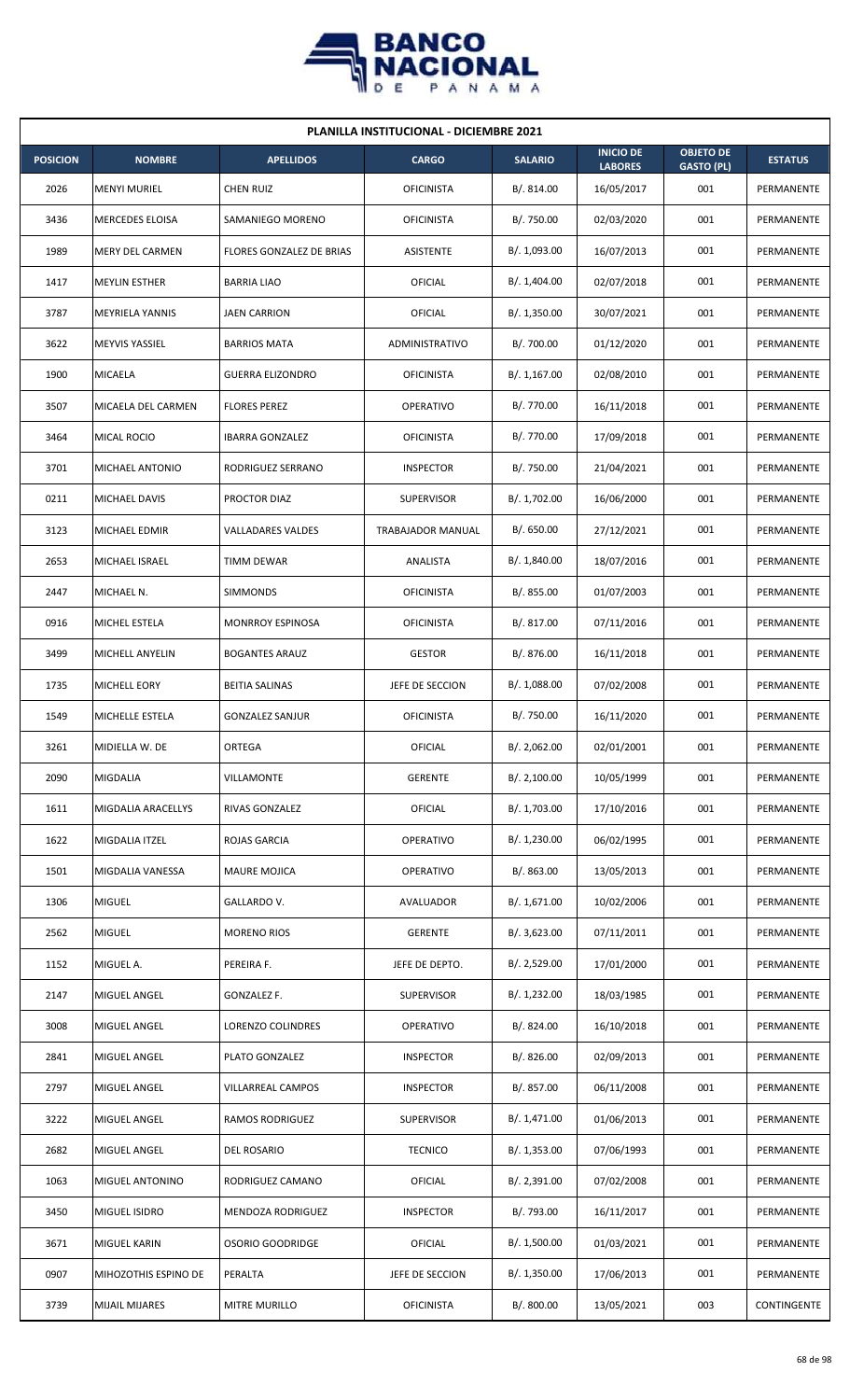

| <b>PLANILLA INSTITUCIONAL - DICIEMBRE 2021</b> |                         |                           |                   |                |                                    |                                       |                |  |  |  |
|------------------------------------------------|-------------------------|---------------------------|-------------------|----------------|------------------------------------|---------------------------------------|----------------|--|--|--|
| <b>POSICION</b>                                | <b>NOMBRE</b>           | <b>APELLIDOS</b>          | <b>CARGO</b>      | <b>SALARIO</b> | <b>INICIO DE</b><br><b>LABORES</b> | <b>OBJETO DE</b><br><b>GASTO (PL)</b> | <b>ESTATUS</b> |  |  |  |
| 1698                                           | MILAGRO DEL CARMEN      | <b>RIOS PRADO</b>         | <b>OFICINISTA</b> | B/. 750.00     | 16/07/2019                         | 001                                   | PERMANENTE     |  |  |  |
| 2133                                           | MILAGRO ISABEL          | <b>QUINTANA REYES</b>     | <b>GESTOR</b>     | B/. 876.00     | 02/01/2019                         | 001                                   | PERMANENTE     |  |  |  |
| 1915                                           | MILAGRO STEPHANY        | <b>GARCÍA RODRIGUEZ</b>   | <b>OFICINISTA</b> | B/. 810.00     | 16/09/2016                         | 001                                   | PERMANENTE     |  |  |  |
| 1203                                           | <b>MILAGROS</b>         | HENRIQUEZ M.              | ADMINISTRATIVO    | B/. 1,732.00   | 01/04/2009                         | 001                                   | PERMANENTE     |  |  |  |
| 0794                                           | MILAGROS DEL CARMEN     | PEREZ MOJICA              | ANALISTA          | B/. 1,093.00   | 06/04/2015                         | 001                                   | PERMANENTE     |  |  |  |
| 3429                                           | MILAGROS IRENE          | SAMANIEGO GUTIERREZ       | <b>OFICINISTA</b> | B/. 773.00     | 16/07/2018                         | 001                                   | PERMANENTE     |  |  |  |
| 1922                                           | <b>MILAGROS LIRIETH</b> | ACEVEDO SAMANIEGO         | <b>OFICINISTA</b> | B/. 1,019.00   | 06/07/2015                         | 001                                   | PERMANENTE     |  |  |  |
| 0565                                           | MILAGROS M.             | <b>MONTERREY G.</b>       | <b>GERENTE</b>    | B/.2,329.00    | 08/03/2004                         | 001                                   | PERMANENTE     |  |  |  |
| 0418                                           | MILAGROS MARLENNE       | AGRAZAL QUEZADA           | JEFE DE DEPTO.    | B/. 1,591.00   | 13/05/2015                         | 001                                   | PERMANENTE     |  |  |  |
| 3697                                           | MILAGROS MITZEL         | RODRIGUEZ DOMINGUEZ       | <b>OFICINISTA</b> | B/. 750.00     | 16/04/2021                         | 001                                   | PERMANENTE     |  |  |  |
| 0687                                           | MILAGROS YARIBETH       | <b>AGUILAR QUINTERO</b>   | ASISTENTE         | B/. 924.00     | 17/04/2017                         | 001                                   | PERMANENTE     |  |  |  |
| 1140                                           | <b>MILCIADES</b>        | ALMANZA C.                | OFICIAL           | B/. 1,944.00   | 02/02/2015                         | 001                                   | PERMANENTE     |  |  |  |
| 1005                                           | MILCIADES OVIDIO        | ZARZAVILLA GARCIA         | ASISTENTE         | B/. 3,277.00   | 17/03/2008                         | 001                                   | PERMANENTE     |  |  |  |
| 0518                                           | <b>MILCIADES RAUL</b>   | DIAZ CALSADILLA           | OFICIAL           | B/.1,469.00    | 01/01/2008                         | 001                                   | PERMANENTE     |  |  |  |
| 1750                                           | MILENA GRICELDA         | <b>HIM QUINTERO</b>       | <b>OFICINISTA</b> | B/0.824.00     | 16/01/2019                         | 001                                   | PERMANENTE     |  |  |  |
| 1620                                           | MILENA ITZEL            | <b>VIGIL RODRIGUEZ</b>    | OPERATIVO         | B/. 873.00     | 08/11/2010                         | 001                                   | PERMANENTE     |  |  |  |
| 2254                                           | MILENA YAMILET          | ALMANZA DE RIVAS          | ASISTENTE         | B/. 1,103.00   | 16/10/2013                         | 001                                   | PERMANENTE     |  |  |  |
| 1859                                           | MILENA YAXIBELL         | SEVILLANO BUSTAVINO       | <b>OFICINISTA</b> | B/. 813.00     | 06/04/2015                         | 001                                   | PERMANENTE     |  |  |  |
| 3211                                           | MILENY EDITH            | ACOSTA HERNÁNDEZ          | ANALISTA          | B/. 1,454.00   | 09/07/2012                         | 001                                   | PERMANENTE     |  |  |  |
| 3672                                           | MILEYBIS RUTH           | AGRAZAL QUIJADA           | <b>OFICINISTA</b> | B/. 900.00     | 16/03/2021                         | 001                                   | PERMANENTE     |  |  |  |
| 1722                                           | MILEYKA MICHELLE        | RIVERA CARABALLO          | OPERATIVO         | B/. 867.00     | 16/09/2010                         | 001                                   | PERMANENTE     |  |  |  |
| 2524                                           | MILIBETH MELITZA        | <b>MORAN GUERRA</b>       | OPERATIVO         | B/. 810.00     | 16/05/2017                         | 001                                   | PERMANENTE     |  |  |  |
| 0078                                           | MILITSA DEL C.          | DUCASA TORRES             | ASISTENTE         | B/. 1,700.00   | 03/01/2005                         | 001                                   | PERMANENTE     |  |  |  |
| 0970                                           | MILITZA JOAN            | <b>BARSALLO RODRIGUEZ</b> | ANALISTA          | B/. 1,103.00   | 01/03/2017                         | 001                                   | PERMANENTE     |  |  |  |
| 0852                                           | <b>MILKA</b>            | <b>GALLARDO</b>           | <b>OFICINISTA</b> | B/. 1,274.00   | 19/05/1986                         | 001                                   | PERMANENTE     |  |  |  |
| 0947                                           | <b>MILTON AMILCAR</b>   | PITTY ALVAREZ             | AVALUADOR         | B/.2,104.00    | 28/04/2009                         | 001                                   | PERMANENTE     |  |  |  |
| 3382                                           | MILUSKA ASKEL           | <b>CISNEROS MEDINA</b>    | TRAMITADOR        | B/. 750.00     | 16/09/2020                         | 001                                   | PERMANENTE     |  |  |  |
| 3185                                           | MINERVA DE              | <b>DUTARI</b>             | ASISTENTE         | B/.2,434.00    | 23/04/2012                         | 001                                   | PERMANENTE     |  |  |  |
| 1058                                           | MINERVA ELIZABETH       | CEDENO CANDANEDO          | OFICIAL           | B/.2,600.00    | 06/11/1995                         | 001                                   | PERMANENTE     |  |  |  |
| 1463                                           | MINNELY LIZETH          | <b>GONZALEZ CLARKE</b>    | OPERATIVO         | B/.1,153.00    | 18/09/2006                         | 001                                   | PERMANENTE     |  |  |  |
| 0683                                           | MIRELYS L.              | SALAMIN O.                | <b>OFICIAL</b>    | B/. 1,876.00   | 24/03/2008                         | 001                                   | PERMANENTE     |  |  |  |
| 0560                                           | MIRELYS N.              | <b>CORRALES</b>           | <b>OFICIAL</b>    | B/. 1,597.00   | 03/09/2007                         | 001                                   | PERMANENTE     |  |  |  |
| 0447                                           | MIREYA ALICIA           | BEITIA ESPINOZA           | TRAMITADOR        | B/.856.00      | 16/07/2003                         | 001                                   | PERMANENTE     |  |  |  |
| 0899                                           | MIREYA YITZEL           | PÉREZ PÉREZ               | <b>OFICINISTA</b> | B/. 750.00     | 16/08/2019                         | 001                                   | PERMANENTE     |  |  |  |
| 1154                                           | MIREYLIS EYLIN          | DIAZ APARICIO             | <b>OFICIAL</b>    | B/. 1,751.00   | 02/04/2018                         | 001                                   | PERMANENTE     |  |  |  |
| 0968                                           | <b>MIRIAM</b>           | RODRIGUEZ PEREZ           | ANALISTA          | B/. 1,093.00   | 16/03/2012                         | 001                                   | PERMANENTE     |  |  |  |
| 0026                                           | MIRIAM DAMARIS          | <b>MORALES TORRES</b>     | ASISTENTE         | B/. 1,550.00   | 16/04/2002                         | 001                                   | PERMANENTE     |  |  |  |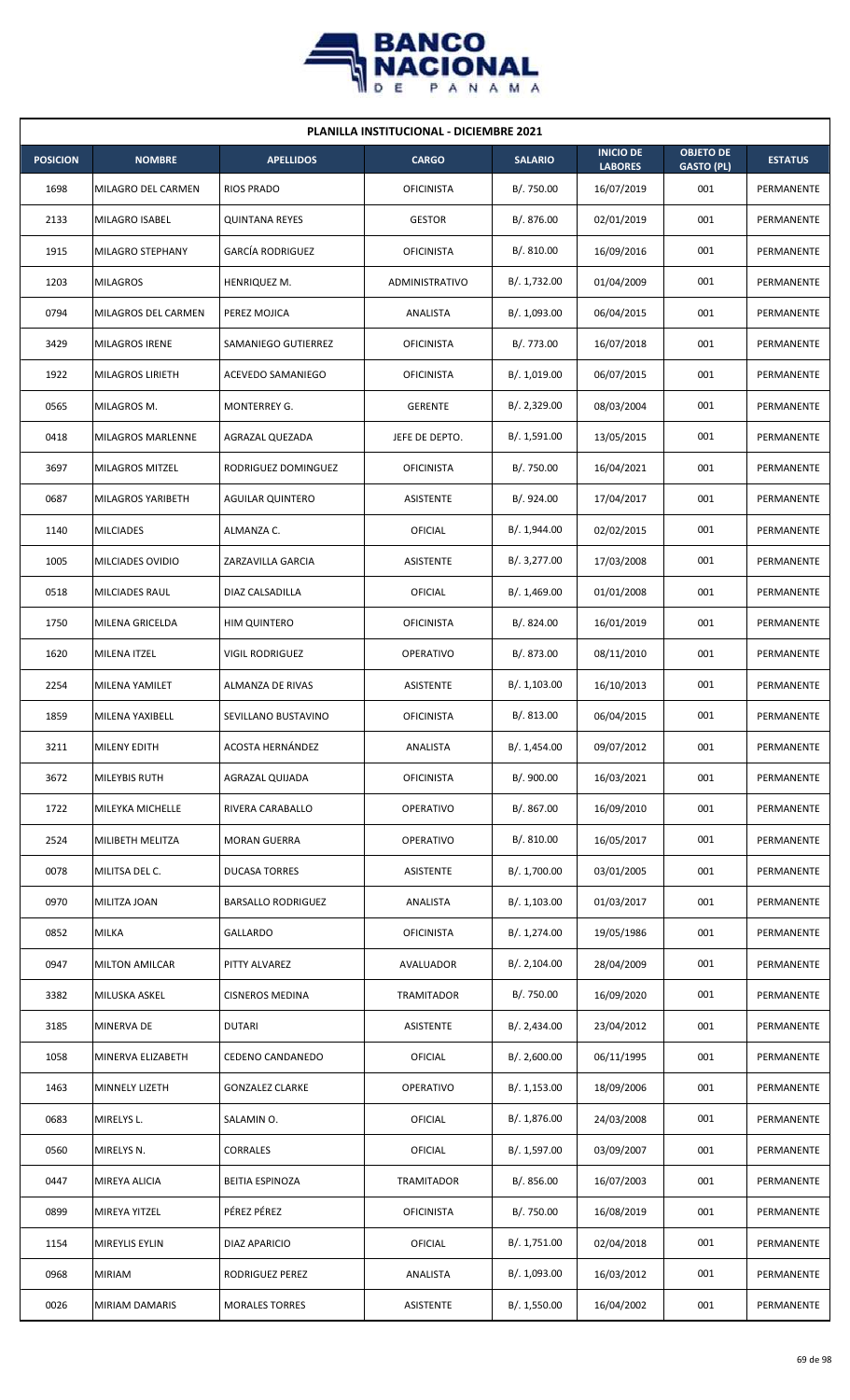

| <b>PLANILLA INSTITUCIONAL - DICIEMBRE 2021</b> |                          |                               |                   |                |                                    |                                       |                |  |  |
|------------------------------------------------|--------------------------|-------------------------------|-------------------|----------------|------------------------------------|---------------------------------------|----------------|--|--|
| <b>POSICION</b>                                | <b>NOMBRE</b>            | <b>APELLIDOS</b>              | <b>CARGO</b>      | <b>SALARIO</b> | <b>INICIO DE</b><br><b>LABORES</b> | <b>OBJETO DE</b><br><b>GASTO (PL)</b> | <b>ESTATUS</b> |  |  |
| 0091                                           | MIRIAM DEL C.            | LOZANO V.                     | <b>GERENTE</b>    | B/. 3,310.00   | 16/06/1986                         | 001                                   | PERMANENTE     |  |  |
| 3171                                           | <b>MIRIAM ESTHER</b>     | ALVAREZ G.                    | JEFE DE DEPTO.    | B/.2,488.00    | 01/11/2004                         | 001                                   | PERMANENTE     |  |  |
| 1736                                           | MIRIAM JULISA            | AROSEMENA QUINTERO            | <b>OPERATIVO</b>  | B/.1,100.00    | 10/02/2005                         | 001                                   | PERMANENTE     |  |  |
| 0363                                           | MIRIAM L.                | CASTRO R.                     | JEFE DE DEPTO.    | B/.2,000.00    | 18/08/2008                         | 001                                   | PERMANENTE     |  |  |
| 2054                                           | MIRIAM M. DE             | <b>DIAZ</b>                   | JEFE DE SECCION   | B/. 1,769.00   | 01/04/1985                         | 001                                   | PERMANENTE     |  |  |
| 1475                                           | <b>MIRIAN</b>            | OTERO R.                      | OFICIAL           | B/. 1,587.00   | 23/04/2004                         | 001                                   | PERMANENTE     |  |  |
| 2590                                           | <b>MIRIAN EDILMA</b>     | VASQUEZ BERNUIL               | ADMINISTRATIVO    | B/. 1,775.00   | 16/09/2010                         | 001                                   | PERMANENTE     |  |  |
| 0481                                           | <b>MIRIAN LUZ</b>        | LORENZO RIOS                  | <b>TRAMITADOR</b> | B/.1,148.00    | 19/02/2015                         | 001                                   | PERMANENTE     |  |  |
| 0414                                           | <b>MIRIAN YORLENIS</b>   | APARICIO                      | ADMINISTRATIVO    | B/. 741.00     | 01/02/2018                         | 001                                   | PERMANENTE     |  |  |
| 1180                                           | <b>MIRIELLE ESTHER</b>   | ROBLES MORENO                 | JEFE DE DEPTO.    | B/. 1,800.00   | 16/01/2021                         | 001                                   | PERMANENTE     |  |  |
| 2496                                           | MIRLA E.                 | <b>BARRAGAN D.</b>            | <b>OFICINISTA</b> | B/. 835.00     | 07/11/2011                         | 001                                   | PERMANENTE     |  |  |
| 3184                                           | MIRLO DEL CARMEN         | BRYDEN GONZALEZ DE LOPEZ      | <b>ASISTENTE</b>  | B/.2,275.00    | 06/02/2012                         | 001                                   | PERMANENTE     |  |  |
| 2349                                           | MIRNA I. DE              | GONZALEZ                      | <b>SUPERVISOR</b> | B/. 1,265.00   | 17/04/2003                         | 001                                   | PERMANENTE     |  |  |
| 0014                                           | MIRTA YAZMIN             | VASQUEZ GONZALEZ              | <b>GERENTE</b>    | B/. 3,479.00   | 06/09/2010                         | 001                                   | PERMANENTE     |  |  |
| 1424                                           | MIRYA MARÍA              | ESPINOSA MENDIETA             | JEFE DE SECCION   | B/.1,639.00    | 16/03/2017                         | 001                                   | PERMANENTE     |  |  |
| 1734                                           | <b>MITCHELL GRACIELA</b> | SANCHEZ NAVARRO               | <b>OPERATIVO</b>  | B/. 833.00     | 16/09/2013                         | 001                                   | PERMANENTE     |  |  |
| 0669                                           | MITCHELLE GENHELLA       | URRIOLA ARIAS                 | <b>ASISTENTE</b>  | B/. 1,100.00   | 16/12/2020                         | 001                                   | PERMANENTE     |  |  |
| 1727                                           | <b>MITZAIDA</b>          | <b>QUIEL HERNANDEZ</b>        | <b>OPERATIVO</b>  | B/.1,143.00    | 16/10/2015                         | 001                                   | PERMANENTE     |  |  |
| 1199                                           | MITZELA MARITZA          | MORALES SAAVEDRA DE<br>ALONSO | ADMINISTRATIVO    | B/. 1,509.00   | 01/05/1984                         | 001                                   | PERMANENTE     |  |  |
| 1221                                           | <b>MITZI</b>             | LAU DIAZ                      | ADMINISTRATIVO    | B/. 1,539.00   | 10/02/2005                         | 001                                   | PERMANENTE     |  |  |
| 2204                                           | MITZILA JANETH           | VASQUEZ DE PINZON             | <b>OFICIAL</b>    | B/. 1,513.00   | 18/02/1999                         | 001                                   | PERMANENTE     |  |  |
| 0792                                           | <b>MIXCEL YELENA</b>     | <b>TORRES RODRIGUEZ</b>       | <b>OFICINISTA</b> | B/. 816.00     | 01/04/2016                         | 001                                   | PERMANENTE     |  |  |
| 0626                                           | MIXI Y.                  | GONZALEZ C.                   | <b>OFICIAL</b>    | B/.1,516.00    | 04/09/2000                         | 001                                   | PERMANENTE     |  |  |
| 2451                                           | MODEIZA ITZEL            | RIVAS CISNEROS                | <b>OFICINISTA</b> | B/. 750.00     | 17/02/2020                         | 001                                   | PERMANENTE     |  |  |
| 2115                                           | <b>MODESTO</b>           | GÓMEZ CASTREJÓN               | JEFE DE SECCION   | B/. 1,350.00   | 01/12/2015                         | 001                                   | PERMANENTE     |  |  |
| 2102                                           | <b>MODESTO</b>           | GONZALEZ C.                   | JEFE DE SECCION   | B/.1,518.00    | 11/08/2003                         | 001                                   | PERMANENTE     |  |  |
| 1816                                           | <b>MODESTO DIOGENES</b>  | CACERES HERNANDEZ             | JEFE DE SECCION   | B/.1,350.00    | 01/03/2011                         | 001                                   | PERMANENTE     |  |  |
| 2177                                           | <b>MOISES</b>            | QUINTERO SANTAMARIA           | JEFE DE SECCION   | B/.1,433.00    | 01/07/2008                         | 001                                   | PERMANENTE     |  |  |
| 3430                                           | <b>MOISES</b>            | VASQUEZ CAMANO                | <b>OFICINISTA</b> | B/. 790.00     | 01/06/2018                         | 001                                   | PERMANENTE     |  |  |
| 3823                                           | <b>MOISES</b>            | <b>BUSTAMANTE GONZALEZ</b>    | <b>INSPECTOR</b>  | B/. 750.00     | 09/08/2021                         | 001                                   | PERMANENTE     |  |  |
| 1091                                           | MOISES A.                | RODRIGUEZ                     | <b>OFICIAL</b>    | B/. 2,213.00   | 01/06/2007                         | 001                                   | PERMANENTE     |  |  |
| 3585                                           | <b>MOISES ALFREDO</b>    | ARROYO MASSA                  | <b>GESTOR</b>     | B/. 850.00     | 16/11/2020                         | 001                                   | PERMANENTE     |  |  |
| 0682                                           | <b>MOISES AMADO</b>      | ATENCIO MURILLO               | JEFE DE DEPTO.    | B/.2,271.00    | 02/12/2008                         | 001                                   | PERMANENTE     |  |  |
| 1234                                           | <b>MOISES ANTONIO</b>    | <b>GONZALEZ CORRO</b>         | ANALISTA          | B/.1,618.00    | 08/02/2010                         | 001                                   | PERMANENTE     |  |  |
| 1443                                           | <b>MOISES ANTONIO</b>    | MONTERO MARTINEZ              | JEFE DE DEPTO.    | B/. 2,217.00   | 06/09/2010                         | 001                                   | PERMANENTE     |  |  |
| 1395                                           | MOISES D.                | SOTO M.                       | ADMINISTRATIVO    | B/. 1,077.00   | 16/01/2015                         | 001                                   | PERMANENTE     |  |  |
| 2784                                           | <b>MOISES EMILIO</b>     | <b>CORRALES CORTES</b>        | SUPERVISOR        | B/. 1,000.00   | 22/04/2003                         | 001                                   | PERMANENTE     |  |  |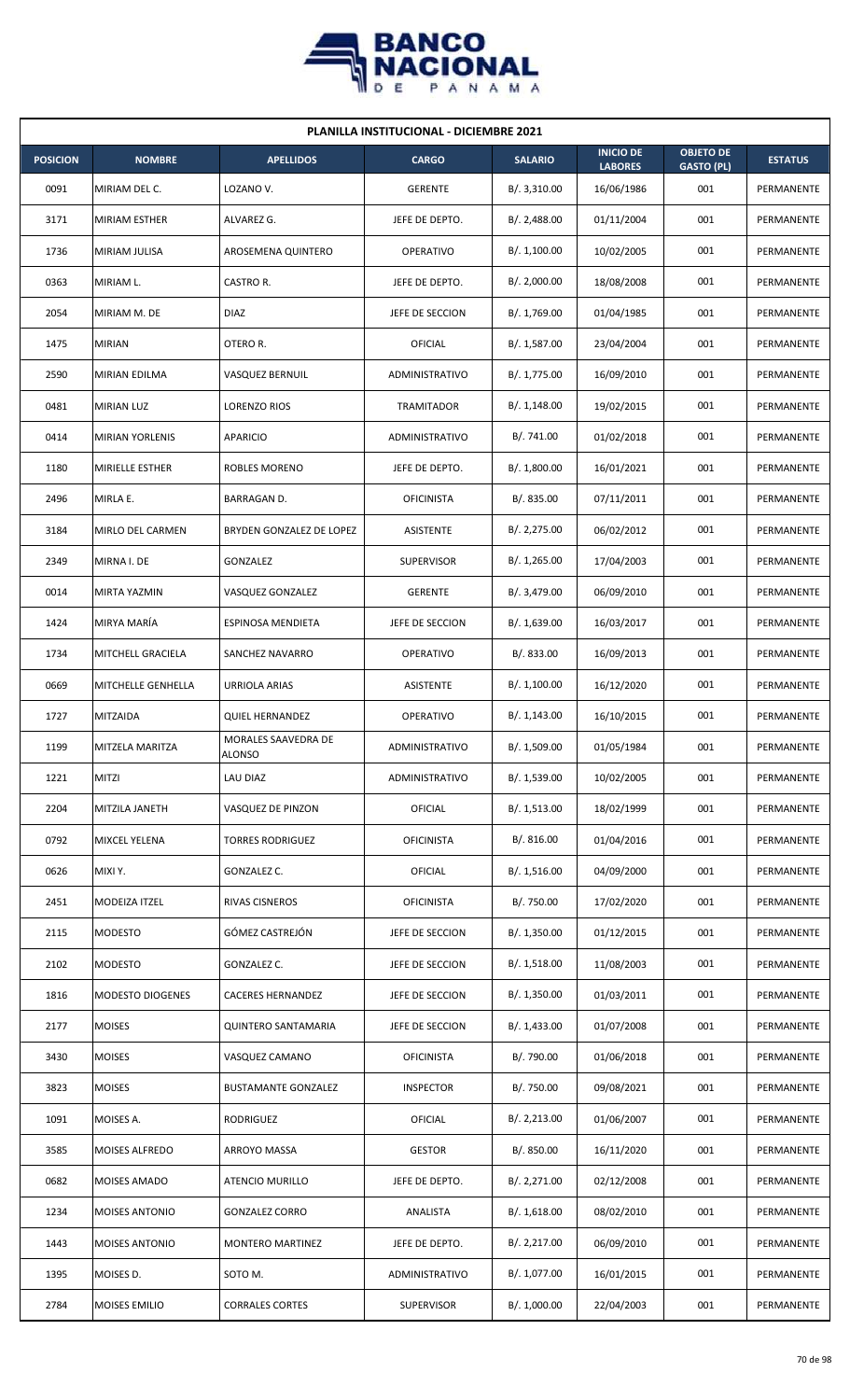

| <b>PLANILLA INSTITUCIONAL - DICIEMBRE 2021</b> |                         |                                  |                     |                |                                    |                                       |                |  |  |
|------------------------------------------------|-------------------------|----------------------------------|---------------------|----------------|------------------------------------|---------------------------------------|----------------|--|--|
| <b>POSICION</b>                                | <b>NOMBRE</b>           | <b>APELLIDOS</b>                 | <b>CARGO</b>        | <b>SALARIO</b> | <b>INICIO DE</b><br><b>LABORES</b> | <b>OBJETO DE</b><br><b>GASTO (PL)</b> | <b>ESTATUS</b> |  |  |
| 0475                                           | MOISES HERNAN           | <b>GOMEZ CASTRO</b>              | <b>SUPERVISOR</b>   | B/. 919.00     | 14/03/2011                         | 001                                   | PERMANENTE     |  |  |
| 2183                                           | <b>MONICA</b>           | MIRANDA C.                       | JEFE DE SECCION     | B/.1,350.00    | 08/01/2008                         | 001                                   | PERMANENTE     |  |  |
| 1096                                           | MONICA ALESSANDRA       | <b>GOMEZ PITTI</b>               | OFICIAL             | B/. 2,043.00   | 01/03/2011                         | 001                                   | PERMANENTE     |  |  |
| 2096                                           | <b>MONICA GRISEL</b>    | SANTAMARIA CARRENO DE<br>MIRANDA | JEFE DE SECCION     | B/. 1,476.00   | 24/02/2003                         | 001                                   | PERMANENTE     |  |  |
| 3506                                           | <b>MONICA RAQUEL</b>    | <b>GONZALEZ RODRIGUEZ</b>        | ARQUITECTO          | B/. 1,545.00   | 16/11/2018                         | 001                                   | PERMANENTE     |  |  |
| 0550                                           | MONICA Y.               | <b>CENTENO CHECA</b>             | OFICIAL             | B/.1,482.00    | 16/12/1999                         | 001                                   | PERMANENTE     |  |  |
| 3830                                           | MUHAMMAD HAMZAH         | <b>HAJI HAJEE</b>                | <b>GERENTE</b>      | B/.3,500.00    | 20/09/2021                         | 001                                   | PERMANENTE     |  |  |
| 1798                                           | MYRIAM DEL C.           | ZAPATA                           | <b>OFICINISTA</b>   | B/. 889.00     | 24/05/2011                         | 001                                   | PERMANENTE     |  |  |
| 1360                                           | <b>MYRNA MURIEL</b>     | CORREA                           | ANALISTA            | B/. 1,952.00   | 10/05/1999                         | 001                                   | PERMANENTE     |  |  |
| 3824                                           | <b>NACKARYS NEDELSY</b> | PEREZ RODRIGUEZ                  | ANALISTA            | B/. 900.00     | 12/08/2021                         | 001                                   | PERMANENTE     |  |  |
| 1792                                           | <b>NADGEE AIMET</b>     | <b>NATIS BETHANCOURT</b>         | <b>OFICINISTA</b>   | B/. 868.00     | 03/05/2010                         | 001                                   | PERMANENTE     |  |  |
| 0067                                           | NADIA L.                | GONZALEZ C.                      | <b>ASISTENTE</b>    | B/.1,171.00    | 16/02/2009                         | 001                                   | PERMANENTE     |  |  |
| 0174                                           | <b>NADIA ORIELA</b>     | RENGIFO DE LEON                  | <b>ABOGADO</b>      | B/.2,048.00    | 16/05/2011                         | 001                                   | PERMANENTE     |  |  |
| 0926                                           | <b>NADIA ROCIO</b>      | <b>DELGADO RODRIGUEZ</b>         | <b>OFICINISTA</b>   | B/0.820.00     | 16/09/2014                         | 001                                   | PERMANENTE     |  |  |
| 0438                                           | <b>NADIA YARLENY</b>    | MORENO G.                        | JEFE DE DEPTO.      | B/. 3,000.00   | 01/08/2003                         | 001                                   | PERMANENTE     |  |  |
| 2357                                           | NADIER DE               | CEDENO                           | <b>SUPERVISOR</b>   | B/.1,117.00    | 01/05/1998                         | 001                                   | PERMANENTE     |  |  |
| 0386                                           | NADIUSKA ELIZABETH      | RANGEL DIAZ                      | TRAMITADOR          | B/0.850.00     | 29/12/2021                         | 001                                   | PERMANENTE     |  |  |
| 2892                                           | NAGELIS NAZARETH        | <b>ESCARTIN GONZALEZ</b>         | <b>INSPECTOR</b>    | B/. 810.00     | 16/05/2011                         | 001                                   | PERMANENTE     |  |  |
| 0525                                           | <b>NANCY</b>            | RODRIGUEZ AIZPRUA                | OFICIAL             | B/. 1,391.00   | 16/10/2018                         | 001                                   | PERMANENTE     |  |  |
| 3528                                           | <b>NANCY ELENA</b>      | SANCHES                          | <b>OPERATIVO</b>    | B/. 770.00     | 17/12/2018                         | 001                                   | PERMANENTE     |  |  |
| 0362                                           | <b>NANCY KERIMA</b>     | DE LEON DE ORTEGA                | JEFE DE DEPTO.      | B/.2,210.00    | 01/02/2016                         | 001                                   | PERMANENTE     |  |  |
| 2508                                           | NANCY L.                | ROBLES N.                        | <b>OFICINISTA</b>   | B/. 880.00     | 23/05/2005                         | 001                                   | PERMANENTE     |  |  |
| 1712                                           | <b>NANCY LISSETH</b>    | MONTENEGRO DE SANTIAGO           | <b>OPERATIVO</b>    | B/. 902.00     | 16/08/2013                         | 001                                   | PERMANENTE     |  |  |
| 0539                                           | <b>NANCY ROWCELIN</b>   | MENDEZ CAMAÑO                    | OFICIAL             | B/. 1,749.00   | 02/09/2013                         | 001                                   | PERMANENTE     |  |  |
| 2037                                           | <b>NATALIE ARACELYS</b> | MELENDEZ DOMINGUEZ               | <b>OFICINISTA</b>   | B/0.845.00     | 16/05/2018                         | 001                                   | PERMANENTE     |  |  |
| 1264                                           | NATASHIA GRACIELA       | <b>VELASQUEZ HERRERA</b>         | <b>GERENTE</b>      | B/. 2,002.00   | 03/09/2018                         | 001                                   | PERMANENTE     |  |  |
| 3825                                           | NATHALIE MARIE          | <b>BARES NEUMAN</b>              | <b>ESPECIALISTA</b> | B/. 1,500.00   | 16/08/2021                         | 001                                   | PERMANENTE     |  |  |
| 2539                                           | NATHALY CHRISTINE       | MEDINA GONZALEZ                  | OPERATIVO           | B/. 895.00     | 16/01/2017                         | 001                                   | PERMANENTE     |  |  |
| 3832                                           | NATHALY LISBETH         | PEÑALBA GUERRA                   | <b>OFICINISTA</b>   | B/. 750.00     | 16/09/2021                         | 001                                   | PERMANENTE     |  |  |
| 3541                                           | NAVIL DEL CARMEN        | TROMBETTA SANCHEZ DE<br>PHILLIPS | <b>OFICINISTA</b>   | B/. 750.00     | 16/03/2020                         | 001                                   | PERMANENTE     |  |  |
| 0100                                           | NAYDA NATALIA           | <b>GUERRERO ESPINOSA</b>         | <b>GERENTE</b>      | B/.2,362.00    | 01/04/1998                         | 001                                   | PERMANENTE     |  |  |
| 2307                                           | NAYLA ALEJANDRA         | <b>GUERRA LOGREIRA</b>           | <b>OFICINISTA</b>   | B/. 855.00     | 01/03/2012                         | 001                                   | PERMANENTE     |  |  |
| 3224                                           | NAYRETH DANYSA          | WILLIAMS BARSALLO                | <b>SUPERVISOR</b>   | B/. 1,082.00   | 16/04/2013                         | 001                                   | PERMANENTE     |  |  |
| 2064                                           | <b>NAYROBY NANCY</b>    | MORALES DE LA TORRE              | JEFE DE SECCION     | B/. 1,505.00   | 08/03/2004                         | 001                                   | PERMANENTE     |  |  |
| 0835                                           | NAZARETH DEL CARMEN     | ZEVALLOS CAMPOS                  | <b>SUPERVISOR</b>   | B/.1,061.00    | 01/01/2014                         | 001                                   | PERMANENTE     |  |  |
| 2106                                           | NEDELKA DEL C.          | AGUINA                           | JEFE DE SECCION     | B/.2,256.00    | 18/07/1983                         | 001                                   | PERMANENTE     |  |  |
| 2305                                           | NEDELKA FIORELLA        | <b>IBAÑEZ RODRIGUEZ</b>          | <b>TRAMITADOR</b>   | B/. 850.00     | 12/12/2011                         | 001                                   | PERMANENTE     |  |  |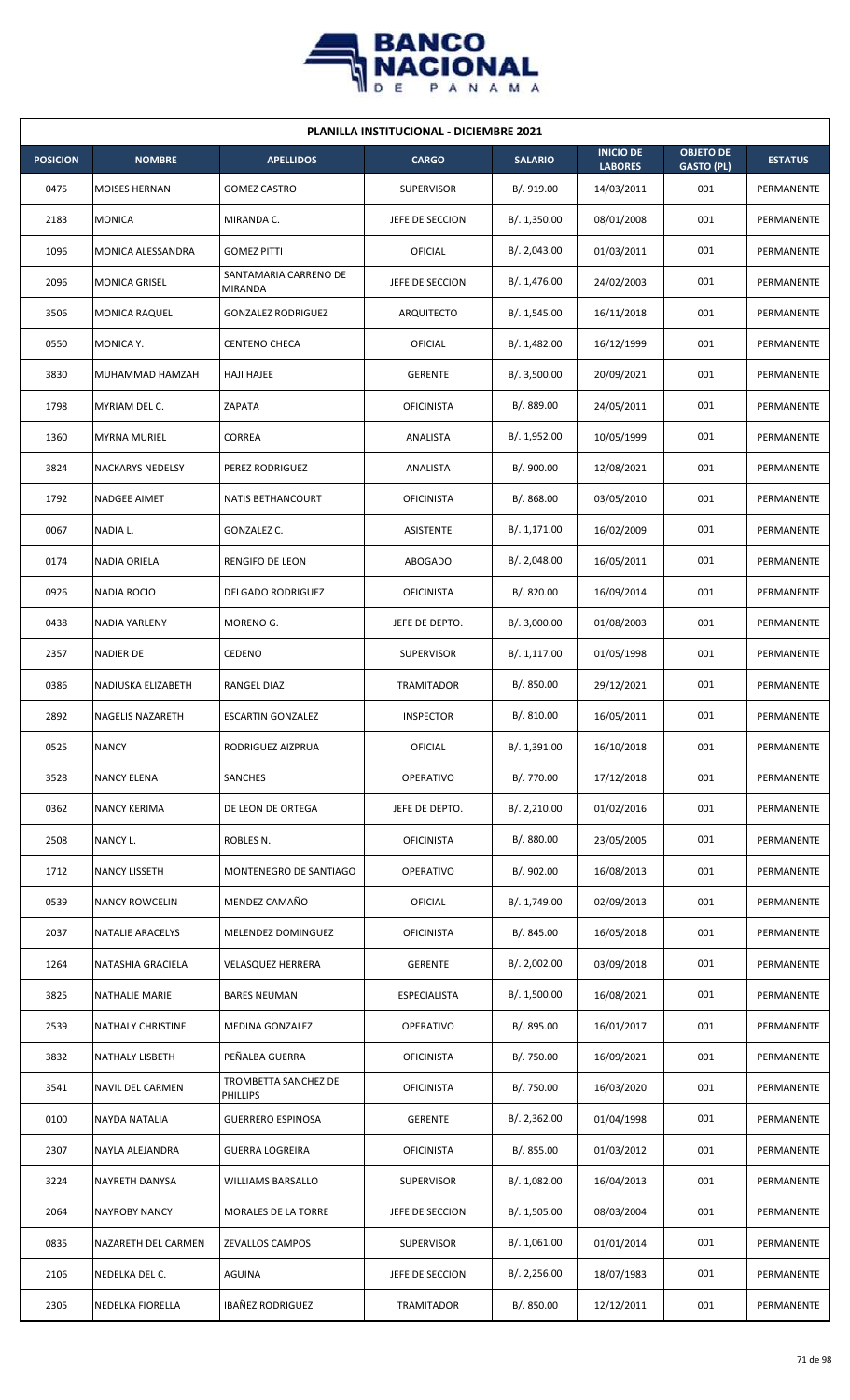

| <b>PLANILLA INSTITUCIONAL - DICIEMBRE 2021</b> |                         |                          |                   |                |                                    |                                       |                |  |  |  |
|------------------------------------------------|-------------------------|--------------------------|-------------------|----------------|------------------------------------|---------------------------------------|----------------|--|--|--|
| <b>POSICION</b>                                | <b>NOMBRE</b>           | <b>APELLIDOS</b>         | <b>CARGO</b>      | <b>SALARIO</b> | <b>INICIO DE</b><br><b>LABORES</b> | <b>OBJETO DE</b><br><b>GASTO (PL)</b> | <b>ESTATUS</b> |  |  |  |
| 2257                                           | <b>NEDELKA IDALIDES</b> | DIAZ ATENCIO             | ASISTENTE         | B/. 1,093.00   | 18/10/1993                         | 001                                   | PERMANENTE     |  |  |  |
| 2438                                           | NEDELKIS LINA           | <b>CHANG LORENZO</b>     | <b>OFICINISTA</b> | B/. 814.00     | 16/06/2015                         | 001                                   | PERMANENTE     |  |  |  |
| 2666                                           | NEFRETERI J.            | <b>SIMITI</b>            | ADMINISTRADOR     | B/. 1,833.00   | 05/05/2008                         | 001                                   | PERMANENTE     |  |  |  |
| 1774                                           | <b>NEFTALI</b>          | LARA DEL CID             | <b>INSPECTOR</b>  | B/. 750.00     | 16/11/2020                         | 001                                   | PERMANENTE     |  |  |  |
| 1630                                           | <b>NEISI RAQUEL</b>     | <b>GOMEZ DUARTE</b>      | <b>OPERATIVO</b>  | B/. 810.00     | 16/09/2016                         | 001                                   | PERMANENTE     |  |  |  |
| 1892                                           | NELKELDA MAHELI         | NUÑEZ CENTENO            | TRABAJADOR SOCIAL | B/. 1,285.00   | 16/04/2012                         | 001                                   | PERMANENTE     |  |  |  |
| 2668                                           | <b>NELLY CRISTINA</b>   | VALENZUELA PINTO         | AVALUADOR         | B/.1,538.00    | 01/10/2018                         | 001                                   | PERMANENTE     |  |  |  |
| 1985                                           | NELLY E.                | MAZZITELLI A.            | ASISTENTE         | B/. 1,284.00   | 20/06/2005                         | 001                                   | PERMANENTE     |  |  |  |
| 3769                                           | <b>NELLY MARIEN</b>     | MUÑOZ CHEN               | ASISTENTE         | B/. 1,000.00   | 16/06/2021                         | 001                                   | PERMANENTE     |  |  |  |
| 3410                                           | <b>NELSON</b>           | <b>MORENO GUTIERREZ</b>  | <b>OFICINISTA</b> | B/. 750.00     | 16/09/2019                         | 001                                   | PERMANENTE     |  |  |  |
| 3347                                           | <b>NELSON ARIEL</b>     | MENDOZA SANDOVAL         | <b>OFICINISTA</b> | B/. 793.00     | 16/08/2017                         | 001                                   | PERMANENTE     |  |  |  |
| 3836                                           | <b>NELSON BARRY</b>     | <b>GONZALEZ GONZALEZ</b> | <b>OPERATIVO</b>  | B/. 650.00     | 23/09/2021                         | 001                                   | PERMANENTE     |  |  |  |
| 1992                                           | NELSON E.               | CANO ACOSTA              | OFICIAL           | B/. 1,490.00   | 06/07/1998                         | 001                                   | PERMANENTE     |  |  |  |
| 1425                                           | <b>NELSON ISAAC</b>     | SOUSA ZERNA              | JEFE DE SECCION   | B/.1,572.00    | 16/02/2000                         | 001                                   | PERMANENTE     |  |  |  |
| 2594                                           | <b>NELSON IVAN</b>      | <b>CEDENO SERRANO</b>    | ASISTENTE         | B/.3,262.00    | 16/06/1998                         | 001                                   | PERMANENTE     |  |  |  |
| 1035                                           | NELVA                   | APARICIO G.              | <b>GERENTE</b>    | B/.3,381.00    | 16/02/2000                         | 001                                   | PERMANENTE     |  |  |  |
| 0593                                           | NELVA M.                | <b>RAMOS</b>             | OFICIAL           | B/.1,482.00    | 16/10/2014                         | 001                                   | PERMANENTE     |  |  |  |
| 1731                                           | <b>NELZA OMAIDA</b>     | MONRROY MELENDEZ         | <b>OPERATIVO</b>  | B/. 866.00     | 01/04/2011                         | 001                                   | PERMANENTE     |  |  |  |
| 0977                                           | <b>NEMESIS MARIEL</b>   | MOJICA MENDOZA           | JEFE DE DEPTO.    | B/. 1,821.00   | 23/08/2010                         | 001                                   | PERMANENTE     |  |  |  |
| 2095                                           | NENA G.                 | MENDEZ R.                | <b>GERENTE</b>    | B/.2,100.00    | 01/06/2007                         | 001                                   | PERMANENTE     |  |  |  |
| 3431                                           | NEREIDA                 | MONTENEGRO CAMPBELL      | <b>OFICINISTA</b> | B/. 817.00     | 16/05/2017                         | 001                                   | PERMANENTE     |  |  |  |
| 1253                                           | <b>NESTOR AZAEL</b>     | <b>GONDOLA DIAZ</b>      | ANALISTA          | B/. 1,224.00   | 16/07/1997                         | 001                                   | PERMANENTE     |  |  |  |
| 2317                                           | <b>NESTOR IVAN</b>      | MORALES SALAZAR          | ADMINISTRADOR     | B/. 2,899.00   | 01/04/2013                         | 001                                   | PERMANENTE     |  |  |  |
| 2376                                           | NEYRA L. DE             | MUÑOZ                    | JEFE DE SECCION   | B/. 1,472.00   | 01/09/2009                         | 001                                   | PERMANENTE     |  |  |  |
| 0250                                           | <b>NICANOR</b>          | <b>BROWN BURGOS</b>      | ADMINISTRATIVO    | B/.1,300.00    | 16/06/2000                         | 001                                   | PERMANENTE     |  |  |  |
| 2786                                           | NICOLAS E.              | TUÑON S.                 | <b>INSPECTOR</b>  | B/. 848.00     | 24/05/2011                         | 001                                   | PERMANENTE     |  |  |  |
| 2915                                           | NICOLE ASHLY            | CAMPOS MIRANDA           | <b>OPERATIVO</b>  | B/. 869.00     | 16/10/2017                         | 001                                   | PERMANENTE     |  |  |  |
| 3845                                           | NICOLE MARIE            | <b>CHOCK VALENCIA</b>    | TRAMITADOR        | B/. 1,000.00   | 25/10/2021                         | 001                                   | PERMANENTE     |  |  |  |
| 3271                                           | NIDIA A.                | SANTOS A.                | OFICIAL           | B/. 1,476.00   | 16/01/2004                         | 001                                   | PERMANENTE     |  |  |  |
| 0087                                           | NIDIA MARIA             | <b>NG ARAUZ</b>          | <b>GERENTE</b>    | B/. 2,894.00   | 16/02/1982                         | 001                                   | PERMANENTE     |  |  |  |
| 1545                                           | NIDIA MARILYS           | CEDEÑO PINTO             | <b>SUPERVISOR</b> | B/. 1,000.00   | 01/03/2016                         | 001                                   | PERMANENTE     |  |  |  |
| 2038                                           | NIKEYCHA ZUSSETT        | DE LEON BARRIA           | <b>OFICINISTA</b> | B/. 790.00     | 02/04/2018                         | 001                                   | PERMANENTE     |  |  |  |
| 3363                                           | <b>NILKA YANELIS</b>    | RODRIGUEZ MARTINEZ       | <b>OFICINISTA</b> | B/. 750.00     | 16/09/2020                         | 001                                   | PERMANENTE     |  |  |  |
| 3673                                           | NINOSHKA DEL CARMEN     | RODRIGUEZ GONZALEZ       | <b>SUPERVISOR</b> | B/. 1,200.00   | 01/03/2021                         | 001                                   | PERMANENTE     |  |  |  |
| 1628                                           | NISHMA BRISEIDA         | APARICIO CASTILLO        | <b>OPERATIVO</b>  | B/. 820.00     | 01/04/2016                         | 001                                   | PERMANENTE     |  |  |  |
| 1505                                           | NISLA ELTSEN            | <b>BOYD LOPEZ</b>        | <b>OPERATIVO</b>  | B/. 810.00     | 16/08/2016                         | 001                                   | PERMANENTE     |  |  |  |
| 3568                                           | NISLA ODERAY            | JURADO CASTILLO          | <b>OFICINISTA</b> | B/. 773.00     | 16/05/2019                         | 001                                   | PERMANENTE     |  |  |  |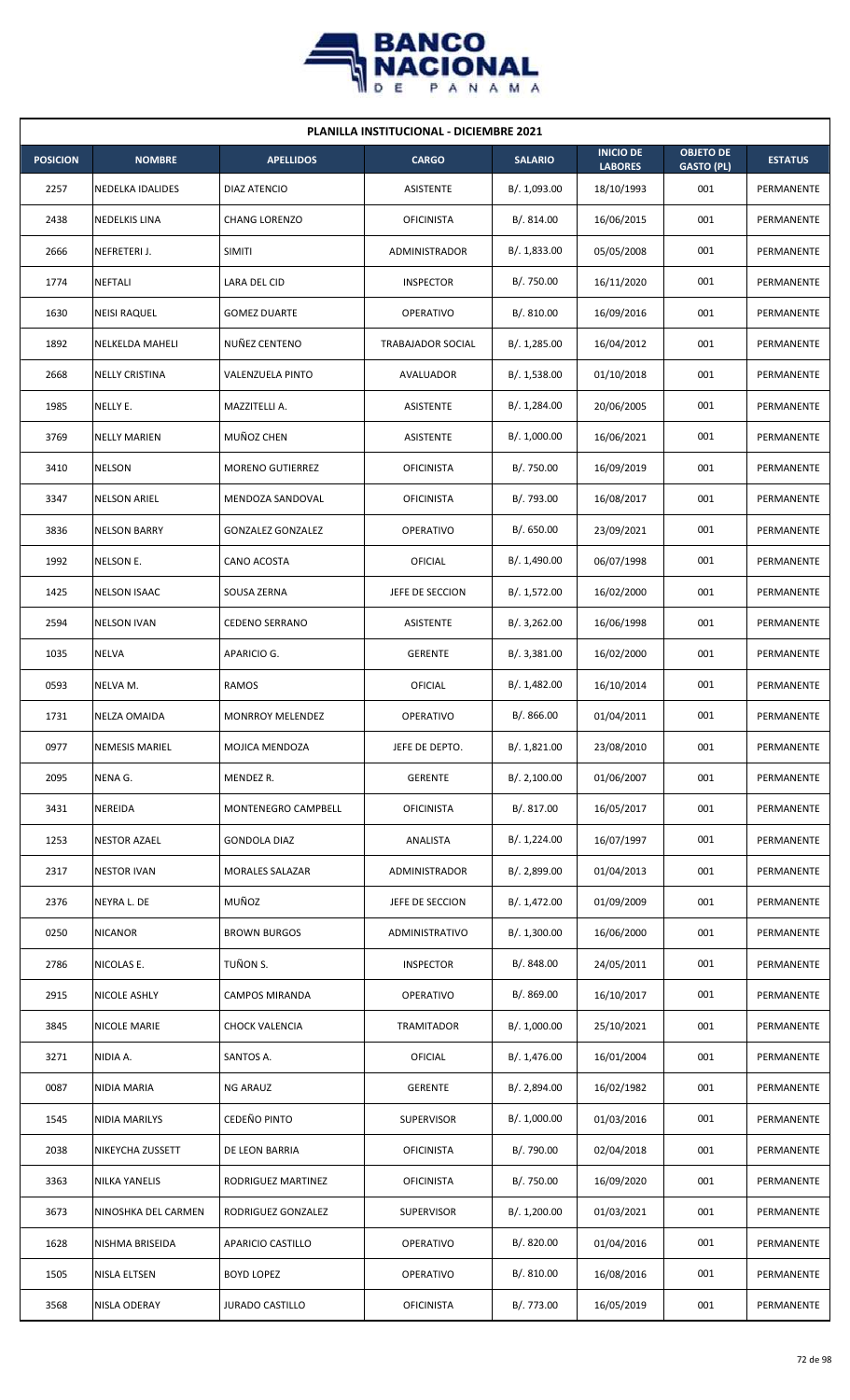

| <b>PLANILLA INSTITUCIONAL - DICIEMBRE 2021</b> |                          |                                       |                   |                |                                    |                                       |                |  |  |  |
|------------------------------------------------|--------------------------|---------------------------------------|-------------------|----------------|------------------------------------|---------------------------------------|----------------|--|--|--|
| <b>POSICION</b>                                | <b>NOMBRE</b>            | <b>APELLIDOS</b>                      | <b>CARGO</b>      | <b>SALARIO</b> | <b>INICIO DE</b><br><b>LABORES</b> | <b>OBJETO DE</b><br><b>GASTO (PL)</b> | <b>ESTATUS</b> |  |  |  |
| 3770                                           | <b>NITZI IRENE</b>       | <b>BOTELLO SUIRA</b>                  | OFICIAL           | B/. 1,350.00   | 17/06/2021                         | 003                                   | CONTINGENTE    |  |  |  |
| 1782                                           | NITZIA                   | NUNEZ VALENCIA                        | <b>OFICINISTA</b> | B/.825.00      | 13/02/2008                         | 001                                   | PERMANENTE     |  |  |  |
| 2136                                           | NITZIA MARITEL           | <b>GUEVARA BENITEZ</b>                | <b>SUPERVISOR</b> | B/. 1,147.00   | 11/03/2013                         | 001                                   | PERMANENTE     |  |  |  |
| 1903                                           | <b>NITZY ITZELA</b>      | VASQUEZ DE SANTOS                     | <b>OFICINISTA</b> | B/. 820.00     | 02/09/2013                         | 001                                   | PERMANENTE     |  |  |  |
| 3301                                           | NIVIA M.                 | <b>GONZALEZ</b>                       | JEFE DE SECCION   | B/. 1,674.00   | 21/01/2008                         | 001                                   | PERMANENTE     |  |  |  |
| 3159                                           | NIXA NATALIA             | ACOSTA SANJUR                         | ADMINISTRADOR     | B/.1,170.00    | 16/06/2008                         | 001                                   | PERMANENTE     |  |  |  |
| 2824                                           | <b>NOEL ARTURO</b>       | <b>GUTIERREZ DE GRACIA</b>            | <b>INSPECTOR</b>  | B/. 914.00     | 16/02/2006                         | 001                                   | PERMANENTE     |  |  |  |
| 1914                                           | <b>NOEL AUGUSTO</b>      | <b>CERRUD CASTRO</b>                  | <b>OFICINISTA</b> | B/.820.00      | 01/08/2016                         | 001                                   | PERMANENTE     |  |  |  |
| 2533                                           | <b>NOEL EMIR</b>         | VILLARREAL SAAVEDRA                   | <b>OPERATIVO</b>  | B/. 950.00     | 16/11/2016                         | 001                                   | PERMANENTE     |  |  |  |
| 2148                                           | <b>NOELLIS ITZEL</b>     | <b>MORELL VARGAS</b>                  | ASISTENTE         | B/. 876.00     | 07/03/2019                         | 001                                   | PERMANENTE     |  |  |  |
| 3409                                           | <b>NOEMI DARKELYS</b>    | PINEDA AIZPURUA                       | <b>OPERATIVO</b>  | B/. 770.00     | 01/02/2019                         | 001                                   | PERMANENTE     |  |  |  |
| 1340                                           | NOEMI R. DE              | <b>MARTINEZ</b>                       | <b>OFICIAL</b>    | B/. 1,792.00   | 16/05/1979                         | 001                                   | PERMANENTE     |  |  |  |
| 0229                                           | NOEMI S.                 | CASTILLO J.                           | COORDINADOR       | B/. 1,077.00   | 01/10/2014                         | 001                                   | PERMANENTE     |  |  |  |
| 2040                                           | <b>NOHELY NOEMI</b>      | <b>BONILLA VELASQUEZ</b>              | OFICIAL           | B/. 872.00     | 16/03/2018                         | 001                                   | PERMANENTE     |  |  |  |
| 2928                                           | <b>NOHELY STEPHANY</b>   | <b>CHANG LOPEZ</b>                    | <b>ASISTENTE</b>  | B/. 1,056.00   | 06/11/2015                         | 001                                   | PERMANENTE     |  |  |  |
| 1554                                           | <b>NORA YAJARA</b>       | PINZON DE LEON                        | OPERATIVO         | B/. 847.00     | 17/06/2013                         | 001                                   | PERMANENTE     |  |  |  |
| 2933                                           | <b>NORBERTO</b>          | SANTOS                                | TRABAJADOR MANUAL | B/. 849.00     | 01/08/2000                         | 001                                   | PERMANENTE     |  |  |  |
| 2949                                           | <b>NORBERTO</b>          | MEJIA JULIO                           | <b>CONDUCTOR</b>  | B/. 899.00     | 02/01/1992                         | 001                                   | PERMANENTE     |  |  |  |
| 1355                                           | <b>NORIEL</b>            | ALVARADO BARRIA                       | OFICIAL           | B/. 1,538.00   | 01/03/2018                         | 001                                   | PERMANENTE     |  |  |  |
| 2703                                           | <b>NORIS CRISTINA</b>    | <b>GUILLEN SANCHEZ</b>                | OPERATIVO         | B/. 650.00     | 27/12/2021                         | 001                                   | PERMANENTE     |  |  |  |
| 1335                                           | NORIS E.                 | GONZALEZ                              | <b>GERENTE</b>    | B/. 3,594.00   | 02/01/1996                         | 001                                   | PERMANENTE     |  |  |  |
| 3559                                           | <b>NORIS MARIA</b>       | <b>HERNANDEZ MADRID</b>               | ADMINISTRATIVO    | B/. 1,384.00   | 02/05/2019                         | 001                                   | PERMANENTE     |  |  |  |
| 0619                                           | NORMA E.                 | ABREGO G.                             | OFICIAL           | B/.1,518.00    | 23/04/2004                         | 001                                   | PERMANENTE     |  |  |  |
| 0978                                           | <b>NUBIA DEL CARMEN</b>  | <b>BOZA SANCHEZ</b>                   | <b>GERENTE</b>    | B/.3,468.00    | 01/07/2010                         | 001                                   | PERMANENTE     |  |  |  |
| 1385                                           | <b>NURIA YAXIELA</b>     | ROMERO CARR                           | <b>GERENTE</b>    | B/.3,412.00    | 18/07/2016                         | 001                                   | PERMANENTE     |  |  |  |
| 1811                                           | <b>NYDIA NADIUSKA</b>    | VELASQUEZ DE LOS RIOS                 | <b>OFICINISTA</b> | B/. 810.00     | 16/03/2016                         | 001                                   | PERMANENTE     |  |  |  |
| 2182                                           | <b>NYLVIS NIEVES</b>     | ESPINO ORIOL DIAZ                     | JEFE DE SECCION   | B/. 1,490.00   | 02/04/2012                         | 001                                   | PERMANENTE     |  |  |  |
| 1486                                           | OBED ABSALON             | LOPEZ LEWIS                           | <b>GESTOR</b>     | B/. 850.00     | 01/06/2020                         | 001                                   | PERMANENTE     |  |  |  |
| 0703                                           | <b>OCTAVIO</b>           | <b>ESTRADA FORBES</b>                 | <b>GERENTE</b>    | B/. 2,255.00   | 03/09/2018                         | 001                                   | PERMANENTE     |  |  |  |
| 0807                                           | <b>OCTAVIO MANUEL</b>    | <b>BATISTA PEREIRA</b>                | ANALISTA          | B/.1,061.00    | 01/04/2014                         | 001                                   | PERMANENTE     |  |  |  |
| 0635                                           | <b>ODA ATENAIDA</b>      | NIÑO DE PRESCOD                       | <b>OFICIAL</b>    | B/. 1,462.00   | 07/11/2011                         | 001                                   | PERMANENTE     |  |  |  |
| 1585                                           | <b>ODALYS</b>            | <b>GUERRA ALVAREZ</b>                 | <b>OFICINISTA</b> | B/. 1,023.00   | 18/11/2002                         | 001                                   | PERMANENTE     |  |  |  |
| 3699                                           | <b>ODALYS DEL CARMEN</b> | PERALTA DE LEON                       | <b>INSPECTOR</b>  | B/. 750.00     | 21/04/2021                         | 001                                   | PERMANENTE     |  |  |  |
| 1789                                           | <b>ODALYS ESTHER</b>     | HERRERA CARVAJAL                      | <b>OFICINISTA</b> | B/.866.00      | 01/09/2016                         | 001                                   | PERMANENTE     |  |  |  |
| 2931                                           | <b>ODERAY ESTHER</b>     | PERALTA BECHECHE DE<br><b>CHARLES</b> | <b>OPERATIVO</b>  | B/. 750.00     | 16/08/2019                         | 001                                   | PERMANENTE     |  |  |  |
| 2151                                           | <b>ODIS MALENA</b>       | <b>CASTILLO PLATERO</b>               | <b>SUPERVISOR</b> | B/.1,056.00    | 16/05/2018                         | 001                                   | PERMANENTE     |  |  |  |
| 3390                                           | <b>OFELIA IRIS</b>       | <b>ALMANZA MORALES</b>                | OPERATIVO         | B/. 750.00     | 16/09/2020                         | 001                                   | PERMANENTE     |  |  |  |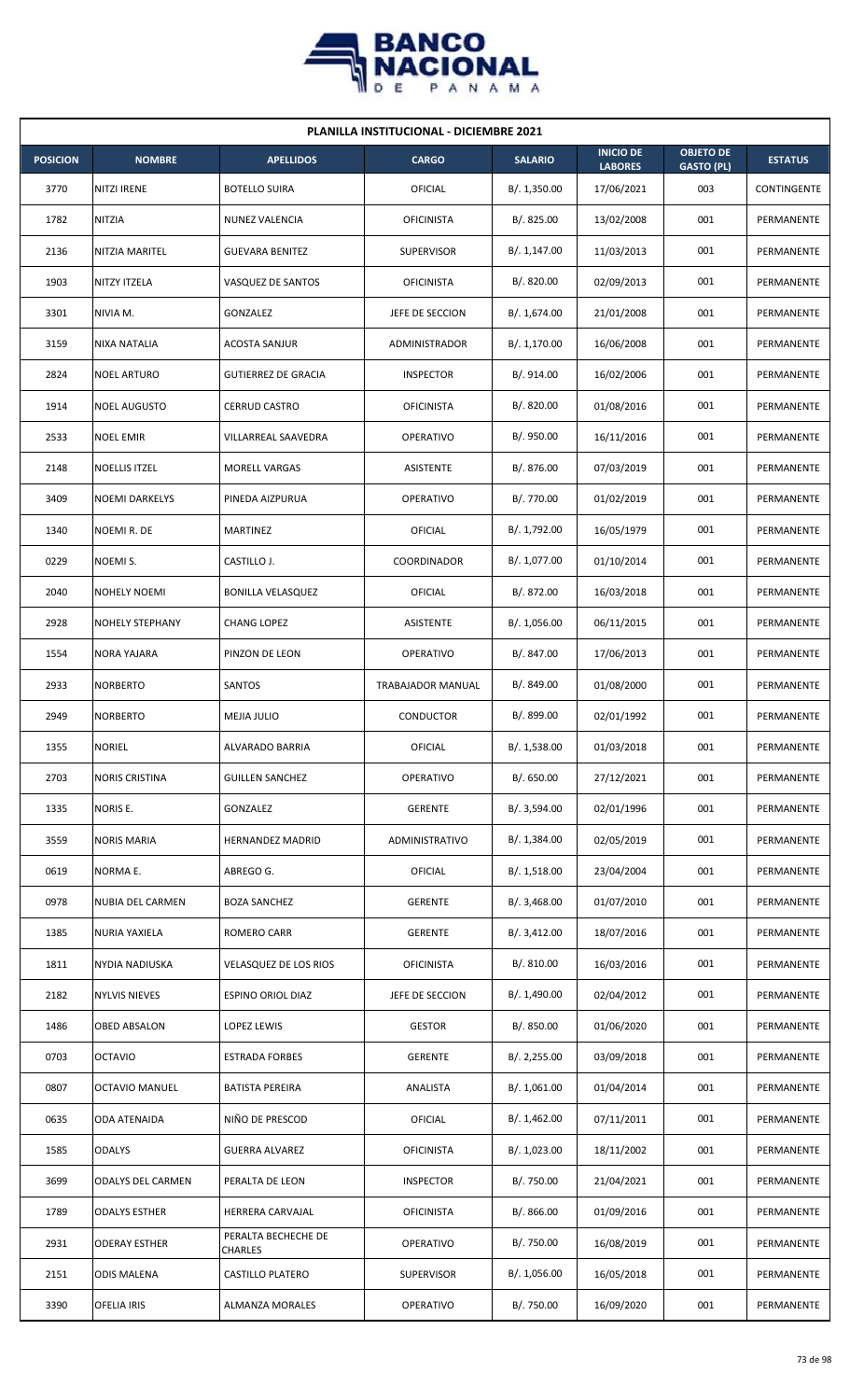

| <b>PLANILLA INSTITUCIONAL - DICIEMBRE 2021</b> |                         |                                    |                   |                |                                    |                                       |                |  |  |  |
|------------------------------------------------|-------------------------|------------------------------------|-------------------|----------------|------------------------------------|---------------------------------------|----------------|--|--|--|
| <b>POSICION</b>                                | <b>NOMBRE</b>           | <b>APELLIDOS</b>                   | <b>CARGO</b>      | <b>SALARIO</b> | <b>INICIO DE</b><br><b>LABORES</b> | <b>OBJETO DE</b><br><b>GASTO (PL)</b> | <b>ESTATUS</b> |  |  |  |
| 1281                                           | <b>OLGA</b>             | <b>RIVERA</b>                      | JEFE DE DEPTO.    | B/. 2,072.00   | 01/03/1988                         | 001                                   | PERMANENTE     |  |  |  |
| 0023                                           | <b>OLGA ELIZABETH</b>   | <b>CAZORLA PEREZ</b>               | ASISTENTE         | B/. 1,332.00   | 17/04/1995                         | 001                                   | PERMANENTE     |  |  |  |
| 2021                                           | <b>OLGA MARIA</b>       | MIRANDA PEREZ                      | OFICIAL           | B/.1,350.00    | 18/04/2011                         | 001                                   | PERMANENTE     |  |  |  |
| 2641                                           | <b>OLGA MERCEDES</b>    | HIM CASTILLO                       | <b>GERENTE</b>    | B/.2,153.00    | 02/05/2019                         | 001                                   | PERMANENTE     |  |  |  |
| 3639                                           | <b>OLGA RAQUEL</b>      | CASTRO DE RUIZ                     | <b>SUPERVISOR</b> | B/. 1,000.00   | 01/02/2021                         | 001                                   | PERMANENTE     |  |  |  |
| 2700                                           | OLGER ADEMAR            | <b>TORRES CUADRA</b>               | OFICIAL           | B/. 1,850.00   | 16/09/2021                         | 001                                   | PERMANENTE     |  |  |  |
| 1046                                           | <b>OLIVER</b>           | <b>GONZALEZ AVILA</b>              | OFICIAL           | B/.2,219.00    | 01/06/2012                         | 001                                   | PERMANENTE     |  |  |  |
| 2551                                           | OLIVER A.               | AMAYA ZERNA                        | JEFE DE DEPTO.    | B/. 3,407.00   | 10/05/1999                         | 001                                   | PERMANENTE     |  |  |  |
| 0756                                           | <b>OLIVER JAYSON</b>    | <b>CORTES CASTRO</b>               | OFICIAL           | B/. 1,795.00   | 16/08/2013                         | 001                                   | PERMANENTE     |  |  |  |
| 1838                                           | <b>OLIVER PATRICK</b>   | EVELYN CH.                         | <b>OFICINISTA</b> | B/. 836.00     | 16/06/1998                         | 001                                   | PERMANENTE     |  |  |  |
| 0163                                           | <b>OLIVERIO ARIEL</b>   | TRUJILLO SEMENZATO                 | <b>ABOGADO</b>    | B/. 1,826.00   | 01/03/2001                         | 001                                   | PERMANENTE     |  |  |  |
| 2799                                           | <b>OLIVIADES ARTURO</b> | <b>CEDENO VERGARA</b>              | <b>INSPECTOR</b>  | B/. 860.00     | 06/11/2008                         | 001                                   | PERMANENTE     |  |  |  |
| 0985                                           | <b>OLMEDO</b>           | SERRACIN S.                        | JEFE DE DEPTO.    | B/.2,869.00    | 16/07/1998                         | 001                                   | PERMANENTE     |  |  |  |
| 0008                                           | OLMEDO                  | ALMANZA A.                         | <b>GERENTE</b>    | B/.3,419.00    | 04/10/1994                         | 001                                   | PERMANENTE     |  |  |  |
| 2385                                           | <b>OLMEDO ANTONIO</b>   | <b>BRAVO SAMANIEGO</b>             | <b>GERENTE</b>    | B/. 1,752.00   | 16/07/2013                         | 001                                   | PERMANENTE     |  |  |  |
| 0857                                           | OMAIRA NIMIA            | MONTENEGRO CALDERON DE<br>CARREIRA | <b>OFICINISTA</b> | B/.816.00      | 16/09/2012                         | 001                                   | PERMANENTE     |  |  |  |
| 0515                                           | OMAR                    | <b>BONILLA</b>                     | ADMINISTRADOR     | B/. 2,037.00   | 25/08/1977                         | 001                                   | PERMANENTE     |  |  |  |
| 2642                                           | OMAR                    | <b>TEJADA</b>                      | <b>GERENTE</b>    | B/.3,246.00    | 20/07/1981                         | 001                                   | PERMANENTE     |  |  |  |
| 1888                                           | <b>OMAR</b>             | <b>DIOSES REYNA</b>                | SUPERVISOR        | B/. 1,082.00   | 01/08/2014                         | 001                                   | PERMANENTE     |  |  |  |
| 0198                                           | <b>OMAR</b>             | MARTINEZ ESPINOSA                  | <b>INSPECTOR</b>  | B/. 750.00     | 16/12/2020                         | 001                                   | PERMANENTE     |  |  |  |
| 0750                                           | <b>OMAR</b>             | MEJIA CORNEJO                      | <b>TECNICO</b>    | B/. 1,082.00   | 18/04/2016                         | 001                                   | PERMANENTE     |  |  |  |
| 0871                                           | <b>OMAR ABDIEL</b>      | <b>AGUIRRE FRIAS</b>               | <b>OFICINISTA</b> | B/. 1,011.00   | 01/05/1998                         | 001                                   | PERMANENTE     |  |  |  |
| 0910                                           | OMAR E.                 | PEREZ G.                           | <b>OFICINISTA</b> | B/. 790.00     | 01/12/2005                         | 001                                   | PERMANENTE     |  |  |  |
| 1198                                           | <b>OMAR EMIILIO</b>     | PINILLO CORDOBA                    | ADMINISTRATIVO    | B/. 1,576.00   | 16/05/2016                         | 001                                   | PERMANENTE     |  |  |  |
| 2858                                           | OMAR ENRIQUE            | ABREGO G.                          | <b>INSPECTOR</b>  | B/. 920.00     | 10/06/1996                         | 001                                   | PERMANENTE     |  |  |  |
| 1278                                           | OMAYRA LINETH           | PEREZ MONTERO                      | JEFE DE DEPTO.    | B/.2,538.00    | 17/04/2017                         | 001                                   | PERMANENTE     |  |  |  |
| 3078                                           | ORALDE                  | MONTENEGRO B.                      | <b>SUPERVISOR</b> | B/. 1,103.00   | 18/07/2005                         | 001                                   | PERMANENTE     |  |  |  |
| 1225                                           | ORANGEL                 | ORTEGA                             | JEFE DE SECCION   | B/. 1,757.00   | 01/09/2006                         | 001                                   | PERMANENTE     |  |  |  |
| 3192                                           | <b>OREYDA THAIS</b>     | <b>OSORIO MARTINEZ</b>             | JEFE DE SECCION   | B/.1,435.00    | 02/07/2019                         | 001                                   | PERMANENTE     |  |  |  |
| 1479                                           | ORIEL                   | PEREZ GONZALEZ                     | OPERATIVO         | B/. 1,376.00   | 18/02/1999                         | 001                                   | PERMANENTE     |  |  |  |
| 0353                                           | ORIEL E.                | SAAVEDRA R.                        | JEFE DE SECCION   | B/. 2,025.00   | 16/06/2005                         | 001                                   | PERMANENTE     |  |  |  |
| 3197                                           | ORIS                    | SOTO NUNEZ                         | <b>GERENTE</b>    | B/. 3,540.00   | 10/08/2009                         | 001                                   | PERMANENTE     |  |  |  |
| 2229                                           | ORIS E.                 | ALGANDONA S.                       | <b>GESTOR</b>     | B/.1,088.00    | 01/01/2008                         | 001                                   | PERMANENTE     |  |  |  |
| 0638                                           | ORIS ELENA              | MARTINEZ SANTAMARIA                | OFICIAL           | B/. 1,490.00   | 16/10/2015                         | 001                                   | PERMANENTE     |  |  |  |
| 3674                                           | ORLANDO                 | VALDES ANINO                       | <b>INSPECTOR</b>  | B/. 750.00     | 01/03/2021                         | 001                                   | PERMANENTE     |  |  |  |
| 0134                                           | ORLANDO                 | RIVERA                             | <b>GERENTE</b>    | B/. 2,781.00   | 01/04/2019                         | 001                                   | PERMANENTE     |  |  |  |
| 2950                                           | ORLANDO A.              | GONZALEZ C.                        | CONDUCTOR         | B/. 1,158.00   | 16/07/2003                         | 001                                   | PERMANENTE     |  |  |  |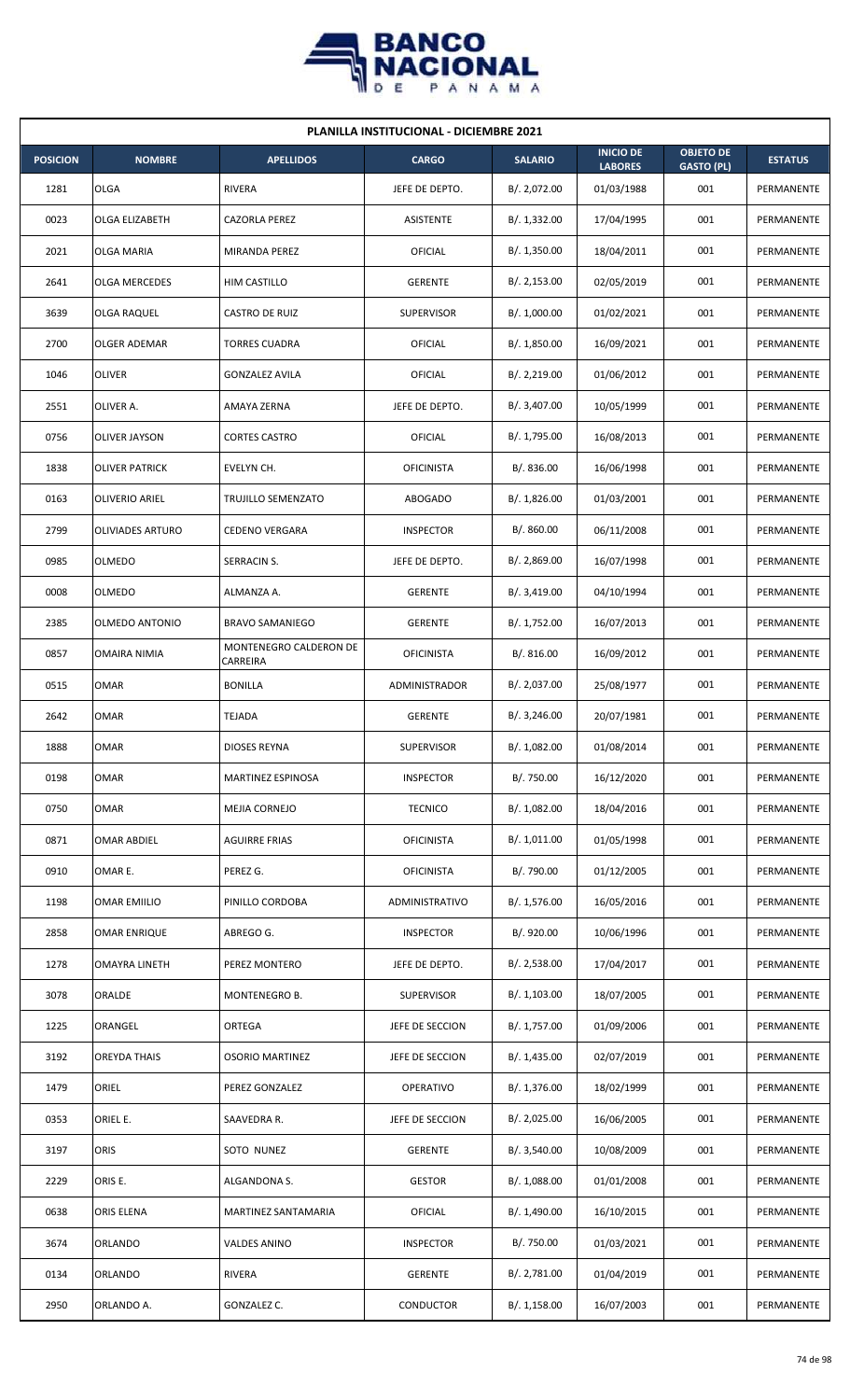

| <b>PLANILLA INSTITUCIONAL - DICIEMBRE 2021</b> |                        |                           |                   |                |                                    |                                       |                |  |  |  |
|------------------------------------------------|------------------------|---------------------------|-------------------|----------------|------------------------------------|---------------------------------------|----------------|--|--|--|
| <b>POSICION</b>                                | <b>NOMBRE</b>          | <b>APELLIDOS</b>          | <b>CARGO</b>      | <b>SALARIO</b> | <b>INICIO DE</b><br><b>LABORES</b> | <b>OBJETO DE</b><br><b>GASTO (PL)</b> | <b>ESTATUS</b> |  |  |  |
| 2963                                           | ORLANDO A.             | VERGARA B.                | CONDUCTOR         | B/.816.00      | 16/04/2001                         | 001                                   | PERMANENTE     |  |  |  |
| 1118                                           | ORLANDO E.             | JARAMILLO O.              | OFICIAL           | B/.2,247.00    | 24/07/2003                         | 001                                   | PERMANENTE     |  |  |  |
| 3195                                           | ORLANDO RENE           | ALVARADO DE GRACIA        | JEFE DE DEPTO.    | B/.2,595.00    | 01/08/1997                         | 001                                   | PERMANENTE     |  |  |  |
| 3348                                           | <b>ORLEYS CELIDETH</b> | POLANCO GARCIA            | <b>OFICINISTA</b> | B/. 790.00     | 18/06/2018                         | 001                                   | PERMANENTE     |  |  |  |
| 2672                                           | <b>OSCAR</b>           | LO POLITO AUSTIN          | ANALISTA          | B/. 3,198.00   | 15/07/2011                         | 001                                   | PERMANENTE     |  |  |  |
| 1618                                           | <b>OSCAR</b>           | <b>TUNON MARTINEZ</b>     | <b>OPERATIVO</b>  | B/. 1,214.00   | 01/02/2000                         | 001                                   | PERMANENTE     |  |  |  |
| 3365                                           | <b>OSCAR</b>           | OTERO RODRIGUEZ           | <b>INSPECTOR</b>  | B/. 750.00     | 16/09/2020                         | 001                                   | PERMANENTE     |  |  |  |
| 0658                                           | <b>OSCAR</b>           | <b>BERROA NUNEZ</b>       | <b>OFICIAL</b>    | B/.1,419.00    | 01/06/2018                         | 001                                   | PERMANENTE     |  |  |  |
| 3826                                           | <b>OSCAR ABDIEL</b>    | PEREZ SANTAMARIA          | <b>TECNICO</b>    | B/. 750.00     | 12/08/2021                         | 001                                   | PERMANENTE     |  |  |  |
| 2190                                           | <b>OSCAR ARCENIO</b>   | <b>CEDENO</b>             | <b>SUPERVISOR</b> | B/. 1,655.00   | 01/11/1967                         | 001                                   | PERMANENTE     |  |  |  |
| 3611                                           | <b>OSCAR ENRIQUE</b>   | <b>CORDOBA BATISTA</b>    | <b>OFICINISTA</b> | B/. 750.00     | 01/12/2020                         | 001                                   | PERMANENTE     |  |  |  |
| 2625                                           | <b>OSIRIS ALINA</b>    | <b>GOMEZ BATISTA</b>      | <b>OFICINISTA</b> | B/. 720.00     | 18/03/2019                         | 001                                   | PERMANENTE     |  |  |  |
| 1133                                           | <b>OSIRIS EDNA</b>     | RODRIGUEZ BECERRA         | OFICIAL           | B/. 1,795.00   | 16/12/2016                         | 001                                   | PERMANENTE     |  |  |  |
| 3145                                           | <b>OSIRIS MARIELA</b>  | MARTINEZ JIMENEZ          | OFICIAL           | B/. 1,500.00   | 16/09/2020                         | 001                                   | PERMANENTE     |  |  |  |
| 1124                                           | <b>OSMIN</b>           | <b>CACERES AGUIRRE</b>    | OFICIAL           | B/.2,000.00    | 01/09/2021                         | 001                                   | PERMANENTE     |  |  |  |
| 2738                                           | <b>OSVALDO</b>         | MADRID CAMAÑO             | <b>INSPECTOR</b>  | B/. 855.00     | 12/12/2011                         | 001                                   | PERMANENTE     |  |  |  |
| 2557                                           | OSVALDO ISAAC          | SOLANILLA VALDESPINO      | JEFE DE DEPTO.    | B/. 3,375.00   | 03/12/2012                         | 001                                   | PERMANENTE     |  |  |  |
| 1807                                           | <b>OSVALDO IVAN</b>    | <b>CHRISTIE ROBLES</b>    | <b>OFICINISTA</b> | B/. 810.00     | 01/01/2013                         | 001                                   | PERMANENTE     |  |  |  |
| 2371                                           | <b>OSVALDO LEONEL</b>  | MARTINEZ A.               | <b>SUPERVISOR</b> | B/. 1,277.00   | 18/10/1993                         | 001                                   | PERMANENTE     |  |  |  |
| 2728                                           | <b>OVIDIO</b>          | <b>SEGURA PAZ</b>         | <b>INSPECTOR</b>  | B/. 899.00     | 17/02/1994                         | 001                                   | PERMANENTE     |  |  |  |
| 0551                                           | <b>OVIDIO EVELIS</b>   | MONTENEGRO HENRIQUEZ      | <b>GERENTE</b>    | B/.2,100.00    | 01/07/2015                         | 001                                   | PERMANENTE     |  |  |  |
| 2967                                           | <b>OVIDIO JUVENAL</b>  | <b>TRISTAN CORREA</b>     | CONDUCTOR         | B/. 722.00     | 01/07/2013                         | 001                                   | PERMANENTE     |  |  |  |
| 0583                                           | OYUKI G. DE            | PEREZ                     | OFICIAL           | B/.1,350.00    | 07/08/2001                         | 001                                   | PERMANENTE     |  |  |  |
| 2822                                           | PALESTINO              | ROBERTO TROTMAN           | <b>INSPECTOR</b>  | B/. 814.00     | 01/08/2016                         | 001                                   | PERMANENTE     |  |  |  |
| 3349                                           | PAOLA ANAMARIA         | <b>ACOSTA RICO</b>        | ASISTENTE         | B/. 1,000.00   | 02/04/2018                         | 001                                   | PERMANENTE     |  |  |  |
| 3805                                           | PAOLA MARIEL           | PERALTA SANCHEZ           | <b>OFICINISTA</b> | B/. 750.00     | 27/07/2021                         | 001                                   | PERMANENTE     |  |  |  |
| 1953                                           | PAOLETTE DEL CARMEN    | JARAMILLO                 | JEFE DE SECCION   | B/.1,350.00    | 02/07/2009                         | 001                                   | PERMANENTE     |  |  |  |
| 0045                                           | PARCELIA DEL C.        | MENENDEZ VANELA           | ASISTENTE         | B/.2,466.00    | 04/04/1983                         | 001                                   | PERMANENTE     |  |  |  |
| 3393                                           | PATRIA ANGÉLICA        | <b>AYON RODRIGUEZ</b>     | OPERATIVO         | B/. 750.00     | 01/09/2020                         | 001                                   | PERMANENTE     |  |  |  |
| 1285                                           | <b>PATRICIA</b>        | ASHBY CHIAL               | <b>GERENTE</b>    | B/. 2,801.00   | 13/09/2010                         | 001                                   | PERMANENTE     |  |  |  |
| 3740                                           | <b>PATRICIA</b>        | CORRO MORENO              | TRAMITADOR        | B/. 850.00     | 24/05/2021                         | 001                                   | PERMANENTE     |  |  |  |
| 2224                                           | <b>PATRICIA</b>        | <b>BARSALLO RODRIGUEZ</b> | ADMINISTRATIVO    | B/. 1,518.00   | 16/09/2016                         | 001                                   | PERMANENTE     |  |  |  |
| 2248                                           | PATRICIA CAROLINA      | <b>CACERES CONCEPCION</b> | <b>GESTOR</b>     | B/. 929.00     | 16/03/2012                         | 001                                   | PERMANENTE     |  |  |  |
| 0031                                           | PATRICIA DEL CARMEN    | <b>TUNON ROSS</b>         | <b>ASISTENTE</b>  | B/.1,588.00    | 18/10/1993                         | 001                                   | PERMANENTE     |  |  |  |
| 1586                                           | PATRICIA E.            | RIOS M.                   | <b>OFICINISTA</b> | B/. 1,041.00   | 18/04/2005                         | 001                                   | PERMANENTE     |  |  |  |
| 3432                                           | PATRICIA ENITH         | <b>DELGADO VIGIL</b>      | <b>OFICINISTA</b> | B/. 770.00     | 17/09/2018                         | 001                                   | PERMANENTE     |  |  |  |
| 2626                                           | PATRICIA ODERAY        | SANCHEZ RODRIGUEZ         | OPERATIVO         | B/. 770.00     | 07/03/2019                         | 001                                   | PERMANENTE     |  |  |  |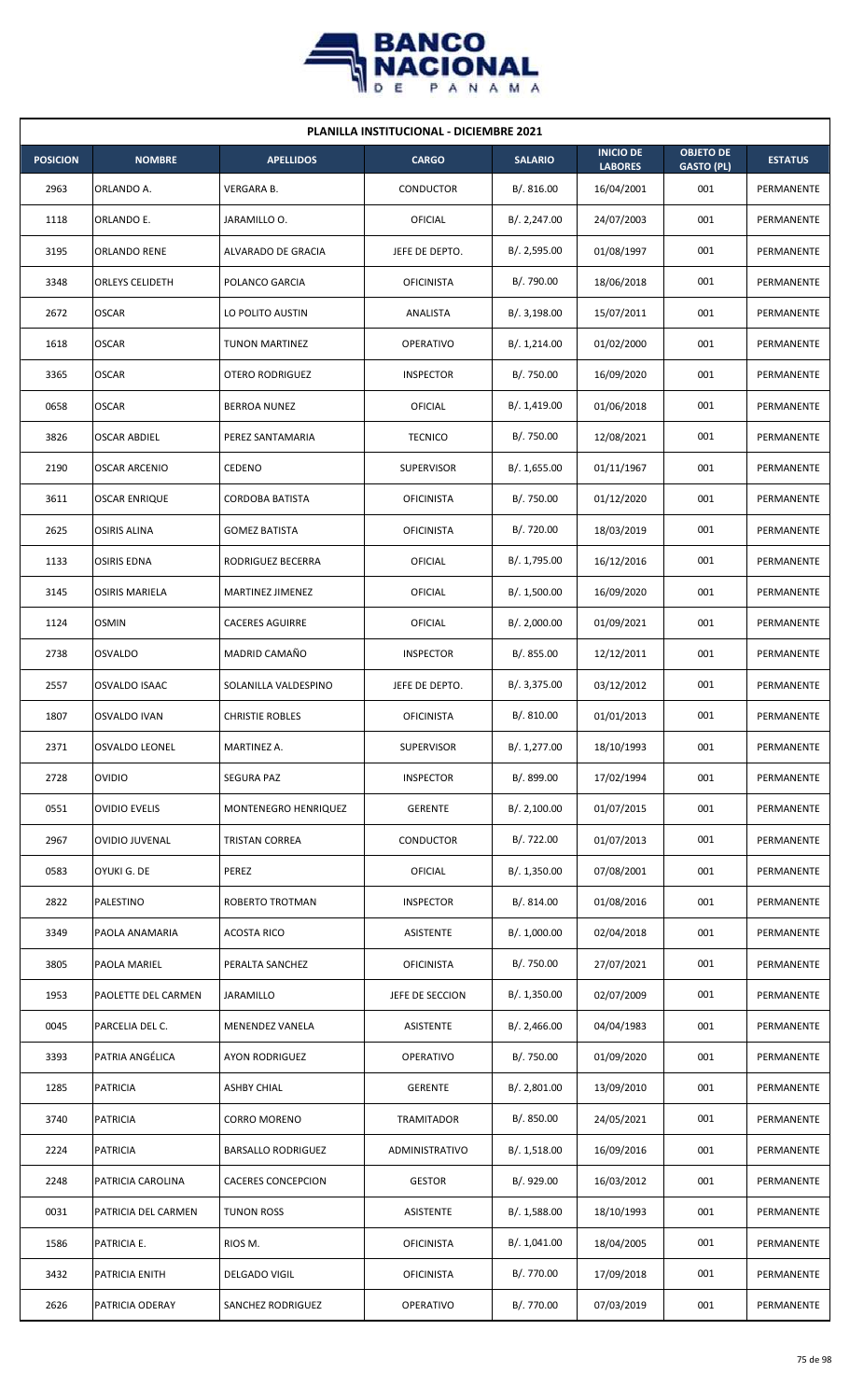

| <b>PLANILLA INSTITUCIONAL - DICIEMBRE 2021</b> |                    |                           |                   |                |                                    |                                       |                   |  |  |  |
|------------------------------------------------|--------------------|---------------------------|-------------------|----------------|------------------------------------|---------------------------------------|-------------------|--|--|--|
| <b>POSICION</b>                                | <b>NOMBRE</b>      | <b>APELLIDOS</b>          | <b>CARGO</b>      | <b>SALARIO</b> | <b>INICIO DE</b><br><b>LABORES</b> | <b>OBJETO DE</b><br><b>GASTO (PL)</b> | <b>ESTATUS</b>    |  |  |  |
| 2051                                           | <b>PATRICIO</b>    | MONTEZUMA MONTEZUMA       | <b>GERENTE</b>    | B/.2,100.00    | 16/10/2007                         | 001                                   | PERMANENTE        |  |  |  |
| 0024                                           | PAULA EUGENIA      | PATINO CALANDRIA DE PONCE | <b>OFICIAL</b>    | B/. 1,476.00   | 01/09/2003                         | 001                                   | PERMANENTE        |  |  |  |
| 0840                                           | PAULA J.           | TAPIA C.                  | <b>OFICINISTA</b> | B/. 810.00     | 16/06/2005                         | 001                                   | PERMANENTE        |  |  |  |
| 3009                                           | PAULINO            | <b>GOMEZ MENDOZA</b>      | TRABAJADOR MANUAL | B/0.692.00     | 16/01/2013                         | 001                                   | PERMANENTE        |  |  |  |
| 1202                                           | PEBBELS M.         | CASTILLO R.               | JEFE DE DEPTO.    | B/.2,100.00    | 02/05/2007                         | 001                                   | PERMANENTE        |  |  |  |
| 1857                                           | PEDRO              | GONZALEZ                  | <b>OFICINISTA</b> | B/. 1,080.00   | 01/09/1989                         | 001                                   | PERMANENTE        |  |  |  |
| 1947                                           | PEDRO              | BANDA G.                  | <b>OFICINISTA</b> | B/. 941.00     | 01/04/2005                         | 001                                   | PERMANENTE        |  |  |  |
| 2768                                           | PEDRO              | GONZALEZ C.               | <b>INSPECTOR</b>  | B/. 920.00     | 16/10/1991                         | 001                                   | PERMANENTE        |  |  |  |
| 3451                                           | PEDRO              | SMITH PINEDA              | <b>INSPECTOR</b>  | B/. 790.00     | 16/03/2018                         | 001                                   | PERMANENTE        |  |  |  |
| 3061                                           | PEDRO AMETH        | <b>GIL ORTEGA</b>         | TRABAJADOR MANUAL | B/. 790.00     | 16/05/2018                         | 001                                   | PERMANENTE        |  |  |  |
| 3433                                           | PEDRO ANDRES       | <b>GUTIERREZ CASTILLO</b> | <b>OFICINISTA</b> | B/. 813.00     | 01/02/2017                         | 001                                   | <b>PERMANENTE</b> |  |  |  |
| 3532                                           | PEDRO ANTONIO      | QUIJANO NARANJO           | <b>OFICINISTA</b> | B/. 770.00     | 17/12/2018                         | 001                                   | PERMANENTE        |  |  |  |
| 0281                                           | PEDRO AURELIO      | <b>DOMINGUEZ</b>          | <b>OFICINISTA</b> | B/. 1,022.00   | 16/07/2003                         | 001                                   | PERMANENTE        |  |  |  |
| 2997                                           | PEDRO FRANCISCO    | <b>CHIARI RODRIGUEZ</b>   | <b>OFICINISTA</b> | B/. 740.00     | 01/12/2016                         | 001                                   | PERMANENTE        |  |  |  |
| 0170                                           | PEDRO JUAN         | EVANS C.                  | ABOGADO           | B/.1,581.00    | 25/06/2003                         | 001                                   | PERMANENTE        |  |  |  |
| 2303                                           | PEDRO LUIS         | RODRIGUEZ MARTINEZ        | <b>OPERATIVO</b>  | B/. 720.00     | 01/09/2017                         | 001                                   | PERMANENTE        |  |  |  |
| 0123                                           | PEDRO LUIS         | ARAUZ GOW                 | <b>GERENTE</b>    | B/. 2,401.00   | 01/10/2013                         | 001                                   | PERMANENTE        |  |  |  |
| 1388                                           | PEDRO NOLASCO      | <b>AIZPURUA</b>           | <b>GERENTE</b>    | B/. 3,300.00   | 17/01/1994                         | 001                                   | PERMANENTE        |  |  |  |
| 0783                                           | PENNY LIRIETH      | SUAREZ CASTILLO           | <b>OFICINISTA</b> | B/. 849.00     | 01/07/2012                         | 001                                   | PERMANENTE        |  |  |  |
| 3029                                           | PERLA HAYDEÉ       | DE LEÓN PINEDA            | JEFE DE DEPTO.    | B/. 1,839.00   | 01/01/2011                         | 001                                   | PERMANENTE        |  |  |  |
| 0429                                           | PETER LUCCIO       | PINEDA SAAVEDRA           | ASISTENTE         | B/. 2,500.00   | 25/10/2021                         | 001                                   | PERMANENTE        |  |  |  |
| 2426                                           | PETRA MARIA        | RODRIGUEZ                 | <b>OFICIAL</b>    | B/. 1,668.00   | 18/02/1988                         | 001                                   | PERMANENTE        |  |  |  |
| 2258                                           | PETTINA J.         | TERRIENTES                | <b>GESTOR</b>     | B/. 920.00     | 25/04/2005                         | 001                                   | PERMANENTE        |  |  |  |
| 2362                                           | PIER LINA L.DE     | <b>BARRIOS</b>            | <b>SUPERVISOR</b> | B/. 1,093.00   | 24/11/2003                         | 001                                   | PERMANENTE        |  |  |  |
| 3741                                           | PILAR              | PEREZ BALLESTEROS         | <b>OFICINISTA</b> | B/. 800.00     | 13/05/2021                         | 003                                   | CONTINGENTE       |  |  |  |
| 0208                                           | PIO DEL CARMEN     | RODRIGUEZ M.              | <b>OFICINISTA</b> | B/. 1,300.00   | 01/06/1982                         | 001                                   | PERMANENTE        |  |  |  |
| 1341                                           | PLINIO             | VARELA M.                 | <b>OFICIAL</b>    | B/. 2,750.00   | 02/03/2009                         | 001                                   | PERMANENTE        |  |  |  |
| 0659                                           | PRISCILA MADELAEN  | GOMEZ                     | <b>OFICIAL</b>    | B/.1,469.00    | 16/06/2017                         | 001                                   | PERMANENTE        |  |  |  |
| 3806                                           | PRISILA DEL CARMEN | LAU                       | ANALISTA          | B/. 900.00     | 30/07/2021                         | 001                                   | PERMANENTE        |  |  |  |
| 1822                                           | <b>QUERUBE</b>     | RAMOS DE MEDINA           | <b>OFICINISTA</b> | B/. 872.00     | 01/12/2010                         | 001                                   | PERMANENTE        |  |  |  |
| 2341                                           | <b>QUINTIN</b>     | ROBLES M.                 | <b>SUPERVISOR</b> | B/. 1,379.00   | 20/02/1980                         | 001                                   | PERMANENTE        |  |  |  |
| 0586                                           | RACHEL SUE         | JAEN CASTILLO             | OFICIAL           | B/. 1,426.00   | 18/09/2013                         | 001                                   | PERMANENTE        |  |  |  |
| 2612                                           | RADAMES ALEXIS     | <b>GUERRERO REYES</b>     | INGENIERO         | B/.2,400.00    | 21/09/2011                         | 001                                   | PERMANENTE        |  |  |  |
| 3742                                           | RADAMES EMILIO     | LUNA CEBALLOS             | <b>INSPECTOR</b>  | B/. 750.00     | 10/05/2021                         | 001                                   | PERMANENTE        |  |  |  |
| 3045                                           | RAFAEL             | AGRAZAL                   | SUPERVISOR        | B/. 1,000.00   | 01/05/1990                         | 001                                   | PERMANENTE        |  |  |  |
| 2719                                           | RAFAEL             | ROMERO CORPAS             | <b>INSPECTOR</b>  | B/. 924.00     | 05/05/1986                         | 001                                   | PERMANENTE        |  |  |  |
| 2980                                           | RAFAEL             | <b>MENDEZ LINARES</b>     | <b>SUPERVISOR</b> | B/. 1,508.00   | 18/10/1993                         | 001                                   | PERMANENTE        |  |  |  |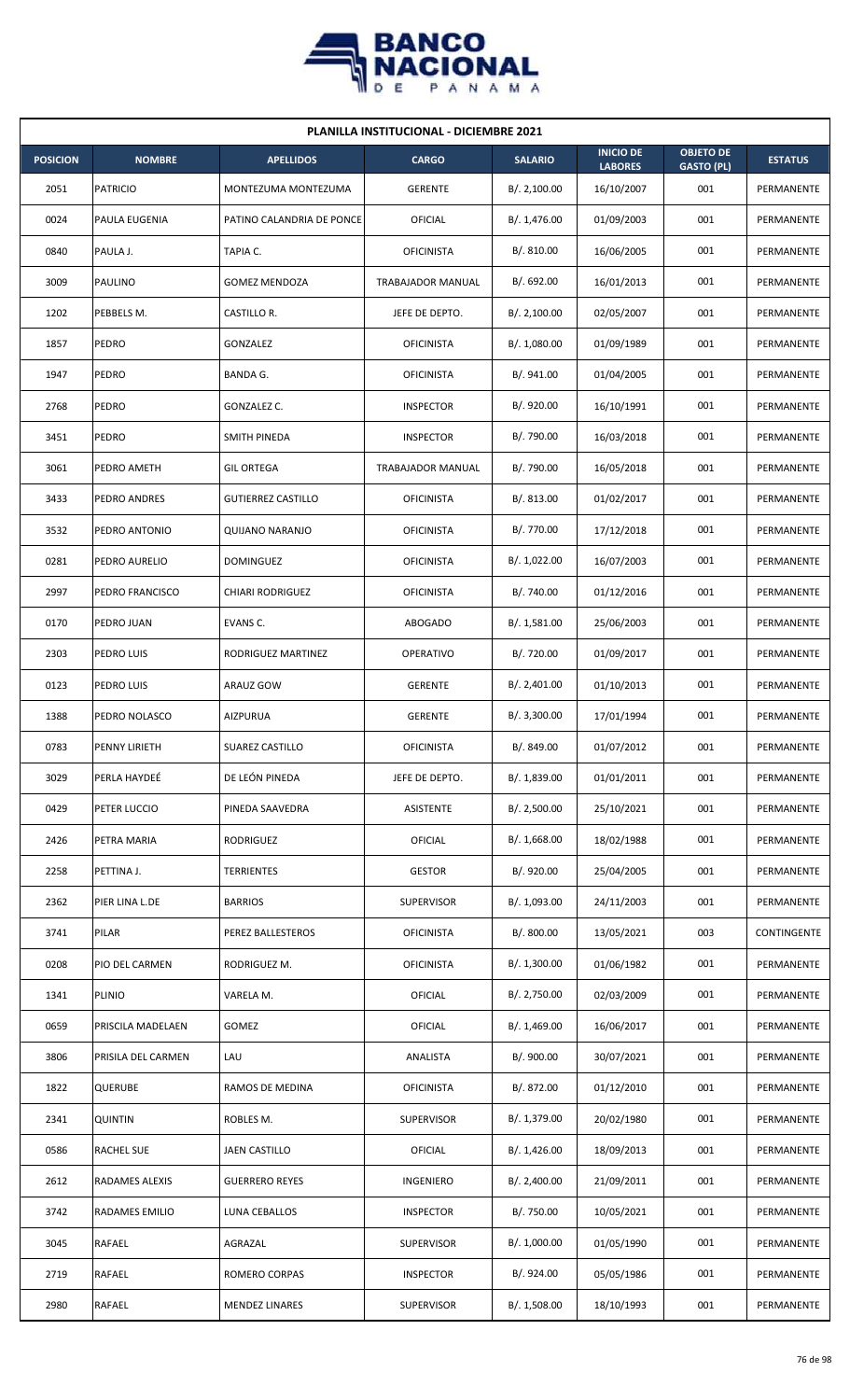

| <b>PLANILLA INSTITUCIONAL - DICIEMBRE 2021</b> |                        |                            |                   |                |                                    |                                       |                |  |  |
|------------------------------------------------|------------------------|----------------------------|-------------------|----------------|------------------------------------|---------------------------------------|----------------|--|--|
| <b>POSICION</b>                                | <b>NOMBRE</b>          | <b>APELLIDOS</b>           | <b>CARGO</b>      | <b>SALARIO</b> | <b>INICIO DE</b><br><b>LABORES</b> | <b>OBJETO DE</b><br><b>GASTO (PL)</b> | <b>ESTATUS</b> |  |  |
| 2819                                           | RAFAEL                 | AGUIRRE BEITIA             | <b>SUPERVISOR</b> | B/. 1,245.00   | 01/06/2001                         | 001                                   | PERMANENTE     |  |  |
| 2548                                           | RAFAEL                 | CASTILLO M.                | <b>GERENTE</b>    | B/.3,465.00    | 01/08/2005                         | 001                                   | PERMANENTE     |  |  |
| 0102                                           | <b>RAFAEL</b>          | SERRACIN GONZALEZ          | <b>GERENTE</b>    | B/. 2,273.00   | 16/02/2016                         | 001                                   | PERMANENTE     |  |  |
| 3395                                           | <b>RAFAEL ALBERTO</b>  | SALDAÑA GONZÁLEZ           | <b>OPERATIVO</b>  | B/. 793.00     | 02/04/2018                         | 001                                   | PERMANENTE     |  |  |
| 2894                                           | RAFAEL ALBERTO         | DE SEDA                    | <b>INSPECTOR</b>  | B/. 898.00     | 16/10/1991                         | 001                                   | PERMANENTE     |  |  |
| 0688                                           | RAFAEL ALEXI           | LUCERO CORTES              | <b>ASISTENTE</b>  | B/. 938.00     | 03/04/2017                         | 001                                   | PERMANENTE     |  |  |
| 0704                                           | <b>RAFAEL ALFREDO</b>  | JAEN P.                    | <b>GERENTE</b>    | B/.3,262.00    | 16/09/2003                         | 001                                   | PERMANENTE     |  |  |
| 0725                                           | RAFAEL AMETH           | DIAZ BONILLA               | <b>SUPERVISOR</b> | B/. 1,545.00   | 16/04/2019                         | 001                                   | PERMANENTE     |  |  |
| 3771                                           | RAFAEL AMETH           | <b>BONILLA REECE</b>       | <b>GESTOR</b>     | B/. 750.00     | 07/06/2021                         | 001                                   | PERMANENTE     |  |  |
| 2540                                           | RAFAEL ANTONIO         | RODRIGUEZ ALVAREZ          | <b>OFICINISTA</b> | B/. 750.00     | 17/02/2020                         | 001                                   | PERMANENTE     |  |  |
| 0282                                           | RAFAEL E.              | RODRIGUEZ T.               | <b>GESTOR</b>     | B/. 970.00     | 01/10/1990                         | 001                                   | PERMANENTE     |  |  |
| 1122                                           | RAFAEL EDMUNDO         | CABALLERO ESPINOSA         | OFICIAL           | B/. 1,894.00   | 04/05/2015                         | 001                                   | PERMANENTE     |  |  |
| 2777                                           | RAFAEL ENRIQUE         | ORTEGA VALDES              | <b>INSPECTOR</b>  | B/. 924.00     | 01/06/2000                         | 001                                   | PERMANENTE     |  |  |
| 3596                                           | RAFFAELLA              | <b>CUESTAS LAFRATTA</b>    | <b>GERENTE</b>    | B/.4,000.00    | 02/03/2020                         | 001                                   | PERMANENTE     |  |  |
| 2390                                           | <b>RAINIER EDGARDO</b> | <b>GARCIA POLO</b>         | <b>ASISTENTE</b>  | B/.902.00      | 01/06/2018                         | 001                                   | PERMANENTE     |  |  |
| 0333                                           | RAMIRO                 | <b>GUTIERREZ</b>           | <b>INSPECTOR</b>  | B/.2,568.00    | 05/03/1987                         | 001                                   | PERMANENTE     |  |  |
| 2277                                           | RAMIRO EDUARDO         | IBAÑEZ VALDERRAMA          | <b>TECNICO</b>    | B/. 1,100.00   | 17/02/2020                         | 001                                   | PERMANENTE     |  |  |
| 1366                                           | <b>RAMIRO ERNESTO</b>  | <b>VILLARREAL CALDERON</b> | OFICIAL           | B/. 1,433.00   | 16/10/2017                         | 001                                   | PERMANENTE     |  |  |
| 3696                                           | RAMIRO ERNESTO         | NAVARRO MARCIAGA           | MENSAJERO         | B/. 600.00     | 16/04/2021                         | 001                                   | PERMANENTE     |  |  |
| 1074                                           | RAMON                  | VELASQUEZ A.               | OFICIAL           | B/.2,105.00    | 16/02/2009                         | 001                                   | PERMANENTE     |  |  |
| 3640                                           | RANDALL URIEL          | <b>FULLER TERREROS</b>     | <b>OFICINISTA</b> | B/. 750.00     | 17/02/2021                         | 001                                   | PERMANENTE     |  |  |
| 2664                                           | RANDOL A.              | PINEDA D.                  | <b>TECNICO</b>    | B/. 3,095.00   | 18/09/2000                         | 001                                   | PERMANENTE     |  |  |
| 2940                                           | RANGEL                 | MONTENEGRO H.              | CONDUCTOR         | B/. 971.00     | 01/04/1982                         | 001                                   | PERMANENTE     |  |  |
| 0309                                           | RAQUEL                 | <b>BARRIA BATISTA</b>      | <b>OFICINISTA</b> | B/. 997.00     | 16/02/2004                         | 001                                   | PERMANENTE     |  |  |
| 2442                                           | RAQUEL B.              | VERGARA                    | <b>OFICINISTA</b> | B/. 848.00     | 16/10/2007                         | 001                                   | PERMANENTE     |  |  |
| 1917                                           | RAQUEL YARABIS         | <b>COPRI ATENCIO</b>       | <b>SUPERVISOR</b> | B/. 1,000.00   | 03/01/2017                         | 001                                   | PERMANENTE     |  |  |
| 2813                                           | RAUL                   | <b>MORENO FUENTES</b>      | <b>INSPECTOR</b>  | B/. 865.00     | 17/02/2014                         | 001                                   | PERMANENTE     |  |  |
| 1447                                           | RAUL ALEXIS            | <b>CORTES BARRIOS</b>      | JEFE DE DEPTO.    | B/.1,600.00    | 18/01/2021                         | 001                                   | PERMANENTE     |  |  |
| 3237                                           | RAYSA ANNETTE          | SANTANA MORAN              | <b>OFICINISTA</b> | B/. 790.00     | 18/06/2018                         | 001                                   | PERMANENTE     |  |  |
| 1127                                           | <b>RAYSON REINEL</b>   | RODRIGUEZ VELASQUEZ        | OFICIAL           | B/. 1,894.00   | 01/06/2017                         | 001                                   | PERMANENTE     |  |  |
| 0554                                           | REBECA DE              | RIQUELME                   | OFICIAL           | B/. 1,608.00   | 01/12/1982                         | 001                                   | PERMANENTE     |  |  |
| 0927                                           | REBECA SUSETTE         | REYES SOTILLO              | SUPERVISOR        | B/.1,061.00    | 18/04/2016                         | 001                                   | PERMANENTE     |  |  |
| 2062                                           | REGINA RAQUEL          | <b>CASTILLO GRAJALES</b>   | ASISTENTE         | B/. 1,200.00   | 01/10/2020                         | 001                                   | PERMANENTE     |  |  |
| 1003                                           | REINA ELIZABETH        | ORTEGA TRILLO DE ADAMES    | <b>GERENTE</b>    | B/. 3,700.00   | 16/10/2020                         | 001                                   | PERMANENTE     |  |  |
| 1296                                           | REINALDO A.            | <b>CEDENO VERGARA</b>      | <b>GESTOR</b>     | B/. 810.00     | 02/01/2001                         | 001                                   | PERMANENTE     |  |  |
| 3089                                           | REINALDO A.            | SANCHEZ SHAND              | SUPERVISOR        | B/. 1,088.00   | 18/10/1993                         | 001                                   | PERMANENTE     |  |  |
| 1469                                           | REINALDO ANTONIO       | <b>ARCE RODRIGUEZ</b>      | <b>SUPERVISOR</b> | B/. 1,090.00   | 01/07/2014                         | 001                                   | PERMANENTE     |  |  |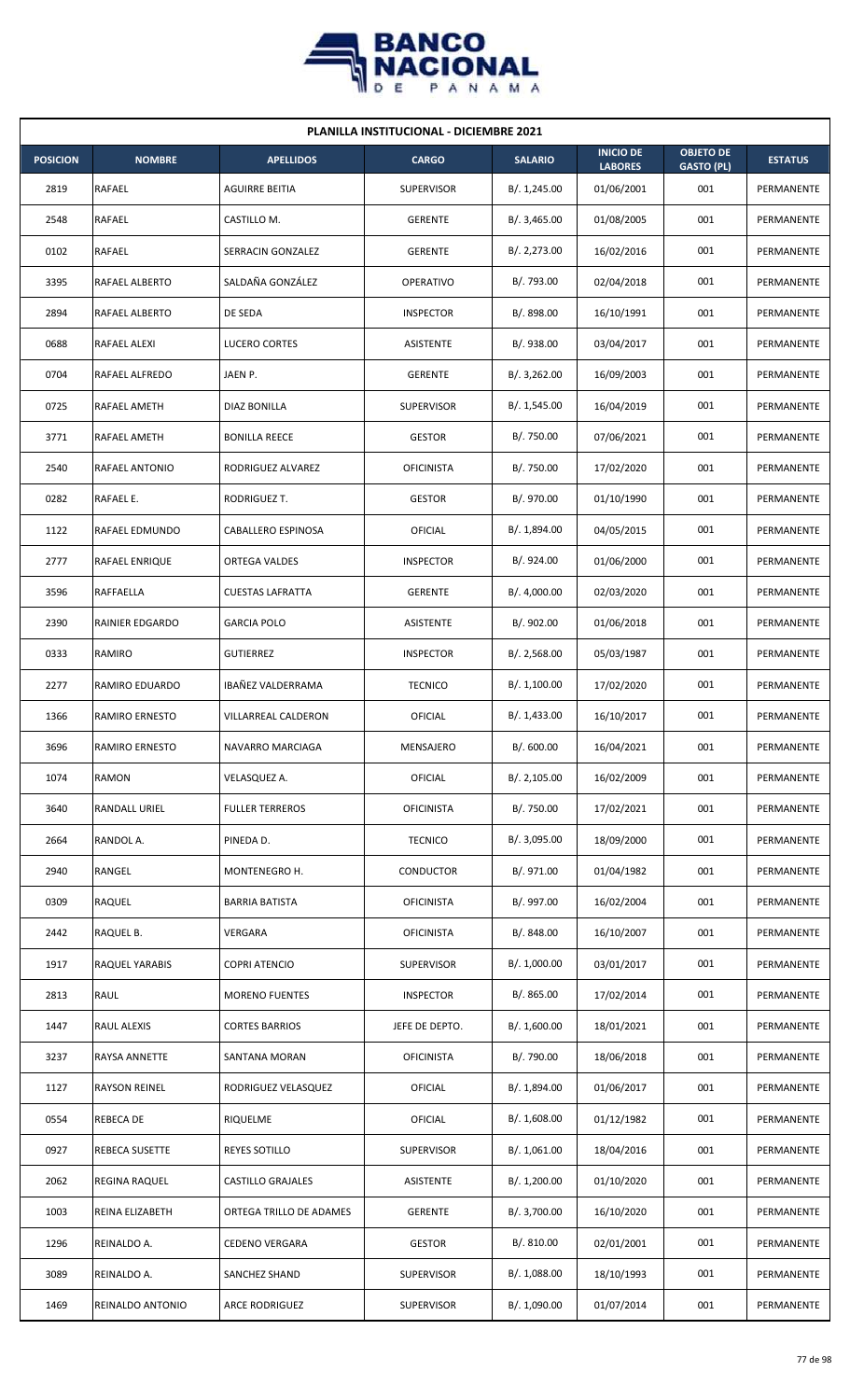

| <b>PLANILLA INSTITUCIONAL - DICIEMBRE 2021</b> |                         |                         |                   |                |                                    |                                       |                   |  |  |
|------------------------------------------------|-------------------------|-------------------------|-------------------|----------------|------------------------------------|---------------------------------------|-------------------|--|--|
| <b>POSICION</b>                                | <b>NOMBRE</b>           | <b>APELLIDOS</b>        | <b>CARGO</b>      | <b>SALARIO</b> | <b>INICIO DE</b><br><b>LABORES</b> | <b>OBJETO DE</b><br><b>GASTO (PL)</b> | <b>ESTATUS</b>    |  |  |
| 3693                                           | REINALDO JORGE          | PINEDA QUIJADA          | <b>OFICIAL</b>    | B/.1,800.00    | 30/07/2021                         | 001                                   | PERMANENTE        |  |  |
| 2124                                           | REINIER ALEXANDER       | <b>OSORIO ESCUDERO</b>  | <b>OPERATIVO</b>  | B/. 750.00     | 01/06/2020                         | 001                                   | PERMANENTE        |  |  |
| 1836                                           | <b>REINNIER ANTONIO</b> | LAVERGNE MONG           | <b>OFICINISTA</b> | B/. 859.00     | 16/02/2011                         | 001                                   | PERMANENTE        |  |  |
| 3275                                           | <b>RENE</b>             | PIMENTO OLMOS           | JEFE DE SECCION   | B/. 1,672.00   | 16/04/1984                         | 001                                   | <b>PERMANENTE</b> |  |  |
| 2706                                           | RENNY                   | <b>CORDOBA MARIN</b>    | TRABAJADOR MANUAL | B/. 700.00     | 01/08/2019                         | 001                                   | PERMANENTE        |  |  |
| 2735                                           | <b>RESTITUTO</b>        | <b>GUERRA GUERRA</b>    | <b>INSPECTOR</b>  | B/. 1,017.00   | 03/03/1997                         | 001                                   | PERMANENTE        |  |  |
| 1274                                           | <b>REYMUNDO</b>         | <b>CORNEJO DURAN</b>    | <b>SUPERVISOR</b> | B/. 1,639.00   | 17/04/2003                         | 001                                   | PERMANENTE        |  |  |
| 2413                                           | REYNIER ANTONIO         | RIVERA DE LEON          | <b>SUPERVISOR</b> | B/. 1,093.00   | 01/06/2005                         | 001                                   | PERMANENTE        |  |  |
| 2008                                           | <b>RICARDO</b>          | ADAMES ALVARADO         | ADMINISTRADOR     | B/. 850.00     | 17/02/2020                         | 001                                   | PERMANENTE        |  |  |
| 1000                                           | <b>RICARDO</b>          | CACERES P.              | JEFE DE DEPTO.    | B/. 1,910.00   | 03/12/2007                         | 001                                   | PERMANENTE        |  |  |
| 3199                                           | <b>RICARDO</b>          | MENDEZ V.               | JEFE DE DEPTO.    | B/.3,000.00    | 01/01/2010                         | 001                                   | PERMANENTE        |  |  |
| 2737                                           | <b>RICARDO</b>          | <b>HERNANDEZ RUIZ</b>   | <b>INSPECTOR</b>  | B/. 831.00     | 08/08/2011                         | 001                                   | PERMANENTE        |  |  |
| 2744                                           | RICARDO                 | VANEGAS M.              | <b>INSPECTOR</b>  | B/.810.00      | 06/11/2008                         | 001                                   | PERMANENTE        |  |  |
| 3827                                           | <b>RICARDO</b>          | <b>MORENO KENIO</b>     | <b>INSPECTOR</b>  | B/. 750.00     | 09/08/2021                         | 001                                   | PERMANENTE        |  |  |
| 3100                                           | RICARDO A.              | <b>BERNAL</b>           | <b>TECNICO</b>    | B/.1,180.00    | 01/05/1984                         | 001                                   | PERMANENTE        |  |  |
| 2898                                           | RICARDO A.              | MAXWELL F.              | <b>SUPERVISOR</b> | B/. 1,008.00   | 17/02/1994                         | 001                                   | PERMANENTE        |  |  |
| 0351                                           | RICARDO A.              | REQUENEZ R.             | JEFE DE DEPTO.    | B/.2,082.00    | 16/12/1993                         | 001                                   | PERMANENTE        |  |  |
| 1280                                           | RICARDO A.              | <b>BAYSA ORTEGA</b>     | JEFE DE DEPTO.    | B/.2,654.00    | 26/10/1998                         | 001                                   | PERMANENTE        |  |  |
| 2490                                           | RICARDO ABDIEL          | <b>TORRES ORTEGA</b>    | <b>OPERATIVO</b>  | B/. 750.00     | 09/11/2020                         | 001                                   | PERMANENTE        |  |  |
| 3706                                           | RICARDO ABDIEL          | <b>JIMÉNEZ CASTILLO</b> | <b>INSPECTOR</b>  | B/. 750.00     | 16/04/2021                         | 001                                   | PERMANENTE        |  |  |
| 1130                                           | RICARDO ALFONSO         | ARROYO IGLESIAS         | <b>GERENTE</b>    | B/. 4,050.00   | 17/10/2016                         | 001                                   | PERMANENTE        |  |  |
| 3107                                           | RICARDO ANTONIO         | <b>GONZALEZ CASTRO</b>  | INGENIERO         | B/. 1,639.00   | 03/01/2017                         | 001                                   | PERMANENTE        |  |  |
| 3032                                           | RICARDO ANTONIO         | MORA JIMENEZ            | <b>OFICINISTA</b> | B/. 909.00     | 17/09/2012                         | 001                                   | PERMANENTE        |  |  |
| 3014                                           | RICARDO ARIEL           | HASKINS PINZÓN          | OPERATIVO         | B/. 770.00     | 18/02/2019                         | 001                                   | PERMANENTE        |  |  |
| 0749                                           | RICARDO ARNULFO         | GUTIERREZ AÑINO         | ANALISTA          | B/. 1,800.00   | 21/04/2021                         | 001                                   | PERMANENTE        |  |  |
| 3849                                           | RICARDO ARTURO          | DOLLANDER BELUCHE       | <b>OFICIAL</b>    | B/.1,350.00    | 11/11/2021                         | 001                                   | PERMANENTE        |  |  |
| 3518                                           | RICARDO ARTURO          | SAUCEDO URANE           | <b>OFICIAL</b>    | B/. 1,384.00   | 03/12/2018                         | 001                                   | PERMANENTE        |  |  |
| 0582                                           | RICARDO GAMALIEL        | <b>FRANCO GONZALEZ</b>  | <b>OFICIAL</b>    | B/. 1,384.00   | 18/02/2019                         | 001                                   | PERMANENTE        |  |  |
| 2041                                           | RICARDO HARISNEL        | HILS CONCEPCION         | ASISTENTE         | B/. 1,000.00   | 01/06/2017                         | 001                                   | PERMANENTE        |  |  |
| 1336                                           | RICARDO JAVIER          | <b>TAPIA CASTILLO</b>   | <b>OFICINISTA</b> | B/. 773.00     | 18/03/2019                         | 001                                   | PERMANENTE        |  |  |
| 1164                                           | RICARDO JOSE            | ESPINOSA ZARRAONANDIA   | <b>OFICIAL</b>    | B/. 1,981.00   | 07/08/2006                         | 001                                   | PERMANENTE        |  |  |
| 1066                                           | RICARDO JOSE            | <b>FABREGA ADAMES</b>   | <b>OFICIAL</b>    | B/. 2,208.00   | 02/12/2003                         | 001                                   | PERMANENTE        |  |  |
| 1100                                           | RICARDO MANUEL          | <b>HENRY VALDES</b>     | OFICIAL           | B/. 3,367.00   | 04/08/2008                         | 001                                   | PERMANENTE        |  |  |
| 3772                                           | RICARDO RENE            | RAMOS LASSO             | ANALISTA          | B/.2,350.00    | 01/06/2021                         | 001                                   | PERMANENTE        |  |  |
| 2722                                           | RICARDO ROLANDO         | PRESCOTT MORENO         | <b>INSPECTOR</b>  | B/. 850.00     | 21/03/2011                         | 001                                   | PERMANENTE        |  |  |
| 3055                                           | RICAURTE ANTONIO        | SORIANO CORDOVA         | <b>SUPERVISOR</b> | B/. 1,093.00   | 02/08/2010                         | 001                                   | PERMANENTE        |  |  |
| 0471                                           | RICAURTE O.             | <b>VIDAL</b>            | JEFE DE DEPTO.    | B/.2,401.00    | 01/08/2007                         | 001                                   | PERMANENTE        |  |  |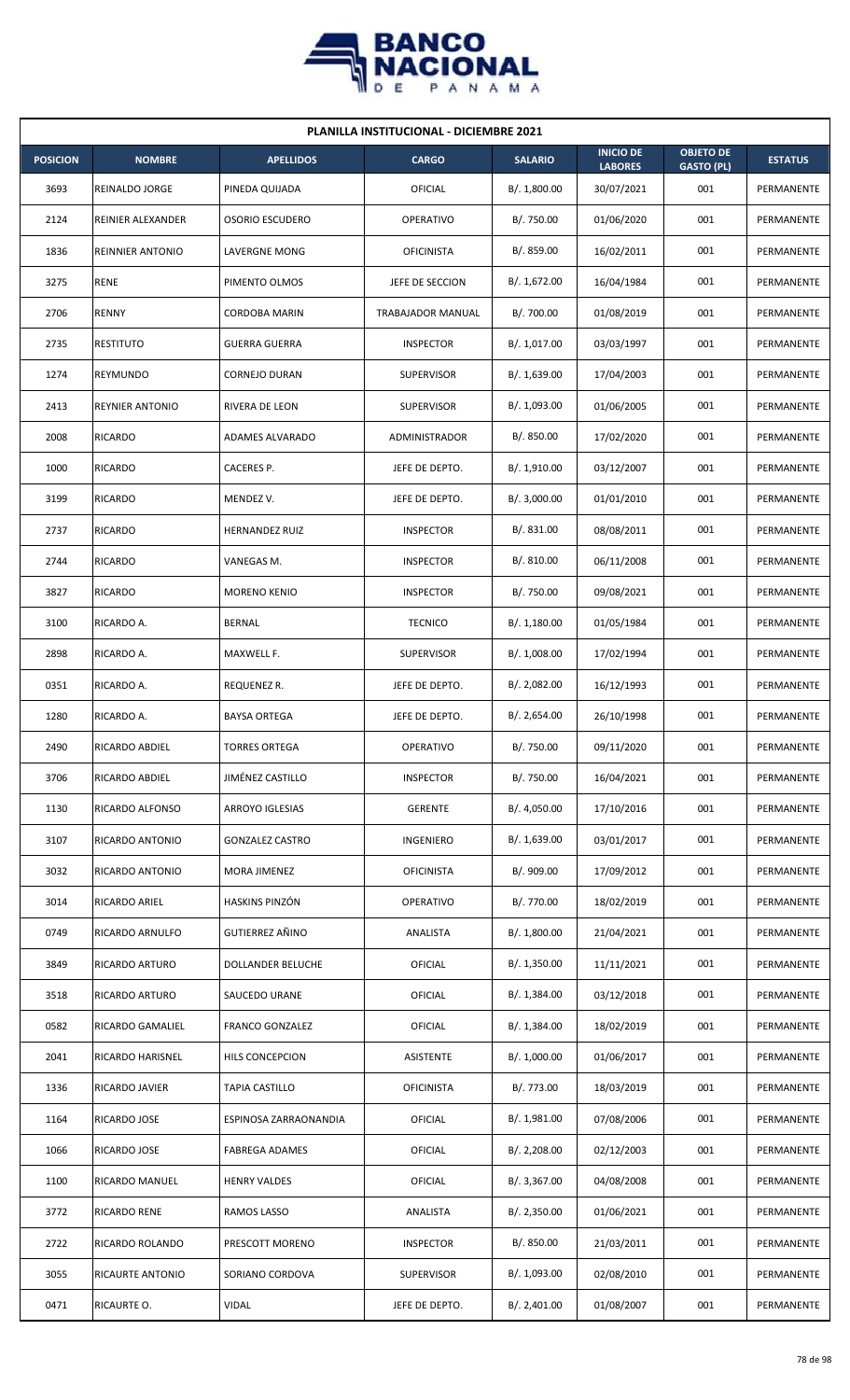

| <b>PLANILLA INSTITUCIONAL - DICIEMBRE 2021</b> |                      |                                      |                     |                |                                    |                                       |                |  |  |  |
|------------------------------------------------|----------------------|--------------------------------------|---------------------|----------------|------------------------------------|---------------------------------------|----------------|--|--|--|
| <b>POSICION</b>                                | <b>NOMBRE</b>        | <b>APELLIDOS</b>                     | <b>CARGO</b>        | <b>SALARIO</b> | <b>INICIO DE</b><br><b>LABORES</b> | <b>OBJETO DE</b><br><b>GASTO (PL)</b> | <b>ESTATUS</b> |  |  |  |
| 1047                                           | RICAURTE V.          | SOLIS                                | OFICIAL             | B/.2,580.00    | 03/05/2006                         | 001                                   | PERMANENTE     |  |  |  |
| 2749                                           | RICHARD ALEXANDER    | <b>VELAZCO QUIJADA</b>               | <b>INSPECTOR</b>    | B/.817.00      | 16/12/2016                         | 001                                   | PERMANENTE     |  |  |  |
| 2080                                           | RICHARD JOVANY       | <b>MEDINA MORENO</b>                 | JEFE DE SECCION     | B/.2,138.00    | 16/12/2013                         | 001                                   | PERMANENTE     |  |  |  |
| 2632                                           | RICHARD LUIS         | CASTILLO ARAUZ                       | OFICIAL             | B/. 1,500.00   | 16/05/2018                         | 001                                   | PERMANENTE     |  |  |  |
| 0712                                           | <b>RICKY ANTHONY</b> | <b>NG WONG</b>                       | <b>GERENTE</b>      | B/. 3,000.00   | 18/01/2021                         | 001                                   | PERMANENTE     |  |  |  |
| 3137                                           | <b>RIDER RENE</b>    | <b>MORAN</b>                         | MANUAL              | B/. 1,300.00   | 04/08/2008                         | 001                                   | PERMANENTE     |  |  |  |
| 3010                                           | <b>RIGOBERTO</b>     | <b>FOSTER MC DERMOTT</b>             | TRABAJADOR MANUAL   | B/0.680.00     | 06/11/2013                         | 001                                   | PERMANENTE     |  |  |  |
| 1305                                           | <b>RIGOBERTO</b>     | <b>ACOSTA BEITIA</b>                 | AVALUADOR           | B/. 1,675.00   | 18/09/2000                         | 001                                   | PERMANENTE     |  |  |  |
| 2988                                           | <b>RIGOBERTO</b>     | TORIBIO A.                           | MENSAJERO           | B/. 900.00     | 20/12/1983                         | 001                                   | PERMANENTE     |  |  |  |
| 3336                                           | <b>RIGOBERTO</b>     | <b>GOMEZ PINILLO</b>                 | <b>OFICINISTA</b>   | B/. 750.00     | 17/02/2020                         | 001                                   | PERMANENTE     |  |  |  |
| 1104                                           | <b>RIGOBERTO</b>     | SAMANIEGO                            | OFICIAL             | B/.2,184.00    | 01/06/2007                         | 001                                   | PERMANENTE     |  |  |  |
| 3828                                           | RIGOBERTO ELIECER    | PEREZ GUTIERREZ                      | <b>TRAMITADOR</b>   | B/. 1,000.00   | 16/08/2021                         | 001                                   | PERMANENTE     |  |  |  |
| 3452                                           | RIGOBERTO ISAIAS     | SANCHEZ RODRIGUEZ                    | <b>INSPECTOR</b>    | B/. 790.00     | 01/02/2018                         | 001                                   | PERMANENTE     |  |  |  |
| 0616                                           | <b>RILDAL</b>        | <b>QUINTERO GONZALEZ</b>             | OFICIAL             | B/. 1,588.00   | 16/12/1982                         | 001                                   | PERMANENTE     |  |  |  |
| 2762                                           | <b>RITA</b>          | PINTO ZAMBRANO                       | <b>OPERATIVO</b>    | B/. 750.00     | 01/09/2020                         | 001                                   | PERMANENTE     |  |  |  |
| 1290                                           | RITA CECILIA         | AROSEMENA DE RIOS                    | JEFE DE DEPTO.      | B/.1,936.00    | 14/03/2011                         | 001                                   | PERMANENTE     |  |  |  |
| 0151                                           | RITA D.              | <b>RUEDA RIOS</b>                    | ABOGADO             | B/.2,400.00    | 01/06/2006                         | 001                                   | PERMANENTE     |  |  |  |
| 3743                                           | RITA ELENA           | PEREZ SANCHEZ DE<br><b>RODRIGUEZ</b> | <b>OFICINISTA</b>   | B/. 800.00     | 15/05/2021                         | 003                                   | CONTINGENTE    |  |  |  |
| 3434                                           | RITA GUADALUPE       | PASCACIO APARICIO                    | <b>OFICINISTA</b>   | B/. 793.00     | 02/07/2018                         | 001                                   | PERMANENTE     |  |  |  |
| 0788                                           | RITA M.              | HURTADO P.                           | <b>SUPERVISOR</b>   | B/. 1,082.00   | 06/11/2014                         | 001                                   | PERMANENTE     |  |  |  |
| 1008                                           | RITA MERCEDES        | BARRERA GÓMEZ                        | <b>SUPERVISOR</b>   | B/. 1,350.00   | 16/10/2019                         | 001                                   | PERMANENTE     |  |  |  |
| 2226                                           | RITA ROSARIO         | <b>COFFRE CARRERA</b>                | ASISTENTE           | B/. 1,093.00   | 06/11/2008                         | 001                                   | PERMANENTE     |  |  |  |
| 0287                                           | RITHA MASSIEL        | CEDEÑO LESCURE                       | <b>OFICIAL</b>      | B/. 1,447.00   | 16/08/2016                         | 001                                   | PERMANENTE     |  |  |  |
| 3453                                           | <b>RITTER NORIEL</b> | SANCHEZ CARRERA                      | <b>INSPECTOR</b>    | B/. 770.00     | 01/08/2017                         | 001                                   | PERMANENTE     |  |  |  |
| 0772                                           | <b>ROBERTO</b>       | ALMENGOR GUERRERO                    | TRAMITADOR          | B/. 1,405.00   | 18/04/2011                         | 001                                   | PERMANENTE     |  |  |  |
| 0517                                           | <b>ROBERTO</b>       | AIZPURUA G.                          | OFICIAL             | B/.2,400.00    | 09/10/2006                         | 001                                   | PERMANENTE     |  |  |  |
| 3778                                           | <b>ROBERTO</b>       | <b>VELASCO AGRAZALES</b>             | ANALISTA            | B/. 3,000.00   | 18/06/2021                         | 003                                   | CONTINGENTE    |  |  |  |
| 2854                                           | <b>ROBERTO</b>       | RAMOS TENORIO                        | CONDUCTOR           | B/. 1,000.00   | 16/12/2013                         | 001                                   | PERMANENTE     |  |  |  |
| 2726                                           | <b>ROBERTO</b>       | <b>SCOTT NAVARRO</b>                 | <b>INSPECTOR</b>    | B/. 916.00     | 03/05/1993                         | 001                                   | PERMANENTE     |  |  |  |
| 2883                                           | <b>ROBERTO</b>       | GONZALEZ Q.                          | <b>INSPECTOR</b>    | B/. 852.00     | 25/10/2011                         | 001                                   | PERMANENTE     |  |  |  |
| 1093                                           | <b>ROBERTO</b>       | ARCHIBOLD CHUITO                     | <b>OFICIAL</b>      | B/. 2,101.00   | 18/04/2005                         | 001                                   | PERMANENTE     |  |  |  |
| 3169                                           | ROBERTO A.           | BARRAGAN D.                          | JEFE DE DEPTO.      | B/. 2,750.00   | 06/09/2006                         | 001                                   | PERMANENTE     |  |  |  |
| 1041                                           | ROBERTO ANTONIO      | DEL CASTILLO GIBBS                   | ADMINISTRADOR       | B/.2,500.00    | 01/10/2020                         | 001                                   | PERMANENTE     |  |  |  |
| 3474                                           | ROBERTO ARMANDO      | DELGADO MENDOZA                      | TRABAJADOR MANUAL   | B/. 849.00     | 01/06/2018                         | 001                                   | PERMANENTE     |  |  |  |
| 3392                                           | ROBERTO CLEMENTE     | <b>MARIN ESPINO</b>                  | <b>INVESTIGADOR</b> | B/. 1,000.00   | 16/09/2020                         | 001                                   | PERMANENTE     |  |  |  |
| 2213                                           | ROBERTO E.           | ARIAS CEDENO                         | OFICIAL             | B/. 1,687.00   | 03/07/2000                         | 001                                   | PERMANENTE     |  |  |  |
| 2695                                           | ROBERTO EDUARDO      | <b>EARLE JULIAO</b>                  | JEFE DE DEPTO.      | B/. 2,912.00   | 16/08/2018                         | 001                                   | PERMANENTE     |  |  |  |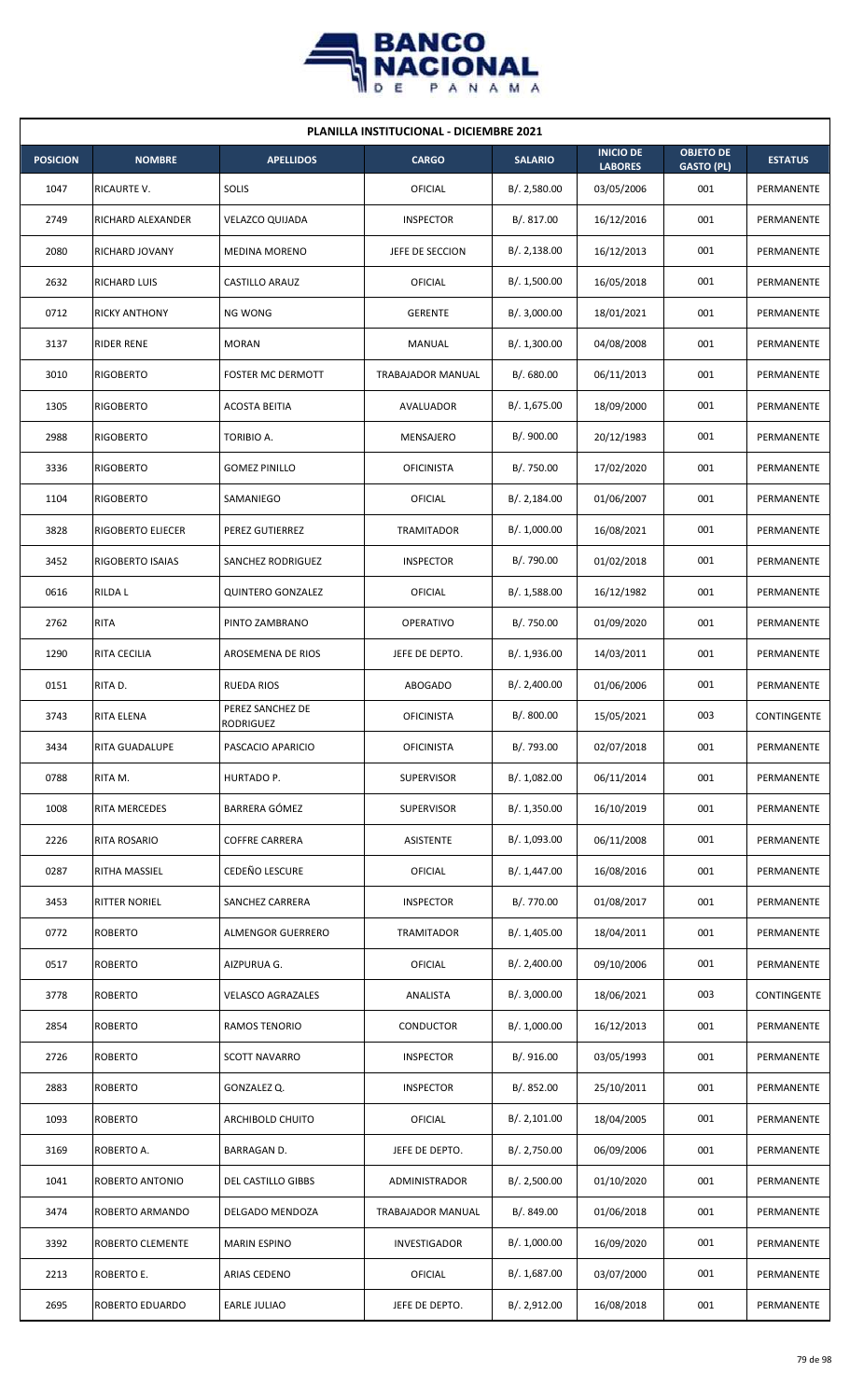

| <b>PLANILLA INSTITUCIONAL - DICIEMBRE 2021</b> |                       |                         |                   |                |                                    |                                       |                |  |  |  |
|------------------------------------------------|-----------------------|-------------------------|-------------------|----------------|------------------------------------|---------------------------------------|----------------|--|--|--|
| <b>POSICION</b>                                | <b>NOMBRE</b>         | <b>APELLIDOS</b>        | <b>CARGO</b>      | <b>SALARIO</b> | <b>INICIO DE</b><br><b>LABORES</b> | <b>OBJETO DE</b><br><b>GASTO (PL)</b> | <b>ESTATUS</b> |  |  |  |
| 3174                                           | ROBERTO MIGUEL        | <b>MORALES RIVERA</b>   | AVALUADOR         | B/. 1,591.00   | 01/08/2017                         | 001                                   | PERMANENTE     |  |  |  |
| 1019                                           | ROBERTO OMAR          | MARTINEZ OBALDIA        | ANALISTA          | B/. 1,077.00   | 16/05/2016                         | 001                                   | PERMANENTE     |  |  |  |
| 3321                                           | <b>ROBERTO RAFAEL</b> | MARTÍNEZ AROSEMENA      | <b>GESTOR</b>     | B/. 915.00     | 16/05/2017                         | 001                                   | PERMANENTE     |  |  |  |
| 2596                                           | ROBERTO RAMIRO        | RODRIGUEZ MONTENEGRO    | <b>TECNICO</b>    | B/. 1,000.00   | 22/07/2021                         | 001                                   | PERMANENTE     |  |  |  |
| 1190                                           | ROBERTO RAYMUNDO      | SANCHEZ KENNEDY         | ADMINISTRATIVO    | B/.2,036.00    | 18/08/2014                         | 001                                   | PERMANENTE     |  |  |  |
| 1119                                           | ROBERTO RENE          | VEGA GONZALEZ           | <b>GERENTE</b>    | B/. 3,300.00   | 01/03/2002                         | 001                                   | PERMANENTE     |  |  |  |
| 3626                                           | ROBERTO ROMÁN         | AYALA DEL CID           | <b>OFICINISTA</b> | B/. 750.00     | 04/01/2021                         | 001                                   | PERMANENTE     |  |  |  |
| 2291                                           | ROCENDO A.            | ZARZAVILLA D.           | <b>SUPERVISOR</b> | B/. 1,422.00   | 01/02/2005                         | 001                                   | PERMANENTE     |  |  |  |
| 3320                                           | RODERICK A.           | ZEBALLOS G.             | ANALISTA          | B/. 2,311.00   | 01/10/2012                         | 001                                   | PERMANENTE     |  |  |  |
| 3510                                           | RODERICK ROGELIO      | PITTY GUARDAO           | <b>TECNICO</b>    | B/. 1,025.00   | 03/12/2018                         | 001                                   | PERMANENTE     |  |  |  |
| 1320                                           | RODNY A.              | <b>CEDENO BATISTA</b>   | <b>GERENTE</b>    | B/.3,626.00    | 18/06/1984                         | 001                                   | PERMANENTE     |  |  |  |
| 0203                                           | <b>RODOLFO</b>        | <b>NUNEZ</b>            | <b>SUPERVISOR</b> | B/. 1,134.00   | 16/09/1981                         | 001                                   | PERMANENTE     |  |  |  |
| 3803                                           | RODOLFO ENRIQUE       | RAMOS SAMANIEGO         | <b>AUXILIAR</b>   | B/.600.00      | 30/07/2021                         | 001                                   | PERMANENTE     |  |  |  |
| 0348                                           | <b>RODRIGO</b>        | ARCE G.                 | JEFE DE SECCION   | B/.2,400.00    | 01/02/2005                         | 001                                   | PERMANENTE     |  |  |  |
| 1942                                           | RODRIGO A.            | TORRERO T.              | <b>SUPERVISOR</b> | B/. 1,071.00   | 16/05/2000                         | 001                                   | PERMANENTE     |  |  |  |
| 2179                                           | RODRIGO A.            | LORENZO GAONA           | <b>SUPERVISOR</b> | B/. 1,518.00   | 17/07/2000                         | 001                                   | PERMANENTE     |  |  |  |
| 0976                                           | RODRIGO ADRIAN        | LOPEZ CASTILLO          | JEFE DE DEPTO.    | B/. 3,171.00   | 09/07/2012                         | 001                                   | PERMANENTE     |  |  |  |
| 2691                                           | <b>RODRIGO ELIAS</b>  | PALAVICINI V.           | JEFE DE DEPTO.    | B/. 2,741.00   | 16/02/2001                         | 001                                   | PERMANENTE     |  |  |  |
| 0808                                           | RODRIGO ELIECER       | MORENO GALVEZ           | <b>ASISTENTE</b>  | B/. 1,061.00   | 18/04/2016                         | 001                                   | PERMANENTE     |  |  |  |
| 0702                                           | RODRIGO F.            | CASTILLO                | <b>GERENTE</b>    | B/.3,641.00    | 03/02/1986                         | 001                                   | PERMANENTE     |  |  |  |
| 1313                                           | RODRIGO O.            | PEREA M.                | OFICIAL           | B/. 3,000.00   | 01/03/1977                         | 001                                   | PERMANENTE     |  |  |  |
| 2692                                           | <b>ROGELIO</b>        | <b>SMITH BARCENA</b>    | JEFE DE DEPTO.    | B/.2,163.00    | 01/06/1982                         | 001                                   | PERMANENTE     |  |  |  |
| 2876                                           | ROGELIO A.            | GUERRERO R.             | <b>INSPECTOR</b>  | B/. 1,171.00   | 15/04/2003                         | 001                                   | PERMANENTE     |  |  |  |
| 3744                                           | ROGELIO ENRIQUE       | ICAZA GONZALEZ          | <b>GERENTE</b>    | B/. 4,000.00   | 03/05/2021                         | 001                                   | PERMANENTE     |  |  |  |
| 2847                                           | ROGER AUGUSTO         | RODRIGUEZ CACERES       | <b>INSPECTOR</b>  | B/. 814.00     | 02/05/2017                         | 001                                   | PERMANENTE     |  |  |  |
| 1088                                           | ROGER MELVIN          | <b>MORALES CASTILLO</b> | OFICIAL           | B/. 2,091.00   | 01/01/2011                         | 001                                   | PERMANENTE     |  |  |  |
| 1289                                           | <b>ROLANDO</b>        | <b>MUNOZ</b>            | <b>GERENTE</b>    | B/. 3,500.00   | 16/07/2009                         | 001                                   | PERMANENTE     |  |  |  |
| 0379                                           | <b>ROLANDO</b>        | GUARDIA H.              | JEFE DE DEPTO.    | B/. 1,670.00   | 16/12/1999                         | 001                                   | PERMANENTE     |  |  |  |
| 1037                                           | <b>ROLANDO</b>        | <b>OSORIO</b>           | <b>GERENTE</b>    | B/.3,368.00    | 01/05/1984                         | 001                                   | PERMANENTE     |  |  |  |
| 0204                                           | <b>ROLANDO</b>        | RODRIGUEZ C.            | <b>SUPERVISOR</b> | B/. 1,148.00   | 01/04/1984                         | 001                                   | PERMANENTE     |  |  |  |
| 2962                                           | ROLANDO               | MORALES S.              | CONDUCTOR         | B/. 789.00     | 02/10/2000                         | 001                                   | PERMANENTE     |  |  |  |
| 2969                                           | ROLANDO               | <b>CACERES PINTO</b>    | CONDUCTOR         | B/. 711.00     | 16/12/2016                         | 001                                   | PERMANENTE     |  |  |  |
| 1245                                           | <b>ROLANDO</b>        | <b>HALL HIGUERO</b>     | ANALISTA          | B/. 2,729.00   | 16/05/2001                         | 001                                   | PERMANENTE     |  |  |  |
| 0384                                           | ROLANDO AURELIO       | SANCHEZ BRISTAN         | OFICIAL           | B/. 1,447.00   | 02/05/2018                         | 001                                   | PERMANENTE     |  |  |  |
| 3745                                           | <b>ROLANDO MIGUEL</b> | ARMUELLES VELARDE       | JEFE DE DEPTO.    | B/.3,000.00    | 03/05/2021                         | 001                                   | PERMANENTE     |  |  |  |
| 0109                                           | ROLANDO RAUL          | <b>MARTINIS GABRIEL</b> | <b>GERENTE</b>    | B/. 2,207.00   | 03/01/2006                         | 001                                   | PERMANENTE     |  |  |  |
| 3059                                           | <b>ROLANDO RENE</b>   | RODRIGUEZ H.            | JEFE DE DEPTO.    | B/. 2,144.00   | 03/02/1997                         | 001                                   | PERMANENTE     |  |  |  |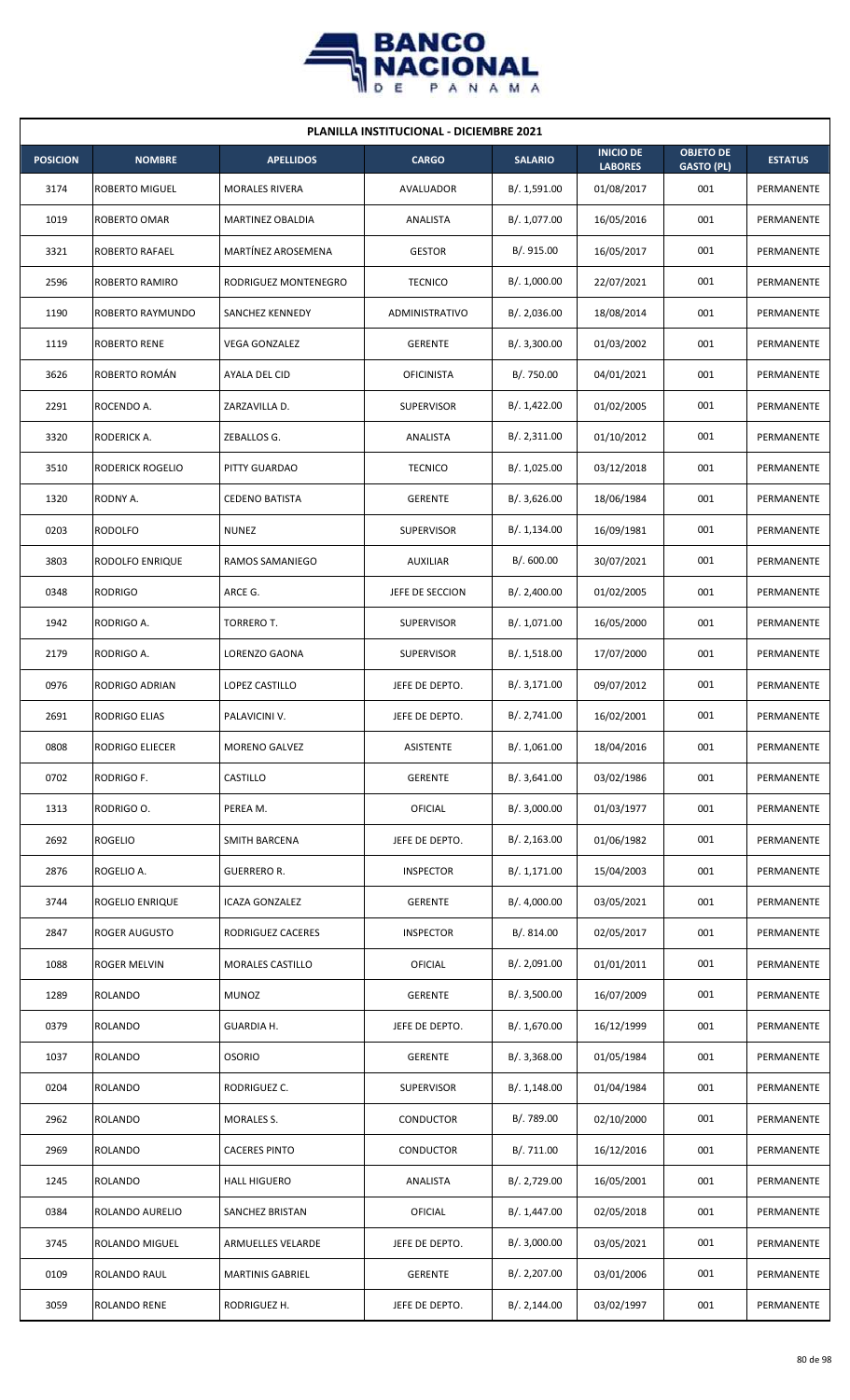

| <b>PLANILLA INSTITUCIONAL - DICIEMBRE 2021</b> |                       |                                     |                   |                |                                    |                                       |                |  |  |  |
|------------------------------------------------|-----------------------|-------------------------------------|-------------------|----------------|------------------------------------|---------------------------------------|----------------|--|--|--|
| <b>POSICION</b>                                | <b>NOMBRE</b>         | <b>APELLIDOS</b>                    | <b>CARGO</b>      | <b>SALARIO</b> | <b>INICIO DE</b><br><b>LABORES</b> | <b>OBJETO DE</b><br><b>GASTO (PL)</b> | <b>ESTATUS</b> |  |  |  |
| 0821                                           | ROMAN ARIEL           | <b>MORENO ESCOBAR</b>               | <b>SUPERVISOR</b> | B/. 1,000.00   | 16/07/2015                         | 001                                   | PERMANENTE     |  |  |  |
| 3350                                           | ROMEL ROGELIO         | DE GRACIA JAEN                      | <b>OFICINISTA</b> | B/. 814.00     | 16/02/2017                         | 001                                   | PERMANENTE     |  |  |  |
| 1546                                           | ROMMEL DARÍO          | VASQUEZ ALVARADO                    | <b>OPERATIVO</b>  | B/. 814.00     | 18/08/2015                         | 001                                   | PERMANENTE     |  |  |  |
| 3414                                           | ROMMEL EDUARDO        | <b>CHARPENTIER GONZALEZ</b>         | <b>OFICINISTA</b> | B/. 900.00     | 17/02/2020                         | 001                                   | PERMANENTE     |  |  |  |
| 2168                                           | <b>ROMULO</b>         | RANGEL RAMEA                        | <b>SUPERVISOR</b> | B/. 1,352.00   | 06/12/1982                         | 001                                   | PERMANENTE     |  |  |  |
| 2882                                           | RONALD                | ROSERO DIAZ                         | <b>INSPECTOR</b>  | B/. 817.00     | 03/04/2017                         | 001                                   | PERMANENTE     |  |  |  |
| 0294                                           | RONALD HENDRICK       | <b>BALISTAN HONINGS</b>             | <b>SUPERVISOR</b> | B/. 1,000.00   | 18/02/2014                         | 001                                   | PERMANENTE     |  |  |  |
| 1638                                           | RONALD O.             | CARDENAS E.                         | <b>OPERATIVO</b>  | B/. 865.00     | 03/01/2005                         | 001                                   | PERMANENTE     |  |  |  |
| 3206                                           | RONALDO EDDIER        | RODRIGUEZ SANTAMARIA                | ADMINISTRATIVO    | B/. 810.00     | 01/02/2017                         | 001                                   | PERMANENTE     |  |  |  |
| 3106                                           | RONALDO ROMAN         | LAY SALAS                           | <b>TECNICO</b>    | B/. 889.00     | 16/02/2012                         | 001                                   | PERMANENTE     |  |  |  |
| 3613                                           | <b>RONIT AMARILIS</b> | <b>BATISTA BAZAN</b>                | <b>OFICINISTA</b> | B/. 750.00     | 16/12/2020                         | 001                                   | PERMANENTE     |  |  |  |
| 1111                                           | <b>RONNY AUGUSTO</b>  | <b>BRUGIATI BERTONCINI</b>          | ANALISTA          | B/. 871.00     | 16/10/2018                         | 001                                   | PERMANENTE     |  |  |  |
| 0660                                           | ROSA AMALIA           | <b>MORENO RIVERA</b>                | <b>GERENTE</b>    | B/.2,228.00    | 16/02/2017                         | 001                                   | PERMANENTE     |  |  |  |
| 2630                                           | ROSA ELVIRA           | ALMANZA GORDON                      | ANALISTA          | B/.1,648.00    | 17/09/2018                         | 001                                   | PERMANENTE     |  |  |  |
| 0556                                           | ROSA ELVIRA           | <b>GONZALEZ DE CERRUD</b>           | OFICIAL           | B/.1,538.00    | 06/12/1999                         | 001                                   | PERMANENTE     |  |  |  |
| 1679                                           | ROSA I.               | DEUS M.                             | <b>OPERATIVO</b>  | B/. 817.00     | 02/12/2014                         | 001                                   | PERMANENTE     |  |  |  |
| 0335                                           | ROSA IBETT            | <b>JAEN SANTANA</b>                 | <b>TECNICO</b>    | B/. 1,760.00   | 16/12/1999                         | 001                                   | PERMANENTE     |  |  |  |
| 2081                                           | <b>ROSA INES</b>      | <b>RIVAS DE PEREZ</b>               | JEFE DE SECCION   | B/. 1,615.00   | 03/07/2017                         | 001                                   | PERMANENTE     |  |  |  |
| 3317                                           | ROSA ISABEL           | <b>ABRAHAMS RAMOS</b>               | <b>GERENTE</b>    | B/.4,186.00    | 02/12/2014                         | 001                                   | PERMANENTE     |  |  |  |
| 0230                                           | ROSA ITZEL            | LARA                                | DIRECTOR CAIPI    | B/. 1,850.00   | 16/10/1992                         | 001                                   | PERMANENTE     |  |  |  |
| 0646                                           | ROSA KIRIAM           | <b>GUERRERO</b>                     | OFICIAL           | B/. 1,350.00   | 16/12/2021                         | 001                                   | PERMANENTE     |  |  |  |
| 1755                                           | <b>ROSA MARIA</b>     | DIAZ MARTINEZ                       | <b>SUPERVISOR</b> | B/. 1,071.00   | 16/03/2016                         | 001                                   | PERMANENTE     |  |  |  |
| 1390                                           | ROSA MARLENIS         | MIRANDA ROVIRA                      | JEFE DE DEPTO.    | B/. 2,362.00   | 25/07/2011                         | 001                                   | PERMANENTE     |  |  |  |
| 1602                                           | ROSA YAMILETH         | RODRIGUEZ RODRIGUEZ                 | <b>OPERATIVO</b>  | B/. 813.00     | 19/02/2015                         | 001                                   | PERMANENTE     |  |  |  |
| 0623                                           | ROSALINDA             | <b>VEGA BEITIA</b>                  | <b>OFICINISTA</b> | B/. 773.00     | 01/02/2019                         | 001                                   | PERMANENTE     |  |  |  |
| 2060                                           | ROSARIO A.            | MORALES A.                          | JEFE DE SECCION   | B/.1,616.00    | 25/10/1982                         | 001                                   | PERMANENTE     |  |  |  |
| 0661                                           | ROSARIO DEL CARMEN    | <b>BARAHONA CASTILLO</b>            | OFICIAL           | B/.2,200.00    | 02/01/2018                         | 001                                   | PERMANENTE     |  |  |  |
| 0106                                           | ROSAURA P. DE         | <b>DIAZ</b>                         | <b>GERENTE</b>    | B/.2,650.00    | 16/03/1995                         | 001                                   | PERMANENTE     |  |  |  |
| 0693                                           | ROSE M.               | ESCALONA G.                         | <b>GERENTE</b>    | B/.3,412.00    | 17/03/2003                         | 001                                   | PERMANENTE     |  |  |  |
| 1783                                           | ROSELYS MARIA         | LABRADOR MADRID DE<br><b>DUTARY</b> | OFICIAL           | B/. 1,000.00   | 07/04/2008                         | 001                                   | PERMANENTE     |  |  |  |
| 2112                                           | ROSEMARY              | AVILA DE LEON                       | JEFE DE SECCION   | B/. 1,518.00   | 08/03/2004                         | 001                                   | PERMANENTE     |  |  |  |
| 1526                                           | ROSISVETH MILAGROS    | CARRERA ESPINOSA                    | ANALISTA          | B/. 902.00     | 02/06/2014                         | 001                                   | PERMANENTE     |  |  |  |
| 3397                                           | ROSITA MARBELYS       | <b>GUTIERREZ URENA</b>              | <b>OPERATIVO</b>  | B/. 790.00     | 01/09/2017                         | 001                                   | PERMANENTE     |  |  |  |
| 3351                                           | ROSLYN LIANABEL       | ORTEGA MARCIAGA                     | <b>OFICINISTA</b> | B/. 820.00     | 17/04/2017                         | 001                                   | PERMANENTE     |  |  |  |
| 2302                                           | <b>ROSMARY</b>        | <b>QUINTERO ACOSTA</b>              | COORDINADOR       | B/.2,500.00    | 16/08/2013                         | 001                                   | PERMANENTE     |  |  |  |
| 1583                                           | ROSMERIE YAMILETH     | SERRANO ANDRADE                     | <b>SUPERVISOR</b> | B/. 1,000.00   | 17/06/2013                         | 001                                   | PERMANENTE     |  |  |  |
| 3627                                           | <b>ROSMERY EDITH</b>  | JARAMILLO BEJARANO                  | <b>OFICINISTA</b> | B/. 750.00     | 18/01/2021                         | 001                                   | PERMANENTE     |  |  |  |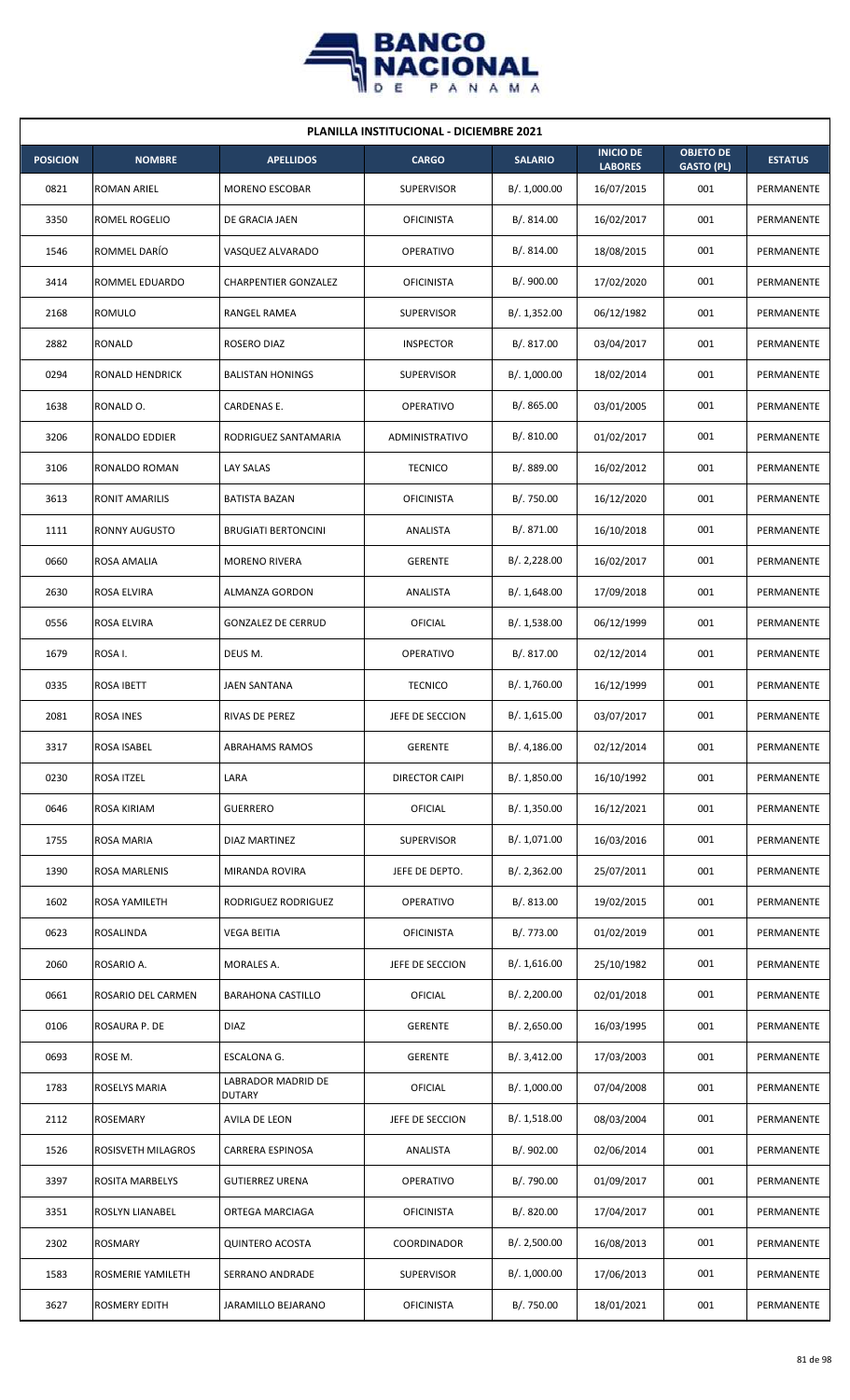

| <b>PLANILLA INSTITUCIONAL - DICIEMBRE 2021</b> |                         |                                      |                   |                |                                    |                                       |                |  |  |
|------------------------------------------------|-------------------------|--------------------------------------|-------------------|----------------|------------------------------------|---------------------------------------|----------------|--|--|
| <b>POSICION</b>                                | <b>NOMBRE</b>           | <b>APELLIDOS</b>                     | <b>CARGO</b>      | <b>SALARIO</b> | <b>INICIO DE</b><br><b>LABORES</b> | <b>OBJETO DE</b><br><b>GASTO (PL)</b> | <b>ESTATUS</b> |  |  |
| 3258                                           | <b>ROSMERY ISABEL</b>   | PINILLA R.                           | OFICIAL           | B/. 1,623.00   | 17/07/2000                         | 001                                   | PERMANENTE     |  |  |
| 0243                                           | <b>ROSMERY YARITZEL</b> | SANTAMARIA CABALLERO                 | <b>OPERATIVO</b>  | B/. 750.00     | 02/09/2019                         | 001                                   | PERMANENTE     |  |  |
| 2318                                           | <b>ROSSEMARY ANAY</b>   | MELENDEZ ABREGO                      | ADMINISTRADOR     | B/. 2,090.00   | 25/04/2011                         | 001                                   | PERMANENTE     |  |  |
| 1467                                           | <b>ROXANA</b>           | SAMANIEGO V.                         | <b>OPERATIVO</b>  | B/. 1,190.00   | 13/11/2000                         | 001                                   | PERMANENTE     |  |  |
| 2132                                           | ROXANA I.               | MORA GONZALEZ                        | <b>SUPERVISOR</b> | B/. 1,817.00   | 03/02/1986                         | 001                                   | PERMANENTE     |  |  |
| 2263                                           | ROY JESUS               | MIRANDA FUENTES                      | ASISTENTE         | B/. 1,000.00   | 16/09/2020                         | 001                                   | PERMANENTE     |  |  |
| 3264                                           | ROY N.                  | FRIAS R.                             | <b>OFICIAL</b>    | B/. 1,845.00   | 16/04/1985                         | 001                                   | PERMANENTE     |  |  |
| 1085                                           | <b>RUBEN ANTONIO</b>    | <b>CEDENO CHAVEZ</b>                 | OFICIAL           | B/. 2,074.00   | 15/09/2009                         | 001                                   | PERMANENTE     |  |  |
| 1921                                           | <b>RUBEN DARIO</b>      | RODRIGUEZ BELENO                     | <b>OFICINISTA</b> | B/. 1,331.00   | 18/01/1993                         | 001                                   | PERMANENTE     |  |  |
| 3090                                           | <b>RUBEN DARIO</b>      | GONZALEZ C.                          | SUPERVISOR        | B/.1,088.00    | 04/03/1996                         | 001                                   | PERMANENTE     |  |  |
| 1282                                           | <b>RUBEN DARIO</b>      | <b>MORENO MORENO</b>                 | JEFE DE DEPTO.    | B/. 2,892.00   | 21/01/2002                         | 001                                   | PERMANENTE     |  |  |
| 3746                                           | <b>RUBEN FRANCISCO</b>  | VERGARA ARROCHA                      | <b>GESTOR</b>     | B/. 700.00     | 03/05/2021                         | 001                                   | PERMANENTE     |  |  |
| 3477                                           | <b>RUBI RUBIELA</b>     | ROBLEDO MORENO                       | TRABAJADOR MANUAL | B/0.640.00     | 01/06/2018                         | 001                                   | PERMANENTE     |  |  |
| 1215                                           | <b>RUBIEL ALBERTO</b>   | <b>ESCOBAR</b>                       | <b>GERENTE</b>    | B/.2,500.00    | 20/08/2012                         | 001                                   | PERMANENTE     |  |  |
| 3039                                           | <b>RUBISENIA</b>        | PIMENTEL DE LEON                     | ANALISTA          | B/. 1,030.00   | 16/01/2013                         | 001                                   | PERMANENTE     |  |  |
| 1684                                           | <b>RUBY ROSEMARY</b>    | <b>GAEZ ROQUEBERT</b>                | <b>SUPERVISOR</b> | B/. 960.00     | 12/12/2011                         | 001                                   | PERMANENTE     |  |  |
| 3606                                           | <b>RUBY YANETH</b>      | CEDEÑO CAMAÑO                        | ANALISTA          | B/. 850.00     | 16/10/2020                         | 001                                   | PERMANENTE     |  |  |
| 2449                                           | <b>RUDOLPH</b>          | <b>BEITIA SANTAMARIA</b>             | <b>OFICINISTA</b> | B/. 817.00     | 16/08/2005                         | 001                                   | PERMANENTE     |  |  |
| 2244                                           | <b>RUTH AMARILIS</b>    | LORENZO CONCEPCION                   | <b>GESTOR</b>     | B/. 925.00     | 10/12/2013                         | 001                                   | PERMANENTE     |  |  |
| 0146                                           | RUTH DEL CARMEN         | <b>VANEGAS TORRES</b>                | JEFE DE DEPTO.    | B/. 2,163.00   | 16/07/2018                         | 001                                   | PERMANENTE     |  |  |
| 1491                                           | <b>RUTH ELIZABETH</b>   | MENA ICAZA                           | <b>OFICINISTA</b> | B/. 1,205.00   | 09/12/2010                         | 001                                   | PERMANENTE     |  |  |
| 0946                                           | <b>RUTH JOIDETH</b>     | MONTENEGRO PATIÑO                    | OFICIAL           | B/.1,648.00    | 16/10/2015                         | 001                                   | PERMANENTE     |  |  |
| 0859                                           | <b>RUTH MAGALI</b>      | PINTO VALLE                          | <b>OFICINISTA</b> | B/. 810.00     | 01/12/2005                         | 001                                   | PERMANENTE     |  |  |
| 3280                                           | RUTH MARIA DE           | VARGAS                               | JEFE DE SECCION   | B/. 1,721.00   | 01/03/1982                         | 001                                   | PERMANENTE     |  |  |
| 2014                                           | RUTHKIRIA RAQUEL        | RODRIGUEZ SANDOVAL DE<br><b>CHEN</b> | <b>OPERATIVO</b>  | B/. 770.00     | 16/04/2019                         | 001                                   | PERMANENTE     |  |  |
| 0376                                           | SABINO ARTURO           | RODRIGUEZ MORENO                     | JEFE DE DEPTO.    | B/.2,141.00    | 18/10/2010                         | 001                                   | PERMANENTE     |  |  |
| 0286                                           | SADIA DEL C.            | <b>OCHOA</b>                         | <b>OFICINISTA</b> | B/.1,680.00    | 07/04/2008                         | 001                                   | PERMANENTE     |  |  |
| 0629                                           | SAIDY YANETH            | <b>GOMEZ GONZALEZ</b>                | <b>OFICIAL</b>    | B/. 1,476.00   | 21/07/2008                         | 001                                   | PERMANENTE     |  |  |
| 3773                                           | SALLARIS                | MORENO DIAZ                          | <b>OPERATIVO</b>  | B/. 750.00     | 01/06/2021                         | 001                                   | PERMANENTE     |  |  |
| 2044                                           | SAMANTHA DEL C          | SANCHEZ MEDINA                       | <b>GERENTE</b>    | B/.2,100.00    | 01/11/1999                         | 001                                   | PERMANENTE     |  |  |
| 0729                                           | SAMANTHA NEDELKA        | MONTERO GOMEZ                        | ANALISTA          | B/. 2,860.00   | 02/04/2001                         | 001                                   | PERMANENTE     |  |  |
| 3097                                           | SAMIRA DEL CARMEN       | <b>GONZALEZ VALENCIA</b>             | TRABAJADOR MANUAL | B/. 800.00     | 18/04/2016                         | 001                                   | PERMANENTE     |  |  |
| 1572                                           | SAMMY ALEJANDRO         | ESPINOZA ORTEGA                      | <b>OFICINISTA</b> | B/. 770.00     | 02/01/2019                         | 001                                   | PERMANENTE     |  |  |
| 1309                                           | SAMUEL                  | CASAS C.                             | AVALUADOR         | B/. 1,648.00   | 09/06/2008                         | 001                                   | PERMANENTE     |  |  |
| 1457                                           | SAMUEL                  | SALDANA                              | OPERATIVO         | B/.1,310.00    | 16/08/1978                         | 001                                   | PERMANENTE     |  |  |
| 2578                                           | SAMUEL                  | SANTAMARIA SALDAÑA                   | <b>TECNICO</b>    | B/.1,483.00    | 01/01/2011                         | 001                                   | PERMANENTE     |  |  |
| 0666                                           | SAMUEL ANTONIO          | VASQUEZ VERGARA                      | EVALUADOR         | B/. 1,505.00   | 01/03/2017                         | 001                                   | PERMANENTE     |  |  |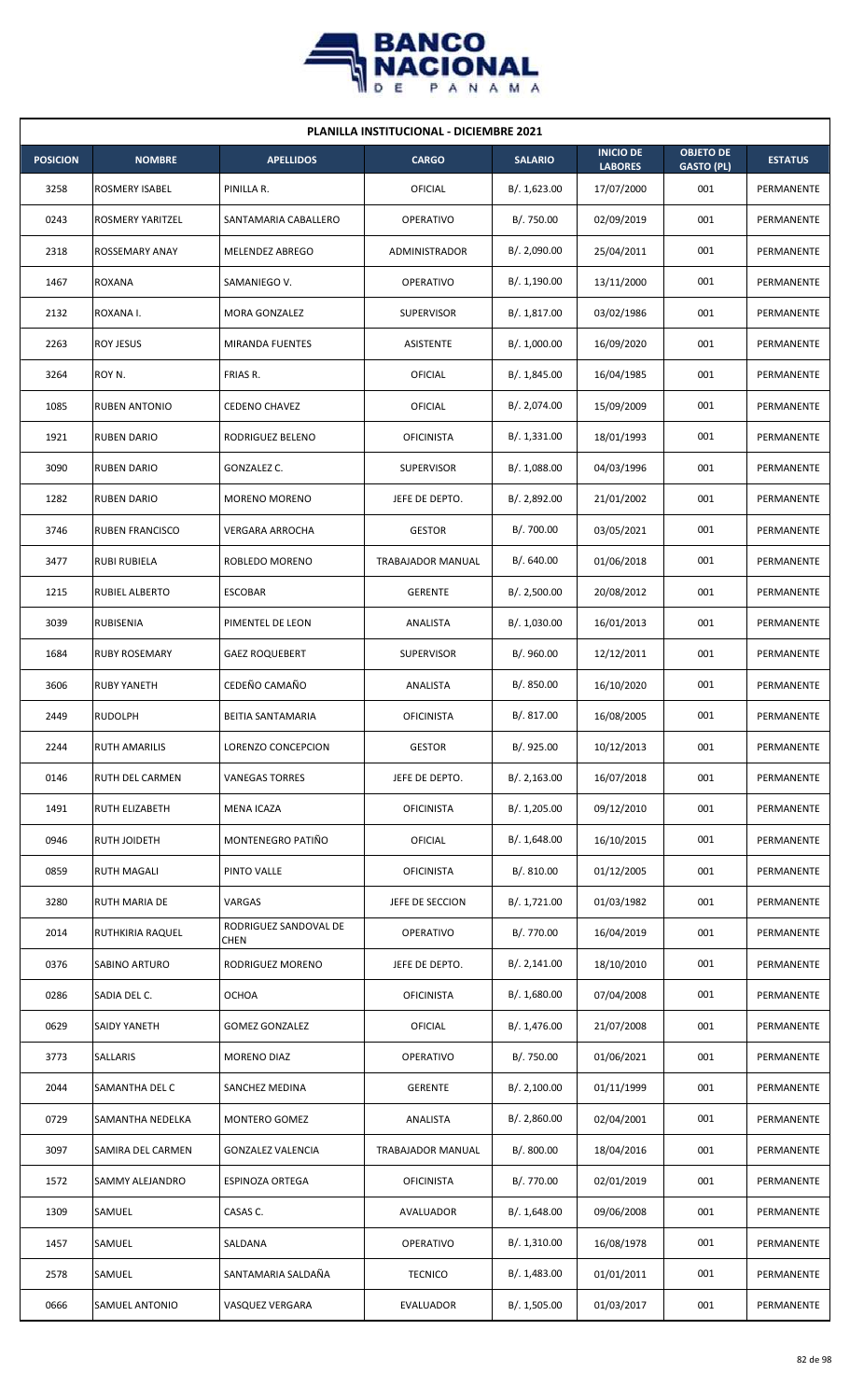

| <b>PLANILLA INSTITUCIONAL - DICIEMBRE 2021</b> |                              |                                           |                   |                |                                    |                                       |                |  |  |  |
|------------------------------------------------|------------------------------|-------------------------------------------|-------------------|----------------|------------------------------------|---------------------------------------|----------------|--|--|--|
| <b>POSICION</b>                                | <b>NOMBRE</b>                | <b>APELLIDOS</b>                          | <b>CARGO</b>      | <b>SALARIO</b> | <b>INICIO DE</b><br><b>LABORES</b> | <b>OBJETO DE</b><br><b>GASTO (PL)</b> | <b>ESTATUS</b> |  |  |  |
| 1419                                           | SAMUEL ESTEBAN               | CANIZALES Q.                              | JEFE DE SECCION   | B/. 1,505.00   | 07/06/1993                         | 001                                   | PERMANENTE     |  |  |  |
| 2401                                           | SANDRA                       | MORALES M.                                | OFICIAL           | B/. 1,804.00   | 09/12/2008                         | 001                                   | PERMANENTE     |  |  |  |
| 0043                                           | SANDRA                       | BADILLA A.                                | ASISTENTE         | B/.2,000.00    | 01/09/1981                         | 001                                   | PERMANENTE     |  |  |  |
| 0819                                           | SANDRA                       | <b>IBARRA ROJAS</b>                       | <b>SUPERVISOR</b> | B/. 1,052.00   | 14/12/2009                         | 001                                   | PERMANENTE     |  |  |  |
| 3398                                           | SANDRA CAROLINA              | SANTOS SANTAMARIA                         | <b>OPERATIVO</b>  | B/. 793.00     | 02/01/2018                         | 001                                   | PERMANENTE     |  |  |  |
| 1186                                           | SANDRA DE LOURDES            | <b>GUEVARA HENRIQUEZ DE</b><br>VILLALOBOS | <b>ASISTENTE</b>  | B/.2,750.00    | 03/05/2011                         | 001                                   | PERMANENTE     |  |  |  |
| 0662                                           | <b>SANDRA IBETH</b>          | CASTILLO GONZALEZ                         | OFICIAL           | B/. 1,462.00   | 16/05/2017                         | 001                                   | PERMANENTE     |  |  |  |
| 0776                                           | SANDRA ISABEL                | <b>GALLARDO ACEVEDO</b>                   | <b>TRAMITADOR</b> | B/. 947.00     | 17/10/2016                         | 001                                   | PERMANENTE     |  |  |  |
| 2167                                           | SANDRA KRYSTEL               | ECHEVERRÍA GONZALEZ                       | ASISTENTE         | B/.850.00      | 16/01/2020                         | 001                                   | PERMANENTE     |  |  |  |
| 0270                                           | SANDRA MITZELA               | MEDINA DE LEON                            | <b>OPERATIVO</b>  | B/. 750.00     | 01/08/2019                         | 001                                   | PERMANENTE     |  |  |  |
| 3519                                           | <b>SANDRA PATRICIA</b>       | OROZCO DUQUE                              | JEFE DE DEPTO.    | B/.1,384.00    | 03/12/2018                         | 001                                   | PERMANENTE     |  |  |  |
| 1261                                           | SANDRA T.                    | MENDOZA                                   | ANALISTA          | B/. 2,000.00   | 01/07/2008                         | 001                                   | PERMANENTE     |  |  |  |
| 1166                                           | SANDY GISELA                 | <b>BENITEZ SANCHEZ</b>                    | OFICIAL           | B/. 1,986.00   | 03/05/2016                         | 001                                   | PERMANENTE     |  |  |  |
| 1131                                           | SANTIAGO ABDIEL              | <b>HERRERA JOHN</b>                       | <b>GERENTE</b>    | B/. 3,500.00   | 17/02/2020                         | 001                                   | PERMANENTE     |  |  |  |
| 2283                                           | <b>SANTOS</b>                | <b>HIGUERA</b>                            | <b>OPERATIVO</b>  | B/.1,192.00    | 16/03/1983                         | 001                                   | PERMANENTE     |  |  |  |
| 1354                                           | SANTOS OVIDIO                | <b>HERNANDEZ ZAMBRANO</b>                 | OFICIAL           | B/. 1,623.00   | 16/03/2017                         | 001                                   | PERMANENTE     |  |  |  |
| 1326                                           | SANYAI JAVIER                | <b>BARRIA WEST</b>                        | <b>GERENTE</b>    | B/. 4,380.00   | 03/01/2005                         | 001                                   | PERMANENTE     |  |  |  |
| 2624                                           | SARA ALICIA                  | MENDOZA HIDALGO                           | ASISTENTE         | B/. 1,030.00   | 03/09/2018                         | 001                                   | PERMANENTE     |  |  |  |
| 2565                                           | SARAH AISAYIRA               | <b>BURROWS REYES</b>                      | ANALISTA          | B/. 2,357.00   | 03/08/2015                         | 001                                   | PERMANENTE     |  |  |  |
| 0833                                           | SARAH LETICIA                | SABIN MORALES                             | <b>OFICINISTA</b> | B/. 810.00     | 01/03/2001                         | 001                                   | PERMANENTE     |  |  |  |
| 1589                                           | SARAI YISSEL                 | <b>FLORES SUIRA</b>                       | OPERATIVO         | B/. 790.00     | 01/08/2016                         | 001                                   | PERMANENTE     |  |  |  |
| 2271                                           | SAREHY ARLENE                | LEZCANO IGLESIAS                          | OFICIAL           | B/. 1,350.00   | 29/10/2021                         | 001                                   | PERMANENTE     |  |  |  |
| 1987                                           | <b>SASHA PAULETTE</b>        | SOLIS                                     | OFICIAL           | B/. 1,350.00   | 03/12/2013                         | 001                                   | PERMANENTE     |  |  |  |
| 3116                                           | SATURNINO                    | GARCIA                                    | TRABAJADOR MANUAL | B/. 1,300.00   | 16/10/1980                         | 001                                   | PERMANENTE     |  |  |  |
| 1858                                           | <b>SAYANI ERLEN</b>          | <b>CARRERA PINTO</b>                      | <b>OFICINISTA</b> | B/. 816.00     | 16/09/2013                         | 001                                   | PERMANENTE     |  |  |  |
| 2120                                           | SAYIRA MARIBEL DEL<br>CARMEN | <b>CENTENO RAMOS</b>                      | JEFE DE DEPTO.    | B/. 2,900.00   | 04/04/2011                         | 001                                   | PERMANENTE     |  |  |  |
| 0327                                           | SAYRA PRISCILLA              | VARGAS RIVERA                             | ARQUITECTO        | B/. 1,469.00   | 18/07/2016                         | 001                                   | PERMANENTE     |  |  |  |
| 0176                                           | SEBASTIAN                    | <b>CASTRO RIVERA</b>                      | ABOGADO           | B/.1,454.00    | 16/06/2017                         | 001                                   | PERMANENTE     |  |  |  |
| 2558                                           | SEEGRY JASSET                | JARAMILLO CALERO DE<br><b>GLASSCOCK</b>   | <b>GERENTE</b>    | B/. 3,800.00   | 13/07/2020                         | 001                                   | PERMANENTE     |  |  |  |
| 3194                                           | SEGUNDA                      | VALDERRAMA HERNANDEZ                      | JEFE DE DEPTO.    | B/. 2,251.00   | 01/10/1982                         | 001                                   | PERMANENTE     |  |  |  |
| 2839                                           | SEGUNDO ELIECER              | <b>VERGARA RUDAS</b>                      | <b>INSPECTOR</b>  | B/. 803.00     | 08/04/2013                         | 001                                   | PERMANENTE     |  |  |  |
| 2587                                           | SEHINAR ROQUE                | CARBONELL ARGUELLES                       | ADMINISTRATIVO    | B/.1,454.00    | 18/11/2013                         | 001                                   | PERMANENTE     |  |  |  |
| 1052                                           | SELEDONIO                    | <b>GARCIA RICORD</b>                      | OFICIAL           | B/.2,211.00    | 25/04/2011                         | 001                                   | PERMANENTE     |  |  |  |
| 2138                                           | SELENA SUGEY                 | PEREZ MORALES                             | ASISTENTE         | B/. 1,000.00   | 01/12/2020                         | 001                                   | PERMANENTE     |  |  |  |
| 1188                                           | <b>SELENE DARELYS</b>        | JIMENEZ NUÑEZ                             | ANALISTA          | B/. 893.00     | 02/05/2018                         | 001                                   | PERMANENTE     |  |  |  |
| 3454                                           | SELESTINO YSAAC              | MURILLO ALMANZA                           | <b>INSPECTOR</b>  | B/. 793.00     | 01/02/2018                         | 001                                   | PERMANENTE     |  |  |  |
| 1906                                           | SELVIN OMAR                  | ORTEGA VILLARREAL                         | <b>OFICINISTA</b> | B/. 820.00     | 16/09/2016                         | 001                                   | PERMANENTE     |  |  |  |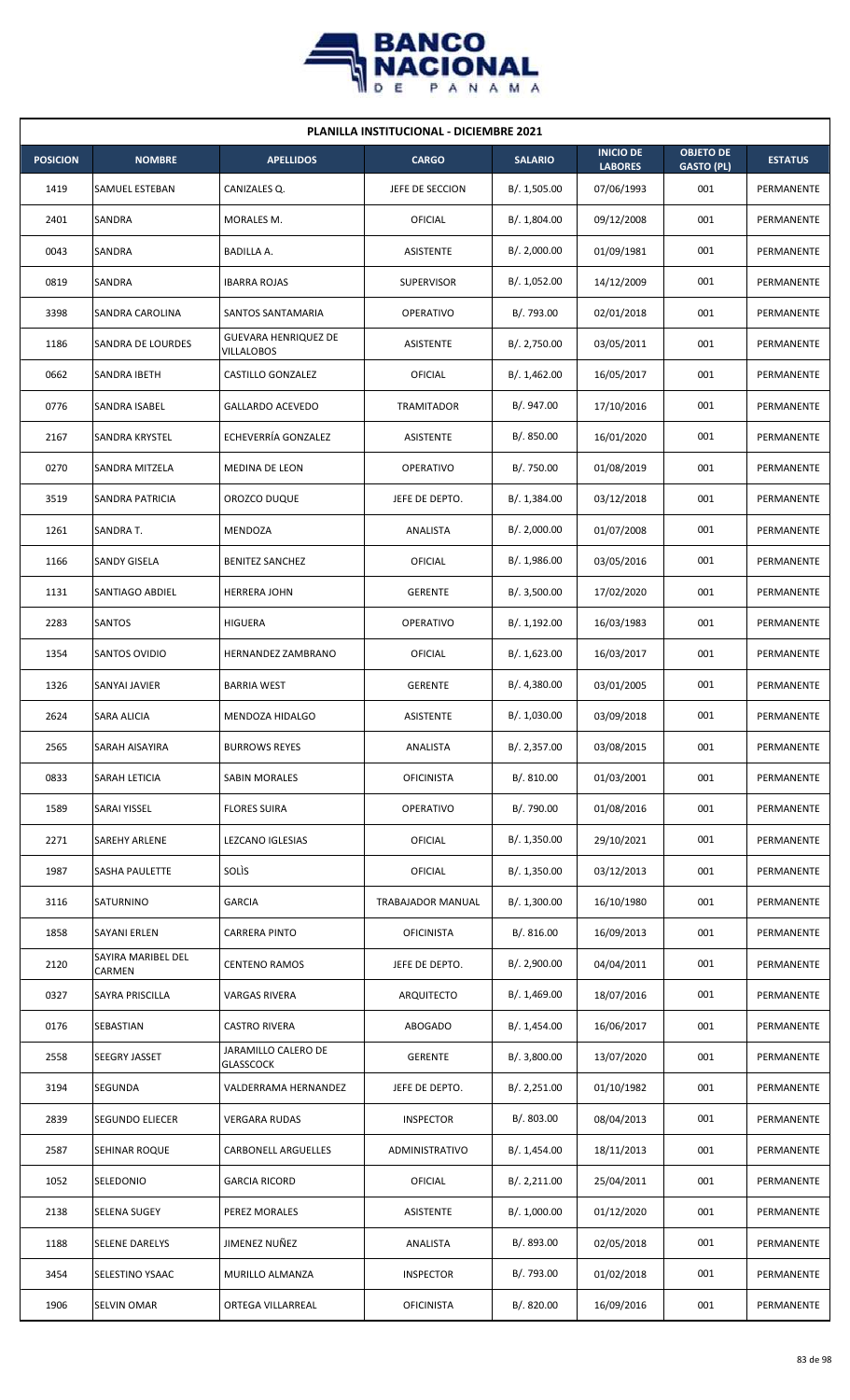

| <b>PLANILLA INSTITUCIONAL - DICIEMBRE 2021</b> |                       |                            |                   |                |                                    |                                       |                |  |  |  |
|------------------------------------------------|-----------------------|----------------------------|-------------------|----------------|------------------------------------|---------------------------------------|----------------|--|--|--|
| <b>POSICION</b>                                | <b>NOMBRE</b>         | <b>APELLIDOS</b>           | <b>CARGO</b>      | <b>SALARIO</b> | <b>INICIO DE</b><br><b>LABORES</b> | <b>OBJETO DE</b><br><b>GASTO (PL)</b> | <b>ESTATUS</b> |  |  |  |
| 2939                                           | <b>SERGIO</b>         | <b>GONZALEZ FRIAS</b>      | CONDUCTOR         | B/. 733.00     | 01/10/2013                         | 001                                   | PERMANENTE     |  |  |  |
| 3085                                           | <b>SERGIO</b>         | JIMENEZ                    | <b>SUPERVISOR</b> | B/. 1,697.00   | 01/03/1979                         | 001                                   | PERMANENTE     |  |  |  |
| 0332                                           | SERGIO AUGUSTO        | PINZON BERRIO              | AVALUADOR         | B/. 1,941.00   | 02/07/2012                         | 001                                   | PERMANENTE     |  |  |  |
| 3641                                           | <b>SERGIO GASPAR</b>  | SARAVIA ECHEVERS           | <b>INSPECTOR</b>  | B/. 750.00     | 18/02/2021                         | 001                                   | PERMANENTE     |  |  |  |
| 0326                                           | SERGIO GUILLERMO      | <b>BERNALES CRESPO</b>     | JEFE DE SECCION   | B/. 1,631.00   | 16/01/2017                         | 001                                   | PERMANENTE     |  |  |  |
| 2872                                           | <b>SERGIO RAUL</b>    | <b>BLENCOWE MORCILLO</b>   | <b>INSPECTOR</b>  | B/. 880.00     | 01/05/2011                         | 001                                   | PERMANENTE     |  |  |  |
| 0330                                           | <b>SERGIO VALENTI</b> | ATENCIO COUSIN             | COORDINADOR       | B/. 1,559.00   | 16/10/2017                         | 001                                   | PERMANENTE     |  |  |  |
| 2356                                           | SHANIKA TAYANETT      | <b>GREGORY CAIN</b>        | <b>SUPERVISOR</b> | B/.1,423.00    | 24/01/2011                         | 001                                   | PERMANENTE     |  |  |  |
| 1029                                           | SHARMIRA ANAIS        | <b>CARRILLO ROSE</b>       | OFICIAL           | B/. 1,476.00   | 03/10/2011                         | 001                                   | PERMANENTE     |  |  |  |
| 2482                                           | <b>SHARON MACIEL</b>  | CANDANEDO IBARRA           | <b>OPERATIVO</b>  | B/. 750.00     | 16/11/2020                         | 001                                   | PERMANENTE     |  |  |  |
| 1386                                           | SHASDAI               | JHANGIMAL V.               | JEFE DE DEPTO.    | B/.2,362.00    | 03/08/2009                         | 001                                   | PERMANENTE     |  |  |  |
| 3642                                           | <b>SHAWN MARIE</b>    | MORGAN ABREGO              | <b>OPERATIVO</b>  | B/. 750.00     | 01/02/2021                         | 001                                   | PERMANENTE     |  |  |  |
| 0798                                           | SHAYARI MAYLENE       | MELCHOR JIMENEZ            | <b>OFICINISTA</b> | B/. 817.00     | 18/03/2013                         | 001                                   | PERMANENTE     |  |  |  |
| 1379                                           | SHEILA GISSELLE       | <b>GARCIA FIGUEROA</b>     | JEFE DE DEPTO.    | B/.2,512.00    | 11/03/2013                         | 001                                   | PERMANENTE     |  |  |  |
| 3352                                           | SHEILA KARIMA         | <b>GONZALEZ VILLARREAL</b> | <b>OFICINISTA</b> | B/. 833.00     | 02/05/2017                         | 001                                   | PERMANENTE     |  |  |  |
| 3256                                           | SHEILA YAMILETH       | <b>TROETSCH</b>            | JEFE DE SECCION   | B/.1,631.00    | 21/07/2003                         | 001                                   | PERMANENTE     |  |  |  |
| 1579                                           | SHEYESARA SARIYEN     | <b>NILES BROOMS</b>        | <b>OPERATIVO</b>  | B/0.820.00     | 02/07/2014                         | 001                                   | PERMANENTE     |  |  |  |
| 3342                                           | SHEYLA                | SOTO TUROLLA               | ASISTENTE         | B/.3,500.00    | 24/08/2020                         | 001                                   | PERMANENTE     |  |  |  |
| 2514                                           | SHEYLA J.             | REYES A.                   | <b>OFICINISTA</b> | B/. 817.00     | 16/12/1999                         | 001                                   | PERMANENTE     |  |  |  |
| 1420                                           | SHEYLA JANIN          | QUINONEZ M.                | JEFE DE DEPTO.    | B/. 2,074.00   | 20/07/1994                         | 001                                   | PERMANENTE     |  |  |  |
| 1997                                           | SHIRLEY MICHELLE      | SANCHEZ DE MOSCOSO         | OFICIAL           | B/. 1,490.00   | 17/01/2011                         | 001                                   | PERMANENTE     |  |  |  |
| 1329                                           | SHIRLEY R. DE         | <b>GRIMALDO</b>            | OFICIAL           | B/.2,325.00    | 16/08/1995                         | 001                                   | PERMANENTE     |  |  |  |
| 3486                                           | SIAMARIS DIVIA        | <b>GUEVARA</b>             | ASISTENTE         | B/. 1,500.00   | 16/11/2018                         | 001                                   | PERMANENTE     |  |  |  |
| 0870                                           | <b>SIARA</b>          | <b>SOLIS MIRANDA</b>       | <b>SUPERVISOR</b> | B/. 1,000.00   | 17/08/2015                         | 001                                   | PERMANENTE     |  |  |  |
| 0786                                           | SIARA PAOLA           | <b>BERNAL GUERRA</b>       | <b>OFICINISTA</b> | B/. 814.00     | 16/09/2015                         | 001                                   | PERMANENTE     |  |  |  |
| 0816                                           | SIDDYA ROSA           | <b>ESPINO ARROCHA</b>      | <b>OFICINISTA</b> | B/. 889.00     | 08/07/1996                         | 001                                   | PERMANENTE     |  |  |  |
| 0711                                           | SILVESTRE ANTONIO     | CASTILLO ALMENGOR          | <b>GERENTE</b>    | B/.3,310.00    | 01/02/2006                         | 001                                   | PERMANENTE     |  |  |  |
| 3295                                           | SILVIA A.             | DOMINGUEZ FRIAS            | OFICIAL           | B/. 1,807.00   | 01/04/2002                         | 001                                   | PERMANENTE     |  |  |  |
| 1927                                           | SILVIA IRENE          | ROMERO HERNANDEZ           | SUPERVISOR        | B/. 1,061.00   | 01/07/2015                         | 001                                   | PERMANENTE     |  |  |  |
| 1462                                           | SILVIA J. DE          | CASTILLO                   | OPERATIVO         | B/. 1,387.00   | 02/02/1987                         | 001                                   | PERMANENTE     |  |  |  |
| 1981                                           | SILVIA KARINA         | CALDERÓN LÓPEZ             | OFICIAL           | B/. 1,469.00   | 18/03/2013                         | 001                                   | PERMANENTE     |  |  |  |
| 3411                                           | SILVIA MARIE          | <b>CASTRO RODRIGUEZ</b>    | ASISTENTE         | B/. 796.00     | 01/02/2018                         | 001                                   | PERMANENTE     |  |  |  |
| 3678                                           | SIMON ORLANDO         | <b>MAQUILON BONILLA</b>    | <b>TECNICO</b>    | B/.3,000.00    | 16/04/2021                         | 001                                   | PERMANENTE     |  |  |  |
| 1609                                           | SINDY YAMILETH        | VEGA MASSA                 | OPERATIVO         | B/.816.00      | 01/03/2016                         | 001                                   | PERMANENTE     |  |  |  |
| 0324                                           | SIRELIS LISETH        | NAVARRO SALDANA            | ADMINISTRATIVO    | B/.743.00      | 02/04/2018                         | 001                                   | PERMANENTE     |  |  |  |
| 3129                                           | <b>SIXTO</b>          | PEREZ BARRIOS              | AUXILIAR          | B/. 885.00     | 13/10/1992                         | 001                                   | PERMANENTE     |  |  |  |
| 2324                                           | SOFIA ABIGAIL         | ATENCIO OSORIO             | JEFE DE SECCION   | B/. 1,469.00   | 24/01/2011                         | 001                                   | PERMANENTE     |  |  |  |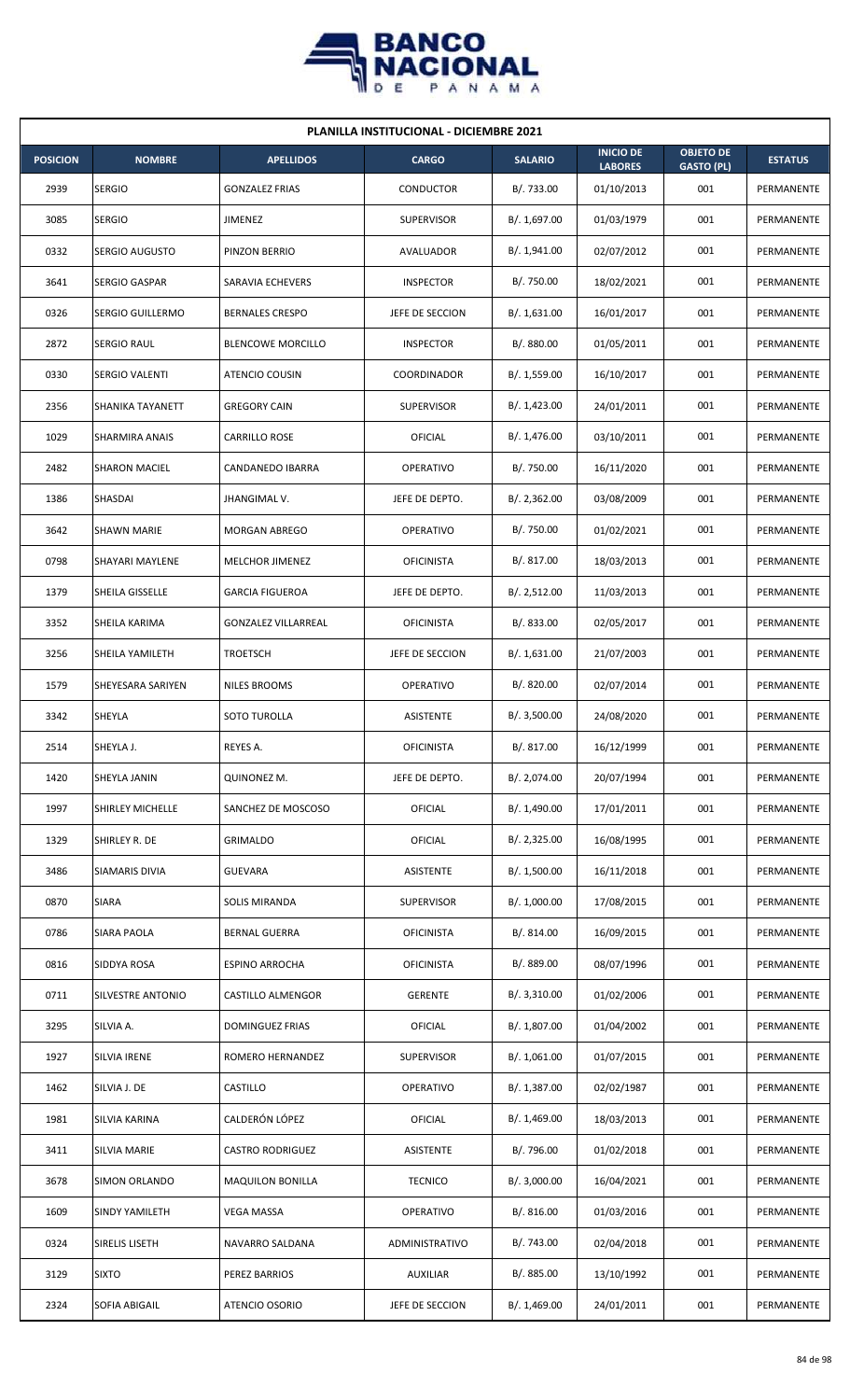

| <b>PLANILLA INSTITUCIONAL - DICIEMBRE 2021</b> |                        |                                     |                   |                |                                    |                                       |                |  |  |  |
|------------------------------------------------|------------------------|-------------------------------------|-------------------|----------------|------------------------------------|---------------------------------------|----------------|--|--|--|
| <b>POSICION</b>                                | <b>NOMBRE</b>          | <b>APELLIDOS</b>                    | <b>CARGO</b>      | <b>SALARIO</b> | <b>INICIO DE</b><br><b>LABORES</b> | <b>OBJETO DE</b><br><b>GASTO (PL)</b> | <b>ESTATUS</b> |  |  |  |
| 0343                                           | <b>SOFIA MERCEDES</b>  | <b>CEDENO DE ARENAS</b>             | <b>GERENTE</b>    | B/.3,562.00    | 01/04/2016                         | 001                                   | PERMANENTE     |  |  |  |
| 2312                                           | <b>SOL ROSIRIS</b>     | ARAUZ UBARTE                        | ADMINISTRADOR     | B/.2,323.00    | 03/05/2011                         | 001                                   | PERMANENTE     |  |  |  |
| 3128                                           | <b>SOLANGEL SUSETH</b> | PINTO SOLIS                         | <b>OPERATIVO</b>  | B/. 750.00     | 01/08/2019                         | 001                                   | PERMANENTE     |  |  |  |
| 1617                                           | SOLEDAD ELIZABETH      | <b>BARRIA DE PEREZ</b>              | <b>OPERATIVO</b>  | B/. 814.00     | 01/09/2015                         | 001                                   | PERMANENTE     |  |  |  |
| 1657                                           | SOLENE                 | MARTINEZ R.                         | <b>OPERATIVO</b>  | B/. 902.00     | 01/07/2015                         | 001                                   | PERMANENTE     |  |  |  |
| 1575                                           | SOLIMAR LISBETH        | VILLARREAL PALACIO                  | <b>OPERATIVO</b>  | B/. 854.00     | 16/02/2009                         | 001                                   | PERMANENTE     |  |  |  |
| 1502                                           | SONIA ARGELIS          | RAMOS                               | <b>SUPERVISOR</b> | B/.810.00      | 14/11/2011                         | 001                                   | PERMANENTE     |  |  |  |
| 1193                                           | SONIA MARIELA          | <b>GONZALEZ FRIAS</b>               | ADMINISTRATIVO    | B/. 1,467.00   | 06/11/2012                         | 001                                   | PERMANENTE     |  |  |  |
| 3683                                           | SONYA ISABEL           | NUÑEZ CUEVAS                        | <b>GERENTE</b>    | B/.3,600.00    | 05/04/2021                         | 001                                   | PERMANENTE     |  |  |  |
| 1588                                           | STEFANIA MABEL         | <b>GAITAN RIOS</b>                  | <b>OFICINISTA</b> | B/. 814.00     | 02/12/2014                         | 001                                   | PERMANENTE     |  |  |  |
| 2091                                           | STEFANO J.             | GRECO R.                            | JEFE DE SECCION   | B/. 1,505.00   | 24/05/2011                         | 001                                   | PERMANENTE     |  |  |  |
| 3643                                           | STEFFANNY VANESSA      | PITTY BURNEO                        | <b>OFICINISTA</b> | B/. 750.00     | 01/02/2021                         | 001                                   | PERMANENTE     |  |  |  |
| 0127                                           | STELLA MARIS           | <b>GONZALEZ HERBRUGER</b>           | <b>GERENTE</b>    | B/.3,236.00    | 24/11/2011                         | 001                                   | PERMANENTE     |  |  |  |
| 1666                                           | <b>STEPHANIE</b>       | <b>WHITTAKER MARIN</b>              | <b>OPERATIVO</b>  | B/.813.00      | 01/06/2016                         | 001                                   | PERMANENTE     |  |  |  |
| 0299                                           | <b>STEPHANIE D</b>     | <b>MOORE</b>                        | <b>SUPERVISOR</b> | B/. 1,210.00   | 21/01/2008                         | 001                                   | PERMANENTE     |  |  |  |
| 3465                                           | STEPHANIE DIANETH      | VIGIL BARBA                         | <b>OPERATIVO</b>  | B/. 770.00     | 16/08/2018                         | 001                                   | PERMANENTE     |  |  |  |
| 3629                                           | STEPHANIE LYNN         | VILLARREAL BIANCO                   | OFICIAL           | B/. 1,500.00   | 16/01/2021                         | 001                                   | PERMANENTE     |  |  |  |
| 0527                                           | STEPHANIE RAQUEL       | <b>ZAMBRANO NAY</b>                 | OFICIAL           | B/. 1,751.00   | 03/12/2018                         | 001                                   | PERMANENTE     |  |  |  |
| 3644                                           | <b>STEPHANY ANNETH</b> | CASTILLO ESPINOSA                   | GERENTE           | B/. 3,000.00   | 18/02/2021                         | 001                                   | PERMANENTE     |  |  |  |
| 3353                                           | STEPHANY DESIRETH      | PERALTA RIOS                        | <b>OFICINISTA</b> | B/. 773.00     | 17/09/2018                         | 001                                   | PERMANENTE     |  |  |  |
| 3007                                           | STEPHANY KEYNA         | <b>CASTILLO ANDRADE</b>             | <b>OPERATIVO</b>  | B/. 750.00     | 04/01/2021                         | 001                                   | PERMANENTE     |  |  |  |
| 1114                                           | STEVEN EVANGELISTO     | RODRÍGUEZ POVEDA                    | <b>OFICIAL</b>    | B/. 1,858.00   | 04/05/2015                         | 001                                   | PERMANENTE     |  |  |  |
| 1746                                           | STHEFANY RAQUEL        | SANCHEZ MORAN                       | <b>OFICINISTA</b> | B/. 820.00     | 06/11/2013                         | 001                                   | PERMANENTE     |  |  |  |
| 1525                                           | STILIANI J.            | LOPEZ B.                            | <b>OPERATIVO</b>  | B/. 813.00     | 16/10/2014                         | 001                                   | PERMANENTE     |  |  |  |
| 2990                                           | <b>STIVENSON RUBEN</b> | CARVAJAL MENDOZA                    | <b>OFICINISTA</b> | B/. 745.00     | 16/06/2016                         | 001                                   | PERMANENTE     |  |  |  |
| 3230                                           | SUGEIDY I.             | NUÑEZ P.                            | ANALISTA          | B/. 1,071.00   | 02/02/2015                         | 001                                   | PERMANENTE     |  |  |  |
| 0189                                           | SUGEIDY MARYELIN       | FLORES AIZPRÚA                      | TRAMITADOR        | B/. 902.00     | 01/02/2018                         | 001                                   | PERMANENTE     |  |  |  |
| 2092                                           | <b>SUGEIS SILENE</b>   | RODRIGUEZ SOLIS DE<br><b>MORENO</b> | JEFE DE SECCION   | B/. 1,391.00   | 16/12/2004                         | 001                                   | PERMANENTE     |  |  |  |
| 2437                                           | SUGEY M.               | CARRASCO C.                         | JEFE DE SECCION   | B/. 813.00     | 16/10/2014                         | 001                                   | PERMANENTE     |  |  |  |
| 3412                                           | <b>SUGEY OSIRIS</b>    | <b>BARRERA CRUZ</b>                 | <b>OFICINISTA</b> | B/. 770.00     | 03/09/2018                         | 001                                   | PERMANENTE     |  |  |  |
| 2020                                           | <b>SULAY ARACELIZ</b>  | SANCHEZ VASQUEZ                     | <b>OFICINISTA</b> | B/. 838.00     | 18/04/2011                         | 001                                   | PERMANENTE     |  |  |  |
| 2537                                           | <b>SULYN MARISSA</b>   | LABRADOR CHAVEZ                     | <b>OFICINISTA</b> | B/.813.00      | 01/12/2016                         | 001                                   | PERMANENTE     |  |  |  |
| 1895                                           | SUSAN A.               | PÉREZ F.                            | <b>OFICINISTA</b> | B/. 854.00     | 06/11/2014                         | 001                                   | PERMANENTE     |  |  |  |
| 3617                                           | SUSAN ILIANA           | CHONG MUÑOZ DE CRUZ                 | <b>OFICINISTA</b> | B/. 800.00     | 16/12/2020                         | 001                                   | PERMANENTE     |  |  |  |
| 0227                                           | SUSANA ANABELL         | NAVARRO GARCIA                      | <b>OFICINISTA</b> | B/. 773.00     | 01/02/2019                         | 001                                   | PERMANENTE     |  |  |  |
| 1912                                           | <b>SUSANA INES</b>     | ORTEGA BEDOYA                       | SUPERVISOR        | B/. 1,205.00   | 01/03/2000                         | 001                                   | PERMANENTE     |  |  |  |
| 0845                                           | <b>SUSANA IVETH</b>    | ATENCIO LARA                        | <b>OFICINISTA</b> | B/. 810.00     | 01/12/2005                         | 001                                   | PERMANENTE     |  |  |  |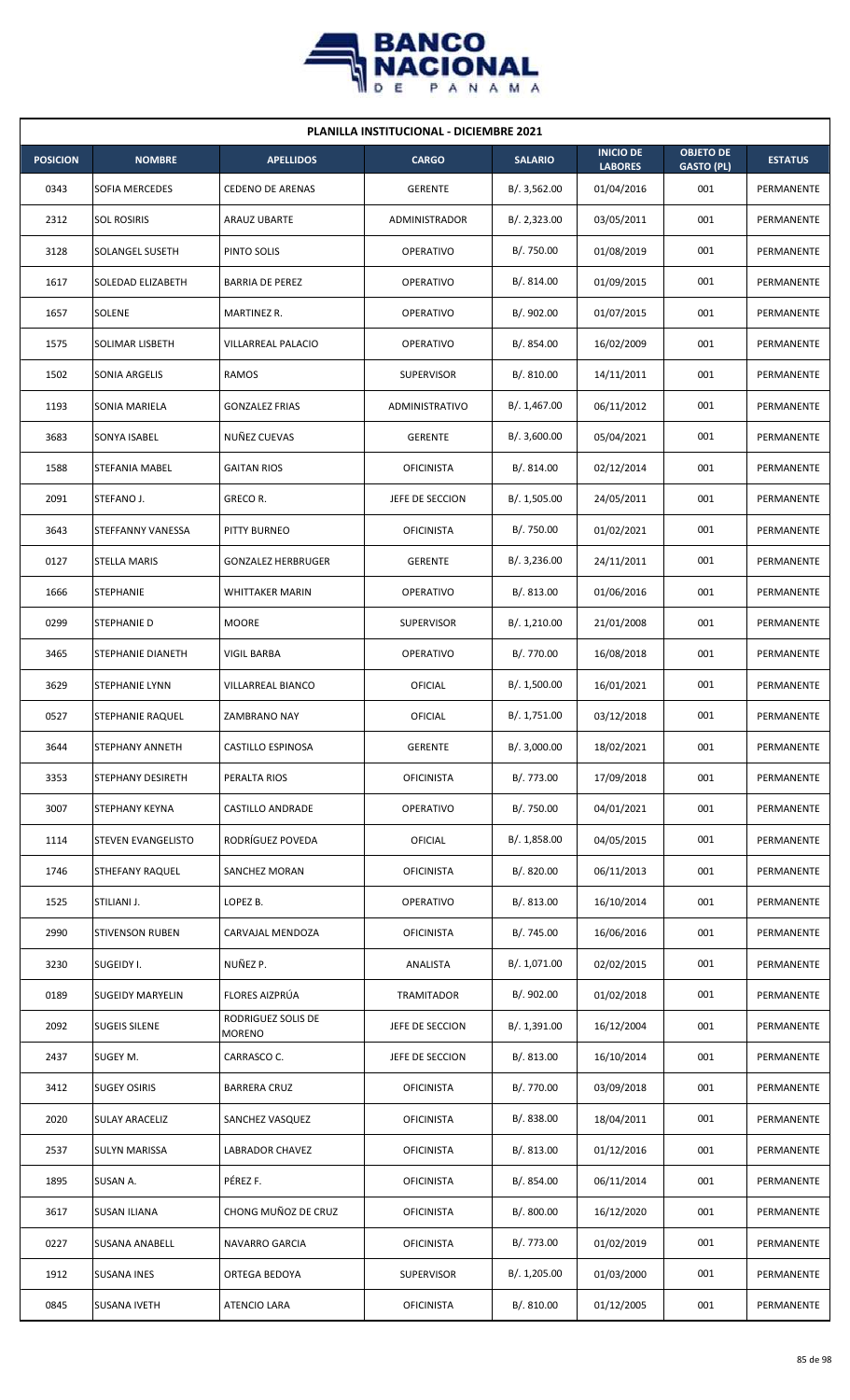

| <b>PLANILLA INSTITUCIONAL - DICIEMBRE 2021</b> |                           |                         |                   |                |                                    |                                       |                |  |  |
|------------------------------------------------|---------------------------|-------------------------|-------------------|----------------|------------------------------------|---------------------------------------|----------------|--|--|
| <b>POSICION</b>                                | <b>NOMBRE</b>             | <b>APELLIDOS</b>        | <b>CARGO</b>      | <b>SALARIO</b> | <b>INICIO DE</b><br><b>LABORES</b> | <b>OBJETO DE</b><br><b>GASTO (PL)</b> | <b>ESTATUS</b> |  |  |
| 1691                                           | <b>SUSANA MIREYA</b>      | SANCHEZ CERCEÑO         | <b>OPERATIVO</b>  | B/. 796.00     | 16/07/2013                         | 001                                   | PERMANENTE     |  |  |
| 3399                                           | <b>SUSANA YANETH</b>      | <b>RODRIGUEZ</b>        | <b>OPERATIVO</b>  | B/. 814.00     | 01/03/2017                         | 001                                   | PERMANENTE     |  |  |
| 0959                                           | SUSARIS Y.                | <b>DIAZ</b>             | JEFE DE SECCION   | B/. 1,718.00   | 08/01/2008                         | 001                                   | PERMANENTE     |  |  |
| 2241                                           | <b>SUZETH DEL CARMEN</b>  | ALVARADO CHIRU          | <b>GESTOR</b>     | B/. 925.00     | 19/02/2015                         | 001                                   | PERMANENTE     |  |  |
| 1637                                           | TAIRA I.                  | SANGUILLEN              | OPERATIVO         | B/. 1,080.00   | 01/10/2008                         | 001                                   | PERMANENTE     |  |  |
| 2236                                           | TAIRA ZIRA DE             | MELENDEZ                | <b>GESTOR</b>     | B/. 1,077.00   | 06/11/2008                         | 001                                   | PERMANENTE     |  |  |
| 0244                                           | TAMARA LISBETH            | LEVY CALVO              | <b>OFICINISTA</b> | B/. 897.00     | 04/05/2010                         | 001                                   | PERMANENTE     |  |  |
| 0636                                           | <b>TANIA</b>              | <b>MOLINA</b>           | <b>SUPERVISOR</b> | B/. 2,494.00   | 22/02/2010                         | 001                                   | PERMANENTE     |  |  |
| 0672                                           | <b>TANIA LUCETTE</b>      | <b>GONZALEZ MORALES</b> | <b>EVALUADOR</b>  | B/. 1,779.00   | 02/05/2008                         | 001                                   | PERMANENTE     |  |  |
| 3208                                           | TANIA MARIBEL             | VASQUEZ GIRON           | <b>GERENTE</b>    | B/.3,500.00    | 11/01/2011                         | 001                                   | PERMANENTE     |  |  |
| 3466                                           | <b>TANIA MASSIEL</b>      | AVENDANO DELGADO        | <b>OPERATIVO</b>  | B/.793.00      | 02/07/2018                         | 001                                   | PERMANENTE     |  |  |
| 0370                                           | TANIA ODALYS              | <b>ABREGO BONILLA</b>   | JEFE DE DEPTO.    | B/.1,606.00    | 16/11/2017                         | 001                                   | PERMANENTE     |  |  |
| 1560                                           | <b>TATIANA CELESTE</b>    | ZURITA CAMARENA         | OFICIAL           | B/.1,350.00    | 13/05/2013                         | 001                                   | PERMANENTE     |  |  |
| 3694                                           | TATIANA DEL CARMEN        | CARLUCCI GUEVARA        | COORDINADOR       | B/. 1,500.00   | 20/09/2021                         | 001                                   | PERMANENTE     |  |  |
| 2471                                           | <b>TATIANA GISEL</b>      | CASTILLO                | <b>OFICINISTA</b> | B/. 814.00     | 17/04/2017                         | 001                                   | PERMANENTE     |  |  |
| 1567                                           | <b>TATIANA MARJORIS</b>   | HERNANDEZ HERRERA       | <b>OPERATIVO</b>  | B/. 817.00     | 18/05/2015                         | 001                                   | PERMANENTE     |  |  |
| 1233                                           | TATIANA Y.                | AGUDO B.                | ANALISTA          | B/. 1,476.00   | 23/06/2004                         | 001                                   | PERMANENTE     |  |  |
| 2084                                           | <b>TAYLIN DEL CARMEN</b>  | CASTILLO CERCEÑO        | JEFE DE SECCION   | B/. 1,632.00   | 01/06/2017                         | 001                                   | PERMANENTE     |  |  |
| 0969                                           | <b>TAYRA CELIBETH</b>     | <b>REINA RODRIGUEZ</b>  | ANALISTA          | B/. 1,292.00   | 16/08/2010                         | 001                                   | PERMANENTE     |  |  |
| 2261                                           | <b>TELIA YAMILETH</b>     | COLOMA BERNAL           | <b>ASISTENTE</b>  | B/. 1,012.00   | 16/05/2014                         | 001                                   | PERMANENTE     |  |  |
| 3343                                           | <b>TEMISTOCLES PLINIO</b> | <b>VALDES GONZALEZ</b>  | <b>GERENTE</b>    | B/.3,500.00    | 01/09/2020                         | 001                                   | PERMANENTE     |  |  |
| 2223                                           | TEODORO VIDAL             | CIANCA ZAMBRANO         | JEFE DE DEPTO.    | B/.2,343.00    | 03/01/2011                         | 001                                   | PERMANENTE     |  |  |
| 0269                                           | <b>TERENCIO</b>           | ROBLES BATISTA          | <b>OFICINISTA</b> | B/. 957.00     | 09/02/1981                         | 001                                   | PERMANENTE     |  |  |
| 0632                                           | <b>TERESA</b>             | <b>BURRELL TOVARES</b>  | <b>OFICIAL</b>    | B/. 1,515.00   | 01/01/2010                         | 001                                   | PERMANENTE     |  |  |
| 0233                                           | TERESA DE                 | <b>BERNAL</b>           | <b>SUPERVISOR</b> | B/. 1,110.00   | 01/06/1982                         | 001                                   | PERMANENTE     |  |  |
| 1347                                           | <b>TERESA ENRIQUETA</b>   | <b>LOPOLITO AGUIRRE</b> | JEFE DE DEPTO.    | B/.2,723.00    | 16/09/2016                         | 001                                   | PERMANENTE     |  |  |
| 2197                                           | TERESA I.                 | QUINTANA A.             | <b>ASISTENTE</b>  | B/.2,000.00    | 03/03/2008                         | 001                                   | PERMANENTE     |  |  |
| 3435                                           | <b>TERRY PUCHER</b>       | <b>MORRIS PEREZ</b>     | <b>OFICINISTA</b> | B/. 750.00     | 17/02/2020                         | 001                                   | PERMANENTE     |  |  |
| 3413                                           | THAIS LILIANA             | <b>CHEN CARRION</b>     | TRAMITADOR        | B/. 911.00     | 16/02/2017                         | 001                                   | PERMANENTE     |  |  |
| 3400                                           | THAIS MICHELLE            | MTEIR MOJICA            | OPERATIVO         | B/. 793.00     | 16/11/2017                         | 001                                   | PERMANENTE     |  |  |
| 2264                                           | THAIS MIREYA              | SANMARTIN GUTIERREZ     | <b>OFICINISTA</b> | B/. 750.00     | 01/12/2020                         | 001                                   | PERMANENTE     |  |  |
| 3779                                           | <b>THAIS MONSERRAT</b>    | RIOS GONZALEZ           | <b>GESTOR</b>     | B/. 850.00     | 08/07/2021                         | 001                                   | PERMANENTE     |  |  |
| 2327                                           | <b>THAIS ORNELLA</b>      | LIGUAS HIDALGO          | JEFE DE SECCION   | B/. 1,476.00   | 24/01/2011                         | 001                                   | PERMANENTE     |  |  |
| 2043                                           | THAISA ZOLVEIK            | <b>CASTILLO NIETO</b>   | <b>OPERATIVO</b>  | B/. 770.00     | 07/03/2019                         | 001                                   | PERMANENTE     |  |  |
| 3493                                           | <b>THAYRIN YOSIBELL</b>   | <b>MORENO</b>           | OPERATIVO         | B/. 770.00     | 01/11/2018                         | 001                                   | PERMANENTE     |  |  |
| 0301                                           | THELMA I.                 | OSORIO R.               | <b>OFICINISTA</b> | B/.1,180.00    | 11/12/1995                         | 001                                   | PERMANENTE     |  |  |
| 3496                                           | THELMA MARIELA            | CAMARGO MONTERO         | ABOGADO           | B/. 1,384.00   | 01/11/2018                         | 001                                   | PERMANENTE     |  |  |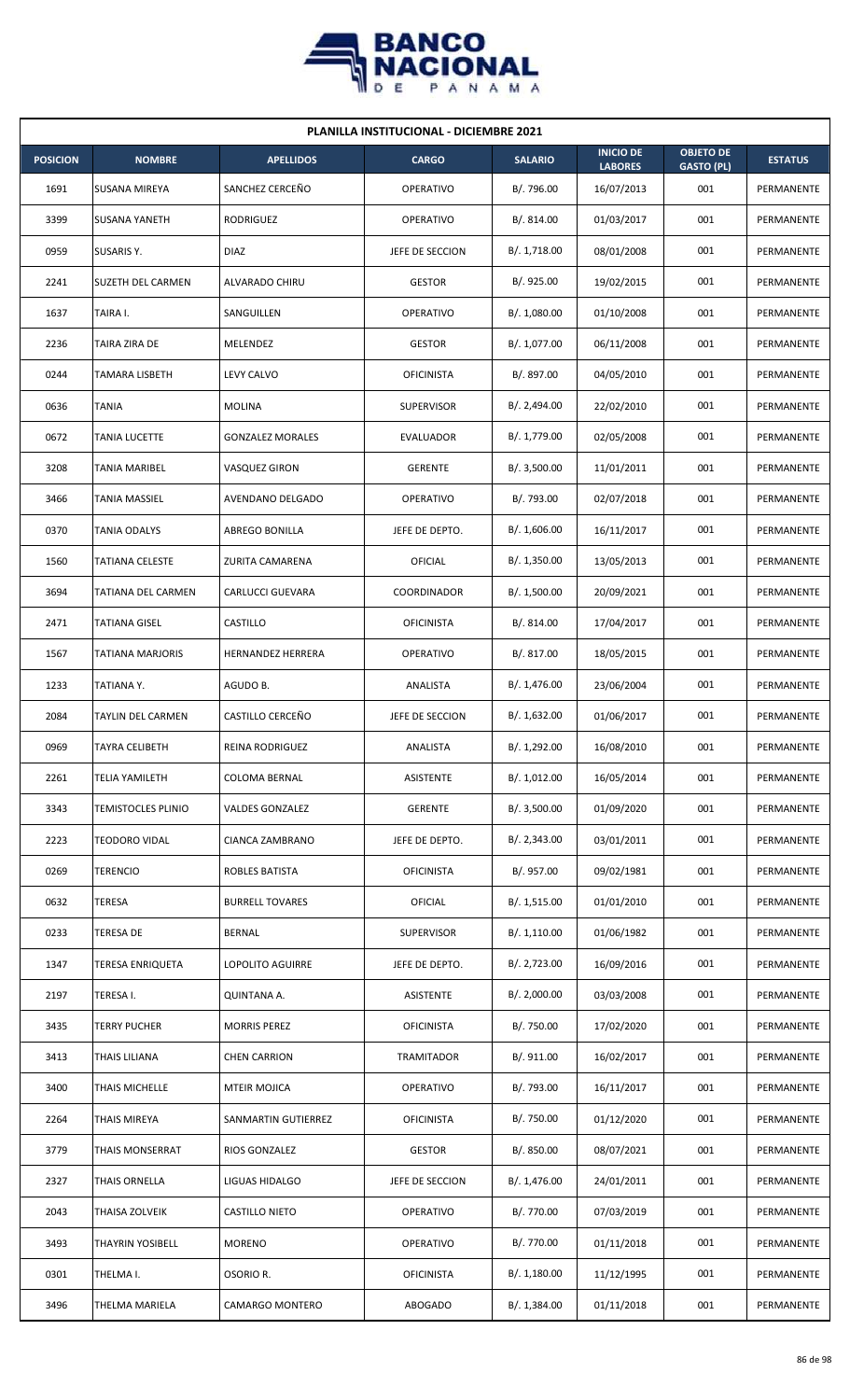

| <b>PLANILLA INSTITUCIONAL - DICIEMBRE 2021</b> |                         |                          |                      |                |                                    |                                       |                |  |  |  |
|------------------------------------------------|-------------------------|--------------------------|----------------------|----------------|------------------------------------|---------------------------------------|----------------|--|--|--|
| <b>POSICION</b>                                | <b>NOMBRE</b>           | <b>APELLIDOS</b>         | <b>CARGO</b>         | <b>SALARIO</b> | <b>INICIO DE</b><br><b>LABORES</b> | <b>OBJETO DE</b><br><b>GASTO (PL)</b> | <b>ESTATUS</b> |  |  |  |
| 3154                                           | THIERRY GABRIEL         | ALTAFULLA GONZALEZ       | <b>ADMINISTRADOR</b> | B/. 1,435.00   | 01/12/2015                         | 001                                   | PERMANENTE     |  |  |  |
| 2714                                           | THOMAS EDUARDO          | PEREZ CASTAÑEDA          | <b>INSPECTOR</b>     | B/. 862.00     | 01/04/2011                         | 001                                   | PERMANENTE     |  |  |  |
| 2740                                           | <b>THYRONE DANIEL</b>   | <b>GUELFI FRANCIS</b>    | <b>INSPECTOR</b>     | B/. 817.00     | 16/10/2015                         | 001                                   | PERMANENTE     |  |  |  |
| 0876                                           | TIHANY ELIZABETH        | ORTEGA PIMENTEL          | <b>OFICINISTA</b>    | B/. 817.00     | 16/11/2016                         | 001                                   | PERMANENTE     |  |  |  |
| 1943                                           | TIHARA C.               | <b>GONZALEZ</b>          | <b>SUPERVISOR</b>    | B/. 1,088.00   | 10/06/2008                         | 001                                   | PERMANENTE     |  |  |  |
| 1875                                           | TOMAS                   | GOMEZ                    | <b>OFICINISTA</b>    | B/. 1,300.00   | 02/08/1974                         | 001                                   | PERMANENTE     |  |  |  |
| 0168                                           | <b>TOMAS</b>            | VALDES                   | <b>ABOGADO</b>       | B/.2,400.00    | 01/04/1985                         | 001                                   | PERMANENTE     |  |  |  |
| 3607                                           | TOMAS                   | LEBLANC GARCIA           | ASISTENTE            | B/.3,500.00    | 01/10/2020                         | 001                                   | PERMANENTE     |  |  |  |
| 0789                                           | <b>TOMAS ARIEL</b>      | ARAUZ ESPINOZA           | ANALISTA             | B/. 820.00     | 03/08/2015                         | 001                                   | PERMANENTE     |  |  |  |
| 2582                                           | TOMAS E.                | CRUZ                     | <b>TECNICO</b>       | B/. 1,599.00   | 18/01/2010                         | 001                                   | PERMANENTE     |  |  |  |
| 2520                                           | TOMAS ENRIQUE           | <b>LEZCANO ESTRIBI</b>   | <b>OFICINISTA</b>    | B/. 948.00     | 01/09/1980                         | 001                                   | PERMANENTE     |  |  |  |
| 1302                                           | TONY ROLANDO            | LAUNSETT R.              | AVALUADOR            | B/. 1,896.00   | 20/07/1994                         | 001                                   | PERMANENTE     |  |  |  |
| 1200                                           | TORIBIO A.              | <b>CHANIS NAVARRO</b>    | ADMINISTRATIVO       | B/. 1,650.00   | 18/09/2000                         | 001                                   | PERMANENTE     |  |  |  |
| 2853                                           | <b>UBALDINO</b>         | MANCILLA E.              | <b>INSPECTOR</b>     | B/. 963.00     | 16/08/1995                         | 001                                   | PERMANENTE     |  |  |  |
| 0255                                           | <b>UBALDINO</b>         | <b>DIAZ</b>              | <b>OFICINISTA</b>    | B/. 1,031.00   | 18/05/1981                         | 001                                   | PERMANENTE     |  |  |  |
| 0267                                           | ULIBERTO                | URENA                    | <b>GESTOR</b>        | B/. 807.00     | 01/02/1979                         | 001                                   | PERMANENTE     |  |  |  |
| 1353                                           | ULICES ESEQUIEL         | TRUJILLO VILLARREAL      | OFICIAL              | B/. 1,742.00   | 16/04/2018                         | 001                                   | PERMANENTE     |  |  |  |
| 1949                                           | ULISES EFRAIN           | <b>MORENO</b>            | <b>OFICINISTA</b>    | B/. 1,279.00   | 01/06/1982                         | 001                                   | PERMANENTE     |  |  |  |
| 0037                                           | UNDINA CORALIA          | BETHANCOURT RAMOS        | <b>ASISTENTE</b>     | B/. 1,110.00   | 01/06/2015                         | 001                                   | PERMANENTE     |  |  |  |
| 3670                                           | URBANO                  | SANCHEZ MORALES          | ASISTENTE            | B/.3,500.00    | 26/07/2021                         | 001                                   | PERMANENTE     |  |  |  |
| 3354                                           | VADINESKA BEATRIZ       | <b>QUINTANA QUINTERO</b> | <b>SUPERVISOR</b>    | B/. 817.00     | 01/03/2017                         | 001                                   | PERMANENTE     |  |  |  |
| 2795                                           | VALENTIN                | VALDES B.                | <b>INSPECTOR</b>     | B/. 860.00     | 03/12/2007                         | 001                                   | PERMANENTE     |  |  |  |
| 3597                                           | <b>VALENTIN AUGUSTO</b> | <b>SOLIS PEREZ</b>       | <b>GERENTE</b>       | B/. 3,500.00   | 02/03/2020                         | 001                                   | PERMANENTE     |  |  |  |
| 3401                                           | VALERIA DEL CARMEN      | <b>OLCESE RIOS</b>       | OPERATIVO            | B/. 810.00     | 16/06/2017                         | 001                                   | PERMANENTE     |  |  |  |
| 3796                                           | VALERIA MARIA           | <b>MENDIVES RIOS</b>     | <b>OFICINISTA</b>    | B/. 750.00     | 12/07/2021                         | 001                                   | PERMANENTE     |  |  |  |
| 2297                                           | VALERIE E.              | <b>ROUSE</b>             | SUPERVISOR           | B/. 1,438.00   | 01/09/2007                         | 001                                   | PERMANENTE     |  |  |  |
| 3402                                           | VALERIE KATIUSKA        | ORTEGA TABORDA           | OPERATIVO            | B/. 790.00     | 17/07/2017                         | 001                                   | PERMANENTE     |  |  |  |
| 0073                                           | <b>VALERIE MIA</b>      | <b>GONZALEZ SASSO</b>    | ASISTENTE            | B/. 1,373.00   | 01/09/2017                         | 001                                   | PERMANENTE     |  |  |  |
| 1288                                           | <b>VALERIE NICOLLE</b>  | DONDIS CABALLERO         | <b>OFICINISTA</b>    | B/. 750.00     | 16/09/2020                         | 001                                   | PERMANENTE     |  |  |  |
| 2621                                           | <b>VALERIO RUFFO</b>    | <b>GOMEZ AVILA</b>       | <b>OFICIAL</b>       | B/. 1,350.00   | 10/05/2011                         | 001                                   | PERMANENTE     |  |  |  |
| 1754                                           | VANESSA                 | VAN HOORDE               | <b>OFICINISTA</b>    | B/. 830.00     | 01/11/2007                         | 001                                   | PERMANENTE     |  |  |  |
| 3589                                           | VANESSA DEL CARMEN      | LEE MEREL DE URENA       | OFICIAL              | B/. 1,384.00   | 03/06/2019                         | 001                                   | PERMANENTE     |  |  |  |
| 0674                                           | VANESSA I.              | SAM A.                   | <b>SUPERVISOR</b>    | B/. 2,750.00   | 16/08/2007                         | 001                                   | PERMANENTE     |  |  |  |
| 1940                                           | VANESSA INDIRA          | SALINAS FRANCO           | JEFE DE SECCION      | B/. 1,462.00   | 17/06/2013                         | 001                                   | PERMANENTE     |  |  |  |
| 2406                                           | VANESSA JASMIN          | <b>WILLIAMS MOLINA</b>   | SUPERVISOR           | B/. 1,103.00   | 17/04/2017                         | 001                                   | PERMANENTE     |  |  |  |
| 0690                                           | <b>VELKIS JOHANA</b>    | <b>MENESES GARCIA</b>    | JEFE DE DEPTO.       | B/. 965.00     | 16/10/2015                         | 001                                   | PERMANENTE     |  |  |  |
| 2684                                           | VELKIS Y.               | VELASQUEZ B.             | GERENTE              | B/. 3,500.00   | 03/01/2005                         | 001                                   | PERMANENTE     |  |  |  |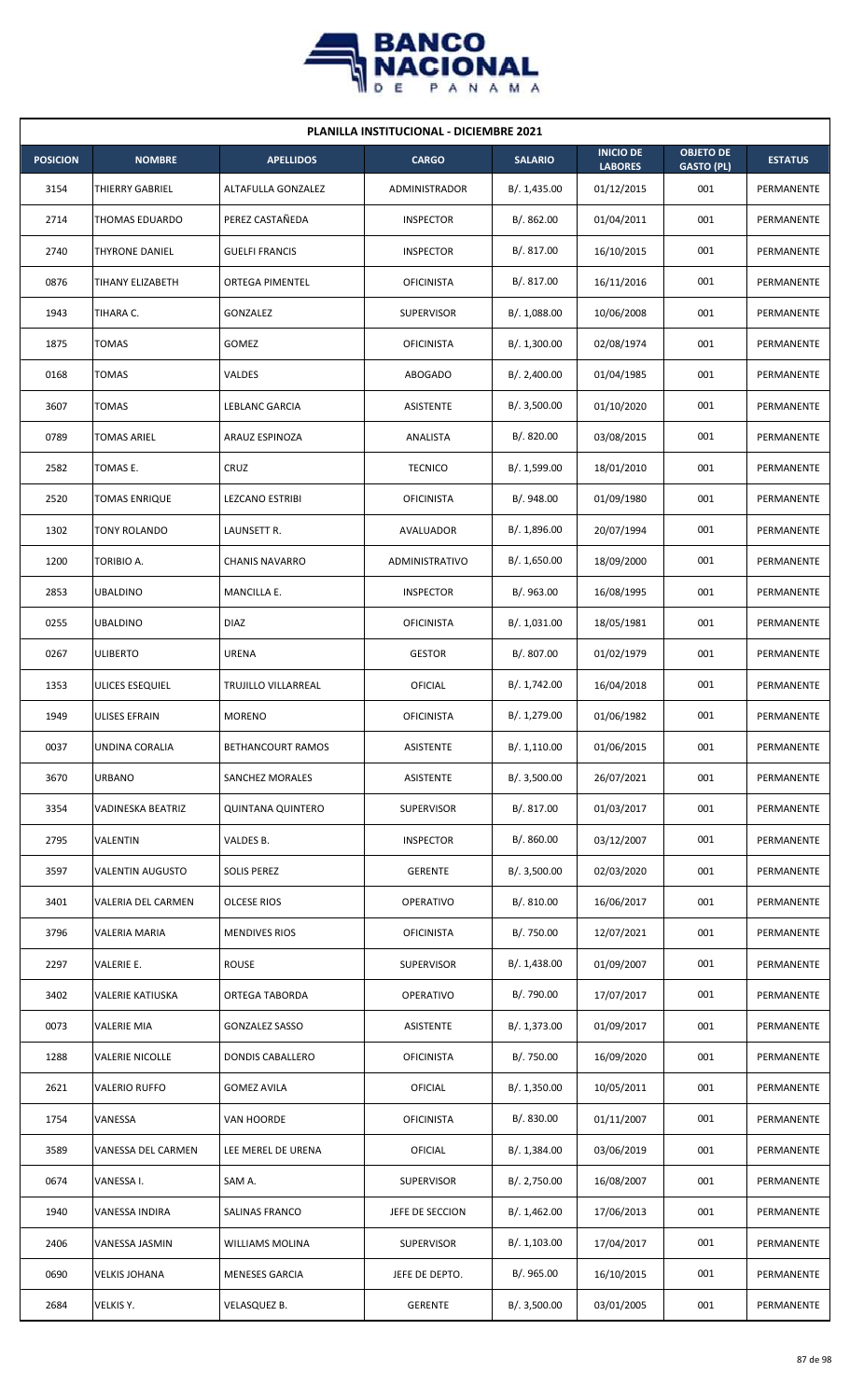

| <b>PLANILLA INSTITUCIONAL - DICIEMBRE 2021</b> |                            |                                 |                   |                |                                    |                                       |                |  |  |  |
|------------------------------------------------|----------------------------|---------------------------------|-------------------|----------------|------------------------------------|---------------------------------------|----------------|--|--|--|
| <b>POSICION</b>                                | <b>NOMBRE</b>              | <b>APELLIDOS</b>                | <b>CARGO</b>      | <b>SALARIO</b> | <b>INICIO DE</b><br><b>LABORES</b> | <b>OBJETO DE</b><br><b>GASTO (PL)</b> | <b>ESTATUS</b> |  |  |  |
| 3455                                           | <b>VELKIS YAMARA</b>       | DOMINGUEZ ORTEGA                | <b>INSPECTOR</b>  | B/. 793.00     | 01/02/2018                         | 001                                   | PERMANENTE     |  |  |  |
| 0368                                           | <b>VELKIS YANETH</b>       | <b>ACEVEDO ORTIZ</b>            | <b>SUPERVISOR</b> | B/. 1,497.00   | 15/05/2002                         | 001                                   | PERMANENTE     |  |  |  |
| 1070                                           | VENANCIO                   | CABALLERO SAMUDIO               | OFICIAL           | B/. 1,840.00   | 26/10/2015                         | 001                                   | PERMANENTE     |  |  |  |
| 1151                                           | <b>VENEDICTO</b>           | <b>OJO RODRI</b>                | OFICIAL           | B/.2,244.00    | 03/05/1993                         | 001                                   | PERMANENTE     |  |  |  |
| 2890                                           | VENTURA                    | MOLINA PALACIO                  | <b>INSPECTOR</b>  | B/. 899.00     | 16/09/2008                         | 001                                   | PERMANENTE     |  |  |  |
| 0474                                           | <b>VERNON XAVIER</b>       | <b>VEGA RODRIGUEZ</b>           | ADMINISTRATIVO    | B/. 1,077.00   | 24/09/2012                         | 001                                   | PERMANENTE     |  |  |  |
| 0858                                           | VERONICA                   | <b>AGUILAR CASTRO</b>           | <b>OFICINISTA</b> | B/.810.00      | 02/04/2012                         | 001                                   | PERMANENTE     |  |  |  |
| 0803                                           | <b>VERONICA</b>            | <b>CARRILLO GRACIA</b>          | <b>OFICINISTA</b> | B/.814.00      | 09/06/2008                         | 001                                   | PERMANENTE     |  |  |  |
| 1168                                           | <b>VERONICA DEL CARMEN</b> | AIZPURUA PERALTA                | OFICIAL           | B/. 2,070.00   | 16/06/2008                         | 001                                   | PERMANENTE     |  |  |  |
| 1283                                           | <b>VERONICA ESTHER</b>     | SMITH RODRIGUEZ DE<br>FERNANDEZ | <b>GERENTE</b>    | B/. 4,000.00   | 15/07/2021                         | 001                                   | PERMANENTE     |  |  |  |
| 1581                                           | <b>VERONICA JANETH</b>     | PINTO TENORIO                   | <b>OPERATIVO</b>  | B/. 810.00     | 01/01/2016                         | 001                                   | PERMANENTE     |  |  |  |
| 3355                                           | <b>VERONICA MADELAINE</b>  | ARAUZ ULLOA                     | <b>OFICINISTA</b> | B/. 790.00     | 16/02/2018                         | 001                                   | PERMANENTE     |  |  |  |
| 1625                                           | <b>VERONICA MARIA</b>      | <b>FERNANDEZ ORTEGA</b>         | <b>SUPERVISOR</b> | B/. 1,190.00   | 13/11/2000                         | 001                                   | PERMANENTE     |  |  |  |
| 1402                                           | <b>VERONICA ROSALBA</b>    | <b>TORRES MUNOZ</b>             | ADMINISTRATIVO    | B/. 1,224.00   | 01/04/2013                         | 001                                   | PERMANENTE     |  |  |  |
| 0371                                           | <b>VERONICA Y.</b>         | <b>GUERRA</b>                   | <b>GERENTE</b>    | B/.3,093.00    | 17/12/2007                         | 001                                   | PERMANENTE     |  |  |  |
| 3403                                           | VERONICA YULISSA           | <b>FALCON ITURRADO</b>          | <b>OPERATIVO</b>  | B/. 790.00     | 01/12/2017                         | 001                                   | PERMANENTE     |  |  |  |
| 3293                                           | <b>VERONICO</b>            | <b>STELL BAKER</b>              | JEFE DE SECCION   | B/. 1,492.00   | 19/04/1993                         | 001                                   | PERMANENTE     |  |  |  |
| 3560                                           | <b>VERUSHKA DEL CARMEN</b> | <b>HIDALGO RAMOS</b>            | <b>OFICINISTA</b> | B/. 820.00     | 02/05/2019                         | 001                                   | PERMANENTE     |  |  |  |
| 0079                                           | <b>VESTA SELENE</b>        | <b>NAYLOR ORTIZ</b>             | ASISTENTE         | B/. 4,100.00   | 03/05/2016                         | 001                                   | PERMANENTE     |  |  |  |
| 0872                                           | VIANKA                     | PERALTA JULIO                   | SUPERVISOR        | B/. 1,000.00   | 02/05/2013                         | 001                                   | PERMANENTE     |  |  |  |
| 0575                                           | VIANKA CECILIA             | DOMINGUEZ CEDEÑO                | <b>OFICIAL</b>    | B/. 1,469.00   | 17/08/2015                         | 001                                   | PERMANENTE     |  |  |  |
| 1983                                           | VIBELLE ALEXANDRA          | <b>QUINTERO ROMERO</b>          | ASISTENTE         | B/.1,061.00    | 02/09/2013                         | 001                                   | PERMANENTE     |  |  |  |
| 2088                                           | VICADY DEL CARMEN          | <b>BULTRON GUARDIA</b>          | JEFE DE SECCION   | B/. 1,490.00   | 17/01/2011                         | 001                                   | PERMANENTE     |  |  |  |
| 2615                                           | <b>VICENTE</b>             | <b>ESPINOSA</b>                 | <b>SUPERVISOR</b> | B/. 1,600.00   | 11/05/1984                         | 001                                   | PERMANENTE     |  |  |  |
| 0449                                           | <b>VICENTE</b>             | <b>MELA PORTUGAL</b>            | TRAMITADOR        | B/. 1,192.00   | 24/05/1982                         | 001                                   | PERMANENTE     |  |  |  |
| 2068                                           | <b>VICENTE</b>             | <b>ARROYO PIMENTEL</b>          | JEFE DE SECCION   | B/.1,610.00    | 24/01/1994                         | 001                                   | PERMANENTE     |  |  |  |
| 2859                                           | VICENTE A.                 | VISUETTE N.                     | <b>INSPECTOR</b>  | B/. 950.00     | 22/11/2004                         | 001                                   | PERMANENTE     |  |  |  |
| 0415                                           | VICENTE ISAAC              | <b>GUEVARA PAN</b>              | ADMINISTRADOR     | B/. 1,000.00   | 16/05/2016                         | 001                                   | PERMANENTE     |  |  |  |
| 0983                                           | VICENTE SEGUNDO            | DE LEON TORRES                  | <b>GERENTE</b>    | B/.2,295.00    | 16/08/2010                         | 001                                   | PERMANENTE     |  |  |  |
| 0663                                           | <b>VICENTE URIXIS</b>      | VILLARREAL RIVERA               | <b>OFICIAL</b>    | B/.1,426.00    | 16/03/2018                         | 001                                   | PERMANENTE     |  |  |  |
| 2964                                           | <b>VICTOR</b>              | CASAZOLA VALDEZ                 | CONDUCTOR         | B/. 724.00     | 03/01/2005                         | 001                                   | PERMANENTE     |  |  |  |
| 2421                                           | <b>VICTOR</b>              | <b>JOHNSON</b>                  | <b>OFICIAL</b>    | B/. 1,716.00   | 16/04/1984                         | 001                                   | PERMANENTE     |  |  |  |
| 2680                                           | <b>VICTOR</b>              | MARTINEZ                        | JEFE DE SECCION   | B/. 1,654.00   | 18/10/1993                         | 001                                   | PERMANENTE     |  |  |  |
| 3645                                           | VICTOR ADRIAN              | MARTINEZ MARTINEZ               | <b>OFICINISTA</b> | B/. 750.00     | 01/02/2021                         | 001                                   | PERMANENTE     |  |  |  |
| 1702                                           | <b>VICTOR ANTONIO</b>      | <b>GARCIA RUIZ</b>              | OPERATIVO         | B/. 1,088.00   | 17/03/2014                         | 001                                   | PERMANENTE     |  |  |  |
| 0380                                           | VICTOR DOMINGO             | DOMINGUEZ MONTENEGRO            | JEFE DE SECCION   | B/. 1,462.00   | 01/01/2016                         | 001                                   | PERMANENTE     |  |  |  |
| 1766                                           | <b>VICTOR ELEAZAR</b>      | <b>SOLIS RIVERA</b>             | <b>OFICINISTA</b> | B/. 790.00     | 16/03/1995                         | 001                                   | PERMANENTE     |  |  |  |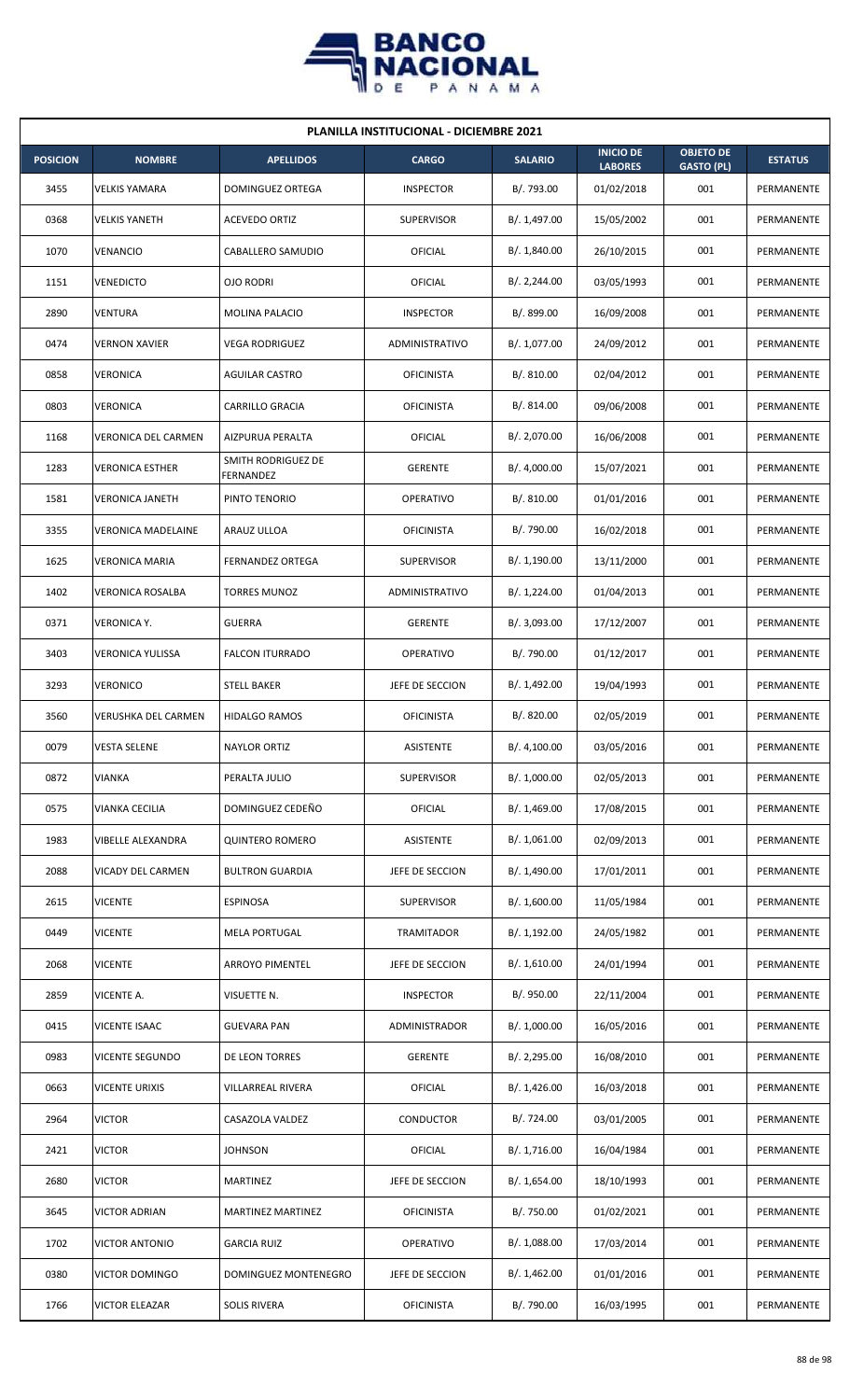

| <b>PLANILLA INSTITUCIONAL - DICIEMBRE 2021</b> |                         |                           |                    |                |                                    |                                       |                   |  |  |
|------------------------------------------------|-------------------------|---------------------------|--------------------|----------------|------------------------------------|---------------------------------------|-------------------|--|--|
| <b>POSICION</b>                                | <b>NOMBRE</b>           | <b>APELLIDOS</b>          | <b>CARGO</b>       | <b>SALARIO</b> | <b>INICIO DE</b><br><b>LABORES</b> | <b>OBJETO DE</b><br><b>GASTO (PL)</b> | <b>ESTATUS</b>    |  |  |
| 1298                                           | <b>VICTOR FERNANDO</b>  | RODRIGUEZ ATENCIO         | <b>GESTOR</b>      | B/. 816.00     | 03/01/2011                         | 001                                   | PERMANENTE        |  |  |
| 0466                                           | <b>VICTOR HORTENCIO</b> | <b>GONZALEZ MARTINEZ</b>  | <b>COORDINADOR</b> | B/. 1,426.00   | 16/08/2016                         | 001                                   | PERMANENTE        |  |  |
| 1413                                           | <b>VICTOR HUGO</b>      | <b>BARRERA PINEDA</b>     | JEFE DE SECCION    | B/.1,446.00    | 02/10/2017                         | 001                                   | PERMANENTE        |  |  |
| 1076                                           | VICTOR J.               | CORDOBA D.                | OFICIAL            | B/.2,427.00    | 18/04/2005                         | 001                                   | <b>PERMANENTE</b> |  |  |
| 3415                                           | <b>VICTOR JOSE</b>      | URRUTIA GUTIERREZ         | <b>SUPERVISOR</b>  | B/. 1,000.00   | 02/04/2018                         | 001                                   | PERMANENTE        |  |  |
| 0425                                           | <b>VICTOR JOSE</b>      | <b>GONZALEZ VARGAS</b>    | ASISTENTE          | B/. 938.00     | 01/07/2016                         | 001                                   | PERMANENTE        |  |  |
| 1817                                           | VICTOR M.               | AFU JAEN                  | <b>OFICINISTA</b>  | B/. 1,096.00   | 16/10/2002                         | 001                                   | PERMANENTE        |  |  |
| 0202                                           | VICTOR M.               | MENDEZ                    | <b>GERENTE</b>     | B/.2,500.00    | 02/07/1984                         | 001                                   | PERMANENTE        |  |  |
| 3850                                           | <b>VICTOR MANUEL</b>    | <b>MORENO GOMEZ</b>       | <b>GERENTE</b>     | B/. 3,200.00   | 22/11/2021                         | 001                                   | PERMANENTE        |  |  |
| 1926                                           | <b>VICTOR MANUEL</b>    | <b>FRANCO GONZALEZ</b>    | <b>OFICINISTA</b>  | B/. 896.00     | 03/05/1983                         | 001                                   | PERMANENTE        |  |  |
| 3569                                           | <b>VICTOR MANUEL</b>    | <b>MORAN JAEN</b>         | <b>CONDUCTOR</b>   | B/. 670.00     | 16/05/2019                         | 001                                   | PERMANENTE        |  |  |
| 3675                                           | <b>VICTOR MANUEL</b>    | MARQUEZ RODRIGUEZ         | <b>OFICINISTA</b>  | B/. 750.00     | 16/03/2021                         | 001                                   | PERMANENTE        |  |  |
| 1847                                           | <b>VICTOR MIGUEL</b>    | <b>CASTILLO RODRIGUEZ</b> | <b>OFICIAL</b>     | B/. 1,500.00   | 01/07/2020                         | 001                                   | PERMANENTE        |  |  |
| 2773                                           | <b>VICTOR NEDOL</b>     | ROMERO MENDOZA            | <b>INSPECTOR</b>   | B/0.822.00     | 03/10/2011                         | 001                                   | PERMANENTE        |  |  |
| 3416                                           | <b>VICTOR ODIN</b>      | SANTOS VALDES             | <b>OFICINISTA</b>  | B/. 793.00     | 17/07/2017                         | 001                                   | PERMANENTE        |  |  |
| 0150                                           | <b>VICTOR RAUL</b>      | DEL BUSTO PINZON          | <b>ABOGADO</b>     | B/.1,350.00    | 16/01/2020                         | 001                                   | PERMANENTE        |  |  |
| 0007                                           | <b>VICTOR RAUL</b>      | ANTINORI NIETO            | <b>GERENTE</b>     | B/. 4,500.00   | 01/06/2017                         | 001                                   | PERMANENTE        |  |  |
| 1308                                           | VICTOR S.               | <b>BARAHONA</b>           | AVALUADOR          | B/. 1,639.00   | 01/10/2008                         | 001                                   | PERMANENTE        |  |  |
| 0196                                           | VICTORIA A. DE          | PINEDA                    | <b>SUPERVISOR</b>  | B/. 1,353.00   | 01/02/1993                         | 001                                   | PERMANENTE        |  |  |
| 3774                                           | VICTORIA ELIZABETH      | YAU EMILIANI DE MATA      | <b>GERENTE</b>     | B/.3,500.00    | 10/06/2021                         | 001                                   | PERMANENTE        |  |  |
| 2534                                           | VICTORIA INDIANA        | ZAPATA MARTINEZ           | OPERATIVO          | B/. 817.00     | 02/05/2017                         | 001                                   | PERMANENTE        |  |  |
| 0809                                           | VICTORIA MARIA          | <b>FABREGA PEREZ</b>      | <b>SUPERVISOR</b>  | B/. 1,071.00   | 01/04/2014                         | 001                                   | PERMANENTE        |  |  |
| 3747                                           | VICTORIA MICHELLE       | URRIOLA BRANDA            | <b>INSPECTOR</b>   | B/. 750.00     | 26/05/2021                         | 001                                   | PERMANENTE        |  |  |
| 1031                                           | VICTORIA Y.             | HERNANDEZ V.              | JEFE DE DEPTO.     | B/. 2,704.00   | 16/10/1996                         | 001                                   | PERMANENTE        |  |  |
| 1877                                           | <b>VICTORIANO</b>       | BALLESTEROS A.            | <b>OFICINISTA</b>  | B/. 810.00     | 16/05/2000                         | 001                                   | PERMANENTE        |  |  |
| 2260                                           | <b>VICTORINO</b>        | <b>QUINTERO BUSTAVINO</b> | ADMINISTRATIVO     | B/.1,454.00    | 18/08/2014                         | 001                                   | PERMANENTE        |  |  |
| 0162                                           | <b>VICTORINO</b>        | LIMA CHACON               | ABOGADO            | B/.1,476.00    | 01/10/1980                         | 001                                   | PERMANENTE        |  |  |
| 3077                                           | VIDAL A.                | ARABA ESPINOS             | <b>CONDUCTOR</b>   | B/.1,088.00    | 16/06/2000                         | 001                                   | PERMANENTE        |  |  |
| 2074                                           | <b>VIDIS ANELIS</b>     | TAM SAMANIEGO             | <b>GERENTE</b>     | B/.2,318.00    | 10/03/2011                         | 001                                   | PERMANENTE        |  |  |
| 0555                                           | VIELKA                  | <b>GUTIERREZ SANTOS</b>   | OFICIAL            | B/. 1,501.00   | 01/11/1999                         | 001                                   | PERMANENTE        |  |  |
| 1825                                           | VIELKA E.               | PEREZ C.                  | <b>OFICINISTA</b>  | B/.1,161.00    | 01/09/2006                         | 001                                   | PERMANENTE        |  |  |
| 1704                                           | VIELKA E.               | RODRIGUEZ P.              | <b>OPERATIVO</b>   | B/.861.00      | 23/04/2004                         | 001                                   | PERMANENTE        |  |  |
| 1016                                           | VIELKA ELIZABETH        | <b>BENITEZ MANUEL</b>     | ANALISTA           | B/. 1,082.00   | 07/03/2013                         | 001                                   | PERMANENTE        |  |  |
| 0562                                           | VIELKA ERENIA           | NUNEZ APARICIO            | OFICIAL            | B/. 1,645.00   | 21/07/2003                         | 001                                   | PERMANENTE        |  |  |
| 0585                                           | VIELKA H. DE            | <b>CHANIS</b>             | OFICIAL            | B/.1,462.00    | 11/01/1999                         | 001                                   | PERMANENTE        |  |  |
| 1846                                           | VIELKA I.               | GONZALEZ M.               | <b>OFICINISTA</b>  | B/. 939.00     | 16/05/2005                         | 001                                   | PERMANENTE        |  |  |
| 1332                                           | <b>VIELKA ITZEL</b>     | <b>FRAGO DELVI</b>        | ADMINISTRATIVO     | B/. 1,893.00   | 04/07/1994                         | 001                                   | PERMANENTE        |  |  |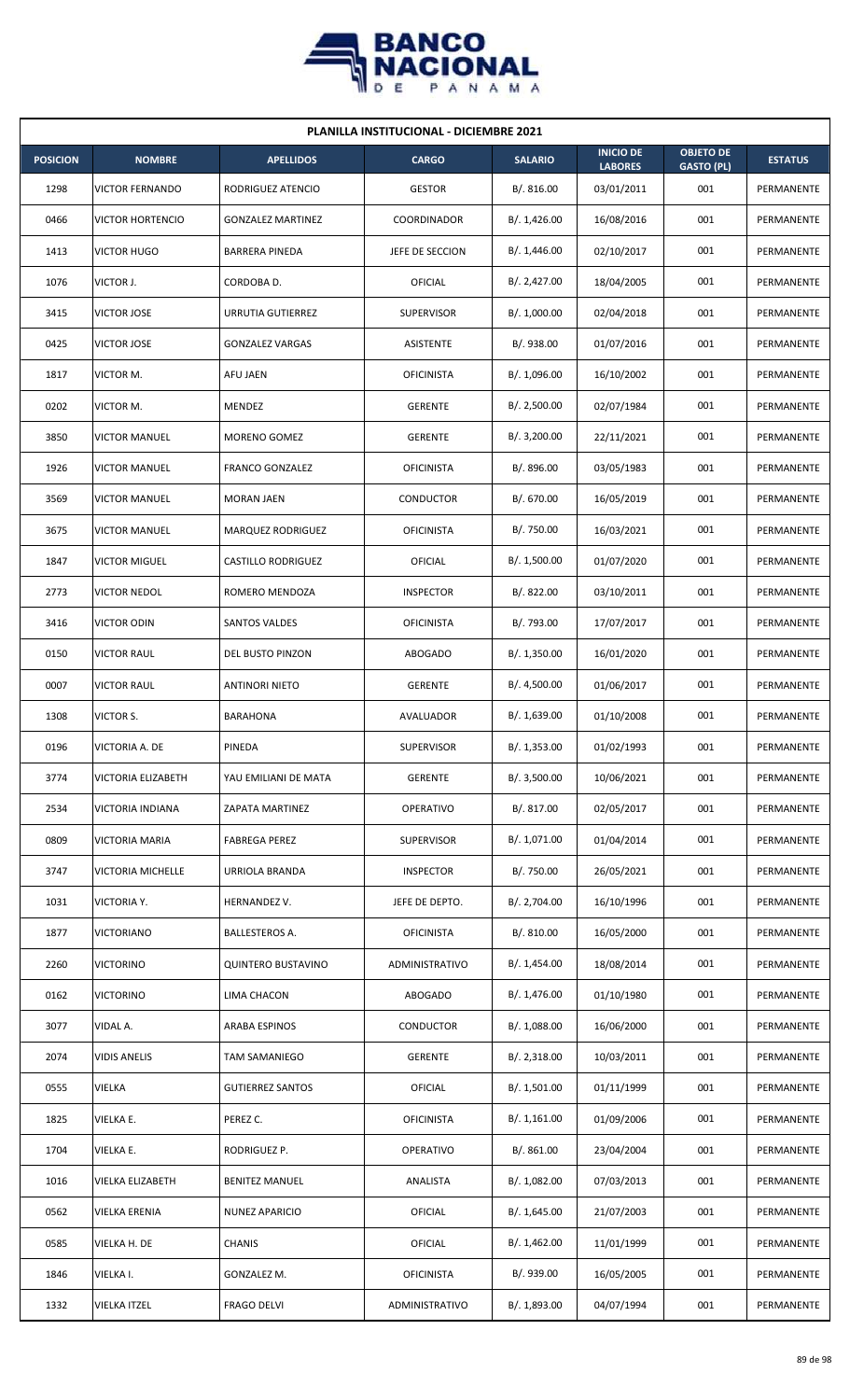

| <b>PLANILLA INSTITUCIONAL - DICIEMBRE 2021</b> |                         |                                |                   |                |                                    |                                       |                |  |  |  |
|------------------------------------------------|-------------------------|--------------------------------|-------------------|----------------|------------------------------------|---------------------------------------|----------------|--|--|--|
| <b>POSICION</b>                                | <b>NOMBRE</b>           | <b>APELLIDOS</b>               | <b>CARGO</b>      | <b>SALARIO</b> | <b>INICIO DE</b><br><b>LABORES</b> | <b>OBJETO DE</b><br><b>GASTO (PL)</b> | <b>ESTATUS</b> |  |  |  |
| 0075                                           | VIELKA N.               | <b>BARRIAS G.</b>              | COORDINADOR       | B/. 1,350.00   | 02/04/2001                         | 001                                   | PERMANENTE     |  |  |  |
| 2452                                           | VIELKA O.               | PALACIO C.                     | <b>OFICINISTA</b> | B/. 855.00     | 23/04/2004                         | 001                                   | PERMANENTE     |  |  |  |
| 0612                                           | VIELKA R. DE            | CAMPBELL                       | OFICIAL           | B/. 1,694.00   | 01/05/1984                         | 001                                   | PERMANENTE     |  |  |  |
| 2344                                           | <b>VIELKA SUHAILYS</b>  | <b>MORALES BEITIA</b>          | JEFE DE SECCION   | B/. 1,105.00   | 16/07/2003                         | 001                                   | PERMANENTE     |  |  |  |
| 0347                                           | VIENA E.                | ALONSO ABREGO                  | JEFE DE SECCION   | B/. 2,568.00   | 17/01/1994                         | 001                                   | PERMANENTE     |  |  |  |
| 3786                                           | <b>VIENA NAIR</b>       | AROSEMENA JIMENEZ              | <b>OFICINISTA</b> | B/. 750.00     | 16/07/2021                         | 001                                   | PERMANENTE     |  |  |  |
| 0321                                           | <b>VILMA AMARYS</b>     | DE LEON MACIAS                 | <b>OFICINISTA</b> | B/. 775.00     | 16/12/2013                         | 001                                   | PERMANENTE     |  |  |  |
| 3404                                           | VIODELDA                | <b>ARRACERA CHAVEZ</b>         | <b>ASISTENTE</b>  | B/. 1,000.00   | 16/06/2017                         | 001                                   | PERMANENTE     |  |  |  |
| 1377                                           | <b>VIODELYS ITZEL</b>   | BOTELLO GONZALEZ DE<br>JIMENEZ | ASISTENTE         | B/.3,660.00    | 08/07/2019                         | 001                                   | PERMANENTE     |  |  |  |
| 1711                                           | VIRGILIA MARIA          | PERALTA ALONSO                 | <b>OPERATIVO</b>  | B/0.886.00     | 01/09/2011                         | 001                                   | PERMANENTE     |  |  |  |
| 3561                                           | <b>VIRGILIO EMILIO</b>  | SIMONS DELEGADO                | COORDINADOR       | B/. 1,538.00   | 02/05/2019                         | 001                                   | PERMANENTE     |  |  |  |
| 0220                                           | <b>VIRGINIA KRISTEL</b> | <b>BRUNEL PALACIOS</b>         | OFICIAL           | B/. 1,350.00   | 12/08/2013                         | 001                                   | PERMANENTE     |  |  |  |
| 0124                                           | VIRNA MAROZIA           | LOO SALDAÑA                    | JEFE DE DEPTO.    | B/. 2,500.00   | 29/12/2021                         | 001                                   | PERMANENTE     |  |  |  |
| 3080                                           | <b>VITERBO</b>          | PEREZ PINZON                   | <b>SUPERVISOR</b> | B/. 1,093.00   | 15/03/2002                         | 001                                   | PERMANENTE     |  |  |  |
| 1018                                           | <b>VIVIAN</b>           | POLO C.                        | ANALISTA          | B/.1,868.00    | 16/09/2009                         | 001                                   | PERMANENTE     |  |  |  |
| 0173                                           | VIVIAN M.               | ARRUE A.                       | ABOGADO           | B/.2,000.00    | 16/06/2008                         | 001                                   | PERMANENTE     |  |  |  |
| 0839                                           | <b>VIVIANA ITZEL</b>    | MURGAS SALDAÑA                 | <b>SUPERVISOR</b> | B/.1,000.00    | 18/04/2011                         | 001                                   | PERMANENTE     |  |  |  |
| 0954                                           | VIVIANA MADELANE        | <b>FLORES BARRIA</b>           | ASISTENTE         | B/. 1,077.00   | 01/04/2014                         | 001                                   | PERMANENTE     |  |  |  |
| 0489                                           | VIVIANA R.              | CASTILLO                       | JEFE DE DEPTO.    | B/. 2,777.00   | 01/06/2007                         | 001                                   | PERMANENTE     |  |  |  |
| 3328                                           | VIVIANA VERONICA        | VILLARREAL VILLAMONTE          | OPERATIVO         | B/. 750.00     | 01/10/2020                         | 001                                   | PERMANENTE     |  |  |  |
| 2862                                           | <b>VLADIMIR</b>         | SUIRA VALDES                   | <b>INSPECTOR</b>  | B/. 810.00     | 18/02/2013                         | 001                                   | PERMANENTE     |  |  |  |
| 2100                                           | VLADIMIR A.             | CANTO H.                       | JEFE DE SECCION   | B/. 2,138.00   | 17/11/2008                         | 001                                   | PERMANENTE     |  |  |  |
| 3324                                           | <b>VLADIMIR ALBENIZ</b> | <b>MARTINEZ RIOS</b>           | TRABAJADOR MANUAL | B/. 950.00     | 01/04/2020                         | 001                                   | PERMANENTE     |  |  |  |
| 2289                                           | VLADIMIR J.             | <b>SUIRA</b>                   | OPERATIVO         | B/. 1,088.00   | 17/09/2007                         | 001                                   | PERMANENTE     |  |  |  |
| 1137                                           | <b>WALDO</b>            | MARTINEZ CONCEPCION            | OFICIAL           | B/.1,786.00    | 16/09/2016                         | 001                                   | PERMANENTE     |  |  |  |
| 2584                                           | <b>WALDO ALBERTO</b>    | DOMINGUEZ BUENDIA              | <b>TECNICO</b>    | B/. 1,077.00   | 03/05/2016                         | 001                                   | PERMANENTE     |  |  |  |
| 1937                                           | WALMARIE JOHANA         | MORENO SOLIS                   | <b>SUPERVISOR</b> | B/. 1,000.00   | 03/04/2017                         | 001                                   | PERMANENTE     |  |  |  |
| 2050                                           | WALQUIRIA               | <b>GIRON BOTACIO</b>           | JEFE DE SECCION   | B/. 1,783.00   | 18/11/1996                         | 001                                   | PERMANENTE     |  |  |  |
| 2838                                           | <b>WALTER ENRIQUE</b>   | <b>CASTILLO PEREZ</b>          | JEFE DE SECCION   | B/. 1,350.00   | 16/06/2009                         | 001                                   | PERMANENTE     |  |  |  |
| 1053                                           | <b>WALTER ROLANDO</b>   | <b>ABREGO AVILES</b>           | OFICIAL           | B/. 2,236.00   | 18/08/2008                         | 001                                   | PERMANENTE     |  |  |  |
| 1396                                           | <b>WENDY MICHEL</b>     | SEALY DIAZ DE DOMINGUEZ        | OPERATIVO         | B/. 770.00     | 01/02/2019                         | 001                                   | PERMANENTE     |  |  |  |
| 2372                                           | <b>WENDY MITZILA</b>    | <b>FUENTES RODRIGUEZ</b>       | SUPERVISOR        | B/. 1,082.00   | 02/04/2012                         | 001                                   | PERMANENTE     |  |  |  |
| 3529                                           | <b>WENDY RAYDELL</b>    | MUNOZ RODRIGUEZ                | <b>OPERATIVO</b>  | B/. 770.00     | 17/12/2018                         | 001                                   | PERMANENTE     |  |  |  |
| 1591                                           | <b>WENDY YARIBEL</b>    | PITTI BEITIA                   | <b>OPERATIVO</b>  | B/.810.00      | 01/11/2016                         | 001                                   | PERMANENTE     |  |  |  |
| 0256                                           | <b>WHITNEY MERCEDES</b> | BARBA PAZMIÑO                  | <b>OFICINISTA</b> | B/. 765.00     | 18/07/2016                         | 001                                   | PERMANENTE     |  |  |  |
| 1803                                           | <b>WILFREDO</b>         | HERAZO HERAZO                  | <b>OFICINISTA</b> | B/. 818.00     | 06/03/2014                         | 001                                   | PERMANENTE     |  |  |  |
| 1115                                           | WILFREDO A.             | <b>MITRE BURGOS</b>            | OFICIAL           | B/.2,219.00    | 16/10/2000                         | 001                                   | PERMANENTE     |  |  |  |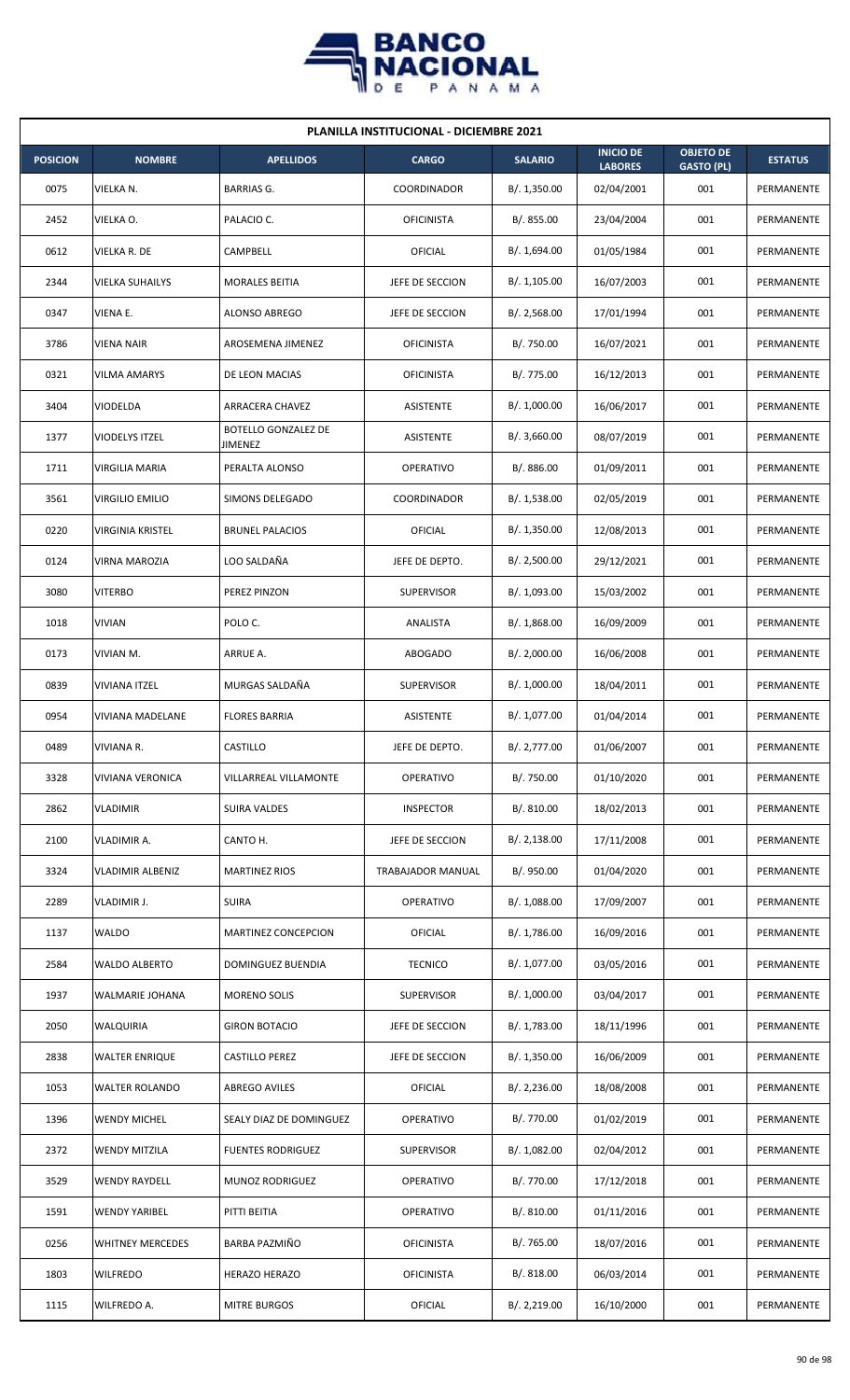

| <b>PLANILLA INSTITUCIONAL - DICIEMBRE 2021</b> |                          |                          |                      |                |                                    |                                       |                |  |  |  |
|------------------------------------------------|--------------------------|--------------------------|----------------------|----------------|------------------------------------|---------------------------------------|----------------|--|--|--|
| <b>POSICION</b>                                | <b>NOMBRE</b>            | <b>APELLIDOS</b>         | <b>CARGO</b>         | <b>SALARIO</b> | <b>INICIO DE</b><br><b>LABORES</b> | <b>OBJETO DE</b><br><b>GASTO (PL)</b> | <b>ESTATUS</b> |  |  |  |
| 1153                                           | WILFREDO ARLEN           | MENDOZA VARGAS           | OFICIAL              | B/.2,376.00    | 18/09/2017                         | 001                                   | PERMANENTE     |  |  |  |
| 2623                                           | WILFREDO ORLANDO         | <b>GARCIA CIANCA</b>     | <b>ASISTENTE</b>     | B/. 1,056.00   | 01/06/2018                         | 001                                   | PERMANENTE     |  |  |  |
| 1025                                           | <b>WILFREDY DE JESUS</b> | <b>SERRANO VALDES</b>    | OFICIAL              | B/. 1,454.00   | 21/09/2011                         | 001                                   | PERMANENTE     |  |  |  |
| 2972                                           | WILLIAM                  | ROGERS H.                | CONDUCTOR            | B/. 711.00     | 16/10/2014                         | 001                                   | PERMANENTE     |  |  |  |
| 3071                                           | WILLIAM ALEXANDER        | <b>QUINTERO GONZALEZ</b> | <b>INSPECTOR</b>     | B/. 750.00     | 01/09/2021                         | 001                                   | PERMANENTE     |  |  |  |
| 2461                                           | <b>WILLIAM CARLOS</b>    | <b>GOMEZ QUINTERO</b>    | <b>INSPECTOR</b>     | B/. 770.00     | 16/11/2018                         | 001                                   | PERMANENTE     |  |  |  |
| 2978                                           | WILLIAM E.               | SANCHEZ S.               | CONDUCTOR            | B/. 1,298.00   | 06/06/2005                         | 001                                   | PERMANENTE     |  |  |  |
| 2820                                           | WILLIAM NORYEL           | <b>AGUILAR HERNANDEZ</b> | <b>INSPECTOR</b>     | B/. 827.00     | 17/09/2007                         | 001                                   | PERMANENTE     |  |  |  |
| 3189                                           | WILLIAM S.               | <b>BONILLA V.</b>        | JEFE DE DEPTO.       | B/.2,261.00    | 03/09/2007                         | 001                                   | PERMANENTE     |  |  |  |
| 2308                                           | WILMER E.                | VARGAS C.                | OFICIAL              | B/. 929.00     | 18/05/2009                         | 001                                   | PERMANENTE     |  |  |  |
| 3748                                           | <b>WILSON JAVIER</b>     | <b>CORDOBA RIVERA</b>    | <b>OFICINISTA</b>    | B/. 850.00     | 17/05/2021                         | 001                                   | PERMANENTE     |  |  |  |
| 3356                                           | WINANDA CLEMENTINA       | <b>OSSES CORNEJO</b>     | <b>OFICINISTA</b>    | B/. 801.00     | 16/01/2018                         | 001                                   | PERMANENTE     |  |  |  |
| 1966                                           | WINDY L.                 | PEARSALL V.              | <b>OFICINISTA</b>    | B/. 1,218.00   | 01/09/2003                         | 001                                   | PERMANENTE     |  |  |  |
| 2778                                           | WINI EDUARDO             | ROBBINS GONZALEZ         | <b>INSPECTOR</b>     | B/. 894.00     | 01/06/2000                         | 001                                   | PERMANENTE     |  |  |  |
| 3322                                           | <b>XAVIER ANTONIO</b>    | <b>NUNEZ VASQUEZ</b>     | <b>GESTOR</b>        | B/. 902.00     | 01/12/2017                         | 001                                   | PERMANENTE     |  |  |  |
| 2202                                           | XENIA XIOMARA            | <b>BAULE APARICIO</b>    | OFICIAL              | B/. 1,898.00   | 02/05/2014                         | 001                                   | PERMANENTE     |  |  |  |
| 3405                                           | YACLY ESTHEFANY          | <b>MORALES VASQUEZ</b>   | <b>OPERATIVO</b>     | B/. 770.00     | 01/02/2018                         | 001                                   | PERMANENTE     |  |  |  |
| 2927                                           | YACQUELINE DE            | CASTANEDAS               | <b>ADMINISTRADOR</b> | B/. 830.00     | 03/01/2000                         | 001                                   | PERMANENTE     |  |  |  |
| 1566                                           | YADIETH ROSMERY          | <b>TREJOS MORALES</b>    | OPERATIVO            | B/.825.00      | 01/04/2014                         | 001                                   | PERMANENTE     |  |  |  |
| 3417                                           | YADIRA ANETH             | TORRES DE LA CRUZ        | <b>OFICINISTA</b>    | B/. 810.00     | 16/05/2017                         | 001                                   | PERMANENTE     |  |  |  |
| 2286                                           | YADIRA B.                | ZALDIVAR                 | <b>SUPERVISOR</b>    | B/. 1,550.00   | 01/06/1992                         | 001                                   | PERMANENTE     |  |  |  |
| 2299                                           | YADIRA DEL CARMEN        | <b>JIMENEZ RAMOS</b>     | ANALISTA             | B/. 850.00     | 01/06/2020                         | 001                                   | PERMANENTE     |  |  |  |
| 1845                                           | YADIRA LORENA            | URRIOLA MELGAREJO        | <b>OFICINISTA</b>    | B/. 1,514.00   | 16/12/1999                         | 001                                   | PERMANENTE     |  |  |  |
| 0444                                           | YADIRA MABEL             | <b>MENDOZA RIOS</b>      | ABOGADO              | B/. 902.00     | 02/09/2013                         | 001                                   | PERMANENTE     |  |  |  |
| 1214                                           | YADITZA Y.               | CAMARENA A.              | ADMINISTRATIVO       | B/.1,641.00    | 16/09/2003                         | 001                                   | PERMANENTE     |  |  |  |
| 2070                                           | YADIXA ARGELIS           | CHANIS U.                | JEFE DE SECCION      | B/. 1,919.00   | 16/04/2002                         | 001                                   | PERMANENTE     |  |  |  |
| 0089                                           | YAEL ESTHER              | GUEVARA DE BARDAYAN      | ASISTENTE            | B/. 3,677.00   | 02/01/2007                         | 001                                   | PERMANENTE     |  |  |  |
| 1705                                           | YAHAIRA LIZBETH          | SOTO ORTEGA              | OPERATIVO            | B/. 899.00     | 17/03/2014                         | 001                                   | PERMANENTE     |  |  |  |
| 0645                                           | YAHAIRA YAMILETH         | NÚÑEZ BETHANCOURTH       | OFICIAL              | B/.1,518.00    | 16/07/2015                         | 001                                   | PERMANENTE     |  |  |  |
| 1626                                           | YAHEL IVETH              | MOSQUERA PEREZ           | OPERATIVO            | B/. 810.00     | 01/04/2014                         | 001                                   | PERMANENTE     |  |  |  |
| 0718                                           | YAHELIS JUDITH           | <b>GONZALEZ PERALTA</b>  | OFICIAL              | B/. 2,500.00   | 17/08/2020                         | 001                                   | PERMANENTE     |  |  |  |
| 1695                                           | YAHIRA YANETH            | SERRANO SOLIS            | <b>OFICINISTA</b>    | B/. 814.00     | 16/09/2014                         | 001                                   | PERMANENTE     |  |  |  |
| 2443                                           | YAIRA MELEIKA            | PADILLA RUIZ             | <b>OFICINISTA</b>    | B/. 1,050.00   | 11/01/2000                         | 001                                   | PERMANENTE     |  |  |  |
| 1941                                           | YAITZA QUERUBE           | ZAMBRANO DIAZ            | JEFE DE SECCION      | B/. 1,350.00   | 16/06/2015                         | 001                                   | PERMANENTE     |  |  |  |
| 1719                                           | YAJAIRA                  | HERNANDEZ DE TROETSH     | OPERATIVO            | B/. 919.00     | 16/01/2014                         | 001                                   | PERMANENTE     |  |  |  |
| 2290                                           | YAJAIRA L.               | CORRALES S.              | <b>SUPERVISOR</b>    | B/.1,462.00    | 01/04/2002                         | 001                                   | PERMANENTE     |  |  |  |
| 0307                                           | YAJAIRA MARLENE          | <b>QUIJANO DE CHASE</b>  | <b>OFICINISTA</b>    | B/. 740.00     | 01/08/2017                         | 001                                   | PERMANENTE     |  |  |  |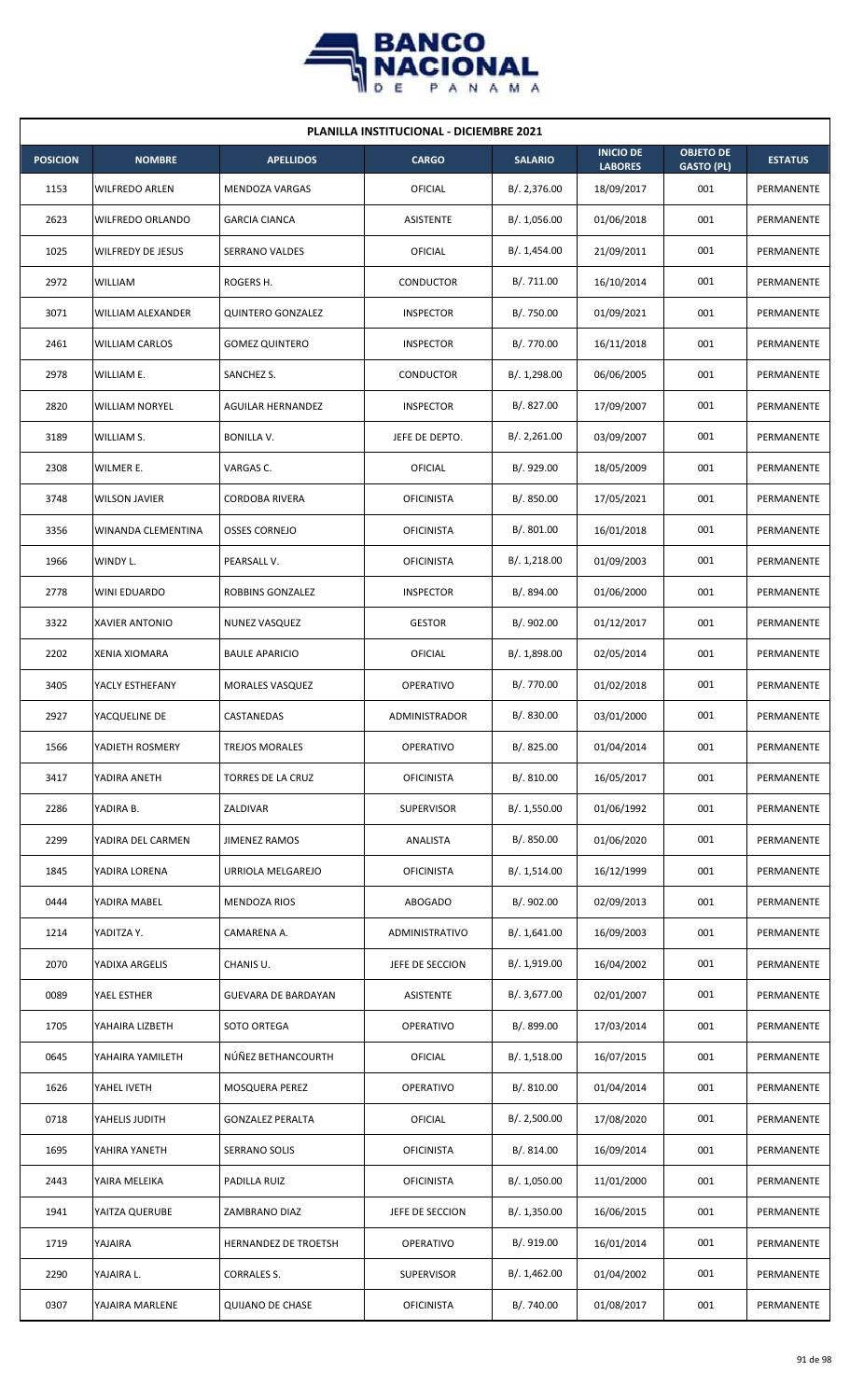

| <b>PLANILLA INSTITUCIONAL - DICIEMBRE 2021</b> |                     |                           |                   |                |                                    |                                       |                |  |  |  |
|------------------------------------------------|---------------------|---------------------------|-------------------|----------------|------------------------------------|---------------------------------------|----------------|--|--|--|
| <b>POSICION</b>                                | <b>NOMBRE</b>       | <b>APELLIDOS</b>          | <b>CARGO</b>      | <b>SALARIO</b> | <b>INICIO DE</b><br><b>LABORES</b> | <b>OBJETO DE</b><br><b>GASTO (PL)</b> | <b>ESTATUS</b> |  |  |  |
| 1662                                           | YAKELIN ITZEL       | <b>GARCIA MORALES</b>     | <b>OFICINISTA</b> | B/.861.00      | 13/11/2013                         | 001                                   | PERMANENTE     |  |  |  |
| 3138                                           | YALITZA ITZEL       | <b>GALVEZ LOPEZ</b>       | JEFE DE DEPTO.    | B/. 1,949.00   | 01/05/1998                         | 001                                   | PERMANENTE     |  |  |  |
| 3357                                           | YAMALY DEL CARMEN   | <b>NEGRON MARISCAL</b>    | <b>OFICINISTA</b> | B/. 796.00     | 16/10/2017                         | 001                                   | PERMANENTE     |  |  |  |
| 1547                                           | YAMILCAR YAMILETH   | <b>BULTRON HERNANDEZ</b>  | <b>OPERATIVO</b>  | B/. 814.00     | 19/02/2015                         | 001                                   | PERMANENTE     |  |  |  |
| 0664                                           | YAMILET DEL CARMEN  | CABALLERO GONZALEZ        | OFICIAL           | B/.1,460.00    | 16/03/2018                         | 001                                   | PERMANENTE     |  |  |  |
| 0633                                           | YAMILETH            | URENA P.                  | OFICIAL           | B/.1,518.00    | 07/12/2009                         | 001                                   | PERMANENTE     |  |  |  |
| 1026                                           | YAMILETH            | MOSQUERA VALDES           | <b>OFICIAL</b>    | B/. 1,476.00   | 18/04/2011                         | 001                                   | PERMANENTE     |  |  |  |
| 1271                                           | YAMILETH ANETH      | MUNOZ DE MENDOZA          | OFICIAL           | B/.1,545.00    | 16/08/2018                         | 001                                   | PERMANENTE     |  |  |  |
| 1488                                           | YAMILETH DE         | GONZALEZ                  | <b>OPERATIVO</b>  | B/.1,465.00    | 16/04/1984                         | 001                                   | PERMANENTE     |  |  |  |
| 3516                                           | YAMILETH DEL CARMEN | GOMEZ GOMEZ               | <b>OFICINISTA</b> | B/. 770.00     | 03/12/2018                         | 001                                   | PERMANENTE     |  |  |  |
| 2049                                           | YAMILETH DEL CARMEN | URRIOLA CEBALLOS          | <b>GERENTE</b>    | B/.2,295.00    | 17/06/2013                         | 001                                   | PERMANENTE     |  |  |  |
| 1436                                           | YAMILETH DEL CARMEN | CASTRELLON MORALES        | OFICIAL           | B/. 1,917.00   | 24/10/2006                         | 001                                   | PERMANENTE     |  |  |  |
| 0784                                           | YAMILETH EDITH      | DELGADO MARTINEZ          | <b>SUPERVISOR</b> | B/. 876.00     | 03/08/2015                         | 001                                   | PERMANENTE     |  |  |  |
| 1661                                           | YAMILETH ESTHER     | <b>DUARTE MARTINEZ</b>    | <b>OPERATIVO</b>  | B/. 813.00     | 06/11/2013                         | 001                                   | PERMANENTE     |  |  |  |
| 0561                                           | YAMILETH ESTHER     | CASTILLO BARRIA           | OFICIAL           | B/.1,482.00    | 18/04/2016                         | 001                                   | PERMANENTE     |  |  |  |
| 0992                                           | YAMILETH LIRIELA    | SANJUR VEGA               | <b>GERENTE</b>    | B/.3,342.00    | 18/07/2012                         | 001                                   | PERMANENTE     |  |  |  |
| 2411                                           | YAMILETH ROSARIO    | MORENO GONZALEZ           | JEFE DE SECCION   | B/. 1,904.00   | 01/11/2006                         | 001                                   | PERMANENTE     |  |  |  |
| 1247                                           | YAMILETH YARIELA    | CHAVARRIA DE ESPINOSA     | <b>OFICIAL</b>    | B/. 1,350.00   | 12/08/2021                         | 003                                   | CONTINGENTE    |  |  |  |
| 1775                                           | YAMILKA             | MARTINEZ L.               | <b>OFICINISTA</b> | B/. 829.00     | 02/06/2003                         | 001                                   | PERMANENTE     |  |  |  |
| 2253                                           | YAMILKA MARIA       | HERRERA DE CALDERON       | <b>GESTOR</b>     | B/. 1,086.00   | 01/07/2013                         | 001                                   | PERMANENTE     |  |  |  |
| 2087                                           | YAMIRETH DEL CARMEN | FERNANDEZ BATISTA         | JEFE DE SECCION   | B/. 2,302.00   | 26/03/2012                         | 001                                   | PERMANENTE     |  |  |  |
| 3533                                           | YAN CARLOS          | MARTINEZ CHIRU            | <b>INSPECTOR</b>  | B/. 750.00     | 01/10/2020                         | 001                                   | PERMANENTE     |  |  |  |
| 0066                                           | YANARIS DEL CARMEN  | MORENO MENDOZA            | <b>OFICINISTA</b> | B/. 750.00     | 01/12/2020                         | 001                                   | PERMANENTE     |  |  |  |
| 3163                                           | YANELIS             | HURTADO MELENDEZ          | <b>OFICIAL</b>    | B/. 1,482.00   | 01/10/2013                         | 001                                   | PERMANENTE     |  |  |  |
| 0284                                           | YANELIS DENIS       | MOYA LEIRA                | <b>OPERATIVO</b>  | B/. 750.00     | 01/08/2019                         | 001                                   | PERMANENTE     |  |  |  |
| 1079                                           | YANELIS ENEREYDA    | TELLO DEAGO DE CALDERON   | OFICIAL           | B/. 1,795.00   | 16/09/2016                         | 001                                   | PERMANENTE     |  |  |  |
| 0398                                           | YANELIS MARIELA     | RODRIGUEZ NAVARRO         | <b>SUPERVISOR</b> | B/. 1,230.00   | 18/03/2019                         | 001                                   | PERMANENTE     |  |  |  |
| 3418                                           | YANELYS MARIEL      | ARAUZ VARGAS              | <b>ASISTENTE</b>  | B/. 1,000.00   | 16/02/2017                         | 001                                   | PERMANENTE     |  |  |  |
| 1456                                           | YANETH E. M. DE     | <b>RODRIGUEZ</b>          | <b>SUPERVISOR</b> | B/. 1,147.00   | 18/01/1999                         | 001                                   | PERMANENTE     |  |  |  |
| 0634                                           | YANETH VADO DE      | <b>CHANG</b>              | <b>OFICIAL</b>    | B/.1,816.00    | 04/01/1988                         | 001                                   | PERMANENTE     |  |  |  |
| 1389                                           | YANICEL ENITH       | CORONADO                  | <b>GERENTE</b>    | B/. 3,753.00   | 18/07/2016                         | 001                                   | PERMANENTE     |  |  |  |
| 1791                                           | YANIN MILAGROS      | PÉREZ GUERRERO            | SUPERVISOR        | B/. 1,000.00   | 10/06/2013                         | 001                                   | PERMANENTE     |  |  |  |
| 0388                                           | YANINA DEL C.       | <b>BROWN AYARZA</b>       | <b>TECNICO</b>    | B/.1,155.00    | 04/04/1994                         | 001                                   | PERMANENTE     |  |  |  |
| 0084                                           | YANINA DEL CARMEN   | <b>QUIROS ALMENGOR</b>    | AVALUADOR         | B/.1,538.00    | 01/11/2018                         | 001                                   | PERMANENTE     |  |  |  |
| 0741                                           | YANINA ESTHER       | AGUIRRE MUNOZ             | OFICIAL           | B/.2,000.00    | 01/10/2003                         | 001                                   | PERMANENTE     |  |  |  |
| 3688                                           | YANIRE NERISA       | MORENO LOMBARDO           | OFICIAL           | B/.2,000.00    | 16/04/2021                         | 001                                   | PERMANENTE     |  |  |  |
| 2272                                           | YANISELIS EUNICE    | LOPEZ GARCIA DE RODRIGUEZ | <b>GESTOR</b>     | B/. 925.00     | 19/02/2015                         | 001                                   | PERMANENTE     |  |  |  |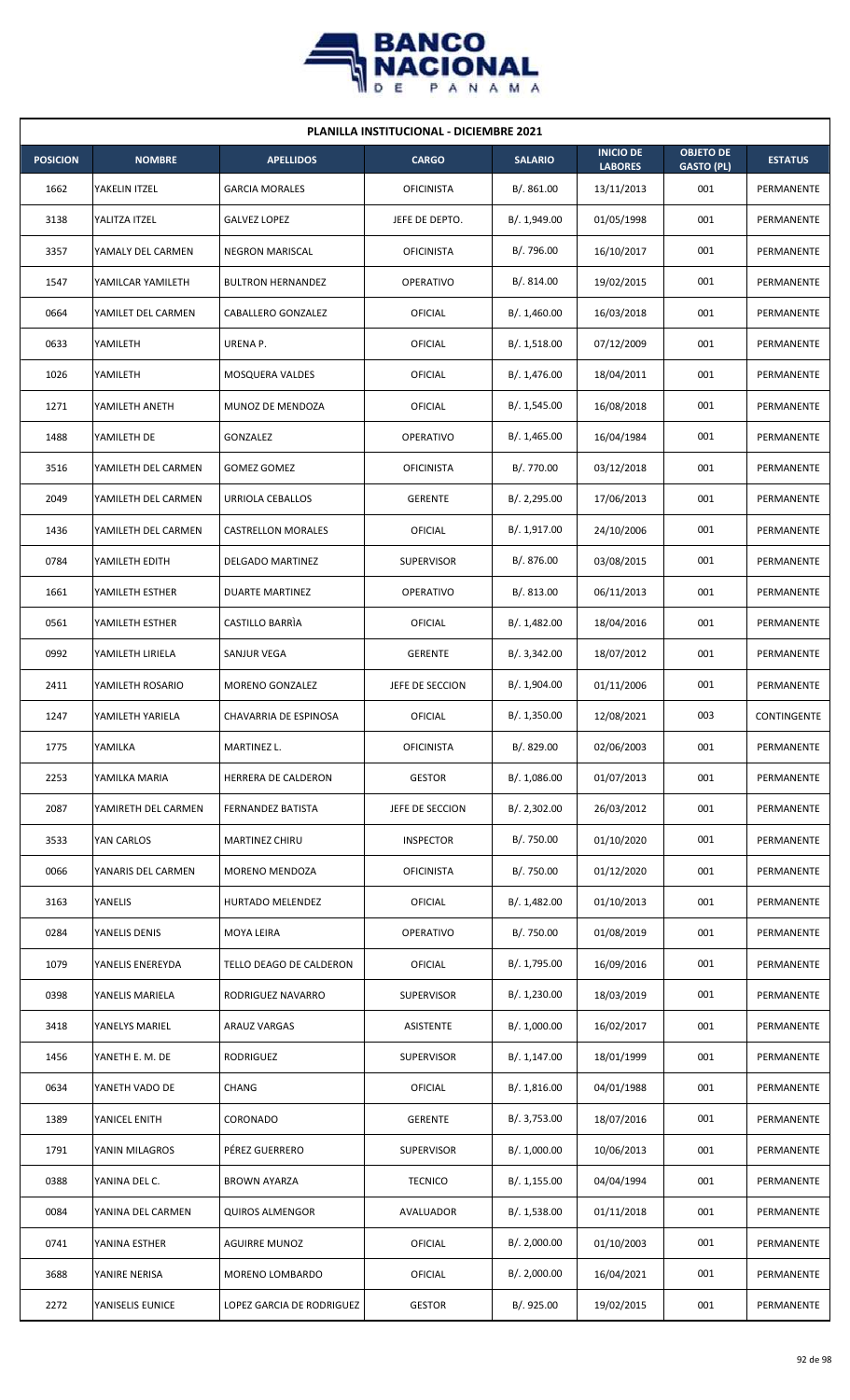

| <b>PLANILLA INSTITUCIONAL - DICIEMBRE 2021</b> |                         |                          |                   |                |                                    |                                       |                |  |  |
|------------------------------------------------|-------------------------|--------------------------|-------------------|----------------|------------------------------------|---------------------------------------|----------------|--|--|
| <b>POSICION</b>                                | <b>NOMBRE</b>           | <b>APELLIDOS</b>         | <b>CARGO</b>      | <b>SALARIO</b> | <b>INICIO DE</b><br><b>LABORES</b> | <b>OBJETO DE</b><br><b>GASTO (PL)</b> | <b>ESTATUS</b> |  |  |
| 2510                                           | YANISELLY E.            | RUIZ                     | <b>SUPERVISOR</b> | B/.1,133.00    | 01/02/1993                         | 001                                   | PERMANENTE     |  |  |
| 1843                                           | YANITZA                 | <b>ESCUDERO</b>          | <b>OFICINISTA</b> | B/.1,360.00    | 16/02/1987                         | 001                                   | PERMANENTE     |  |  |
| 1512                                           | YANITZA ELIZABETH       | <b>HERRERA FLORES</b>    | <b>OPERATIVO</b>  | B/. 810.00     | 01/02/2014                         | 001                                   | PERMANENTE     |  |  |
| 0665                                           | YANITZA YIRILUTH        | <b>CASTILLO ESPINOSA</b> | <b>OFICIAL</b>    | B/. 1,490.00   | 01/06/2017                         | 001                                   | PERMANENTE     |  |  |
| 0417                                           | YANIZETH YANISTYN       | PINTO GONZÁLEZ           | ANALISTA          | B/. 929.00     | 13/05/2013                         | 001                                   | PERMANENTE     |  |  |
| 1346                                           | YARA GICELA             | VALENCIA SOLIS           | <b>OFICIAL</b>    | B/. 1,783.00   | 16/09/2016                         | 001                                   | PERMANENTE     |  |  |
| 0369                                           | YARA KARIN              | <b>GARRIDO GOMEZ</b>     | OFICIAL           | B/.2,400.00    | 16/06/2000                         | 001                                   | PERMANENTE     |  |  |
| 3283                                           | YARA MARITCHEL          | <b>MORA GASLIN</b>       | JEFE DE SECCION   | B/. 1,470.00   | 16/10/1997                         | 001                                   | PERMANENTE     |  |  |
| 0651                                           | YARABETH INDIRA         | SOTILLO GUZMAN           | JEFE DE DEPTO.    | B/. 2,200.00   | 16/05/2008                         | 001                                   | PERMANENTE     |  |  |
| 1747                                           | YARABIS TATIANA         | CEDEÑO CAMARENA          | <b>OFICINISTA</b> | B/. 807.00     | 04/07/2011                         | 001                                   | PERMANENTE     |  |  |
| 1240                                           | YARABY ITZEL            | <b>GARCIA ORTEGA</b>     | ANALISTA          | B/. 1,543.00   | 02/05/2017                         | 001                                   | PERMANENTE     |  |  |
| 0990                                           | YARAVI A. DE            | GOMEZ                    | <b>SUPERVISOR</b> | B/. 2,311.00   | 16/05/1997                         | 001                                   | PERMANENTE     |  |  |
| 2207                                           | YARAVI DE               | <b>OSPINO</b>            | JEFE DE SECCION   | B/. 1,858.00   | 06/11/2008                         | 001                                   | PERMANENTE     |  |  |
| 2531                                           | YARAVIN ILEENE          | STEELE MIRANDA           | <b>OPERATIVO</b>  | B/. 813.00     | 16/09/2016                         | 001                                   | PERMANENTE     |  |  |
| 0119                                           | YARAVITH Z.             | MC CLEAN                 | <b>GERENTE</b>    | B/.2,340.00    | 11/09/2000                         | 001                                   | PERMANENTE     |  |  |
| 3149                                           | YARELIS ELIZABETH       | <b>ACEVEDO CORTES</b>    | <b>SUPERVISOR</b> | B/. 1,103.00   | 25/08/2011                         | 001                                   | PERMANENTE     |  |  |
| 2009                                           | YARIBETH ISABEL         | <b>QUINTERO DELGADO</b>  | ANALISTA          | B/. 932.00     | 16/03/2015                         | 001                                   | PERMANENTE     |  |  |
| 2029                                           | YARIBETH MARLETTE       | SOTILLO RODRIGUEZ        | <b>OPERATIVO</b>  | B/. 770.00     | 16/01/2019                         | 001                                   | PERMANENTE     |  |  |
| 1594                                           | YARIBETH MELISSA        | NUÑEZ TORRES             | OPERATIVO         | B/. 816.00     | 03/08/2015                         | 001                                   | PERMANENTE     |  |  |
| 3419                                           | YARIBETH STEPHANIE      | MACIAS CACO DE BATISTA   | <b>OFICINISTA</b> | B/. 811.00     | 16/11/2017                         | 001                                   | PERMANENTE     |  |  |
| 3314                                           | YARICEL LISNETH         | <b>MARTINEZ GUERRA</b>   | <b>EVALUADOR</b>  | B/. 1,447.00   | 16/08/2017                         | 001                                   | PERMANENTE     |  |  |
| 2053                                           | YARIELA A. DE           | <b>CUEVAS</b>            | JEFE DE SECCION   | B/. 1,489.00   | 16/01/2004                         | 001                                   | PERMANENTE     |  |  |
| 2325                                           | YARIELA CECILIA         | TROETSCH DE CANO         | ASISTENTE         | B/. 1,753.00   | 08/11/2010                         | 001                                   | PERMANENTE     |  |  |
| 1404                                           | YARIELA DE              | GILL                     | ADMINISTRATIVO    | B/. 1,093.00   | 08/11/2004                         | 001                                   | PERMANENTE     |  |  |
| 0767                                           | YARIELA ESTELA          | MARTINEZ CASTILLO        | TRAMITADOR        | B/. 1,150.00   | 01/07/2013                         | 001                                   | PERMANENTE     |  |  |
| 2601                                           | YARIELA JUDITH          | RODRIGUEZ CASTRO         | ANALISTA          | B/. 1,082.00   | 16/03/2016                         | 001                                   | PERMANENTE     |  |  |
| 0826                                           | YARIELA KARINA          | NAVARRO M.               | <b>SUPERVISOR</b> | B/. 1,000.00   | 03/12/2007                         | 001                                   | PERMANENTE     |  |  |
| 1830                                           | YARIELKIS MAGALY DEL C. | SERRANO OLIVARES         | ADMINISTRATIVO    | B/.600.00      | 18/05/2020                         | 001                                   | PERMANENTE     |  |  |
| 3550                                           | YARIKA ELENA            | LOPEZ BARRIA             | <b>OFICINISTA</b> | B/. 750.00     | 01/10/2020                         | 001                                   | PERMANENTE     |  |  |
| 1359                                           | YARILIN A.              | <b>CERRUD MORALES</b>    | JEFE DE DEPTO.    | B/.2,100.00    | 16/06/2003                         | 001                                   | PERMANENTE     |  |  |
| 3456                                           | YARINA MILAGROS         | MORAN AROSEMENA          | <b>OFICINISTA</b> | B/. 1,000.00   | 01/04/2021                         | 001                                   | PERMANENTE     |  |  |
| 3480                                           | YARINETH ITZEL          | SANCHEZ VARGAS           | OPERATIVO         | B/. 770.00     | 01/10/2018                         | 001                                   | PERMANENTE     |  |  |
| 3406                                           | YARISEL JOANE           | VASQUEZ PEREZ            | OPERATIVO         | B/. 872.00     | 18/09/2017                         | 001                                   | PERMANENTE     |  |  |
| 3538                                           | YARITZA                 | JIMÉNEZ GARCÍA           | OPERATIVO         | B/. 750.00     | 17/02/2020                         | 001                                   | PERMANENTE     |  |  |
| 1455                                           | YARITZA E.              | GALVAN A.                | <b>SUPERVISOR</b> | B/. 1,430.00   | 01/07/2003                         | 001                                   | PERMANENTE     |  |  |
| 1848                                           | YARITZA ITZELA          | SILGADO VIGIL            | <b>OFICINISTA</b> | B/. 850.00     | 02/04/2012                         | 001                                   | PERMANENTE     |  |  |
| 1266                                           | YARO VIR                | <b>CASTRO TRUJILLO</b>   | ANALISTA          | B/. 1,839.00   | 03/07/2017                         | 001                                   | PERMANENTE     |  |  |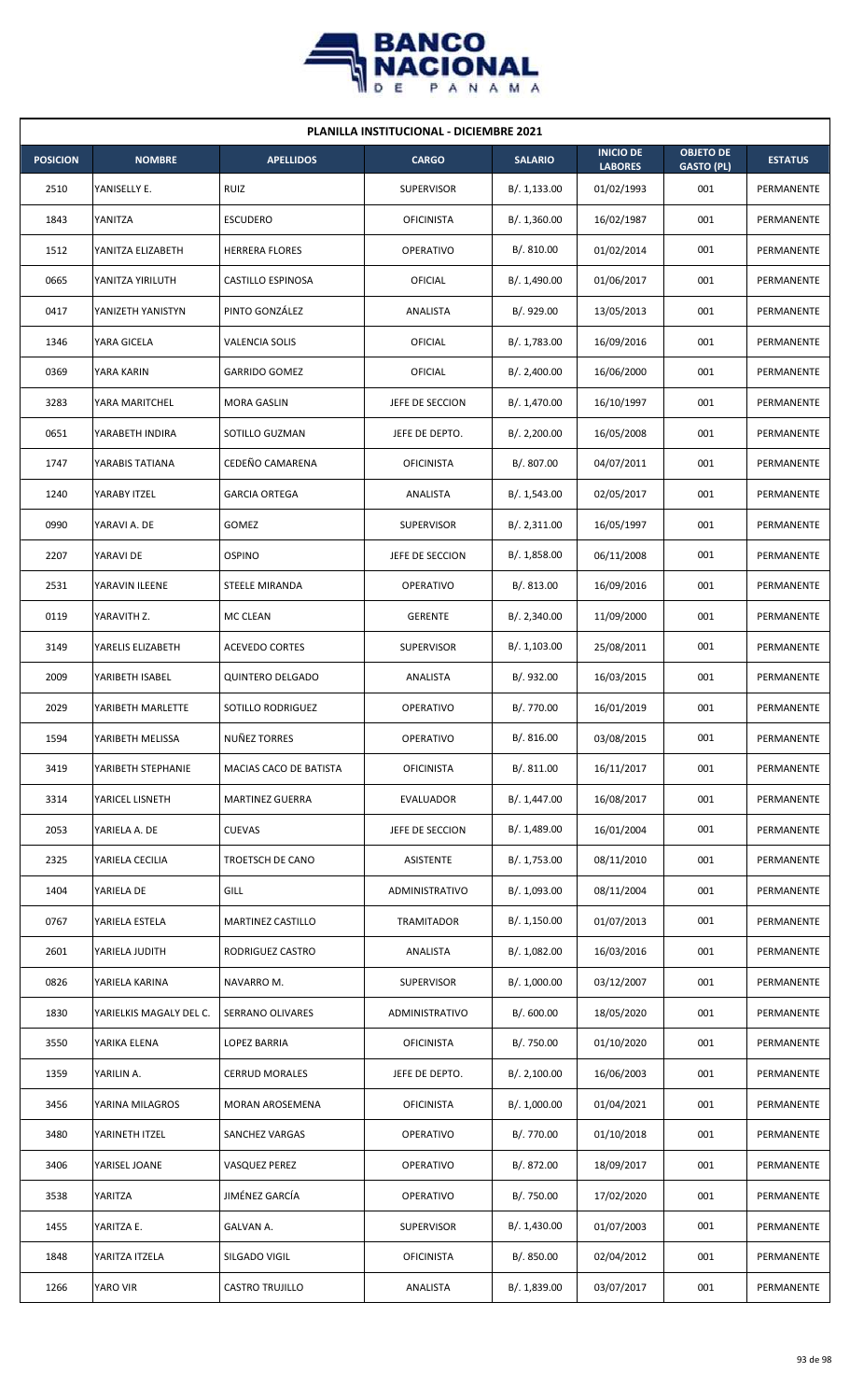

| <b>PLANILLA INSTITUCIONAL - DICIEMBRE 2021</b> |                      |                          |                   |                |                                    |                                       |                   |  |  |
|------------------------------------------------|----------------------|--------------------------|-------------------|----------------|------------------------------------|---------------------------------------|-------------------|--|--|
| <b>POSICION</b>                                | <b>NOMBRE</b>        | <b>APELLIDOS</b>         | <b>CARGO</b>      | <b>SALARIO</b> | <b>INICIO DE</b><br><b>LABORES</b> | <b>OBJETO DE</b><br><b>GASTO (PL)</b> | <b>ESTATUS</b>    |  |  |
| 1421                                           | YASIBEL X.           | POSSO CHACON             | JEFE DE DEPTO.    | B/. 1,894.00   | 03/01/2005                         | 001                                   | PERMANENTE        |  |  |
| 3497                                           | YASIRIS MAYULI       | <b>ESCOBAR</b>           | ADMINISTRADOR     | B/. 770.00     | 01/11/2018                         | 001                                   | PERMANENTE        |  |  |
| 1887                                           | YASKELLIS ENITH      | PEÑALOZA DIAZ            | <b>SUPERVISOR</b> | B/.1,114.00    | 16/05/2011                         | 001                                   | PERMANENTE        |  |  |
| 0364                                           | YASMILETH DEL CARMEN | CEDEÑO ALFARO            | COORDINADOR       | B/. 1,624.00   | 17/12/2012                         | 001                                   | PERMANENTE        |  |  |
| 1499                                           | YASMIN ESTHER        | MENDOZA CRUZ             | <b>SUPERVISOR</b> | B/. 902.00     | 18/08/2014                         | 001                                   | PERMANENTE        |  |  |
| 1696                                           | YASMIN SURIELIS      | CASTILLO LIMA            | <b>OPERATIVO</b>  | B/.810.00      | 02/03/2015                         | 001                                   | PERMANENTE        |  |  |
| 3420                                           | YASMIN YIZEL         | SANTOS ATENCIO           | <b>OFICINISTA</b> | B/. 810.00     | 16/02/2017                         | 001                                   | PERMANENTE        |  |  |
| 0360                                           | YASMINA IBETT        | CORDOBA ROMERO           | <b>OPERATIVO</b>  | B/. 770.00     | 18/02/2019                         | 001                                   | PERMANENTE        |  |  |
| 2721                                           | YASSIRETH YAMIREYLIS | <b>DOMINGUEZ</b>         | <b>OFICINISTA</b> | B/. 750.00     | 14/07/2021                         | 001                                   | PERMANENTE        |  |  |
| 0965                                           | YASURI ANABEL        | MOJICA CAMPOS            | ANALISTA          | B/. 1,152.00   | 16/09/2011                         | 001                                   | <b>PERMANENTE</b> |  |  |
| 3421                                           | YATZURI MARBELIS     | SANTAMARIA AGUIRRE       | ASISTENTE         | B/. 1,000.00   | 01/01/2019                         | 001                                   | PERMANENTE        |  |  |
| 2904                                           | YAXIBEL SADITH       | TEJADA VELASQUEZ         | <b>SUPERVISOR</b> | B/. 1,000.00   | 16/09/2013                         | 001                                   | PERMANENTE        |  |  |
| 0897                                           | YAZMIN               | <b>MARISCAL ROJAS</b>    | <b>SUPERVISOR</b> | B/. 1,000.00   | 16/06/2016                         | 001                                   | PERMANENTE        |  |  |
| 1692                                           | YAZMIN B.            | AGUILAR B.               | <b>OPERATIVO</b>  | B/. 882.00     | 07/04/2008                         | 001                                   | PERMANENTE        |  |  |
| 1534                                           | YAZMIN DEL ROSARIO   | SERRANO CASTILLO         | <b>SUPERVISOR</b> | B/. 1,093.00   | 19/05/2008                         | 001                                   | PERMANENTE        |  |  |
| 0469                                           | YAZMIN ELCIRI        | <b>CORONADO MARTINEZ</b> | <b>GERENTE</b>    | B/.3,450.00    | 16/09/2011                         | 001                                   | PERMANENTE        |  |  |
| 2481                                           | YAZMIN ITZEL         | LASSO ABREGO             | <b>OFICINISTA</b> | B/. 849.00     | 01/02/2012                         | 001                                   | PERMANENTE        |  |  |
| 3358                                           | YAZMIN LUPITA        | SALAZAR SALDAÑA          | <b>OFICINISTA</b> | B/.816.00      | 02/05/2017                         | 001                                   | PERMANENTE        |  |  |
| 0722                                           | YAZMIN OSIRIS        | <b>FLOREZ POSSO</b>      | OFICINISTA        | B/. 2,116.00   | 01/06/1993                         | 001                                   | PERMANENTE        |  |  |
| 3160                                           | YAZMIN P. DE         | GONZALEZ                 | ADMINISTRADOR     | B/. 1,093.00   | 01/09/2005                         | 001                                   | PERMANENTE        |  |  |
| 0485                                           | YAZMINA              | GONZALEZ S.              | ADMINISTRATIVO    | B/. 915.00     | 01/08/2007                         | 001                                   | PERMANENTE        |  |  |
| 0158                                           | YEDILSA DIMELIS      | <b>DELGADO RAMIREZ</b>   | ABOGADO           | B/. 1,600.00   | 22/11/2010                         | 001                                   | PERMANENTE        |  |  |
| 3359                                           | YEILEXIS MILAGROS    | <b>CANO TAYLOR</b>       | <b>OFICINISTA</b> | B/. 790.00     | 16/03/2018                         | 001                                   | PERMANENTE        |  |  |
| 0419                                           | YEIMY Y.             | <b>ROMERO</b>            | <b>OFICIAL</b>    | B/. 1,140.00   | 16/09/2014                         | 001                                   | PERMANENTE        |  |  |
| 0486                                           | YEIMY YOVIRA         | RODRIGUEZ GIRON          | ADMINISTRATIVO    | B/. 893.00     | 16/04/2018                         | 001                                   | PERMANENTE        |  |  |
| 1670                                           | YEINY YACKSENIA      | CEDEÑO PEREZ             | OPERATIVO         | B/. 1,115.00   | 02/09/2013                         | 001                                   | PERMANENTE        |  |  |
| 0538                                           | YEIRA DEL C.         | RANGEL B.                | <b>OFICIAL</b>    | B/. 1,652.00   | 02/07/2001                         | 001                                   | PERMANENTE        |  |  |
| 3591                                           | YEIRI DELINA         | <b>MORRIS ALFARO</b>     | OPERATIVO         | B/. 770.00     | 17/06/2019                         | 001                                   | PERMANENTE        |  |  |
| 1307                                           | YEISY                | <b>BATISTA SANCHEZ</b>   | AVALUADOR         | B/. 2,392.00   | 16/12/2016                         | 001                                   | PERMANENTE        |  |  |
| 3842                                           | YELEAN MARLENE       | <b>CASTRO IBARRA</b>     | OPERATIVO         | B/. 750.00     | 16/09/2021                         | 001                                   | PERMANENTE        |  |  |
| 0966                                           | YELINETH ELENA       | RIOS SANCHEZ             | ANALISTA          | B/. 1,357.00   | 16/11/2010                         | 001                                   | PERMANENTE        |  |  |
| 0732                                           | YELISA YELICETH      | AGUDO MUÑOZ              | OPERATIVO         | B/. 750.00     | 01/07/2020                         | 001                                   | PERMANENTE        |  |  |
| 0046                                           | YELITZA E.           | <b>BU</b>                | <b>GERENTE</b>    | B/. 1,687.00   | 19/05/2008                         | 001                                   | PERMANENTE        |  |  |
| 0222                                           | YELITZA KRISTELL     | <b>MARINO HURTADO</b>    | ASISTENTE         | B/. 1,103.00   | 01/08/2014                         | 001                                   | PERMANENTE        |  |  |
| 3775                                           | YENELA DEL CARMEN    | REY FIGUEROA DE PINO     | TRAMITADOR        | B/. 850.00     | 23/06/2021                         | 001                                   | PERMANENTE        |  |  |
| 1235                                           | YENIA ARGELIS        | ORTEGA DE BERNARD        | JEFE DE DEPTO.    | B/. 2,132.00   | 18/02/1988                         | 001                                   | PERMANENTE        |  |  |
| 2387                                           | YENIREE YAHAIRA      | LEWIS ALVARADO           | <b>OFICINISTA</b> | B/. 800.00     | 16/07/2020                         | 001                                   | PERMANENTE        |  |  |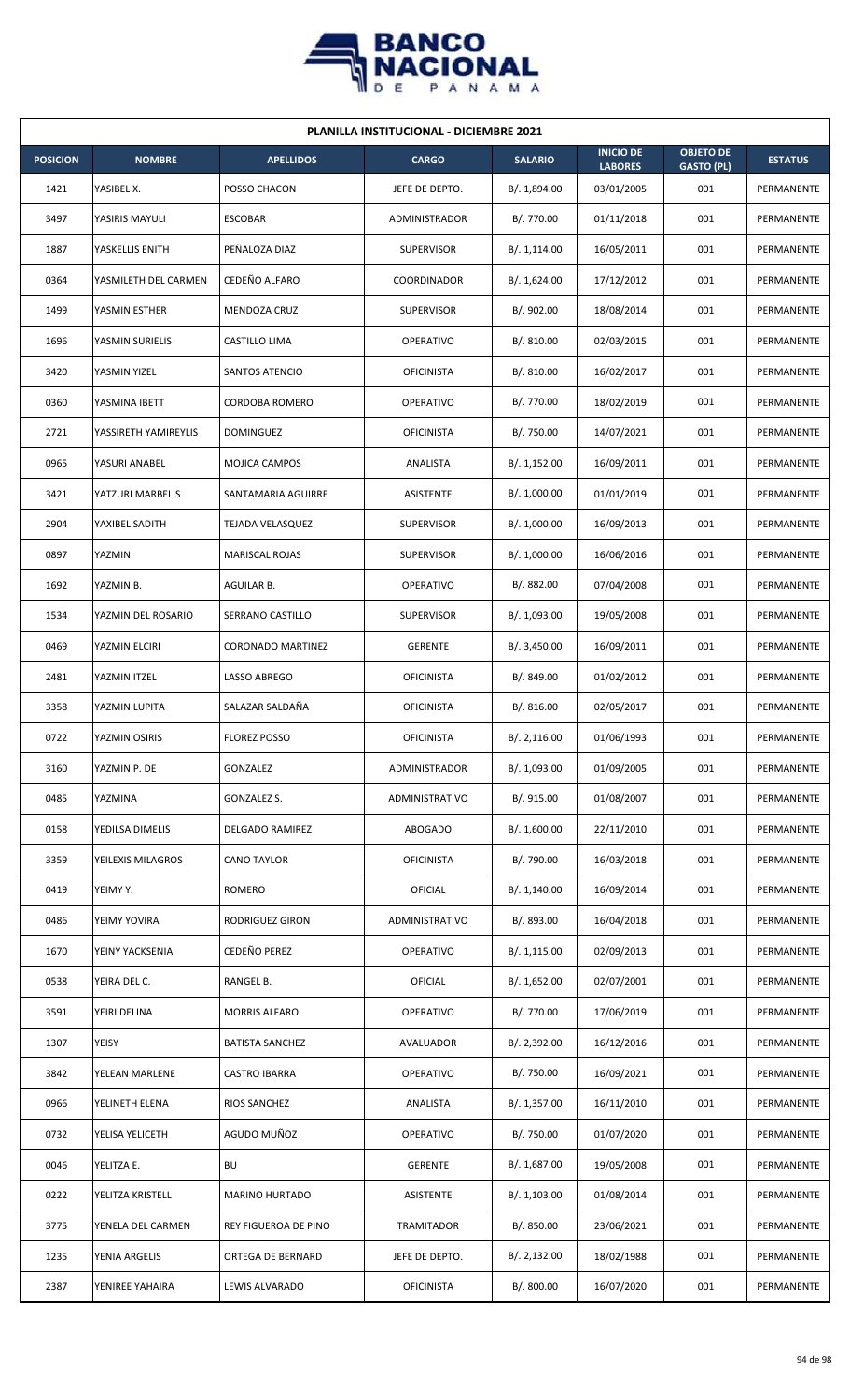

| <b>PLANILLA INSTITUCIONAL - DICIEMBRE 2021</b> |                    |                                 |                   |                |                                    |                                       |                |  |  |
|------------------------------------------------|--------------------|---------------------------------|-------------------|----------------|------------------------------------|---------------------------------------|----------------|--|--|
| <b>POSICION</b>                                | <b>NOMBRE</b>      | <b>APELLIDOS</b>                | <b>CARGO</b>      | <b>SALARIO</b> | <b>INICIO DE</b><br><b>LABORES</b> | <b>OBJETO DE</b><br><b>GASTO (PL)</b> | <b>ESTATUS</b> |  |  |
| 3422                                           | YENNIFER NAZARETH  | SAMANIEGO FRIAS                 | ASISTENTE         | B/. 1,000.00   | 16/04/2018                         | 001                                   | PERMANENTE     |  |  |
| 3686                                           | YENNIFHER OSIRIS   | <b>REYES RODRIGUEZ</b>          | ADMINISTRATIVO    | B/. 800.00     | 16/04/2021                         | 001                                   | PERMANENTE     |  |  |
| 2056                                           | YENNY ELIZABETH    | CASTILLO SOTO DE IBARRA         | <b>GERENTE</b>    | B/.2,100.00    | 02/06/2003                         | 001                                   | PERMANENTE     |  |  |
| 1920                                           | YENNY L.           | CONCEPCION                      | <b>OFICINISTA</b> | B/. 848.00     | 24/05/2011                         | 001                                   | PERMANENTE     |  |  |
| 2906                                           | YENRY IVAN         | <b>VARGAS AVILAS</b>            | <b>INSPECTOR</b>  | B/. 842.00     | 01/06/2010                         | 001                                   | PERMANENTE     |  |  |
| 0018                                           | YERALDIN AERIN     | <b>VARGAS CASTRO</b>            | ANALISTA          | B/.1,671.00    | 02/05/2017                         | 001                                   | PERMANENTE     |  |  |
| 0641                                           | YERALDINE KATERINE | CARDOZE CASTILLO                | <b>OFICIAL</b>    | B/.1,469.00    | 03/04/2017                         | 001                                   | PERMANENTE     |  |  |
| 3749                                           | YERILKIA MABEL     | VALLEJOS NUÑEZ                  | <b>OFICIAL</b>    | B/.1,350.00    | 13/05/2021                         | 003                                   | CONTINGENTE    |  |  |
| 1158                                           | YERITZA ANETH      | MARÍN CÓRDOBA                   | OFICIAL           | B/. 1,913.00   | 10/03/2011                         | 001                                   | PERMANENTE     |  |  |
| 1788                                           | YERITZA MABEL      | ROSALES V.                      | JEFE DE DEPTO.    | B/. 1,655.00   | 16/12/2004                         | 001                                   | PERMANENTE     |  |  |
| 0226                                           | YESAELIZ SUSANA    | DIAZ CEDEÑO                     | <b>TRAMITADOR</b> | B/. 1,093.00   | 14/07/2011                         | 001                                   | PERMANENTE     |  |  |
| 2503                                           | YESENIA            | HERRERA ALONZO                  | <b>OFICINISTA</b> | B/0.836.00     | 01/01/2014                         | 001                                   | PERMANENTE     |  |  |
| 0512                                           | YESENIA            | PEREZ GUZMAN                    | OFICIAL           | B/. 1,384.00   | 03/09/2018                         | 001                                   | PERMANENTE     |  |  |
| 2593                                           | YESENIA ARIANYS    | VILLARREAL SANCHEZ              | ASISTENTE         | B/. 1,040.00   | 16/07/2018                         | 001                                   | PERMANENTE     |  |  |
| 1027                                           | YESENIA DEL CARMEN | <b>RIVAS ORTIZ</b>              | JEFE DE DEPTO.    | B/.2,217.00    | 01/09/2016                         | 001                                   | PERMANENTE     |  |  |
| 0378                                           | YESENIA DEL CARMEN | <b>VERGARA PINZON</b>           | JEFE DE DEPTO.    | B/.2,000.00    | 27/12/2021                         | 001                                   | PERMANENTE     |  |  |
| 1959                                           | YESENIA JUDITH     | <b>REYES MERCADO</b>            | <b>OFICINISTA</b> | B/. 817.00     | 16/07/2015                         | 001                                   | PERMANENTE     |  |  |
| 1474                                           | YESENIA T. DE      | <b>AVILA</b>                    | <b>OPERATIVO</b>  | B/. 1,022.00   | 19/06/2006                         | 001                                   | PERMANENTE     |  |  |
| 3407                                           | YESICA JANETH      | <b>GIRON RODRIGUEZ</b>          | OPERATIVO         | B/. 790.00     | 01/12/2017                         | 001                                   | PERMANENTE     |  |  |
| 1497                                           | YESICA LISET       | <b>MARTINEZ RAMOS</b>           | OPERATIVO         | B/. 820.00     | 01/06/2015                         | 001                                   | PERMANENTE     |  |  |
| 2464                                           | YESICA YASMIN      | CABALLERO ATENCIO DE<br>CARDONA | <b>OFICINISTA</b> | B/. 862.00     | 01/10/2010                         | 001                                   | PERMANENTE     |  |  |
| 2535                                           | <b>YESIREL</b>     | <b>CONTRERAS SERRACIN</b>       | OPERATIVO         | B/. 813.00     | 02/05/2017                         | 001                                   | PERMANENTE     |  |  |
| 3776                                           | YESSELL YOHAN      | LASSO DELGADO                   | ANALISTA          | B/. 1,950.00   | 10/06/2021                         | 001                                   | PERMANENTE     |  |  |
| 3140                                           | YESSENIA J.        | <b>MAYORGA GARCIA</b>           | <b>GERENTE</b>    | B/. 3,500.00   | 16/12/1999                         | 001                                   | PERMANENTE     |  |  |
| 1924                                           | YESSENIA ROSMERY   | PEÑA VILLARREAL                 | JEFE DE SECCION   | B/. 1,460.00   | 01/03/2013                         | 001                                   | PERMANENTE     |  |  |
| 1799                                           | YESTANI R.         | CASTILLO DE RIOS                | <b>OFICINISTA</b> | B/. 810.00     | 01/06/2011                         | 001                                   | PERMANENTE     |  |  |
| 0070                                           | YESY JOANA         | GONZALEZ S.                     | JEFE DE SECCION   | B/. 1,726.00   | 18/05/1998                         | 001                                   | PERMANENTE     |  |  |
| 3423                                           | YETZABEL NATASHA   | FRANCO VALDERRAMA               | <b>OFICIAL</b>    | B/. 1,350.00   | 16/02/2018                         | 001                                   | PERMANENTE     |  |  |
| 3233                                           | YEYMIS MILAGROS    | VÁSQUEZ PÉREZ                   | ANALISTA          | B/. 1,056.00   | 16/07/2015                         | 001                                   | PERMANENTE     |  |  |
| 0236                                           | YEZENIA            | SANTAMARIA R.                   | ASISTENTE         | B/. 1,351.00   | 01/03/2000                         | 001                                   | PERMANENTE     |  |  |
| 3438                                           | YHAIR ENRIQUE      | <b>BAZAN DIAZ</b>               | <b>OFICINISTA</b> | B/. 810.00     | 16/03/2017                         | 001                                   | PERMANENTE     |  |  |
| 1556                                           | YHEIZZI MARISOL    | PINZON SILVA                    | OPERATIVO         | B/. 1,011.00   | 20/11/2006                         | 001                                   | PERMANENTE     |  |  |
| 1511                                           | YIANINA CHANTAL    | <b>GUERRA CASTILLO</b>          | OPERATIVO         | B/. 817.00     | 16/08/2016                         | 001                                   | PERMANENTE     |  |  |
| 3788                                           | YIBELIS ANAIS      | <b>VELASCO ABREGO</b>           | <b>OPERATIVO</b>  | B/. 700.00     | 01/07/2021                         | 001                                   | PERMANENTE     |  |  |
| 3698                                           | YILDA LUZMILA      | QUEZADA ZARZAVILLA              | <b>OFICINISTA</b> | B/. 750.00     | 16/04/2021                         | 001                                   | PERMANENTE     |  |  |
| 1267                                           | YILIAN ESTEFANY    | MORENO VEGA                     | ANALISTA          | B/. 1,676.00   | 01/09/2017                         | 001                                   | PERMANENTE     |  |  |
| 3467                                           | YIMASKA EDITH      | SHUFFLER LEZCANO                | OPERATIVO         | B/. 770.00     | 03/09/2018                         | 001                                   | PERMANENTE     |  |  |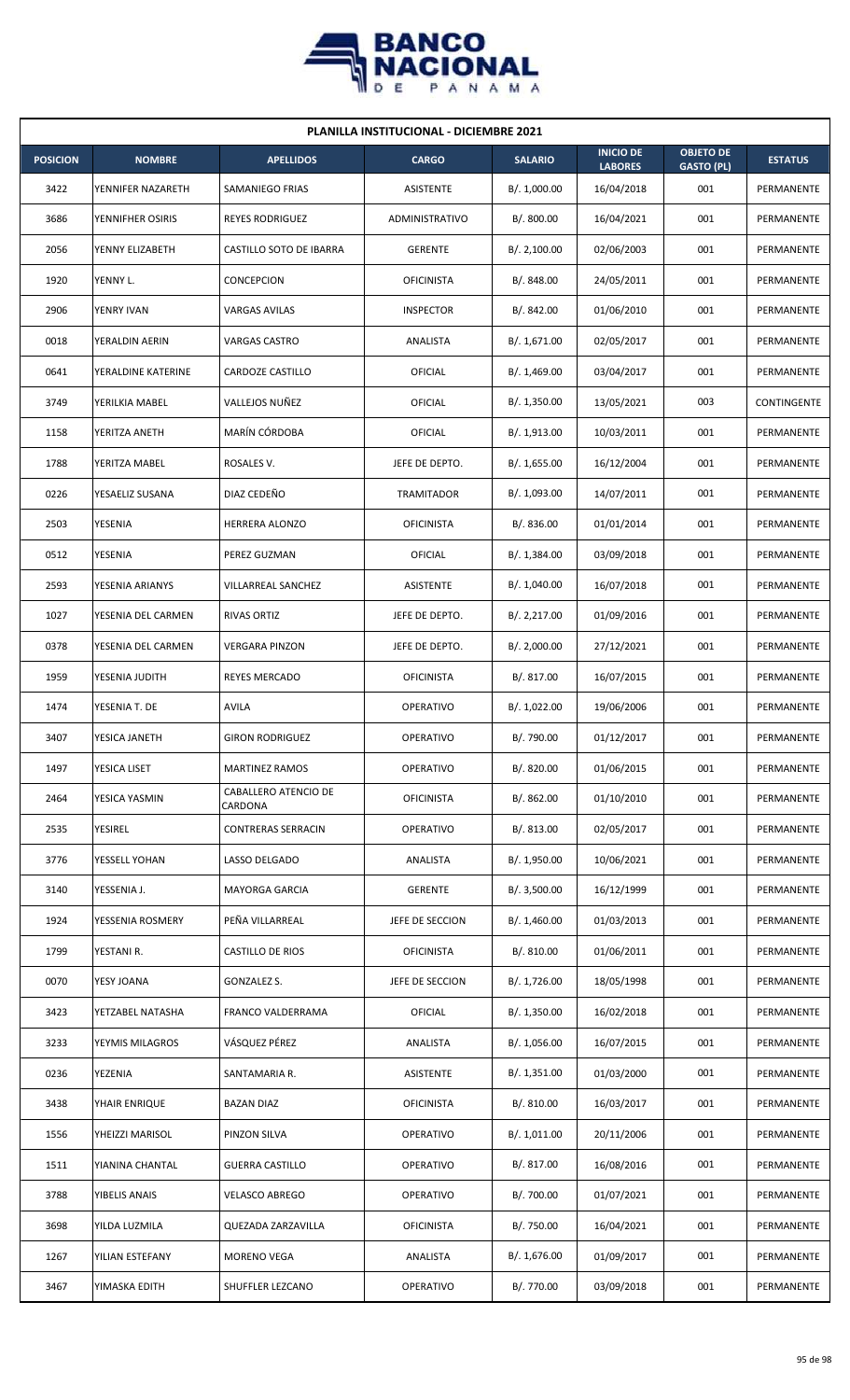

| <b>PLANILLA INSTITUCIONAL - DICIEMBRE 2021</b> |                    |                       |                   |                |                                    |                                       |                |  |  |
|------------------------------------------------|--------------------|-----------------------|-------------------|----------------|------------------------------------|---------------------------------------|----------------|--|--|
| <b>POSICION</b>                                | <b>NOMBRE</b>      | <b>APELLIDOS</b>      | <b>CARGO</b>      | <b>SALARIO</b> | <b>INICIO DE</b><br><b>LABORES</b> | <b>OBJETO DE</b><br><b>GASTO (PL)</b> | <b>ESTATUS</b> |  |  |
| 1369                                           | YINA MICHEL        | <b>GUDINO CORBOBA</b> | ANALISTA          | B/. 1,667.00   | 16/05/2005                         | 001                                   | PERMANENTE     |  |  |
| 1195                                           | YINI MAYRE         | VALDES RODRIGUEZ      | <b>OFICINISTA</b> | B/. 800.00     | 16/07/2020                         | 001                                   | PERMANENTE     |  |  |
| 1894                                           | YINIVA E.          | RIOS H.               | <b>OFICINISTA</b> | B/. 810.00     | 16/10/2008                         | 001                                   | PERMANENTE     |  |  |
| 2407                                           | YINY DEL CARMEN    | LEZCANO DE CORDOBA    | JEFE DE SECCION   | B/. 1,350.00   | 19/05/2008                         | 001                                   | PERMANENTE     |  |  |
| 2530                                           | YIORELIS MAILIN    | VILLARREAL GONZALEZ   | <b>OPERATIVO</b>  | B/. 820.00     | 03/10/2016                         | 001                                   | PERMANENTE     |  |  |
| 0763                                           | YIRA IVETTE        | PEREZ ORTEGA          | <b>OFICINISTA</b> | B/.1,100.00    | 02/05/2014                         | 001                                   | PERMANENTE     |  |  |
| 1187                                           | YIRA IVETTE        | TAMAYO H.             | JEFE DE DEPTO.    | B/. 2,071.00   | 16/07/1992                         | 001                                   | PERMANENTE     |  |  |
| 2119                                           | YIRA M.            | VILLA                 | ADMINISTRADOR     | B/. 936.00     | 17/12/2007                         | 001                                   | PERMANENTE     |  |  |
| 0818                                           | YIRA YAREMI        | ARIAS GONZALEZ        | <b>OFICINISTA</b> | B/. 1,381.00   | 01/08/2000                         | 001                                   | PERMANENTE     |  |  |
| 2500                                           | YIRA YONITZA       | SAAVEDRA GARAY        | <b>OFICINISTA</b> | B/. 835.00     | 16/05/2014                         | 001                                   | PERMANENTE     |  |  |
| 1708                                           | YIRI YIRIELKA      | LEZCANO DE NÚÑEZ      | OPERATIVO         | B/. 899.00     | 16/07/2015                         | 001                                   | PERMANENTE     |  |  |
| 3315                                           | YIRLAM SUZETH      | REYNA ESCUDERO        | <b>OPERATIVO</b>  | B/. 770.00     | 18/03/2019                         | 001                                   | PERMANENTE     |  |  |
| 1222                                           | YIRLENIS GISEL     | CABALLERO GARCIA      | ADMINISTRATIVO    | B/. 1,469.00   | 01/09/2005                         | 001                                   | PERMANENTE     |  |  |
| 0183                                           | YISELA I.          | HERRERA V.            | <b>ASISTENTE</b>  | B/. 1,071.00   | 19/06/2007                         | 001                                   | PERMANENTE     |  |  |
| 1426                                           | YISELL LINETH      | CABALLERO ORTIZ       | OFICIAL           | B/. 1,500.00   | 02/07/2019                         | 001                                   | PERMANENTE     |  |  |
| 2246                                           | YISKAIRA Y.        | IBAÑEZ C.             | <b>ASISTENTE</b>  | B/.1,061.00    | 19/02/2015                         | 001                                   | PERMANENTE     |  |  |
| 3316                                           | YISSEL ADRIANA     | RIVERA BETHANCOURT    | <b>OFICIAL</b>    | B/. 1,433.00   | 18/09/2017                         | 001                                   | PERMANENTE     |  |  |
| 0668                                           | YISSEL IVETH       | MIRANDA CONCEPCION    | EVALUADOR         | B/. 1,476.00   | 16/09/2016                         | 001                                   | PERMANENTE     |  |  |
| 3037                                           | YISSEL Y.          | <b>YIORI</b>          | ANALISTA          | B/. 983.00     | 16/10/2007                         | 001                                   | PERMANENTE     |  |  |
| 0314                                           | YISSEL ZARAY       | ULLOA ESTRADA         | <b>OFICINISTA</b> | B/. 742.00     | 16/01/2018                         | 001                                   | PERMANENTE     |  |  |
| 1561                                           | YITSELKA AICHEL    | BERMUDEZ CHAPERÓN     | OPERATIVO         | B/. 820.00     | 16/05/2014                         | 001                                   | PERMANENTE     |  |  |
| 3458                                           | YITZACK HEMIR      | DELGADO DE GRACIA     | ADMINISTRADOR     | B/. 1,033.00   | 16/05/2017                         | 001                                   | PERMANENTE     |  |  |
| 1460                                           | YOCELIN STEPHANIE  | CEDEÑO CEDEÑO         | <b>TECNICO</b>    | B/. 850.00     | 03/02/2020                         | 001                                   | PERMANENTE     |  |  |
| 2427                                           | YOHANA ESTHER      | NUÑEZ BATISTA         | <b>OPERATIVO</b>  | B/. 750.00     | 01/06/2020                         | 001                                   | PERMANENTE     |  |  |
| 2649                                           | YOHANNA GISSET     | ESPINOSA FERNANDEZ    | <b>OFICINISTA</b> | B/. 770.00     | 16/10/2018                         | 001                                   | PERMANENTE     |  |  |
| 3494                                           | YOHANY LISETH      | TUNON ORTEGA          | <b>OPERATIVO</b>  | B/. 770.00     | 16/11/2018                         | 001                                   | PERMANENTE     |  |  |
| 2400                                           | YOIRA YANINA       | LOPEZ                 | <b>SUPERVISOR</b> | B/. 1,103.00   | 02/07/2012                         | 001                                   | PERMANENTE     |  |  |
| 0510                                           | YOIVY LINETT       | <b>GUERRA BENITEZ</b> | <b>SUPERVISOR</b> | B/. 1,919.00   | 02/04/2018                         | 001                                   | PERMANENTE     |  |  |
| 0625                                           | YOJAN FARINA       | ROBLES DUCREUX        | <b>OFICIAL</b>    | B/. 1,505.00   | 16/04/2001                         | 001                                   | PERMANENTE     |  |  |
| 3810                                           | YOLANDA DEL CARMEN | ATENCIO TERAN         | <b>OFICIAL</b>    | B/. 1,350.00   | 12/07/2021                         | 001                                   | PERMANENTE     |  |  |
| 2580                                           | YOLANDA E.         | SILGADO               | ANALISTA          | B/. 2,290.00   | 02/05/2007                         | 001                                   | PERMANENTE     |  |  |
| 1481                                           | YOLANDA EMILIA     | GARCIA                | <b>OPERATIVO</b>  | B/. 1,370.00   | 05/04/1999                         | 001                                   | PERMANENTE     |  |  |
| 1771                                           | YOLENYS MEYLIN     | NAVARRO MORENO        | <b>OFICINISTA</b> | B/. 820.00     | 07/04/2014                         | 001                                   | PERMANENTE     |  |  |
| 3235                                           | YOLYBIS VIRGINIA   | GARCIA                | TRAMITADOR        | B/. 850.00     | 16/08/2019                         | 001                                   | PERMANENTE     |  |  |
| 1450                                           | YOMARIS AMALIA     | PORTUGAL ESPINOSA     | <b>SUPERVISOR</b> | B/. 1,032.00   | 01/08/2012                         | 001                                   | PERMANENTE     |  |  |
| 0129                                           | YORLANIS           | ARAUZ F.              | <b>GERENTE</b>    | B/. 3,000.00   | 23/04/2004                         | 001                                   | PERMANENTE     |  |  |
| 0595                                           | YORLENI A.         | GARCIA C.             | OFICIAL           | B/. 1,505.00   | 22/09/2003                         | 001                                   | PERMANENTE     |  |  |
| 1423                                           | <b>YORLENIS</b>    | <b>GUERRA MIRANDA</b> | <b>OFICINISTA</b> | B/. 770.00     | 07/03/2019                         | 001                                   | PERMANENTE     |  |  |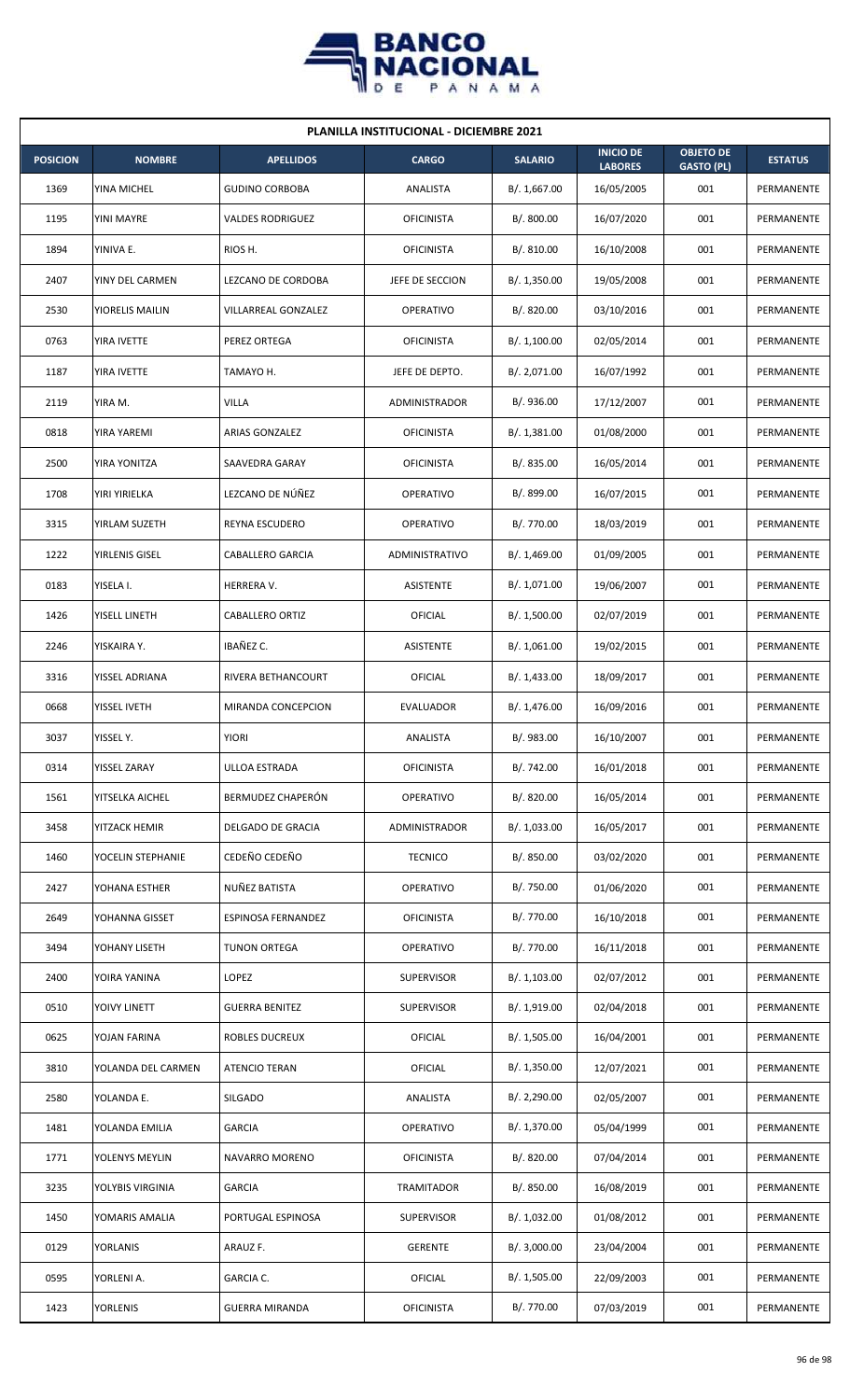

| <b>PLANILLA INSTITUCIONAL - DICIEMBRE 2021</b> |                     |                            |                   |                |                                    |                                       |                |  |  |  |  |  |
|------------------------------------------------|---------------------|----------------------------|-------------------|----------------|------------------------------------|---------------------------------------|----------------|--|--|--|--|--|
| <b>POSICION</b>                                | <b>NOMBRE</b>       | <b>APELLIDOS</b>           | <b>CARGO</b>      | <b>SALARIO</b> | <b>INICIO DE</b><br><b>LABORES</b> | <b>OBJETO DE</b><br><b>GASTO (PL)</b> | <b>ESTATUS</b> |  |  |  |  |  |
| 0599                                           | YORLENYS DEL CARMEN | <b>GUEVARA CASTILLO</b>    | OFICIAL           | B/. 1,426.00   | 21/10/2013                         | 001                                   | PERMANENTE     |  |  |  |  |  |
| 3326                                           | YOSELIN ESTHER      | <b>FERNANDEZ CUEVAS</b>    | <b>OPERATIVO</b>  | B/. 750.00     | 01/06/2020                         | 001                                   | PERMANENTE     |  |  |  |  |  |
| 3323                                           | YOSELIN ROSMERY     | <b>GIL CASTILLO</b>        | <b>GESTOR</b>     | B/. 902.00     | 17/07/2017                         | 001                                   | PERMANENTE     |  |  |  |  |  |
| 1224                                           | YOSELYN MILAGROS    | <b>QUINTANA CUPAS</b>      | OFICIAL           | B/.1,576.00    | 01/12/2017                         | 001                                   | PERMANENTE     |  |  |  |  |  |
| 3792                                           | YOSELYN YISSEL      | <b>VERGARA GONZALEZ</b>    | <b>OFICINISTA</b> | B/. 750.00     | 08/07/2021                         | 001                                   | PERMANENTE     |  |  |  |  |  |
| 3628                                           | YOSLENIS MACIEL     | ORTEGA DE LA ROSA          | TRAMITADOR        | B/. 1,000.00   | 18/01/2021                         | 001                                   | PERMANENTE     |  |  |  |  |  |
| 2275                                           | YOSUE ALBERTO       | PRADO ORTEGA               | <b>GESTOR</b>     | B/.925.00      | 17/10/2016                         | 001                                   | PERMANENTE     |  |  |  |  |  |
| 2259                                           | YOVALIS MARQUELIS   | RODRIGUEZ GARCIA           | <b>GESTOR</b>     | B/. 1,065.00   | 01/02/2013                         | 001                                   | PERMANENTE     |  |  |  |  |  |
| 1446                                           | YOVANA LISBETH      | LAVAL VILLARREAL           | JEFE DE DEPTO.    | B/.1,813.00    | 21/05/2012                         | 001                                   | PERMANENTE     |  |  |  |  |  |
| 2816                                           | YOVANY JOEL         | CAMPOS PINEDA              | <b>INSPECTOR</b>  | B/0.838.00     | 02/04/2007                         | 001                                   | PERMANENTE     |  |  |  |  |  |
| 1099                                           | YOVANYS YULISA      | <b>MONTERO CRUZ</b>        | OFICIAL           | B/.2,468.00    | 09/02/2009                         | 001                                   | PERMANENTE     |  |  |  |  |  |
| 3783                                           | YUIL MANUEL         | SEBALLOS ACOSTA            | <b>OPERATIVO</b>  | B/. 750.00     | 01/07/2021                         | 001                                   | PERMANENTE     |  |  |  |  |  |
| 3468                                           | YULEIDIS EDITH      | <b>FLORES DELGADO</b>      | <b>OPERATIVO</b>  | B/. 770.00     | 03/09/2018                         | 001                                   | PERMANENTE     |  |  |  |  |  |
| 1629                                           | YULIANA             | RODRIGUEZ FLORES           | <b>OPERATIVO</b>  | B/0.813.00     | 01/04/2016                         | 001                                   | PERMANENTE     |  |  |  |  |  |
| 0323                                           | YULIANNA YORLEANY   | ESPINOZA SANCHEZ           | <b>ASISTENTE</b>  | B/. 1,000.00   | 16/11/2016                         | 001                                   | PERMANENTE     |  |  |  |  |  |
| 2941                                           | YULIMEY NAIKIVA     | ZABALA ALEMAN              | <b>OPERATIVO</b>  | B/. 750.00     | 17/02/2020                         | 001                                   | PERMANENTE     |  |  |  |  |  |
| 0511                                           | YULISA MAGALY       | RODRIGUEZ REYES            | <b>SUPERVISOR</b> | B/. 1,607.00   | 16/02/2018                         | 001                                   | PERMANENTE     |  |  |  |  |  |
| 1107                                           | YULISSA GISELA      | <b>NG CHAN</b>             | <b>GERENTE</b>    | B/.3,500.00    | 16/10/2020                         | 001                                   | PERMANENTE     |  |  |  |  |  |
| 3424                                           | YUREISKI NADIUSHKA  | GONZALEZ VELASQUEZ         | <b>OFICINISTA</b> | B/. 790.00     | 02/04/2018                         | 001                                   | PERMANENTE     |  |  |  |  |  |
| 1471                                           | ZAHIRA O.           | SANCHEZ                    | OPERATIVO         | B/. 1,293.00   | 01/09/2000                         | 001                                   | PERMANENTE     |  |  |  |  |  |
| 0728                                           | ZAIDA CRISTINA      | <b>GUERRA MUNOZ</b>        | <b>OFICINISTA</b> | B/. 770.00     | 07/03/2019                         | 001                                   | PERMANENTE     |  |  |  |  |  |
| 2073                                           | ZAIDA ROSA          | <b>TORRES TORRERO</b>      | JEFE DE SECCION   | B/. 1,476.00   | 01/09/2000                         | 001                                   | PERMANENTE     |  |  |  |  |  |
| 3308                                           | ZARINA ESTHER       | NAVARRO VASQUEZ            | <b>OFICIAL</b>    | B/. 1,576.00   | 17/07/2017                         | 001                                   | PERMANENTE     |  |  |  |  |  |
| 2104                                           | ZELIDETH            | <b>CONCEPCION JIMENEZ</b>  | OFICIAL           | B/.1,510.00    | 01/09/2003                         | 001                                   | PERMANENTE     |  |  |  |  |  |
| 0563                                           | ZENAIDA             | <b>DIAZ</b>                | OFICIAL           | B/. 1,492.00   | 16/01/2004                         | 001                                   | PERMANENTE     |  |  |  |  |  |
| 3789                                           | ZOILA MARIA         | DIAZ CUEVA DE RAMPOLLA     | <b>GERENTE</b>    | B/.2,500.00    | 06/07/2021                         | 001                                   | PERMANENTE     |  |  |  |  |  |
| 2336                                           | ZORAIDA ITZEL       | <b>ESPINOSA BARRIOS</b>    | JEFE DE SECCION   | B/. 1,404.00   | 01/04/2014                         | 001                                   | PERMANENTE     |  |  |  |  |  |
| 1954                                           | ZORAIDA MARIA       | <b>VEGA NIETO</b>          | <b>SUPERVISOR</b> | B/. 1,000.00   | 22/11/2010                         | 001                                   | PERMANENTE     |  |  |  |  |  |
| 0061                                           | <b>ZULAY ESTHER</b> | RODRIGUEZ DE HERNANDEZ     | ASISTENTE         | B/.1,163.00    | 16/09/2010                         | 001                                   | PERMANENTE     |  |  |  |  |  |
| 1660                                           | ZULEIKA             | PITTI CARRION DE DE GRACIA | <b>OFICINISTA</b> | B/. 825.00     | 06/08/2012                         | 001                                   | PERMANENTE     |  |  |  |  |  |
| 3487                                           | ZULEIKA ARELIS      | HIDALGO MENESES            | <b>OFICINISTA</b> | B/. 750.00     | 02/03/2020                         | 001                                   | PERMANENTE     |  |  |  |  |  |
| 2395                                           | ZULEIKA DE          | <b>HOULSTON</b>            | OFICIAL           | B/. 1,812.00   | 02/01/1996                         | 001                                   | PERMANENTE     |  |  |  |  |  |
| 3695                                           | ZULEIKA DEL CARMEN  | MURILLO AVILA              | <b>OPERATIVO</b>  | B/. 750.00     | 16/04/2021                         | 001                                   | PERMANENTE     |  |  |  |  |  |
| 0135                                           | ZULEIKA DEL ROSARIO | RIVERA DE VILLAREAL        | <b>GERENTE</b>    | B/.2,988.00    | 03/08/1987                         | 001                                   | PERMANENTE     |  |  |  |  |  |
| 0768                                           | ZULEIKA K.          | SOLIS A.                   | TRAMITADOR        | B/. 929.00     | 01/08/2005                         | 001                                   | PERMANENTE     |  |  |  |  |  |
| 2489                                           | ZULEIKA YANETH      | RODRIGUEZ ESPINO           | <b>OFICINISTA</b> | B/. 813.00     | 18/04/2016                         | 001                                   | PERMANENTE     |  |  |  |  |  |
| 1962                                           | ZULEIMI SUGEY       | REYES JUSTAVINO            | <b>OFICINISTA</b> | B/. 750.00     | 16/11/2020                         | 001                                   | PERMANENTE     |  |  |  |  |  |
| 1128                                           | ZULEYKA DEL CARMEN  | <b>DONADO AGUILAR</b>      | JEFE DE DEPTO.    | B/. 2,812.00   | 16/08/2017                         | 001                                   | PERMANENTE     |  |  |  |  |  |